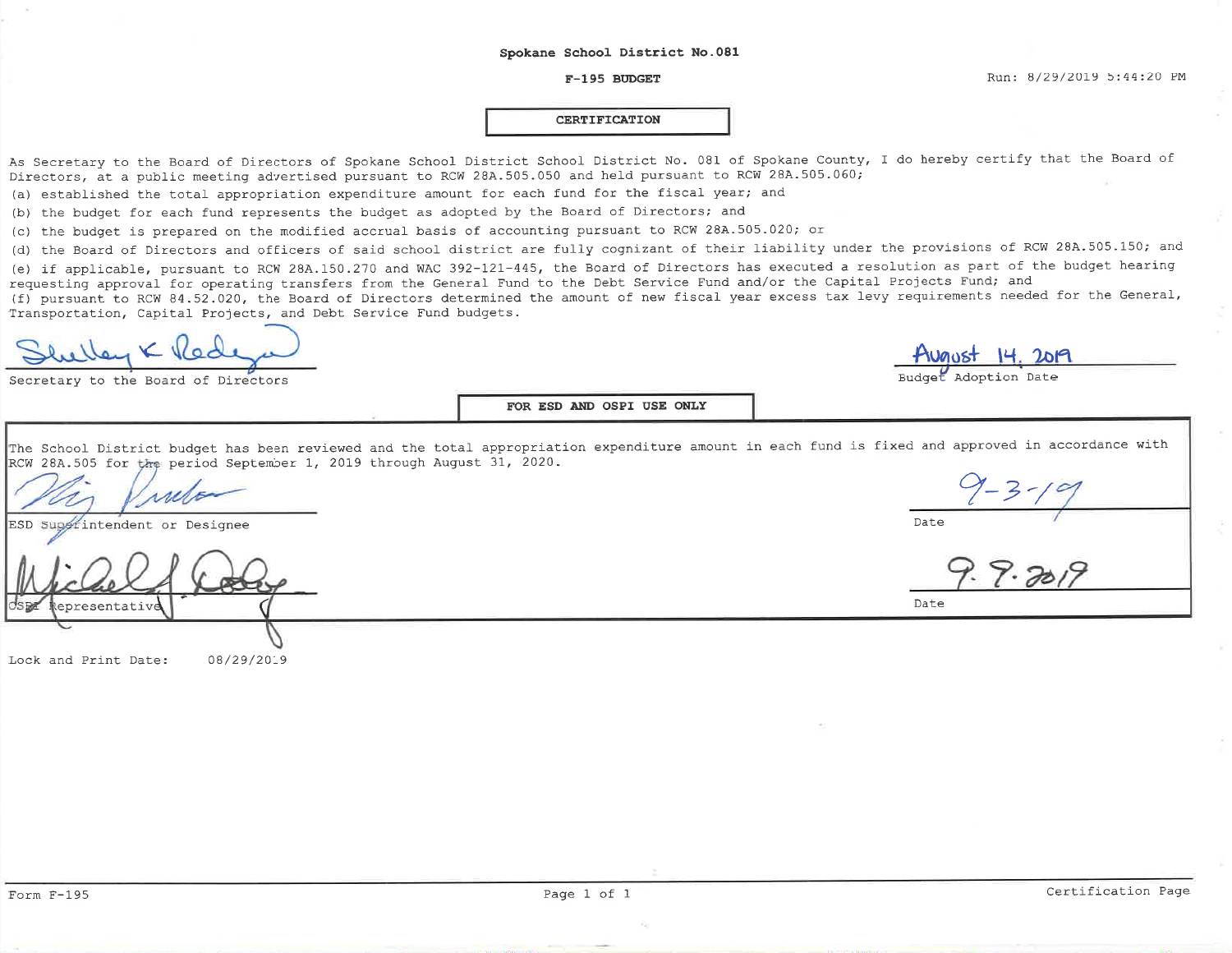### **F-195 TABLE OF CONTENTS**

#### **Fiscal Year 2019-2020**

| REPORT TITLE                                                 | <b>PAGE NUMBER</b> |
|--------------------------------------------------------------|--------------------|
| Budget and Excess Levy Certification                         | Certification Page |
| Budget and Excess Levy Summary                               | Fund Summary       |
| General Fund Budget                                          |                    |
| Financial Summary                                            | Budget Summary     |
| Enrollment and Staff Counts                                  | GF1                |
| Summary of General Fund                                      | GF <sub>2</sub>    |
| Revenues and Other Financing Sources                         | GF4                |
| Expenditure by Program                                       | GF8                |
| Program Summary by Object of Expenditure                     | GF9                |
| Program Matrices                                             | $GF9-XX$           |
| Salary Exhibits: Certificated Employees                      | $GF9-201-XX$       |
| Salary Exhibits: Classified Employees                        | $GF9-301-XX$       |
| Objects of Expenditure                                       | GF10               |
| Activity Summary                                             | GF11               |
| Revenue Worksheet: Local Excess Levies and Timber Excise Tax | GF13               |
| Long-Term Financing: Conditional Sales Contract              | GF14               |
| Certificated/Classified Staff Counts by Activity             | GF15               |
| Associated Student Body Fund Budget                          |                    |
| Summary of Associated Student Body Fund                      | ASB1               |
| Debt Service Fund Budget                                     |                    |
| Summary of Debt Service Fund                                 | DS1                |
| Revenues and Other Financing Sources                         | DS <sub>2</sub>    |
| Revenue Worksheet: Local Excess Levies and Timber Excise Tax | DS3                |
| Detail of Outstanding Bonds                                  | DS4                |
| Capital Projects Fund Budget                                 |                    |
| Summary of Capital Projects Fund                             | CP1                |
| Revenues and Other Financing Sources                         | CP3                |
| Revenue Worksheet: Local Excess Levies and Timber Excise Tax | CP5                |
| Description of Projects                                      | CP <sub>6</sub>    |
| Salary Exhibt: Certificated Employees                        | CP7                |
| Salary Exhibit: Classified Employees                         | CP8                |
| Long-Term Financing: Conditional Sales Contracts             | CP9                |
| Transportation Vehicle Fund Budget                           |                    |
| Summary of Transportation Vehicle Fund                       | TVF1               |
| Revenue Worksheet: Local Excess Levies and Timber Excise Tax | TVF3               |
| Long-Term Financing: Condition Sales Contract                | TVF4               |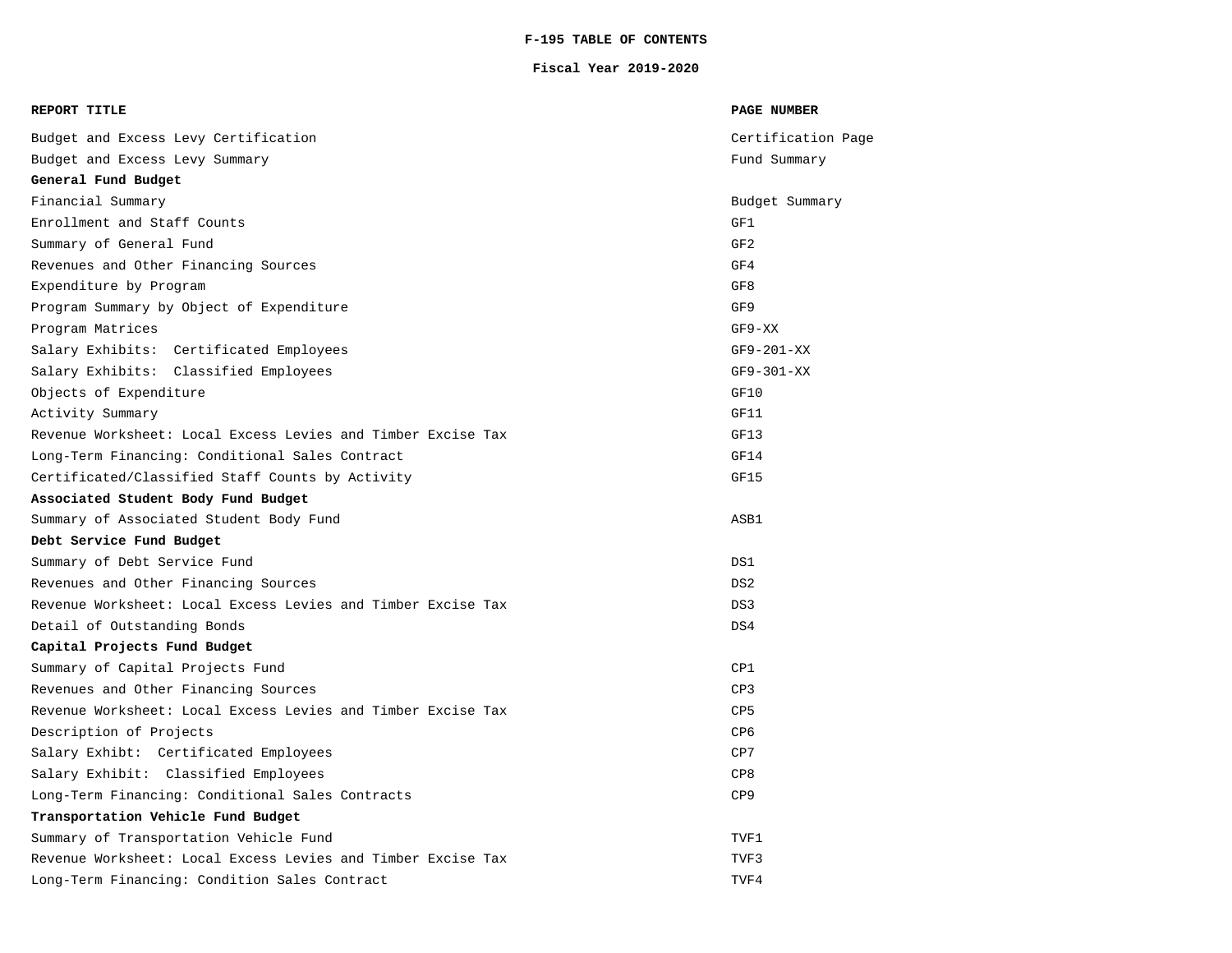#### **BUDGET AND EXCESS LEVY SUMMARY**

|                                                                                                     | General Fund | Associated<br>Student Body<br>Fund | Debt Service<br>Fund | Capital<br>Projects Fund | Transportation<br>Vehicle Fund |
|-----------------------------------------------------------------------------------------------------|--------------|------------------------------------|----------------------|--------------------------|--------------------------------|
| SECTION A: BUDGET SUMMARY                                                                           |              |                                    |                      |                          |                                |
| Total Revenues and Other Financing Sources                                                          | 459,910,571  | 2,687,000                          | 55,282,250           | 5,385,000                | $\Omega$                       |
| Total Appropriation (Expenditures)                                                                  | 461,901,475  | 2,607,000                          | 56,180,000           | 88,880,000               | $\Omega$                       |
| Other Financing Uses--Transfers Out (G.L.<br>536)                                                   | $\Omega$     | <b>XXXX</b>                        | $\Omega$             | 0                        | $\mathbf 0$                    |
| Other Financing Uses (G.L. 535)                                                                     | $\Omega$     | <b>XXXX</b>                        | $\Omega$             | 0                        | $\Omega$                       |
| Excess of Revenues/Other Financing Sources<br>Over/(Under) Expenditures and Other<br>Financing Uses | $-1,990,904$ | 80,000                             | $-897,750$           | $-83, 495, 000$          | $\Omega$                       |
| Beginning Total Fund Balance                                                                        | 37,012,164   | 1,288,000                          | 25,069,000           | 158,899,000              | $\Omega$                       |
| Ending Total Fund Balance                                                                           | 35,021,260   | 1,368,000                          | 24, 171, 250         | 75,404,000               | $\Omega$                       |
| <b>EXCESS LEVIES FOR 2020</b><br>SECTION B:<br>COLLECTION                                           |              |                                    |                      |                          |                                |
| Excess levies approved by voters for 2020<br>collection                                             | 35,000,000   | $\Omega$                           | $\Omega$             | $\mathbf 0$              | $\Omega$                       |
| Rollback mandated by school district Board<br>of Directors 1/                                       | $\Omega$     | $\mathbf 0$                        | $\Omega$             | 0                        | $\Omega$                       |
| Net excess levy amount for 2020 collection<br>after rollback                                        | 35,000,000   | XXXX                               | 55,000,000           | $\mathbf 0$              | $\mathbf 0$                    |

1/ Rollback of levies needs to be certified pursuant to RCW 84.52.020. Please do NOT include such resolution as part of this document.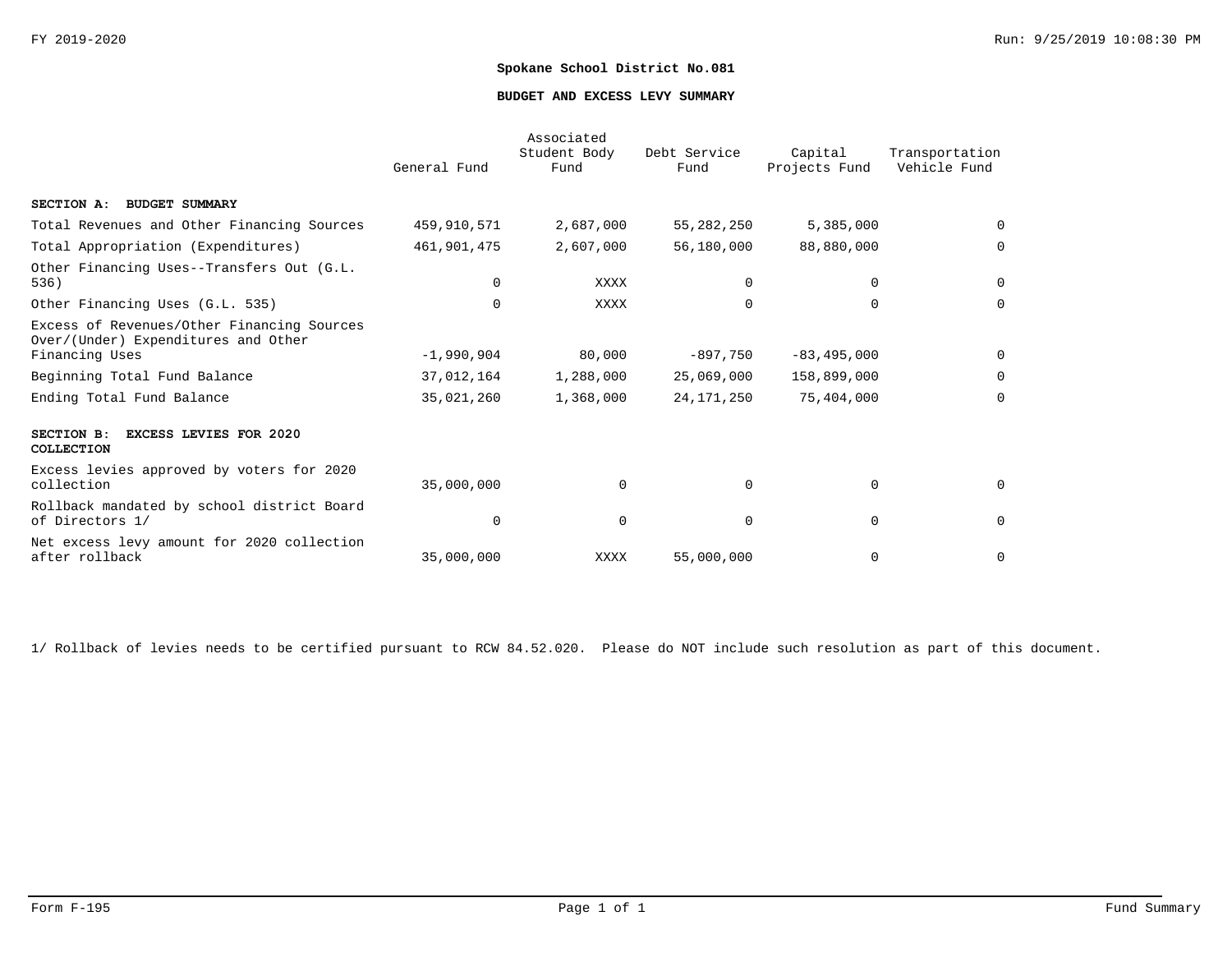### **GENERAL FUND FINANCIAL SUMMARY**

|                                                  | (1)<br>Actual | (2)        | (3)<br>Budget | (4)        | (5)<br>Budget | (6)        |
|--------------------------------------------------|---------------|------------|---------------|------------|---------------|------------|
|                                                  | 2017-2018     | % of Total | 2018-2019     | % of Total | 2019-2020     | % of Total |
| ENROLLMENT AND STAFFING<br><b>SUMMARY</b>        |               |            |               |            |               |            |
| Total K-12 FTE Enrollment<br>Counts              | 30,020.56     |            | 29,795.00     |            | 30,065.00     |            |
| FTE Certificated Employees                       | 2,373.447     |            | 2,438.830     |            | 2,288.261     |            |
| FTE Classified Employees                         | 1,117.547     |            | 1,217.153     |            | 1,103.972     |            |
| FINANCIAL SUMMARY                                |               |            |               |            |               |            |
| Total Revenues and Other<br>Financing Sources    | 415,553,347   |            | 452,421,585   |            | 459,910,571   |            |
| Total Expenditures                               | 412,815,662   |            | 464,966,298   |            | 461,901,475   |            |
| Total Beginning Fund Balance                     | 37, 370, 262  |            | 39,408,432    |            | 37,012,164    |            |
| Total Ending Fund Balance                        | 40,107,947    |            | 26,863,719    |            | 35,021,260    |            |
| EXPENDITURE SUMMARY BY PROGRAM<br><b>GROUPS</b>  |               |            |               |            |               |            |
| Regular Instruction                              | 220,634,048   | 53.45      | 250,869,850   | 53.95      | 250,147,731   | 54.16      |
| Federal Stimulus                                 | $\mathbf 0$   | 0.00       | 0             | 0.00       | $\mathbf{0}$  | 0.00       |
| Special Education Instruction                    | 56,991,107    | 13.81      | 63, 273, 042  | 13.61      | 64,546,536    | 13.97      |
| Vocational Instruction                           | 11,267,406    | 2.73       | 11,395,500    | 2.45       | 12,425,633    | 2.69       |
| Skill Center Instruction                         | 3,526,885     | 0.85       | 3,769,169     | 0.81       | 3,824,038     | 0.83       |
| Compensatory Education                           | 33,784,726    | 8.18       | 42, 316, 383  | 9.10       | 41,140,557    | 8.91       |
| Other Instructional Programs                     | 3,784,807     | 0.92       | 5,341,896     | 1.15       | 5,228,782     | 1.13       |
| Community Services                               | 7,675,301     | 1.86       | 9,267,399     | 1.99       | 9,458,487     | 2.05       |
| Support Services                                 | 75,151,381    | 18.20      | 78,733,059    | 16.93      | 75,129,711    | 16.27      |
| Total - Program Groups                           | 412,815,662   | 100.00     | 464,966,298   | 100.00     | 461,901,475   | 100.00     |
| EXPENDITURE SUMMARY BY<br><b>ACTIVITY GROUPS</b> |               |            |               |            |               |            |
| Teaching Activities                              | 241, 432, 824 | 58.48      | 278,642,685   | 59.93      | 280,910,318   | 60.82      |
| Teaching Support                                 | 55,860,341    | 13.53      | 64, 383, 211  | 13.85      | 61,049,703    | 13.22      |
| Other Supportive Activities                      | 70,891,824    | 17.17      | 75, 321, 463  | 16.20      | 71,856,049    | 15.56      |
| Building Administration                          | 23,895,404    | 5.79       | 25,794,508    | 5.55       | 27, 742, 308  | 6.01       |
| Central Administration                           | 20,735,268    | 5.02       | 20,824,431    | 4.48       | 20, 343, 097  | 4.40       |
| Total - Activity Groups                          | 412,815,662   | 100.00     | 464,966,298   | 100.00     | 461,901,475   | 100.00     |
| EXPENDITURE SUMMARY BY OBJECTS                   |               |            |               |            |               |            |
| Certificated Salaries                            | 192,877,463   | 46.72      | 217,162,423   | 46.70      | 215,066,242   | 46.56      |
| Classified Salaries                              | 61,859,853    | 14.98      | 69,262,202    | 14.90      | 66,816,570    | 14.47      |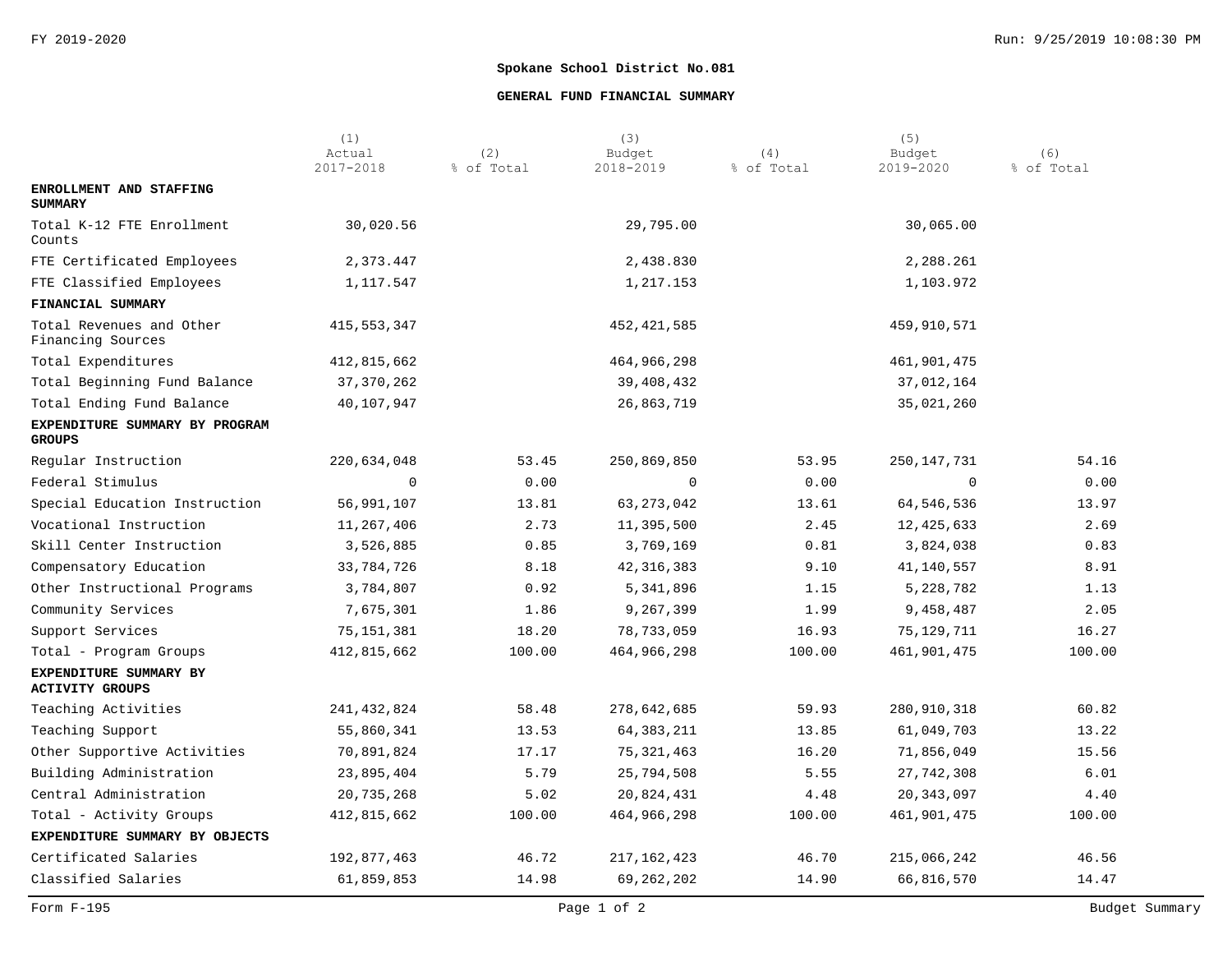#### **GENERAL FUND FINANCIAL SUMMARY**

|                                                                  | (1)         |            | (3)         |            | (5)          |            |
|------------------------------------------------------------------|-------------|------------|-------------|------------|--------------|------------|
|                                                                  | Actual      | (2)        | Budget      | (4)        | Budget       | (6)        |
|                                                                  | 2017-2018   | % of Total | 2018-2019   | % of Total | 2019-2020    | % of Total |
| Employee Benefits and Payroll<br>Taxes                           | 98,514,050  | 23.86      | 108,806,998 | 23.40      | 110,901,170  | 24.01      |
| Supplies, Instructional<br>Resources and Noncapitalized<br>Items | 18,901,869  | 4.58       | 23,791,803  | 5.12       | 22, 217, 497 | 4.81       |
| Purchased Services                                               | 38,875,360  | 9.42       | 44,282,365  | 9.52       | 45,202,634   | 9.79       |
| Travel                                                           | 1,080,434   | 0.26       | 981,654     | 0.21       | 810,811      | 0.18       |
| Capital Outlay                                                   | 706,635     | 0.17       | 678,853     | 0.15       | 886,551      | 0.19       |
| Total - Objects                                                  | 412,815,662 | 100.00     | 464,966,298 | 100.00     | 461,901,475  | 100.00     |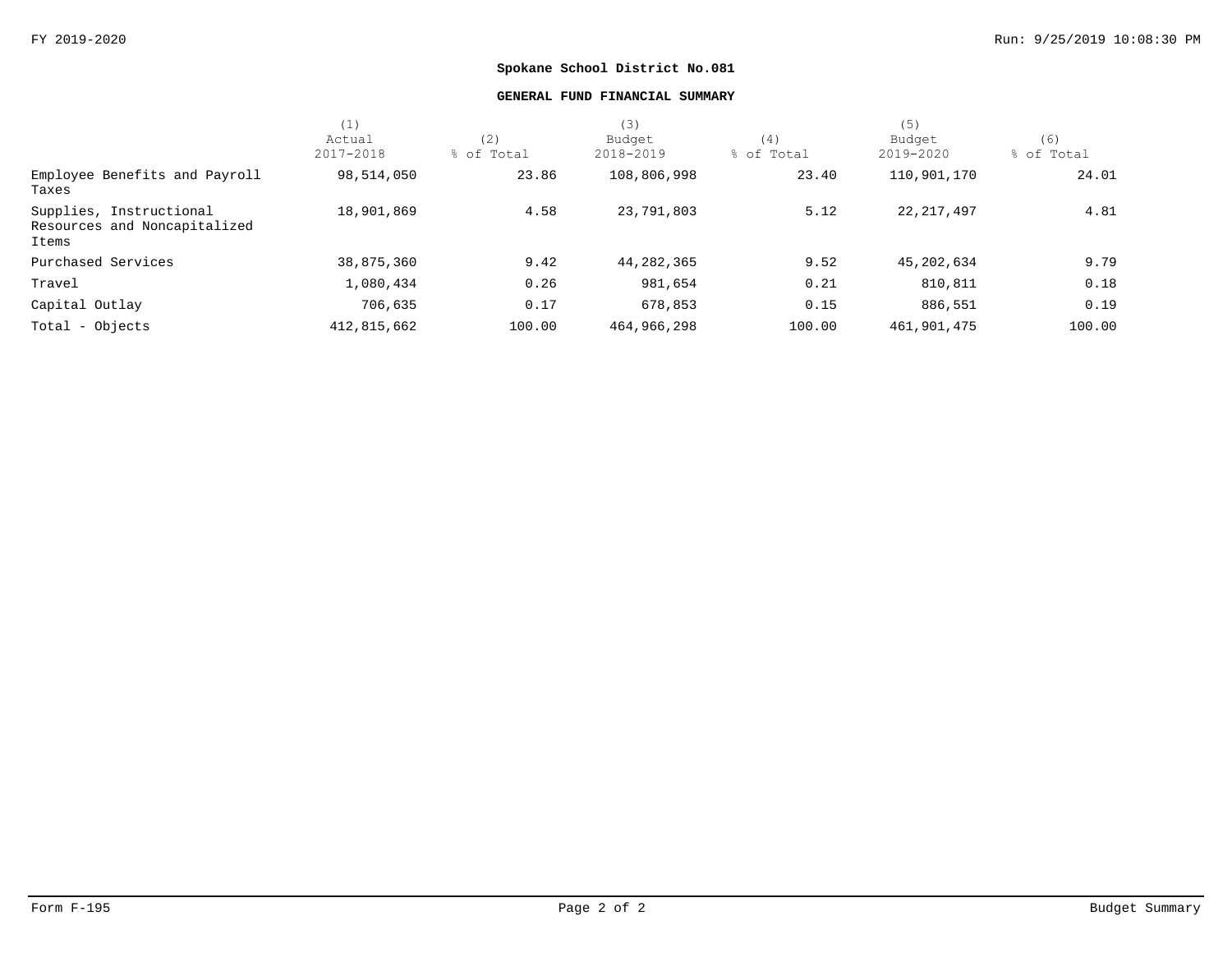#### **FY ENROLLMENT AND STAFF COUNTS**

|    |                                                         | Average 1/<br>2017-2018 | Budget 2/<br>2018-2019 | Budget 3/<br>2019-2020 |
|----|---------------------------------------------------------|-------------------------|------------------------|------------------------|
| А. | FTE ENROLLMENT COUNTS (calculate to two decimal places) |                         |                        |                        |
|    | 1. Kindergarten /2                                      | 2,354.39                | 2,445.00               | 2,405.00               |
|    | 2. Grade 1                                              | 2,382.29                | 2,300.00               | 2,440.00               |
|    | 3. Grade 2                                              | 2,346.34                | 2,380.00               | 2,375.00               |
|    | 4. Grade 3                                              | 2,375.49                | 2,335.00               | 2,325.00               |
|    | 5. Grade 4                                              | 2,461.79                | 2,375.00               | 2,365.00               |
|    | 6. Grade 5                                              | 2,397.63                | 2,430.00               | 2,365.00               |
|    | 7. Grade 6                                              | 2, 253.25               | 2,245.00               | 2,290.00               |
|    | 8. Grade 7                                              | 2,021.79                | 2,120.00               | 2,205.00               |
|    | 9. Grade 8                                              | 1,996.30                | 2,020.00               | 2,175.00               |
|    | 10. Grade 9                                             | 2,095.73                | 1,985.00               | 2,020.00               |
|    | 11. Grade 10                                            | 2,076.31                | 2,020.00               | 2,005.00               |
|    | 12. Grade 11 (excluding Running Start)                  | 1,886.24                | 1,845.00               | 1,755.00               |
|    | 13. Grade 12 (excluding Running Start)                  | 1,823.25                | 1,750.00               | 1,765.00               |
|    | 14. SUBTOTAL                                            | 28,470.80               | 28,250.00              | 28,490.00              |
|    | 15. Running Start                                       | 432.45                  | 430.00                 | 425.00                 |
|    | 16. Dropout Reengagement Enrollment                     | 135.38                  | 125.00                 | 140.00                 |
|    | 17. ALE Enrollment                                      | 981.93                  | 990.00                 | 1,010.00               |
|    | 18. TOTAL K-12                                          | 30,020.56               | 29,795.00              | 30,065.00              |
|    | B. STAFF COUNTS (calculate to three decimal places)     |                         |                        |                        |
|    | 1. General Fund FTE Certificated Employees /4           | 2,373.447               | 2,438.830              | 2,288.261              |
|    | 2. General Fund FTE Classified Employees /4             | 1,117.547               | 1,217.153              | 1,103.972              |

1/ Enrollment are the average counts at school year?s end as reported in the P-223 system. These counts do not include Ancillary and Non-Standard (summer) data.

2/ Enrollment and staff counts are entered in the budget for the school year. These counts remain constant and are not subject to change with subsequent updates to the P-233 and S-275 system, respectively.

3/ Enrollment should include special ed., part-time private, home-based, and summer students eligible for BEA funding, as reflected in the F-203.

4/ The staff counts for the prior year are the actual counts reported on Form S-275 and the current fiscal year are budgeted counts reported on Form F-195.

5/ Beginning in 2011-2012 kindergarten is considered full day and basic education. Beginning with 2011-2012, kindergarten enrollment counts should include any additional FTE attributable to the state funded full day kindergarten allocation based on total kindergarten enrollment, as reflected in the F-203.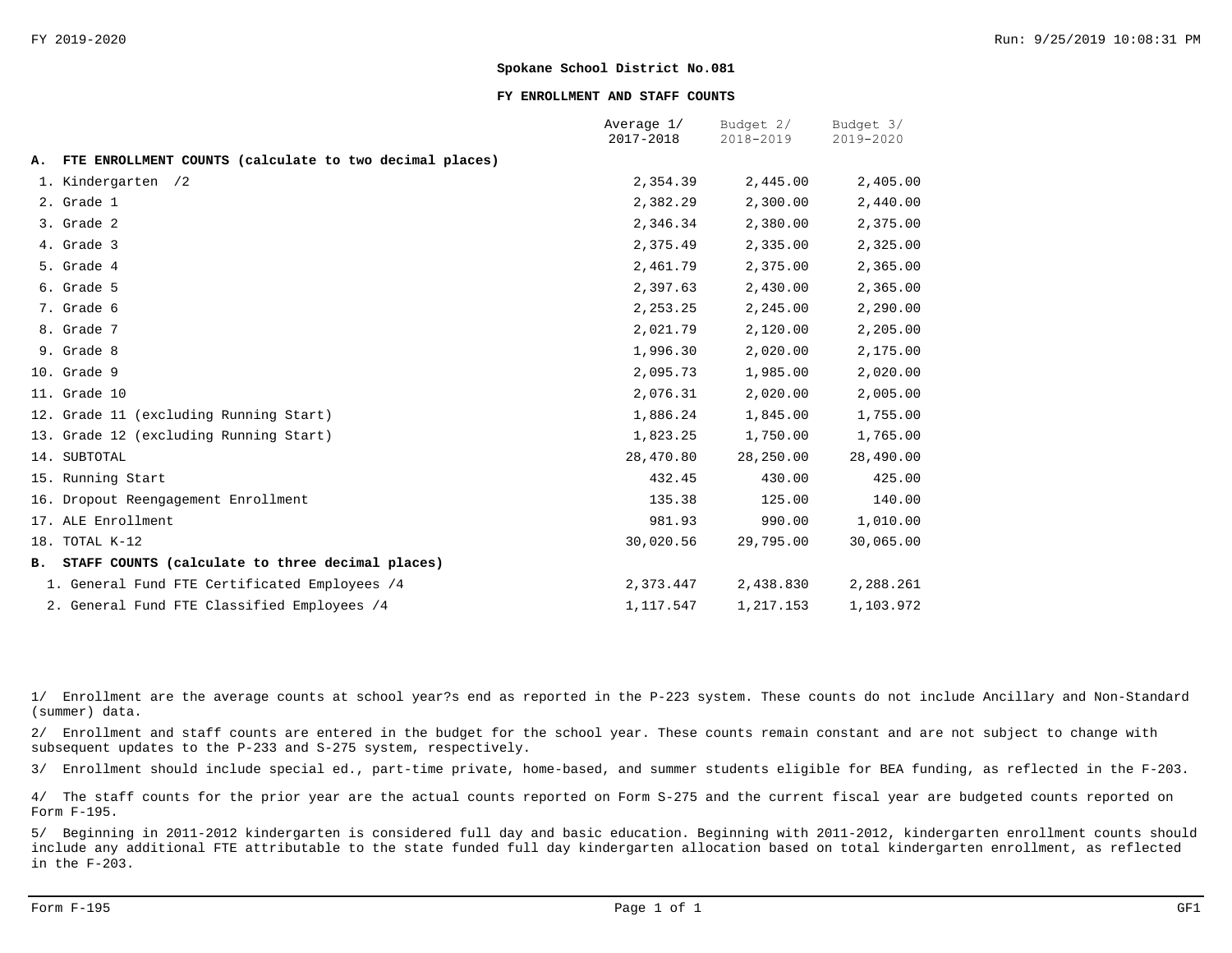#### **SUMMARY OF GENERAL FUND BUDGET**

|                                                                                                                  | (1)<br>Actual<br>2017-2018 | (2)<br>Budget<br>2018-2019 | (3)<br>Budget<br>2019-2020 |
|------------------------------------------------------------------------------------------------------------------|----------------------------|----------------------------|----------------------------|
| REVENUES AND OTHER FINANCING SOURCES                                                                             |                            |                            |                            |
| 1000<br>Local Taxes                                                                                              | 68,129,089                 | 47, 441, 434               | 32,774,622                 |
| 2000<br>Local Nontax Support                                                                                     | 8,365,863                  | 11,754,738                 | 12,990,481                 |
| 3000<br>State, General Purpose                                                                                   | 233, 392, 922              | 273,109,196                | 289,504,182                |
| 4000<br>State, Special Purpose                                                                                   | 66,745,505                 | 80,135,291                 | 86,901,357                 |
| 5000<br>Federal, General Purpose                                                                                 | $\mathbf 0$                | 0                          | $\mathbf 0$                |
| 6000<br>Federal, Special Purpose                                                                                 | 37, 274, 234               | 38,757,684                 | 36,674,718                 |
| 7000<br>Revenues from Other School Districts                                                                     | 894,910                    | 851,076                    | 849,076                    |
| 8000<br>Revenues from Other Entities                                                                             | 732,457                    | 342,166                    | 186,135                    |
| Other Financing Sources<br>$9000$                                                                                | 18,367                     | 30,000                     | 30,000                     |
| TOTAL REVENUES AND OTHER FINANCING SOURCES<br>А.                                                                 | 415,553,347                | 452, 421, 585              | 459,910,571                |
| <b>EXPENDITURES</b>                                                                                              |                            |                            |                            |
| Regular Instruction<br>00                                                                                        | 220,634,048                | 250,869,850                | 250,147,731                |
| Federal Stimulus<br>10 <sup>°</sup>                                                                              | $\Omega$                   | $\Omega$                   | $\Omega$                   |
| Special Education Instruction<br>20 <sub>1</sub>                                                                 | 56,991,107                 | 63, 273, 042               | 64,546,536                 |
| Vocational Education Instruction<br>30                                                                           | 11,267,406                 | 11,395,500                 | 12, 425, 633               |
| Skill Center Instruction<br>40                                                                                   | 3,526,885                  | 3,769,169                  | 3,824,038                  |
| 50 and 60   Compensatory Education Instruction                                                                   | 33,784,726                 | 42, 316, 383               | 41,140,557                 |
| Other Instructional Programs<br>70                                                                               | 3,784,807                  | 5,341,896                  | 5,228,782                  |
| Community Services<br>80                                                                                         | 7,675,301                  | 9,267,399                  | 9,458,487                  |
| Support Services<br>90                                                                                           | 75, 151, 381               | 78,733,059                 | 75,129,711                 |
| TOTAL EXPENDITURES<br>в.                                                                                         | 412,815,662                | 464,966,298                | 461,901,475                |
| OTHER FINANCING USES--TRANSFERS OUT (G.L.536) 1/<br>c.                                                           | 0                          | 0                          | 0                          |
| OTHER FINANCING USES (G.L.535) 2/<br>D.                                                                          | 0                          | 0                          | 0                          |
| EXCESS OF REVENUES/OTHER FINANCING SOURCES OVER (UNDER)<br>Е.<br>EXPENDITURES AND OTHER FINANCING USES (A-B-C-D) | 2,737,685                  | $-12,544,713$              | $-1,990,904$               |
| BEGINNING FUND BALANCE                                                                                           |                            |                            |                            |
| G.L.810 Restricted for Other Items                                                                               | 0                          | 0                          | 0                          |
| G.L.815 Restricted for Unequalized Deductible Revenue                                                            | $\Omega$                   | 0                          | 0                          |
| G.L.821 Restricted for Carryover of Restricted Revenues                                                          | $\Omega$                   | $\Omega$                   | $\mathbf 0$                |
| G.L.825<br>Restricted for Skill Center                                                                           | $\mathsf 0$                | 613,367                    | 384,230                    |
| G.L.828<br>Restricted for Carryover of Food Service Revenue                                                      |                            | 0                          | $\mathbf 0$                |
| G.L.830<br>Restricted for Debt Service                                                                           | 5,500,000                  | 5,500,000                  | 5,800,000                  |
| G.L.835 Restricted for Arbitrage Rebate                                                                          | $\mathsf 0$                | $\mathbf 0$                | $\mathbf 0$                |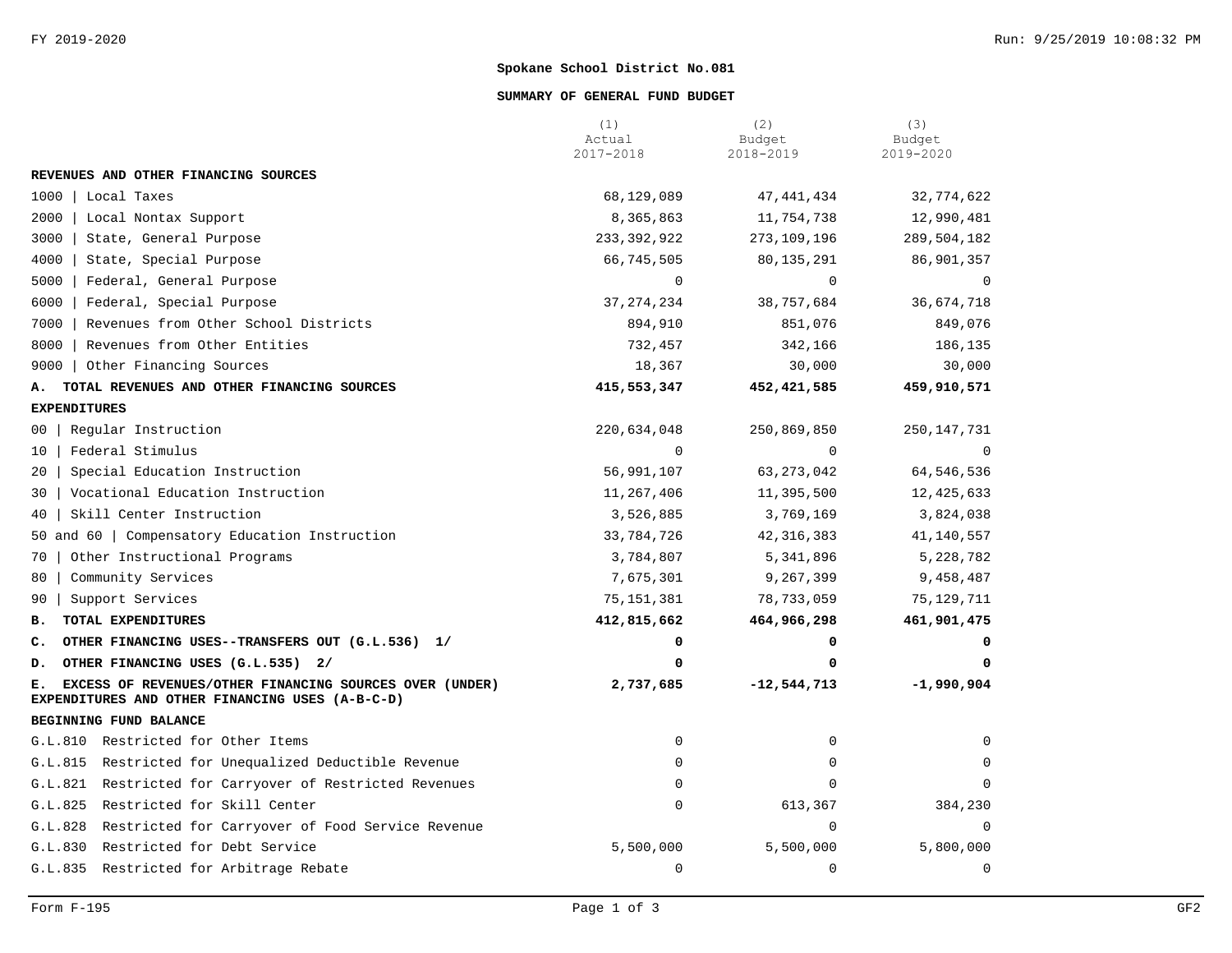#### **SUMMARY OF GENERAL FUND BUDGET**

|         |                                                           | (1)<br>Actual<br>2017-2018 | (2)<br>Budget<br>2018-2019 | (3)<br>Budget<br>2019-2020 |
|---------|-----------------------------------------------------------|----------------------------|----------------------------|----------------------------|
| G.L.840 | Nonspendable Fund Balance-Inventory & Prepaid Items       | 3,071,717                  | 3,144,800                  | 3,832,607                  |
| G.L.845 | Restricted for Self-Insurance                             | $\Omega$                   | $\cap$                     |                            |
| G.L.850 | Restricted for Uninsured Risks                            | 3,290,000                  | 3,290,000                  | 2,900,000                  |
| G.L.870 | Committed to Other Purposes                               | $\mathbf 0$                | $\Omega$                   |                            |
| G.L.872 | Committed to Economic Stabilization                       | 0                          | $\Omega$                   | $\Omega$                   |
| G.L.875 | Assigned to Contingencies                                 | $\Omega$                   | $\Omega$                   |                            |
|         | G.L.884 Assigned to Other Capital Projects                | $\Omega$                   | $\Omega$                   |                            |
|         | G.L.888 Assigned to Other Purposes                        | 6,857,327                  | 1,452,725                  | 765,475                    |
| G.L.890 | Unassigned Fund Balance                                   | 18,329,451                 | 2,483,266                  | 1,889,069                  |
| G.L.891 | Unassigned to Minimum Fund Balance Policy                 |                            | 22,924,274                 | 21,440,783                 |
| F.,     | TOTAL BEGINNING FUND BALANCE                              | 37,370,262                 | 39,408,432                 | 37,012,164                 |
|         | G. G.L.898 PRIOR YEAR CORRECTIONS OR RESTATEMENTS(+ OR -) | <b>XXXXX</b>               | <b>XXXXX</b>               | <b>XXXXX</b>               |
|         | ENDING FUND BALANCE                                       |                            |                            |                            |
| G.L.810 | Restricted for Other Items                                | 0                          | $\Omega$                   | $\Omega$                   |
| G.L.815 | Restricted for Unequalized Deductible Revenue             | $\mathbf 0$                | $\Omega$                   | 0                          |
|         | G.L.821 Restricted for Carryover of Restricted Revenues   | $\Omega$                   | $\Omega$                   | $\Omega$                   |
| G.L.825 | Restricted for Skill Center                               | 453,228                    | 732,455                    | 282,497                    |
| G.L.828 | Restricted for Carryover of Food Service Revenue          | $\Omega$                   | $\Omega$                   | $\Omega$                   |
| G.L.830 | Restricted for Debt Service                               | 5,800,000                  | 5,500,000                  | 5,800,000                  |
| G.L.835 | Restricted for Arbitrage Rebate                           | $\Omega$                   | $\Omega$                   | $\Omega$                   |
| G.L.840 | Nonspendable Fund Balance-Inventory & Prepaid Items       | 3,932,607                  | 2,199,800                  | 3,832,607                  |
| G.L.845 | Restricted for Self-Insurance                             | $\Omega$                   | $\Omega$                   | $\Omega$                   |
| G.L.850 | Restricted for Uninsured Risks                            | 2,900,000                  | 3,290,000                  | 2,900,000                  |
| G.L.870 | Committed to Other Purposes                               | $\mathbf 0$                | 0                          | $\Omega$                   |
| G.L.872 | Committed to Economic Stabilization                       | 0                          | $\Omega$                   | $\Omega$                   |
| G.L.875 | Assigned to Contingencies                                 | $\Omega$                   | $\Omega$                   | $\Omega$                   |
|         | G.L.884 Assigned to Other Capital Projects                | $\Omega$                   | $\Omega$                   | $\Omega$                   |
| G.L.888 | Assigned to Other Purposes                                | 2,442,727                  | 1,343,385                  | 806,074                    |
| G.L.890 | Unassigned Fund Balance                                   | 24,579,385                 | $\Omega$                   | 759,299                    |
| G.L.891 | Unassigned to Minimum Fund Balance Policy                 | $\Omega$                   | 13,798,079                 | 20,640,783                 |
|         | H. TOTAL ENDING FUND BALANCE (E+F, +OR-G) 3/              | 40,107,947                 | 26,863,719                 | 35,021,260                 |

1/ G.L. 536 is an account that is used to summarize actions for other financing uses--transfers out.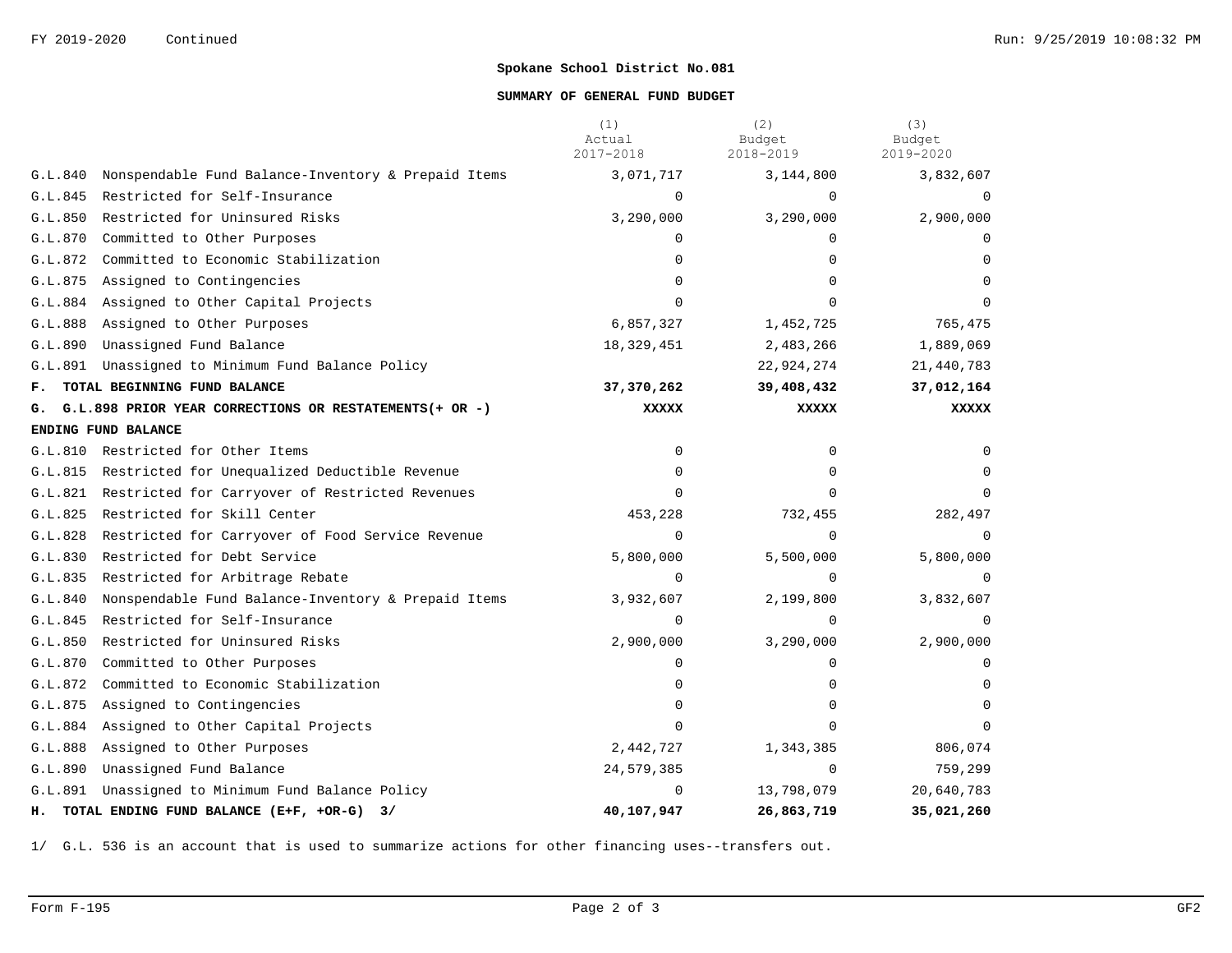#### **SUMMARY OF GENERAL FUND BUDGET**

2/ G.L.535 is an account that is used to summarize actions for other financing uses such as long-term financing and debt extingishments. Nonvoted debts may be serviced in the Debt Service Fund (DSF) rather than in the fund that received the debt proceeds. In order to provide the resources to retire the debt, a transfer is used by the General Fund, Capital Projects Fund, or Transportation Vehicle Fund to transfer resources to the DSF. Refer to Page DS4 for detail of estimated outstanding nonvoted bond detail information.

3/ Line H must be equal to or greater than all restricted fund balances.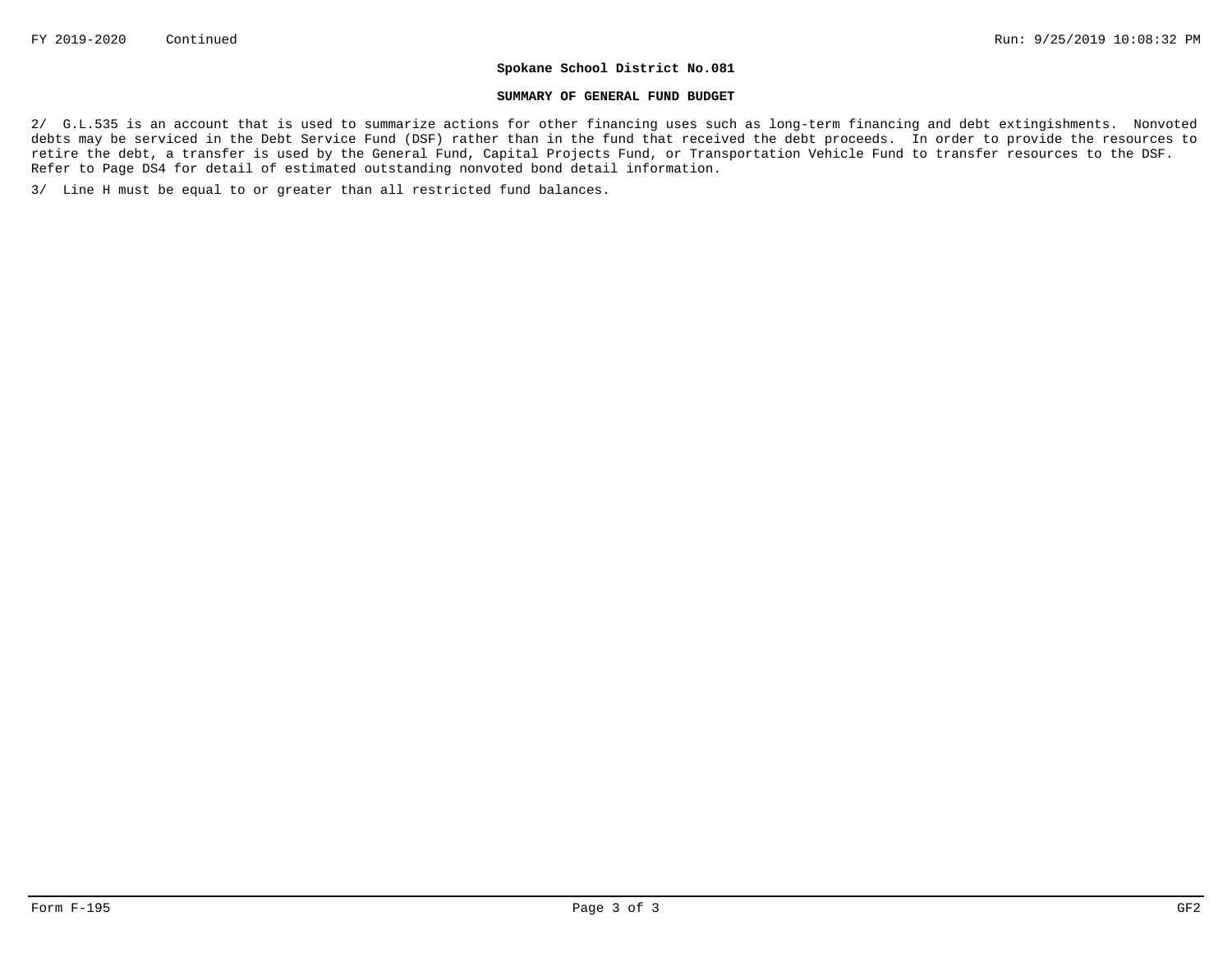|                    |                                                         | (1)<br>Actual | (2)<br>Budget | (3)<br>Budget |
|--------------------|---------------------------------------------------------|---------------|---------------|---------------|
|                    |                                                         | 2017-2018     | 2018-2019     | 2019-2020     |
| <b>LOCAL TAXES</b> |                                                         |               |               |               |
| 1100               | Local Property Tax                                      | 68, 128, 812  | 47, 441, 434  | 32,774,622    |
| 1300               | Sale of Tax Title Property                              | $\Omega$      | $\Omega$      | $\Omega$      |
| 1400               | Local in lieu of Taxes                                  | $\Omega$      | $\mathbf 0$   | $\Omega$      |
| 1500               | Timber Excise Tax                                       | 277           | $\mathbf 0$   | $\mathbf 0$   |
| 1600               | County-Administered Forests                             | $\mathbf 0$   | $\Omega$      | 0             |
| 1900               | Other Local Taxes                                       | $\Omega$      | $\Omega$      | $\Omega$      |
| 1000               | TOTAL LOCAL TAXES                                       | 68,129,089    | 47,441,434    | 32,774,622    |
|                    | LOCAL SUPPORT NONTAX                                    |               |               |               |
| 2100               | Tuitions and Fees, Unassigned                           | 257,745       | 250,900       | 249,000       |
| 2122               | Special Ed-Infants and Toddlers-Tuition and Fees        | $\mathbf 0$   | 0             | 0             |
| 2131               | Secondary Vocational Education Tuition                  | 3,921         | 2,500         | 2,500         |
| 2145               | Skill Center Tuitions and Fees                          | 12,815        | 15,000        | 15,000        |
| 2171               | Traffic Safety Education Fees                           | $\Omega$      | $\Omega$      | $\mathbf 0$   |
| 2173               | Summer School Tuition and Fees                          | 262,064       | 248,905       | 297,150       |
| 2186               | Community School Tuition and Fees                       | $\mathbf 0$   | $\mathbf 0$   | 1,900         |
| 2188               | Childcare Tuitions and Fees                             | 2,091,921     | 2,320,687     | 2,281,500     |
| 2200               | Sales of Goods, Supplies, and Services, Unassigned      | 921,771       | 835,213       | 834,363       |
| 2231               | Secondary Voc. Ed., Sales of Goods, Supplies, and Svcs  | 45,590        | 42,500        | 42,500        |
| 2245               | Skill Center, Sales of Goods, Supplies and Services     | 42,795        | 43,850        | 43,850        |
| 2288               | Childcare, Sales of Goods, Supplies and Services        | $\mathbf 0$   | $\mathbf 0$   | $\mathbf 0$   |
| 2289               | Other Community Svcs Sales of Goods, Supplies and Svcs  | 110,949       | 3,485,874     | 5,019,621     |
| 2298               | School Food Services, Sales of Goods, Supplies and Svcs | 2,534,169     | 2,788,212     | 2,464,795     |
| 2300               | Investment Earnings                                     | 567,981       | 425,000       | 425,000       |
| 2400               | Interfund Loan Interest Earnings                        | $\Omega$      | $\mathbf 0$   | $\mathbf 0$   |
| 2500               | Gifts and Donations                                     | 524,397       | 385,602       | 409,602       |
| 2600               | Fines and Damages                                       | 94,944        | 47,100        | 47,100        |
| 2700               | Rentals and Leases                                      | 572,460       | 616,000       | 586,000       |
| 2800               | Insurance Recoveries                                    | 16,107        | 2,000         | 2,000         |
| 2900               | Local Support Nontax, Unassigned                        | 306,234       | 245,395       | 268,600       |
| 2910               | E-Rate                                                  | $\Omega$      | $\Omega$      | $\mathbf 0$   |
| 2000               | TOTAL LOCAL SUPPORT NONTAX                              | 8,365,863     | 11,754,738    | 12,990,481    |
|                    | STATE, GENERAL PURPOSE                                  |               |               |               |
| 3100               | Apportionment                                           | 204, 395, 282 | 244, 571, 952 | 262, 446, 617 |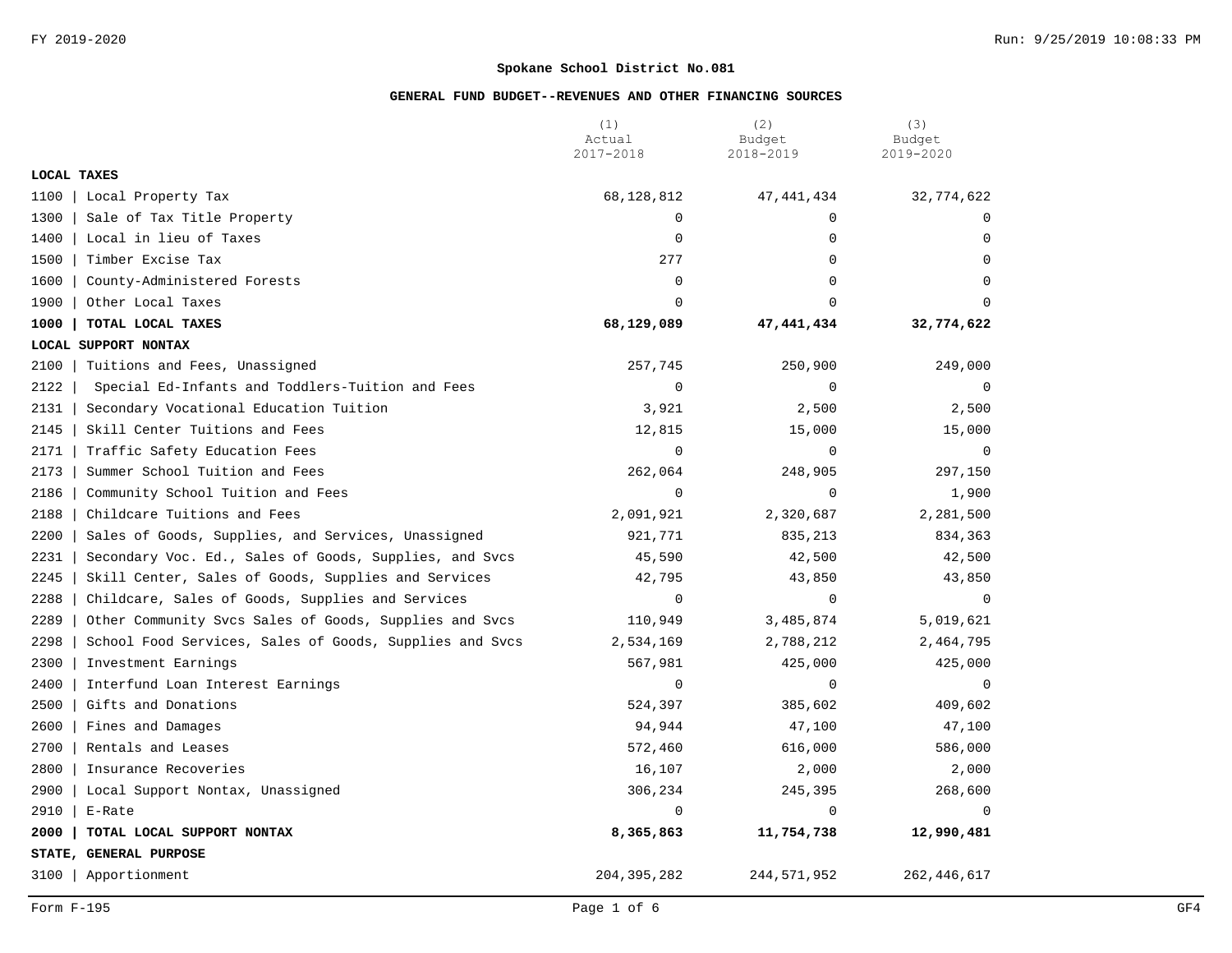|      |                                                         | (1)<br>Actual<br>2017-2018 | (2)<br>Budget<br>2018-2019 | (3)<br>Budget<br>2019-2020 |
|------|---------------------------------------------------------|----------------------------|----------------------------|----------------------------|
| 3121 | Special Education--General Apportionment                | 8,044,970                  | 9,829,126                  | 10,429,580                 |
| 3300 | Local Effort Assistance                                 | 20,952,669                 | 18,708,118                 | 16,627,985                 |
| 3600 | State Forests                                           | $\Omega$                   | $\Omega$                   | $\Omega$                   |
| 3900 | Other State General Purpose, Unassigned                 | $\Omega$                   | $\Omega$                   | $\Omega$                   |
| 3000 | TOTAL STATE, GENERAL PURPOSE                            | 233,392,922                | 273,109,196                | 289,504,182                |
|      | STATE, SPECIAL PURPOSE                                  |                            |                            |                            |
| 4100 | Special Purpose, Unassigned                             | 248,827                    | 546,786                    | 725,686                    |
| 4121 | Special Education                                       | 29,733,851                 | 36, 183, 266               | 39,775,323                 |
| 4122 | Special Ed-Infants and Toddlers-State                   | 3, 235, 833                | 3,546,518                  | 5,127,517                  |
| 4126 | State Institutions, Special Education                   | $\mathbf 0$                | $\Omega$                   | $\mathbf 0$                |
| 4155 | Learning Assistance                                     | 12,469,349                 | 17, 147, 368               | 16,855,749                 |
| 4156 | State Institutions, Centers, and Homes, Delinquent      | $\Omega$                   | $\Omega$                   | $\Omega$                   |
| 4158 | Special and Pilot Programs                              | 4,635,569                  | 5,853,112                  | 5,715,897                  |
| 4159 | Institutions-Juveniles in Adult Jails                   | $\Omega$                   | $\Omega$                   | $\Omega$                   |
| 4165 | Transitional Bilingual                                  | 2,377,085                  | 2,838,079                  | 3,067,749                  |
| 4174 | Highly Capable                                          | 691,593                    | 823,314                    | 868,775                    |
| 4188 | Childcare                                               | $\mathbf 0$                | $\Omega$                   | $\Omega$                   |
| 4198 | School Food Services                                    | 333,043                    | 309,500                    | 334,000                    |
| 4199 | Transportation--Operations                              | 11,496,222                 | 11,496,222                 | 13, 124, 026               |
| 4300 | Other State Agencies, Unassigned                        | 657,409                    | 658,126                    | 594,895                    |
| 4321 | Special Education--Other State Agencies                 | 96,280                     | 0                          | $\Omega$                   |
| 4322 | Special Education-Infants and Toddlers-State            | $\mathbf 0$                | 0                          | 0                          |
| 4326 | State Institutions--Special Education--Other State Agcs | 0                          | 0                          | $\Omega$                   |
| 4356 | State Insts, Ctrs, Homes, Delinquent--Other St. Agcs    | $\mathbf 0$                | $\mathbf 0$                | $\Omega$                   |
| 4358 | Speical and Pilot Programs--Other State Agencies        | 11,674                     | 7,500                      | 6,740                      |
| 4365 | Transitional Bilingual--Other State Agencies            | $\Omega$                   | $\Omega$                   | $\Omega$                   |
| 4388 | Childcare--Other State Agencies                         | 758,770                    | 725,500                    | 705,000                    |
| 4398 | School Food Services--Other State Agencies              | $\mathbf 0$                | $\Omega$                   | $\Omega$                   |
| 4399 | Transportation--Operations--Other State Agencies        | 0                          | $\Omega$                   |                            |
| 4000 | TOTAL STATE, SPECIAL PURPOSE                            | 66,745,505                 | 80,135,291                 | 86,901,357                 |
|      | FEDERAL, GENERAL PURPOSE                                |                            |                            |                            |
| 5200 | General Purpose Direct Federal Grants, Unassigned       | $\mathbf 0$                | $\mathbf 0$                | 0                          |
| 5300 | Impact Aid, Maintenance and Operation                   | $\mathbf 0$                | 0                          | $\Omega$                   |
| 5329 | Impact Aid, Special Education Funding                   | 0                          | 0                          | $\mathbf 0$                |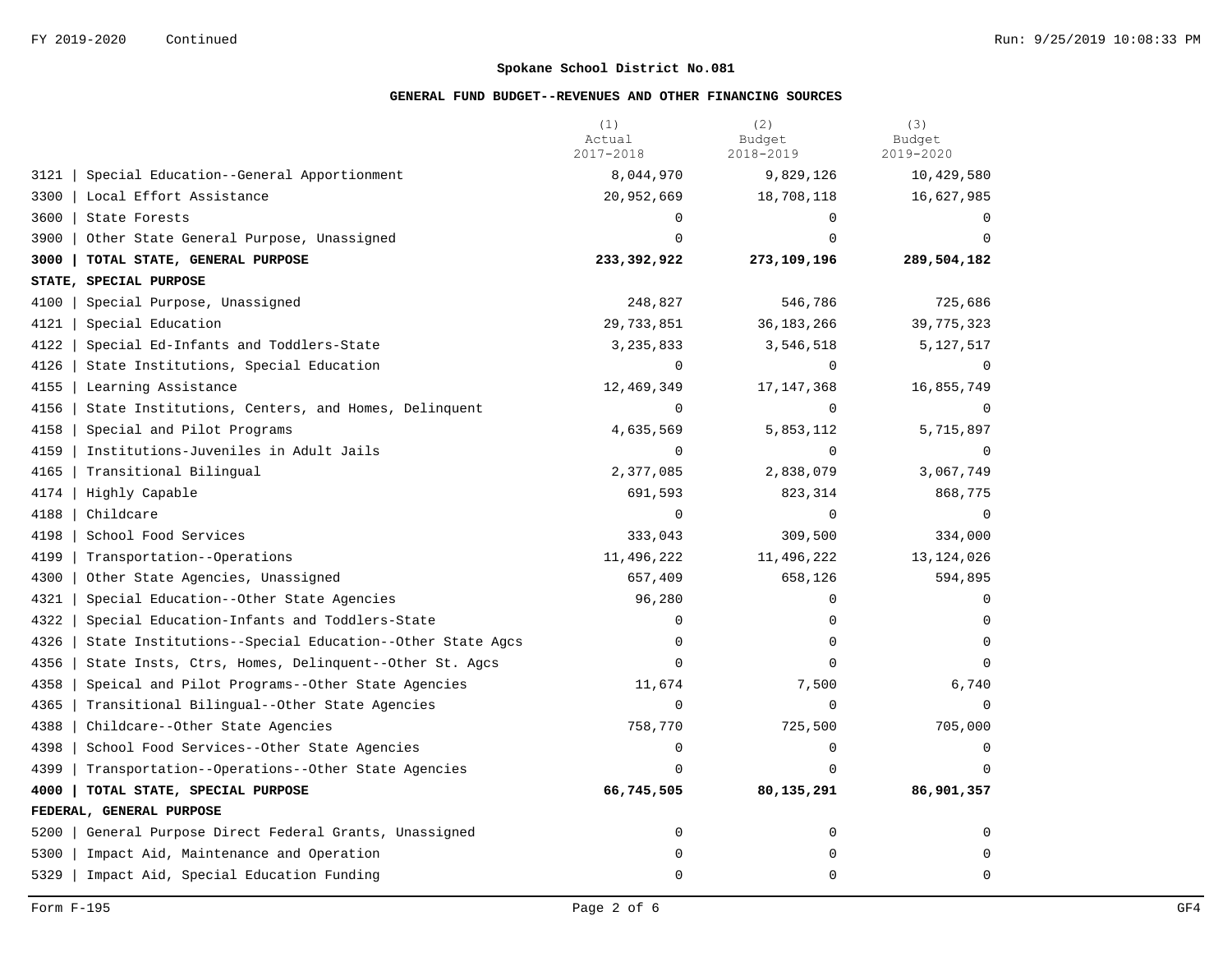|                                                                 | (1)<br>Actual | (2)<br>Budget | (3)<br>Budget |
|-----------------------------------------------------------------|---------------|---------------|---------------|
|                                                                 | 2017-2018     | 2018-2019     | 2019-2020     |
| Federal in lieu of Taxes<br>5400                                | 0             | $\mathbf 0$   | $\Omega$      |
| 5500<br>Federal Forests                                         | $\Omega$      | 0             | $\Omega$      |
| 5600<br>Qualified Bond Interest Credit - Federal                | 0             | $\mathbf 0$   | $\Omega$      |
| 5000<br>TOTAL FEDERAL, GENERAL PURPOSE                          | 0             | 0             | 0             |
| FEDERAL, SPECIAL PURPOSE                                        |               |               |               |
| 6100<br>Special Purpose, OSPI, Unassigned                       | 56,241        | 111,825       | 130,971       |
| Special Education--Medicaid Reimbursement<br>6121               | 18,089        | $\mathbf 0$   | $\Omega$      |
| Special Ed-Infants and Toddlers-Medicaid Reimbursements<br>6122 | $\mathbf 0$   | $\Omega$      | $\Omega$      |
| 6124<br>Special Education--Supplemental                         | 6,441,893     | 6,536,525     | 6,475,999     |
| 6125<br>Special Education-Infants and Toddlers-Federal          | $\mathbf 0$   | $\mathbf 0$   | 0             |
| 6138<br>Secondary Vocational Education                          | 247,566       | 245,353       | 245,353       |
| 6146<br>Skill Center                                            | 65,695        | 65,695        | 68,770        |
| 6151<br>Disadvantaged ESEA Disadvantaged, Fed                   | 10,330,515    | 12,060,875    | 11,365,036    |
| School Improve, Fed Other Title Grants under ESEA, Fed<br>6152  | 1,489,010     | 1,962,300     | 1,974,854     |
| Migrant ESEA Migrant, Federal<br>6153                           | 0             | $\Omega$      | $\Omega$      |
| 6154<br>Reading First, Federal                                  | $\mathbf 0$   | $\mathbf 0$   | $\Omega$      |
| 6157<br>Institutions, Neglected and Delinquent                  | 0             | $\mathbf 0$   | $\Omega$      |
| 6161<br>Head Start                                              | 0             | $\Omega$      | $\Omega$      |
| 6162<br>Math & Science--Professional Development                | $\mathbf 0$   | $\mathbf 0$   | $\Omega$      |
| 6164<br>Limited English Proficiency (formerly Bilingual)        | 237,564       | 271,888       | 252,222       |
| Indian Education JOM<br>6167                                    | $\mathbf 0$   | $\mathbf 0$   | $\Omega$      |
| 6168<br>Indian Education, ED                                    | $\mathsf 0$   | $\mathbf 0$   | $\Omega$      |
| 6176<br>Targeted Assistance                                     | 0             | $\mathbf 0$   | $\Omega$      |
| 6178<br>Youth Training Programs                                 | $\mathbf 0$   | $\Omega$      | $\Omega$      |
| 6188<br>Childcare                                               | 63,135        | 47,500        | 45,000        |
| 6189<br>Other Community Services                                | 361,869       | 390,000       | 375,000       |
| 6198<br>School Food Services                                    | 10,717,901    | 11, 233, 218  | 11,366,296    |
| 6199<br>Transportation--Operations                              | $\Omega$      | $\Omega$      | $\Omega$      |
| 6200<br>Direct Special Purpose Grants                           | 67,659        | 58,976        | 58,976        |
| 6221<br>Special Education--Medicaid Reimbursement               | 0             | 0             | $\Omega$      |
| 6222<br>Special Ed-Infants and Toddlers-Medicaid Reimbursements | 0             | 0             | $\Omega$      |
| 6224<br>Special Education--Supplemental                         | $\mathbf 0$   | 0             | $\mathbf 0$   |
| 6225<br>Special Education-Infants and Toddlers-Federal          | 0             | $\mathbf 0$   | $\Omega$      |
|                                                                 | 0             | $\mathbf 0$   | $\Omega$      |
| Secondary Vocational Education<br>6238                          |               |               |               |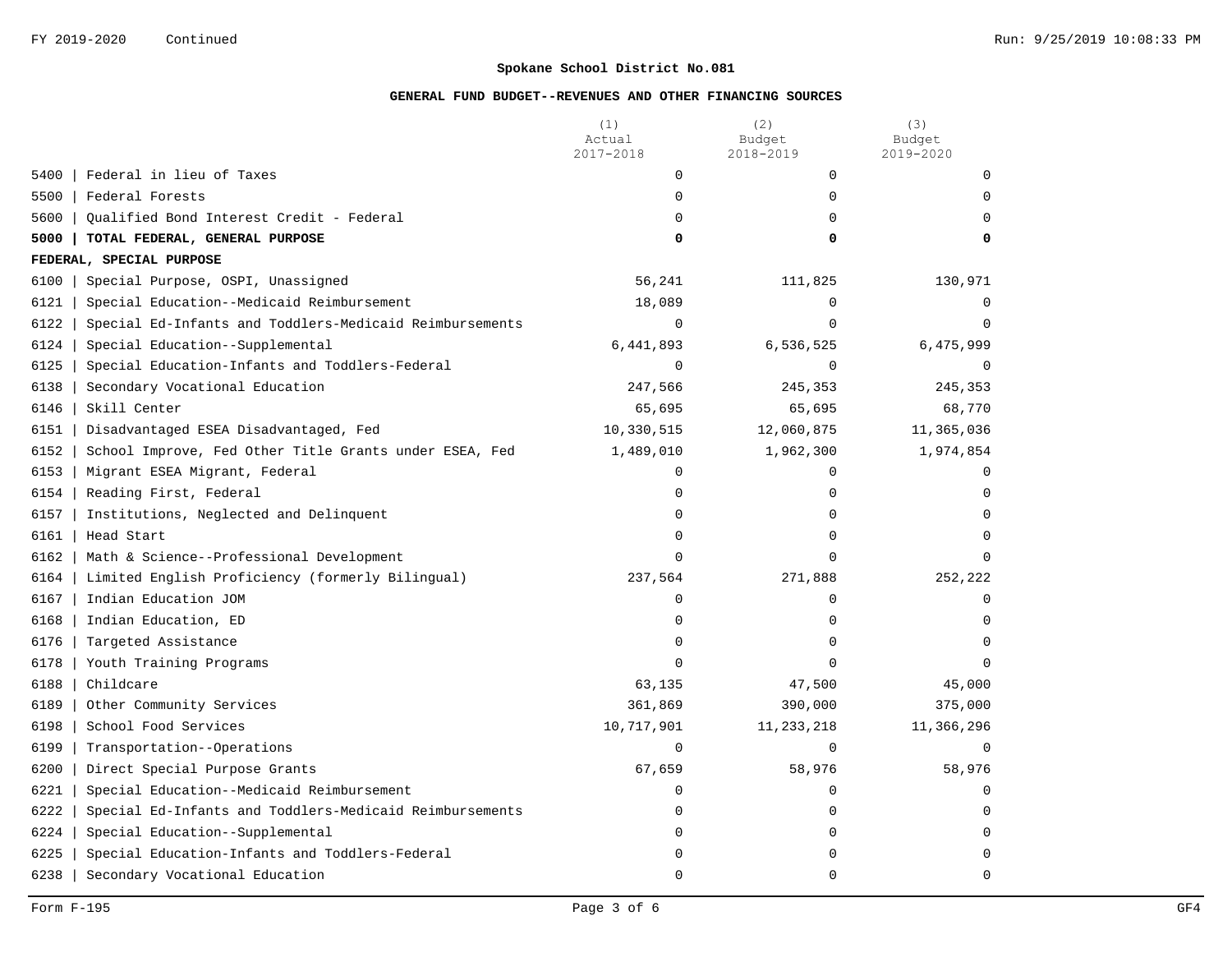|      |                                                         | (1)<br>Actual<br>2017-2018 | (2)<br>Budget<br>2018-2019 | (3)<br>Budget<br>2019-2020 |
|------|---------------------------------------------------------|----------------------------|----------------------------|----------------------------|
| 6246 | Skill Center                                            | $\mathbf 0$                | 0                          | $\Omega$                   |
| 6251 | Disadvantaged ESEA Disadvantaged, Fed                   | $\mathbf 0$                | 0                          | $\Omega$                   |
| 6252 | School Improve, Fed Other Title Grants under ESEA, Fed  | $\mathbf 0$                | 0                          | $\mathbf 0$                |
| 6253 | ESEA Migrant, Federal                                   | $\mathbf 0$                | $\mathbf 0$                | 0                          |
| 6254 | Reading First, Federal                                  | $\mathbf 0$                | 0                          | $\Omega$                   |
| 6257 | Institutions, Neglected and Delinquent                  | $\Omega$                   | $\Omega$                   | $\Omega$                   |
| 6261 | Head Start                                              | $\mathbf 0$                | $\mathbf 0$                | $\mathbf 0$                |
| 6262 | Math & Science--Professional Development                | $\mathbf 0$                | $\mathbf 0$                | $\mathbf 0$                |
| 6264 | Limited English Proficiency (formerly Bilingual)        | $\mathbf 0$                | 0                          | $\Omega$                   |
| 6267 | Indian Education JOM                                    | $\Omega$                   | $\Omega$                   | $\Omega$                   |
| 6268 | Indian Education, ED                                    | 198,106                    | 237,696                    | 239,716                    |
| 6276 | Targeted Assistance                                     | $\mathbf 0$                | $\mathbf 0$                | $\mathbf 0$                |
| 6278 | Youth Training, Direct Grants                           | $\mathbf 0$                | 0                          | $\Omega$                   |
| 6288 | Childcare                                               | $\mathbf 0$                | 0                          | $\Omega$                   |
| 6289 | Other Community Services                                | $\mathbf 0$                | $\mathbf 0$                | $\Omega$                   |
| 6298 | School Food Services                                    | $\mathbf 0$                | $\mathbf 0$                | $\Omega$                   |
| 6299 | Transportation--Operations                              | $\Omega$                   | $\Omega$                   | $\Omega$                   |
| 6300 | Federal Grants Through Other Agencies, Unassigned       | 1,034,376                  | 2,409,361                  | 2,597,143                  |
| 6310 | Medicaid Administrative Match                           | $\mathbf 0$                | $\mathbf 0$                | $\mathbf 0$                |
| 6318 | Federal Stimulus--Competitive Grants                    | $\Omega$                   | $\Omega$                   | $\Omega$                   |
| 6321 | Special Education--Medicaid Reimbursement               | 240,699                    | 301,507                    | 301,507                    |
| 6322 | Special Ed-Infants and Toddlers-Medicaid Reimbursements | $\mathbf 0$                | $\Omega$                   | $\Omega$                   |
| 6324 | Special Education--Supplemental                         | $\mathbf 0$                | $\mathbf 0$                | $\mathbf 0$                |
| 6325 | Special Education-Infants and Toddlers-Federal          | $\mathbf 0$                | $\mathbf 0$                | $\mathbf 0$                |
| 6338 | Secondary Vocational Education                          | $\Omega$                   | 0                          | $\Omega$                   |
| 6346 | Skill Center                                            | $\Omega$                   | 0                          | $\Omega$                   |
| 6351 | Disadvantaged ESEA Disadvantaged, Fed                   | $\mathbf 0$                | 0                          | $\Omega$                   |
| 6352 | School Improve, Fed Other Title Grants under ESEA, Fed  | 0                          | $\Omega$                   | $\Omega$                   |
| 6353 | Migrant ESEA Migrant, Federal                           | $\Omega$                   | 0                          | $\Omega$                   |
| 6354 | Reading First, Federal                                  | 0                          | $\Omega$                   | $\Omega$                   |
| 6357 | Institutions, Neglected and Delinquent                  | $\mathbf 0$                | $\mathbf 0$                | $\mathbf 0$                |
| 6361 | Head Start                                              | $\mathbf 0$                | 0                          | 0                          |
| 6362 | Math & Science--Professional Development                | 0                          | 0                          | $\mathbf 0$                |
| 6364 | Limited English Proficiency (formerly Bilingual)        | $\Omega$                   | $\Omega$                   | $\Omega$                   |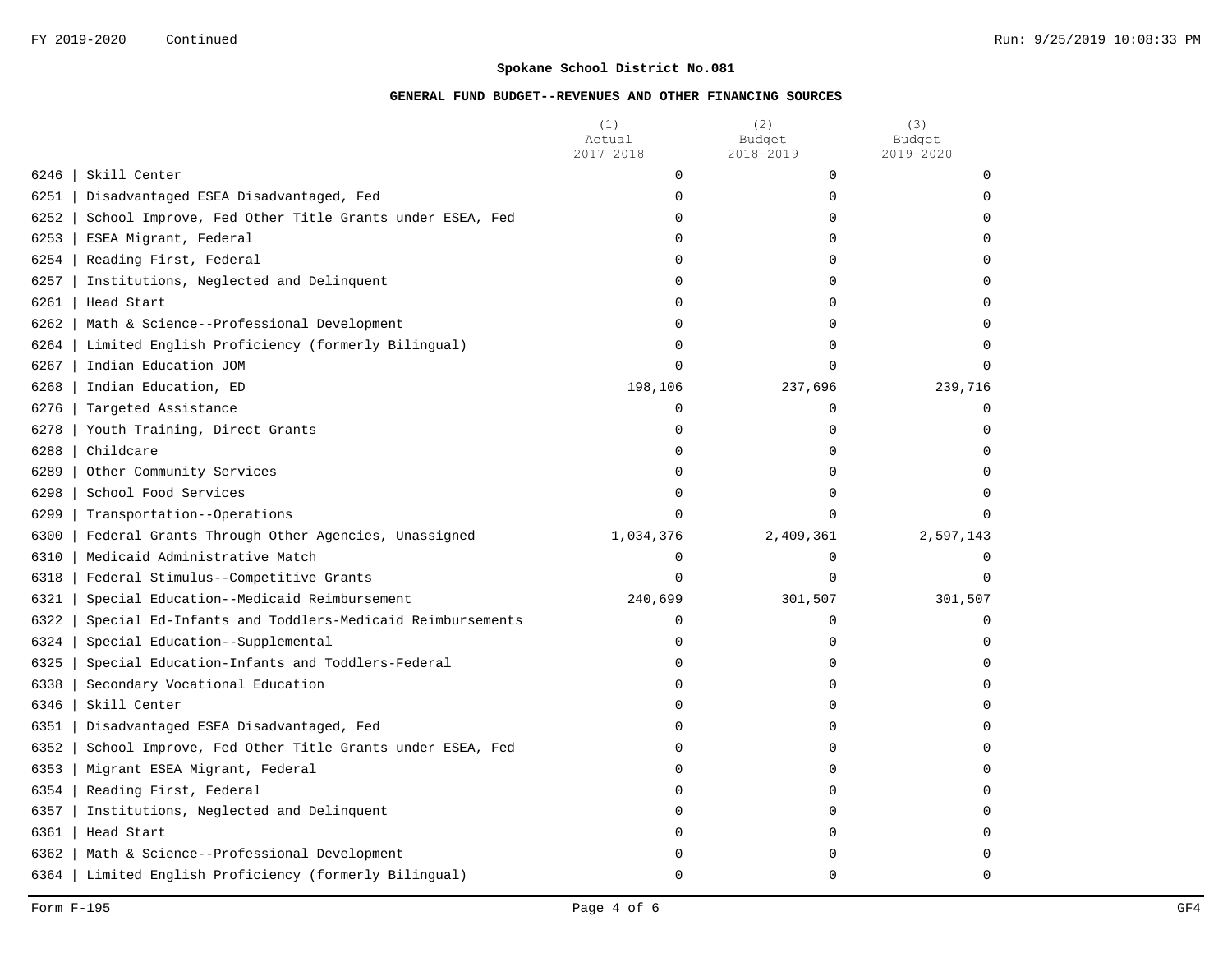|                                                              | (1)<br>Actual | (2)<br>Budget | (3)<br>Budget  |
|--------------------------------------------------------------|---------------|---------------|----------------|
|                                                              | 2017-2018     | 2018-2019     | 2019-2020      |
| Indian Education JOM<br>6367                                 | $\mathbf 0$   | 0             | $\Omega$       |
| 6368<br>Indian Education, ED                                 | $\mathbf 0$   | 0             | $\Omega$       |
| 6376<br>Targeted Assistance                                  | $\mathbf 0$   | 0             | $\Omega$       |
| 6378<br>Youth Training Programs                              | $\Omega$      | 0             | $\Omega$       |
| 6388<br>Childcare                                            | 649           | $\Omega$      | $\Omega$       |
| 6389<br>Other Community Services                             | 4,488,069     | 1,767,992     | 101,189        |
| 6398<br>School Food Services                                 | $\mathbf 0$   | 0             | $\Omega$       |
| 6399<br>Transportation--Operations                           | $\mathbf 0$   | $\Omega$      | $\Omega$       |
| 6998<br>USDA Commodities                                     | 1,215,197     | 1,056,973     | 1,076,686      |
| 6000 TOTAL FEDERAL, SPECIAL PURPOSE                          | 37, 274, 234  | 38,757,684    | 36,674,718     |
| REVENUES FROM OTHER SCHOOL DISTRICTS                         |               |               |                |
| 7100<br>Program Participation, Unassigned                    | 696,000       | 632,087       | 599,350        |
| 7121<br>Special Education                                    | 143,747       | 190,000       | 190,000        |
| 7122<br>Special Education-Infants and Toddlers               | $\mathbf 0$   | 0             | $\overline{0}$ |
| 7131<br>Vocational Education                                 | 20,515        | 22,500        | 22,500         |
| 7145<br>Skill Center                                         | $\mathbf 0$   | 0             | $\Omega$       |
| 7189<br>Other Community Services                             | $\Omega$      | 0             | $\Omega$       |
| 7197<br>Support Services                                     | 29,986        | 0             | 30,737         |
| 7198<br>School Food Services                                 | $\mathbf 0$   | 0             | $\mathbf 0$    |
| 7199<br>Transportation                                       | $\mathbf 0$   | 0             | $\Omega$       |
| 7301<br>Nonhigh Participation                                | 4,662         | 6,489         | 6,489          |
| 7000<br>TOTAL REVENUES FROM OTHER SCHOOL DISTRICTS           | 894,910       | 851,076       | 849,076        |
| REVENUES FROM OTHER ENTITIES                                 |               |               |                |
| 8100<br>Governmental Entities                                | 7,797         | 0             | $\Omega$       |
| 8188<br>Childcare                                            | $\Omega$      | $\Omega$      | $\Omega$       |
| 8189<br>Community Services                                   | 6,645         | 8,918         | 7,318          |
| 8198<br>School Food Services                                 | $\mathbf 0$   | 0             | $\Omega$       |
| 8199<br>Transportation                                       | $\Omega$      | $\Omega$      | $\Omega$       |
| 8200<br>Private Foundations                                  | 718,015       | 333,248       | 178,817        |
| 8500<br>Nonfederal, ESD                                      | $\mathbf 0$   | 0             | $\Omega$       |
| 8521<br>Educational Service Districts-Special Education      | $\mathbf 0$   | 0             | $\Omega$       |
| 8522<br>Ed Service Districts-Special Ed-Infants and Toddlers | $\Omega$      | $\Omega$      | $\Omega$       |
| 8000 TOTAL REVENUES FROM OTHER ENTITES                       | 732,457       | 342,166       | 186,135        |
| OTHER FINANCING SOURCES                                      |               |               |                |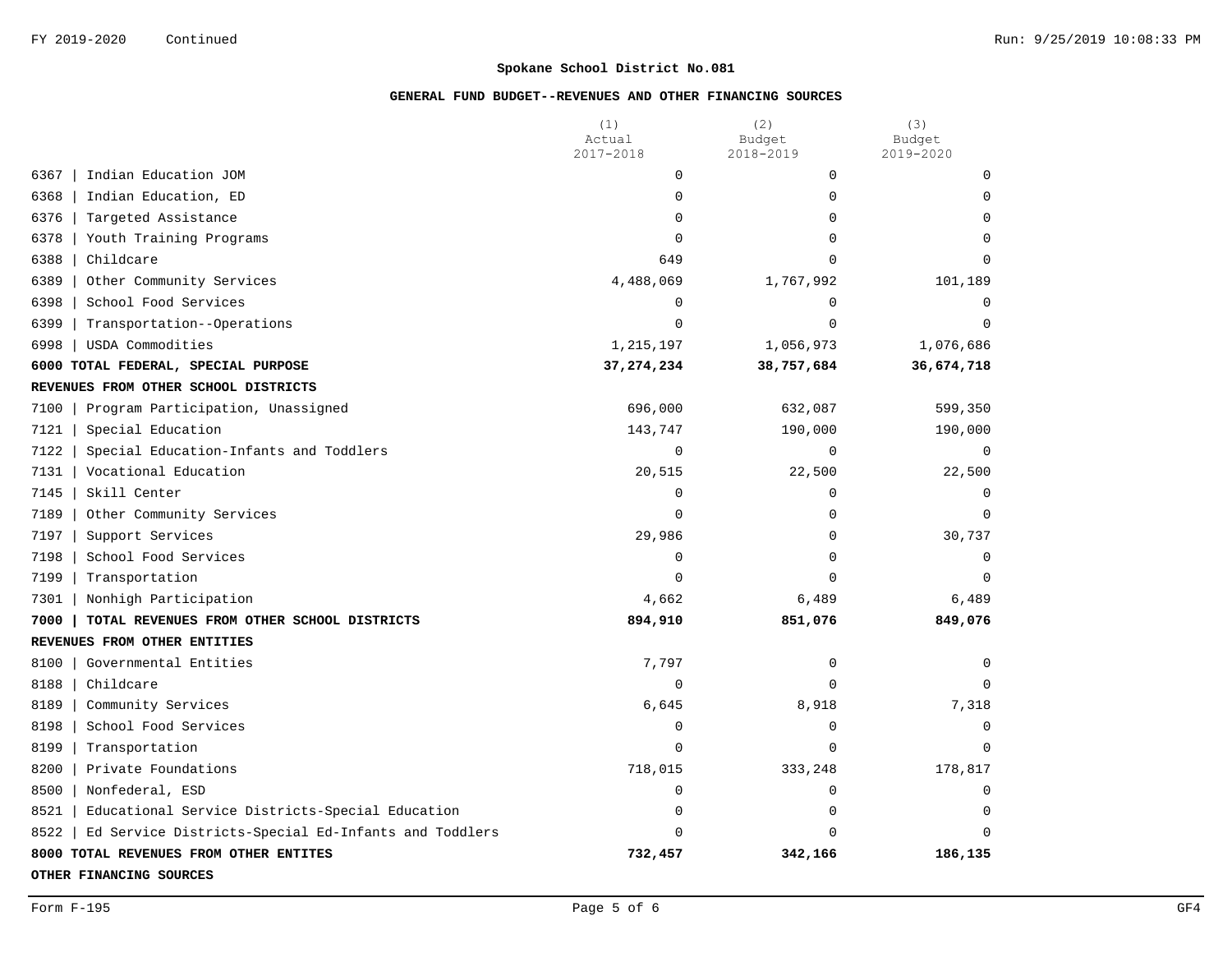|                                            | (1)<br>Actual<br>2017-2018 | (2)<br>Budget<br>2018-2019 | (3)<br>Budget<br>2019-2020 |
|--------------------------------------------|----------------------------|----------------------------|----------------------------|
| 9100<br>Sale of Bonds                      |                            |                            | $\Omega$                   |
| Sale of Equipment<br>9300                  | 18,367                     | 30,000                     | 30,000                     |
| Compensated Loss of Fixed Assets<br>9400   | 0                          | 0                          | $\mathbf 0$                |
| 9500<br>Long-Term Financing                | 0                          | 0                          | $\Omega$                   |
| 9900<br>Transfers                          | 0                          | 0                          | $\Omega$                   |
| 9901<br>Transfers (local resources)        | XXXXX                      | XXXXX                      | $\Omega$                   |
| 9000 TOTAL OTHER FINANCING SOURCES         | 18,367                     | 30,000                     | 30,000                     |
| TOTAL REVENUES AND OTHER FINANCING SOURCES | 415,553,347                | 452, 421, 585              | 459,910,571                |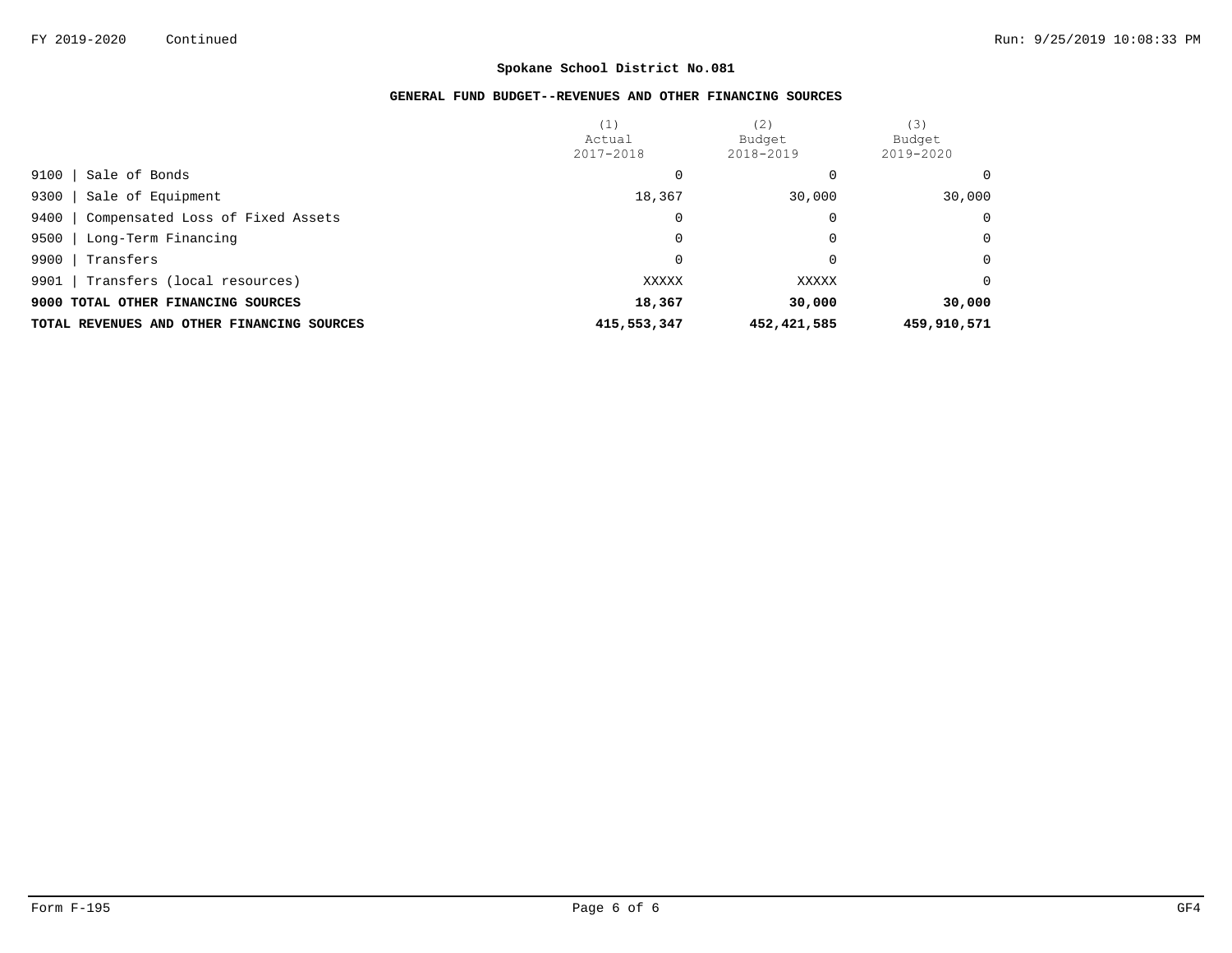### **EXPENDITURE BY PROGRAM**

|                                                                        | (1)<br>Actual<br>2017-2018 | (2)<br>Budget<br>2018-2019 | (3)<br>Budget<br>2019-2020 |
|------------------------------------------------------------------------|----------------------------|----------------------------|----------------------------|
| REGULAR INSTRUCTION                                                    |                            |                            |                            |
| Basic Education<br>01                                                  | 211,043,787                | 240,082,250                | 238, 373, 779              |
| Alternative Learning Experience<br>02                                  | 8,736,627                  | 9,814,730                  | 10,666,842                 |
| Basic Education - Dropout Reengagement<br>03                           | 853,634                    | 972,870                    | 1,107,110                  |
| TOTAL REGULAR INSTRUCTION<br>00                                        | 220,634,048                | 250,869,850                | 250, 147, 731              |
| FEDERAL STIMULUS                                                       |                            |                            |                            |
| Federal Stimulus - Competitive Grants<br>18                            | $\mathbf 0$                | 0                          | <sup>0</sup>               |
| TOTAL FEDERAL STIMULUS<br>10                                           | 0                          | 0                          | 0                          |
| SPECIAL EDUCATION INSTRUCTION                                          |                            |                            |                            |
| Special Education, Supplemental, State<br>21                           | 47,703,182                 | 53,595,460                 | 53, 388, 624               |
| Special Education, Infants and Toddlers, State<br>22                   | 3,076,325                  | 3,377,637                  | 4,883,350                  |
| Special Education, Supplemental, Federal<br>24                         | 6,211,600                  | 6,299,945                  | 6,274,562                  |
| Special Education, Infants and Toddlers, Federal<br>25                 | $\Omega$                   | $\Omega$                   | $\Omega$                   |
| Special Education, Institutions, State<br>26                           | $\mathbf 0$                | $\Omega$                   | 0                          |
| Special Education, Other, Federal<br>29                                | $\Omega$                   | $\Omega$                   | $\Omega$                   |
| TOTAL SPECIAL EDUCATION INSTRUCTION<br>20                              | 56,991,107                 | 63,273,042                 | 64,546,536                 |
| VOCATIONAL EDUCATION INSTRUCTION                                       |                            |                            |                            |
| Vocational, Basic, State<br>31                                         | 8,431,508                  | 8,866,048                  | 10,069,047                 |
| Middle School Career and Technical Education, State<br>34              | 2,595,235                  | 2,281,999                  | 2,108,864                  |
| Vocational, Federal<br>38                                              | 238,860                    | 237,453                    | 237,722                    |
| Vocational, Other Categorical<br>39                                    | 1,803                      | 10,000                     | 10,000                     |
| TOTAL VOCATIONAL EDUCATION INSTRUCTION<br>30                           | 11,267,406                 | 11,395,500                 | 12,425,633                 |
| SKILL CENTER INSTRUCTION                                               |                            |                            |                            |
| Skill Center, Basic, State<br>45                                       | 3,463,292                  | 3,645,591                  | 3,697,407                  |
| Skill Center, Federal<br>46                                            | 63,593                     | 63,578                     | 66,631                     |
| Skill Center - Facility Upgrades<br>47                                 | 0                          | 60,000                     | 60,000                     |
| TOTAL SKILL CENTER INSTRUCTION<br>40                                   | 3,526,885                  | 3,769,169                  | 3,824,038                  |
| COMPENSATORY EDUCATION INSTUCTION                                      |                            |                            |                            |
| Disadvantaged (formerly Remediation) ESEA Disadvantaged, Federal<br>51 | 10,019,614                 | 11,656,285                 | 11,018,540                 |
| Other Title Grants under ESEA-Federal<br>52                            | 1,435,605                  | 1,884,961                  | 1,913,433                  |
| Migrant ESEA Migrant, Federal<br>53                                    | 0                          | 0                          | 0                          |
| Reading First, Federal<br>54                                           | $\mathbf 0$                | $\mathbf 0$                | $\mathbf 0$                |
| Learning Assistance Program (LAP), State<br>55                         | 12,022,126                 | 16,523,394                 | 16,331,508                 |
| State Institutions, Centers and Homes, Delinquent<br>56                | $\Omega$                   | $\Omega$                   | $\mathbf 0$                |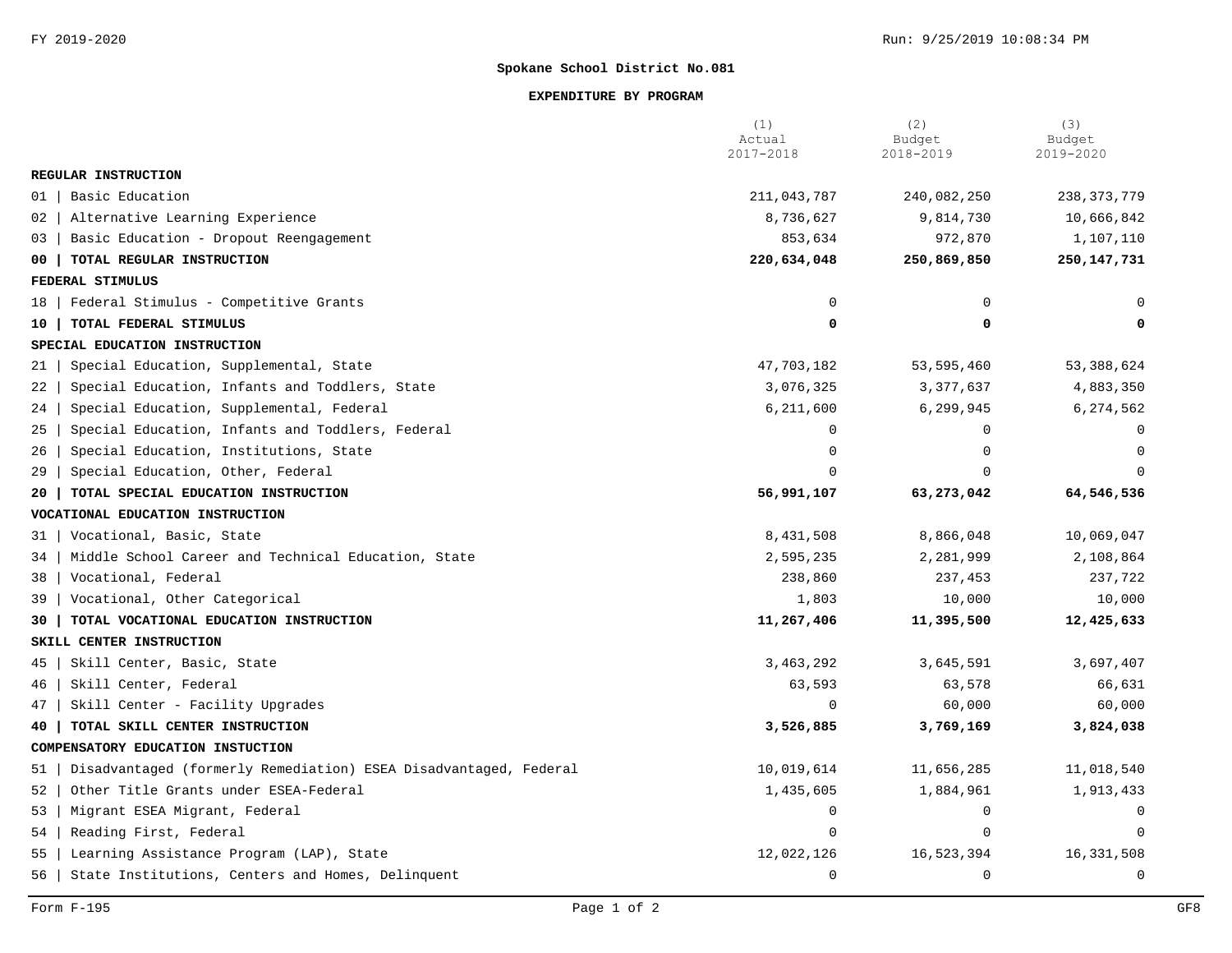### **EXPENDITURE BY PROGRAM**

|    |                                                       | (1)<br>Actual | (2)<br>Budget | (3)<br>Budget |
|----|-------------------------------------------------------|---------------|---------------|---------------|
|    |                                                       | 2017-2018     | 2018-2019     | 2019-2020     |
| 57 | State Institutions, Neglected and Delinquent, Federal | $\mathbf 0$   | 0             | 0             |
| 58 | Special and Pilot Programs, State                     | 4,556,406     | 5,837,939     | 5,689,804     |
| 59 | Institutions - Juveniles in Adult Jails               | $\mathbf 0$   | $\Omega$      | $\mathbf 0$   |
| 61 | Head Start, Federal                                   | $\mathbf 0$   | $\cap$        | $\Omega$      |
| 62 | Math and Science, Professional Development, Federal   | $\Omega$      | $\Omega$      |               |
| 64 | Limited English Proficiency, Federal                  | 253,405       | 293,770       | 277,544       |
| 65 | Transitional Bilingual, State                         | 4,842,340     | 5,582,322     | 5,512,136     |
| 67 | Indian Education, Federal, JOM                        | $\Omega$      | $\Omega$      | $\Omega$      |
| 68 | Indian Education, Federal, ED                         | 209,525       | 247,095       | 247,138       |
| 69 | Compensatory, Other                                   | 445,706       | 290,617       | 150,454       |
|    | 50 and 60   TOTAL COMPENSATORY EDUCATION INSTRUCTION  | 33,784,726    | 42, 316, 383  | 41,140,557    |
|    | OTHER INSTRUCTIONAL PROGRAMS                          |               |               |               |
| 71 | Traffic Safety                                        | $\mathbf 0$   | $\Omega$      | $\Omega$      |
| 73 | Summer School                                         | 343,357       | 266,562       | 513,711       |
| 74 | Highly Capable                                        | 1,620,400     | 1,744,987     | 1,861,674     |
| 75 | Professional Development, State                       | $\mathbf 0$   | $\Omega$      | $\mathbf 0$   |
| 76 | Targeted Assistance, Federal                          | $\Omega$      | $\Omega$      | $\Omega$      |
| 78 | Youth Training Programs, Federal                      | $\Omega$      | $\Omega$      | $\Omega$      |
| 79 | Instructional Programs, Other                         | 1,821,050     | 3,330,347     | 2,853,397     |
| 70 | TOTAL OTHER INSTRUCTIONAL PROGRAMS                    | 3,784,807     | 5,341,896     | 5,228,782     |
|    | COMMUNITY SERVICES                                    |               |               |               |
| 81 | Public Radio/Television                               | $\mathbf 0$   | $\Omega$      | $\Omega$      |
| 86 | Community Schools                                     | 7,449         | 8,128         | 8,092         |
| 88 | Child Care                                            | 2,698,240     | 3,084,071     | 3, 442, 859   |
| 89 | Other Community Services                              | 4,969,612     | 6, 175, 200   | 6,007,536     |
| 80 | TOTAL COMMUNITY SERVICES                              | 7,675,301     | 9,267,399     | 9,458,487     |
|    | SUPPORT SERVICES                                      |               |               |               |
| 97 | District-wide Support                                 | 48,679,278    | 51,290,406    | 46,671,589    |
| 98 | School Food Services                                  | 15,074,798    | 15,582,654    | 15,334,096    |
| 99 | Pupil Transportation                                  | 11,397,306    | 11,859,999    | 13, 124, 026  |
| 90 | TOTAL SUPPORT SERVICES                                | 75,151,381    | 78,733,059    | 75,129,711    |
|    | TOTAL PROGRAM EXPENDITURES                            | 412,815,662   | 464,966,298   | 461,901,475   |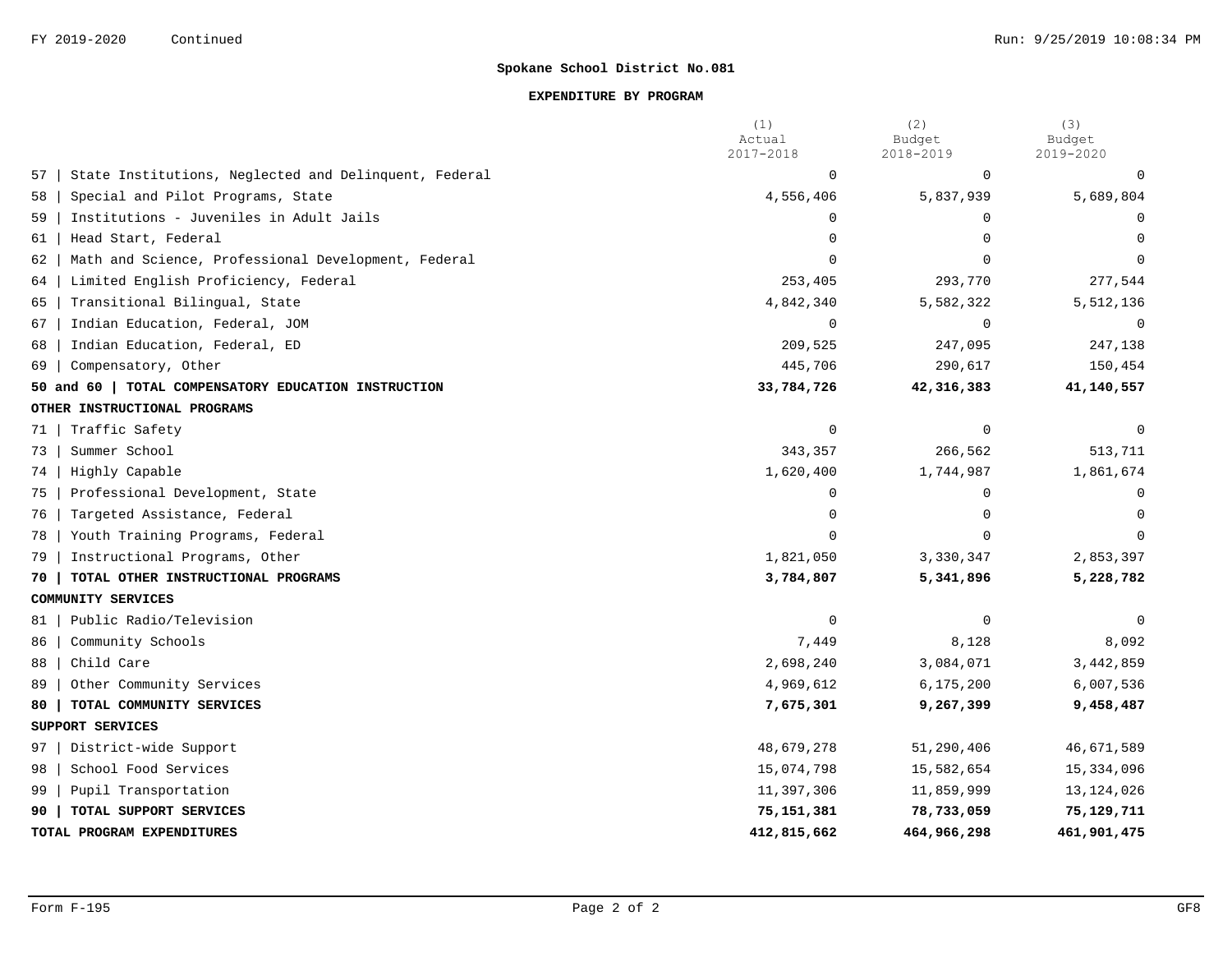|                                                        | Total<br>Object | (0)<br>Debit | (1)<br>Credit | (2)<br>Cert.                            | (3)<br>Class.                          | (4)<br>Employee | (5)<br>Supplies / | (7)<br>Purchased     | (8)<br>Travel | (9)<br>Capital |
|--------------------------------------------------------|-----------------|--------------|---------------|-----------------------------------------|----------------------------------------|-----------------|-------------------|----------------------|---------------|----------------|
| Program                                                |                 | Transfer     | Transfer      | Salaries                                | Salaries                               | Benefits        | Materials         | Services             |               | Outlay         |
| $01$   Basic<br>Education                              | 238, 373, 779   | 889,871      |               | 144,049,159                             | 15,802,024                             | 62,076,643      | 6,479,988         | 8,866,938            | 209,156       | 0              |
| $02$   ALE                                             | 10,666,842      | 36,090       |               | 6,232,082                               | 1,071,058                              | 2,713,733       | 265,098           | 318,596              | 30,185        | $\Omega$       |
| $03$   Basic<br>Education -<br>Dropout<br>Reengagement | 1,107,110       | 0            |               | 0                                       | $\overline{0}$                         | $\mathbf 0$     | $\mathbf 0$       | 1,107,110            | $\mathbf 0$   | 0              |
| TOTAL REGULAR<br>INSTRUCTION                           | 250,147,731     | 925,961      |               | 150, 281, 241 16, 873, 082 64, 790, 376 |                                        |                 |                   | 6,745,086 10,292,644 | 239,341       |                |
| 18   Federal<br>Stimulus -<br>Competitive<br>Grants    | $\mathbf 0$     | $\mathbf 0$  |               | $\mathbf 0$<br>$\mathsf{O}$             | $\mathbf 0$                            | $\mathbf 0$     | $\mathbf 0$       | $\mathbf 0$          | $\mathbf 0$   | $\Omega$       |
| TOTAL FEDERAL<br>STIMULUS                              | $\mathbf 0$     | $\mathbf 0$  |               | $\mathbf 0$<br>0                        | $\mathbf 0$                            | $\mathbf 0$     | $\mathbf 0$       | $\mathbf 0$          | $\mathbf 0$   | $\Omega$       |
| $21$   Sp Ed, Sup,<br>St                               | 53,388,624      | 108,337      |               |                                         | 22, 674, 726 12, 713, 590 15, 758, 620 |                 | 605,537           | 1,460,714            | 67,100        | 0              |
| $22$   Sp Ed, I&T,<br>St                               | 4,883,350       | $\mathbf 0$  |               | 0                                       | 0                                      | $\mathbf 0$     | $\mathbf 0$       | 4,883,350            | $\mathbf 0$   | 0              |
| 24  <br>Sp Ed, Sup,<br>Fed                             | 6,274,562       | 14,398       |               | 4,551,806                               | 59,798                                 | 1,643,397       | 4,210             | 317                  | 636           | 0              |
| 25<br>Sp Ed, I&T,<br>Fed                               | $\Omega$        | 0            |               | 0                                       | $\Omega$                               | $\mathbf 0$     | $\Omega$          | $\mathbf 0$          | $\mathbf 0$   | 0              |
| 26<br>Sp Ed, Inst,<br>St                               | 0               | $\mathsf{O}$ |               | 0                                       | $\mathbf 0$                            | 0               | 0                 | $\mathbf 0$          | $\mathbf 0$   | 0              |
| $29$  <br>Sp Ed, Oth,<br>Fed                           | $\mathbf 0$     | $\mathbf 0$  |               | 0                                       | $\mathbf 0$                            | $\mathbf 0$     | 0                 | $\mathbf 0$          | $\mathbf 0$   | 0              |
| TOTAL SPECIAL<br><b>EDUCATION</b><br>INSTRUCTION       | 64,546,536      | 122,735      |               |                                         | 27, 226, 532 12, 773, 388 17, 402, 017 |                 | 609,747           | 6,344,381            | 67,736        |                |
| 31   Voc, Basic,<br>St                                 | 10,069,047      | 22,594       |               | 5,770,202                               | 509,101                                | 2,274,967       | 769,041           | 196,591              | 133,260       | 393,291        |
| 34<br>MidSchCar/Tec                                    | 2,108,864       | 3,151        |               | 1,297,113                               | 70,678                                 | 488,199         | 208,350           | 34,373               | 7,000         | $\mathsf 0$    |
| $38$   Voc, Fed                                        | 237,722         | 300          |               | 15,200                                  | 0                                      | 3,528           | 147,837           | 35,000               | 10,857        | 25,000         |
| 39   Voc, Other                                        | 10,000          | 1,500        |               | $\mathbf 0$                             | $\Omega$                               | $\Omega$        | 6,700             | 1,800                | $\Omega$      | $\mathbf 0$    |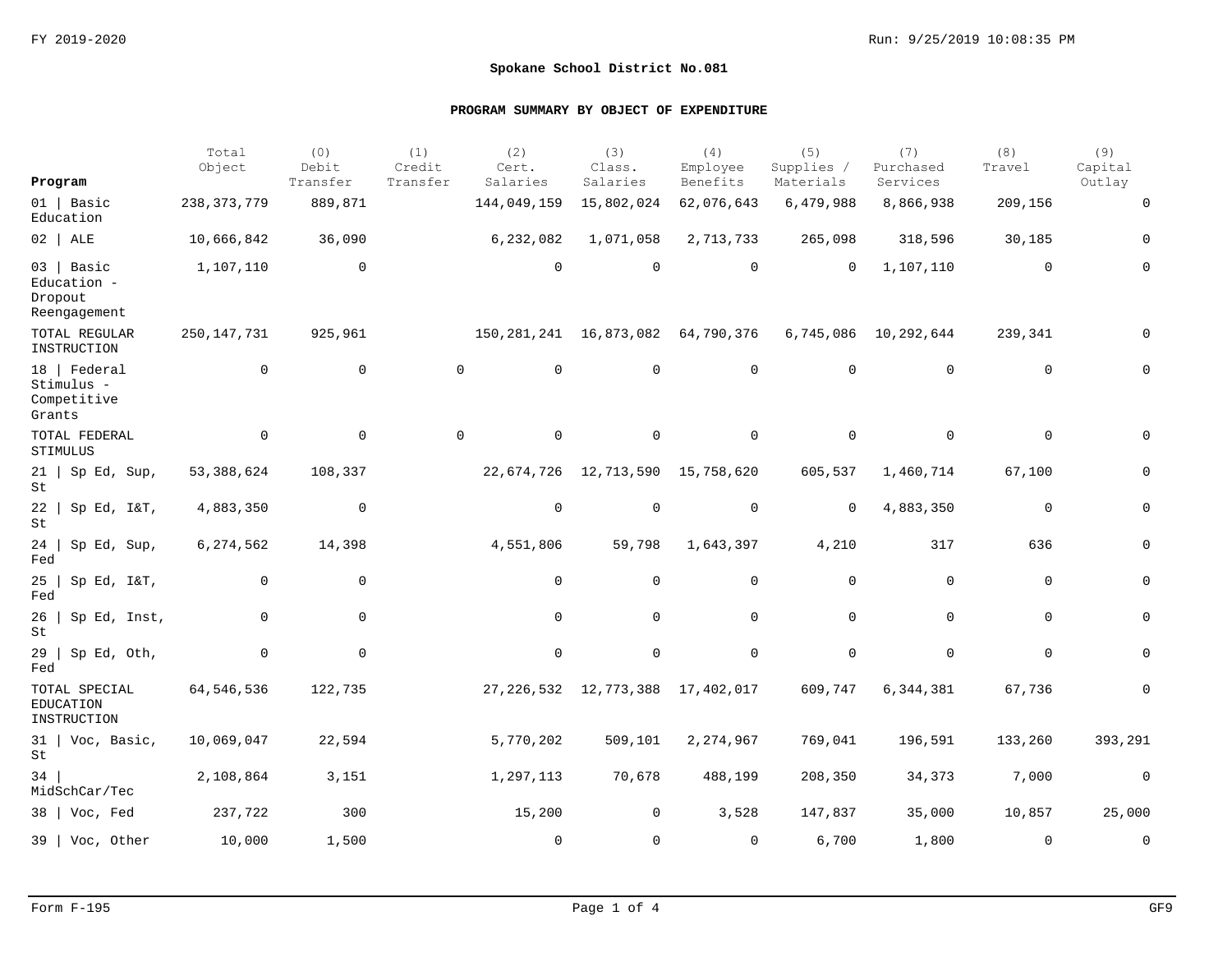|                                                     | Total<br>Object | (0)<br>Debit | (1)<br>Credit  | (2)<br>Cert. | (3)<br>Class. | (4)<br>Employee     | (5)<br>Supplies / | (7)<br>Purchased    | (8)<br>Travel | (9)<br>Capital      |
|-----------------------------------------------------|-----------------|--------------|----------------|--------------|---------------|---------------------|-------------------|---------------------|---------------|---------------------|
| Program                                             |                 | Transfer     | Transfer       | Salaries     | Salaries      | Benefits            | Materials         | Services            |               | Outlay              |
| TOTAL VOCATIONAL<br><b>EDUCATION</b><br>INSTRUCTION | 12,425,633      | 27,545       |                | 7,082,515    | 579,779       | 2,766,694           | 1,131,928         | 267,764             | 151,117       | 418,291             |
| $45$   Skil Cnt,<br>Bas, St                         | 3,697,407       | 14,581       | $-4,700$       | 1,916,093    | 392,474       | 860,236             | 164,528           | 334,464             | 19,471        | 260                 |
| $46$   Skill Cntr,<br>Fed                           | 66,631          | 0            | 0              | 6,000        | $\mathbf 0$   | 614                 | 20,799            | 8,000               | 14,218        | 17,000              |
| 47   Skill Cntr,<br>Fclty Upg                       | 60,000          | $\mathbf 0$  |                | $\mathbf 0$  | $\mathbf 0$   | 0                   | 30,000            | 30,000              |               | $\mathsf{O}\xspace$ |
| TOTAL SKILL<br><b>CENTER</b><br>INSTRUCTION         | 3,824,038       | 14,581       | $-4,700$       | 1,922,093    | 392,474       | 860,850             | 215,327           | 372,464             | 33,689        | 17,260              |
| $51$ ESEA<br>Disadvantaged,<br>Federal              | 11,018,540      | 43,361       |                | 7,288,438    | 443,242       | 2,772,279           | 215,201           | 190,326             | 65,693        | $\mathbf 0$         |
| 52   Other Title<br>Grants under ESEA<br>-Federal   | 1,913,433       | 8,055        | $\overline{0}$ | 1,121,215    | 43,900        | 366,017             | 31,470            | 336,696             | 6,080         | $\mathbf 0$         |
| 53   ESEA<br>Migrant, Federal                       | 0               | 0            |                | $\mathbf 0$  | $\mathbf 0$   | 0                   | $\mathbf 0$       | 0                   | $\mathbf 0$   | $\Omega$            |
| 54   Read First,<br>Fed                             | 0               | $\mathbf 0$  |                | $\mathsf{O}$ | $\mathbf 0$   | $\mathbf 0$         | $\mathbf 0$       | $\mathbf 0$         | $\mathbf 0$   | 0                   |
| 55   LAP                                            | 16, 331, 508    | 28,085       |                | 10,952,802   | 351,203       | 4, 143, 911         | 738,276           | 96,730              | 20,501        | 0                   |
| 56  <br>St In,<br>Ctr/Hm, D                         | $\mathbf 0$     | $\mathsf{O}$ |                | $\mathbf 0$  | $\mathbf 0$   | 0                   | $\mathbf 0$       | $\mathbf 0$         | $\mathbf 0$   | 0                   |
| $57$   St In, N/D,<br>Fed                           | 0               | $\mathbf 0$  |                | $\mathsf{O}$ | 0             | $\mathsf{O}\xspace$ | $\mathbf 0$       | $\mathsf{O}\xspace$ | $\mathbf 0$   | 0                   |
| 58<br>Sp/Plt Pgm,<br>St                             | 5,689,804       | 2,071        |                | 3,107,810    | 155,500       | 806,694             | 792,914           | 814,665             | 10,150        | $\overline{0}$      |
| 59<br>I-JAJ                                         | $\mathbf 0$     | 0            |                | 0            | 0             | $\mathbf 0$         | 0                 | 0                   | 0             | 0                   |
| 61<br>Head Start,<br>Fed                            | $\mathbf 0$     | $\mathbf 0$  |                | $\mathsf{O}$ | $\mathbf 0$   | $\mathsf{O}$        | $\mathbf 0$       | $\mathbf 0$         | $\mathbf 0$   | $\mathbf 0$         |
| 62<br>MS, Pro Dv,<br>Fed                            | 0               | $\mathsf{O}$ |                | 0            | $\mathbf 0$   | 0                   | $\mathbf 0$       | $\mathbf 0$         | $\mathbf 0$   | 0                   |
| LEP, Fed<br>64                                      | 277,544         | 3,683        |                | 160,358      | 7,000         | 45,084              | 50,503            | 1,926               | 8,990         | $\Omega$            |
| 65<br>Tran Biling,<br>St                            | 5,512,136       | 17,402       |                | 3, 152, 276  | 756,664       | 1,551,194           | 5,900             | 19,550              | 9,150         | $\mathbf 0$         |
| 67   Ind Ed, Fd,                                    | 0               | $\mathbf 0$  |                | $\mathbf 0$  | $\mathbf 0$   | 0                   | $\mathbf 0$       | $\mathbf 0$         | $\mathbf 0$   | 0                   |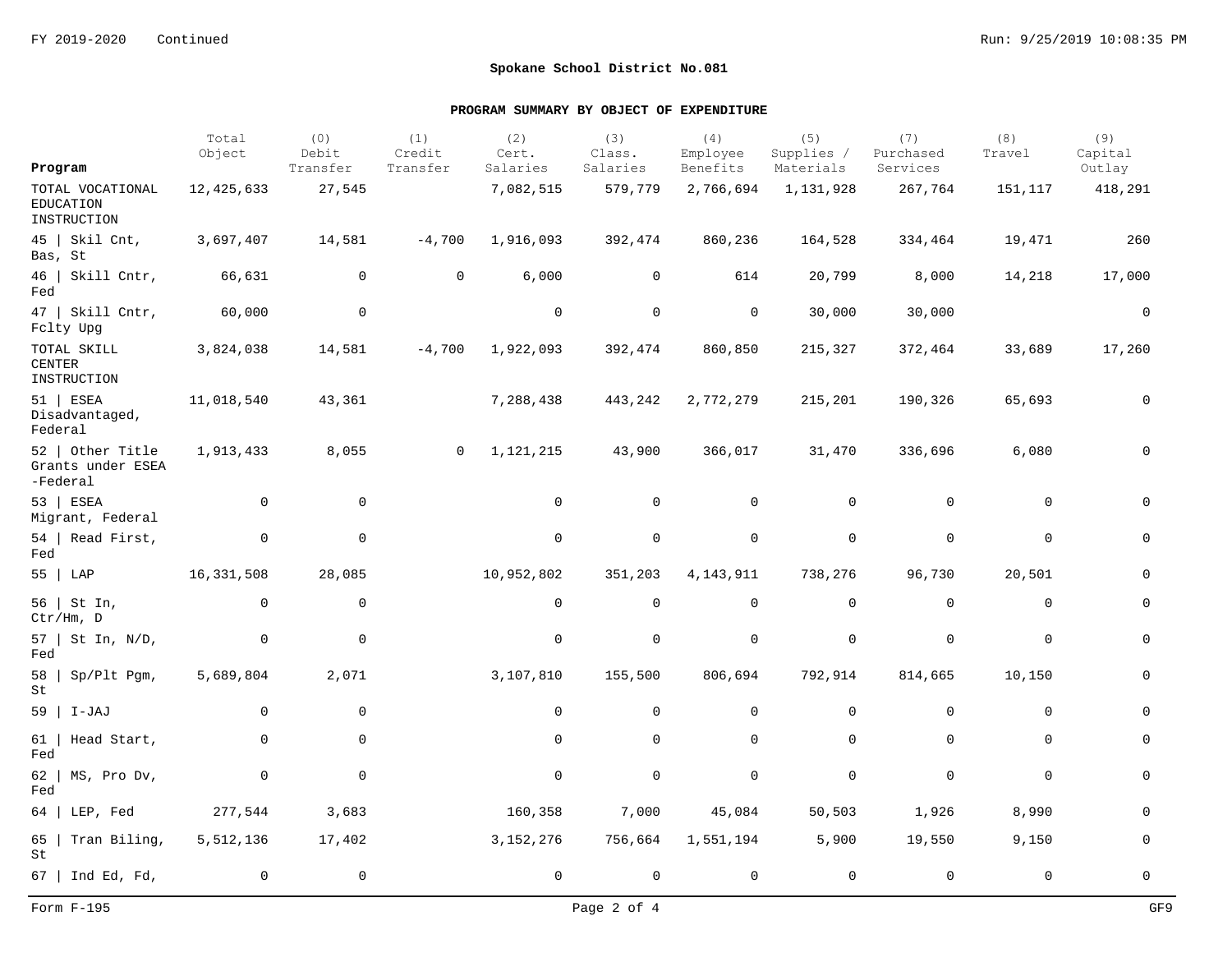|                                                          | Total<br>Object | (0)<br>Debit        | (1)<br>Credit  | (2)<br>Cert.   | (3)<br>Class.  | (4)<br>Employee | (5)<br>Supplies / | (7)<br>Purchased | (8)<br>Travel | (9)<br>Capital |
|----------------------------------------------------------|-----------------|---------------------|----------------|----------------|----------------|-----------------|-------------------|------------------|---------------|----------------|
| Program                                                  |                 | Transfer            | Transfer       | Salaries       | Salaries       | Benefits        | Materials         | Services         |               | Outlay         |
| 68   Ind Ed, Fd,<br>ED                                   | 247,138         | 4,292               |                | 66,335         | 77,840         | 69,058          | 14,510            | 8,662            | 6,441         | $\mathbf 0$    |
| $69$   Comp, Othr                                        | 150,454         | 99                  |                | 26,742         | 5,807          | 8,469           | 49,506            | 33,000           | 26,831        | 0              |
| TOTAL<br>COMPENSATORY<br><b>EDUCATION</b><br>INSTRUCTION | 41,140,557      | 107,048             | $\overline{0}$ | 25,875,976     | 1,841,156      | 9,762,706       | 1,898,280         | 1,501,555        | 153,836       | 0              |
| 71   Traffic<br>Safety                                   | $\mathbf 0$     | $\mathbf 0$         |                | $\mathbf 0$    | $\mathbf 0$    | $\mathbf 0$     | $\mathbf 0$       | $\mathbf 0$      | $\mathbf 0$   | $\Omega$       |
| 73   Summer<br>School                                    | 513,711         | 2,580               |                | 35,525         | 236,658        | 53,220          | 183,307           | 2,332            | 89            | 0              |
| 74 Highly<br>Capable                                     | 1,861,674       | 5,082               |                | 1,269,708      | $\overline{0}$ | 475,744         | 89,940            | 18,400           | 2,800         | $\Omega$       |
| 75   Prof Dev,<br>State                                  | $\mathbf 0$     | $\mathbf 0$         |                | $\mathbf 0$    | $\mathbf 0$    | $\mathbf 0$     | $\mathbf 0$       | 0                | $\mathbf 0$   | 0              |
| 76   Target Asst,<br>Fed                                 | $\mathbf 0$     | $\mathsf{O}\xspace$ |                | $\mathbf 0$    | $\mathbf 0$    | $\mathbf 0$     | $\mathbf 0$       | $\mathbf 0$      | $\mathbf 0$   | 0              |
| 78   Yth Trg Pm,<br>$_{\rm Fed}$                         | 0               | $\mathbf 0$         |                | $\mathsf{O}$   | $\mathbf 0$    | $\mathbf 0$     | $\mathbf 0$       | $\mathbf 0$      | 0             | 0              |
| 79   Inst Pgm,<br>Othr                                   | 2,853,397       | 47,256              |                | 67,557         | 690,215        | 252,690         | 822,054           | 940,602          | 33,023        | 0              |
| TOTAL OTHER<br>INSTRUCTIONAL<br>PROGRAMS                 | 5,228,782       | 54,918              |                | 1,372,790      | 926,873        | 781,654         | 1,095,301         | 961,334          | 35,912        | 0              |
| 81   Public<br>Radio/TV                                  | $\overline{0}$  | $\mathbf 0$         |                | $\mathbf 0$    | $\mathbf 0$    | $\mathbf 0$     | $\Omega$          | $\mathbf 0$      | $\Omega$      | $\Omega$       |
| 86   Comm Schools                                        | 8,092           | 10                  |                | 3,000          | 3,500          | 1,582           | 0                 | $\mathbf 0$      | $\Omega$      | $\Omega$       |
| 88   Child Care                                          | 3,442,859       | 92,730              |                | 168,377        | 1,968,292      | 1,060,038       | 33,222            | 117,600          | 2,600         | $\mathbf 0$    |
| 89   Othr Comm<br>Srv                                    | 6,007,536       | 490,072             | 0              | 157,318        | 3,388,393      | 1,327,216       | 38,029            | 592,408          | 14,100        | $\overline{0}$ |
| TOTAL COMMUNITY<br><b>SERVICES</b>                       | 9,458,487       | 582,812             | 0              | 328,695        | 5,360,185      | 2,388,836       | 71,251            | 710,008          | 16,700        | 0              |
| 97   Distwide<br>Suppt                                   | 46,671,589      | 691,429             | $-1,950,103$   | 976,400        | 21, 366, 263   | 9,113,081       | 3,648,485         | 12,281,154       | 93,880        | 451,000        |
| 98   Schl Food<br>Serv                                   | 15,334,096      | 87,390              | $-664, 339$    | $\overline{0}$ | 6,117,265      | 2,815,088       | 6,798,292         | 165,100          | 15,300        | 0              |
| 99   Pupil Transp                                        | 13,124,026      | 4,723               | $\mathbf 0$    | $\overline{0}$ | 586,105        | 219,868         |                   | 3,800 12,306,230 | 3,300         | $\mathbf 0$    |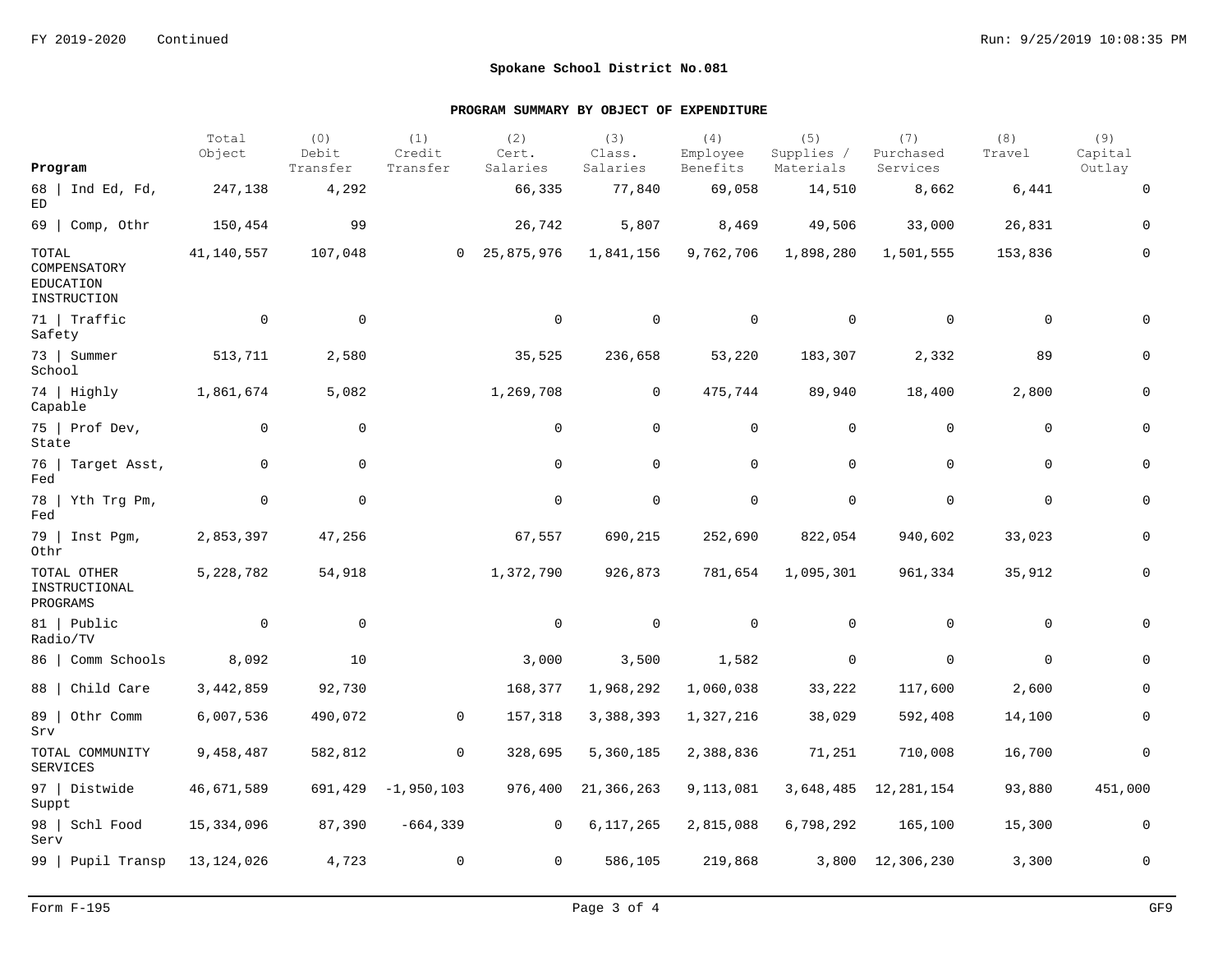|                           | Total       | (0)               | (1)                | (2)                    | 3)                 | (4)                               | (5)                   |                       | (8)     | (9)               |
|---------------------------|-------------|-------------------|--------------------|------------------------|--------------------|-----------------------------------|-----------------------|-----------------------|---------|-------------------|
| Program                   | Object      | Debit<br>Transfer | Credit<br>Transfer | Cert.<br>Salaries      | Class.<br>Salaries | Employee<br>Benefits              | Supplies<br>Materials | Purchased<br>Services | Travel  | Capital<br>Outlay |
| TOTAL SUPPORT<br>SERVICES | 75,129,711  | 783.542           | $-2.614.442$       | 976,400                | 28,069,633         | 12,148,037                        | 10,450,577            | 24,752,484            | 112,480 | 451,000           |
| OBJECT TOTALS             | 461,901,475 | 2,619,142         |                    | -2,619,142 215,066,242 |                    | 66,816,570 110,901,170 22,217,497 |                       | 45,202,634            | 810,811 | 886,551           |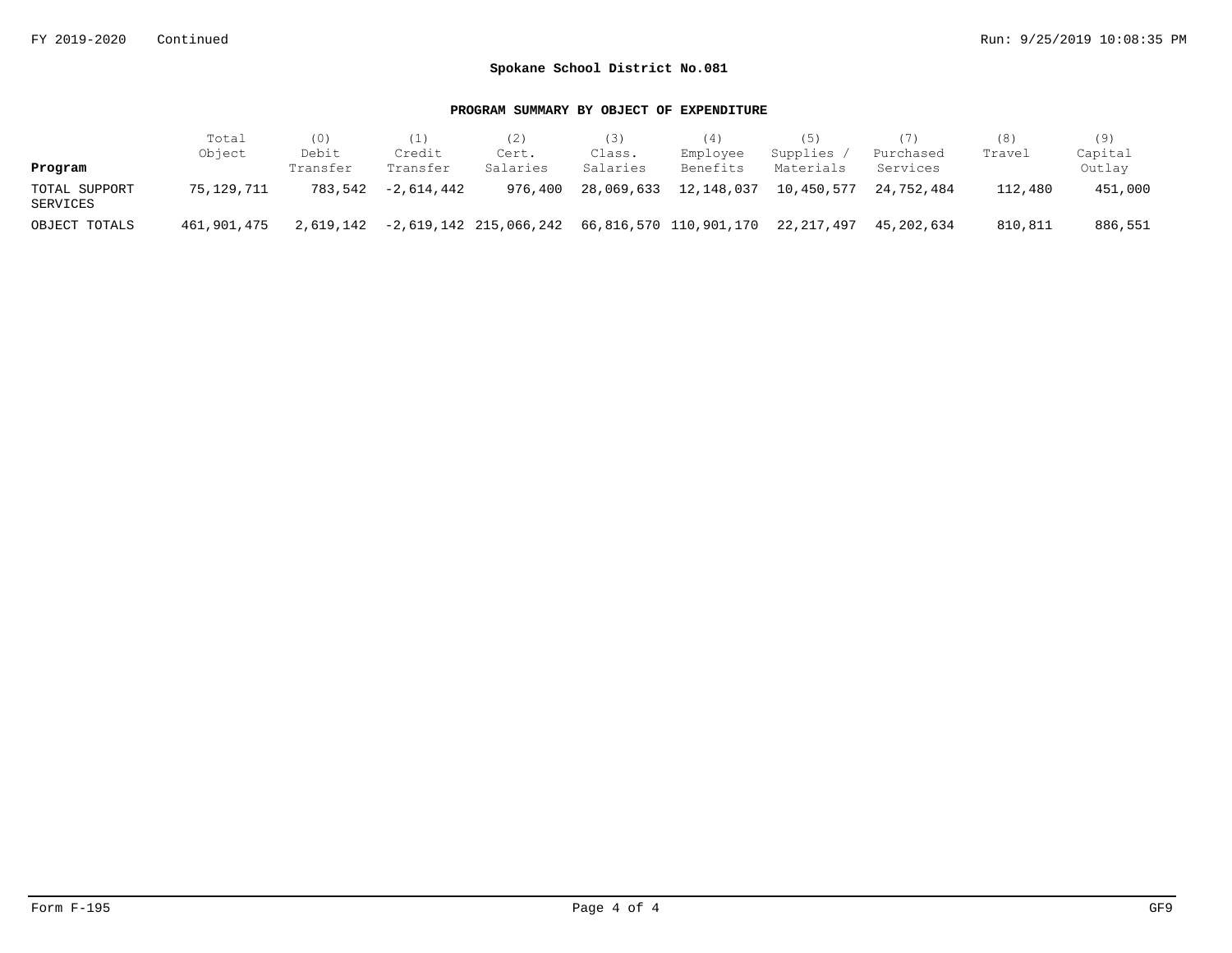### **PROGRAM 01 - Basic Education**

|          |                   |             | (0)         | (1)      | (2)         | (3)        | (4)        | (5)        | (7)         | (8)         | (9)     |
|----------|-------------------|-------------|-------------|----------|-------------|------------|------------|------------|-------------|-------------|---------|
|          |                   |             | Debit       | Credit   | Cert.       | Class.     | Employee   | Supplies / | Purchased   |             | Capital |
| Activity |                   | Total       | Transfer    | Transfer | Salaries    | Salaries   | Benefits   | Materials  | Services    | Travel      | Outlay  |
|          | 21 Supv Inst      | 3,860,031   | 64,378      |          | 1,722,930   | 938,890    | 979,090    | 95,297     | 46,163      | 13,283      |         |
| 22       | Lrn Resrc         | 1,321,193   | 195         |          | $\mathbf 0$ | 739,960    | 502,928    | 77,331     | 779         | $\mathbf 0$ |         |
| 23       | Princ Off         | 25,973,866  | 142,403     |          | 9,262,787   | 8,209,983  | 7,291,913  | 437,460    | 629,225     | 95          |         |
| 24       | Guid/Coun         | 10,256,792  | 300         |          | 6,867,394   | 750        | 2,624,199  | 7,349      | 751,900     | 4,900       |         |
| 25       | Pupil M/S         | 1,359,510   | 1,365       |          | 46,125      | 956,619    | 349,905    | 4,894      | 602         | $\mathbf 0$ |         |
| 26       | Health            | 3,440,680   | 8,653       |          | 837,797     | 1,494,803  | 1,015,577  | 3,200      | 74,050      | 6,600       |         |
| 27       | Teaching          | 170,879,269 | 231,390     |          | 115,849,748 | 994,318    | 46,004,035 | 2,468,201  | 5, 315, 892 | 15,685      |         |
| 28       | Extracur          | 6,465,124   | 3,444       |          | 3,477,694   | 953,252    | 1,166,629  | 101,755    | 711,615     | 50,735      |         |
| 29       | Pmt to SD         | $\Omega$    |             |          |             |            |            |            | $\Omega$    |             |         |
| 31       | InstProDev        | 5,487,719   | 14,527      |          | 3,860,050   | 28,321     | 956,631    | 48,409     | 469,088     | 110,693     |         |
|          | 32 Inst Tech      | 3,260,378   | 382,666     |          |             | 1,274,040  | 533,370    | 513,541    | 549,596     | 7,165       |         |
| 33       | Curriculum        | 4,422,779   | 40,550      |          | 788,950     | 211,088    | 341,612    | 2,722,551  | 318,028     | $\mathbf 0$ |         |
| 34       | Prof Lrng<br>St   | 1,646,438   | $\mathbf 0$ |          | 1,335,684   |            | 310,754    | $\Omega$   | $\Omega$    | 0           |         |
| Total    |                   | 238,373,779 | 889,871     |          | 144,049,159 | 15,802,024 | 62,076,643 | 6,479,988  | 8,866,938   | 209,156     |         |
|          | FTE PROGRAM STAFF |             |             |          | 1,553.173   | 267.426    |            |            |             |             |         |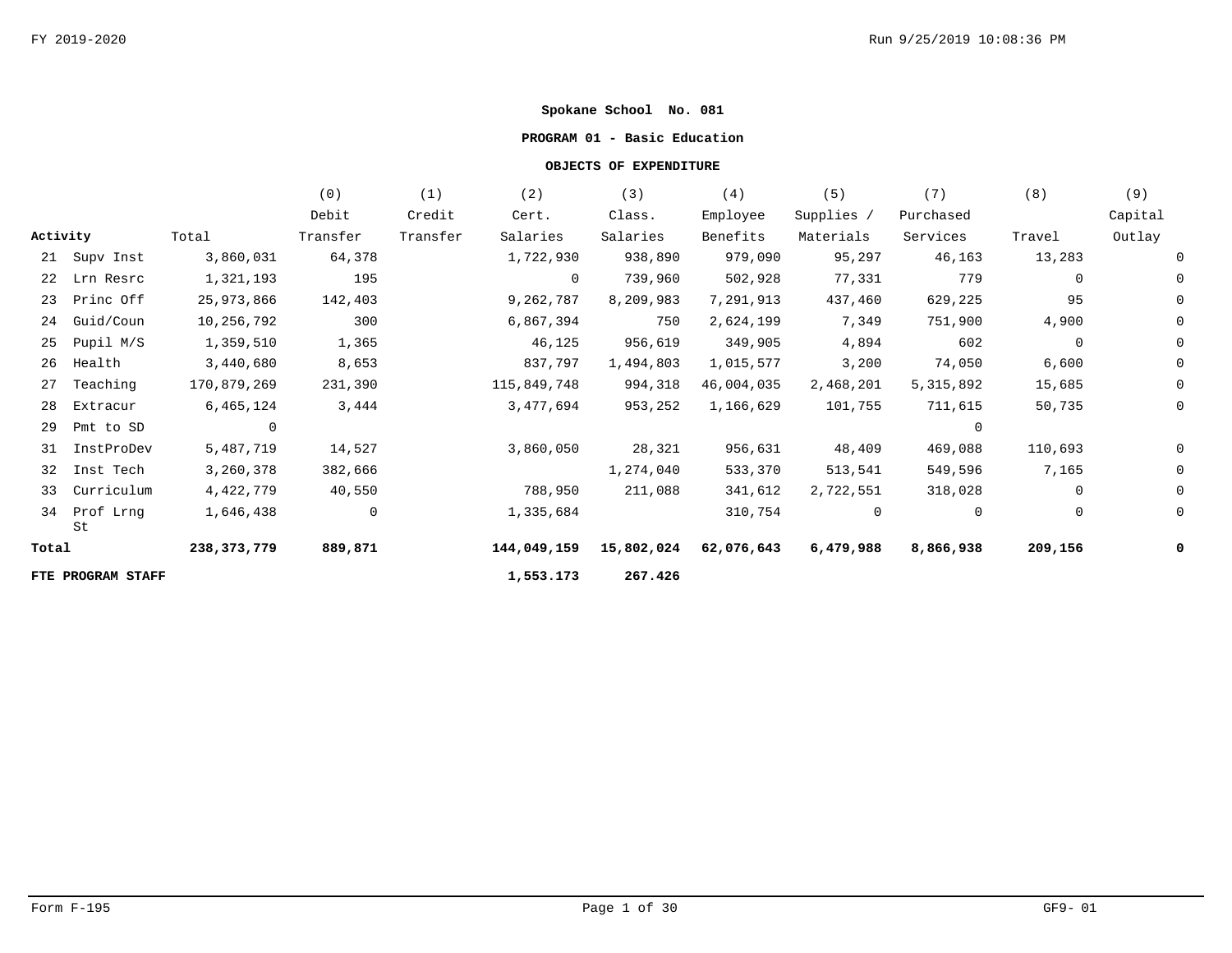## **PROGRAM 02 - Alternative Learning Experience**

|          |                    |                | (0)            | (1)      | (2)            | (3)       | (4)            | (5)         | (7)       | (8)         | (9)     |
|----------|--------------------|----------------|----------------|----------|----------------|-----------|----------------|-------------|-----------|-------------|---------|
|          |                    |                | Debit          | Credit   | Cert.          | Class.    | Employee       | Supplies /  | Purchased |             | Capital |
| Activity |                    | Total          | Transfer       | Transfer | Salaries       | Salaries  | Benefits       | Materials   | Services  | Travel      | Outlay  |
|          | 21 Supv Inst       | 871,226        | 6,032          |          | 158,596        | 450,203   | 243,681        | 5,265       | 6,240     | 1,209       |         |
|          | 22 Lrn Resrc       | 7,722          | $\overline{0}$ |          | $\overline{0}$ | 0         | $\overline{0}$ | 5,772       | 1,950     | 0           |         |
|          | 23 Princ Off       | 1,242,296      | 3,763          |          | 444,718        | 428,645   | 348,841        | 11,219      | 4,464     | 646         |         |
| 24       | Guid/Coun          | 331,794        | 0              |          | 237,337        | $\Omega$  | 93,557         | 800         | 100       | $\Omega$    |         |
| 25       | Pupil M/S          | 100            | 0              |          | $\Omega$       | 0         | $\mathbf 0$    | 100         |           | $\mathbf 0$ |         |
| 26       | Health             | $\overline{0}$ | $\mathsf{O}$   |          | $\Omega$       | 0         | 0              | $\mathbf 0$ |           | $\mathbf 0$ |         |
| 27       | Teaching           | 7,521,187      | 7,917          |          | 4,925,129      | 187,748   | 1,918,490      | 197,112     | 280,451   | 4,340       |         |
| 28       | Extracur           | 24,543         | 0              |          | 14,250         | 2,994     | 4,361          | 1,338       | 1,600     | 0           |         |
| 29       | Pmt to SD          |                |                |          |                |           |                |             |           |             |         |
| 31       | InstProDev         | 408,880        | 2,418          |          | 293,910        | 1,468     | 68,757         | 1,780       | 16,557    | 23,990      |         |
|          | 32 Inst Tech       | 15,561         | 14,634         |          |                | $\Omega$  | $\overline{0}$ | 927         |           | 0           |         |
|          | 33 Curriculum      | 96,169         | 1,326          |          | 38,586         | 0         | 8,238          | 40,785      | 7,234     | $\mathbf 0$ |         |
|          | 34 Prof Lrng<br>St | 147,364        | $\mathsf{O}$   |          | 119,556        |           | 27,808         | $\mathbf 0$ | $\Omega$  | $\mathbf 0$ |         |
| Total    |                    | 10,666,842     | 36,090         |          | 6,232,082      | 1,071,058 | 2,713,733      | 265,098     | 318,596   | 30,185      |         |
|          | FTE PROGRAM STAFF  |                |                |          | 65.300         | 16.081    |                |             |           |             |         |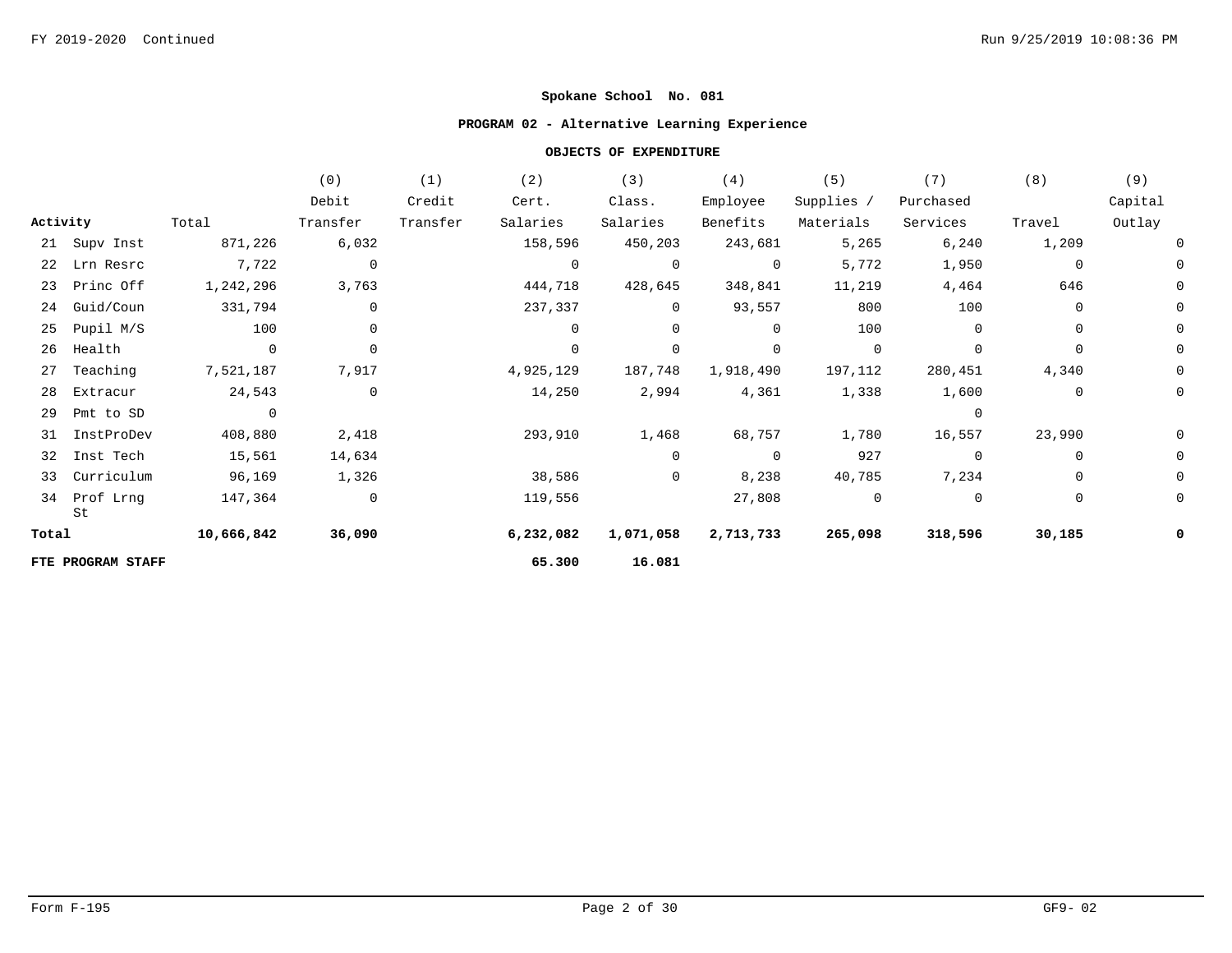### **PROGRAM 03 - Basic Education - Dropout Reengagement**

|          |                   |           | (0)      | (1)      | (2)      | (3)      | (4)      | (5)        | (7)         | (8)      | (9)     |
|----------|-------------------|-----------|----------|----------|----------|----------|----------|------------|-------------|----------|---------|
|          |                   |           | Debit    | Credit   | Cert.    | Class.   | Employee | Supplies / | Purchased   |          | Capital |
| Activity |                   | Total     | Transfer | Transfer | Salaries | Salaries | Benefits | Materials  | Services    | Travel   | Outlay  |
| 21       | Supv Inst         |           | 0        |          |          |          | O        |            | $\Omega$    |          |         |
| 22       | Lrn Resrc         |           |          |          |          |          |          |            |             |          |         |
| 23       | Princ Off         |           |          |          |          |          |          |            |             |          |         |
| 24       | Guid/Coun         |           |          |          |          |          |          |            |             |          |         |
| 25       | Pupil M/S         |           |          |          |          |          |          |            |             |          |         |
| 26       | Health            |           | O        |          |          |          |          |            |             |          |         |
| 27       | Teaching          | 1,107,110 |          |          |          |          |          | 0          | 1,107,110   |          |         |
| 28       | Extracur          |           | O        |          |          |          | ∩        |            |             |          |         |
| 29       | Pmt to SD         |           |          |          |          |          |          |            |             |          |         |
| 31       | InstProDev        |           | O.       |          |          |          |          |            |             |          |         |
| 32       | Inst Tech         |           | 0        |          |          |          |          |            |             |          |         |
| 33       | Curriculum        |           | O        |          |          |          |          |            |             |          |         |
| 34       | Prof Lrng<br>St   |           | 0        |          |          |          | ∩        |            | $\mathbf 0$ | $\Omega$ |         |
| Total    |                   | 1,107,110 | 0        |          |          |          | 0        | 0          | 1,107,110   | 0        |         |
|          | FTE PROGRAM STAFF |           |          |          | 0.000    | 0.000    |          |            |             |          |         |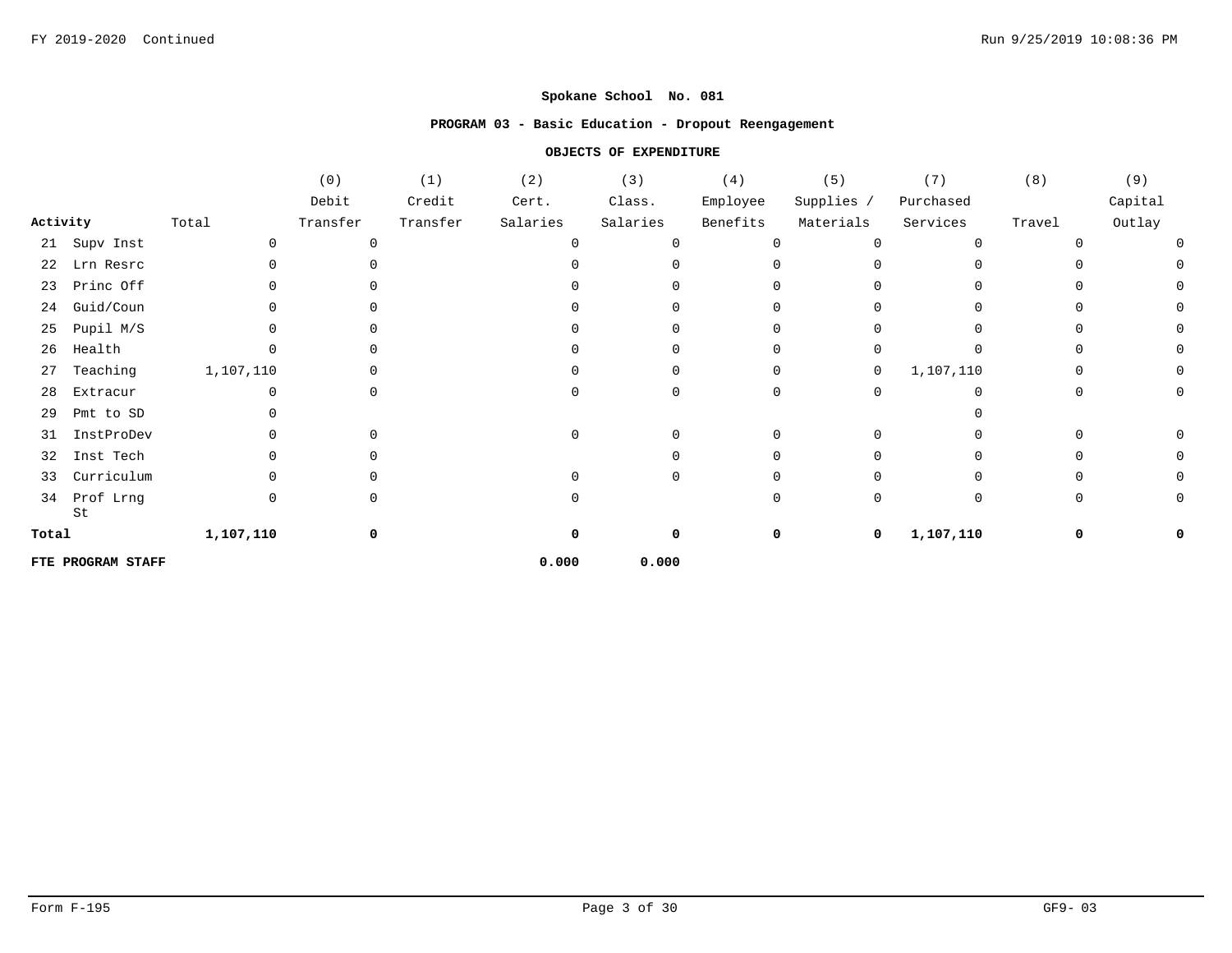## **PROGRAM 21 - Special Education, Supplemental, State**

|          |                    |                | (0)         | (1)      | (2)         | (3)         | (4)            | (5)         | (7)       | (8)         | (9)     |
|----------|--------------------|----------------|-------------|----------|-------------|-------------|----------------|-------------|-----------|-------------|---------|
|          |                    |                | Debit       | Credit   | Cert.       | Class.      | Employee       | Supplies /  | Purchased |             | Capital |
| Activity |                    | Total          | Transfer    | Transfer | Salaries    | Salaries    | Benefits       | Materials   | Services  | Travel      | Outlay  |
|          | 21 Supv Inst       | 1,564,400      | 7,986       |          | 669,351     | 406,415     | 394,498        | 67,600      | 13,650    | 4,900       |         |
|          | 22 Lrn Resrc       | $\overline{0}$ | 0           |          | 0           | 0           | 0              | 0           | 0         | 0           |         |
|          | 23 Princ Off       | 8,843          | 698         |          | $\mathbf 0$ | 1,979       | 466            | 5,000       | 700       | 0           |         |
| 24       | Guid/Coun          | 233,669        | 0           |          | 106,163     | 61,317      | 66,189         | 0           | $\Omega$  | 0           |         |
| 25       | Pupil M/S          | $\overline{0}$ | $\mathbf 0$ |          | $\Omega$    | $\mathbf 0$ | $\overline{0}$ | $\mathbf 0$ |           | $\mathbf 0$ |         |
| 26       | Health             | 12,548,868     | 23,683      |          | 7,980,275   | 734,268     | 3,316,212      | 133,450     | 337,980   | 23,000      |         |
| 27       | Teaching           | 37,326,839     | 22,900      |          | 12,970,420  | 11,442,676  | 11,747,864     | 109,395     | 1,002,284 | 31,300      |         |
| 28       | Extracur           | 24,635         | 0           |          | 5,105       | 9,841       | 3,589          | $\Omega$    | 6,000     | 100         |         |
| 29       | Pmt to SD          |                |             |          |             |             |                |             |           |             |         |
| 31       | InstProDev         | 991,907        | 1,200       |          | 779,839     | 9,139       | 130,029        | 3,300       | 60,600    | 7,800       |         |
|          | 32 Inst Tech       | 268,594        | 51,870      |          |             | 47,955      | 22,477         | 135,792     | 10,500    | $\mathbf 0$ |         |
| 33       | Curriculum         | 367,985        | 0           |          | 163,573     | 0           | 24,412         | 151,000     | 29,000    | $\mathbf 0$ |         |
|          | 34 Prof Lrng<br>St | 52,884         | 0           |          | $\mathbf 0$ |             | 52,884         | $\mathbf 0$ | $\Omega$  | $\mathbf 0$ |         |
| Total    |                    | 53,388,624     | 108,337     |          | 22,674,726  | 12,713,590  | 15,758,620     | 605,537     | 1,460,714 | 67,100      |         |
|          | FTE PROGRAM STAFF  |                |             |          | 263.532     | 254.673     |                |             |           |             |         |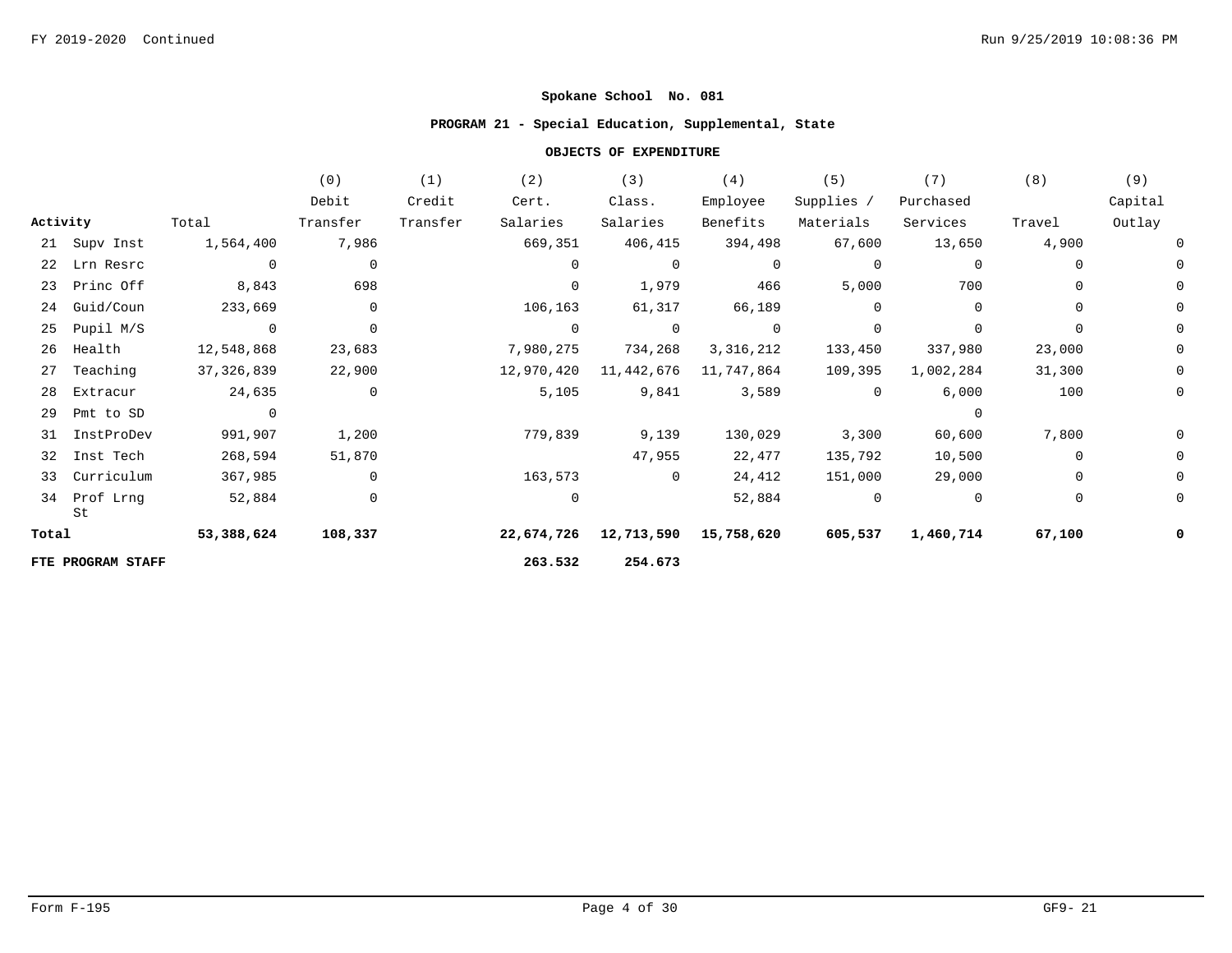### **PROGRAM 22 - Special Education, Infants and Toddlers, State**

|          |                   |           | (0)      | (1)      | (2)      | (3)      | (4)          | (5)          | (7)          | (8)      | (9)     |
|----------|-------------------|-----------|----------|----------|----------|----------|--------------|--------------|--------------|----------|---------|
|          |                   |           | Debit    | Credit   | Cert.    | Class.   | Employee     | Supplies /   | Purchased    |          | Capital |
| Activity |                   | Total     | Transfer | Transfer | Salaries | Salaries | Benefits     | Materials    | Services     | Travel   | Outlay  |
| 21       | Supv Inst         | $\cap$    | 0        |          | ∩        |          | $\Omega$     | $\Omega$     | $\Omega$     | ∩        |         |
| 22       | Lrn Resrc         |           |          |          |          |          |              |              |              |          |         |
| 23       | Princ Off         |           | U        |          |          |          |              |              |              | U        |         |
| 24       | Guid/Coun         |           | 0        |          |          |          |              |              | <sup>n</sup> | n        |         |
| 25       | Pupil M/S         |           | 0        |          |          |          |              |              | <sup>n</sup> | $\Omega$ |         |
| 26       | Health            |           | 0        |          |          |          |              |              | <sup>n</sup> | $\Omega$ |         |
| 27       | Teaching          | 4,883,350 | 0        |          |          |          | <sup>0</sup> | 0            | 4,883,350    | $\Omega$ |         |
| 28       | Extracur          |           | 0        |          | U        | 0        | $\Omega$     | <sup>n</sup> | <sup>n</sup> | 0        |         |
| 29       | Pmt to SD         |           |          |          |          |          |              |              |              |          |         |
| 31       | InstProDev        |           | 0        |          |          |          | $\Omega$     | <sup>n</sup> |              | 0        |         |
| 32       | Inst Tech         |           | 0        |          |          |          |              |              |              | n        |         |
| 33       | Curriculum        |           | 0        |          |          |          |              |              |              | n        |         |
| 34       | Prof Lrng<br>St   |           | 0        |          |          |          | <sup>0</sup> | <sup>n</sup> | $\mathbf 0$  | $\Omega$ |         |
| Total    |                   | 4,883,350 | 0        |          | O        |          | 0            | 0            | 4,883,350    | 0        |         |
|          | FTE PROGRAM STAFF |           |          |          | 0.000    | 0.000    |              |              |              |          |         |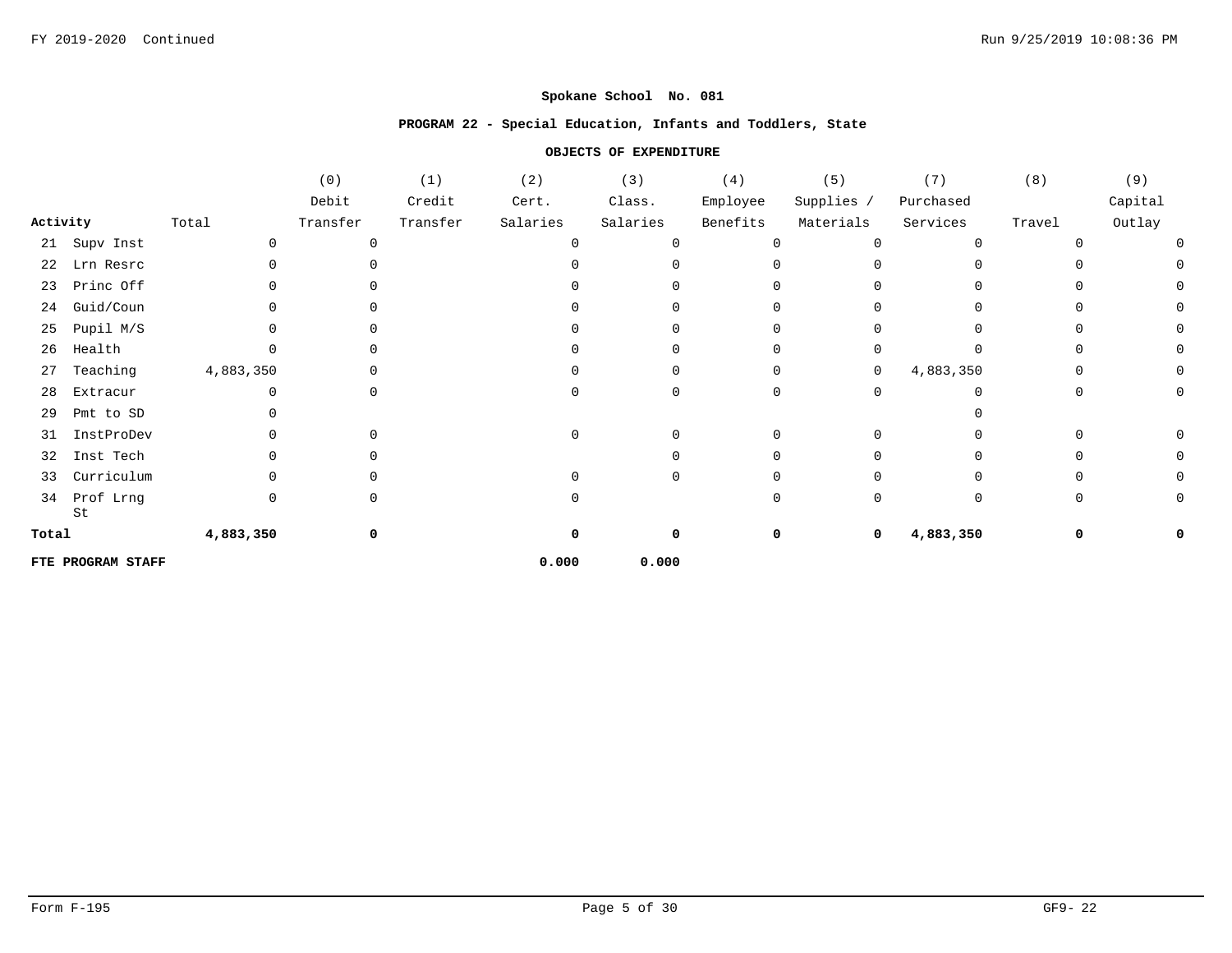### **PROGRAM 24 - Special Education, Supplemental, Federal**

|          |                   |                | (0)         | (1)      | (2)         | (3)            | (4)         | (5)        | (7)       | (8)    | (9)         |
|----------|-------------------|----------------|-------------|----------|-------------|----------------|-------------|------------|-----------|--------|-------------|
|          |                   |                | Debit       | Credit   | Cert.       | Class.         | Employee    | Supplies / | Purchased |        | Capital     |
| Activity |                   | Total          | Transfer    | Transfer | Salaries    | Salaries       | Benefits    | Materials  | Services  | Travel | Outlay      |
|          | 21 Supv Inst      |                | 0           |          | $\Omega$    |                | 0           | 0          | $\Omega$  |        |             |
|          | 22 Lrn Resrc      |                | 0           |          |             |                | $\mathbf 0$ | 0          | $\Omega$  |        | 0           |
|          | 24 Guid/Coun      |                | 0           |          |             |                | $\mathbf 0$ | 0          | $\Omega$  | 0      | 0           |
| 25       | Pupil M/S         |                | 0           |          |             |                | 0           | 0          | 0         | 0      | $\mathbf 0$ |
| 26       | Health            | 112,794        | 429         |          | 85,285      | $\mathbf 0$    | 26,280      | 500        | 50        | 250    | $\mathbf 0$ |
| 27       | Teaching          | 5,960,566      | 2,074       |          | 4, 313, 323 | 59,798         | 1,581,468   | 3,350      | 167       | 386    | $\mathbf 0$ |
| 29       | Pmt to SD         | $\overline{0}$ |             |          |             |                |             |            | $\Omega$  |        |             |
|          | 31 InstProDev     | 188,907        | 0           |          | 153,198     | $\overline{0}$ | 35,649      | 60         | 0         | 0      | 0           |
|          | 32 Inst Tech      | 11,945         | 11,895      |          |             |                | 0           | 50         | $\Omega$  | 0      | 0           |
|          | 33 Curriculum     | 350            | $\mathbf 0$ |          | $\mathbf 0$ |                | 0           | 250        | 100       | 0      | 0           |
| Total    |                   | 6,274,562      | 14,398      |          | 4,551,806   | 59,798         | 1,643,397   | 4,210      | 317       | 636    | 0           |
|          | FTE PROGRAM STAFF |                |             |          | 46.600      | 1.074          |             |            |           |        |             |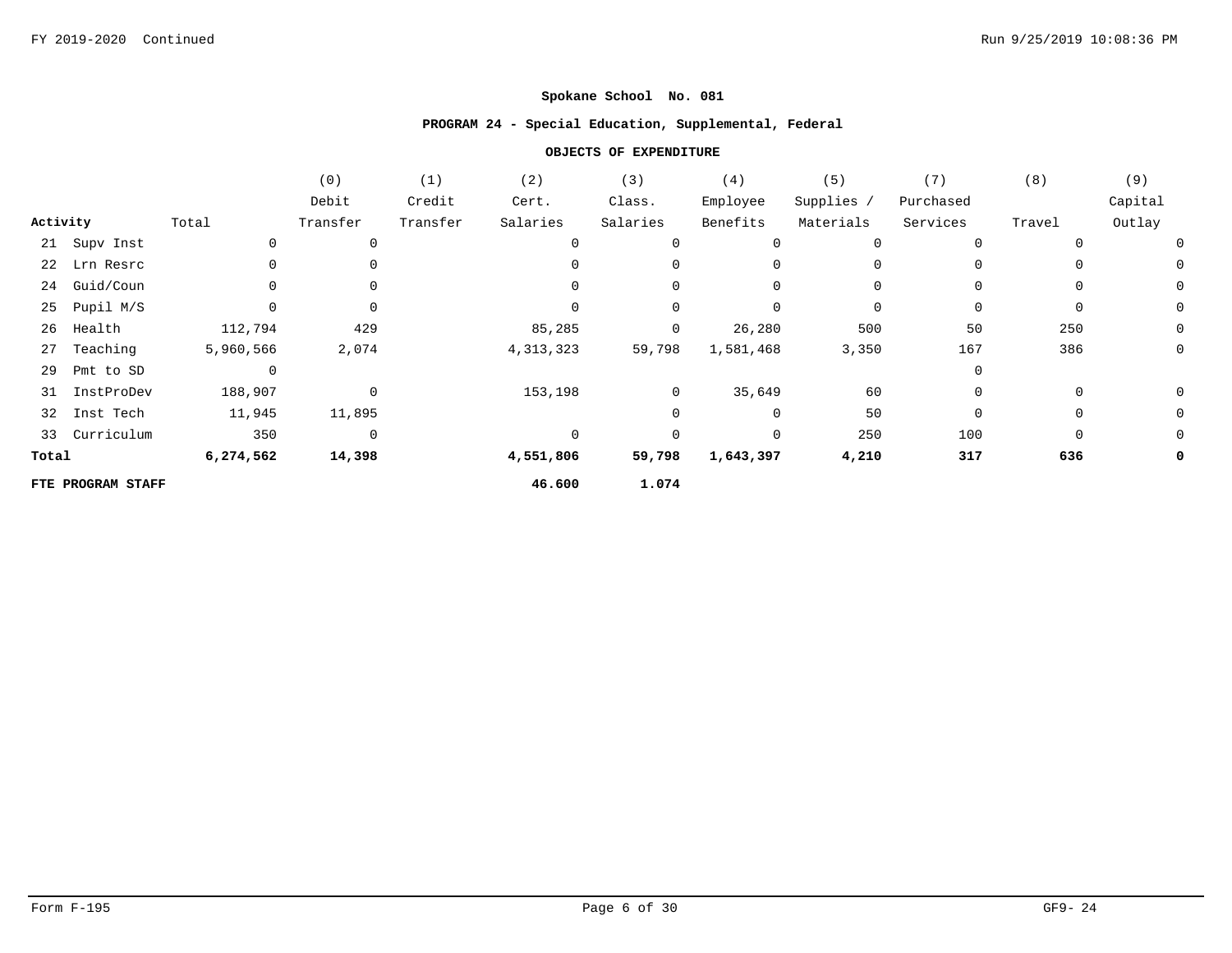## **PROGRAM 31 - Vocational, Basic, State**

|          |                   |                | (0)         | (1)      | (2)            | (3)            | (4)            | (5)            | (7)            | (8)            | (9)            |
|----------|-------------------|----------------|-------------|----------|----------------|----------------|----------------|----------------|----------------|----------------|----------------|
|          |                   |                | Debit       | Credit   | Cert.          | Class.         | Employee       | Supplies /     | Purchased      |                | Capital        |
| Activity |                   | Total          | Transfer    | Transfer | Salaries       | Salaries       | Benefits       | Materials      | Services       | Travel         | Outlay         |
|          | 21 Supv Inst      | 384,517        | 1,382       |          | 203,053        | 76,844         | 97,438         | 3,650          | 1,010          | 1,140          | 0              |
|          | 22 Lrn Resrc      | $\overline{0}$ | 0           |          | $\mathbf 0$    | $\overline{0}$ | $\overline{0}$ | $\mathbf{0}$   | 0              | 0              | 0              |
| 24       | Guid/Coun         | 668,307        | 0           |          | 379,163        | 100,208        | 188,186        | $\mathbf 0$    | $\mathbf 0$    | 750            | $\mathbf 0$    |
| 25       | Pupil M/S         | $\overline{0}$ | $\mathbf 0$ |          | $\overline{0}$ | $\mathbf 0$    | $\mathbf 0$    | $\Omega$       | $\Omega$       | $\overline{0}$ | 0              |
| 27       | Teaching          | 7,804,031      | 2,760       |          | 4,710,559      | 220,096        | 1,835,693      | 579,281        | 55,481         | 6,870          | 393,291        |
| 28       | Extracur          | 343,225        | $\mathbf 0$ |          | 135,365        | $\overline{0}$ | 34,860         | 60,000         | 40,000         | 73,000         | $\overline{0}$ |
| 29       | Pmt to SD         | $\overline{0}$ |             |          |                |                |                |                | $\overline{0}$ |                |                |
| 31       | InstProDev        | 490,422        | $\mathbf 0$ |          | 279,041        | $\Omega$       | 61,381         | $\Omega$       | 100,000        | 50,000         | 0              |
| 32       | Inst Tech         | 269,680        | 18,452      |          |                | 111,953        | 42,565         | 95,110         | 100            | 1,500          | $\mathbf 0$    |
| 33       | Curriculum        | 40,432         | $\mathbf 0$ |          | 7,500          | $\overline{0}$ | 1,932          | 31,000         | $\mathbf 0$    | $\mathbf 0$    | $\mathbf 0$    |
| 34       | Prof Lrng<br>St   | 68,433         | 0           |          | 55,521         |                | 12,912         | $\overline{0}$ | $\mathbf{0}$   | $\mathbf{0}$   | 0              |
| Total    |                   | 10,069,047     | 22,594      |          | 5,770,202      | 509,101        | 2,274,967      | 769,041        | 196,591        | 133,260        | 393,291        |
|          | FTE PROGRAM STAFF |                |             |          | 58.300         | 8.105          |                |                |                |                |                |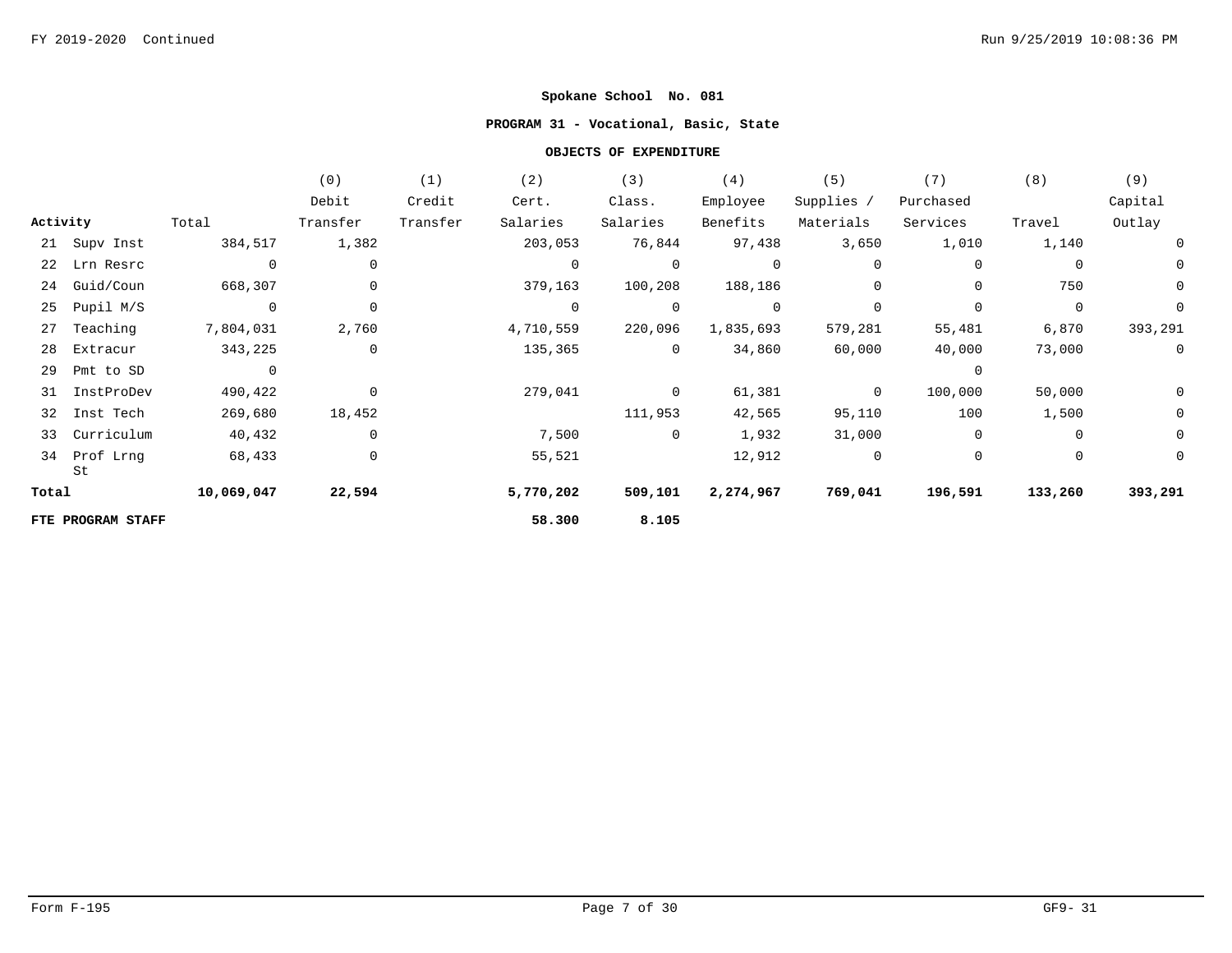# **PROGRAM 34 - Middle School Career and Technical Education, State**

|          |                   |                | (0)         | (1)      | (2)         | (3)            | (4)      | (5)        | (7)            | (8)         | (9)         |
|----------|-------------------|----------------|-------------|----------|-------------|----------------|----------|------------|----------------|-------------|-------------|
|          |                   |                | Debit       | Credit   | Cert.       | Class.         | Employee | Supplies / | Purchased      |             | Capital     |
| Activity |                   | Total          | Transfer    | Transfer | Salaries    | Salaries       | Benefits | Materials  | Services       | Travel      | Outlay      |
|          | 21 Supv Inst      | 134,521        | 283         |          | 75,713      | 23,123         | 34,452   | 200        | 500            | 250         |             |
|          | 22 Lrn Resrc      | $\mathbf{0}$   | 0           |          | $\mathbf 0$ | 0              | 0        | 0          | $\mathbf 0$    | 0           |             |
| 24       | Guid/Coun         |                | 0           |          | $\mathbf 0$ | 0              | 0        | 0          | $\mathbf 0$    | 0           | 0           |
| 25       | Pupil M/S         | $\Omega$       | 0           |          | $\mathbf 0$ | 0              | 0        | 0          | 0              | 0           | 0           |
| 27       | Teaching          | 1,624,959      | 50          |          | 1,108,874   | 10,574         | 413,484  | 83,004     | 8,873          | 100         | $\mathbf 0$ |
| 28       | Extracur          | 58,388         | 0           |          | 26,550      | $\overline{0}$ | 6,838    | 8,000      | 14,000         | 3,000       | 0           |
| 29       | Pmt to SD         | $\overline{0}$ |             |          |             |                |          |            | $\overline{0}$ |             |             |
| 31       | InstProDev        | 98,741         | $\mathbf 0$ |          | 69,244      | $\overline{0}$ | 15,297   | 0          | 11,000         | 3,200       | 0           |
| 32       | Inst Tech         | 138,907        | 2,818       |          |             | 36,981         | 14,112   | 84,646     | 0              | 350         | 0           |
| 33       | Curriculum        | 38,788         | $\mathbf 0$ |          | 5,000       | $\overline{0}$ | 1,288    | 32,500     | $\mathbf 0$    | $\mathbf 0$ | 0           |
| 34       | Prof Lrng<br>St   | 14,560         | 0           |          | 11,732      |                | 2,728    | 0          | 0              | 100         | 0           |
| Total    |                   | 2,108,864      | 3,151       |          | 1,297,113   | 70,678         | 488,199  | 208,350    | 34,373         | 7,000       |             |
|          | FTE PROGRAM STAFF |                |             |          | 13.300      | 0.997          |          |            |                |             |             |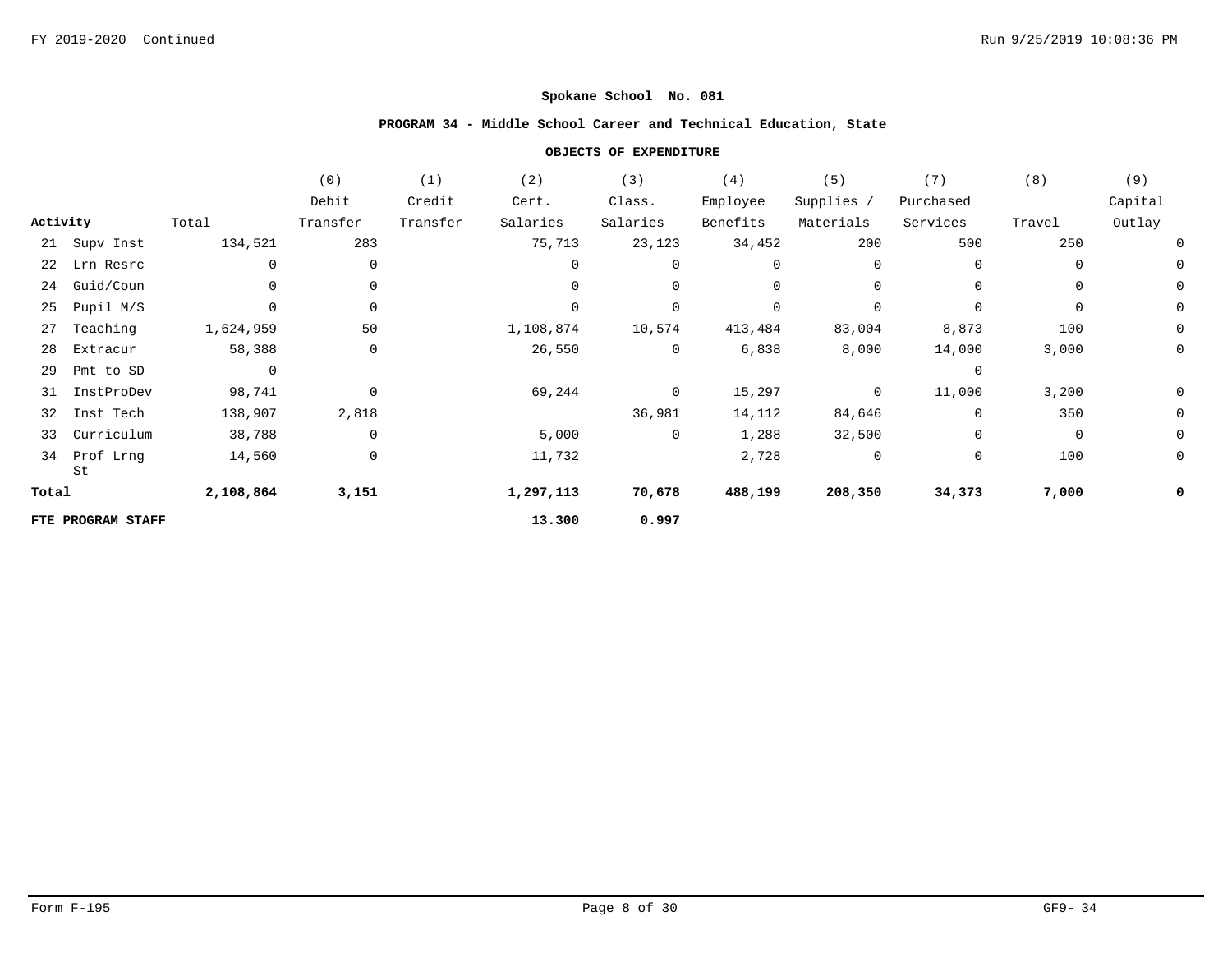### **PROGRAM 38 - Vocational, Federal**

|          |                   |         | (0)      | (1)      | (2)         | (3)            | (4)            | (5)          | (7)         | (8)    | (9)          |
|----------|-------------------|---------|----------|----------|-------------|----------------|----------------|--------------|-------------|--------|--------------|
|          |                   |         | Debit    | Credit   | Cert.       | Class.         | Employee       | Supplies /   | Purchased   |        | Capital      |
| Activity |                   | Total   | Transfer | Transfer | Salaries    | Salaries       | Benefits       | Materials    | Services    | Travel | Outlay       |
|          | 21 Supv Inst      |         | 0        |          | $\mathbf 0$ |                | 0              | $\Omega$     | $\Omega$    |        | 0            |
|          | 22 Lrn Resrc      |         | 0        |          |             |                | $\mathbf 0$    |              | 0           |        | $\mathsf{O}$ |
| 24       | Guid/Coun         |         | 0        |          |             |                | 0              |              | $\Omega$    |        | $\mathsf{O}$ |
| 25       | Pupil M/S         |         | 0        |          |             | 0              | 0              |              | 0           | 0      | 0            |
| 27       | Teaching          | 100,670 | 300      |          | 2,400       | $\mathsf{O}$   | 618            | 46,852       | 25,000      | 500    | 25,000       |
| 29       | Pmt to SD         | 0       |          |          |             |                |                |              | 0           |        |              |
| 31       | InstProDev        | 36,067  | 0        |          | 12,800      | $\overline{0}$ | 2,910          | $\mathbf{0}$ | 10,000      | 10,357 | 0            |
| 32       | Inst Tech         | 100,000 | 0        |          |             | $\mathbf{0}$   | $\overline{0}$ | 100,000      | $\mathbf 0$ | 0      | $\mathbf 0$  |
| 33       | Curriculum        | 985     | 0        |          | $\Omega$    | 0              | $\mathsf{O}$   | 985          | $\Omega$    | 0      | 0            |
|          | 63 Oper Bldg      | 0       | 0        |          |             | 0              | 0              | $\Omega$     | $\Omega$    | 0      | $\Omega$     |
| Total    |                   | 237,722 | 300      |          | 15,200      | 0              | 3,528          | 147,837      | 35,000      | 10,857 | 25,000       |
|          | FTE PROGRAM STAFF |         |          |          | 0.000       | 0.000          |                |              |             |        |              |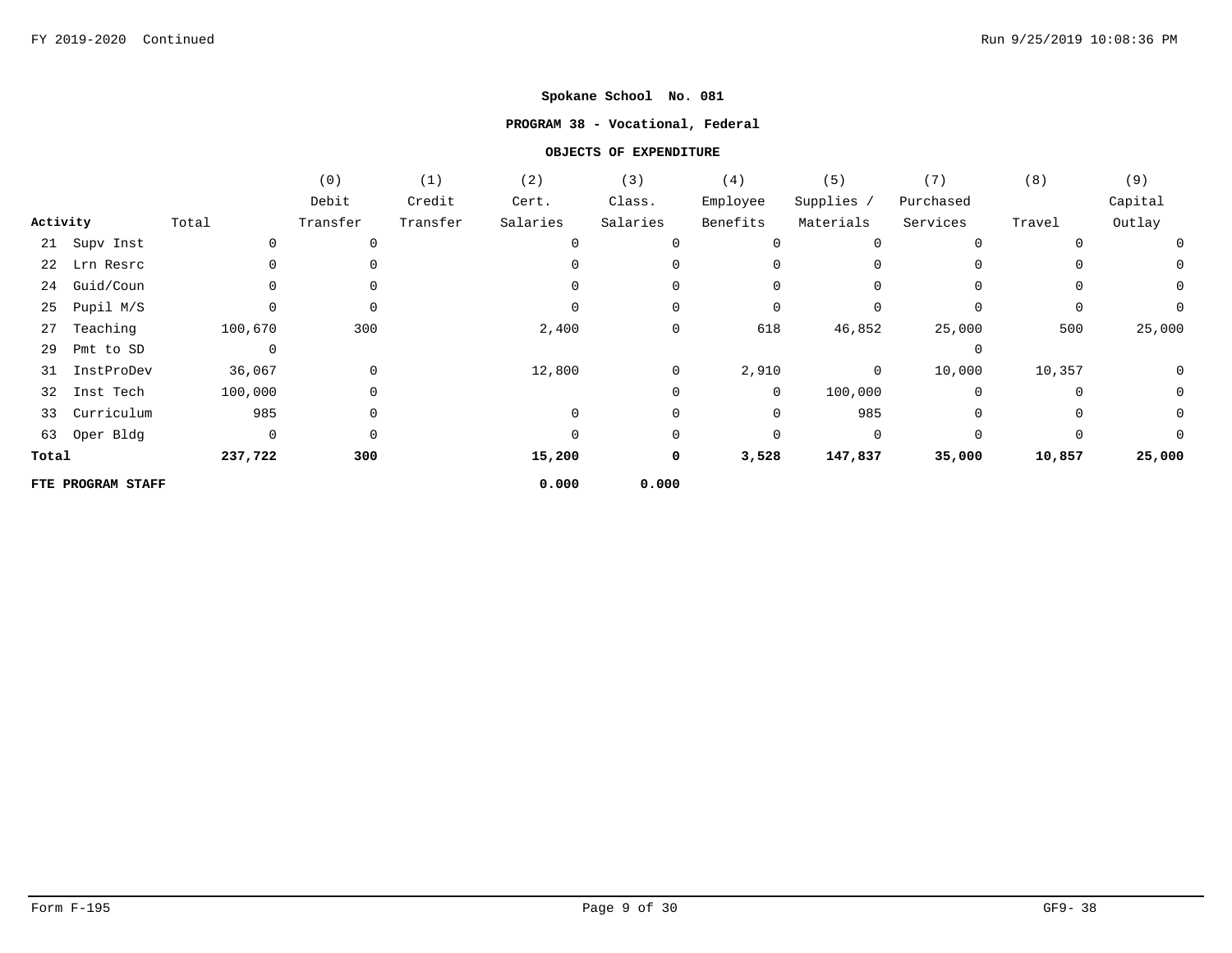## **PROGRAM 39 - Vocational, Other Categorical**

|          |                   |             | (0)         | (1)      | (2)      | (3)      | (4)         | (5)        | (7)         | (8)      | (9)      |
|----------|-------------------|-------------|-------------|----------|----------|----------|-------------|------------|-------------|----------|----------|
|          |                   |             | Debit       | Credit   | Cert.    | Class.   | Employee    | Supplies / | Purchased   |          | Capital  |
| Activity |                   | Total       | Transfer    | Transfer | Salaries | Salaries | Benefits    | Materials  | Services    | Travel   | Outlay   |
|          | 21 Supv Inst      | 1,712       | 800         |          | $\Omega$ |          | $\mathbf 0$ | 912        | $\mathbf 0$ |          | $\Omega$ |
|          | 22 Lrn Resrc      | 0           | 0           |          |          |          |             |            |             |          |          |
|          | 24 Guid/Coun      | 0           | $\Omega$    |          |          | 0        | $\Omega$    | $\Omega$   | $\Omega$    | 0        | 0        |
| 25       | Pupil M/S         | 0           | 0           |          | $\Omega$ | 0        | 0           |            | $\mathbf 0$ | $\Omega$ | 0        |
| 27       | Teaching          | 5,425       | 700         |          |          | 0        | 0           | 3,675      | 1,050       | $\Omega$ | 0        |
| 29       | Pmt to SD         | $\mathbf 0$ |             |          |          |          |             |            | $\mathbf 0$ |          |          |
|          | 31 InstProDev     | 2,863       | $\mathbf 0$ |          | $\Omega$ | 0        | 0           | 2,113      | 750         | $\Omega$ | 0        |
|          | 32 Inst Tech      | 0           | $\Omega$    |          |          | 0        | 0           | $\Omega$   | 0           | 0        | 0        |
|          | 33 Curriculum     | 0           | $\Omega$    |          |          | 0        | 0           | $\Omega$   | $\mathbf 0$ | 0        |          |
| Total    |                   | 10,000      | 1,500       |          | 0        | 0        | 0           | 6,700      | 1,800       | 0        |          |
|          | FTE PROGRAM STAFF |             |             |          | 0.000    | 0.000    |             |            |             |          |          |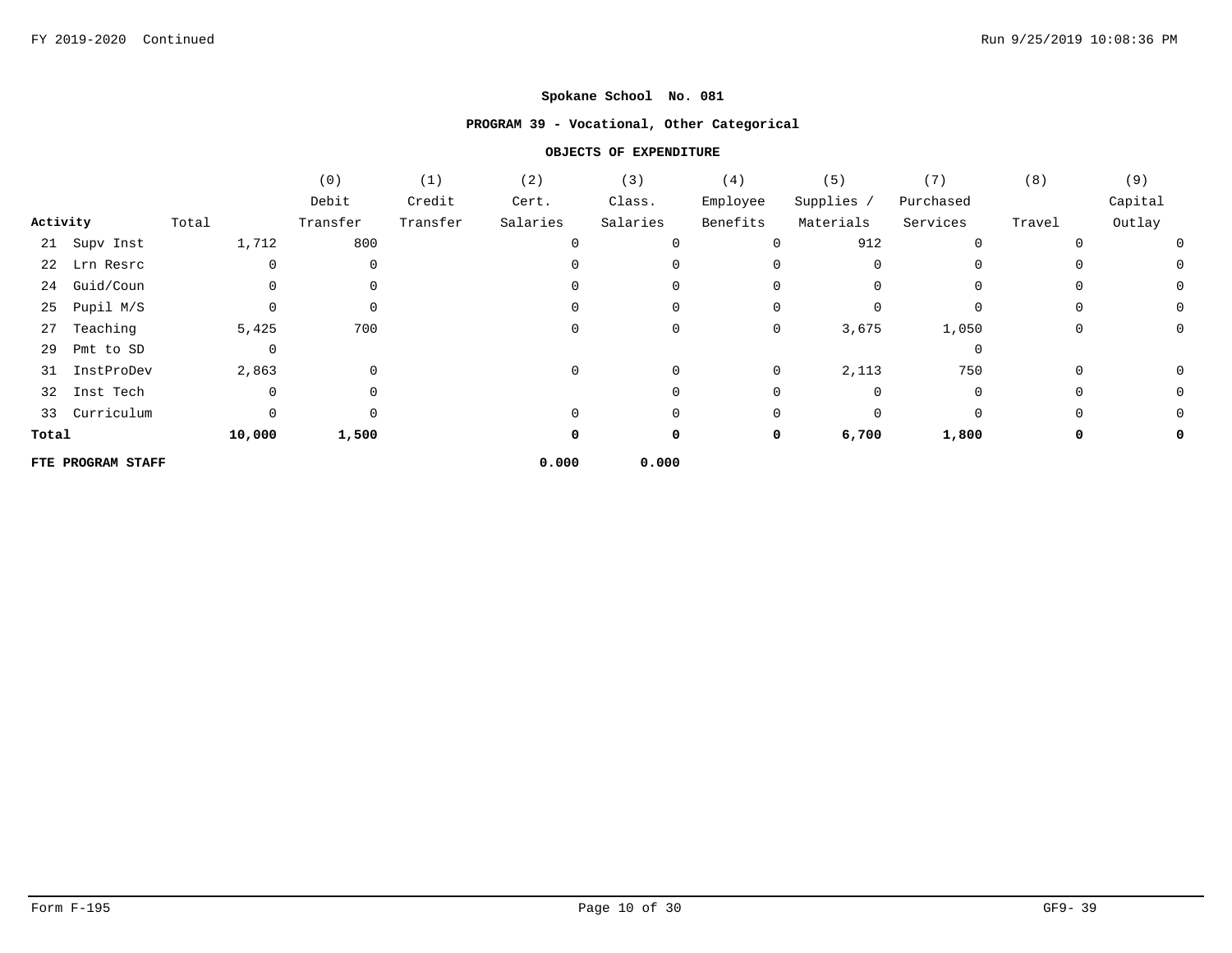## **PROGRAM 45 - Skill Center, Basic, State**

|          |                    |                | (0)         | (1)      | (2)         | (3)            | (4)         | (5)            | (7)            | (8)      | (9)         |
|----------|--------------------|----------------|-------------|----------|-------------|----------------|-------------|----------------|----------------|----------|-------------|
|          |                    |                | Debit       | Credit   | Cert.       | Class.         | Employee    | Supplies /     | Purchased      |          | Capital     |
| Activity |                    | Total          | Transfer    | Transfer | Salaries    | Salaries       | Benefits    | Materials      | Services       | Travel   | Outlay      |
|          | 21 Supv Inst       | $\mathbf 0$    | $\mathbf 0$ |          | $\mathbf 0$ | $\mathbf 0$    | $\mathbf 0$ | $\mathbf 0$    | $\overline{0}$ | 0        |             |
| 22       | Lrn Resrc          | $\mathbf{0}$   | $\mathbf 0$ |          | $\mathbf 0$ | $\mathbf 0$    | $\mathbf 0$ | $\mathbf 0$    | $\mathbf 0$    | $\Omega$ |             |
| 23       | Princ Off          | 517,303        | 3,161       |          | 256,030     | 108,276        | 132,444     | 7,192          | 6,200          | 4,000    |             |
| 24       | Guid/Coun          | 201,713        | 1,300       |          | 96,313      | 47,657         | 56,143      | 200            | 100            | $\Omega$ |             |
| 25       | Pupil M/S          | $\Omega$       | $\mathbf 0$ |          | $\Omega$    | $\Omega$       | $\Omega$    | $\Omega$       | $\Omega$       | 0        |             |
| 26       | Health             | $\Omega$       | $\mathbf 0$ |          | $\Omega$    | 0              | $\mathbf 0$ | $\Omega$       | $\Omega$       | 0        |             |
| 27       | Teaching           | 2,387,563      | 3,630       | $-4,700$ | 1,450,594   | 57,638         | 568,393     | 135,399        | 172,334        | 4,275    |             |
| 28       | Extracur           | $\Omega$       | 0           |          | 0           | 0              | $\mathbf 0$ | $\mathbf 0$    | $\mathbf 0$    | 0        |             |
| 29       | Pmt to SD          | $\Omega$       |             |          |             |                |             |                | $\Omega$       |          |             |
| 31       | InstProDev         | 114,215        | $\mathbf 0$ |          | 80,074      | $\overline{0}$ | 18,351      | $\overline{0}$ | 4,605          | 11,185   |             |
| 32       | Inst Tech          | 8,568          | 6,267       |          |             | $\mathbf 0$    | $\mathbf 0$ | 601            | 1,700          | 0        |             |
| 33       | Curriculum         | $\overline{0}$ | 0           |          | $\mathbf 0$ | 0              | $\mathbf 0$ | $\Omega$       | $\Omega$       | $\Omega$ |             |
|          | 34 Prof Lrng<br>St | 40,776         | 0           |          | 33,082      |                | 7,694       | 0              | $\Omega$       | $\Omega$ | 0           |
| 61       | Supv Bldg          | $\Omega$       | 0           |          | $\mathbf 0$ | $\Omega$       | $\Omega$    | $\Omega$       | $\Omega$       | $\Omega$ | 0           |
| 62       | Grnd Mnt           | $\Omega$       | $\mathbf 0$ |          |             | $\Omega$       | $\mathbf 0$ | 0              | $\Omega$       | 0        |             |
| 63       | Oper Bldg          | 189,208        | 195         |          |             | 128,692        | 60,321      | 0              | $\Omega$       | $\Omega$ | $\Omega$    |
| 64       | Maintnce           | 122,261        | 28          |          |             | 50,211         | 16,890      | 21,136         | 33,725         | 11       | 260         |
| 65       | Utilities          | 115,800        | 0           |          |             |                |             | $\Omega$       | 115,800        |          | $\mathbf 0$ |
| 67       | Bldg Secu          | $\overline{0}$ | 0           |          |             | $\mathbf 0$    | $\mathbf 0$ | $\mathbf 0$    | $\overline{0}$ | 0        | $\mathbf 0$ |
| 68       | Insurance          | $\Omega$       | $\Omega$    |          |             |                |             |                | $\Omega$       |          |             |
| Total    |                    | 3,697,407      | 14,581      | $-4,700$ | 1,916,093   | 392,474        | 860,236     | 164,528        | 334,464        | 19,471   | 260         |
|          | FTE PROGRAM STAFF  |                |             |          | 20.500      | 3.223          |             |                |                |          |             |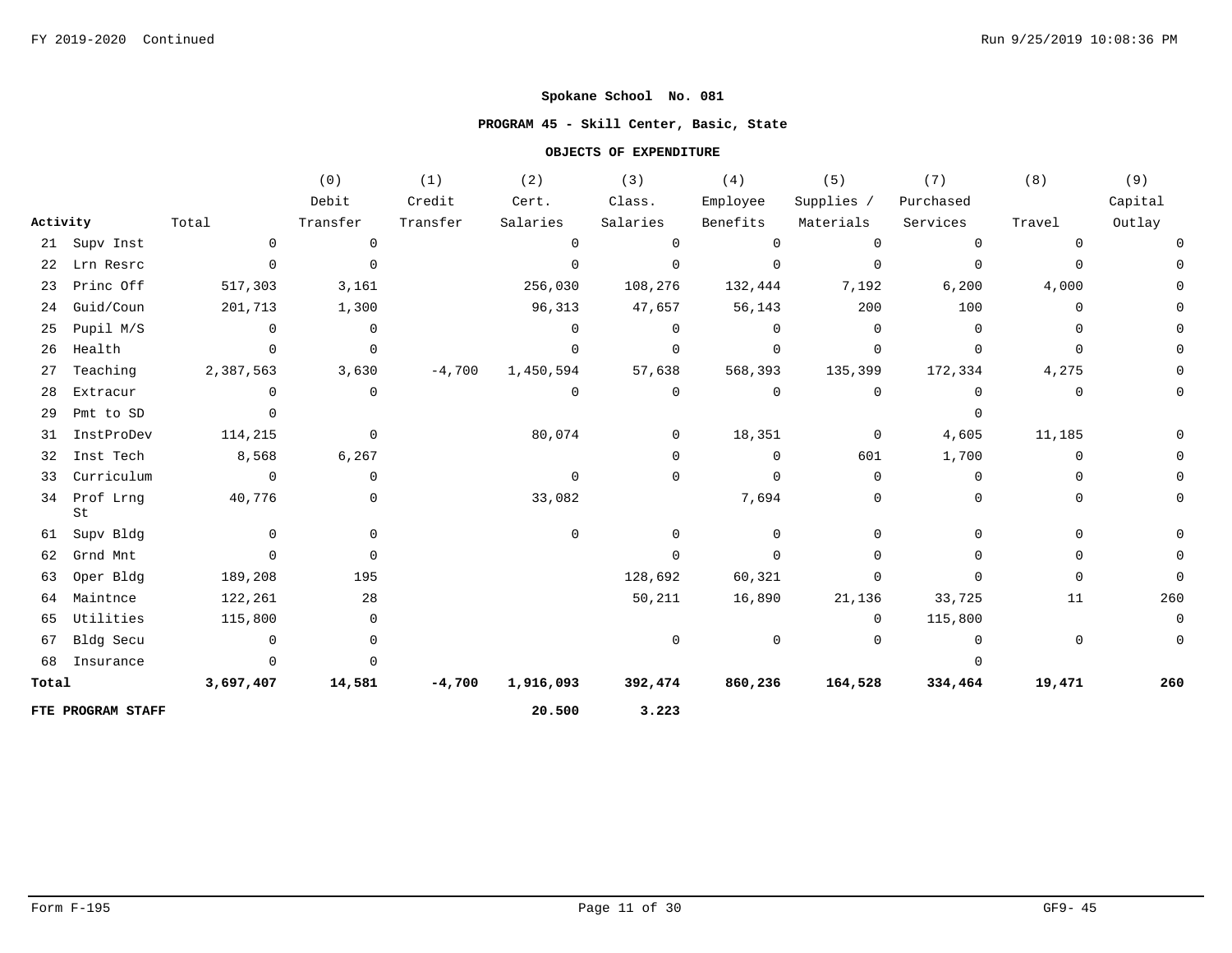## **PROGRAM 46 - Skill Center, Federal**

|          |                   |             | (0)      | (1)         | (2)      | (3)         | (4)         | (5)        | (7)            | (8)            | (9)         |
|----------|-------------------|-------------|----------|-------------|----------|-------------|-------------|------------|----------------|----------------|-------------|
|          |                   |             | Debit    | Credit      | Cert.    | Class.      | Employee    | Supplies / | Purchased      |                | Capital     |
| Activity |                   | Total       | Transfer | Transfer    | Salaries | Salaries    | Benefits    | Materials  | Services       | Travel         | Outlay      |
|          | 21 Supv Inst      | 0           |          |             | $\Omega$ |             |             | 0          |                |                | $\mathbf 0$ |
| 22       | Lrn Resrc         |             |          | 0           |          |             |             |            |                |                | 0           |
| 24       | Guid/Coun         |             | 0        |             |          |             | 0           |            | $\Omega$       |                | 0           |
| 25       | Pupil M/S         |             | $\Omega$ |             | $\Omega$ | $\Omega$    | $\mathbf 0$ | $\Omega$   | 0              | $\mathbf 0$    | 0           |
| 27       | Teaching          | 28,307      | 0        |             | 3,000    | 0           | 307         | 0          | 8,000          | $\overline{0}$ | 17,000      |
| 29       | Pmt to SD         | $\mathbf 0$ |          |             |          |             |             |            | $\Omega$       |                |             |
| 31       | InstProDev        | 19,933      | 0        |             | 3,000    | $\mathbf 0$ | 307         | 2,408      | $\overline{0}$ | 14,218         | $\mathbf 0$ |
| 32       | Inst Tech         | 15,000      | 0        |             |          |             | $\mathbf 0$ | 15,000     | $\Omega$       |                | 0           |
|          | 33 Curriculum     | 3,391       | 0        |             | $\Omega$ | $\Omega$    | $\mathbf 0$ | 3,391      | $\Omega$       | $\Omega$       | $\Omega$    |
| Total    |                   | 66,631      | 0        | $\mathbf 0$ | 6,000    | 0           | 614         | 20,799     | 8,000          | 14,218         | 17,000      |
|          | FTE PROGRAM STAFF |             |          |             | 0.000    | 0.000       |             |            |                |                |             |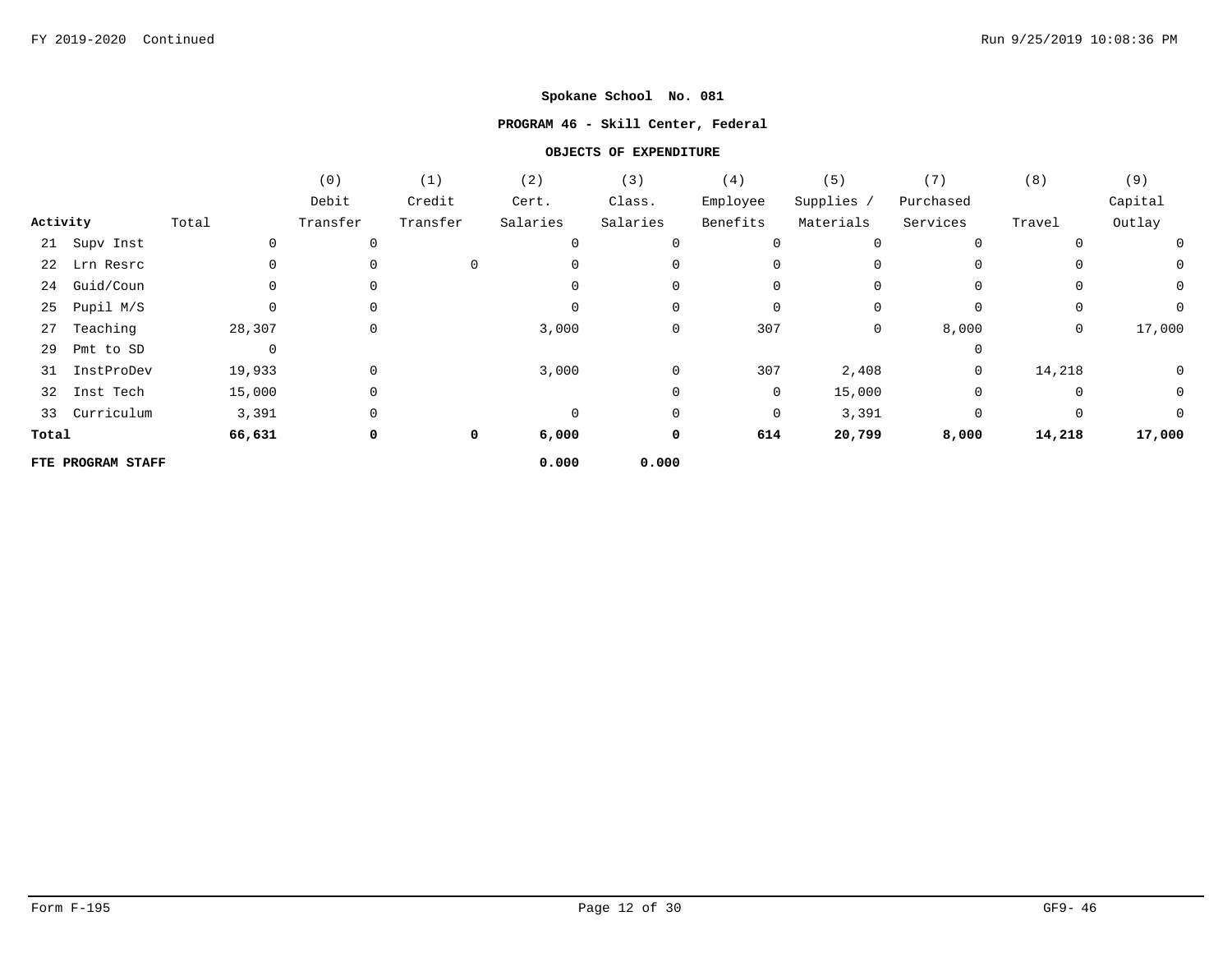## **PROGRAM 47 - Skill Center - Facility Upgrades**

|          |                   |        | (0)      | (1)      | (2)      | (3)      | (4)      | (5)       |           | (8)    | (9)     |
|----------|-------------------|--------|----------|----------|----------|----------|----------|-----------|-----------|--------|---------|
|          |                   |        | Debit    | Credit   | Cert.    | Class.   | Employee | Supplies  | Purchased |        | Capital |
| Activity |                   | Total  | Transfer | Transfer | Salaries | Salaries | Benefits | Materials | Services  | Travel | Outlay  |
|          | 61 Supv Bldg      |        | 0        |          | 0        | 0        | 0        |           |           |        |         |
|          | 62 Grnd Mnt       |        | 0        |          |          | 0        | 0        |           |           |        |         |
|          | 64 Maintnce       | 60,000 | 0        |          |          | 0        | 0        | 30,000    | 30,000    |        | J       |
|          | 67 Bldg Secu      |        | 0        |          |          | 0        | 0        |           |           |        |         |
| Total    |                   | 60,000 | 0        |          | 0        | 0        | 0        | 30,000    | 30,000    |        |         |
|          | FTE PROGRAM STAFF |        |          |          | 0.000    | 0.000    |          |           |           |        |         |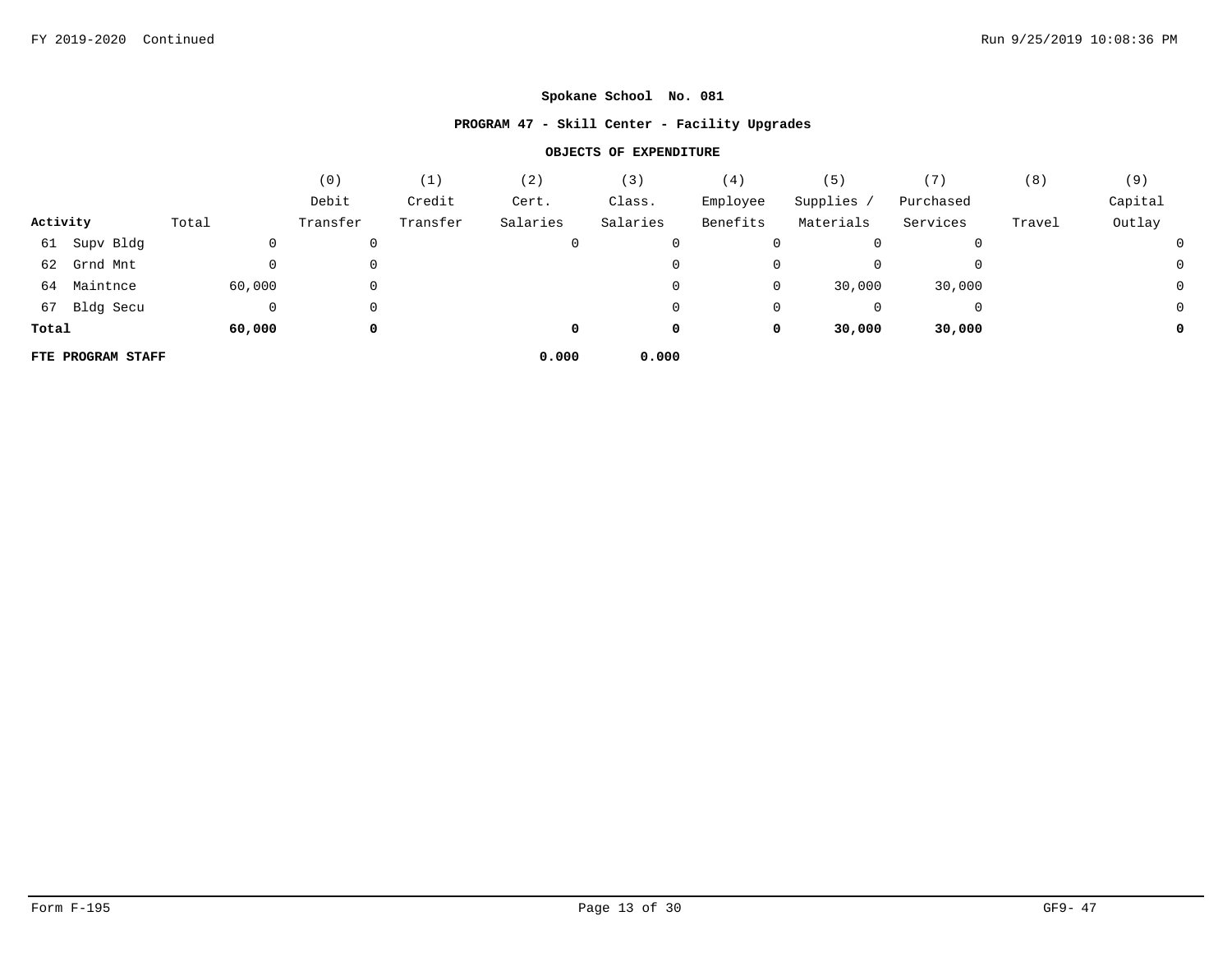### **PROGRAM 51 - Disadvantaged (formerly Remediation) ESEA Disadvantaged, Federal**

|          |                   |                | (0)            | (1)      | (2)            | (3)      | (4)            | (5)        | (7)            | (8)      | (9)     |
|----------|-------------------|----------------|----------------|----------|----------------|----------|----------------|------------|----------------|----------|---------|
|          |                   |                | Debit          | Credit   | Cert.          | Class.   | Employee       | Supplies / | Purchased      |          | Capital |
| Activity |                   | Total          | Transfer       | Transfer | Salaries       | Salaries | Benefits       | Materials  | Services       | Travel   | Outlay  |
| 15       | Pblc Rltn         | $\Omega$       | $\overline{0}$ |          | $\overline{0}$ |          | $\mathbf 0$    | $\Omega$   | $\mathbf 0$    | $\Omega$ |         |
| 21       | Supv Inst         | 407,445        | 1,500          |          | 217,450        | 77,818   | 100,177        | 6,150      | 1,350          | 3,000    |         |
| 22       | Lrn Resrc         | $\Omega$       | $\overline{0}$ |          | $\Omega$       | $\Omega$ | $\overline{0}$ | $\Omega$   | $\Omega$       | $\Omega$ |         |
| 24       | Guid/Coun         | 1,208,108      | 200            |          | 777,425        | 89,120   | 339,813        | 500        | 1,000          | 50       |         |
| 25       | Pupil M/S         |                | $\mathbf 0$    |          | $\Omega$       |          | 0              | $\Omega$   | $\Omega$       | 0        |         |
| 26       | Health            |                | $\Omega$       |          | $\Omega$       |          | $\Omega$       |            |                | $\Omega$ |         |
| 27       | Teaching          | 5,737,320      | 23,906         |          | 3,702,075      | 274,904  | 1,438,232      | 190,217    | 104,486        | 3,500    |         |
| 29       | Pmt to SD         | $\overline{0}$ |                |          |                |          |                |            | $\Omega$       |          |         |
| 31       | InstProDev        | 3,594,099      | 500            |          | 2,591,488      | 1,400    | 894,057        | 7,334      | 40,177         | 59,143   |         |
| 32       | Inst Tech         | 20,255         | 17,255         |          |                |          | 0              | 3,000      | $\overline{0}$ | $\Omega$ |         |
| 33       | Curriculum        | 51,313         | $\Omega$       |          | $\Omega$       |          | 0              | 8,000      | 43,313         | $\Omega$ |         |
| 63       | Oper Bldg         |                |                |          |                |          | <sup>0</sup>   | 0          | $\Omega$       | $\Omega$ |         |
| 64       | Maintnce          |                |                |          |                |          | 0              |            |                | $\Omega$ |         |
|          | 65 Utilities      |                |                |          |                |          |                |            |                |          |         |
| Total    |                   | 11,018,540     | 43,361         |          | 7,288,438      | 443,242  | 2,772,279      | 215,201    | 190,326        | 65,693   |         |
|          | FTE PROGRAM STAFF |                |                |          | 74.501         | 6.757    |                |            |                |          |         |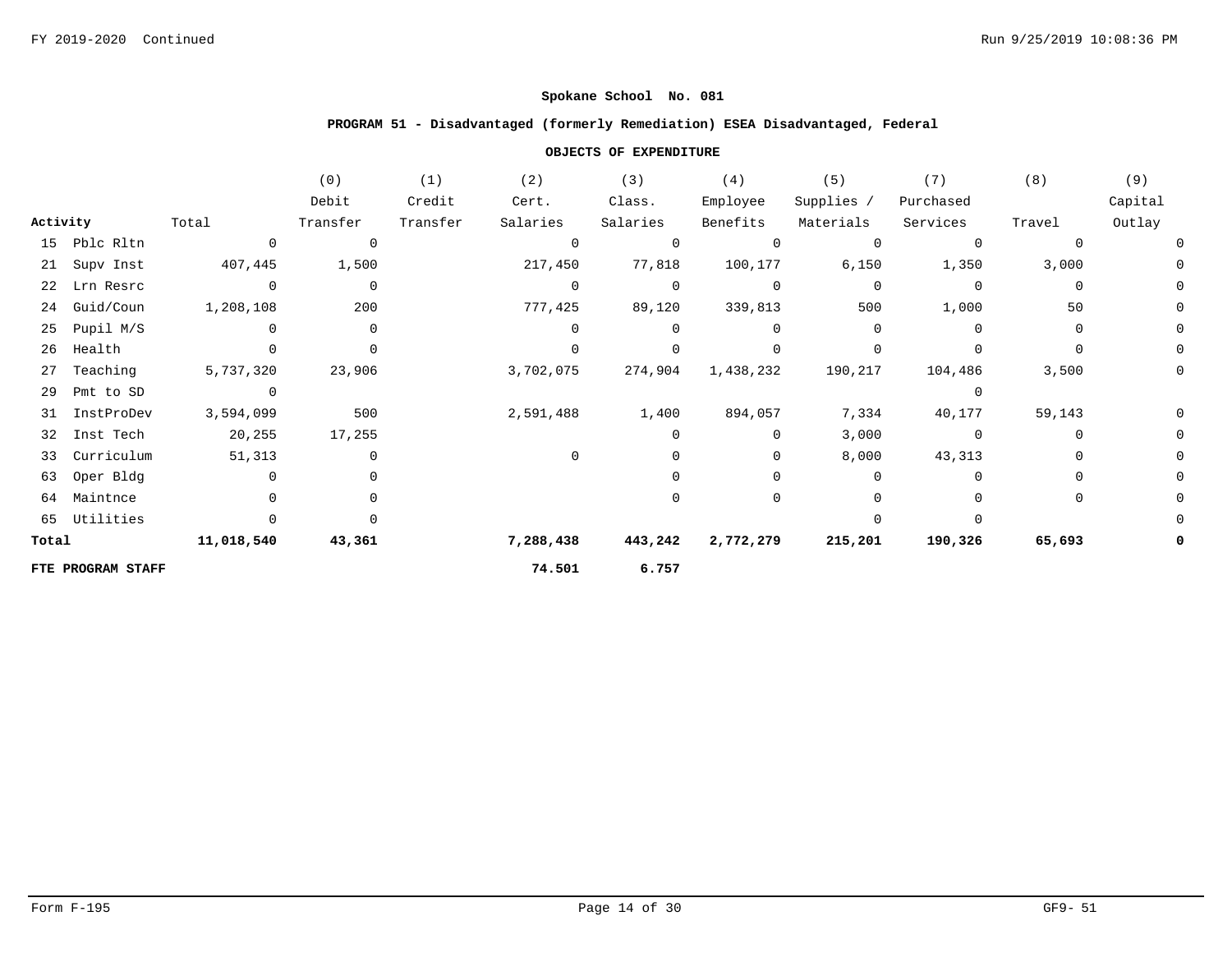#### **PROGRAM 52 - Other Title Grants under ESEA-Federal**

|          |                   |              | (0)          | (1)      | (2)       | (3)          | (4)          | $(\,5\,)$  | (7)       | (8)          | (9)     |
|----------|-------------------|--------------|--------------|----------|-----------|--------------|--------------|------------|-----------|--------------|---------|
|          |                   |              | Debit        | Credit   | Cert.     | Class.       | Employee     | Supplies / | Purchased |              | Capital |
| Activity |                   | Total        | Transfer     | Transfer | Salaries  | Salaries     | Benefits     | Materials  | Services  | Travel       | Outlay  |
| 15       | Pblc Rltn         | $\cap$       | $\Omega$     |          | $\Omega$  | <sup>n</sup> | $\Omega$     | U          | $\Omega$  |              |         |
| 21       | Supv Inst         | <sup>n</sup> |              |          |           | 0            |              |            | U         |              |         |
| 22       | Lrn Resrc         |              |              |          |           |              |              |            |           |              |         |
| 23       | Princ Off         |              |              | $\Omega$ |           | 0            |              |            |           |              |         |
| 24       | Guid/Coun         |              |              |          |           | 0            |              |            | U         |              |         |
| 25       | Pupil M/S         |              | <sup>0</sup> |          |           | 0            | <sup>n</sup> |            |           |              |         |
| 26       | Health            |              |              |          |           | <sup>0</sup> |              |            |           |              |         |
| 27       | Teaching          | 136,371      |              |          | $\Omega$  | 43,900       | 3,399        | 21,440     | 67,632    |              |         |
| 28       | Extracur          |              |              |          | $\Omega$  | 0            | $\mathbf 0$  | 0          | n         |              |         |
| 29       | Pmt to SD         |              |              |          |           |              |              |            |           |              |         |
| 31       | InstProDev        | 1,774,552    | 6,475        |          | 1,121,215 | 0            | 362,618      | 10,030     | 268,134   | 6,080        |         |
| 32       | Inst Tech         | 1,580        | 1,580        |          |           | 0            | $\Omega$     | 0          | 0         | <sup>n</sup> |         |
| 33       | Currichum         | 930          | 0            |          | $\cap$    | 0            |              |            | 930       |              |         |
| 63       | Oper Bldg         |              |              |          |           |              |              |            |           |              |         |
| 64       | Maintnce          |              |              |          |           |              |              |            |           |              |         |
| 65       | Utilities         |              |              |          |           |              |              |            |           |              |         |
| 91       | Publ Actv         |              |              |          |           |              |              |            |           |              |         |
| Total    |                   | 1,913,433    | 8,055        | 0        | 1,121,215 | 43,900       | 366,017      | 31,470     | 336,696   | 6,080        |         |
|          | FTE PROGRAM STAFF |              |              |          | 9.350     | 0.000        |              |            |           |              |         |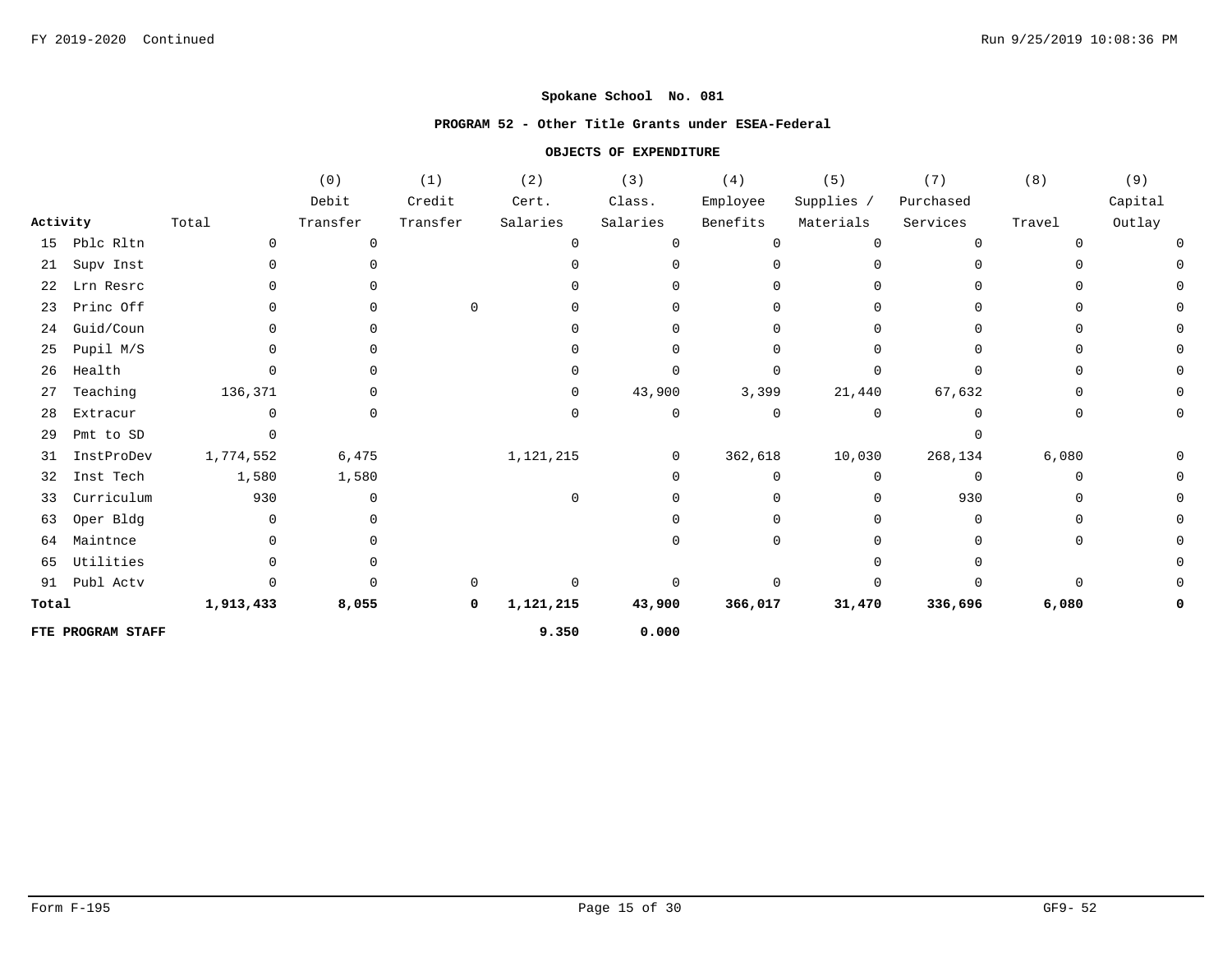### **PROGRAM 55 - Learning Assistance Program (LAP), State**

|          |                   |                | (0)         | (1)      | (2)         | (3)            | (4)         | (5)         | (7)       | (8)      | (9)         |
|----------|-------------------|----------------|-------------|----------|-------------|----------------|-------------|-------------|-----------|----------|-------------|
|          |                   |                | Debit       | Credit   | Cert.       | Class.         | Employee    | Supplies /  | Purchased |          | Capital     |
| Activity |                   | Total          | Transfer    | Transfer | Salaries    | Salaries       | Benefits    | Materials   | Services  | Travel   | Outlay      |
|          | 21 Supv Inst      | 467,231        | 1,054       |          | 243,133     | 94,320         | 122,358     | 4,466       | 900       | 1,000    | 0           |
|          | 22 Lrn Resrc      | $\mathbf 0$    | 0           |          | $\mathbf 0$ | 0              | $\mathbf 0$ | $\Omega$    | 0         | 0        | 0           |
| 24       | Guid/Coun         | 1,013,721      | 0           |          | 703,664     | 27,219         | 282,838     | $\mathbf 0$ | 0         | 0        | 0           |
| 25       | Pupil M/S         | $\overline{0}$ | 0           |          | $\Omega$    | $\Omega$       | $\Omega$    | $\Omega$    | 0         | 0        | 0           |
| 26       | Health            | $\Omega$       | $\Omega$    |          | $\Omega$    |                |             | $\Omega$    | $\Omega$  | $\Omega$ | $\mathbf 0$ |
| 27       | Teaching          | 13,982,017     | 1,000       |          | 9,394,462   | 229,664        | 3,568,455   | 730,110     | 55,326    | 3,000    | 0           |
| 29       | Pmt to SD         | $\overline{0}$ |             |          |             |                |             |             | 0         |          |             |
| 31       | InstProDev        | 688,628        | 450         |          | 498,503     | $\overline{0}$ | 143,970     | 3,700       | 25,504    | 16,501   | 0           |
|          | 32 Inst Tech      | 25,581         | 25,581      |          |             |                | $\mathbf 0$ | $\Omega$    | 0         | $\Omega$ | 0           |
| 33       | Curriculum        | 15,000         | $\mathbf 0$ |          | $\Omega$    | 0              | $\mathbf 0$ | $\mathbf 0$ | 15,000    | 0        | 0           |
| 34       | Prof Lrng<br>St   | 139,330        | 0           |          | 113,040     |                | 26,290      | 0           | 0         | 0        | 0           |
| Total    |                   | 16,331,508     | 28,085      |          | 10,952,802  | 351,203        | 4,143,911   | 738,276     | 96,730    | 20,501   | 0           |
|          | FTE PROGRAM STAFF |                |             |          | 120.900     | 5.174          |             |             |           |          |             |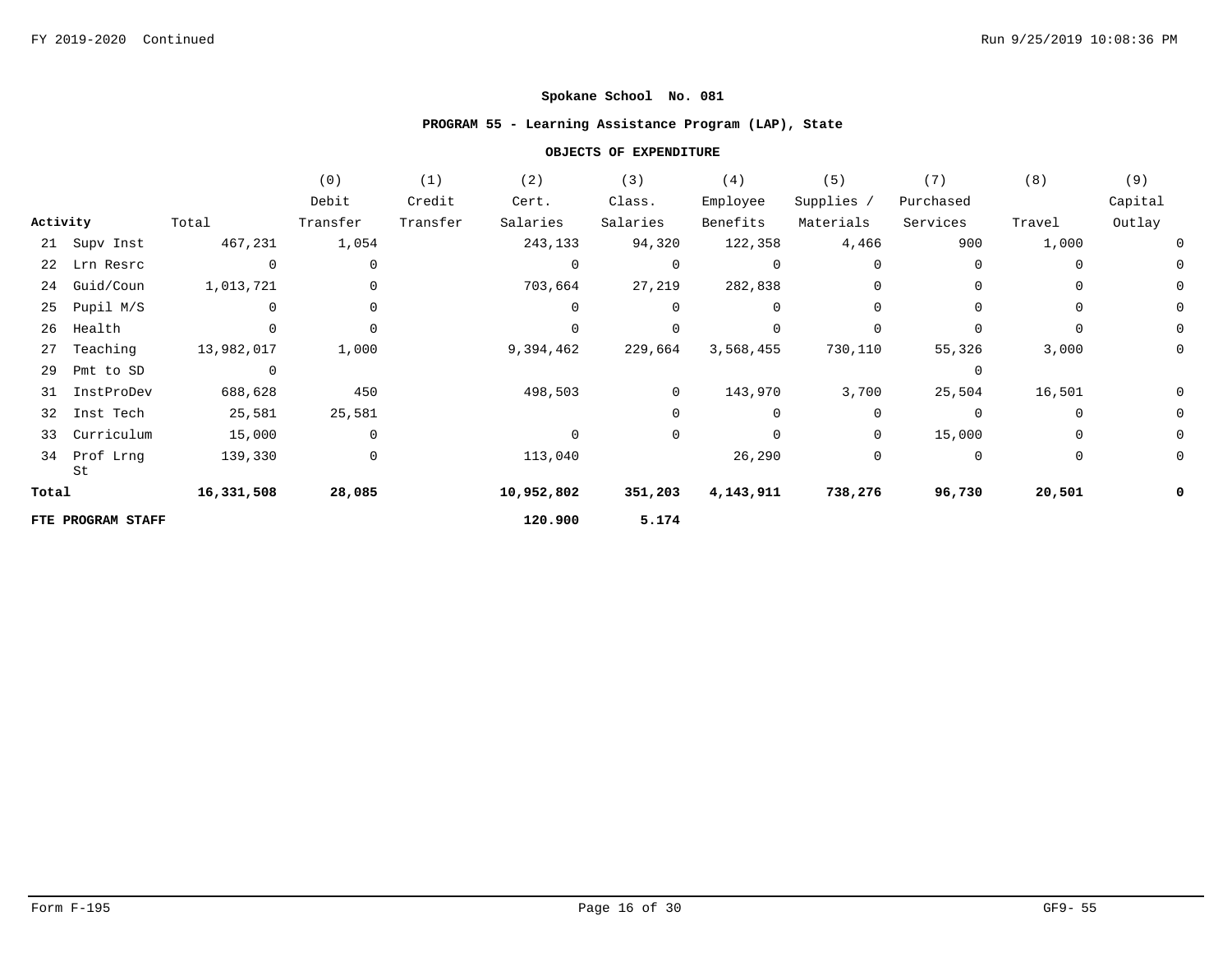# **PROGRAM 58 - Special and Pilot Programs, State**

|          |                   |                | (0)            | (1)      | (2)       | (3)            | (4)            | (5)        | (7)         | (8)         | (9)         |
|----------|-------------------|----------------|----------------|----------|-----------|----------------|----------------|------------|-------------|-------------|-------------|
|          |                   |                | Debit          | Credit   | Cert.     | Class.         | Employee       | Supplies / | Purchased   |             | Capital     |
| Activity |                   | Total          | Transfer       | Transfer | Salaries  | Salaries       | Benefits       | Materials  | Services    | Travel      | Outlay      |
|          | 21 Supv Inst      | 53,176         | 78             |          | 38,882    | $\overline{0}$ | 13,816         | 0          | $\Omega$    | 400         | 0           |
|          | 22 Lrn Resrc      | 38,934         | $\mathbf 0$    |          | 31,588    | 0              | 7,346          | 0          | $\Omega$    | $\Omega$    | 0           |
|          | 23 Princ Off      | $\Omega$       | $\mathbf 0$    |          | $\Omega$  | $\Omega$       | $\overline{0}$ | $\Omega$   | $\Omega$    | 0           | $\mathbf 0$ |
|          | 24 Guid/Coun      | 454,688        | 50             |          | 164,622   | 155,500        | 104,548        | 2,052      | 27,666      | 250         | 0           |
| 25       | Pupil M/S         | $\mathbf 0$    | $\mathbf 0$    |          | $\Omega$  | $\mathbf{0}$   | $\overline{0}$ | $\Omega$   | $\Omega$    | $\Omega$    | 0           |
| 26       | Health            | 69,169         | $\mathbf 0$    |          | 56,120    | $\overline{0}$ | 13,049         | 0          | $\Omega$    | $\Omega$    | 0           |
| 27       | Teaching          | 4,562,311      | 0              |          | 2,440,080 | $\overline{0}$ | 567,360        | 773,552    | 781,319     | 0           | 0           |
| 29       | Pmt to SD         | $\mathbf 0$    |                |          |           |                |                |            | $\Omega$    |             |             |
| 31       | InstProDev        | 508,753        | 1,000          |          | 376,518   | $\overline{0}$ | 100,575        | 17,310     | 3,850       | 9,500       | 0           |
| 32       | Inst Tech         | 2,773          | 943            |          |           | $\mathbf{0}$   | $\mathbf 0$    | 0          | 1,830       | $\mathbf 0$ | 0           |
|          | 33 Curriculum     | $\overline{0}$ | $\overline{0}$ |          | $\Omega$  | $\Omega$       | $\mathbf 0$    | 0          | $\mathbf 0$ | $\Omega$    | 0           |
| Total    |                   | 5,689,804      | 2,071          |          | 3,107,810 | 155,500        | 806,694        | 792,914    | 814,665     | 10,150      | 0           |
|          | FTE PROGRAM STAFF |                |                |          | 1.400     | 1.970          |                |            |             |             |             |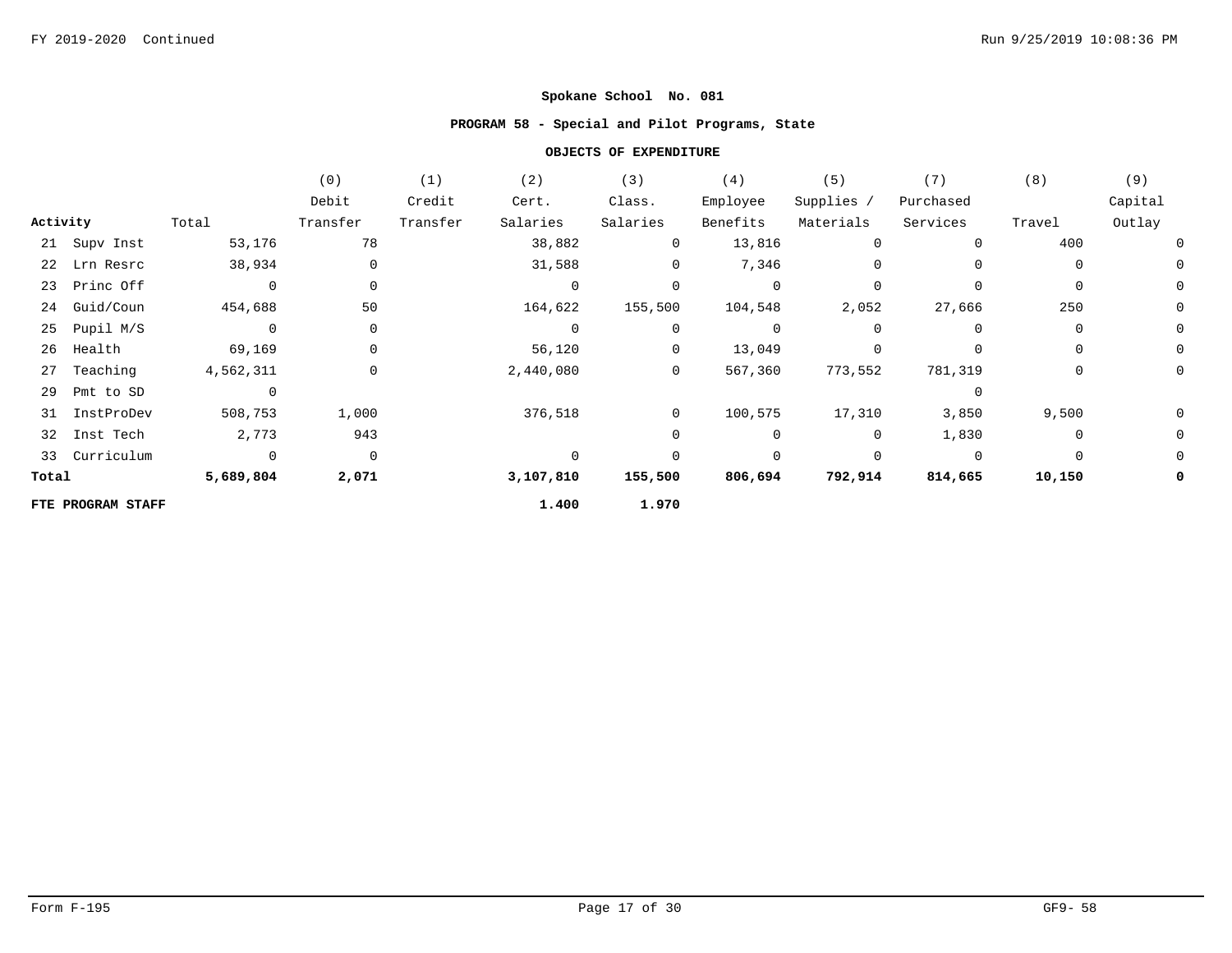### **PROGRAM 64 - Limited English Proficiency, Federal**

|          |                   |          | (0)         | (1)      | (2)         | (3)      | (4)      | (5)        | (7)       | (8)      | (9)     |
|----------|-------------------|----------|-------------|----------|-------------|----------|----------|------------|-----------|----------|---------|
|          |                   |          | Debit       | Credit   | Cert.       | Class.   | Employee | Supplies / | Purchased |          | Capital |
| Activity |                   | Total    | Transfer    | Transfer | Salaries    | Salaries | Benefits | Materials  | Services  | Travel   | Outlay  |
|          | 21 Supv Inst      | 0        | 0           |          | $\mathbf 0$ | 0        | 0        | 0          | 0         | $\Omega$ |         |
|          | 22 Lrn Resrc      |          | 0           |          | $\Omega$    | 0        | 0        | 0          | 0         | $\Omega$ | 0       |
| 24       | Guid/Coun         | 0        | 0           |          | 0           | 0        | 0        | 0          | 0         | 0        | 0       |
| 25       | Pupil M/S         |          | 0           |          | $\Omega$    | 0        | 0        | 0          | 0         | 0        | 0       |
| 27       | Teaching          | 94,337   | 500         |          | 68,191      | 6,000    | 17,643   | 503        | 1,000     | 500      | 0       |
| 29       | Pmt to SD         | $\Omega$ |             |          |             |          |          |            | $\Omega$  |          |         |
| 31       | InstProDev        | 137,024  | 3,000       |          | 92,167      | 1,000    | 27,441   | 4,000      | 926       | 8,490    | 0       |
| 32       | Inst Tech         | 183      | 183         |          |             | 0        | 0        | 0          | 0         | 0        | 0       |
|          | 33 Curriculum     | 46,000   | $\mathbf 0$ |          | $\Omega$    | 0        | 0        | 46,000     | $\Omega$  | 0        | 0       |
| Total    |                   | 277,544  | 3,683       |          | 160,358     | 7,000    | 45,084   | 50,503     | 1,926     | 8,990    | 0       |
|          | FTE PROGRAM STAFF |          |             |          | 1.000       | 0.000    |          |            |           |          |         |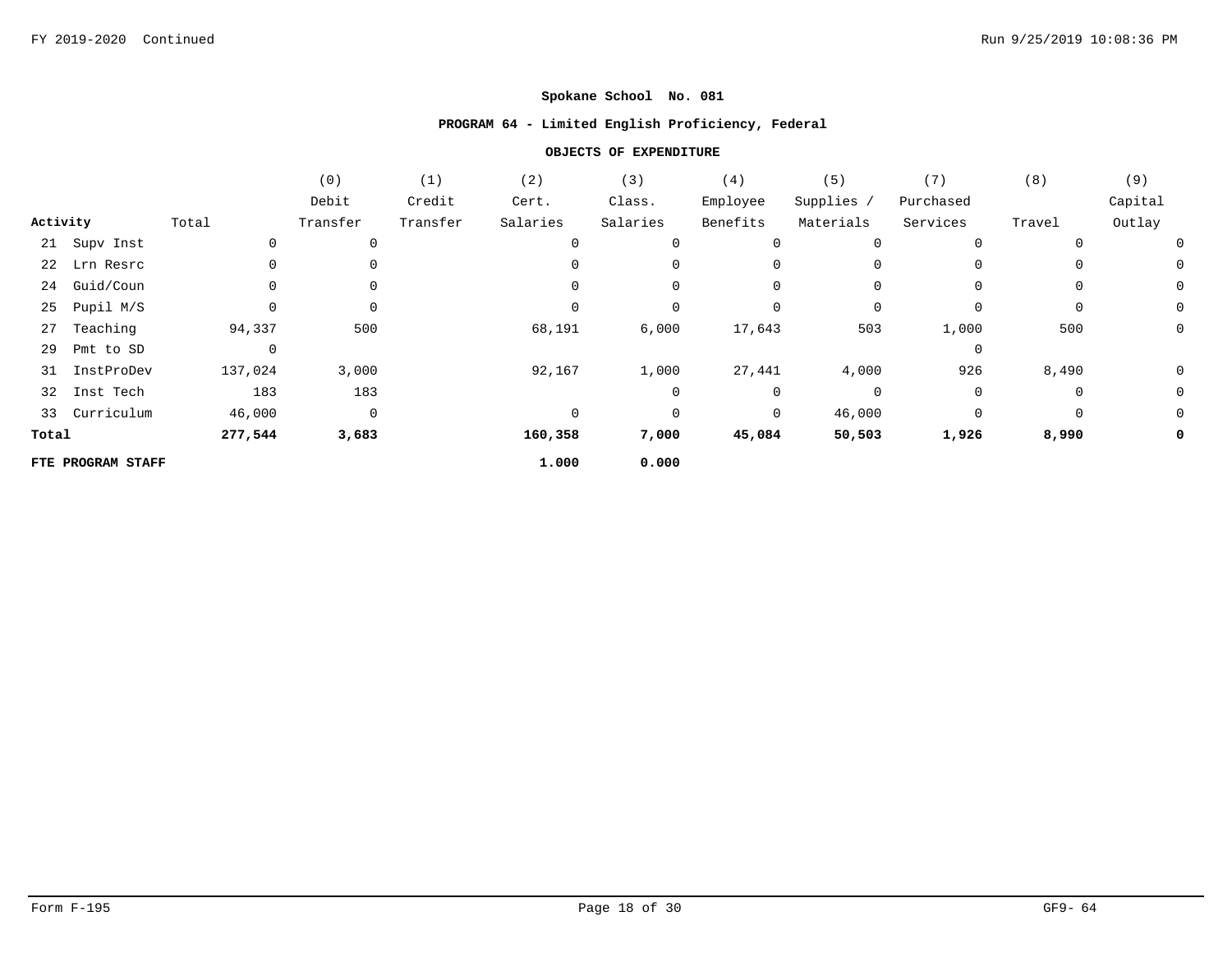# **PROGRAM 65 - Transitional Bilingual, State**

|          |                    |             | (0)         | (1)      | (2)         | (3)            | (4)         | (5)         | (7)         | (8)            | (9)         |
|----------|--------------------|-------------|-------------|----------|-------------|----------------|-------------|-------------|-------------|----------------|-------------|
|          |                    |             | Debit       | Credit   | Cert.       | Class.         | Employee    | Supplies /  | Purchased   |                | Capital     |
| Activity |                    | Total       | Transfer    | Transfer | Salaries    | Salaries       | Benefits    | Materials   | Services    | Travel         | Outlay      |
|          | 21 Supv Inst       | 280,106     | 1,175       |          | 146,201     | 60,552         | 71,428      | 300         | 350         | 100            | 0           |
|          | 22 Lrn Resrc       | $\mathbf 0$ | 0           |          | 0           | 0              | $\mathbf 0$ | $\Omega$    | 0           | $\Omega$       | 0           |
| 24       | Guid/Coun          | 79,842      | 0           |          | 0           | 55,260         | 23,182      | 0           | 0           | 1,400          | $\mathbf 0$ |
| 25       | Pupil M/S          | $\mathbf 0$ | $\mathbf 0$ |          | $\mathbf 0$ | 0              | $\mathbf 0$ | $\mathbf 0$ | $\Omega$    | $\overline{0}$ | $\mathbf 0$ |
| 27       | Teaching           | 4,820,484   | 3,850       |          | 2,764,073   | 623,342        | 1,403,069   | 5,600       | 12,900      | 7,650          | 0           |
| 29       | Pmt to SD          | $\mathbf 0$ |             |          |             |                |             |             | 0           |                |             |
| 31       | InstProDev         | 239,925     | $\mathbf 0$ |          | 177,582     | 17,510         | 38,533      | 0           | 6,300       | 0              | 0           |
| 32       | Inst Tech          | 12,277      | 12,277      |          |             | 0              | 0           | 0           | $\Omega$    | 0              | 0           |
| 33       | Curriculum         | 100         | 100         |          | $\Omega$    | $\overline{0}$ | $\mathbf 0$ | $\Omega$    | $\Omega$    | $\Omega$       | 0           |
|          | 34 Prof Lrng<br>St | 79,402      | $\mathsf 0$ |          | 64,420      |                | 14,982      | 0           | $\mathbf 0$ | 0              | 0           |
| Total    |                    | 5,512,136   | 17,402      |          | 3,152,276   | 756,664        | 1,551,194   | 5,900       | 19,550      | 9,150          | 0           |
|          | FTE PROGRAM STAFF  |             |             |          | 37.855      | 11.629         |             |             |             |                |             |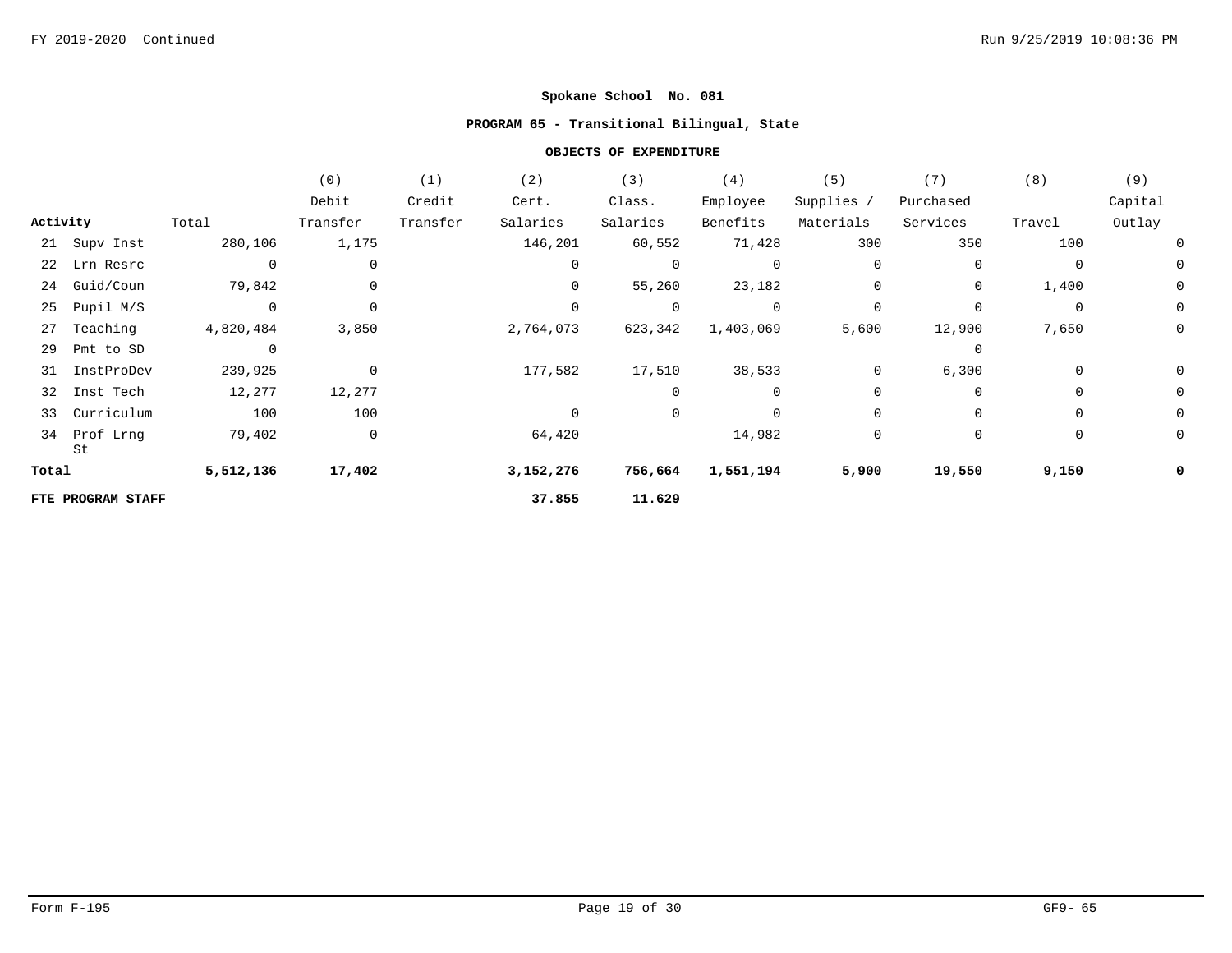# **PROGRAM 68 - Indian Education, Federal, ED**

|          |                   |             | (0)         | (1)      | (2)         | (3)            | (4)      | (5)        | (7)         | (8)         | (9)     |
|----------|-------------------|-------------|-------------|----------|-------------|----------------|----------|------------|-------------|-------------|---------|
|          |                   |             | Debit       | Credit   | Cert.       | Class.         | Employee | Supplies / | Purchased   |             | Capital |
| Activity |                   | Total       | Transfer    | Transfer | Salaries    | Salaries       | Benefits | Materials  | Services    | Travel      | Outlay  |
|          | 21 Supv Inst      | 83,528      | 1,396       |          | 55,378      | $\overline{0}$ | 25,092   | 800        | 862         | 0           |         |
|          | 24 Guid/Coun      | $\mathbf 0$ | 0           |          | $\mathbf 0$ | 0              | 0        | 0          | 0           | $\mathbf 0$ | 0       |
|          | 25 Pupil M/S      |             | 0           |          | $\Omega$    | 0              | 0        | $\Omega$   | $\mathbf 0$ | $\mathbf 0$ | 0       |
|          | 27 Teaching       | 157,110     | 2,896       |          | 10,957      | 77,840         | 43,966   | 13,710     | 6,800       | 941         | 0       |
| 29       | Pmt to SD         | 0           |             |          |             |                |          |            | 0           |             |         |
| 31       | InstProDev        | 6,500       | $\mathbf 0$ |          | $\Omega$    | 0              | 0        | 0          | 1,000       | 5,500       | 0       |
| 32       | Inst Tech         | $\mathbf 0$ | 0           |          |             | 0              | 0        | $\Omega$   | 0           | 0           | 0       |
|          | 33 Curriculum     |             | 0           |          |             | 0              | 0        | $\Omega$   | 0           | 0           | 0       |
| Total    |                   | 247,138     | 4,292       |          | 66,335      | 77,840         | 69,058   | 14,510     | 8,662       | 6,441       | 0       |
|          | FTE PROGRAM STAFF |             |             |          | 0.500       | 1.286          |          |            |             |             |         |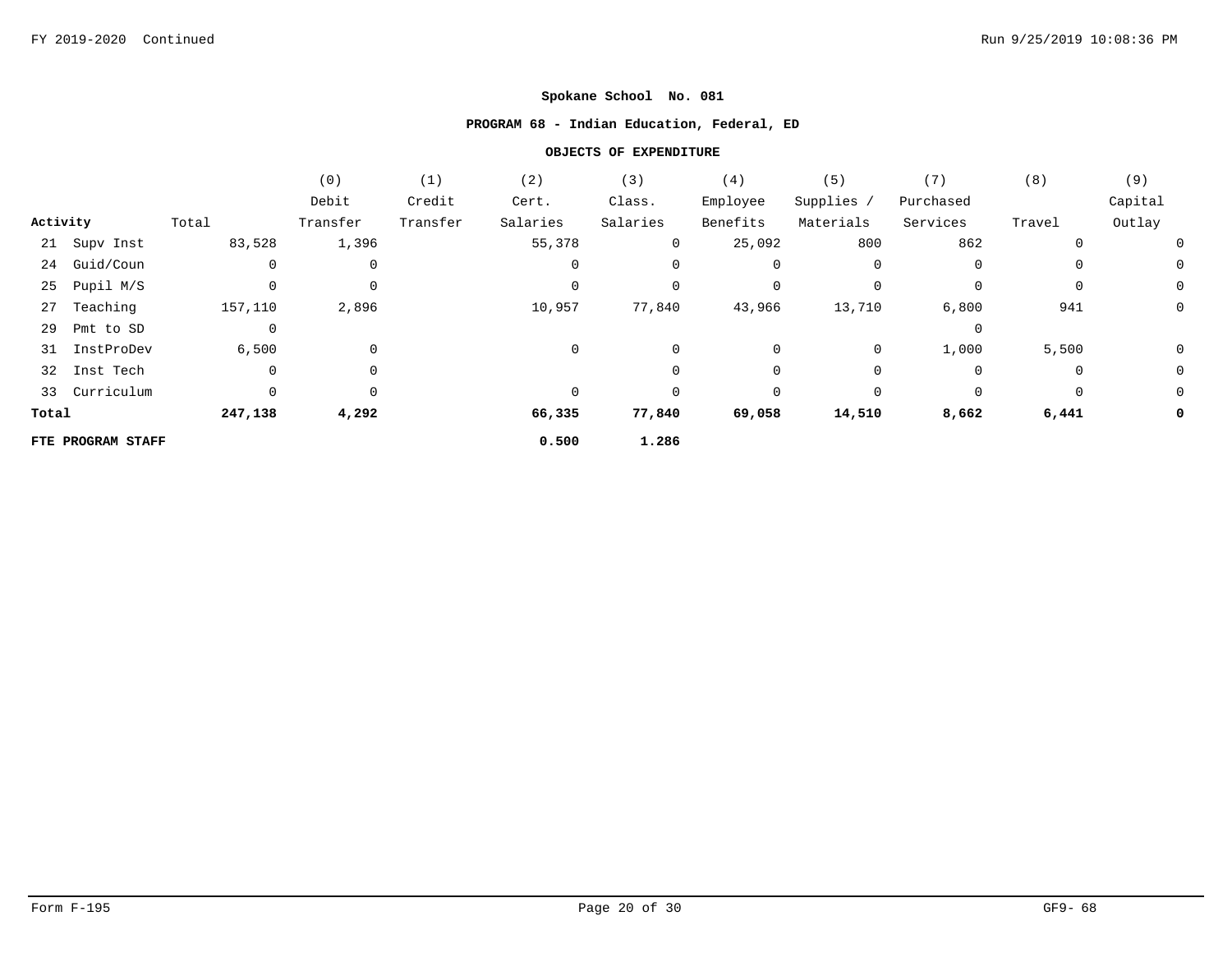### **PROGRAM 69 - Compensatory, Other**

|          |                   |          | (0)      | (1)      | (2)      | (3)          | (4)         | (5)          | (7)         | (8)      | (9)      |
|----------|-------------------|----------|----------|----------|----------|--------------|-------------|--------------|-------------|----------|----------|
|          |                   |          | Debit    | Credit   | Cert.    | Class.       | Employee    | Supplies /   | Purchased   |          | Capital  |
| Activity |                   | Total    | Transfer | Transfer | Salaries | Salaries     | Benefits    | Materials    | Services    | Travel   | Outlay   |
|          | 21 Supv Inst      | 1,493    | 99       |          |          | 807          | 187         | 0            | $\Omega$    | 400      | U        |
| 22       | Lrn Resrc         | $\Omega$ | $\Omega$ |          |          | 0            | 0           | <sup>0</sup> |             | 0        |          |
| 23       | Princ Off         |          |          |          |          | 0            | 0           | 0            | 0           |          | 0        |
| 24       | Guid/Coun         |          | $\Omega$ |          |          | 0            | 0           | 0            | $\Omega$    | $\Omega$ | $\Omega$ |
| 25       | Pupil M/S         |          |          |          |          | 0            | 0           | 0            | $\Omega$    |          | 0        |
| 26       | Health            |          |          |          |          | $\Omega$     | $\mathbf 0$ | $\Omega$     | $\Omega$    | $\Omega$ | 0        |
| 27       | Teaching          | 53,727   |          |          | 5,958    | 5,000        | 4,797       | 32,472       | 5,500       | $\Omega$ | 0        |
| 28       | Extracur          | 0        |          |          | $\Omega$ | 0            | $\mathbf 0$ | 0            | $\Omega$    |          | 0        |
| 29       | Pmt to SD         |          |          |          |          |              |             |              | $\Omega$    |          |          |
| 31       | InstProDev        | 88,234   | 0        |          | 20,784   | $\mathbf{0}$ | 3,485       | 10,034       | 27,500      | 26,431   | 0        |
| 32       | Inst Tech         | 5,000    | 0        |          |          | 0            | 0           | 5,000        | $\Omega$    | 0        | 0        |
| 33       | Curriculum        | 2,000    | 0        |          |          | 0            | 0           | 2,000        | $\mathbf 0$ |          | 0        |
| Total    |                   | 150,454  | 99       |          | 26,742   | 5,807        | 8,469       | 49,506       | 33,000      | 26,831   | 0        |
|          | FTE PROGRAM STAFF |          |          |          | 0.000    | 0.000        |             |              |             |          |          |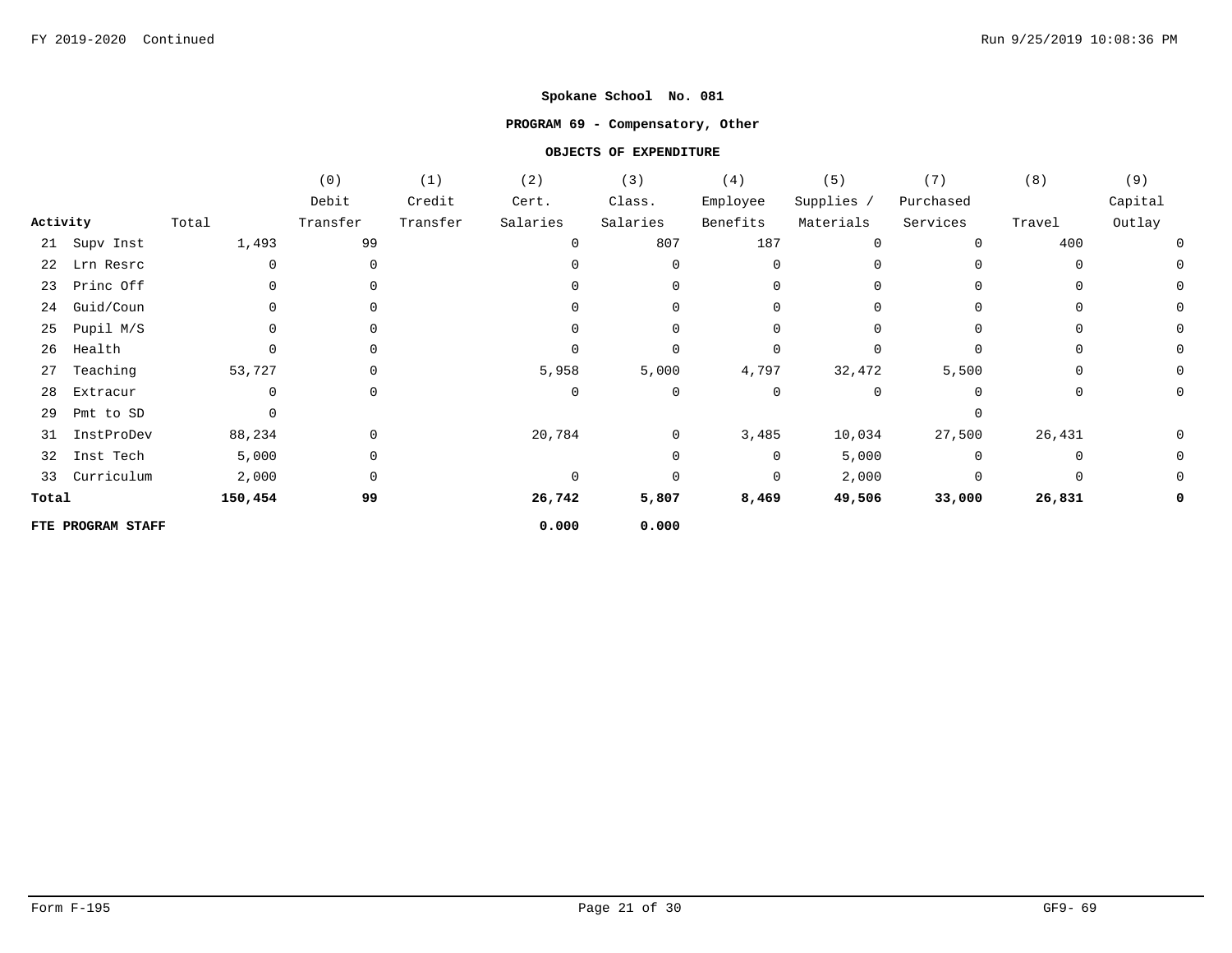### **PROGRAM 73 - Summer School**

|          |                   |         | (0)         | (1)      | (2)      | (3)      | (4)      | (5)          | (7)       | (8)    | (9)     |
|----------|-------------------|---------|-------------|----------|----------|----------|----------|--------------|-----------|--------|---------|
|          |                   |         | Debit       | Credit   | Cert.    | Class.   | Employee | Supplies /   | Purchased |        | Capital |
| Activity |                   | Total   | Transfer    | Transfer | Salaries | Salaries | Benefits | Materials    | Services  | Travel | Outlay  |
|          | 21 Supv Inst      | 0       | 0           |          | $\Omega$ |          | 0        | 0            |           |        |         |
|          | 23 Princ Off      |         | 0           |          |          |          |          | $\Omega$     |           |        |         |
| 25       | Pupil M/S         |         | 0           |          |          | 0        | 0        | 0            |           |        |         |
| 26       | Health            |         | 0           |          |          |          | 0        |              |           |        |         |
| 27       | Teaching          | 513,711 | 2,580       |          | 35,525   | 236,658  | 53,220   | 183,307      | 2,332     | 89     |         |
| 29       | Pmt to SD         |         |             |          |          |          |          |              |           |        |         |
| 31       | InstProDev        |         | $\mathbf 0$ |          | 0        |          | 0        | 0            |           |        |         |
| 32       | Inst Tech         |         | 0           |          |          |          |          |              |           |        |         |
|          | 33 Curriculum     | 0       | $\Omega$    |          |          |          | $\Omega$ | <sup>n</sup> | $\Omega$  |        |         |
| Total    |                   | 513,711 | 2,580       |          | 35,525   | 236,658  | 53,220   | 183,307      | 2,332     | 89     |         |
|          | FTE PROGRAM STAFF |         |             |          | 0.000    | 0.000    |          |              |           |        |         |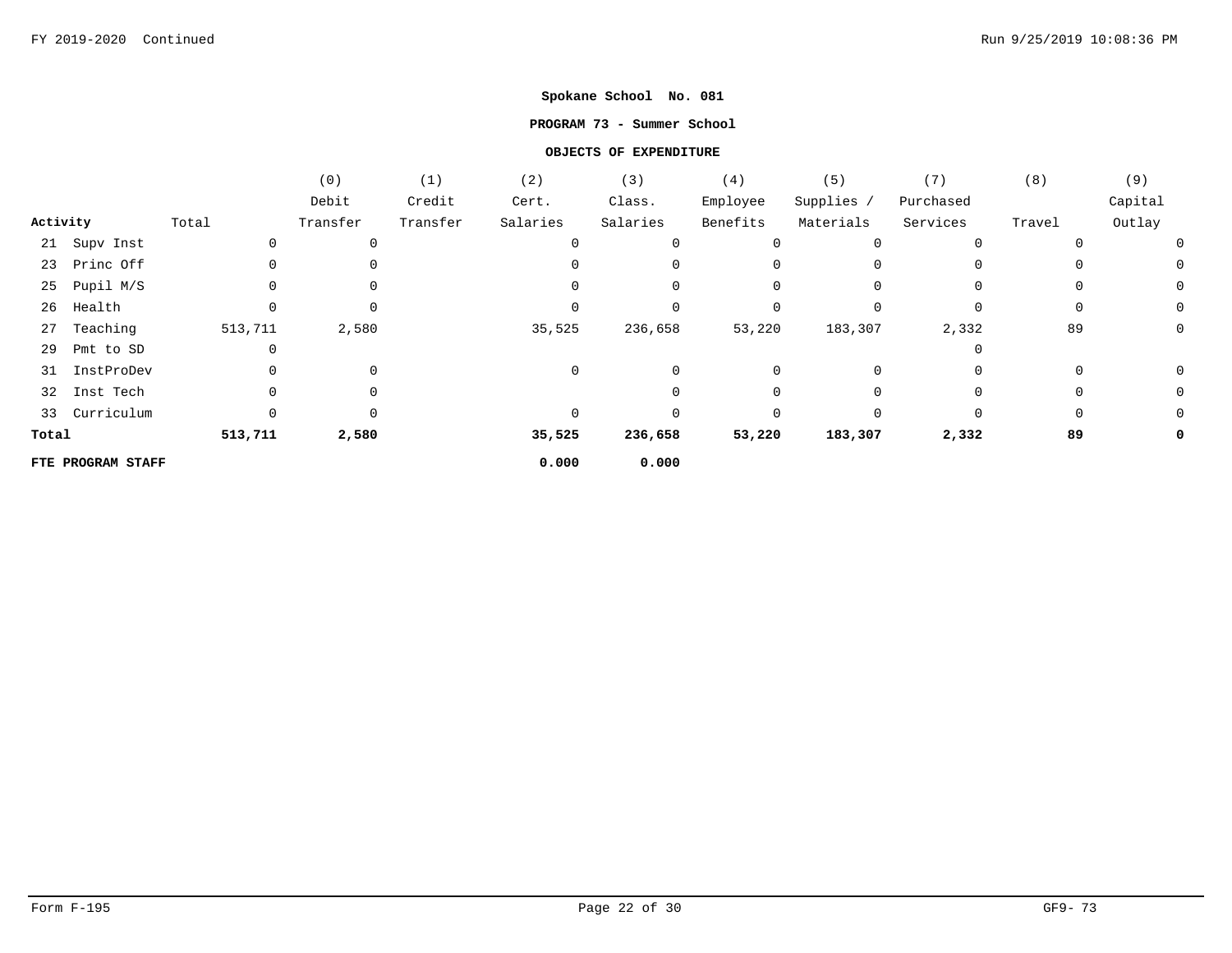# **PROGRAM 74 - Highly Capable**

|          |                   |                | (0)         | (1)      | (2)       | (3)          | (4)            | (5)          | (7)         | (8)      | (9)         |
|----------|-------------------|----------------|-------------|----------|-----------|--------------|----------------|--------------|-------------|----------|-------------|
|          |                   |                | Debit       | Credit   | Cert.     | Class.       | Employee       | Supplies /   | Purchased   |          | Capital     |
| Activity |                   | Total          | Transfer    | Transfer | Salaries  | Salaries     | Benefits       | Materials    | Services    | Travel   | Outlay      |
| 21       | Supv Inst         | 0              | $\mathbf 0$ |          | 0         |              | $\mathbf 0$    | $\Omega$     | $\mathbf 0$ | $\Omega$ | 0           |
| 22       | Lrn Resrc         | 0              |             |          |           |              | $\Omega$       | $\Omega$     | 0           |          | 0           |
| 24       | Guid/Coun         |                |             |          | $\Omega$  |              | $\mathbf 0$    | $\Omega$     | $\Omega$    | $\Omega$ | 0           |
| 25       | Pupil M/S         | $\Omega$       | $\Omega$    |          | $\Omega$  | $\Omega$     | $\Omega$       | $\Omega$     | $\Omega$    | $\Omega$ | 0           |
| 26       | Health            |                | $\Omega$    |          |           | $\Omega$     | $\Omega$       | $\Omega$     | $\Omega$    | $\Omega$ | $\mathbf 0$ |
| 27       | Teaching          | 1,681,558      | 475         |          | 1,156,003 | $\mathsf{O}$ | 448,640        | 57,490       | 17,650      | 1,300    | 0           |
| 29       | Pmt to SD         | $\overline{0}$ |             |          |           |              |                |              | $\mathbf 0$ |          |             |
| 31       | InstProDev        | 85,608         | 200         |          | 67,344    | $\mathsf{O}$ | 15,814         | $\mathbf 0$  | 750         | 1,500    | 0           |
| 32       | Inst Tech         | 36,857         | 4,407       |          |           | 0            | $\overline{0}$ | 32,450       | $\mathbf 0$ | $\Omega$ | 0           |
| 33       | Curriculum        | 25,531         | $\mathbf 0$ |          | 20,303    | 0            | 5,228          | $\mathbf{0}$ | 0           | 0        | 0           |
| 34       | Prof Lrng<br>St   | 32,120         | 0           |          | 26,058    |              | 6,062          | 0            | 0           | 0        | 0           |
| Total    |                   | 1,861,674      | 5,082       |          | 1,269,708 | 0            | 475,744        | 89,940       | 18,400      | 2,800    | 0           |
|          | FTE PROGRAM STAFF |                |             |          | 14.900    | 0.000        |                |              |             |          |             |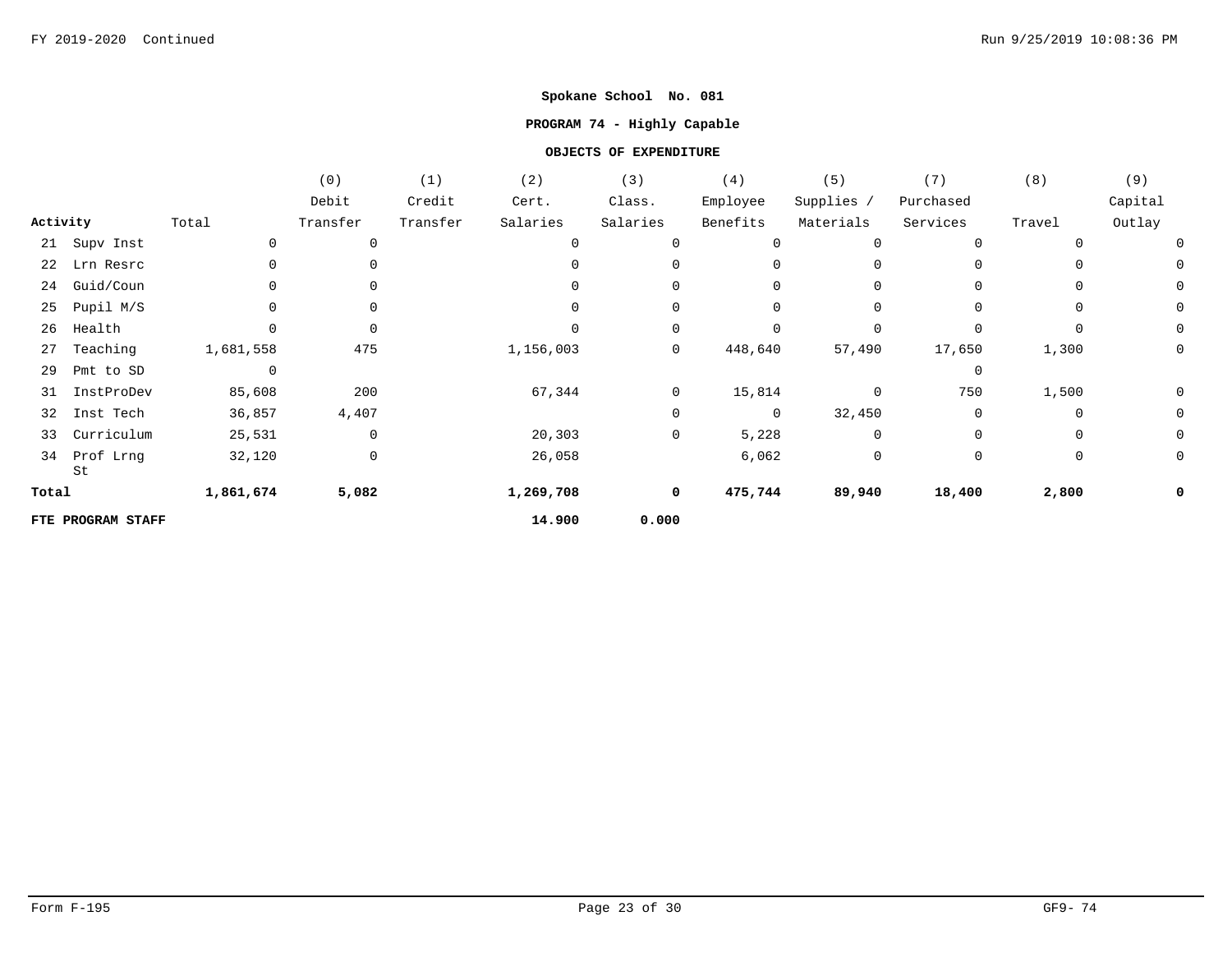# **PROGRAM 79 - Instructional Programs, Other**

|          |                   |           | (0)            | (1)      | (2)          | (3)      | (4)          | (5)          | (7)       | (8)      | (9)     |
|----------|-------------------|-----------|----------------|----------|--------------|----------|--------------|--------------|-----------|----------|---------|
|          |                   |           | Debit          | Credit   | Cert.        | Class.   | Employee     | Supplies /   | Purchased |          | Capital |
| Activity |                   | Total     | Transfer       | Transfer | Salaries     | Salaries | Benefits     | Materials    | Services  | Travel   | Outlay  |
|          | 21 Supv Inst      | 403,823   | 970            |          | $\mathbf 0$  | 282,921  | 90,254       | 5,462        | 13,682    | 10,534   |         |
| 22       | Lrn Resrc         | $\Omega$  | $\mathbf{0}$   |          | 0            | O        | $\Omega$     | $\Omega$     |           | 0        |         |
|          | 23 Princ Off      | 0         | $\Omega$       |          | <sup>n</sup> | O        | 0            | $\Omega$     |           | $\Omega$ |         |
| 24       | Guid/Coun         | 27,213    | <sup>0</sup>   |          |              | U        | 0            | 2,013        | 22,200    | 3,000    |         |
| 25       | Pupil M/S         | 0         | 0              |          |              |          | $\Omega$     | $\Omega$     |           | $\Omega$ |         |
| 26       | Health            | $\Omega$  | $\Omega$       |          | U            |          | $\Omega$     | $\Omega$     |           | $\Omega$ |         |
| 27       | Teaching          | 2,217,939 | 24,241         |          | 43,889       | 404,794  | 156,651      | 795,149      | 793,215   | 0        |         |
| 28       | Extracur          | $\Omega$  | $\mathbf{0}$   |          | 0            | 0        | $\mathbf{0}$ | 0            |           | 0        |         |
| 29       | Pmt to SD         | $\Omega$  |                |          |              |          |              |              |           |          |         |
| 31       | InstProDev        | 194,707   | 20,089         |          | 21,168       | 0        | 4,561        | 17,895       | 111,505   | 19,489   |         |
| 32       | Inst Tech         | 1,956     | 1,956          |          |              | U        | $\Omega$     | $\Omega$     |           | $\Omega$ |         |
| 33       | Curriculum        | 1,359     | $\overline{0}$ |          | $\Omega$     |          | $\mathbf 0$  | 1,359        |           |          |         |
| 62       | Grnd Mnt          | 0         | $\Omega$       |          |              |          | $\Omega$     | $\Omega$     |           |          |         |
| 63       | Oper Bldg         | $\Omega$  | $\Omega$       |          |              |          | $\Omega$     | <sup>0</sup> |           |          |         |
| 64       | Maintnce          | $\Omega$  | <sup>n</sup>   |          |              |          | $\Omega$     | <sup>0</sup> |           | $\Omega$ |         |
| 65       | Utilities         | 0         |                |          |              |          |              | $\Omega$     |           |          |         |
| 68       | Insurance         | $\Omega$  |                |          |              |          |              |              |           |          |         |
|          | 91 Publ Actv      | 6,400     | $\Omega$       |          | 2,500        | 2,500    | 1,224        | 176          |           |          |         |
| Total    |                   | 2,853,397 | 47,256         |          | 67,557       | 690,215  | 252,690      | 822,054      | 940,602   | 33,023   |         |
|          | FTE PROGRAM STAFF |           |                |          | 0.000        | 6.505    |              |              |           |          |         |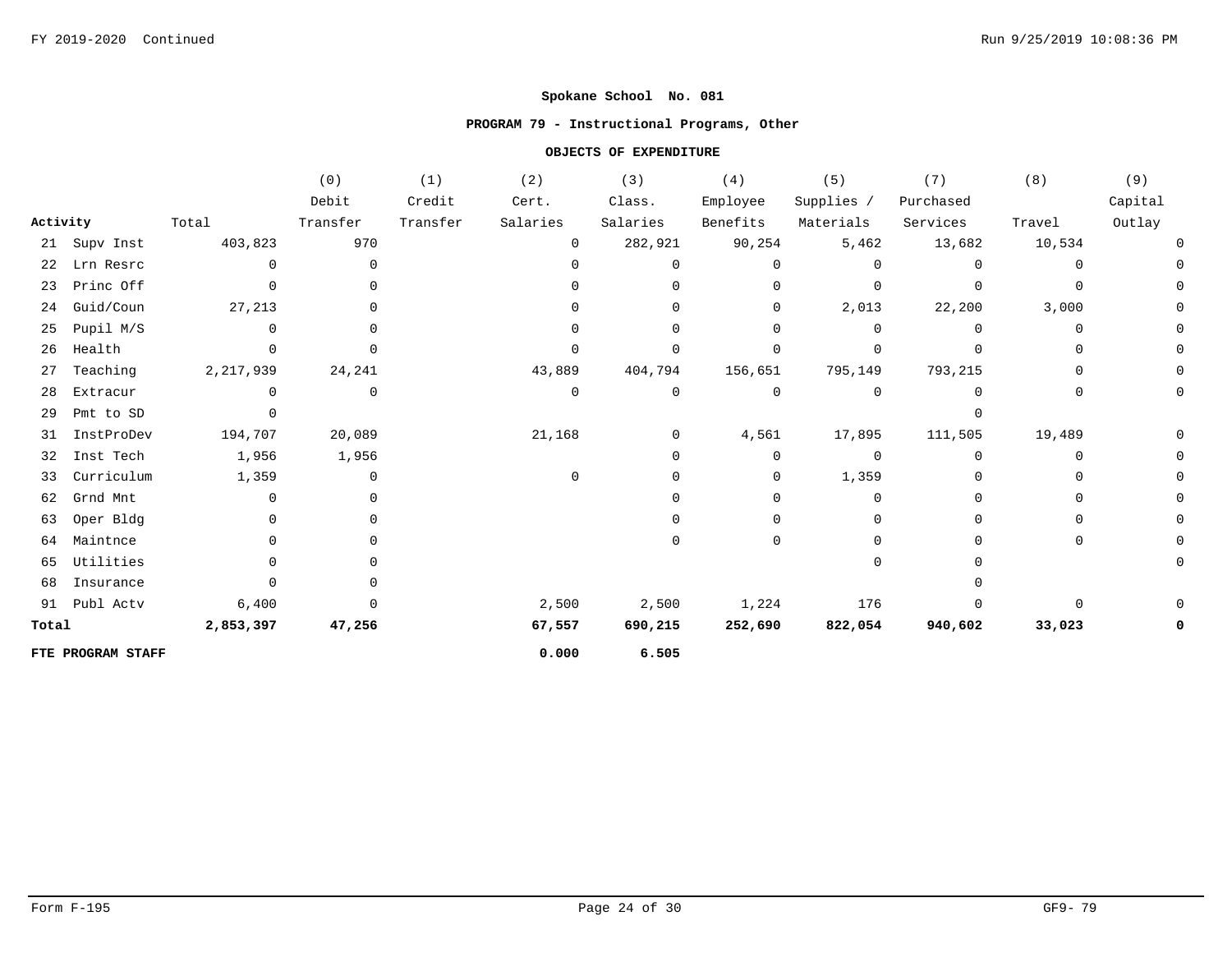### **PROGRAM 86 - Community Schools**

|          |                   |       |          | (0)         | (1)      | (2)          | (3)      | (4)      | (5)          | (7)       | (8)    | (9)     |
|----------|-------------------|-------|----------|-------------|----------|--------------|----------|----------|--------------|-----------|--------|---------|
|          |                   |       |          | Debit       | Credit   | Cert.        | Class.   | Employee | Supplies /   | Purchased |        | Capital |
| Activity |                   | Total |          | Transfer    | Transfer | Salaries     | Salaries | Benefits | Materials    | Services  | Travel | Outlay  |
| 21       | Supv Inst         |       | $\Omega$ | $\Omega$    |          |              |          | $\Omega$ | $\Omega$     | $\cap$    |        |         |
| 23       | Princ Off         |       |          | $\Omega$    |          |              |          |          | $\Omega$     |           |        |         |
| 25       | Pupil M/S         |       |          | $\Omega$    |          |              |          |          | <sup>n</sup> |           |        |         |
| 27       | Teaching          |       |          | $\Omega$    |          |              |          | ∩        | <sup>n</sup> |           |        |         |
| 28       | Extracur          |       |          | 0           |          |              | 0        | O        | $\Omega$     |           |        |         |
| 29       | Pmt to SD         |       |          |             |          |              |          |          |              |           |        |         |
| 31       | InstProDev        |       |          | $\Omega$    |          |              |          | $\Omega$ | $\Omega$     |           |        |         |
| 32       | Inst Tech         |       |          | 0           |          |              |          |          |              |           |        |         |
| 33       | Curriculum        |       |          | $\mathbf 0$ |          | <sup>0</sup> |          | O        | <sup>n</sup> |           |        |         |
| 63       | Oper Bldg         |       |          | 0           |          |              |          | $\Omega$ |              |           |        |         |
| 65       | Utilities         |       |          |             |          |              |          |          |              |           |        |         |
| 68       | Insurance         |       |          | 0           |          |              |          |          |              |           |        |         |
| 91       | Publ Actv         |       | 8,092    | 10          |          | 3,000        | 3,500    | 1,582    | 0            |           |        |         |
| Total    |                   |       | 8,092    | 10          |          | 3,000        | 3,500    | 1,582    | 0            | 0         |        |         |
|          | FTE PROGRAM STAFF |       |          |             |          | 0.000        | 0.000    |          |              |           |        |         |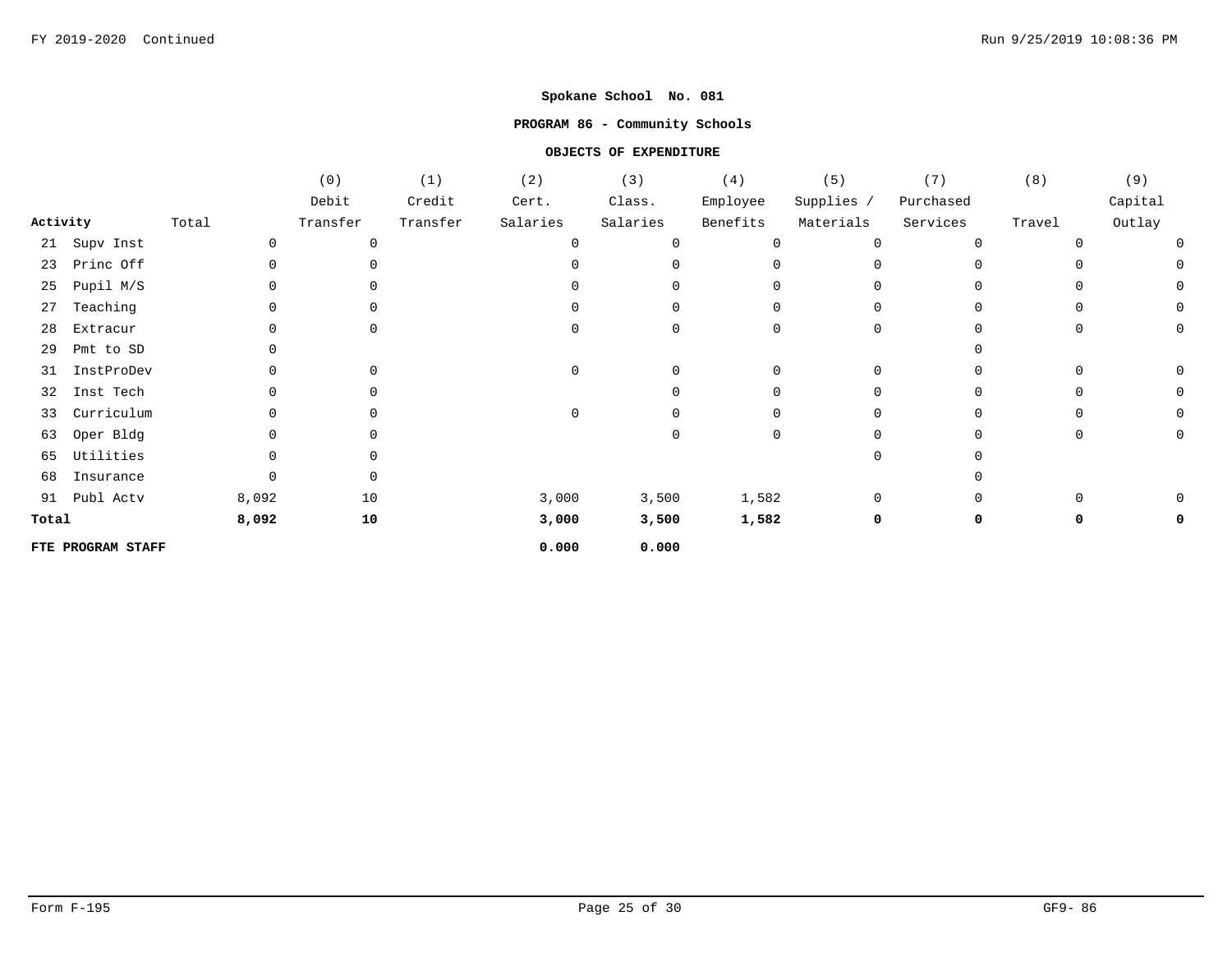## **PROGRAM 88 - Child Care**

|          |                   |           | (0)         | (1)      | (2)         | (3)       | (4)         | (5)          | (7)          | (8)         | (9)     |
|----------|-------------------|-----------|-------------|----------|-------------|-----------|-------------|--------------|--------------|-------------|---------|
|          |                   |           | Debit       | Credit   | Cert.       | Class.    | Employee    | Supplies /   | Purchased    |             | Capital |
| Activity |                   | Total     | Transfer    | Transfer | Salaries    | Salaries  | Benefits    | Materials    | Services     | Travel      | Outlay  |
| 21       | Supv Inst         | 6,435     | 0           |          | 4,716       | 0         | 1,719       | $\mathbf 0$  | $\Omega$     | 0           |         |
| 25       | Pupil M/S         | $\Omega$  | $\Omega$    |          | $\Omega$    |           | 0           | <sup>0</sup> | $\Omega$     | 0           |         |
| 26       | Health            | $\Omega$  | $\Omega$    |          | $\Omega$    |           | $\mathbf 0$ | <sup>0</sup> | <sup>n</sup> | $\Omega$    |         |
| 27       | Teaching          | 408,242   | $\mathbf 0$ |          | 152,809     | 117,365   | 138,068     | $\Omega$     | $\Omega$     | 0           |         |
| 29       | Pmt to SD         | 0         |             |          |             |           |             |              |              |             |         |
| 31       | InstProDev        | 37,150    | $\mathbf 0$ |          | 10,852      | 2,700     | 3,148       | 0            | 19,750       | 700         |         |
| 32       | Inst Tech         | $\Omega$  | $\Omega$    |          |             |           | 0           | $\Omega$     | $\Omega$     | $\mathbf 0$ |         |
| 33       | Curriculum        | $\Omega$  | $\Omega$    |          | $\mathbf 0$ | $\Omega$  | 0           | <sup>0</sup> | <sup>n</sup> | 0           |         |
| 42       | Food              |           |             |          |             |           |             |              |              |             |         |
| 44       | Operation         |           | $\cap$      |          |             |           | 0           | <sup>0</sup> | <sup>n</sup> | 0           |         |
| 63       | Oper Bldg         |           | $\cap$      |          |             |           | O           |              |              | $\Omega$    |         |
| 65       | Utilities         |           | $\cap$      |          |             |           | 0           | $\Omega$     |              | 0           |         |
| 68       | Insurance         |           |             |          |             |           |             |              |              |             |         |
| 91       | Publ Actv         | 2,991,032 | 92,730      |          | $\mathbf 0$ | 1,848,227 | 917,103     | 33,222       | 97,850       | 1,900       |         |
| Total    |                   | 3,442,859 | 92,730      |          | 168,377     | 1,968,292 | 1,060,038   | 33,222       | 117,600      | 2,600       |         |
|          | FTE PROGRAM STAFF |           |             |          | 1.850       | 30.604    |             |              |              |             |         |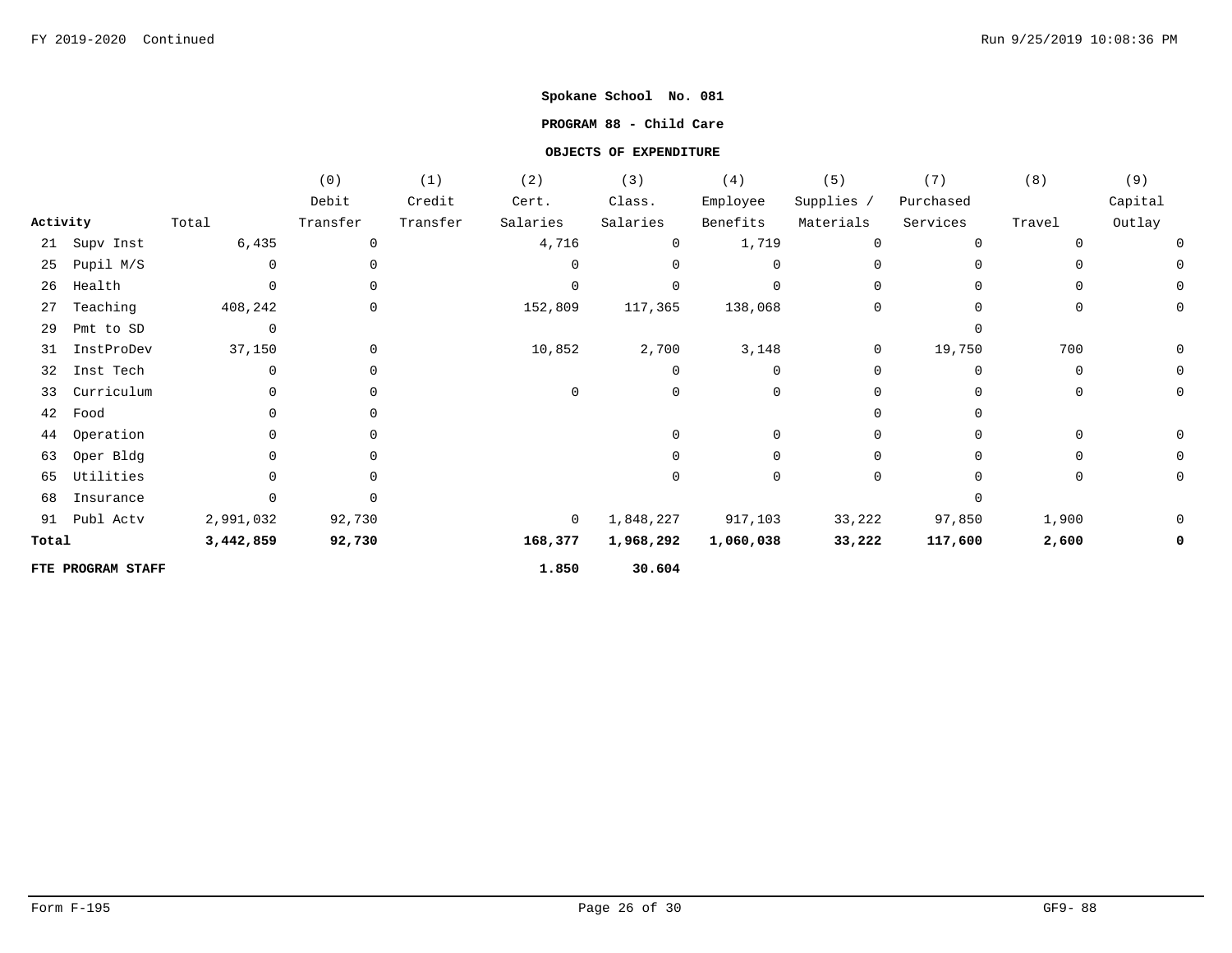# **PROGRAM 89 - Other Community Services**

|          |                   |           | (0)      | (1)          | (2)      | (3)       | (4)         | (5)          | (7)          | (8)          | (9)      |
|----------|-------------------|-----------|----------|--------------|----------|-----------|-------------|--------------|--------------|--------------|----------|
|          |                   |           | Debit    | Credit       | Cert.    | Class.    | Employee    | Supplies /   | Purchased    |              | Capital  |
| Activity |                   | Total     | Transfer | Transfer     | Salaries | Salaries  | Benefits    | Materials    | Services     | Travel       | Outlay   |
| 21       | Supv Inst         | $\Omega$  | 0        |              | $\Omega$ |           | $\mathbf 0$ | $\Omega$     | $\Omega$     | ∩            | 0        |
| 27       | Teaching          |           |          |              |          |           | $\Omega$    | 0            | U            |              | $\Omega$ |
| 28       | Extracur          |           |          |              | $\Omega$ |           | $\mathbf 0$ | 0            | $\Omega$     | 0            | $\Omega$ |
| 29       | Pmt to SD         |           |          |              |          |           |             |              |              |              |          |
| 31       | InstProDev        | 510,400   | 0        |              | 1,695    |           | 392         | 600          | 500,213      | 7,500        | 0        |
| 32       | Inst Tech         |           |          |              |          |           | 0           | 0            | $\Omega$     | $\Omega$     | 0        |
| 33       | Curriculum        |           | $\Omega$ |              | $\Omega$ |           | $\mathbf 0$ | 0            | $\Omega$     | $\Omega$     | $\Omega$ |
| 42       | Food              |           | $\Omega$ |              |          |           |             | <sup>0</sup> | U            |              |          |
| 44       | Operation         |           | 0        |              |          |           | $\mathbf 0$ | 0            | <sup>0</sup> | <sup>n</sup> |          |
| 63       | Oper Bldg         |           | 0        |              |          |           | $\Omega$    | 0            | U            | $\Omega$     |          |
| 65       | Utilities         |           | $\Omega$ |              |          |           | $\Omega$    | 0            | U            | 0            |          |
| 68       | Insurance         |           |          |              |          |           |             |              |              |              |          |
| 75       | Mtr Pool          |           |          |              |          |           | 0           | $\Omega$     |              |              |          |
| 91       | Publ Actv         | 5,497,136 | 490,072  | $\mathbf{0}$ | 155,623  | 3,388,393 | 1,326,824   | 37,429       | 92,195       | 6,600        | 0        |
| Total    |                   | 6,007,536 | 490,072  | $\mathbf 0$  | 157,318  | 3,388,393 | 1,327,216   | 38,029       | 592,408      | 14,100       | 0        |
|          | FTE PROGRAM STAFF |           |          |              | 1.100    | 52.125    |             |              |              |              |          |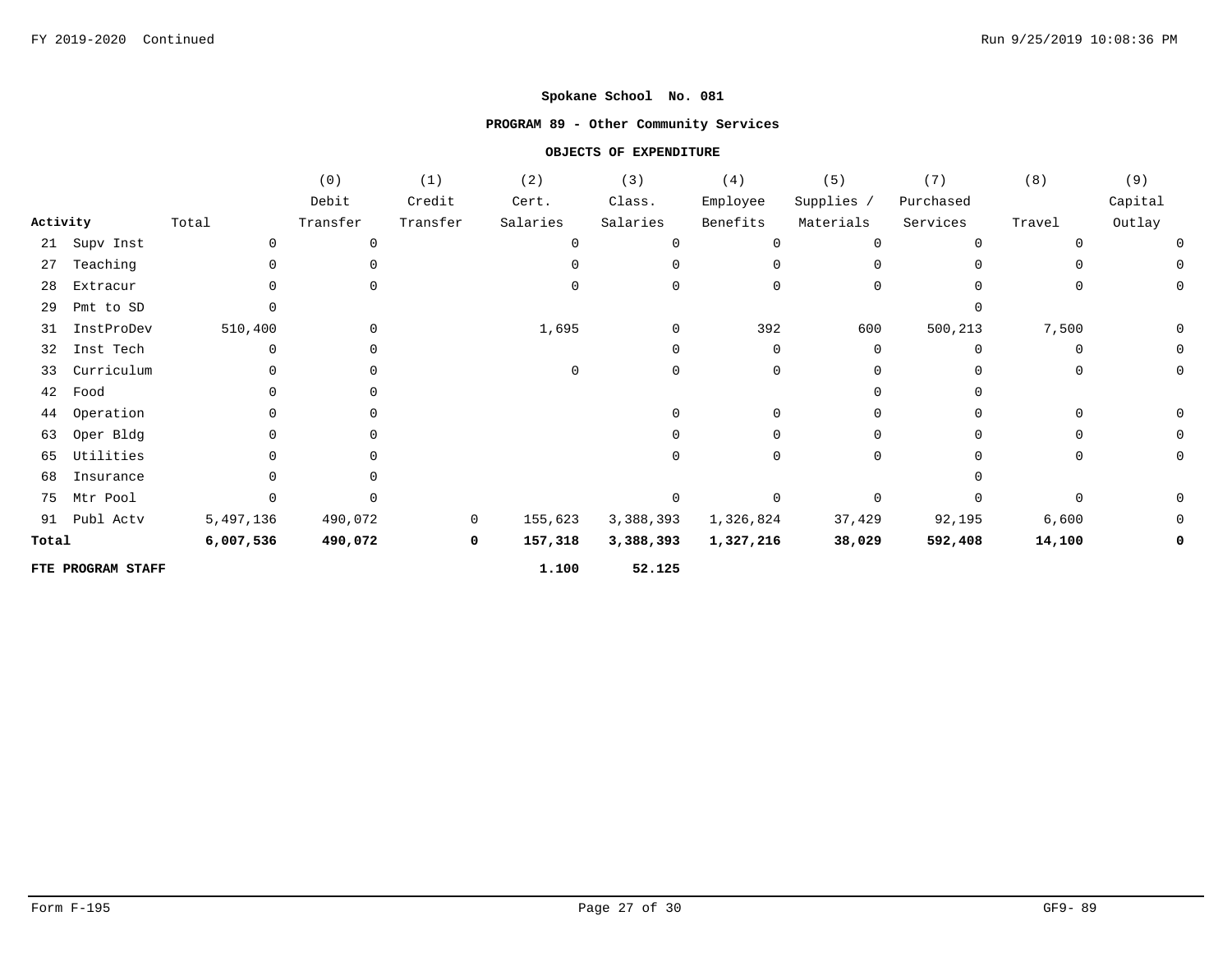### **PROGRAM 97 - District-wide Support**

|          |                   |                | (0)            | (1)                | (2)            | (3)                | (4)            | (5)            | (7)                  | (8)            | (9)      |
|----------|-------------------|----------------|----------------|--------------------|----------------|--------------------|----------------|----------------|----------------------|----------------|----------|
|          |                   |                | Debit          | Credit             | Cert.          | Class.             | Employee       | Supplies /     | Purchased            |                | Capital  |
| Activity |                   | Total          | Transfer       | Transfer           | Salaries       | Salaries           | Benefits       | Materials      | Services             | Travel         | Outlay   |
|          | 11 Bd of Dir      | 1,748,691      | 10,895         |                    |                | 78,899             | 29,597         | 2,100          | 1,609,700            | 17,500         | 0        |
|          | 12 Supt Off       | 547,189        | 6,385          |                    | 280,548        | 100,901            | 101,905        | 11,250         | 31,200               | 15,000         |          |
| 13       | Busns Off         | 3,059,829      | 22,393         |                    | 189,335        | 1,956,936          | 749,557        | 21,425         | 112,808              | 7,375          |          |
| 14       | HR                | 3,435,708      | 36,569         |                    | 500,177        | 1,802,986          | 803,109        | 50,963         | 241,904              | $\Omega$       |          |
| 15       | Pblc Rltn         | 788,198        | 55,461         |                    | $\overline{0}$ | 453,238            | 184,849        | 25,100         | 68,750               | 800            |          |
| 25       | Pupil M/S         | $\overline{0}$ | $\overline{0}$ |                    | $\overline{0}$ | $\overline{0}$     | $\overline{0}$ | $\sim$ 0       | $\overline{0}$       | $\overline{0}$ | $\Omega$ |
| 61       | Supv Bldg         | 749,745        | 4,117          |                    | 6,340          | 535,654            | 191,864        | 10,550         | 1,070                | 150            | 0        |
| 62       | Grnd Mnt          | 942,919        | 154,512        |                    |                | 351,252            | 153,523        | 226,632        | 46,900               | 100            | 10,000   |
| 63       | Oper Bldg         | 13, 431, 528   | 14,273         |                    |                | 7,934,829          | 3,752,075      | 797,644        | 473,502              | 48,205         | 411,000  |
| 64       | Maintnce          | 8,092,608      | 234,207        | 0                  |                | 4,329,266          | 1,695,447      | 1,159,311      | 644,277              | 100            | 30,000   |
| 65       | Utilities         | 6,337,003      | $\overline{0}$ | 0                  |                | $\overline{0}$     | $\overline{0}$ | $\overline{0}$ | 6,337,003            | $\overline{0}$ | 0        |
| 67       | Bldg Secu         | 825,653        | 75,074         |                    |                | 391,042            | 171,291        | 11,203         | 176,393              | 650            | 0        |
| 68       | Insurance         | 1,298,157      | 50             |                    |                |                    |                | 10,000         | 1,288,107            |                | $\Omega$ |
| 72       | Info Sys          | 4,287,236      | 17,693         | $-788,294$         | $\overline{0}$ | 2,446,995          | 885,053        | 809,489        | 912,300              | 4,000          | $\Omega$ |
| 73       | Printing          | 414,783        | 47,340         | $-690,000$         | $\overline{0}$ | 345,893            | 145,716        | 248,124        | 317,710              | $\mathbf 0$    |          |
| 74       | Warehouse         | 800,955        | 12,070         | $\overline{0}$     | $\overline{0}$ | 555,837            | 218,818        | 7,000          | 7,230                | $\mathbf 0$    | $\Omega$ |
| 75       | Mtr Pool          | $-88,613$      | 390            | $-471,809$         | $\overline{0}$ | 82,535             | 30,277         | 257,694        | 12,300               | $\mathbf{0}$   | 0        |
| 83       | Interest          | $\Omega$       |                |                    |                |                    |                |                | $\Omega$             |                |          |
| 84       | Principal         |                |                |                    |                |                    |                |                |                      |                |          |
| 85       | Debt Expn         | $\Omega$       |                |                    |                |                    |                |                |                      |                |          |
| Total    |                   | 46,671,589     |                | 691,429 -1,950,103 |                | 976,400 21,366,263 | 9,113,081      |                | 3,648,485 12,281,154 | 93,880         | 451,000  |
|          | FTE PROGRAM STAFF |                |                |                    | 4.200          | 329.581            |                |                |                      |                |          |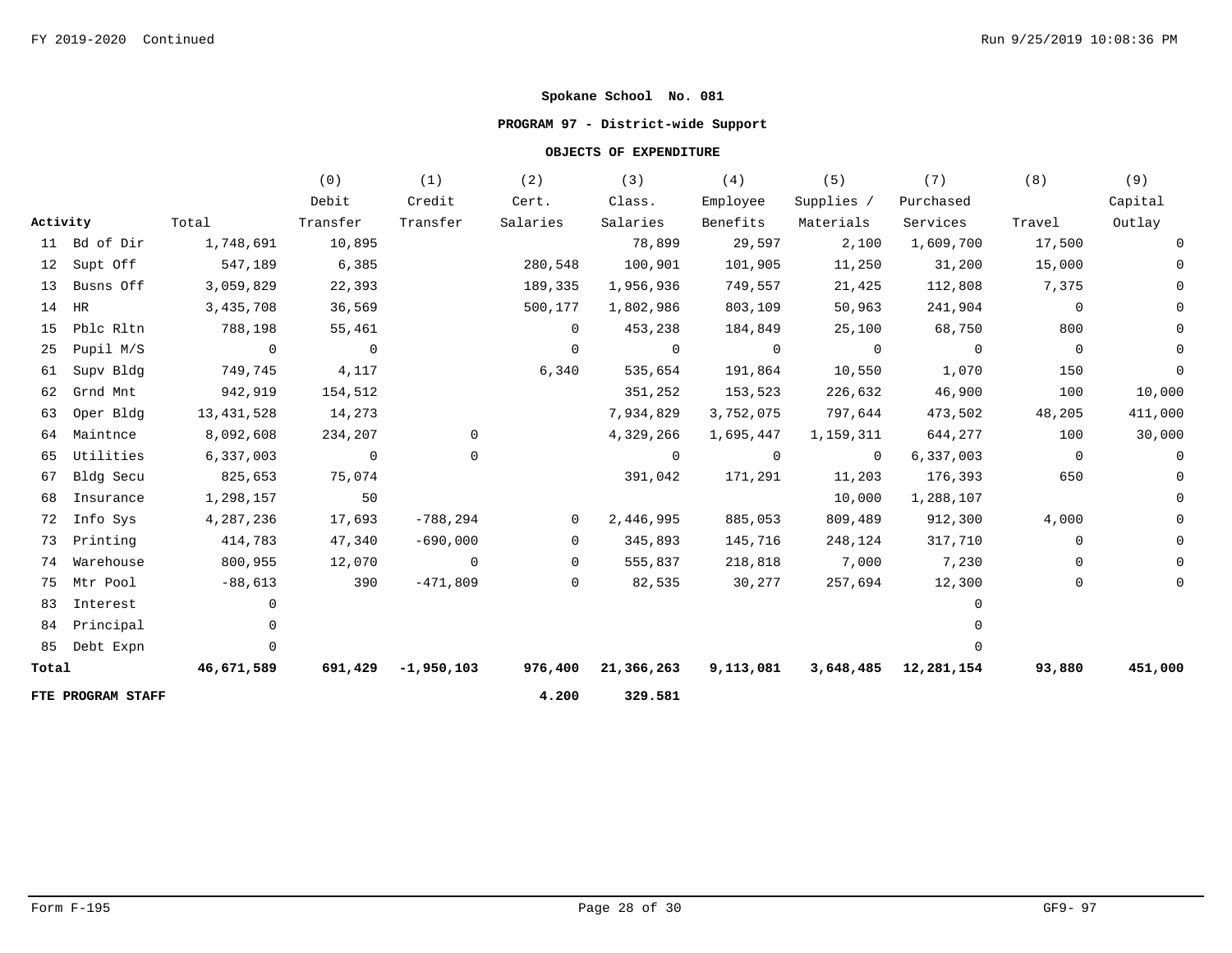# **PROGRAM 98 - School Food Services**

|          |                   |            | (0)            | (1)        | (2)      | (3)       | (4)       | (5)         | (7)       | (8)    | (9)     |
|----------|-------------------|------------|----------------|------------|----------|-----------|-----------|-------------|-----------|--------|---------|
|          |                   |            | Debit          | Credit     | Cert.    | Class.    | Employee  | Supplies /  | Purchased |        | Capital |
| Activity |                   | Total      | Transfer       | Transfer   | Salaries | Salaries  | Benefits  | Materials   | Services  | Travel | Outlay  |
| 25       | Pupil M/S         | 0          | 0              |            | 0        | 0         | 0         | $\mathbf 0$ | 0         | 0      |         |
| 29       | Pmt to SD         |            |                |            |          |           |           |             | 0         |        |         |
| 41       | Supervisn         | 1,101,265  | 6,750          |            | 0        | 781,183   | 293,332   | 5,100       | 9,100     | 5,800  | 0       |
| 42       | Food              | 6,171,192  | $\overline{0}$ |            |          |           |           | 6,171,192   | 0         |        |         |
| 44       | Operation         | 8,725,978  | 80,640         |            |          | 5,336,082 | 2,521,756 | 622,000     | 156,000   | 9,500  | 0       |
| 49       | Transfers         | $-664,339$ |                | $-664,339$ |          |           |           |             |           |        |         |
| Total    |                   | 15,334,096 | 87,390         | $-664,339$ | 0        | 6,117,265 | 2,815,088 | 6,798,292   | 165,100   | 15,300 | 0       |
|          | FTE PROGRAM STAFF |            |                |            | 0.000    | 91.732    |           |             |           |        |         |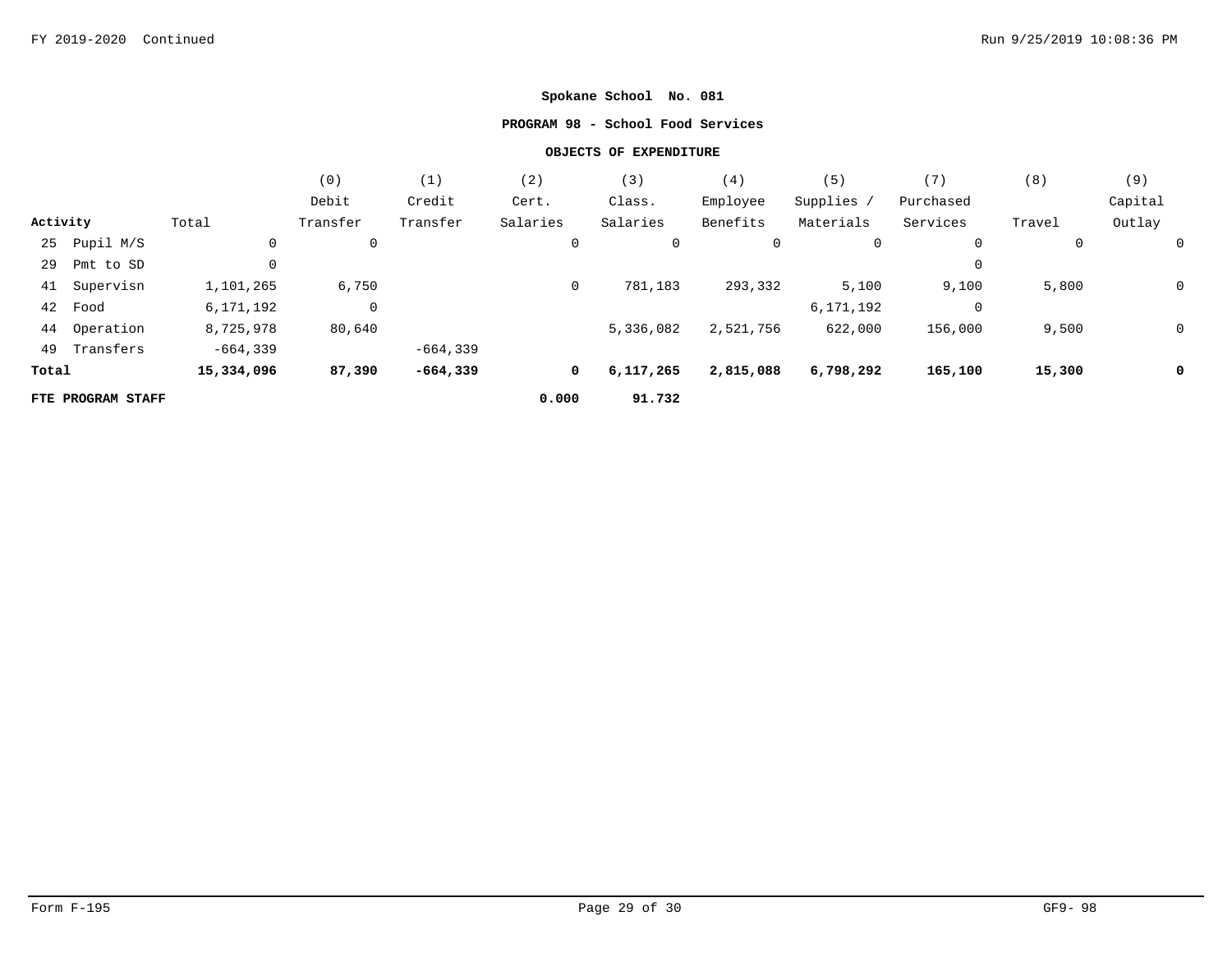# **PROGRAM 99 - Pupil Transportation**

|          |                   |            | (0)      | (1)      | (2)      | (3)      | (4)      | (5)          | (7)        | (8)    | (9)     |
|----------|-------------------|------------|----------|----------|----------|----------|----------|--------------|------------|--------|---------|
|          |                   |            | Debit    | Credit   | Cert.    | Class.   | Employee | Supplies /   | Purchased  |        | Capital |
| Activity |                   | Total      | Transfer | Transfer | Salaries | Salaries | Benefits | Materials    | Services   | Travel | Outlay  |
| 25       | Pupil M/S         | 440,138    | 300      |          | 0        | 325,545  | 111,443  | 1,800        | 0          | 1,050  | 0       |
| 29       | Pmt to SD         | 0          |          |          |          |          |          |              | 0          |        |         |
| 51       | Supervisn         | 392,828    | 4,423    |          | 0        | 260,560  | 108,425  | 2,000        | 15,170     | 2,250  | 0       |
|          | 52 Operation      | 12,291,060 | 0        |          |          | 0        | 0        | $\mathbf{0}$ | 12,291,060 | 0      | 0       |
| 53       | Maintnce          | 0          | 0        |          |          | 0        | 0        | $\mathbf 0$  | 0          | 0      | 0       |
| 56       | Insurance         | 0          |          |          |          |          |          |              | 0          |        |         |
| 59       | Transfers         | 0          |          | $\Omega$ |          |          |          |              |            |        |         |
| Total    |                   | 13,124,026 | 4,723    | 0        | 0        | 586,105  | 219,868  | 3,800        | 12,306,230 | 3,300  | 0       |
|          | FTE PROGRAM STAFF |            |          |          | 0.000    | 15.030   |          |              |            |        |         |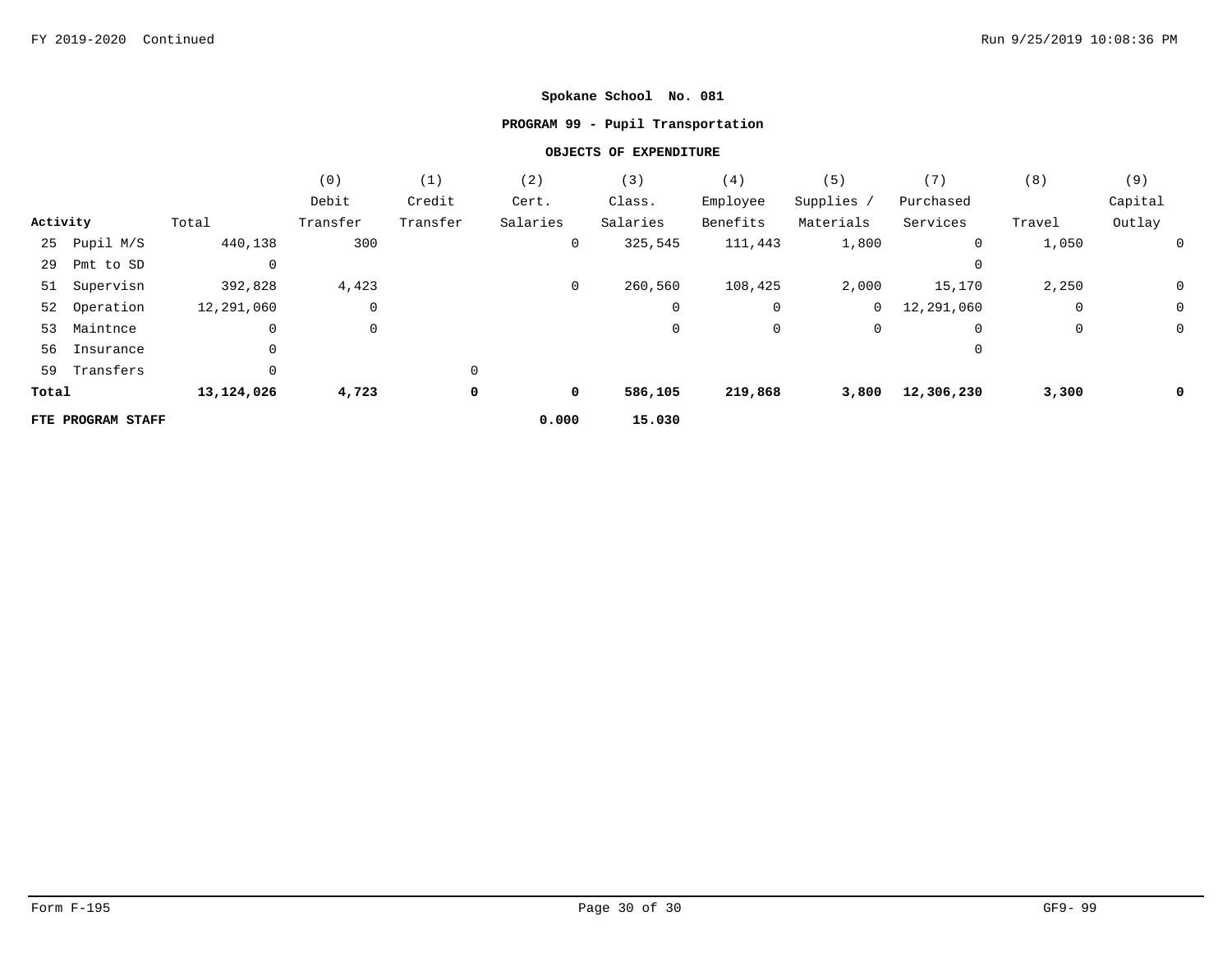### **SALARY EXHIBIT -- CERTIFICATED EMPLOYEES**

### **PROGRAM 01 - Basic Education**

| <b>ACTIVITY CODE</b>                             | TITLE OF POSITION                  | FTE $1/$ ,<br>3/ | HIGH<br><b>ANNUAL</b><br><b>RATE</b> | LOW ANNUAL<br><b>RATE</b> | <b>AVERAGE ANNUAL</b><br><b>RATE</b> | TOTAL ANNUAL<br>SALARY 2/ | <b>ANNUAL STATE</b><br><b>SALARY</b> | ANNUAL LOCAL<br><b>SALARY</b> |
|--------------------------------------------------|------------------------------------|------------------|--------------------------------------|---------------------------|--------------------------------------|---------------------------|--------------------------------------|-------------------------------|
| $01 - 21 - 005$                                  | OTHER SALARY ITEMS                 | 0.000            | $\mathbf 0$                          | $\mathbf 0$               | 0.00                                 | 298,738                   | $\Omega$                             | 298,738                       |
| $01 - 21 - 130$                                  | OTHER DISTRICT ADMINISTRATOR       | 11,100           | 159,376                              | 82,272                    | 114,828.47                           | 1,274,596                 | 1,224,588                            | 120,288                       |
| $01 - 21 - 400$<br><b>ACTIVITY CODE 21 TOTAL</b> | OTHER SUPPORT PERSONNEL            | 1.600<br>12.700  | 100,731                              | 50,037                    | 93,497.50                            | 149,596<br>1,722,930      | 112,818<br>1,337,406                 | 36,778<br>455,804             |
| $01 - 23 - 005$                                  | OTHER SALARY ITEMS                 | 0.000            | $\mathbf 0$                          | $\mathbf 0$               | 0.00                                 | 1,165,911                 | 0                                    | 1,165,911                     |
| $01 - 23 - 210$                                  | ELEMENTARY PRINCIPAL               | 37.600           | 128,981                              | 111,261                   | 122,927.39                           | 4,622,070                 | 3,935,419                            | 686,651                       |
| $01 - 23 - 230$                                  | SECONDARY PRINCIPAL                | 12.000           | 142,201                              | 116,825                   | 131,797.33                           | 1,581,568                 | 1,255,984                            | 325,584                       |
| $01 - 23 - 240$<br><b>ACTIVITY CODE 23 TOTAL</b> | SECONDARY VICE PRINCIPAL           | 16.000<br>65.600 | 126,543                              | 104,231                   | 118,327.38                           | 1,893,238<br>9,262,787    | 1,674,646<br>6,866,049               | 218,592<br>2,396,738          |
| $01 - 24 - 005$                                  | OTHER SALARY ITEMS                 | 0.000            | $\mathbf 0$                          | 0                         | 0.00                                 | 646,766                   | $\mathbf{0}$                         | 646,766                       |
| $01 - 24 - 400$                                  | OTHER SUPPORT PERSONNEL            | 2.750            | 100,731                              | 50,037                    | 100,730.91                           | 277,010                   | 195,806                              | 81,204                        |
| $01 - 24 - 420$<br><b>ACTIVITY CODE 24 TOTAL</b> | COUNSELOR                          | 76.500<br>79.250 | 100,731                              | 50,037                    | 77,694.35                            | 5,943,618<br>6,867,394    | 5,394,118<br>5,589,924               | 549,500<br>1,277,470          |
| $01 - 25 - 005$<br><b>ACTIVITY CODE 25 TOTAL</b> | OTHER SALARY ITEMS                 | 0.000<br>0.000   | 0                                    | $\mathbf 0$               | 0.00                                 | 46,125<br>46,125          | $\mathbf 0$<br>0                     | 46,125<br>46,125              |
| $01 - 26 - 005$                                  | OTHER SALARY ITEMS                 | 0.000            | $\mathbf 0$                          | $\mathbf 0$               | 0.00                                 | 69,627                    | $\mathbf 0$                          | 69,627                        |
| $01 - 26 - 430$                                  | OCCUPATIONAL THERAPIST             | 0.655            | 100,731                              | 50,037                    | 76,731.30                            | 50,259                    | 50,259                               | 0                             |
| $01 - 26 - 450$                                  | COMMUNICATIONS DISORDER SPECIALIST | 0.500            | 100,731                              | 50,037                    | 77,332.00                            | 38,666                    | 38,666                               | $\Omega$                      |
| $01 - 26 - 470$                                  | NURSE                              | 9.700            | 100,731                              | 50,037                    | 66,685.57                            | 646,850                   | 313,425                              | 333,425                       |
| $01 - 26 - 480$                                  | PHYSICAL THERAPIST                 | 0.388            | 100,731                              | 50,037                    | 83, 492. 27                          | 32,395                    | 32,395                               | $\Omega$                      |
| ACTIVITY CODE 26 TOTAL                           |                                    | 11.243           |                                      |                           |                                      | 837,797                   | 434,745                              | 403,052                       |
| $01 - 27 - 005$                                  | OTHER SALARY ITEMS                 | 0.000            | 0                                    | $\mathbf 0$               | 0.00                                 | 9,231,082                 | $\mathbf{0}$                         | 9,231,082                     |
| $01 - 27 - 310$                                  | ELEMENTARY HOMEROOM TEACHER        | 766.800          | 100,731                              | 50,037                    | 75,723.30                            | 58,064,623                | 53, 271, 669                         | 4,724,897                     |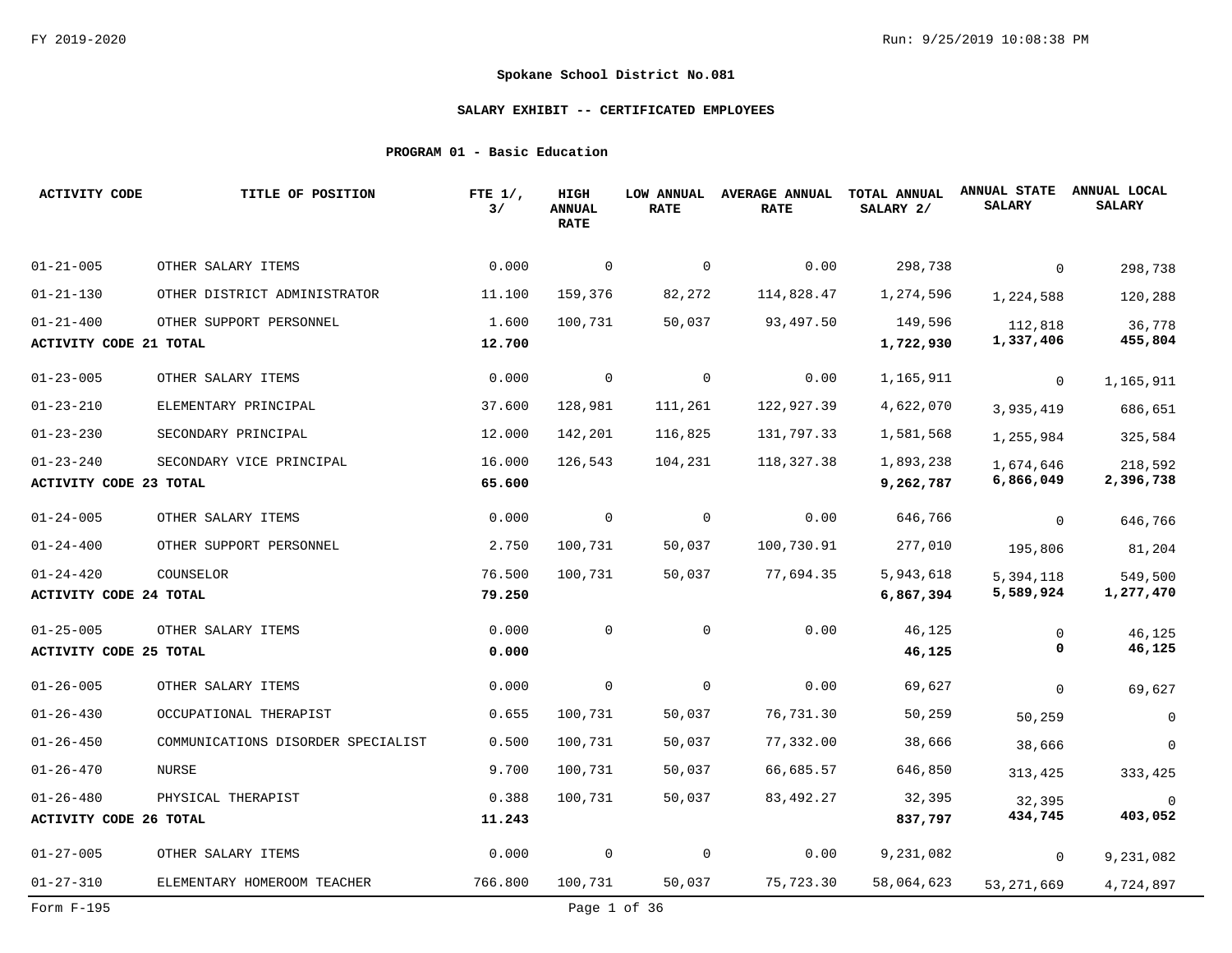#### **SALARY EXHIBIT -- CERTIFICATED EMPLOYEES**

#### **PROGRAM 01 - Basic Education**

| <b>ACTIVITY CODE</b>                             | TITLE OF POSITION             | FTE $1/$ ,<br>3/  | HIGH<br><b>ANNUAL</b><br><b>RATE</b> | LOW ANNUAL<br><b>RATE</b> | <b>AVERAGE ANNUAL</b><br><b>RATE</b> | <b>TOTAL ANNUAL</b><br>SALARY 2/ | <b>ANNUAL STATE</b><br><b>SALARY</b> | ANNUAL LOCAL<br><b>SALARY</b> |
|--------------------------------------------------|-------------------------------|-------------------|--------------------------------------|---------------------------|--------------------------------------|----------------------------------|--------------------------------------|-------------------------------|
| $01 - 27 - 320$                                  | SECONDARY TEACHER             | 432.680           | 100,731                              | 50,037                    | 81,211.00                            | 35, 138, 376                     | 30,085,516                           | 4,699,015                     |
| $01 - 27 - 330$                                  | OTHER TEACHER                 | 14.020            | 100,731                              | 50,037                    | 67,901.78                            | 951,983                          | 951,983                              | $\overline{0}$                |
| $01 - 27 - 340$                                  | ELEMENTARY SPECIALIST TEACHER | 93.730            | 100,731                              | 50,037                    | 76,951.89                            | 7,212,701                        | 6,608,986                            | 603,715                       |
| $01 - 27 - 400$                                  | OTHER SUPPORT PERSONNEL       | 59.700            | 100,731                              | 50,037                    | 86,390.03                            | 5, 157, 485                      | 3,997,974                            | 912,757                       |
| $01 - 27 - 610$<br><b>ACTIVITY CODE 27 TOTAL</b> | ON LEAVE                      | 1.000<br>1,367.93 | 100,731                              | 50,037                    | 93,498.00                            | 93,498<br>115,849,748            | 70,511<br>94,986,639                 | 22,987<br>20, 194, 453        |
|                                                  |                               | 0                 |                                      |                           |                                      |                                  |                                      |                               |
| $01 - 28 - 005$                                  | OTHER SALARY ITEMS            | 0.000             | $\overline{0}$                       | 0                         | 0.00                                 | 2,784,187                        | $\Omega$                             | 2,784,187                     |
| $01 - 28 - 510$                                  | EXTRACURRICULAR               | 6.000             | 126,543                              | 50,037                    | 115,584.50                           | 693,507                          | $\mathbf{0}$                         | 693,507                       |
| <b>ACTIVITY CODE 28 TOTAL</b>                    |                               | 6.000             |                                      |                           |                                      | 3,477,694                        | 0                                    | 3,477,694                     |
| $01 - 31 - 005$                                  | OTHER SALARY ITEMS            | 0.000             | $\mathbf 0$                          | 0                         | 0.00                                 | 3,479,690                        | $\Omega$                             | 3,479,690                     |
| $01 - 31 - 400$                                  | OTHER SUPPORT PERSONNEL       | 4.200             | 100,731                              | 50,037                    | 90,561.90                            | 380,360                          | $\mathbf 0$                          | 380,360                       |
| <b>ACTIVITY CODE 31 TOTAL</b>                    |                               | 4.200             |                                      |                           |                                      | 3,860,050                        | 0                                    | 3,860,050                     |
| $01 - 33 - 005$                                  | OTHER SALARY ITEMS            | 0.000             | $\mathsf{O}$                         | $\mathbf 0$               | 0.00                                 | 171,616                          | $\Omega$                             | 171,616                       |
| $01 - 33 - 130$                                  | OTHER DISTRICT ADMINISTRATOR  | 6.250             | 128,262                              | 86,386                    | 98,773.44                            | 617,334                          | 617,334                              | $\overline{0}$                |
| ACTIVITY CODE 33 TOTAL                           |                               | 6.250             |                                      |                           |                                      | 788,950                          | 617,334                              | 171,616                       |
| $01 - 34 - 005$                                  | OTHER SALARY ITEMS            | 0.000             | $\mathbf 0$                          | 0                         | 0.00                                 | 1,335,684                        | 1,335,684                            | 0                             |
| ACTIVITY CODE 34 TOTAL                           |                               | 0.000             |                                      |                           |                                      | 1,335,684                        | 1,335,684                            | $\mathbf 0$                   |
| PROGRAM TOTAL                                    |                               | 1,553.17<br>3     |                                      |                           |                                      | 144,049,159                      | 111,167,781                          | 32,283,002                    |

1/ The number of full-time days per contract year is determined by the district, with a minimum of 180 days. The length of a full work day is determined by the district. To determine partial FTE, divide the part of the day worked by the full day as determined by the district and then multiply the result by the ratio of work days contracted for to 180. No employee can be more than 1.000 FTE. Include state institutions staff.

2/ Except for subtotals and totals, total annual salary must equal FTE times average annual salary rate.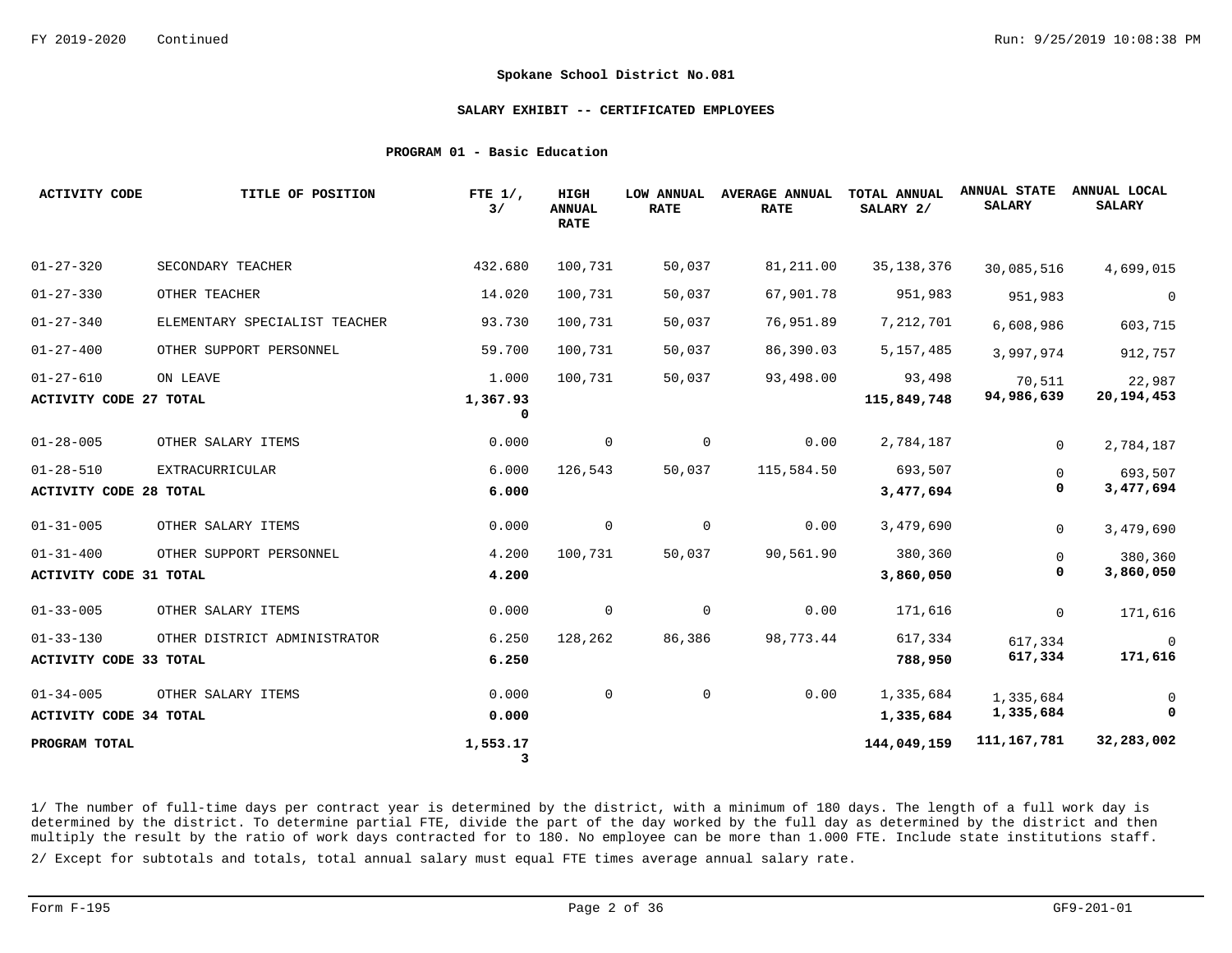### **SALARY EXHIBIT -- CERTIFICATED EMPLOYEES**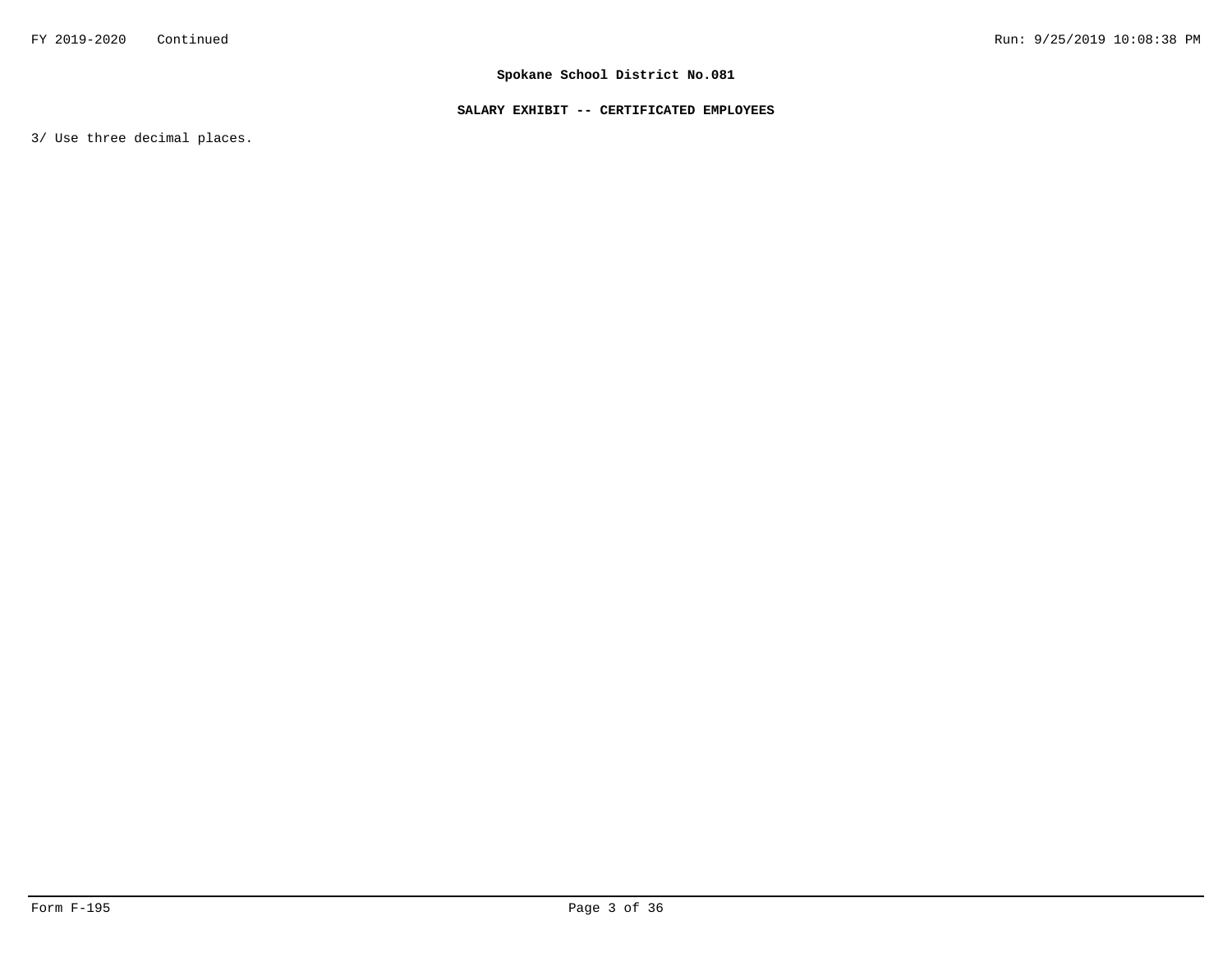### **SALARY EXHIBIT -- CERTIFICATED EMPLOYEES**

### **PROGRAM 02 - Alternative Learning Experience**

| <b>ACTIVITY CODE</b>          | TITLE OF POSITION            | FTE $1/$ ,<br>3/ | HIGH<br><b>ANNUAL</b><br><b>RATE</b> | LOW ANNUAL<br><b>RATE</b> | <b>AVERAGE ANNUAL</b><br><b>RATE</b> | TOTAL ANNUAL<br>SALARY 2/ | <b>ANNUAL STATE</b><br><b>SALARY</b> | ANNUAL LOCAL<br><b>SALARY</b> |
|-------------------------------|------------------------------|------------------|--------------------------------------|---------------------------|--------------------------------------|---------------------------|--------------------------------------|-------------------------------|
| $02 - 21 - 005$               | OTHER SALARY ITEMS           | 0.000            | 0                                    | $\mathbf 0$               | 0.00                                 | 17,692                    | $\mathbf 0$                          | 17,692                        |
| $02 - 21 - 130$               | OTHER DISTRICT ADMINISTRATOR | 1.200            | 120,831                              | 98,097                    | 117,420.00                           | 140,904                   | 140,904                              | $\mathbf 0$                   |
| ACTIVITY CODE 21 TOTAL        |                              | 1.200            |                                      |                           |                                      | 158,596                   | 140,904                              | 17,692                        |
| $02 - 23 - 005$               | OTHER SALARY ITEMS           | 0.000            | $\mathbf 0$                          | $\mathbf 0$               | 0.00                                 | 57,756                    | $\mathbf 0$                          | 57,756                        |
| $02 - 23 - 210$               | ELEMENTARY PRINCIPAL         | 1.000            | 128,981                              | 111,261                   | 126,873.00                           | 126,873                   | 126,873                              | $\mathsf 0$                   |
| $02 - 23 - 230$               | SECONDARY PRINCIPAL          | 2.000            | 135,432                              | 111,261                   | 130,044.50                           | 260,089                   | 260,089                              | $\mathbf 0$                   |
| <b>ACTIVITY CODE 23 TOTAL</b> |                              | 3.000            |                                      |                           |                                      | 444,718                   | 386,962                              | 57,756                        |
| $02 - 24 - 005$               | OTHER SALARY ITEMS           | 0.000            | $\overline{0}$                       | $\mathbf 0$               | 0.00                                 | 6,709                     | $\mathbf 0$                          | 6,709                         |
| $02 - 24 - 420$               | COUNSELOR                    | 3.000            | 100,731                              | 50,037                    | 76,876.00                            | 230,628                   | 230,628                              | $\mathbf 0$                   |
| <b>ACTIVITY CODE 24 TOTAL</b> |                              | 3.000            |                                      |                           |                                      | 237,337                   | 230,628                              | 6,709                         |
| $02 - 27 - 005$               | OTHER SALARY ITEMS           | 0.000            | $\overline{0}$                       | $\mathbf 0$               | 0.00                                 | 229,213                   | 0                                    | 229,213                       |
| $02 - 27 - 310$               | ELEMENTARY HOMEROOM TEACHER  | 6.600            | 100,731                              | 50,037                    | 82,084.55                            | 541,758                   | 541,758                              | $\mathbf 0$                   |
| $02 - 27 - 320$               | SECONDARY TEACHER            | 36.300           | 100,731                              | 50,037                    | 77,553.00                            | 2,815,174                 | 2,815,174                            | $\Omega$                      |
| $02 - 27 - 330$               | OTHER TEACHER                | 12.700           | 100,731                              | 50,037                    | 87,666.30                            | 1, 113, 362               | 1, 113, 362                          | $\Omega$                      |
| $02 - 27 - 400$               | OTHER SUPPORT PERSONNEL      | 2.500            | 100,731                              | 50,037                    | 90,248.80                            | 225,622                   | 225,622                              | $\Omega$                      |
| <b>ACTIVITY CODE 27 TOTAL</b> |                              | 58.100           |                                      |                           |                                      | 4,925,129                 | 4,695,916                            | 229,213                       |
| $02 - 28 - 005$               | OTHER SALARY ITEMS           | 0.000            | $\mathbf 0$                          | 0                         | 0.00                                 | 14,250                    | 0                                    | 14,250                        |
| <b>ACTIVITY CODE 28 TOTAL</b> |                              | 0.000            |                                      |                           |                                      | 14,250                    | 0                                    | 14,250                        |
| $02 - 31 - 005$               | OTHER SALARY ITEMS           | 0.000            | $\mathbf 0$                          | 0                         | 0.00                                 | 293,910                   | $\mathsf{O}$                         | 293,910                       |
| <b>ACTIVITY CODE 31 TOTAL</b> |                              | 0.000            |                                      |                           |                                      | 293,910                   | 0                                    | 293,910                       |
| $02 - 33 - 005$               | OTHER SALARY ITEMS           | 0.000            | $\mathbf 0$                          | $\mathbf 0$               | 0.00                                 | 38,586                    | $\mathbf 0$                          | 38,586                        |
| <b>ACTIVITY CODE 33 TOTAL</b> |                              | 0.000            |                                      |                           |                                      | 38,586                    | 0                                    | 38,586                        |
| $02 - 34 - 005$               | OTHER SALARY ITEMS           | 0.000            | 0                                    | 0                         | 0.00                                 | 119,556                   | 119,556                              | $\mathbf 0$                   |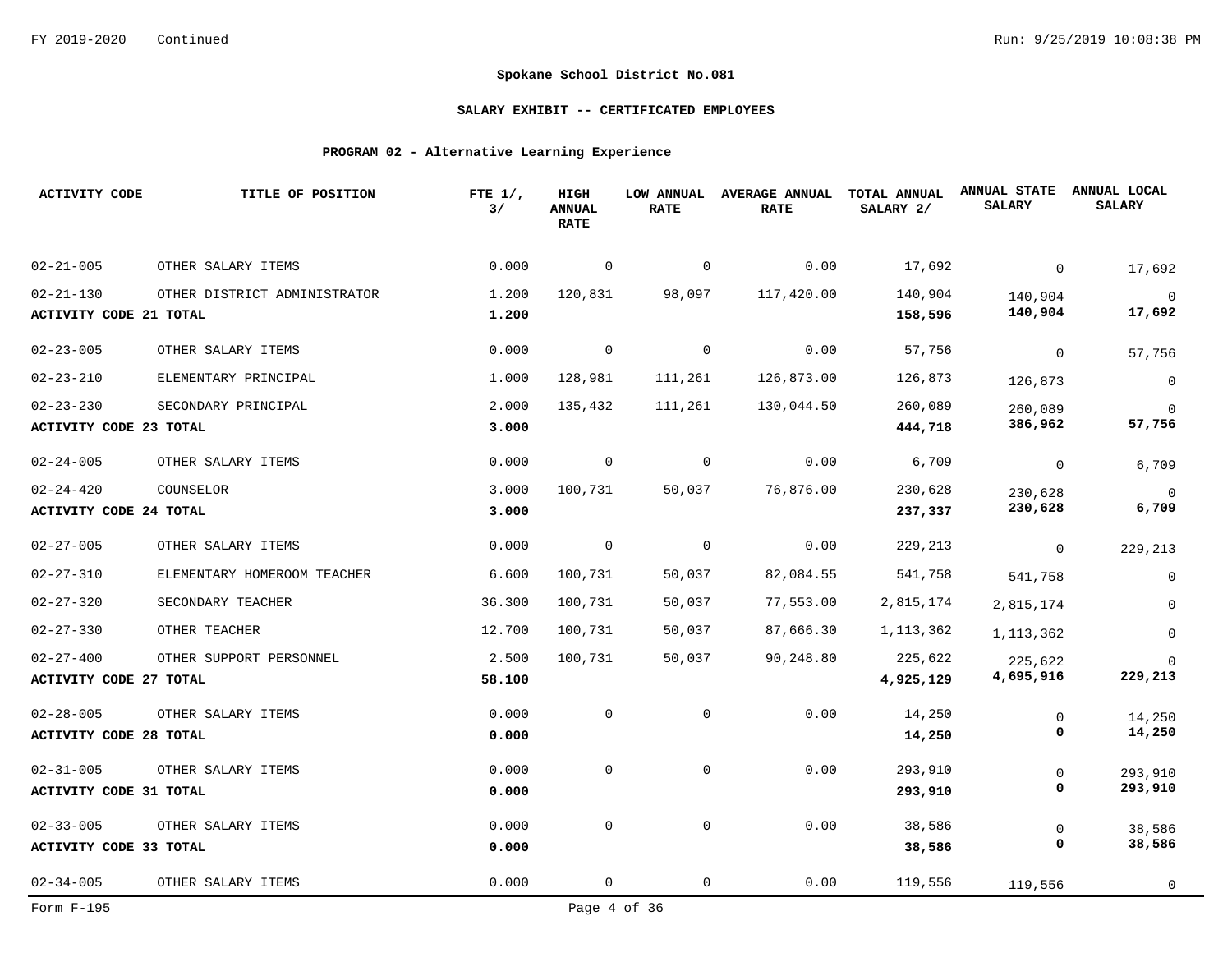#### **SALARY EXHIBIT -- CERTIFICATED EMPLOYEES**

#### **PROGRAM 02 - Alternative Learning Experience**

| ACTIVITY CODE          | TITLE OF POSITION | FTE $1/$ ,<br>3/ | HIGH<br>ANNUAL<br><b>RATE</b> | LOW ANNUAL<br><b>RATE</b> | <b>AVERAGE ANNUAL</b><br><b>RATE</b> | TOTAL ANNUAL<br>SALARY 2/ | <b>ANNUAL STATE</b><br><b>SALARY</b> | ANNUAL LOCAL<br><b>SALARY</b> |
|------------------------|-------------------|------------------|-------------------------------|---------------------------|--------------------------------------|---------------------------|--------------------------------------|-------------------------------|
| ACTIVITY CODE 34 TOTAL |                   | 0.000            |                               |                           |                                      | 119,556                   | 119,556                              |                               |
| PROGRAM TOTAL          |                   | 65.300           |                               |                           |                                      | 6,232,082                 | 5,573,966                            | 658,116                       |

1/ The number of full-time days per contract year is determined by the district, with a minimum of 180 days. The length of a full work day is determined by the district. To determine partial FTE, divide the part of the day worked by the full day as determined by the district and then multiply the result by the ratio of work days contracted for to 180. No employee can be more than 1.000 FTE. Include state institutions staff.

2/ Except for subtotals and totals, total annual salary must equal FTE times average annual salary rate.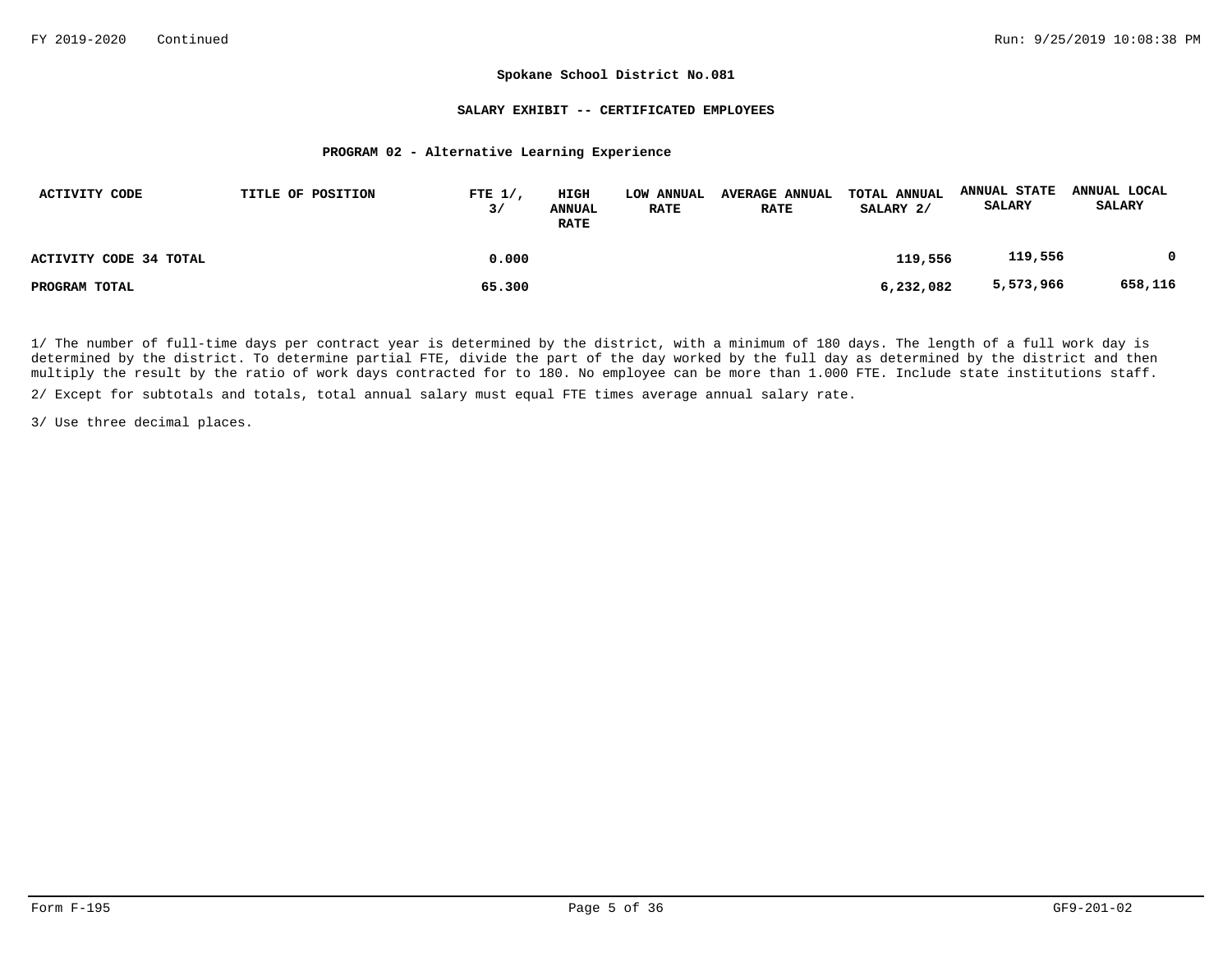#### **SALARY EXHIBIT -- CERTIFICATED EMPLOYEES**

#### **PROGRAM 03 - Basic Education - Dropout Reengagement**

| ACTIVITY CODE | TITLE OF POSITION                                      | FTE $1/$ ,<br>3/ | HIGH<br><b>ANNUAL</b><br><b>RATE</b> | <b>LOW ANNUAL</b><br><b>RATE</b> | <b>AVERAGE ANNUAL</b><br><b>RATE</b> | <b>TOTAL ANNUAL</b><br>SALARY 2/ | <b>ANNUAL STATE</b><br><b>SALARY</b> | ANNUAL LOCAL<br><b>SALARY</b> |
|---------------|--------------------------------------------------------|------------------|--------------------------------------|----------------------------------|--------------------------------------|----------------------------------|--------------------------------------|-------------------------------|
|               | **** NO CERTIFICATED SALARY DATA FOR THIS PROGRAM **** |                  |                                      |                                  |                                      |                                  |                                      |                               |
|               |                                                        |                  |                                      |                                  |                                      |                                  | 0<br>0                               |                               |
|               |                                                        |                  |                                      |                                  |                                      |                                  | 0                                    |                               |

1/ The number of full-time days per contract year is determined by the district, with a minimum of 180 days. The length of a full work day is determined by the district. To determine partial FTE, divide the part of the day worked by the full day as determined by the district and then multiply the result by the ratio of work days contracted for to 180. No employee can be more than 1.000 FTE. Include state institutions staff.

2/ Except for subtotals and totals, total annual salary must equal FTE times average annual salary rate.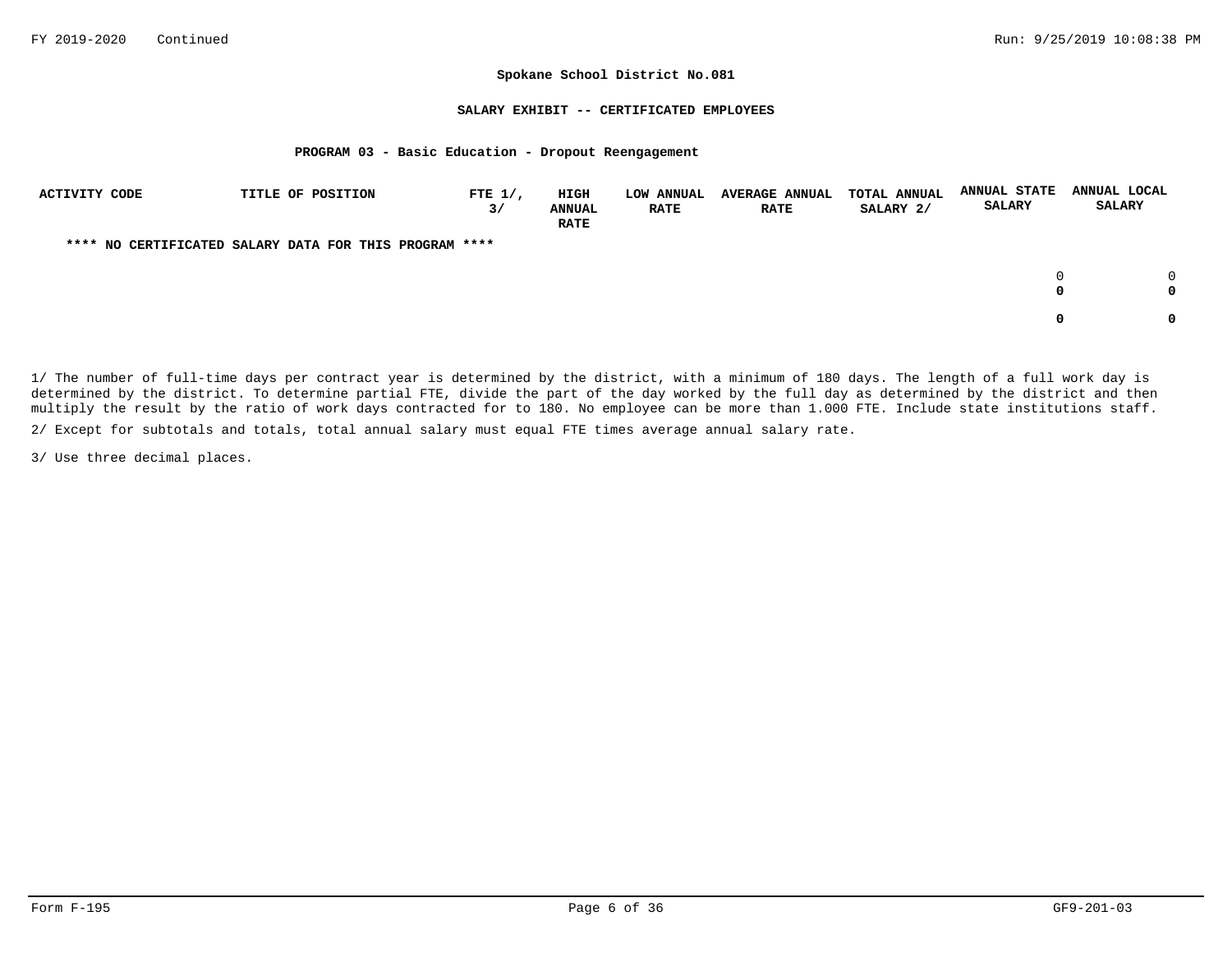### **SALARY EXHIBIT -- CERTIFICATED EMPLOYEES**

## **PROGRAM 21 - Special Education, Supplemental, State**

| <b>ACTIVITY CODE</b>          | TITLE OF POSITION                  | FTE $1/$ ,<br>3/ | HIGH<br><b>ANNUAL</b><br><b>RATE</b> | LOW ANNUAL<br><b>RATE</b> | <b>AVERAGE ANNUAL</b><br><b>RATE</b> | TOTAL ANNUAL<br>SALARY 2/ | <b>ANNUAL STATE</b><br><b>SALARY</b> | ANNUAL LOCAL<br><b>SALARY</b> |
|-------------------------------|------------------------------------|------------------|--------------------------------------|---------------------------|--------------------------------------|---------------------------|--------------------------------------|-------------------------------|
| $21 - 21 - 005$               | OTHER SALARY ITEMS                 | 0.000            | 0                                    | 0                         | 0.00                                 | 66,586                    | 66,586                               |                               |
| $21 - 21 - 130$               | OTHER DISTRICT ADMINISTRATOR       | 4.000            | 128,262                              | 86,386                    | 106,202.25                           | 424,809                   | 424,809                              |                               |
| $21 - 21 - 400$               | OTHER SUPPORT PERSONNEL            | 2.000            | 100,145                              | 86,386                    | 88,978.00                            | 177,956                   | 177,956                              |                               |
| <b>ACTIVITY CODE 21 TOTAL</b> |                                    | 6.000            |                                      |                           |                                      | 669,351                   | 669,351                              |                               |
| $21 - 24 - 005$               | OTHER SALARY ITEMS                 | 0.000            | $\mathbf 0$                          | $\mathbf 0$               | 0.00                                 | 26,980                    | 26,980                               | $\Omega$                      |
| $21 - 24 - 400$               | OTHER SUPPORT PERSONNEL            | 0.850            | 100,731                              | 50,037                    | 93, 156. 47                          | 79,183                    | 79,183                               |                               |
| <b>ACTIVITY CODE 24 TOTAL</b> |                                    | 0.850            |                                      |                           |                                      | 106,163                   | 106,163                              |                               |
| $21 - 26 - 005$               | OTHER SALARY ITEMS                 | 0.000            | $\overline{0}$                       | $\mathbf 0$               | 0.00                                 | 711,008                   | 711,008                              | $\Omega$                      |
| $21 - 26 - 430$               | OCCUPATIONAL THERAPIST             | 12.445           | 100,731                              | 50,037                    | 76,730.09                            | 954,906                   | 954,906                              | 0                             |
| $21 - 26 - 450$               | COMMUNICATIONS DISORDER SPECIALIST | 46.125           | 100,731                              | 50,037                    | 77,666.36                            | 3,582,361                 | 3,582,361                            | $\Omega$                      |
| $21 - 26 - 460$               | PSYCHOLOGIST                       | 26.700           | 100,731                              | 50,037                    | 78,515.28                            | 2,096,358                 | 2,096,358                            | 0                             |
| $21 - 26 - 470$               | NURSE                              | 0.300            | 100,731                              | 50,037                    | 56,680.00                            | 17,004                    | 17,004                               | 0                             |
| $21 - 26 - 480$               | PHYSICAL THERAPIST                 | 7.412            | 100,731                              | 50,037                    | 83, 464. 38                          | 618,638                   | 618,638                              |                               |
| <b>ACTIVITY CODE 26 TOTAL</b> |                                    | 92.982           |                                      |                           |                                      | 7,980,275                 | 7,980,275                            |                               |
| $21 - 27 - 005$               | OTHER SALARY ITEMS                 | 0.000            | 0                                    | 0                         | 0.00                                 | 864,832                   | 864,832                              |                               |
| $21 - 27 - 310$               | ELEMENTARY HOMEROOM TEACHER        | 2.100            | 100,731                              | 50,037                    | 76,405.71                            | 160,452                   | 160,452                              |                               |
| $21 - 27 - 320$               | SECONDARY TEACHER                  | 7.000            | 100,731                              | 50,037                    | 79,361.86                            | 555,533                   | 555,533                              | 0                             |
| $21 - 27 - 330$               | OTHER TEACHER                      | 144.850          | 100,731                              | 50,037                    | 73,128.15                            | 10,592,612                | 9,652,799                            | 939,813                       |
| $21 - 27 - 340$               | ELEMENTARY SPECIALIST TEACHER      | 6.550            | 100,731                              | 50,037                    | 79,757.25                            | 522,410                   | 522,410                              | 0                             |
| $21 - 27 - 400$               | OTHER SUPPORT PERSONNEL            | 3.200            | 100,731                              | 50,037                    | 85,806.56                            | 274,581                   | 274,581                              |                               |
| <b>ACTIVITY CODE 27 TOTAL</b> |                                    | 163.700          |                                      |                           |                                      | 12,970,420                | 12,030,607                           | 939,813                       |
| $21 - 28 - 005$               | OTHER SALARY ITEMS                 | 0.000            | $\mathbf 0$                          | $\mathbf 0$               | 0.00                                 | 5,105                     | 0                                    | 5,105                         |
| <b>ACTIVITY CODE 28 TOTAL</b> |                                    | 0.000            |                                      |                           |                                      | 5,105                     | 0                                    | 5,105                         |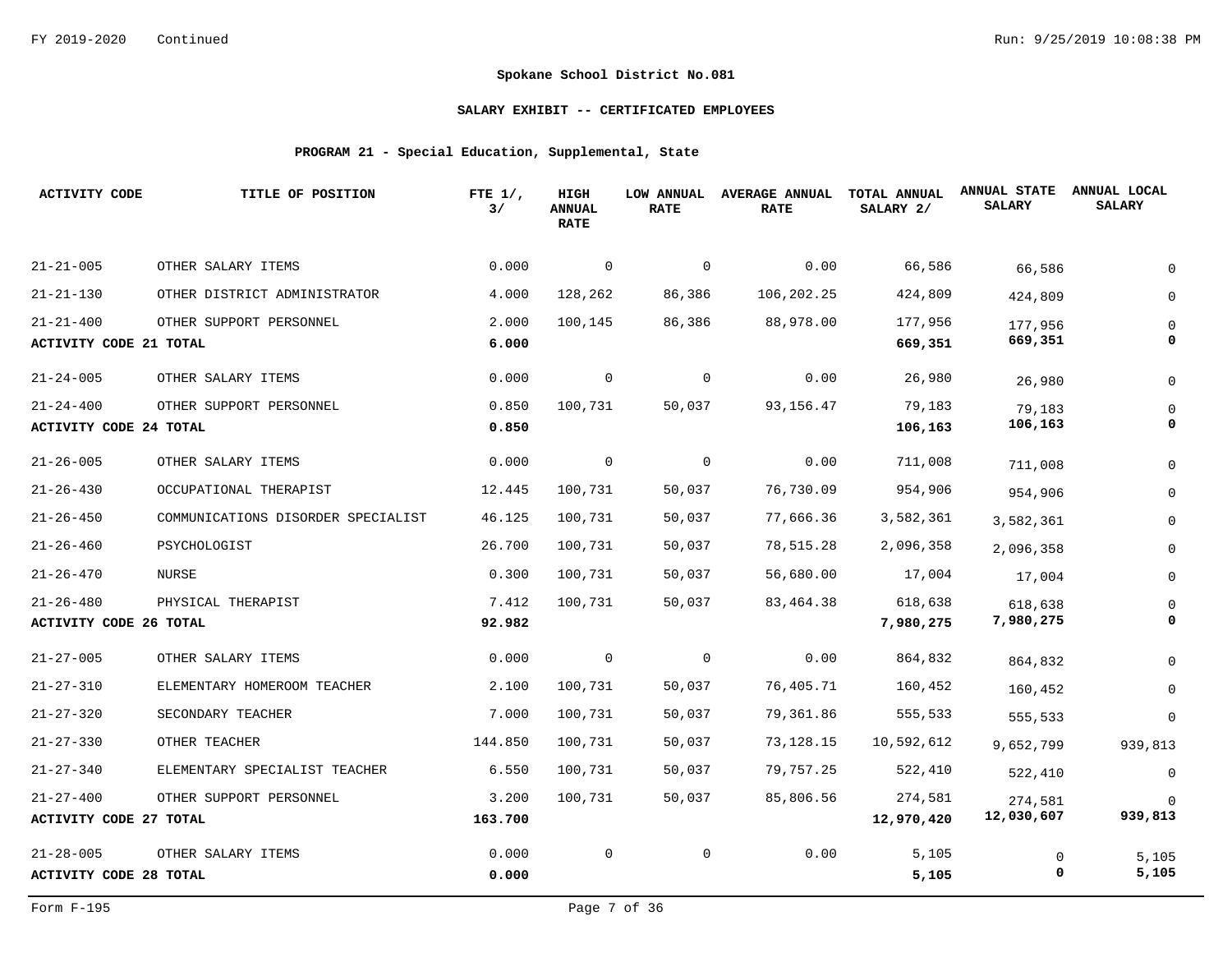#### **SALARY EXHIBIT -- CERTIFICATED EMPLOYEES**

#### **PROGRAM 21 - Special Education, Supplemental, State**

| <b>ACTIVITY CODE</b>   | TITLE OF POSITION  | FTE $1/$ ,<br>3/ | HIGH<br><b>ANNUAL</b><br><b>RATE</b> | LOW ANNUAL<br><b>RATE</b> | <b>AVERAGE ANNUAL</b><br><b>RATE</b> | TOTAL ANNUAL<br>SALARY 2/ | <b>ANNUAL STATE</b><br><b>SALARY</b> | ANNUAL LOCAL<br><b>SALARY</b> |
|------------------------|--------------------|------------------|--------------------------------------|---------------------------|--------------------------------------|---------------------------|--------------------------------------|-------------------------------|
| $21 - 31 - 005$        | OTHER SALARY ITEMS | 0.000            | 0                                    | 0                         | 0.00                                 | 779,839                   |                                      | 779,839                       |
| ACTIVITY CODE 31 TOTAL |                    | 0.000            |                                      |                           |                                      | 779,839                   | 0                                    | 779,839                       |
| $21 - 33 - 005$        | OTHER SALARY ITEMS | 0.000            | 0                                    | $\mathbf{0}$              | 0.00                                 | 163,573                   | 163,573                              | $\mathbf 0$                   |
| ACTIVITY CODE 33 TOTAL |                    | 0.000            |                                      |                           |                                      | 163,573                   | 163,573                              | 0                             |
| PROGRAM TOTAL          |                    | 263.532          |                                      |                           |                                      | 22,674,726                | 20,949,969                           | 1,724,757                     |

1/ The number of full-time days per contract year is determined by the district, with a minimum of 180 days. The length of a full work day is determined by the district. To determine partial FTE, divide the part of the day worked by the full day as determined by the district and then multiply the result by the ratio of work days contracted for to 180. No employee can be more than 1.000 FTE. Include state institutions staff.

2/ Except for subtotals and totals, total annual salary must equal FTE times average annual salary rate.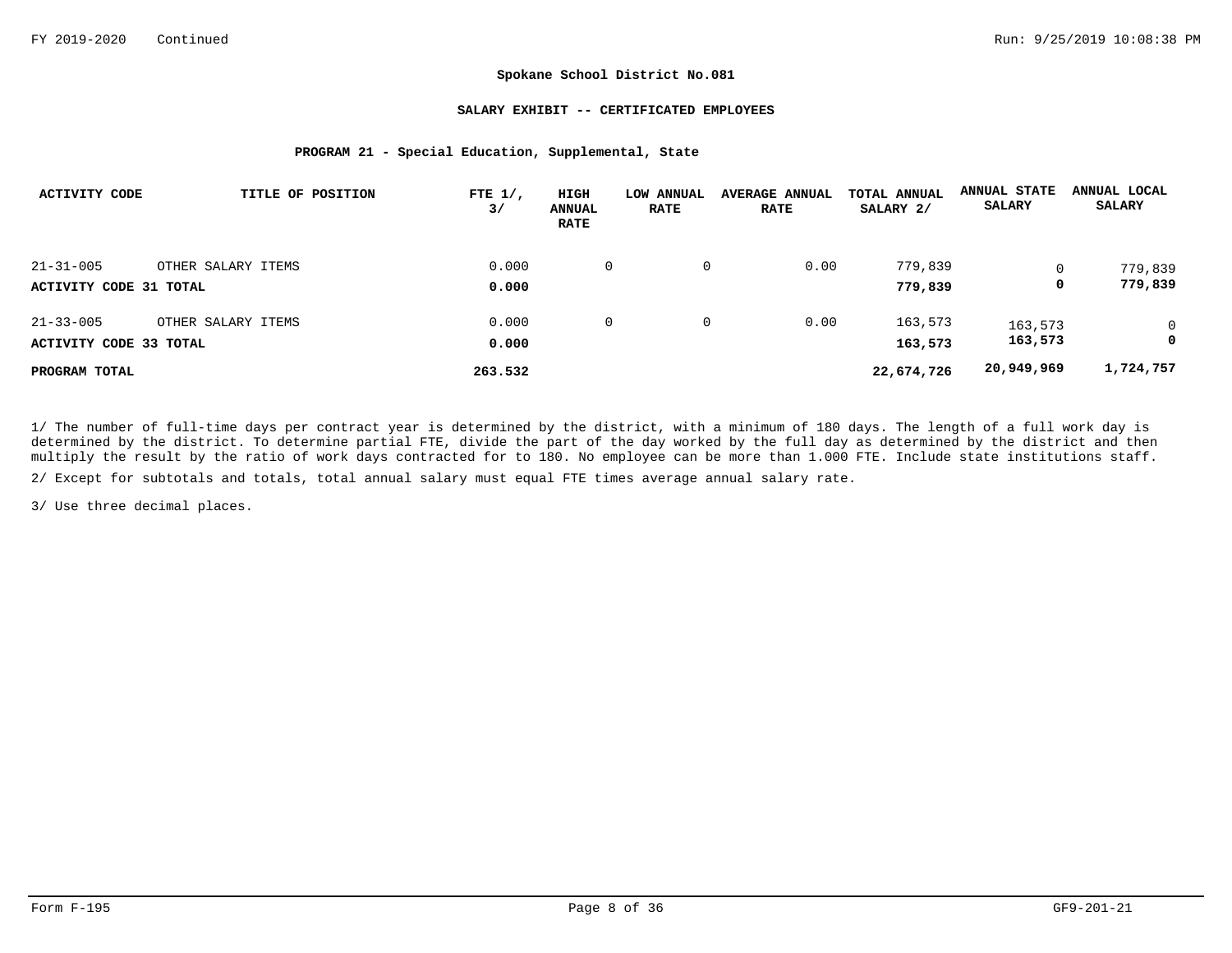#### **SALARY EXHIBIT -- CERTIFICATED EMPLOYEES**

#### **PROGRAM 22 - Special Education, Infants and Toddlers, State**

| ACTIVITY CODE | TITLE OF POSITION                                      | FTE $1/$ ,<br>3/ | HIGH<br><b>ANNUAL</b><br><b>RATE</b> | LOW ANNUAL<br><b>RATE</b> | <b>AVERAGE ANNUAL</b><br><b>RATE</b> | TOTAL ANNUAL<br>SALARY 2/ | <b>ANNUAL STATE</b><br><b>SALARY</b> | ANNUAL LOCAL<br><b>SALARY</b> |
|---------------|--------------------------------------------------------|------------------|--------------------------------------|---------------------------|--------------------------------------|---------------------------|--------------------------------------|-------------------------------|
|               | **** NO CERTIFICATED SALARY DATA FOR THIS PROGRAM **** |                  |                                      |                           |                                      |                           |                                      |                               |
|               |                                                        |                  |                                      |                           |                                      |                           | 0<br>0                               | 0                             |
|               |                                                        |                  |                                      |                           |                                      |                           | 0                                    |                               |

1/ The number of full-time days per contract year is determined by the district, with a minimum of 180 days. The length of a full work day is determined by the district. To determine partial FTE, divide the part of the day worked by the full day as determined by the district and then multiply the result by the ratio of work days contracted for to 180. No employee can be more than 1.000 FTE. Include state institutions staff.

2/ Except for subtotals and totals, total annual salary must equal FTE times average annual salary rate.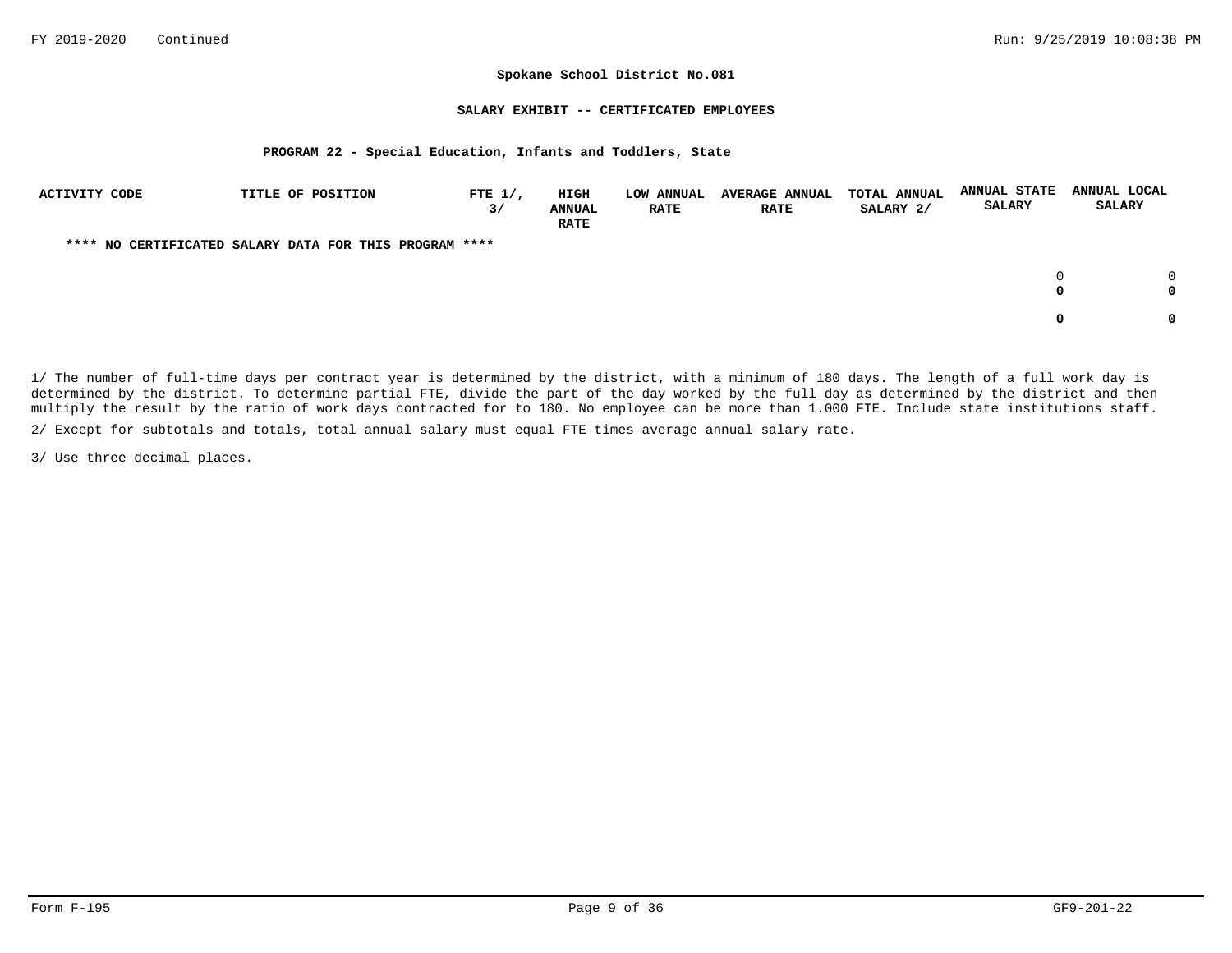#### **SALARY EXHIBIT -- CERTIFICATED EMPLOYEES**

#### **PROGRAM 24 - Special Education, Supplemental, Federal**

| <b>ACTIVITY CODE</b>                             | TITLE OF POSITION                  | FTE $1/$ ,<br>3/ | HIGH<br><b>ANNUAL</b><br><b>RATE</b> | LOW ANNUAL<br><b>RATE</b> | <b>AVERAGE ANNUAL</b><br><b>RATE</b> | <b>TOTAL ANNUAL</b><br>SALARY 2/ | <b>ANNUAL STATE</b><br><b>SALARY</b> | ANNUAL LOCAL<br><b>SALARY</b> |
|--------------------------------------------------|------------------------------------|------------------|--------------------------------------|---------------------------|--------------------------------------|----------------------------------|--------------------------------------|-------------------------------|
| $24 - 26 - 005$                                  | OTHER SALARY ITEMS                 | 0.000            | 0                                    | 0                         | 0.00                                 | 32,318                           | 32,318                               | 0                             |
| $24 - 26 - 450$                                  | COMMUNICATIONS DISORDER SPECIALIST | 0.600            | 100,731                              | 50,037                    | 88, 278.33                           | 52,967                           | 52,967                               | 0                             |
| <b>ACTIVITY CODE 26 TOTAL</b>                    |                                    | 0.600            |                                      |                           |                                      | 85,285                           | 85,285                               | 0                             |
| $24 - 27 - 005$                                  | OTHER SALARY ITEMS                 | 0.000            | $\mathbf 0$                          | 0                         | 0.00                                 | 410,851                          | 410,851                              | 0                             |
| $24 - 27 - 320$                                  | SECONDARY TEACHER                  | 4.000            | 100,731                              | 50,037                    | 93,498.00                            | 373,992                          | 373,992                              | 0                             |
| $24 - 27 - 330$<br><b>ACTIVITY CODE 27 TOTAL</b> | OTHER TEACHER                      | 42.000<br>46.000 | 100,731                              | 50,037                    | 84,011.43                            | 3,528,480<br>4,313,323           | 3,528,480<br>4,313,323               | 0<br>0                        |
| $24 - 31 - 005$<br><b>ACTIVITY CODE 31 TOTAL</b> | OTHER SALARY ITEMS                 | 0.000<br>0.000   | 0                                    | $\mathbf 0$               | 0.00                                 | 153,198<br>153,198               | 153,198<br>153,198                   | 0<br>0                        |
| PROGRAM TOTAL                                    |                                    | 46.600           |                                      |                           |                                      | 4,551,806                        | 4,551,806                            | 0                             |

1/ The number of full-time days per contract year is determined by the district, with a minimum of 180 days. The length of a full work day is determined by the district. To determine partial FTE, divide the part of the day worked by the full day as determined by the district and then multiply the result by the ratio of work days contracted for to 180. No employee can be more than 1.000 FTE. Include state institutions staff.

2/ Except for subtotals and totals, total annual salary must equal FTE times average annual salary rate.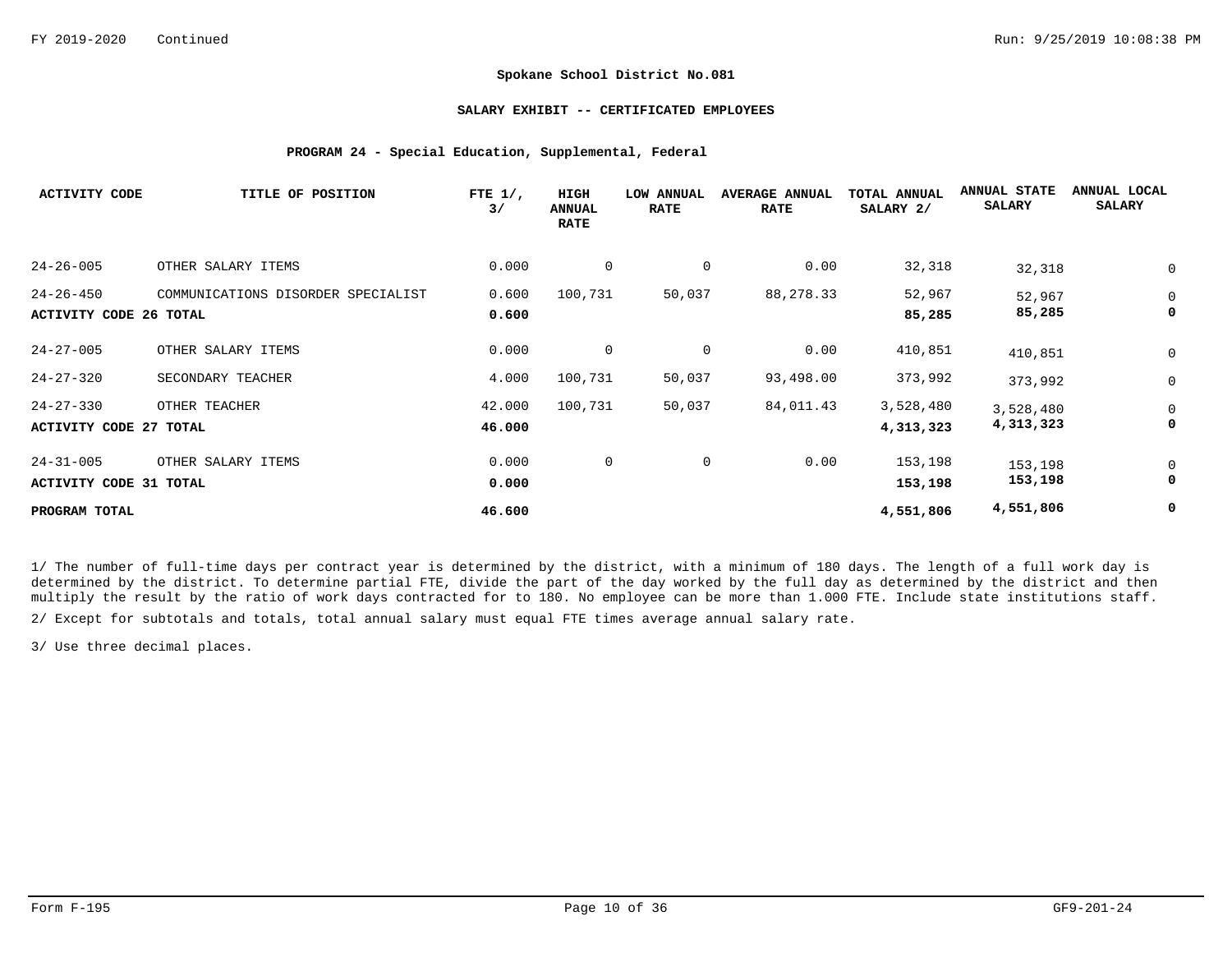#### **SALARY EXHIBIT -- CERTIFICATED EMPLOYEES**

#### **PROGRAM 31 - Vocational, Basic, State**

| <b>ACTIVITY CODE</b>          | TITLE OF POSITION            | FTE $1/$ ,<br>3/ | HIGH<br><b>ANNUAL</b><br><b>RATE</b> | LOW ANNUAL<br><b>RATE</b> | <b>AVERAGE ANNUAL</b><br><b>RATE</b> | TOTAL ANNUAL<br>SALARY 2/ | <b>ANNUAL STATE</b><br><b>SALARY</b> | ANNUAL LOCAL<br><b>SALARY</b> |
|-------------------------------|------------------------------|------------------|--------------------------------------|---------------------------|--------------------------------------|---------------------------|--------------------------------------|-------------------------------|
| $31 - 21 - 005$               | OTHER SALARY ITEMS           | 0.000            | 0                                    | $\overline{0}$            | 0.00                                 | 20,327                    | 20,327                               |                               |
| $31 - 21 - 130$               | OTHER DISTRICT ADMINISTRATOR | 1.600            | 128,262                              | 86,386                    | 114,203.75                           | 182,726                   | 182,726                              |                               |
| <b>ACTIVITY CODE 21 TOTAL</b> |                              | 1.600            |                                      |                           |                                      | 203,053                   | 203,053                              |                               |
| $31 - 24 - 005$               | OTHER SALARY ITEMS           | 0.000            | 0                                    | 0                         | 0.00                                 | 14,201                    | 14,201                               |                               |
| $31 - 24 - 420$               | COUNSELOR                    | 4.500            | 100,731                              | 50,037                    | 81,102.67                            | 364,962                   | 364,962                              |                               |
| <b>ACTIVITY CODE 24 TOTAL</b> |                              | 4.500            |                                      |                           |                                      | 379,163                   | 379,163                              |                               |
| $31 - 27 - 005$               | OTHER SALARY ITEMS           | 0.000            | $\mathbf 0$                          | 0                         | 0.00                                 | 420,386                   | 420,386                              |                               |
| $31 - 27 - 310$               | ELEMENTARY HOMEROOM TEACHER  | 0.200            | 100,731                              | 50,037                    | 53,220.00                            | 10,644                    | 10,644                               |                               |
| $31 - 27 - 320$               | SECONDARY TEACHER            | 51.500           | 100,731                              | 50,037                    | 82,392.06                            | 4, 243, 191               | 4, 243, 191                          |                               |
| $31 - 27 - 400$               | OTHER SUPPORT PERSONNEL      | 0.500            | 100,731                              | 50,037                    | 72,676.00                            | 36,338                    | 36,338                               |                               |
| <b>ACTIVITY CODE 27 TOTAL</b> |                              | 52.200           |                                      |                           |                                      | 4,710,559                 | 4,710,559                            |                               |
| $31 - 28 - 005$               | OTHER SALARY ITEMS           | 0.000            | $\mathbf 0$                          | $\mathbf 0$               | 0.00                                 | 135,365                   | 135,365                              |                               |
| <b>ACTIVITY CODE 28 TOTAL</b> |                              | 0.000            |                                      |                           |                                      | 135,365                   | 135,365                              |                               |
| $31 - 31 - 005$               | OTHER SALARY ITEMS           | 0.000            | $\Omega$                             | $\overline{0}$            | 0.00                                 | 279,041                   | 279,041                              |                               |
| <b>ACTIVITY CODE 31 TOTAL</b> |                              | 0.000            |                                      |                           |                                      | 279,041                   | 279,041                              |                               |
| $31 - 33 - 005$               | OTHER SALARY ITEMS           | 0.000            | 0                                    | $\mathbf 0$               | 0.00                                 | 7,500                     | 7,500                                |                               |
| ACTIVITY CODE 33 TOTAL        |                              | 0.000            |                                      |                           |                                      | 7,500                     | 7,500                                |                               |
| $31 - 34 - 005$               | OTHER SALARY ITEMS           | 0.000            | $\mathbf 0$                          | $\mathsf{O}$              | 0.00                                 | 55,521                    | 55,521                               |                               |
| <b>ACTIVITY CODE 34 TOTAL</b> |                              | 0.000            |                                      |                           |                                      | 55,521                    | 55,521                               |                               |
| PROGRAM TOTAL                 |                              | 58.300           |                                      |                           |                                      | 5,770,202                 | 5,770,202                            |                               |

1/ The number of full-time days per contract year is determined by the district, with a minimum of 180 days. The length of a full work day is determined by the district. To determine partial FTE, divide the part of the day worked by the full day as determined by the district and then multiply the result by the ratio of work days contracted for to 180. No employee can be more than 1.000 FTE. Include state institutions staff.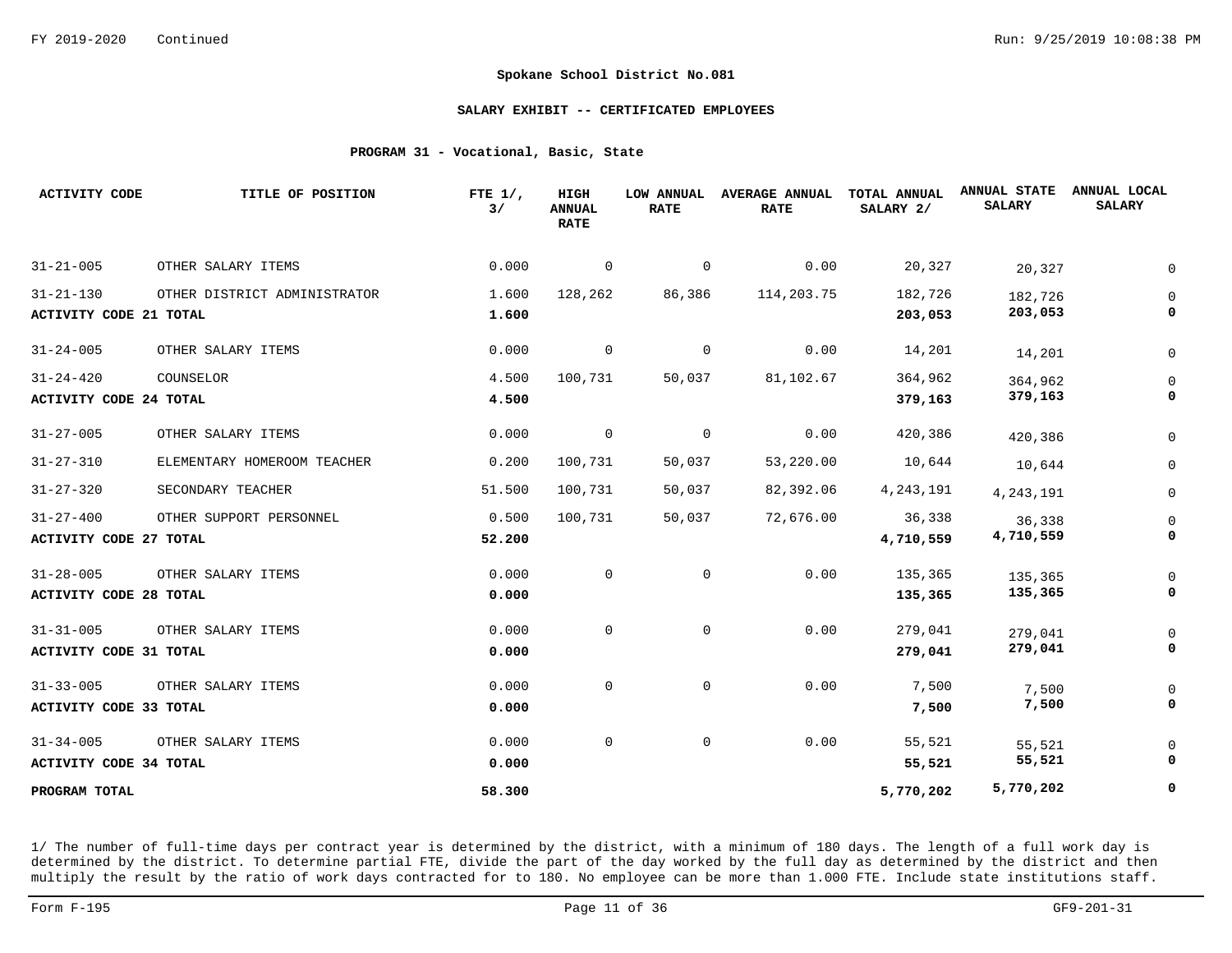### **SALARY EXHIBIT -- CERTIFICATED EMPLOYEES**

2/ Except for subtotals and totals, total annual salary must equal FTE times average annual salary rate.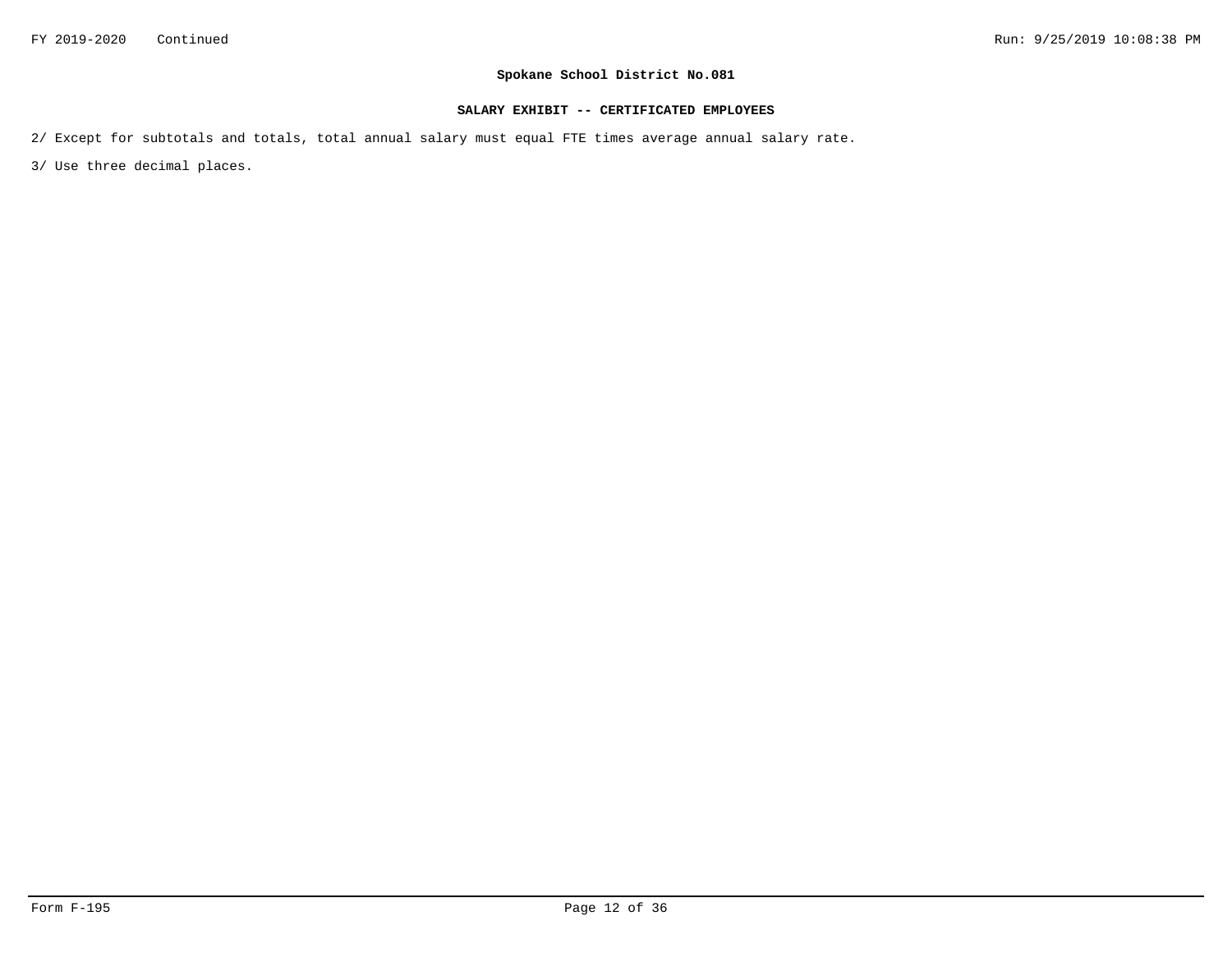#### **SALARY EXHIBIT -- CERTIFICATED EMPLOYEES**

#### **PROGRAM 34 - Middle School Career and Technical Education, State**

| <b>ACTIVITY CODE</b>          | TITLE OF POSITION            | FTE $1/$ ,<br>3/ | HIGH<br><b>ANNUAL</b><br><b>RATE</b> | <b>LOW ANNUAL</b><br><b>RATE</b> | <b>AVERAGE ANNUAL</b><br><b>RATE</b> | TOTAL ANNUAL<br>SALARY 2/ | <b>ANNUAL STATE</b><br><b>SALARY</b> | ANNUAL LOCAL<br><b>SALARY</b> |
|-------------------------------|------------------------------|------------------|--------------------------------------|----------------------------------|--------------------------------------|---------------------------|--------------------------------------|-------------------------------|
| $34 - 21 - 005$               | OTHER SALARY ITEMS           | 0.000            | 0                                    | 0                                | 0.00                                 | 8,928                     | 8,928                                |                               |
| $34 - 21 - 130$               | OTHER DISTRICT ADMINISTRATOR | 0.600            | 128,262                              | 86,386                           | 111,308.33                           | 66,785                    | 66,785                               | 0                             |
| <b>ACTIVITY CODE 21 TOTAL</b> |                              | 0.600            |                                      |                                  |                                      | 75,713                    | 75,713                               |                               |
| $34 - 27 - 005$               | OTHER SALARY ITEMS           | 0.000            | 0                                    | 0                                | 0.00                                 | 87,526                    | 87,526                               | 0                             |
| $34 - 27 - 320$               | SECONDARY TEACHER            | 12.700           | 100,731                              | 50,037                           | 80, 421.10                           | 1,021,348                 | 1,021,348                            | 0                             |
| <b>ACTIVITY CODE 27 TOTAL</b> |                              | 12.700           |                                      |                                  |                                      | 1,108,874                 | 1,108,874                            |                               |
| $34 - 28 - 005$               | OTHER SALARY ITEMS           | 0.000            | $\mathbf 0$                          | $\mathbf 0$                      | 0.00                                 | 26,550                    | 26,550                               | 0                             |
| <b>ACTIVITY CODE 28 TOTAL</b> |                              | 0.000            |                                      |                                  |                                      | 26,550                    | 26,550                               |                               |
| $34 - 31 - 005$               | OTHER SALARY ITEMS           | 0.000            | $\mathbf 0$                          | $\mathbf 0$                      | 0.00                                 | 69,244                    | 69,244                               |                               |
| <b>ACTIVITY CODE 31 TOTAL</b> |                              | 0.000            |                                      |                                  |                                      | 69,244                    | 69,244                               |                               |
| $34 - 33 - 005$               | OTHER SALARY ITEMS           | 0.000            | $\mathbf 0$                          | $\mathbf 0$                      | 0.00                                 | 5,000                     | $\mathbf 0$                          |                               |
| <b>ACTIVITY CODE 33 TOTAL</b> |                              | 0.000            |                                      |                                  |                                      | 5,000                     | 0                                    |                               |
| $34 - 34 - 005$               | OTHER SALARY ITEMS           | 0.000            | $\mathbf 0$                          | $\mathbf 0$                      | 0.00                                 | 11,732                    | $\mathsf{O}$                         |                               |
| <b>ACTIVITY CODE 34 TOTAL</b> |                              | 0.000            |                                      |                                  |                                      | 11,732                    | 0                                    | 0                             |
| PROGRAM TOTAL                 |                              | 13.300           |                                      |                                  |                                      | 1,297,113                 | 1,280,381                            | 0                             |

1/ The number of full-time days per contract year is determined by the district, with a minimum of 180 days. The length of a full work day is determined by the district. To determine partial FTE, divide the part of the day worked by the full day as determined by the district and then multiply the result by the ratio of work days contracted for to 180. No employee can be more than 1.000 FTE. Include state institutions staff.

2/ Except for subtotals and totals, total annual salary must equal FTE times average annual salary rate.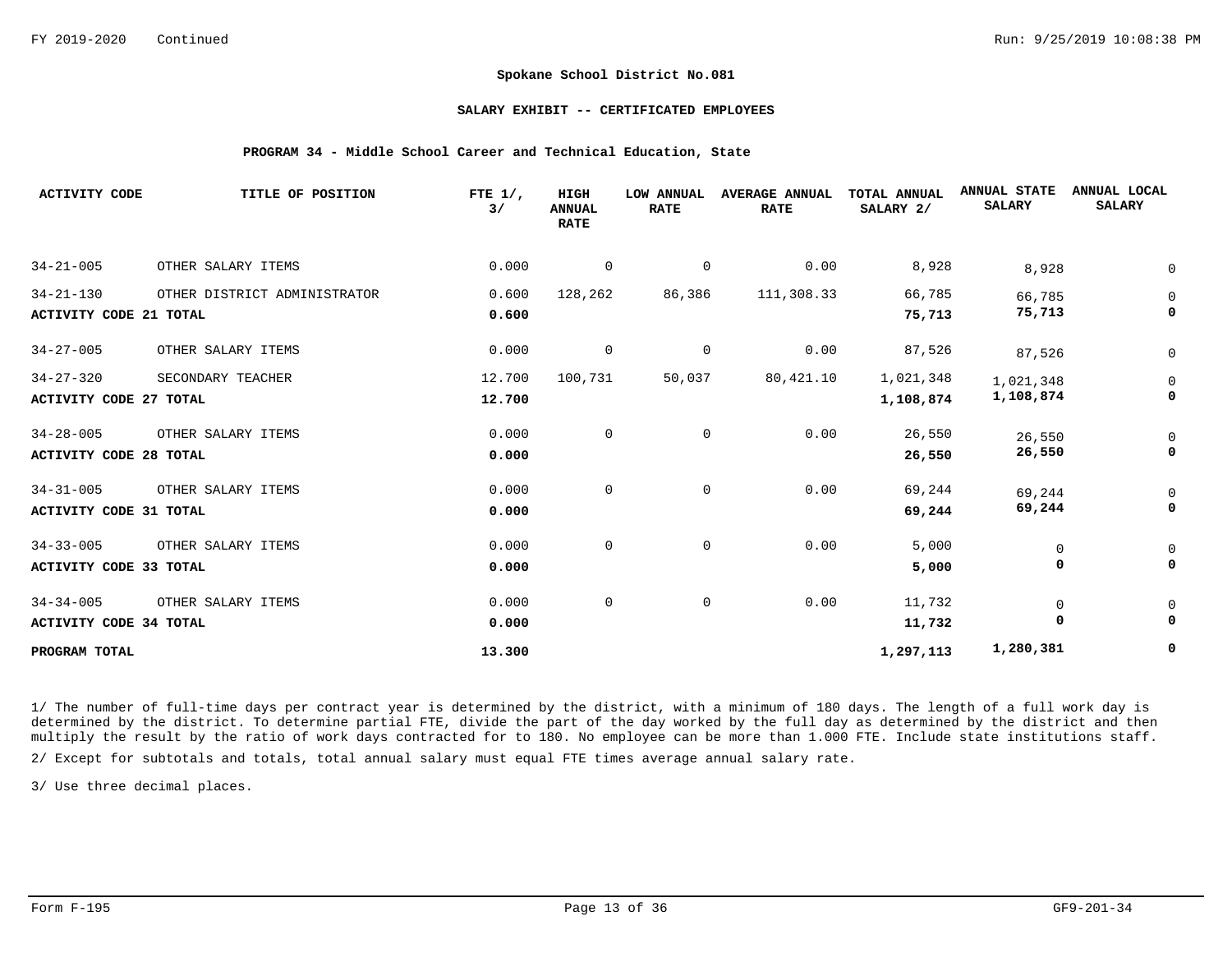#### **SALARY EXHIBIT -- CERTIFICATED EMPLOYEES**

#### **PROGRAM 38 - Vocational, Federal**

| <b>ACTIVITY CODE</b>          | TITLE OF POSITION  | FTE $1/$ ,<br>3/ | HIGH<br><b>ANNUAL</b><br><b>RATE</b> | <b>LOW ANNUAL</b><br><b>RATE</b> | <b>AVERAGE ANNUAL</b><br><b>RATE</b> | TOTAL ANNUAL<br>SALARY 2/ | <b>ANNUAL STATE</b><br><b>SALARY</b> | ANNUAL LOCAL<br><b>SALARY</b> |
|-------------------------------|--------------------|------------------|--------------------------------------|----------------------------------|--------------------------------------|---------------------------|--------------------------------------|-------------------------------|
| $38 - 27 - 005$               | OTHER SALARY ITEMS | 0.000            | 0                                    | 0                                | 0.00                                 | 2,400                     | 2,400                                |                               |
| <b>ACTIVITY CODE 27 TOTAL</b> |                    | 0.000            |                                      |                                  |                                      | 2,400                     | 2,400                                | 0                             |
| $38 - 31 - 005$               | OTHER SALARY ITEMS | 0.000            | 0                                    | 0                                | 0.00                                 | 12,800                    | 12,800                               | 0                             |
| <b>ACTIVITY CODE 31 TOTAL</b> |                    | 0.000            |                                      |                                  |                                      | 12,800                    | 12,800                               | 0                             |
| PROGRAM TOTAL                 |                    | 0.000            |                                      |                                  |                                      | 15,200                    | 15,200                               | 0                             |

1/ The number of full-time days per contract year is determined by the district, with a minimum of 180 days. The length of a full work day is determined by the district. To determine partial FTE, divide the part of the day worked by the full day as determined by the district and then multiply the result by the ratio of work days contracted for to 180. No employee can be more than 1.000 FTE. Include state institutions staff.

2/ Except for subtotals and totals, total annual salary must equal FTE times average annual salary rate.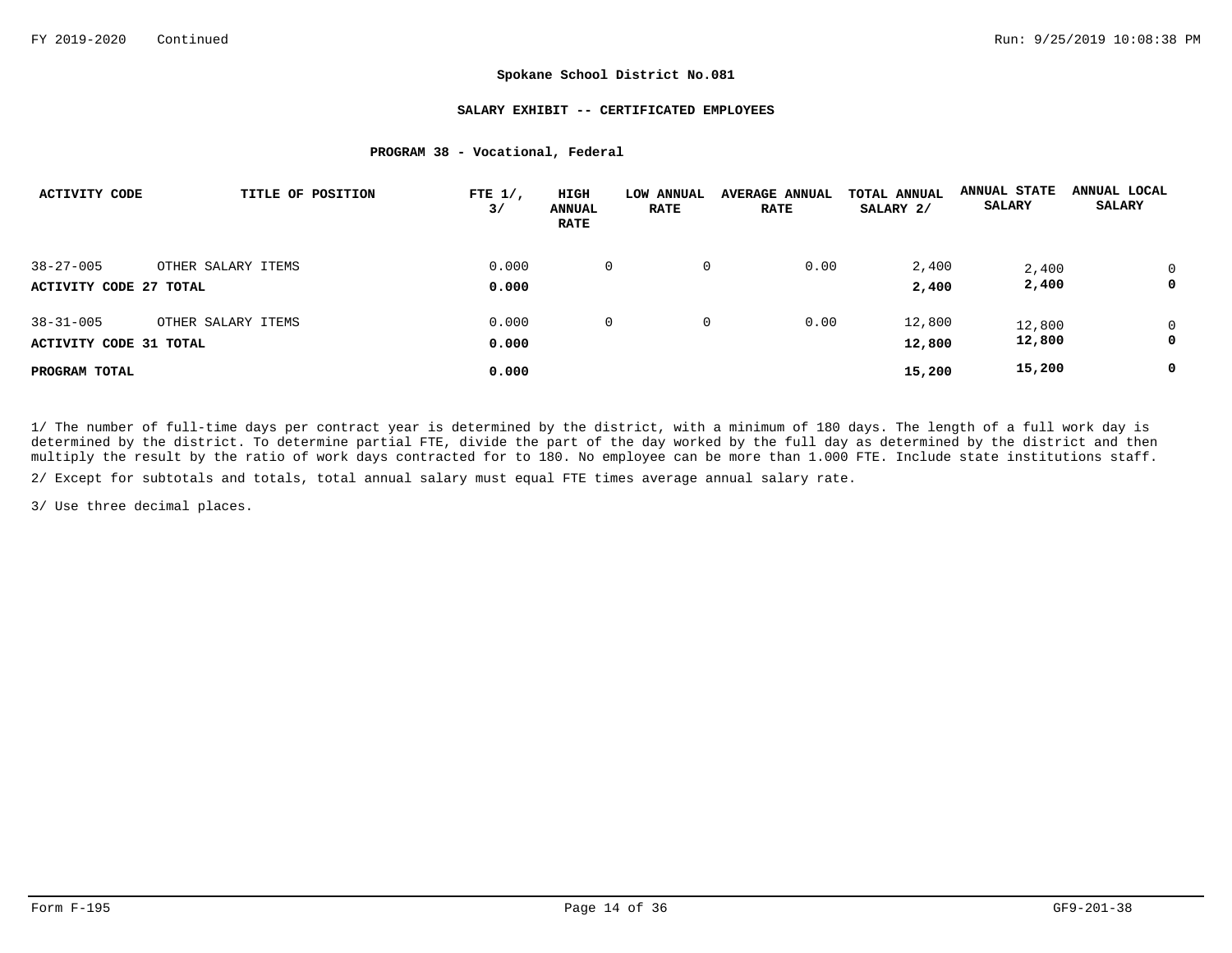#### **SALARY EXHIBIT -- CERTIFICATED EMPLOYEES**

#### **PROGRAM 39 - Vocational, Other Categorical**

| <b>ACTIVITY CODE</b> | TITLE OF POSITION                                      | FTE $1/$ ,<br>3/ | <b>HIGH</b><br><b>ANNUAL</b><br><b>RATE</b> | <b>LOW ANNUAL</b><br><b>RATE</b> | <b>AVERAGE ANNUAL</b><br><b>RATE</b> | TOTAL ANNUAL<br>SALARY 2/ | <b>ANNUAL STATE</b><br><b>SALARY</b> | ANNUAL LOCAL<br><b>SALARY</b> |
|----------------------|--------------------------------------------------------|------------------|---------------------------------------------|----------------------------------|--------------------------------------|---------------------------|--------------------------------------|-------------------------------|
|                      | **** NO CERTIFICATED SALARY DATA FOR THIS PROGRAM **** |                  |                                             |                                  |                                      |                           |                                      |                               |
|                      |                                                        |                  |                                             |                                  |                                      |                           | $\Omega$<br>0                        |                               |
|                      |                                                        |                  |                                             |                                  |                                      |                           | 0                                    |                               |

1/ The number of full-time days per contract year is determined by the district, with a minimum of 180 days. The length of a full work day is determined by the district. To determine partial FTE, divide the part of the day worked by the full day as determined by the district and then multiply the result by the ratio of work days contracted for to 180. No employee can be more than 1.000 FTE. Include state institutions staff.

2/ Except for subtotals and totals, total annual salary must equal FTE times average annual salary rate.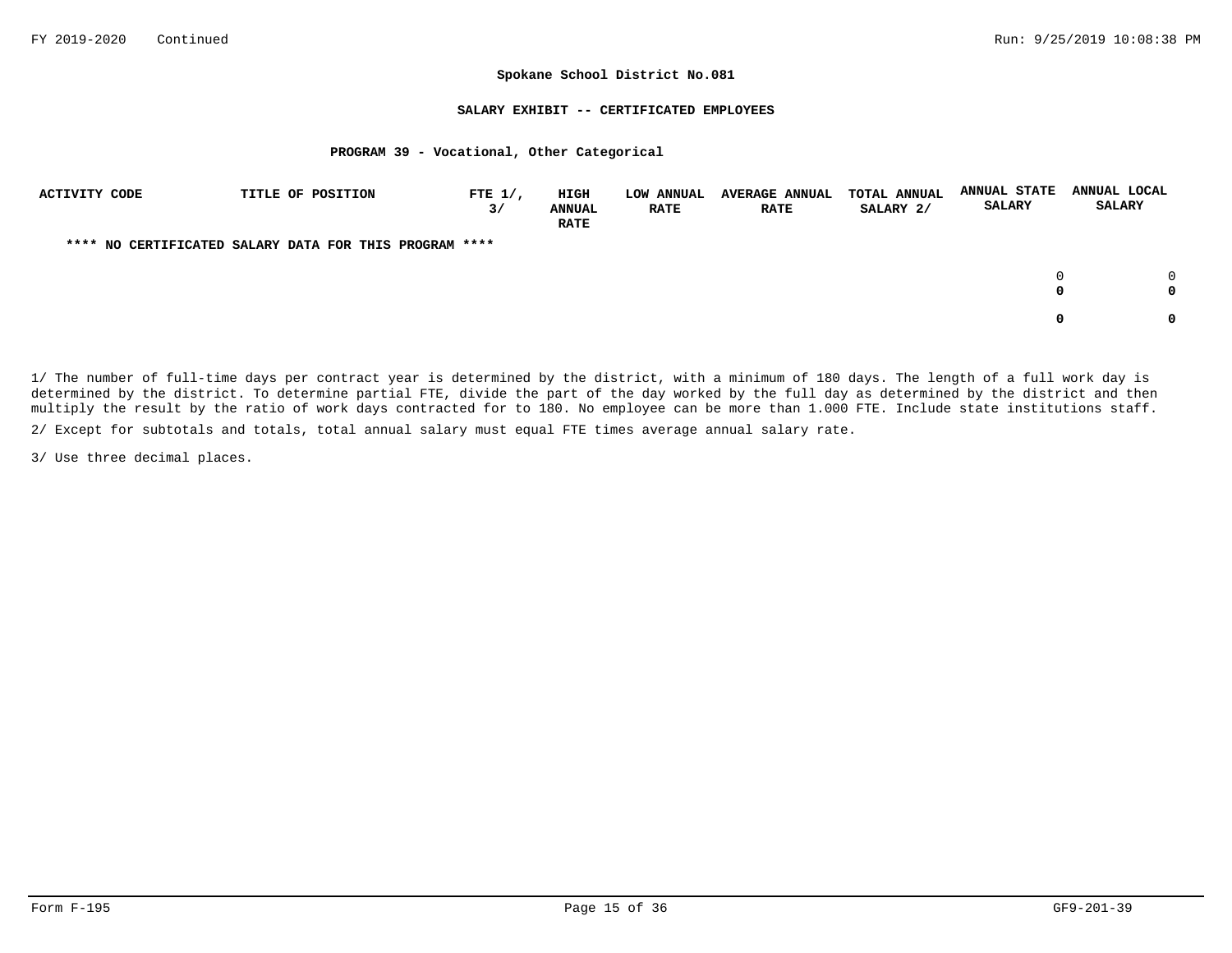#### **SALARY EXHIBIT -- CERTIFICATED EMPLOYEES**

#### **PROGRAM 45 - Skill Center, Basic, State**

| <b>ACTIVITY CODE</b>                             | TITLE OF POSITION        | FTE $1/$ ,<br>3/ | HIGH<br><b>ANNUAL</b><br><b>RATE</b> | <b>LOW ANNUAL</b><br><b>RATE</b> | <b>AVERAGE ANNUAL</b><br><b>RATE</b> | TOTAL ANNUAL<br>SALARY 2/ | <b>ANNUAL STATE</b><br><b>SALARY</b> | ANNUAL LOCAL<br><b>SALARY</b> |
|--------------------------------------------------|--------------------------|------------------|--------------------------------------|----------------------------------|--------------------------------------|---------------------------|--------------------------------------|-------------------------------|
| $45 - 23 - 005$                                  | OTHER SALARY ITEMS       | 0.000            | $\mathbf 0$                          | 0                                | 0.00                                 | 28,353                    | 28,353                               |                               |
| $45 - 23 - 230$                                  | SECONDARY PRINCIPAL      | 1.000            | 122,155                              | 108,534                          | 122,155.00                           | 122,155                   | 122,155                              | 0                             |
| $45 - 23 - 240$<br><b>ACTIVITY CODE 23 TOTAL</b> | SECONDARY VICE PRINCIPAL | 1.000<br>2.000   | 105,522                              | 93,755                           | 105,522.00                           | 105,522<br>256,030        | 105,522<br>256,030                   | 0                             |
| $45 - 24 - 005$                                  | OTHER SALARY ITEMS       | 0.000            | $\mathbf 0$                          | 0                                | 0.00                                 | 2,815                     | 2,815                                | 0                             |
| $45 - 24 - 420$<br><b>ACTIVITY CODE 24 TOTAL</b> | COUNSELOR                | 1.000<br>1.000   | 100,731                              | 50,037                           | 93,498.00                            | 93,498<br>96,313          | 93,498<br>96,313                     | 0                             |
| $45 - 27 - 005$                                  | OTHER SALARY ITEMS       | 0.000            | 0                                    | 0                                | 0.00                                 | 129,295                   | 129,295                              | 0                             |
| $45 - 27 - 320$<br><b>ACTIVITY CODE 27 TOTAL</b> | SECONDARY TEACHER        | 17.500<br>17.500 | 100,731                              | 50,037                           | 75,502.80                            | 1,321,299<br>1,450,594    | 1,321,299<br>1,450,594               | 0                             |
| $45 - 31 - 005$<br><b>ACTIVITY CODE 31 TOTAL</b> | OTHER SALARY ITEMS       | 0.000<br>0.000   | $\mathbf 0$                          | $\mathbf 0$                      | 0.00                                 | 80,074<br>80,074          | 80,074<br>80,074                     |                               |
| $45 - 34 - 005$<br><b>ACTIVITY CODE 34 TOTAL</b> | OTHER SALARY ITEMS       | 0.000<br>0.000   | 0                                    | 0                                | 0.00                                 | 33,082<br>33,082          | 33,082<br>33,082                     | 0                             |
| PROGRAM TOTAL                                    |                          | 20.500           |                                      |                                  |                                      | 1,916,093                 | 1,916,093                            | 0                             |

1/ The number of full-time days per contract year is determined by the district, with a minimum of 180 days. The length of a full work day is determined by the district. To determine partial FTE, divide the part of the day worked by the full day as determined by the district and then multiply the result by the ratio of work days contracted for to 180. No employee can be more than 1.000 FTE. Include state institutions staff.

2/ Except for subtotals and totals, total annual salary must equal FTE times average annual salary rate.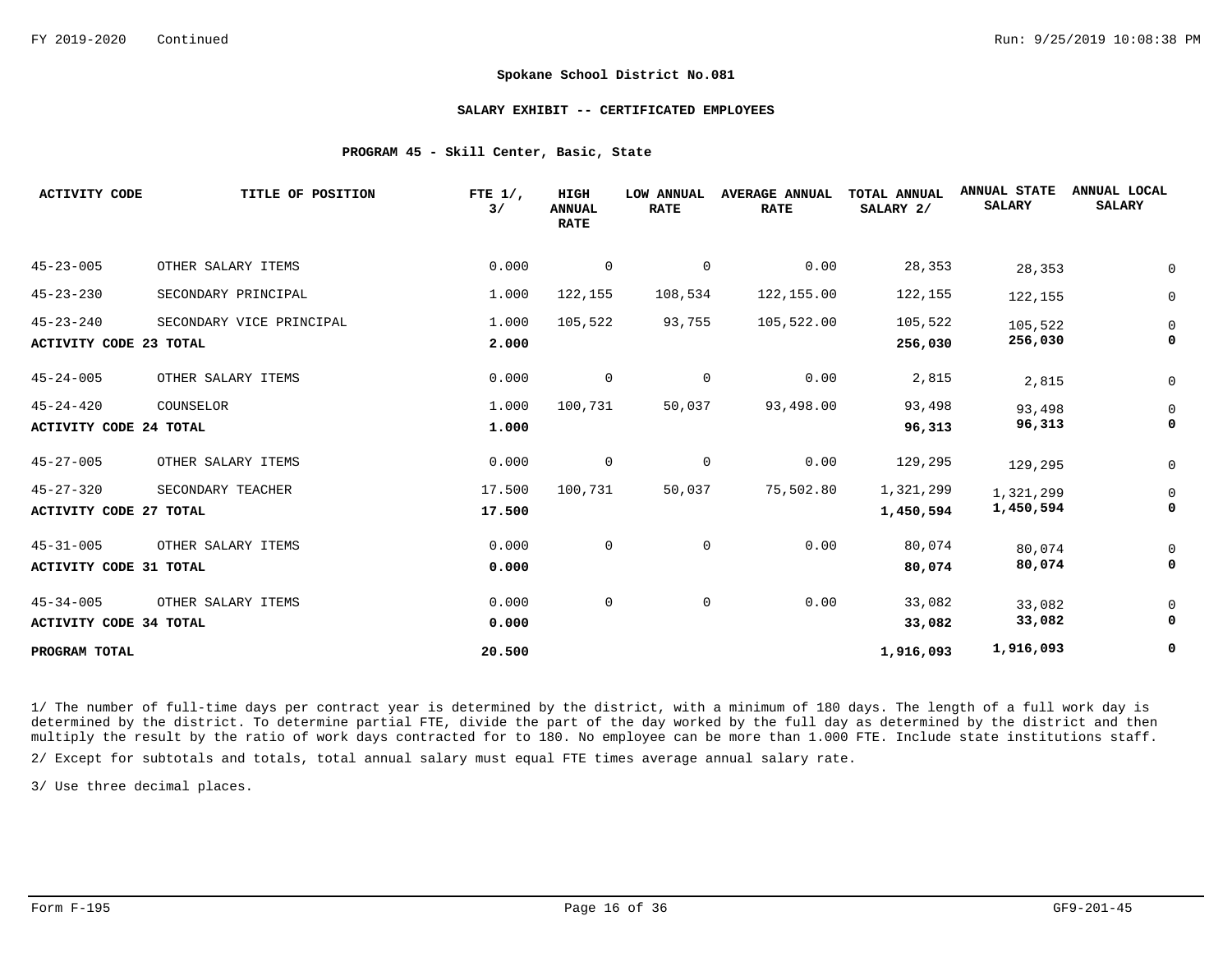#### **SALARY EXHIBIT -- CERTIFICATED EMPLOYEES**

#### **PROGRAM 46 - Skill Center, Federal**

| <b>ACTIVITY CODE</b>          | TITLE OF POSITION  | FTE $1/$ ,<br>3/ | HIGH<br><b>ANNUAL</b><br><b>RATE</b> | <b>LOW ANNUAL</b><br><b>RATE</b> | <b>AVERAGE ANNUAL</b><br><b>RATE</b> | TOTAL ANNUAL<br>SALARY 2/ | <b>ANNUAL STATE</b><br><b>SALARY</b> | ANNUAL LOCAL<br><b>SALARY</b> |
|-------------------------------|--------------------|------------------|--------------------------------------|----------------------------------|--------------------------------------|---------------------------|--------------------------------------|-------------------------------|
| $46 - 27 - 005$               | OTHER SALARY ITEMS | 0.000            | 0                                    | 0                                | 0.00                                 | 3,000                     | 3,000                                |                               |
| ACTIVITY CODE 27 TOTAL        |                    | 0.000            |                                      |                                  |                                      | 3,000                     | 3,000                                | 0                             |
| $46 - 31 - 005$               | OTHER SALARY ITEMS | 0.000            | 0                                    | 0                                | 0.00                                 | 3,000                     | 3,000                                | 0                             |
| <b>ACTIVITY CODE 31 TOTAL</b> |                    | 0.000            |                                      |                                  |                                      | 3,000                     | 3,000                                | 0                             |
| PROGRAM TOTAL                 |                    | 0.000            |                                      |                                  |                                      | 6,000                     | 6,000                                | 0                             |

1/ The number of full-time days per contract year is determined by the district, with a minimum of 180 days. The length of a full work day is determined by the district. To determine partial FTE, divide the part of the day worked by the full day as determined by the district and then multiply the result by the ratio of work days contracted for to 180. No employee can be more than 1.000 FTE. Include state institutions staff.

2/ Except for subtotals and totals, total annual salary must equal FTE times average annual salary rate.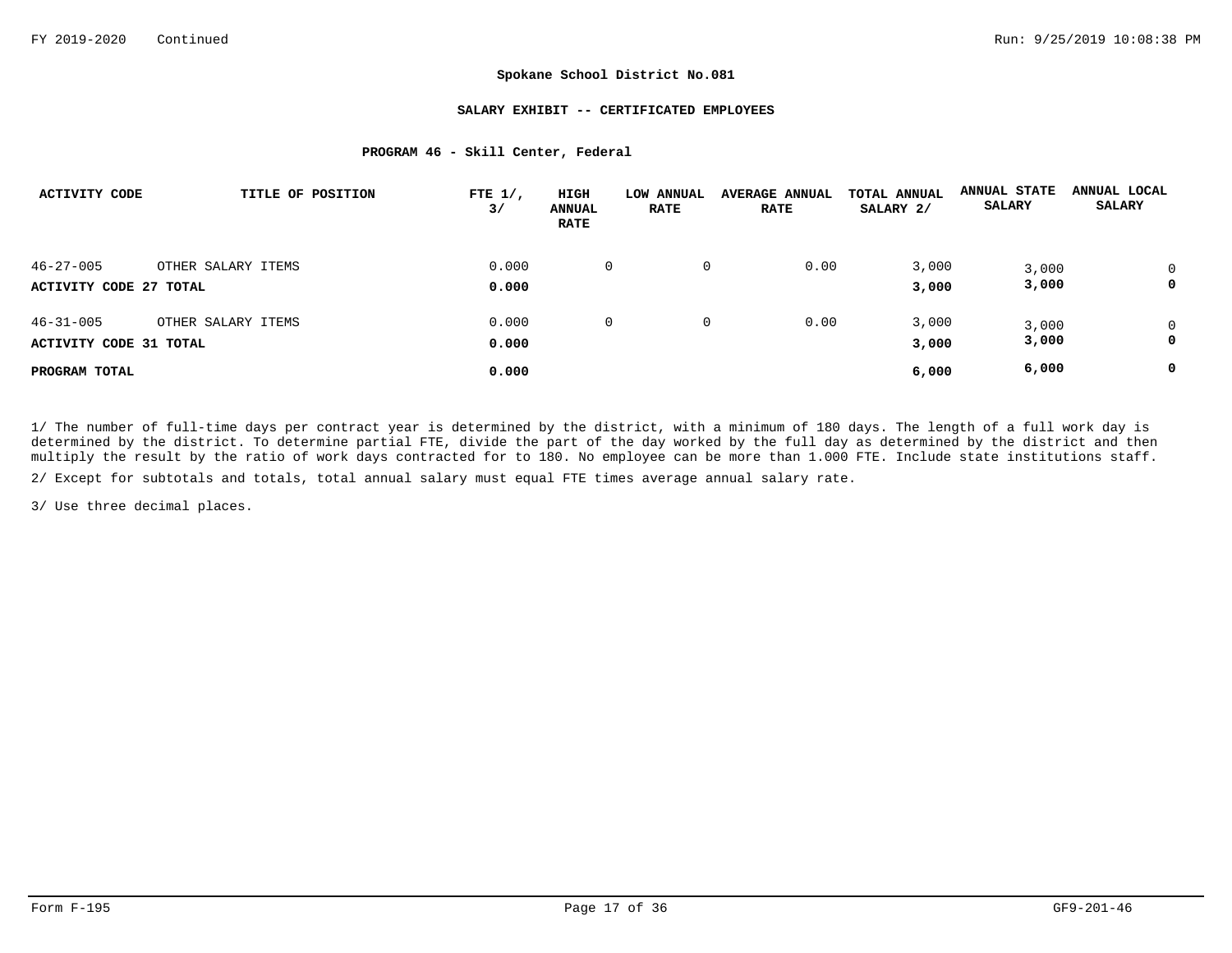#### **SALARY EXHIBIT -- CERTIFICATED EMPLOYEES**

#### **PROGRAM 47 - Skill Center - Facility Upgrades**

| ACTIVITY CODE                                          | TITLE OF POSITION | FTE $1/$ ,<br>3/ | <b>HIGH</b><br><b>ANNUAL</b><br><b>RATE</b> | LOW ANNUAL<br><b>RATE</b> | <b>AVERAGE ANNUAL</b><br><b>RATE</b> | <b>TOTAL ANNUAL</b><br>SALARY 2/ | <b>ANNUAL STATE</b><br><b>SALARY</b> | ANNUAL LOCAL<br><b>SALARY</b> |
|--------------------------------------------------------|-------------------|------------------|---------------------------------------------|---------------------------|--------------------------------------|----------------------------------|--------------------------------------|-------------------------------|
| **** NO CERTIFICATED SALARY DATA FOR THIS PROGRAM **** |                   |                  |                                             |                           |                                      |                                  |                                      |                               |
|                                                        |                   |                  |                                             |                           |                                      |                                  | $\Omega$<br>0                        |                               |
|                                                        |                   |                  |                                             |                           |                                      |                                  | 0                                    |                               |

1/ The number of full-time days per contract year is determined by the district, with a minimum of 180 days. The length of a full work day is determined by the district. To determine partial FTE, divide the part of the day worked by the full day as determined by the district and then multiply the result by the ratio of work days contracted for to 180. No employee can be more than 1.000 FTE. Include state institutions staff.

2/ Except for subtotals and totals, total annual salary must equal FTE times average annual salary rate.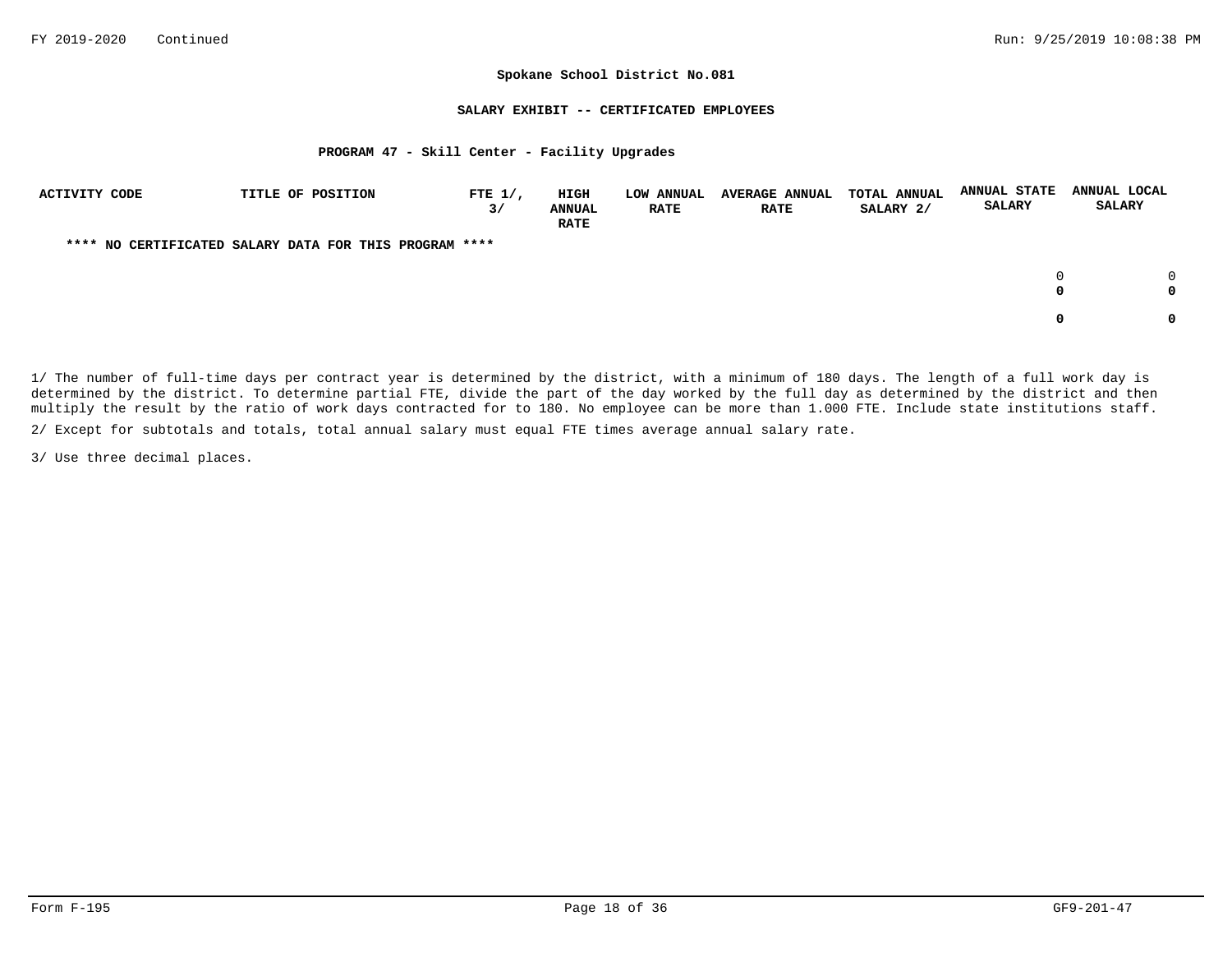#### **SALARY EXHIBIT -- CERTIFICATED EMPLOYEES**

#### **PROGRAM 51 - Disadvantaged (formerly Remediation) ESEA Disadvantaged, Federal**

| <b>ACTIVITY CODE</b>          | TITLE OF POSITION            | FTE $1/$ ,<br>3/ | HIGH<br><b>ANNUAL</b><br><b>RATE</b> | <b>LOW ANNUAL</b><br><b>RATE</b> | <b>AVERAGE ANNUAL</b><br><b>RATE</b> | TOTAL ANNUAL<br>SALARY 2/ | <b>ANNUAL STATE</b><br><b>SALARY</b> | ANNUAL LOCAL<br><b>SALARY</b> |
|-------------------------------|------------------------------|------------------|--------------------------------------|----------------------------------|--------------------------------------|---------------------------|--------------------------------------|-------------------------------|
| $51 - 21 - 005$               | OTHER SALARY ITEMS           | 0.000            | $\mathbf 0$                          | 0                                | 0.00                                 | 25,714                    | 25,714                               |                               |
| $51 - 21 - 130$               | OTHER DISTRICT ADMINISTRATOR | 1.900            | 128,262                              | 82,272                           | 100,913.68                           | 191,736                   | 191,736                              |                               |
| <b>ACTIVITY CODE 21 TOTAL</b> |                              | 1.900            |                                      |                                  |                                      | 217,450                   | 217,450                              |                               |
| $51 - 24 - 005$               | OTHER SALARY ITEMS           | 0.000            | $\mathbf 0$                          | 0                                | 0.00                                 | 27,451                    | 27,451                               |                               |
| $51 - 24 - 420$               | COUNSELOR                    | 10.500           | 100,731                              | 50,037                           | 71,426.10                            | 749,974                   | 749,974                              | 0                             |
| <b>ACTIVITY CODE 24 TOTAL</b> |                              | 10.500           |                                      |                                  |                                      | 777,425                   | 777,425                              |                               |
| $51 - 27 - 005$               | OTHER SALARY ITEMS           | 0.000            | 0                                    | $\mathbf 0$                      | 0.00                                 | 563,369                   | 563,369                              | 0                             |
| $51 - 27 - 320$               | SECONDARY TEACHER            | 1.920            | 100,731                              | 50,037                           | 77,488.54                            | 148,778                   | 148,778                              | 0                             |
| $51 - 27 - 330$               | OTHER TEACHER                | 35.381           | 100,731                              | 50,037                           | 84,506.60                            | 2,989,928                 | 2,989,928                            |                               |
| <b>ACTIVITY CODE 27 TOTAL</b> |                              | 37.301           |                                      |                                  |                                      | 3,702,075                 | 3,702,075                            |                               |
| $51 - 31 - 005$               | OTHER SALARY ITEMS           | 0.000            | 0                                    | 0                                | 0.00                                 | 360,373                   | 360,373                              | 0                             |
| $51 - 31 - 330$               | OTHER TEACHER                | 23.000           | 100,731                              | 50,037                           | 89,687.83                            | 2,062,820                 | 2,062,820                            | 0                             |
| $51 - 31 - 400$               | OTHER SUPPORT PERSONNEL      | 1.800            | 100,731                              | 50,037                           | 93,497.22                            | 168,295                   | 168,295                              |                               |
| ACTIVITY CODE 31 TOTAL        |                              | 24.800           |                                      |                                  |                                      | 2,591,488                 | 2,591,488                            |                               |
| PROGRAM TOTAL                 |                              | 74.501           |                                      |                                  |                                      | 7,288,438                 | 7,288,438                            | 0                             |

1/ The number of full-time days per contract year is determined by the district, with a minimum of 180 days. The length of a full work day is determined by the district. To determine partial FTE, divide the part of the day worked by the full day as determined by the district and then multiply the result by the ratio of work days contracted for to 180. No employee can be more than 1.000 FTE. Include state institutions staff.

2/ Except for subtotals and totals, total annual salary must equal FTE times average annual salary rate.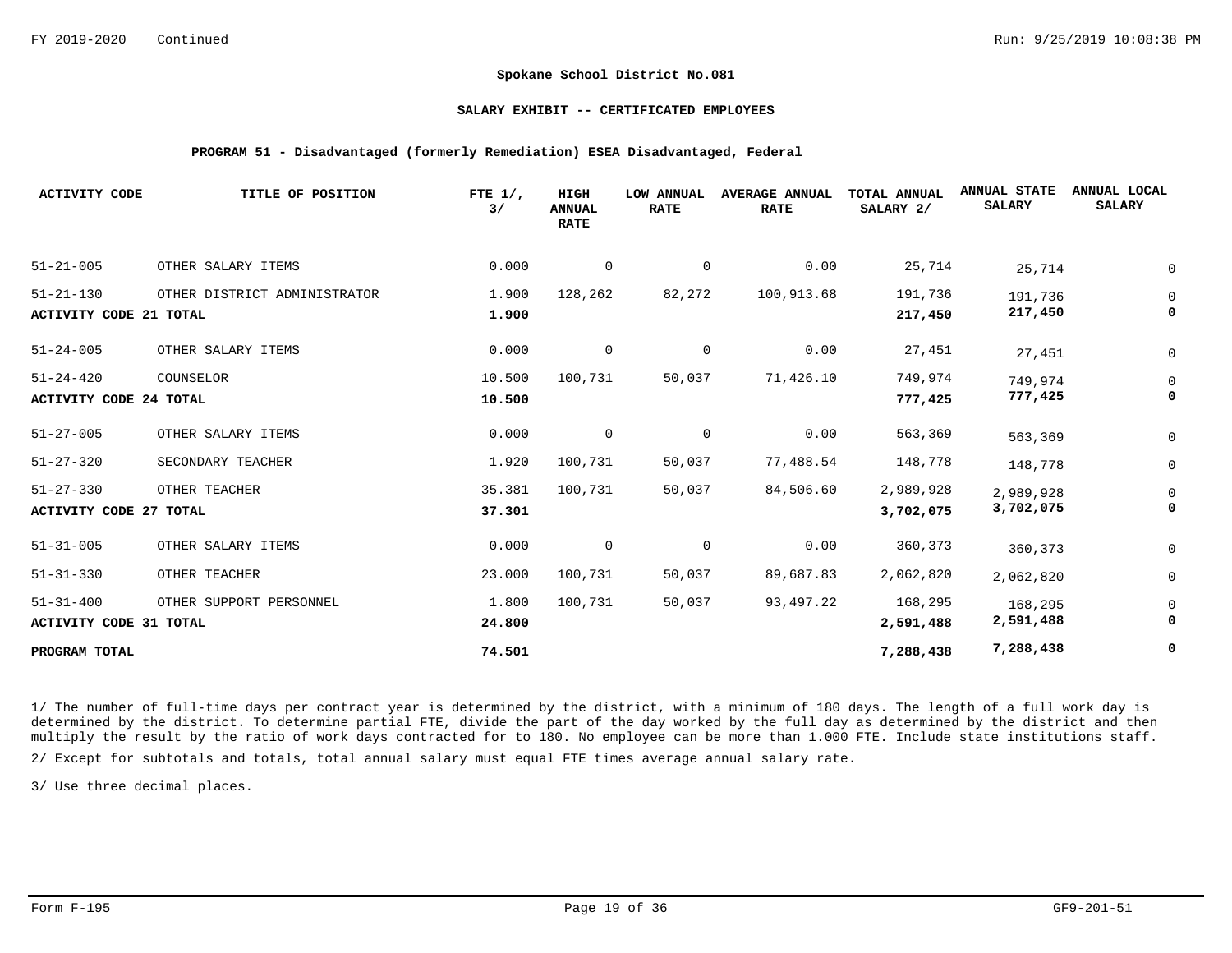#### **SALARY EXHIBIT -- CERTIFICATED EMPLOYEES**

#### **PROGRAM 52 - Other Title Grants under ESEA-Federal**

| ACTIVITY CODE                             | TITLE OF POSITION       | FTE $1/$ ,<br>3/ | HIGH<br><b>ANNUAL</b><br><b>RATE</b> | LOW ANNUAL<br><b>RATE</b> | <b>AVERAGE ANNUAL</b><br><b>RATE</b> | TOTAL ANNUAL<br>SALARY 2/ | <b>ANNUAL STATE</b><br><b>SALARY</b> | ANNUAL LOCAL<br><b>SALARY</b> |
|-------------------------------------------|-------------------------|------------------|--------------------------------------|---------------------------|--------------------------------------|---------------------------|--------------------------------------|-------------------------------|
| $52 - 31 - 005$                           | OTHER SALARY ITEMS      | 0.000            | $\overline{0}$                       | $\mathbf{0}$              | 0.00                                 | 242,982                   | 242,982                              |                               |
| $52 - 31 - 400$<br>ACTIVITY CODE 31 TOTAL | OTHER SUPPORT PERSONNEL | 9.350<br>9.350   | 100,731                              | 50,037                    | 93,928.66                            | 878,233<br>1,121,215      | 878,233<br>1,121,215                 | 0                             |
| PROGRAM TOTAL                             |                         | 9.350            |                                      |                           |                                      | 1,121,215                 | 1,121,215                            | 0                             |

1/ The number of full-time days per contract year is determined by the district, with a minimum of 180 days. The length of a full work day is determined by the district. To determine partial FTE, divide the part of the day worked by the full day as determined by the district and then multiply the result by the ratio of work days contracted for to 180. No employee can be more than 1.000 FTE. Include state institutions staff.

2/ Except for subtotals and totals, total annual salary must equal FTE times average annual salary rate.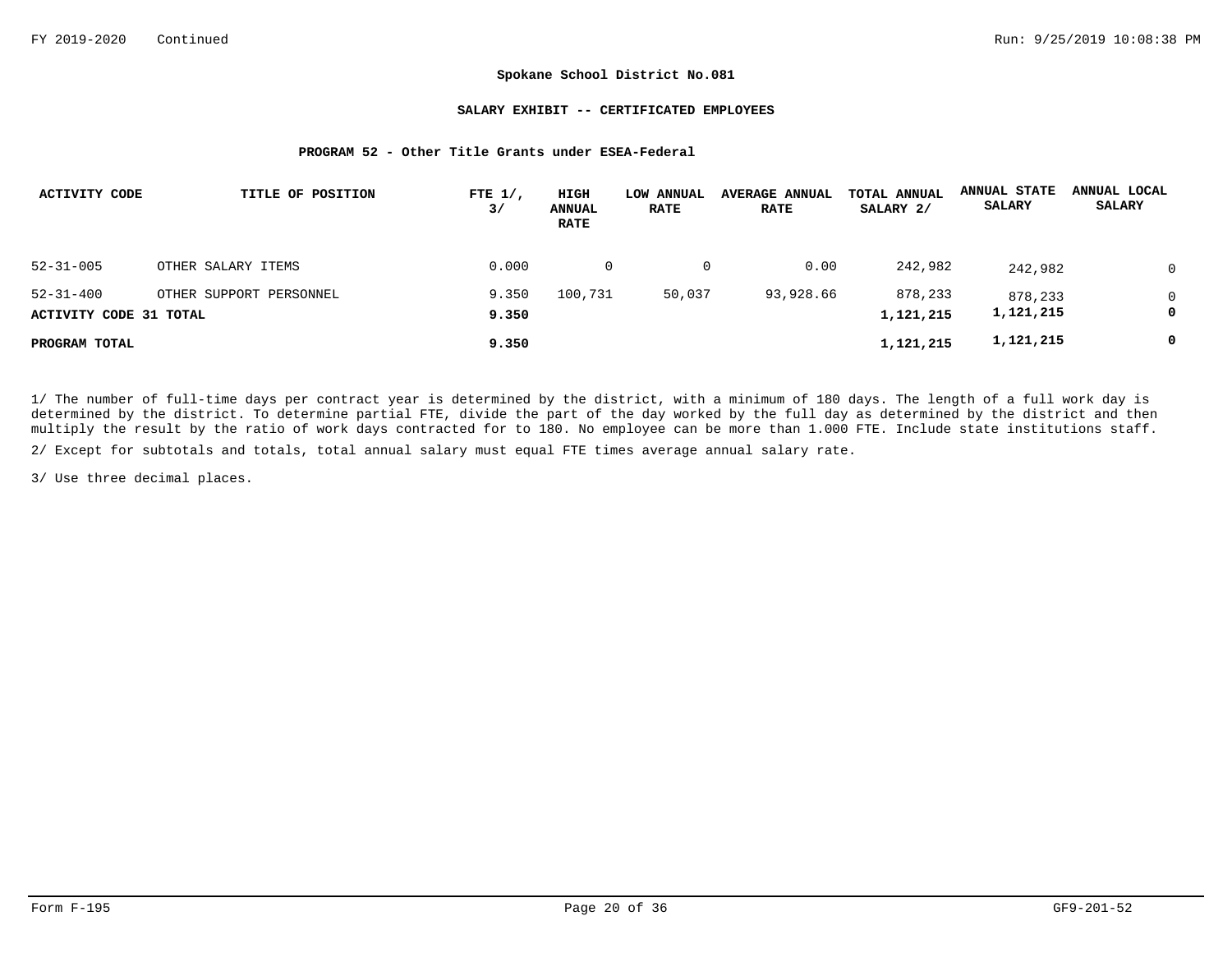#### **SALARY EXHIBIT -- CERTIFICATED EMPLOYEES**

#### **PROGRAM 55 - Learning Assistance Program (LAP), State**

| <b>ACTIVITY CODE</b>          | TITLE OF POSITION            | FTE $1/$ ,<br>3/ | HIGH<br><b>ANNUAL</b><br><b>RATE</b> | <b>LOW ANNUAL</b><br><b>RATE</b> | <b>AVERAGE ANNUAL</b><br><b>RATE</b> | TOTAL ANNUAL<br>SALARY 2/ | <b>ANNUAL STATE</b><br><b>SALARY</b> | ANNUAL LOCAL<br><b>SALARY</b> |
|-------------------------------|------------------------------|------------------|--------------------------------------|----------------------------------|--------------------------------------|---------------------------|--------------------------------------|-------------------------------|
| $55 - 21 - 005$               | OTHER SALARY ITEMS           | 0.000            | $\mathbf 0$                          | 0                                | 0.00                                 | 26,366                    | 26,366                               |                               |
| $55 - 21 - 130$               | OTHER DISTRICT ADMINISTRATOR | 2.100            | 128,262                              | 82,272                           | 103, 222.38                          | 216,767                   | 216,767                              |                               |
| <b>ACTIVITY CODE 21 TOTAL</b> |                              | 2.100            |                                      |                                  |                                      | 243,133                   | 243,133                              |                               |
| $55 - 24 - 005$               | OTHER SALARY ITEMS           | 0.000            | 0                                    | $\overline{0}$                   | 0.00                                 | 37,185                    | 37,185                               |                               |
| $55 - 24 - 400$               | OTHER SUPPORT PERSONNEL      | 8.900            | 100,731                              | 50,037                           | 73,834.83                            | 657,130                   | 657,130                              | $\Omega$                      |
| $55 - 24 - 420$               | COUNSELOR                    | 0.100            | 100,731                              | 50,037                           | 93,490.00                            | 9,349                     | 9,349                                |                               |
| <b>ACTIVITY CODE 24 TOTAL</b> |                              | 9.000            |                                      |                                  |                                      | 703,664                   | 703,664                              |                               |
| $55 - 27 - 005$               | OTHER SALARY ITEMS           | 0.000            | $\overline{0}$                       | 0                                | 0.00                                 | 552,933                   | 555,675                              | $\Omega$                      |
| $55 - 27 - 310$               | ELEMENTARY HOMEROOM TEACHER  | 5.000            | 100,731                              | 50,037                           | 85,856.80                            | 429,284                   | 429,284                              |                               |
| $55 - 27 - 320$               | SECONDARY TEACHER            | 6.700            | 100,731                              | 50,037                           | 76,438.21                            | 512,136                   | 512,136                              | $\Omega$                      |
| $55 - 27 - 330$               | OTHER TEACHER                | 92.600           | 100,731                              | 50,037                           | 82,649.62                            | 7,653,355                 | 7,653,355                            | 0                             |
| $55 - 27 - 400$               | OTHER SUPPORT PERSONNEL      | 3.000            | 100,731                              | 50,037                           | 82, 251.33                           | 246,754                   | 246,754                              |                               |
| <b>ACTIVITY CODE 27 TOTAL</b> |                              | 107.300          |                                      |                                  |                                      | 9,394,462                 | 9,397,204                            |                               |
| $55 - 31 - 005$               | OTHER SALARY ITEMS           | 0.000            | 0                                    | 0                                | 0.00                                 | 272,087                   | 272,087                              |                               |
| $55 - 31 - 330$               | OTHER TEACHER                | 2.500            | 100,731                              | 50,037                           | 90,566.40                            | 226,416                   | 226,416                              |                               |
| <b>ACTIVITY CODE 31 TOTAL</b> |                              | 2.500            |                                      |                                  |                                      | 498,503                   | 498,503                              |                               |
| $55 - 34 - 005$               | OTHER SALARY ITEMS           | 0.000            | $\mathbf 0$                          | $\mathbf 0$                      | 0.00                                 | 113,040                   | 113,040                              |                               |
| <b>ACTIVITY CODE 34 TOTAL</b> |                              | 0.000            |                                      |                                  |                                      | 113,040                   | 113,040                              |                               |
| PROGRAM TOTAL                 |                              | 120.900          |                                      |                                  |                                      | 10,952,802                | 10,955,544                           | 0                             |

1/ The number of full-time days per contract year is determined by the district, with a minimum of 180 days. The length of a full work day is determined by the district. To determine partial FTE, divide the part of the day worked by the full day as determined by the district and then multiply the result by the ratio of work days contracted for to 180. No employee can be more than 1.000 FTE. Include state institutions staff.

2/ Except for subtotals and totals, total annual salary must equal FTE times average annual salary rate.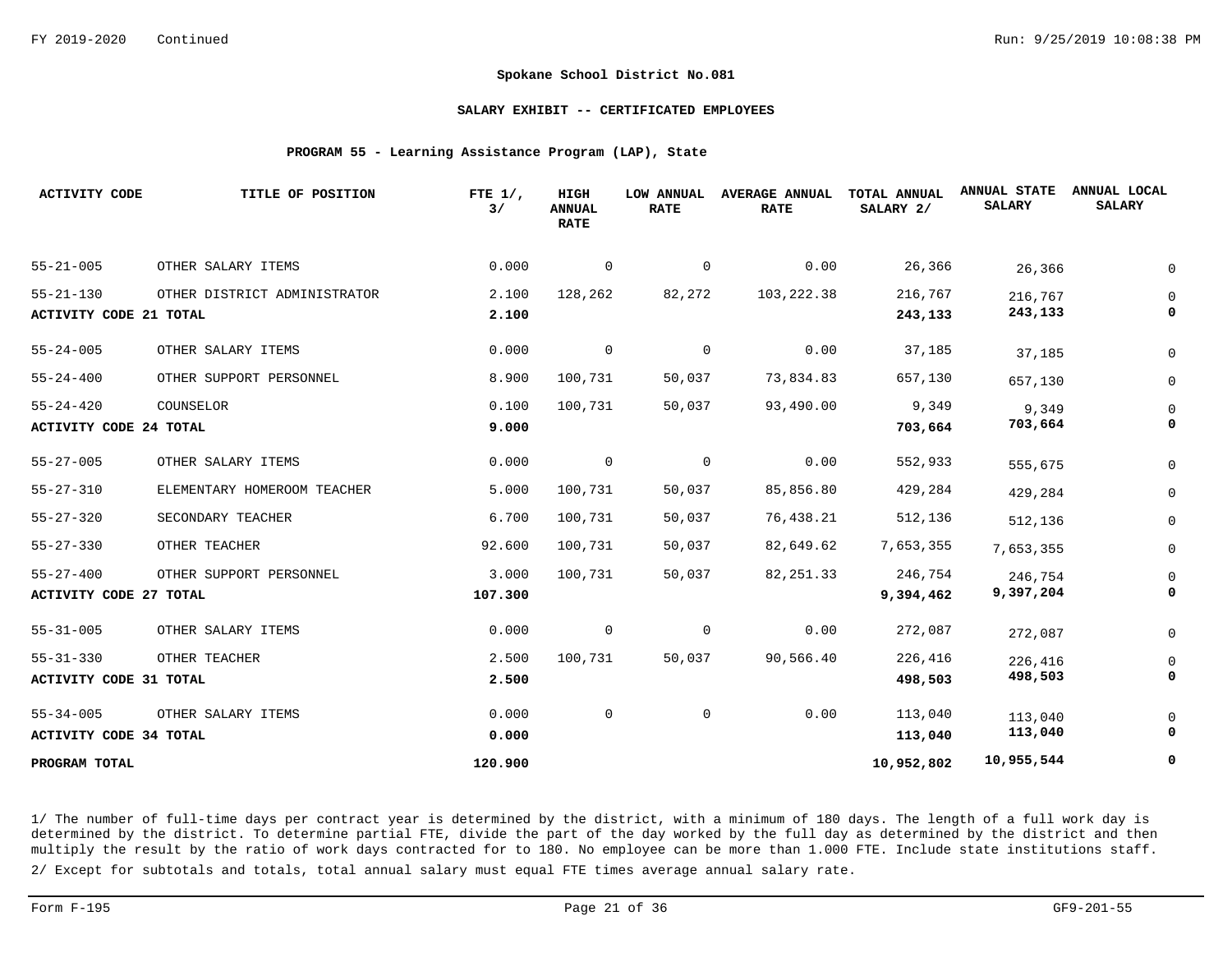# **SALARY EXHIBIT -- CERTIFICATED EMPLOYEES**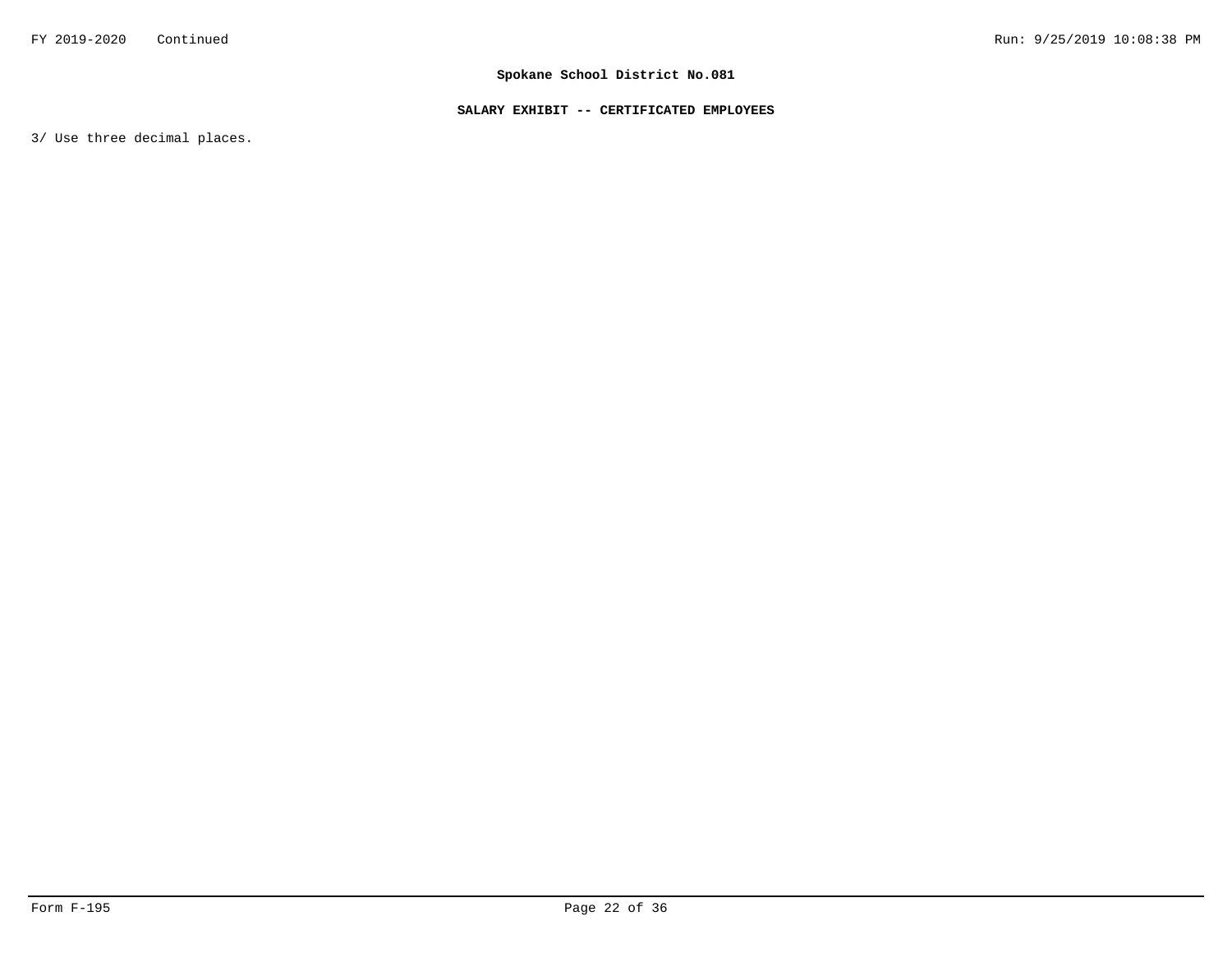### **SALARY EXHIBIT -- CERTIFICATED EMPLOYEES**

## **PROGRAM 58 - Special and Pilot Programs, State**

| <b>ACTIVITY CODE</b>          | TITLE OF POSITION       | FTE $1/$ ,<br>3/ | HIGH<br><b>ANNUAL</b><br><b>RATE</b> | <b>LOW ANNUAL</b><br><b>RATE</b> | <b>AVERAGE ANNUAL</b><br><b>RATE</b> | <b>TOTAL ANNUAL</b><br>SALARY 2/ | <b>ANNUAL STATE</b><br><b>SALARY</b> | ANNUAL LOCAL<br><b>SALARY</b> |
|-------------------------------|-------------------------|------------------|--------------------------------------|----------------------------------|--------------------------------------|----------------------------------|--------------------------------------|-------------------------------|
| $58 - 21 - 005$               | OTHER SALARY ITEMS      | 0.000            | $\mathbf 0$                          | 0                                | 0.00                                 | 1,483                            | 1,483                                |                               |
| $58 - 21 - 400$               | OTHER SUPPORT PERSONNEL | 0.400            | 100,731                              | 50,037                           | 93,497.50                            | 37,399                           | 37,399                               | 0                             |
| <b>ACTIVITY CODE 21 TOTAL</b> |                         | 0.400            |                                      |                                  |                                      | 38,882                           | 38,882                               |                               |
| $58 - 22 - 005$               | OTHER SALARY ITEMS      | 0.000            | 0                                    | $\mathsf{O}$                     | 0.00                                 | 31,588                           | 31,588                               |                               |
| <b>ACTIVITY CODE 22 TOTAL</b> |                         | 0.000            |                                      |                                  |                                      | 31,588                           | 31,588                               |                               |
| $58 - 24 - 005$               | OTHER SALARY ITEMS      | 0.000            | 0                                    | $\mathbf 0$                      | 0.00                                 | 164,622                          | 164,622                              |                               |
| <b>ACTIVITY CODE 24 TOTAL</b> |                         | 0.000            |                                      |                                  |                                      | 164,622                          | 164,622                              |                               |
| $58 - 26 - 005$               | OTHER SALARY ITEMS      | 0.000            | $\mathbf 0$                          | $\mathsf{O}$                     | 0.00                                 | 56,120                           | 56,120                               |                               |
| <b>ACTIVITY CODE 26 TOTAL</b> |                         | 0.000            |                                      |                                  |                                      | 56,120                           | 56,120                               |                               |
| $58 - 27 - 005$               | OTHER SALARY ITEMS      | 0.000            | $\mathbf 0$                          | $\mathbf 0$                      | 0.00                                 | 2,440,080                        | 2,440,080                            |                               |
| <b>ACTIVITY CODE 27 TOTAL</b> |                         | 0.000            |                                      |                                  |                                      | 2,440,080                        | 2,440,080                            |                               |
| $58 - 31 - 005$               | OTHER SALARY ITEMS      | 0.000            | 0                                    | $\mathbf 0$                      | 0.00                                 | 283,021                          | 283,021                              | 0                             |
| $58 - 31 - 400$               | OTHER SUPPORT PERSONNEL | 1.000            | 100,731                              | 50,037                           | 93,497.00                            | 93,497                           | 93,497                               |                               |
| <b>ACTIVITY CODE 31 TOTAL</b> |                         | 1.000            |                                      |                                  |                                      | 376,518                          | 376,518                              | 0                             |
| PROGRAM TOTAL                 |                         | 1.400            |                                      |                                  |                                      | 3,107,810                        | 3,107,810                            | 0                             |

1/ The number of full-time days per contract year is determined by the district, with a minimum of 180 days. The length of a full work day is determined by the district. To determine partial FTE, divide the part of the day worked by the full day as determined by the district and then multiply the result by the ratio of work days contracted for to 180. No employee can be more than 1.000 FTE. Include state institutions staff.

2/ Except for subtotals and totals, total annual salary must equal FTE times average annual salary rate.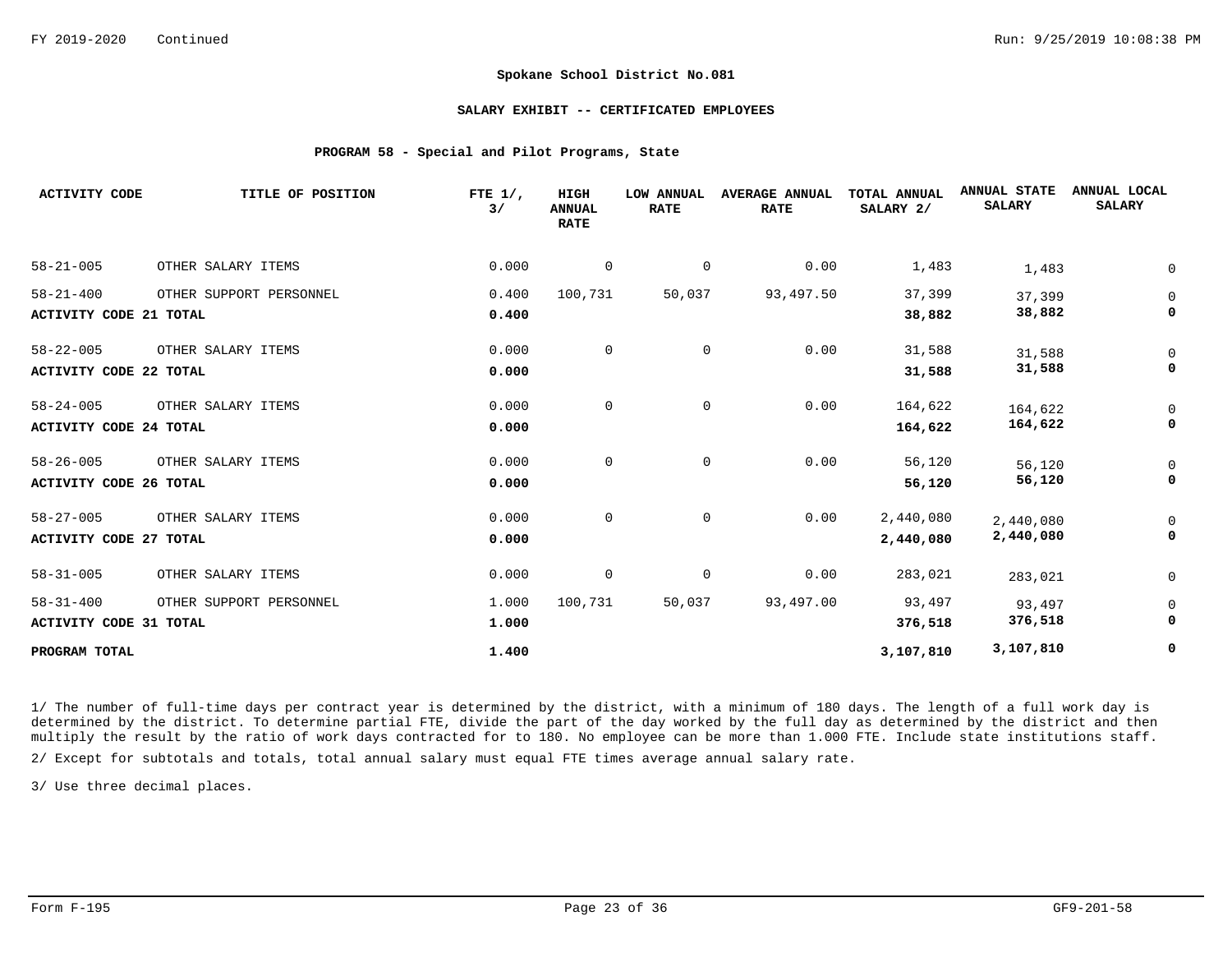## **SALARY EXHIBIT -- CERTIFICATED EMPLOYEES**

## **PROGRAM 64 - Limited English Proficiency, Federal**

| <b>ACTIVITY CODE</b>                      | TITLE OF POSITION  | FTE $1/$ ,<br>3/ | HIGH<br><b>ANNUAL</b><br><b>RATE</b> | LOW ANNUAL<br><b>RATE</b> | <b>AVERAGE ANNUAL</b><br><b>RATE</b> | TOTAL ANNUAL<br>SALARY 2/ | <b>ANNUAL STATE</b><br><b>SALARY</b> | ANNUAL LOCAL<br><b>SALARY</b> |
|-------------------------------------------|--------------------|------------------|--------------------------------------|---------------------------|--------------------------------------|---------------------------|--------------------------------------|-------------------------------|
| $64 - 27 - 005$<br>ACTIVITY CODE 27 TOTAL | OTHER SALARY ITEMS | 0.000<br>0.000   | 0                                    | 0                         | 0.00                                 | 68,191<br>68,191          | 68,191<br>68,191                     | 0<br>0                        |
| $64 - 31 - 005$                           | OTHER SALARY ITEMS | 0.000            | $\mathbf 0$                          | 0                         | 0.00                                 | 1,570                     | 1,570                                | $\mathbf 0$                   |
| $64 - 31 - 330$<br>ACTIVITY CODE 31 TOTAL | OTHER TEACHER      | 1.000<br>1.000   | 100,731                              | 50,037                    | 90,597.00                            | 90,597<br>92,167          | 70,461<br>72,031                     | 20,136<br>20,136              |
| PROGRAM TOTAL                             |                    | 1.000            |                                      |                           |                                      | 160,358                   | 140,222                              | 20,136                        |

1/ The number of full-time days per contract year is determined by the district, with a minimum of 180 days. The length of a full work day is determined by the district. To determine partial FTE, divide the part of the day worked by the full day as determined by the district and then multiply the result by the ratio of work days contracted for to 180. No employee can be more than 1.000 FTE. Include state institutions staff.

2/ Except for subtotals and totals, total annual salary must equal FTE times average annual salary rate.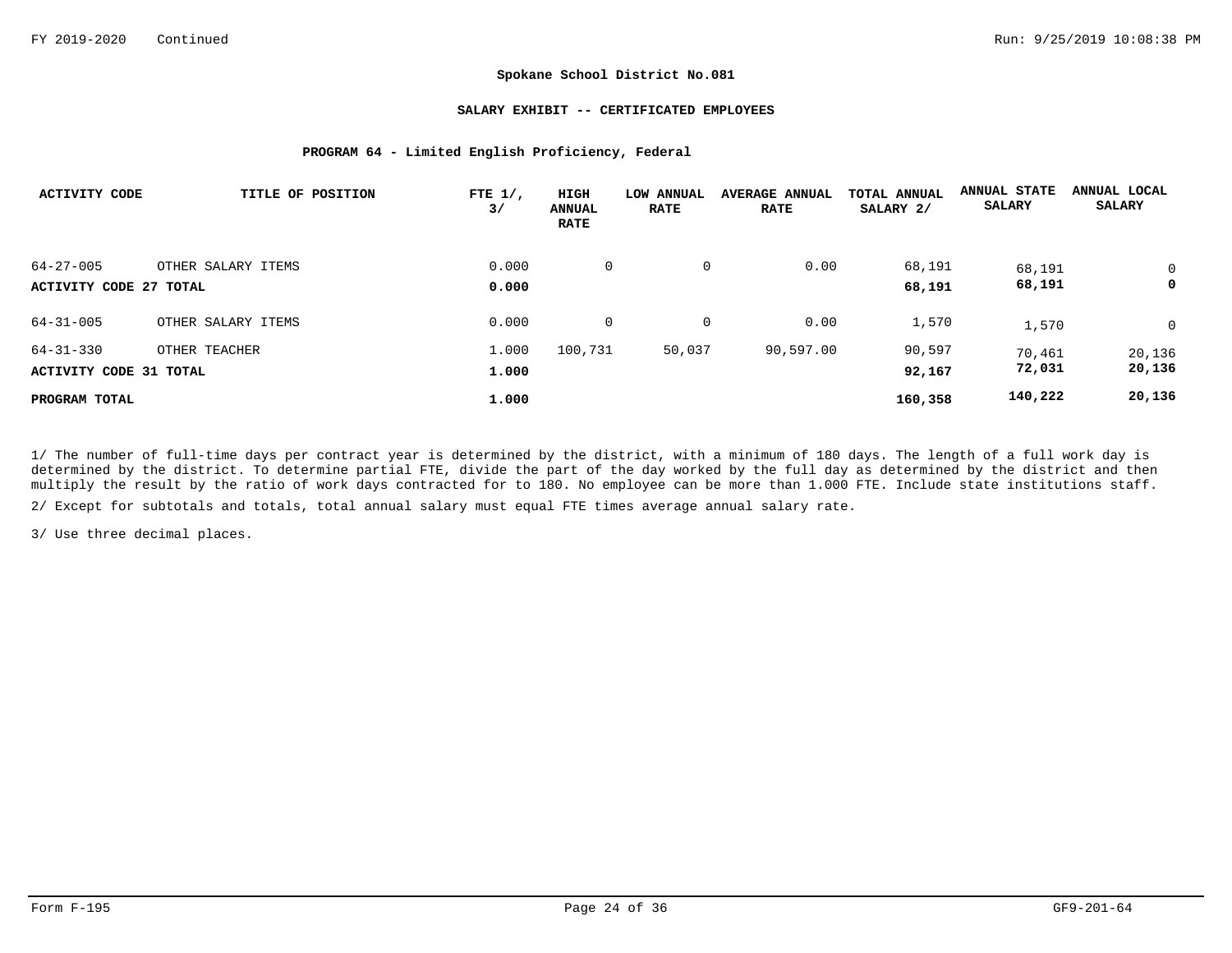## **SALARY EXHIBIT -- CERTIFICATED EMPLOYEES**

## **PROGRAM 65 - Transitional Bilingual, State**

| <b>ACTIVITY CODE</b>          | TITLE OF POSITION            | FTE $1/$ ,<br>3/ | HIGH<br><b>ANNUAL</b><br><b>RATE</b> | <b>LOW ANNUAL</b><br><b>RATE</b> | <b>AVERAGE ANNUAL</b><br><b>RATE</b> | TOTAL ANNUAL<br>SALARY 2/ | <b>ANNUAL STATE</b><br><b>SALARY</b> | ANNUAL LOCAL<br><b>SALARY</b> |
|-------------------------------|------------------------------|------------------|--------------------------------------|----------------------------------|--------------------------------------|---------------------------|--------------------------------------|-------------------------------|
| $65 - 21 - 005$               | OTHER SALARY ITEMS           | 0.000            | $\overline{0}$                       | 0                                | 0.00                                 | 17,939                    | 8,969                                | 8,970                         |
| $65 - 21 - 130$               | OTHER DISTRICT ADMINISTRATOR | 1.000            | 128,262                              | 113,960                          | 128,262.00                           | 128,262                   | 64,131                               | 64,131                        |
| <b>ACTIVITY CODE 21 TOTAL</b> |                              | 1.000            |                                      |                                  |                                      | 146,201                   | 73,100                               | 73,101                        |
| $65 - 27 - 005$               | OTHER SALARY ITEMS           | 0.000            | 0                                    | $\mathbf 0$                      | 0.00                                 | 86,194                    | 43,097                               | 43,097                        |
| $65 - 27 - 330$               | OTHER TEACHER                | 36.855           | 100,731                              | 50,037                           | 72,659.86                            | 2,677,879                 | 1,338,939                            | 1,338,940                     |
| <b>ACTIVITY CODE 27 TOTAL</b> |                              | 36.855           |                                      |                                  |                                      | 2,764,073                 | 1,382,036                            | 1,382,037                     |
| $65 - 31 - 005$               | OTHER SALARY ITEMS           | 0.000            | 0                                    | 0                                | 0.00                                 | 177,582                   | 88,791                               | 88,791                        |
| <b>ACTIVITY CODE 31 TOTAL</b> |                              | 0.000            |                                      |                                  |                                      | 177,582                   | 88,791                               | 88,791                        |
| $65 - 34 - 005$               | OTHER SALARY ITEMS           | 0.000            | 0                                    | $\mathbf 0$                      | 0.00                                 | 64,420                    | 32,210                               | 32,210                        |
| <b>ACTIVITY CODE 34 TOTAL</b> |                              | 0.000            |                                      |                                  |                                      | 64,420                    | 32,210                               | 32,210                        |
| PROGRAM TOTAL                 |                              | 37.855           |                                      |                                  |                                      | 3,152,276                 | 1,576,137                            | 1,576,139                     |

1/ The number of full-time days per contract year is determined by the district, with a minimum of 180 days. The length of a full work day is determined by the district. To determine partial FTE, divide the part of the day worked by the full day as determined by the district and then multiply the result by the ratio of work days contracted for to 180. No employee can be more than 1.000 FTE. Include state institutions staff. 2/ Except for subtotals and totals, total annual salary must equal FTE times average annual salary rate.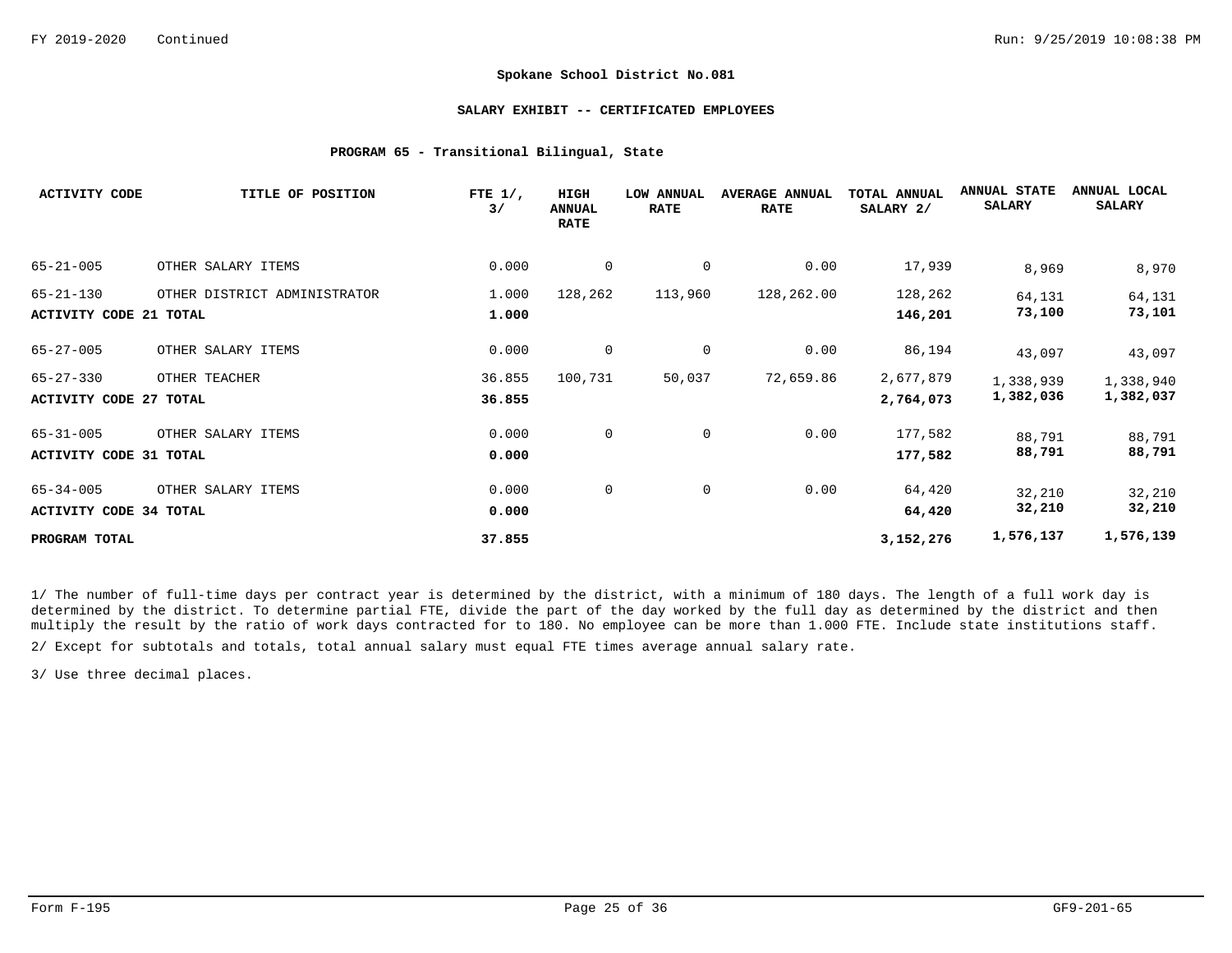## **SALARY EXHIBIT -- CERTIFICATED EMPLOYEES**

## **PROGRAM 68 - Indian Education, Federal, ED**

| ACTIVITY CODE                                    | TITLE OF POSITION            | FTE $1/$ ,<br>3/ | HIGH<br><b>ANNUAL</b><br><b>RATE</b> | <b>LOW ANNUAL</b><br><b>RATE</b> | <b>AVERAGE ANNUAL</b><br><b>RATE</b> | TOTAL ANNUAL<br>SALARY 2/ | <b>ANNUAL STATE</b><br><b>SALARY</b> | ANNUAL LOCAL<br><b>SALARY</b> |
|--------------------------------------------------|------------------------------|------------------|--------------------------------------|----------------------------------|--------------------------------------|---------------------------|--------------------------------------|-------------------------------|
| $68 - 21 - 005$                                  | OTHER SALARY ITEMS           | 0.000            | $\mathbf 0$                          | $\mathbf 0$                      | 0.00                                 | 9,524                     | 9,524                                | 0                             |
| $68 - 21 - 130$<br><b>ACTIVITY CODE 21 TOTAL</b> | OTHER DISTRICT ADMINISTRATOR | 0.500<br>0.500   | 91,708                               | 79,108                           | 91,708.00                            | 45,854<br>55,378          | 45,854<br>55,378                     | 0<br>0                        |
| $68 - 27 - 005$<br><b>ACTIVITY CODE 27 TOTAL</b> | OTHER SALARY ITEMS           | 0.000<br>0.000   | 0                                    | 0                                | 0.00                                 | 10,957<br>10,957          | 10,957<br>10,957                     | 0<br>0                        |
| PROGRAM TOTAL                                    |                              | 0.500            |                                      |                                  |                                      | 66,335                    | 66,335                               | 0                             |

1/ The number of full-time days per contract year is determined by the district, with a minimum of 180 days. The length of a full work day is determined by the district. To determine partial FTE, divide the part of the day worked by the full day as determined by the district and then multiply the result by the ratio of work days contracted for to 180. No employee can be more than 1.000 FTE. Include state institutions staff.

2/ Except for subtotals and totals, total annual salary must equal FTE times average annual salary rate.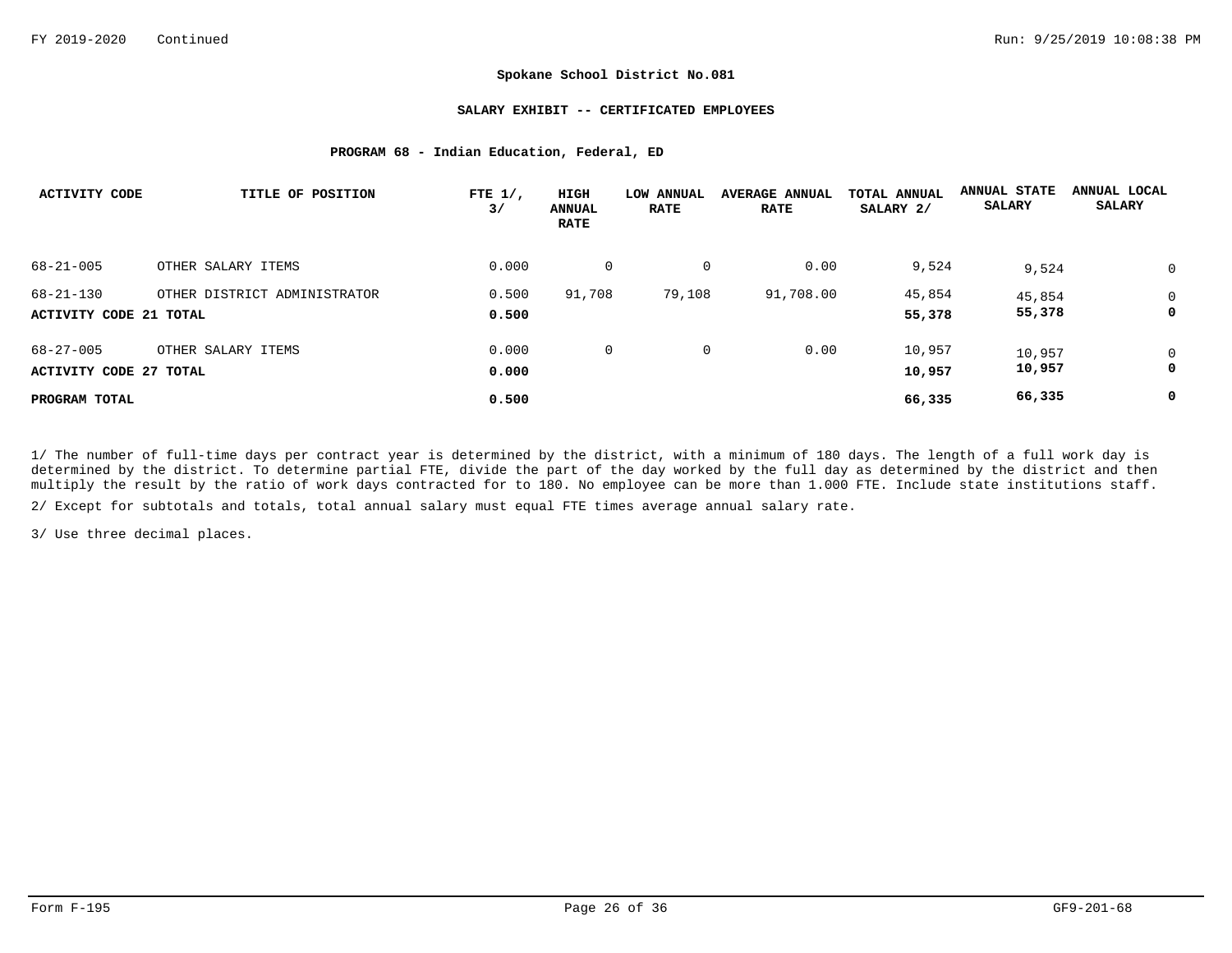## **SALARY EXHIBIT -- CERTIFICATED EMPLOYEES**

## **PROGRAM 69 - Compensatory, Other**

| <b>ACTIVITY CODE</b>                             | TITLE OF POSITION  | FTE $1/$ ,<br>3/ | HIGH<br><b>ANNUAL</b><br><b>RATE</b> | LOW ANNUAL<br><b>RATE</b> | <b>AVERAGE ANNUAL</b><br><b>RATE</b> | TOTAL ANNUAL<br>SALARY 2/ | <b>ANNUAL STATE</b><br><b>SALARY</b> | ANNUAL LOCAL<br><b>SALARY</b> |
|--------------------------------------------------|--------------------|------------------|--------------------------------------|---------------------------|--------------------------------------|---------------------------|--------------------------------------|-------------------------------|
| $69 - 27 - 005$                                  | OTHER SALARY ITEMS | 0.000            | $\overline{0}$                       | 0                         | 0.00                                 | 5,958                     | $\Omega$                             | $\Omega$                      |
| ACTIVITY CODE 27 TOTAL                           |                    | 0.000            |                                      |                           |                                      | 5,958                     | 0                                    | 0                             |
| $69 - 31 - 005$<br><b>ACTIVITY CODE 31 TOTAL</b> | OTHER SALARY ITEMS | 0.000<br>0.000   | $\mathbf{0}$                         | 0                         | 0.00                                 | 20,784<br>20,784          | 0                                    | $\Omega$<br>0                 |
| PROGRAM TOTAL                                    |                    | 0.000            |                                      |                           |                                      | 26,742                    | 0                                    | 0                             |

1/ The number of full-time days per contract year is determined by the district, with a minimum of 180 days. The length of a full work day is determined by the district. To determine partial FTE, divide the part of the day worked by the full day as determined by the district and then multiply the result by the ratio of work days contracted for to 180. No employee can be more than 1.000 FTE. Include state institutions staff.

2/ Except for subtotals and totals, total annual salary must equal FTE times average annual salary rate.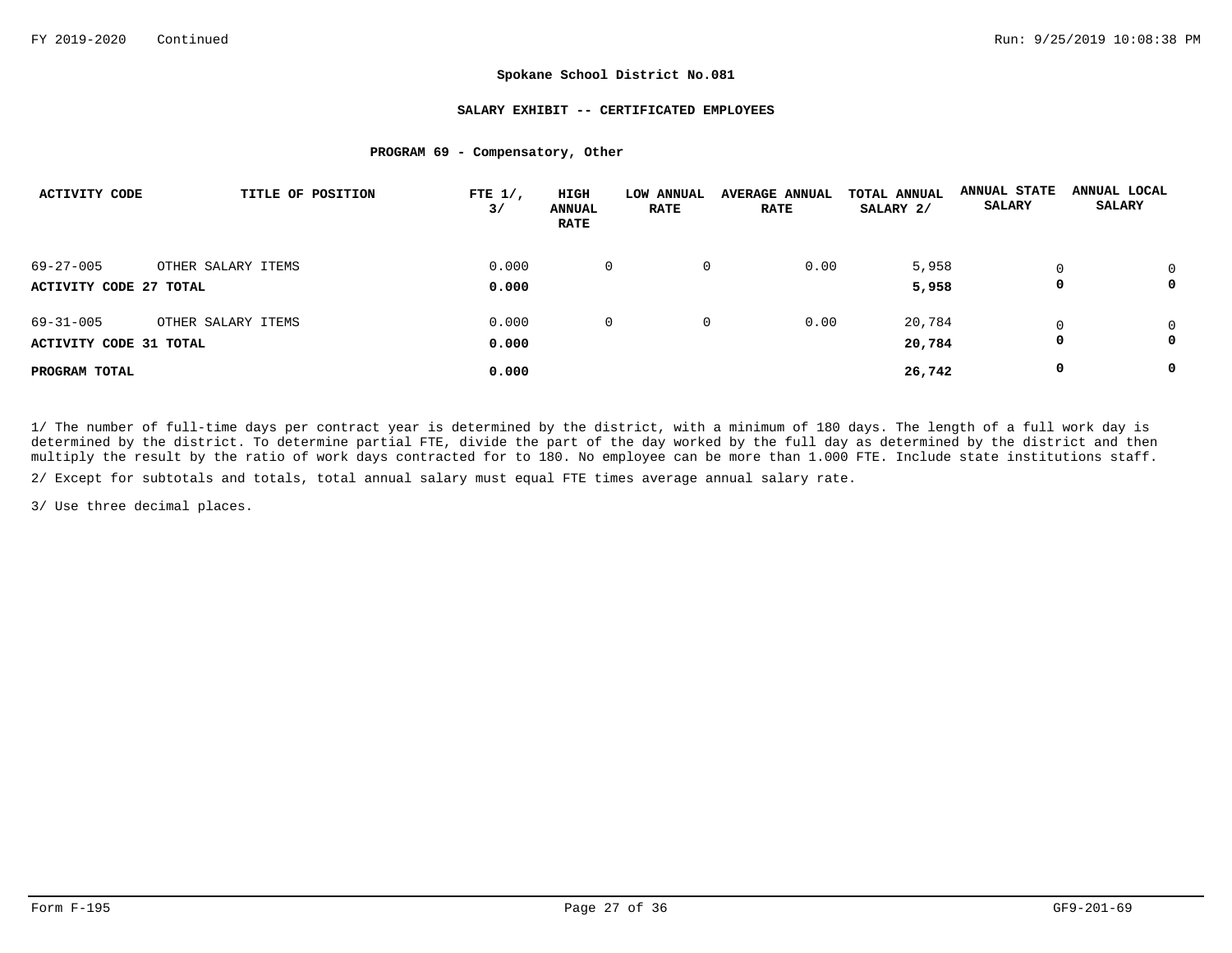## **SALARY EXHIBIT -- CERTIFICATED EMPLOYEES**

### **PROGRAM 73 - Summer School**

| <b>ACTIVITY CODE</b>   | TITLE OF POSITION  | FTE $1/$ ,<br>3/ | HIGH<br><b>ANNUAL</b><br><b>RATE</b> | LOW ANNUAL<br><b>RATE</b> | <b>AVERAGE ANNUAL</b><br><b>RATE</b> | TOTAL ANNUAL<br>SALARY 2/ | <b>ANNUAL STATE</b><br><b>SALARY</b> | ANNUAL LOCAL<br><b>SALARY</b> |
|------------------------|--------------------|------------------|--------------------------------------|---------------------------|--------------------------------------|---------------------------|--------------------------------------|-------------------------------|
| $73 - 27 - 005$        | OTHER SALARY ITEMS | 0.000            | $\Omega$                             | 0                         | 0.00                                 | 35,525                    |                                      | 35,525                        |
| ACTIVITY CODE 27 TOTAL |                    | 0.000            |                                      |                           |                                      | 35,525                    |                                      | 35,525                        |
| PROGRAM TOTAL          |                    | 0.000            |                                      |                           |                                      | 35,525                    | 0                                    | 35,525                        |

1/ The number of full-time days per contract year is determined by the district, with a minimum of 180 days. The length of a full work day is determined by the district. To determine partial FTE, divide the part of the day worked by the full day as determined by the district and then multiply the result by the ratio of work days contracted for to 180. No employee can be more than 1.000 FTE. Include state institutions staff.

2/ Except for subtotals and totals, total annual salary must equal FTE times average annual salary rate.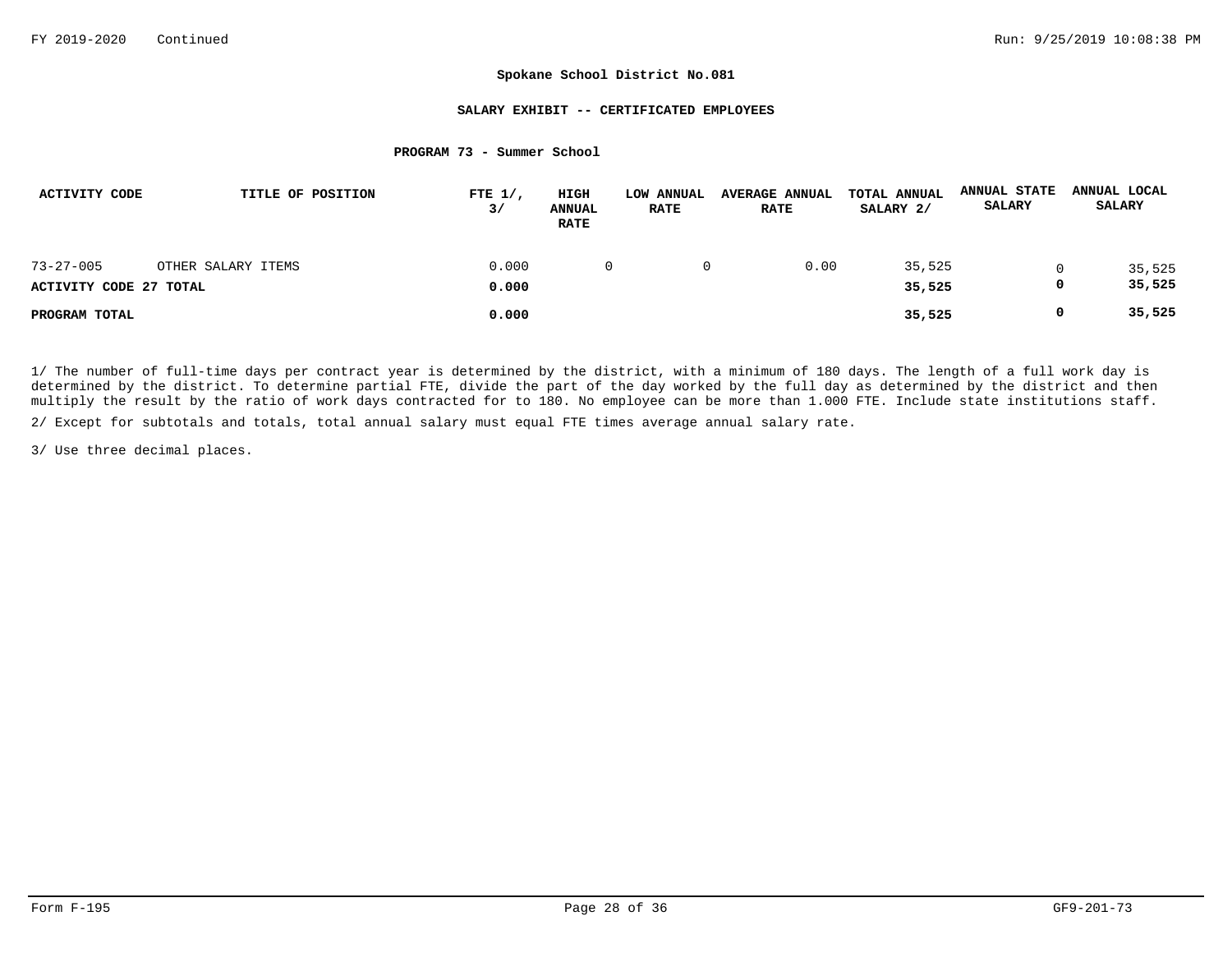## **SALARY EXHIBIT -- CERTIFICATED EMPLOYEES**

## **PROGRAM 74 - Highly Capable**

| <b>ACTIVITY CODE</b>          | TITLE OF POSITION  | FTE $1/$ ,<br>3/ | HIGH<br><b>ANNUAL</b><br><b>RATE</b> | LOW ANNUAL<br><b>RATE</b> | <b>AVERAGE ANNUAL</b><br><b>RATE</b> | <b>TOTAL ANNUAL</b><br>SALARY 2/ | <b>ANNUAL STATE</b><br><b>SALARY</b> | ANNUAL LOCAL<br><b>SALARY</b> |
|-------------------------------|--------------------|------------------|--------------------------------------|---------------------------|--------------------------------------|----------------------------------|--------------------------------------|-------------------------------|
| $74 - 27 - 005$               | OTHER SALARY ITEMS | 0.000            | 0                                    | 0                         | 0.00                                 | 14,599                           | 14,599                               |                               |
| $74 - 27 - 330$               | OTHER TEACHER      | 14.900           | 100,731                              | 50,037                    | 76,604.30                            | 1,141,404                        | 1,141,404                            | $\mathbf 0$                   |
| <b>ACTIVITY CODE 27 TOTAL</b> |                    | 14.900           |                                      |                           |                                      | 1,156,003                        | 1,156,003                            | 0                             |
| $74 - 31 - 005$               | OTHER SALARY ITEMS | 0.000            | $\mathbf 0$                          | 0                         | 0.00                                 | 67,344                           | 67,344                               | 0                             |
| <b>ACTIVITY CODE 31 TOTAL</b> |                    | 0.000            |                                      |                           |                                      | 67,344                           | 67,344                               | 0                             |
| $74 - 33 - 005$               | OTHER SALARY ITEMS | 0.000            | 0                                    | 0                         | 0.00                                 | 20,303                           | 20,303                               | 0                             |
| <b>ACTIVITY CODE 33 TOTAL</b> |                    | 0.000            |                                      |                           |                                      | 20,303                           | 20,303                               | 0                             |
| $74 - 34 - 005$               | OTHER SALARY ITEMS | 0.000            | 0                                    | $\mathbf 0$               | 0.00                                 | 26,058                           | 26,058                               | 0                             |
| ACTIVITY CODE 34 TOTAL        |                    | 0.000            |                                      |                           |                                      | 26,058                           | 26,058                               | 0                             |
| PROGRAM TOTAL                 |                    | 14.900           |                                      |                           |                                      | 1,269,708                        | 1,269,708                            | 0                             |

1/ The number of full-time days per contract year is determined by the district, with a minimum of 180 days. The length of a full work day is determined by the district. To determine partial FTE, divide the part of the day worked by the full day as determined by the district and then multiply the result by the ratio of work days contracted for to 180. No employee can be more than 1.000 FTE. Include state institutions staff.

2/ Except for subtotals and totals, total annual salary must equal FTE times average annual salary rate.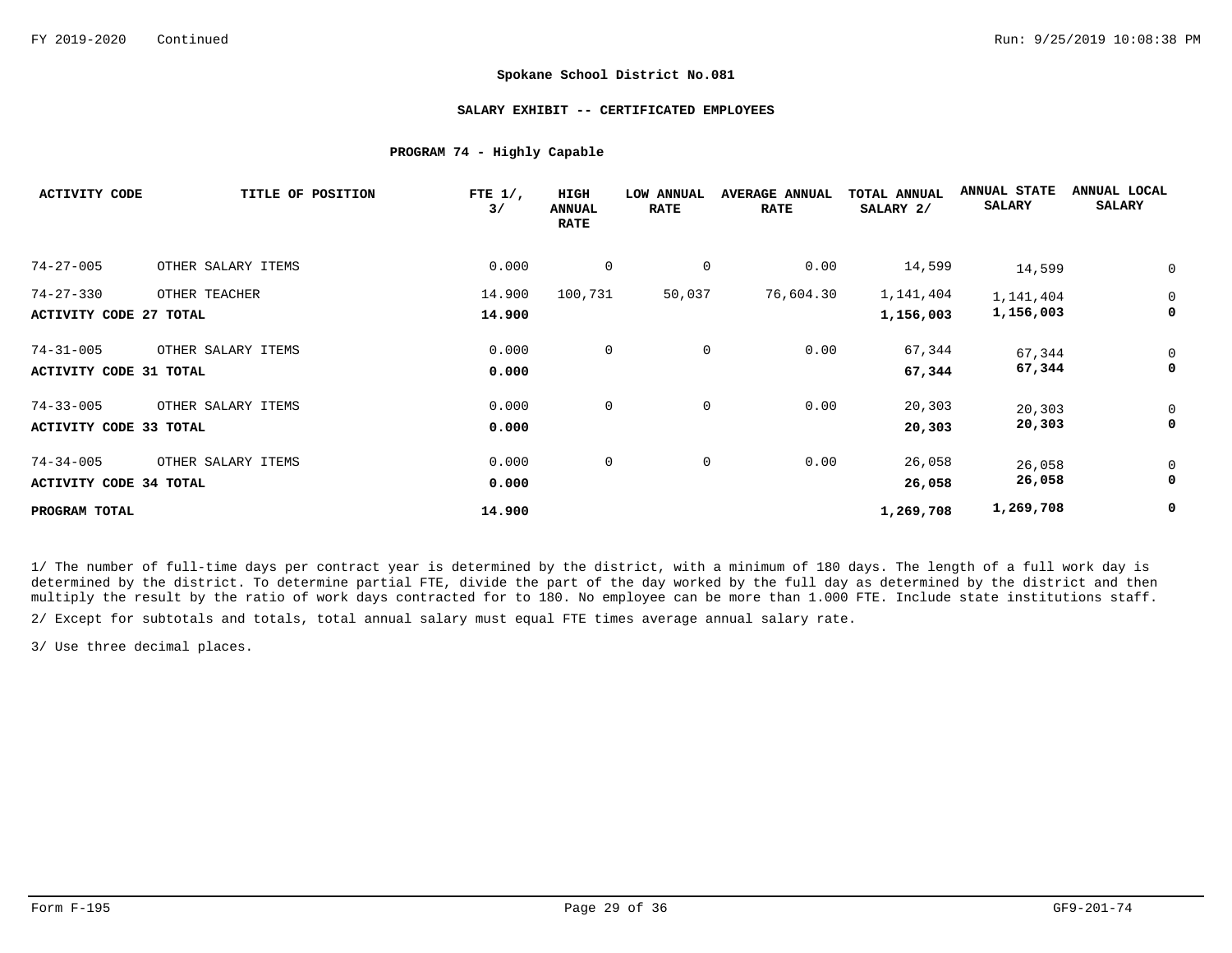## **SALARY EXHIBIT -- CERTIFICATED EMPLOYEES**

## **PROGRAM 79 - Instructional Programs, Other**

| <b>ACTIVITY CODE</b>   | TITLE OF POSITION  | FTE $1/$ ,<br>3/ | HIGH<br><b>ANNUAL</b><br><b>RATE</b> | LOW ANNUAL<br><b>RATE</b> | <b>AVERAGE ANNUAL</b><br><b>RATE</b> | TOTAL ANNUAL<br>SALARY 2/ | <b>ANNUAL STATE</b><br><b>SALARY</b> | ANNUAL LOCAL<br><b>SALARY</b> |
|------------------------|--------------------|------------------|--------------------------------------|---------------------------|--------------------------------------|---------------------------|--------------------------------------|-------------------------------|
| $79 - 27 - 005$        | OTHER SALARY ITEMS | 0.000            | $\mathbf 0$                          | 0                         | 0.00                                 | 43,889                    | $\Omega$                             | 0                             |
| ACTIVITY CODE 27 TOTAL |                    | 0.000            |                                      |                           |                                      | 43,889                    | 0                                    | 0                             |
| $79 - 31 - 005$        | OTHER SALARY ITEMS | 0.000            | 0                                    | 0                         | 0.00                                 | 21,168                    | $\Omega$                             | $\mathbf 0$                   |
| ACTIVITY CODE 31 TOTAL |                    | 0.000            |                                      |                           |                                      | 21,168                    | 0                                    | 0                             |
| $79 - 91 - 005$        | OTHER SALARY ITEMS | 0.000            | 0                                    | 0                         | 0.00                                 | 2,500                     | 0                                    | $\mathbf 0$                   |
| ACTIVITY CODE 91 TOTAL |                    | 0.000            |                                      |                           |                                      | 2,500                     | 0                                    | 0                             |
| PROGRAM TOTAL          |                    | 0.000            |                                      |                           |                                      | 67,557                    | 0                                    | 0                             |

1/ The number of full-time days per contract year is determined by the district, with a minimum of 180 days. The length of a full work day is determined by the district. To determine partial FTE, divide the part of the day worked by the full day as determined by the district and then multiply the result by the ratio of work days contracted for to 180. No employee can be more than 1.000 FTE. Include state institutions staff.

2/ Except for subtotals and totals, total annual salary must equal FTE times average annual salary rate.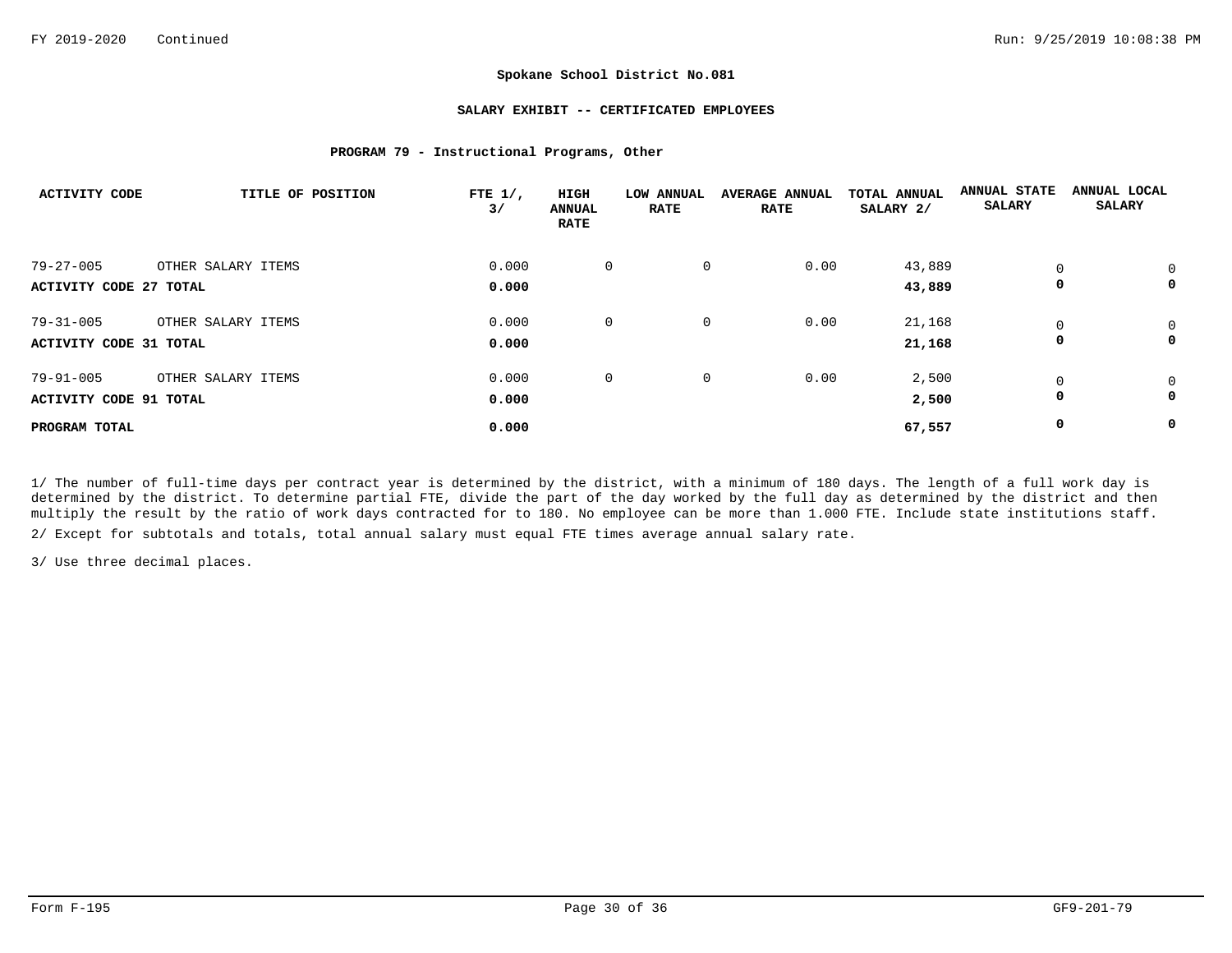## **SALARY EXHIBIT -- CERTIFICATED EMPLOYEES**

### **PROGRAM 86 - Community Schools**

| ACTIVITY CODE          | TITLE OF POSITION  | FTE $1/$ ,<br>3/ | HIGH<br><b>ANNUAL</b><br><b>RATE</b> | LOW ANNUAL<br><b>RATE</b> | <b>AVERAGE ANNUAL</b><br><b>RATE</b> | TOTAL ANNUAL<br>SALARY 2/ | <b>ANNUAL STATE</b><br><b>SALARY</b> | ANNUAL LOCAL<br><b>SALARY</b> |
|------------------------|--------------------|------------------|--------------------------------------|---------------------------|--------------------------------------|---------------------------|--------------------------------------|-------------------------------|
| $86 - 91 - 005$        | OTHER SALARY ITEMS | 0.000            | $\Omega$                             |                           | 0.00                                 | 3,000                     | 3,000                                |                               |
| ACTIVITY CODE 91 TOTAL |                    | 0.000            |                                      |                           |                                      | 3,000                     | 3,000                                |                               |
| PROGRAM TOTAL          |                    | 0.000            |                                      |                           |                                      | 3,000                     | 3,000                                |                               |

1/ The number of full-time days per contract year is determined by the district, with a minimum of 180 days. The length of a full work day is determined by the district. To determine partial FTE, divide the part of the day worked by the full day as determined by the district and then multiply the result by the ratio of work days contracted for to 180. No employee can be more than 1.000 FTE. Include state institutions staff.

2/ Except for subtotals and totals, total annual salary must equal FTE times average annual salary rate.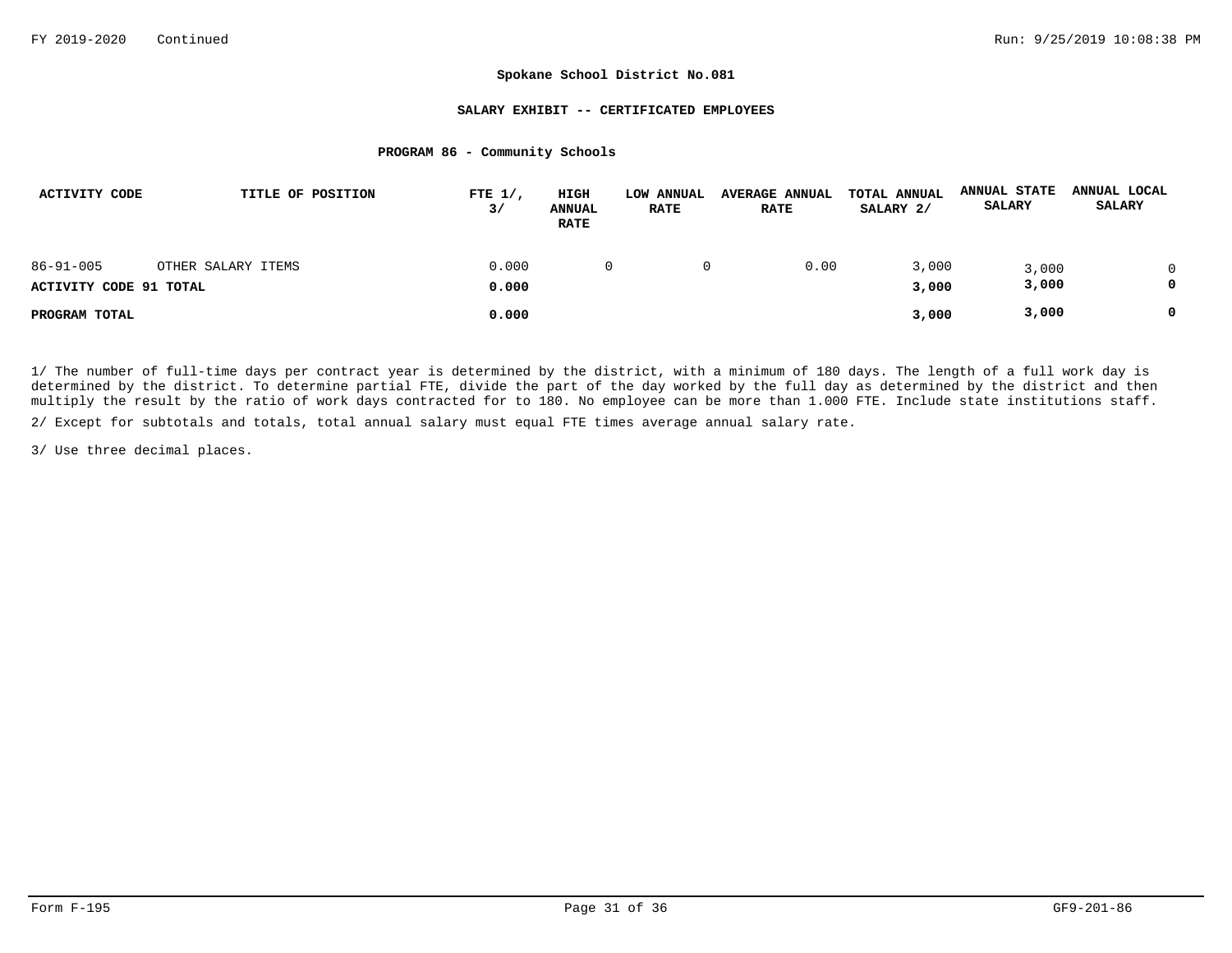## **SALARY EXHIBIT -- CERTIFICATED EMPLOYEES**

## **PROGRAM 88 - Child Care**

| <b>ACTIVITY CODE</b>          | TITLE OF POSITION            | FTE $1/$ ,<br>3/ | HIGH<br><b>ANNUAL</b><br><b>RATE</b> | LOW ANNUAL<br><b>RATE</b> | <b>AVERAGE ANNUAL</b><br><b>RATE</b> | TOTAL ANNUAL<br>SALARY 2/ | <b>ANNUAL STATE</b><br><b>SALARY</b> | ANNUAL LOCAL<br><b>SALARY</b> |
|-------------------------------|------------------------------|------------------|--------------------------------------|---------------------------|--------------------------------------|---------------------------|--------------------------------------|-------------------------------|
| $88 - 21 - 005$               | OTHER SALARY ITEMS           | 0.000            | 0                                    | 0                         | 0.00                                 | 267                       | 0                                    | 267                           |
| $88 - 21 - 130$               | OTHER DISTRICT ADMINISTRATOR | 0.050            | 100,145                              | 86,386                    | 88,980.00                            | 4,449                     | 0                                    | 4,449                         |
| <b>ACTIVITY CODE 21 TOTAL</b> |                              | 0.050            |                                      |                           |                                      | 4,716                     | 0                                    | 4,716                         |
| $88 - 27 - 005$               | OTHER SALARY ITEMS           | 0.000            | $\mathbf 0$                          | 0                         | 0.00                                 | 7,064                     | 0                                    | 7,064                         |
| $88 - 27 - 330$               | OTHER TEACHER                | 1.500            | 100,731                              | 50,037                    | 81,685.33                            | 122,528                   | 0                                    | 122,528                       |
| $88 - 27 - 400$               | OTHER SUPPORT PERSONNEL      | 0.300            | 100,731                              | 50,037                    | 77,390.00                            | 23,217                    | 0                                    | 23,217                        |
| <b>ACTIVITY CODE 27 TOTAL</b> |                              | 1.800            |                                      |                           |                                      | 152,809                   | 0                                    | 152,809                       |
| $88 - 31 - 005$               | OTHER SALARY ITEMS           | 0.000            | $\mathbf 0$                          | $\mathbf 0$               | 0.00                                 | 10,852                    | 0                                    | 10,852                        |
| <b>ACTIVITY CODE 31 TOTAL</b> |                              | 0.000            |                                      |                           |                                      | 10,852                    | 0                                    | 10,852                        |
| PROGRAM TOTAL                 |                              | 1.850            |                                      |                           |                                      | 168,377                   | 0                                    | 168,377                       |

1/ The number of full-time days per contract year is determined by the district, with a minimum of 180 days. The length of a full work day is determined by the district. To determine partial FTE, divide the part of the day worked by the full day as determined by the district and then multiply the result by the ratio of work days contracted for to 180. No employee can be more than 1.000 FTE. Include state institutions staff.

2/ Except for subtotals and totals, total annual salary must equal FTE times average annual salary rate.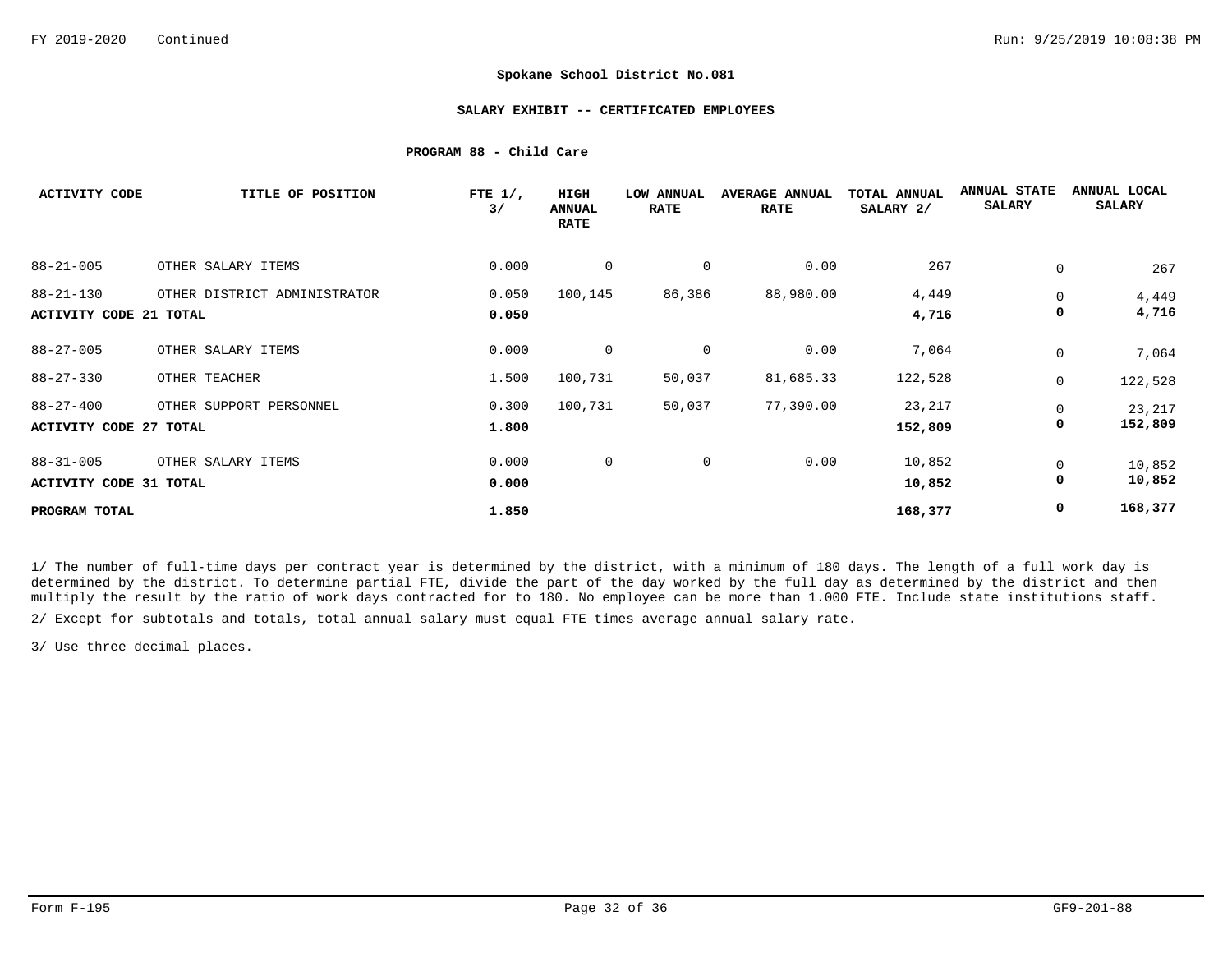## **SALARY EXHIBIT -- CERTIFICATED EMPLOYEES**

## **PROGRAM 89 - Other Community Services**

| ACTIVITY CODE          | TITLE OF POSITION            | FTE $1/$ ,<br>3/ | HIGH<br><b>ANNUAL</b><br><b>RATE</b> | LOW<br><b>ANNUAL</b><br><b>RATE</b> | <b>AVERAGE ANNUAL</b><br><b>RATE</b> | TOTAL ANNUAL<br>SALARY 2/ | <b>ANNUAL STATE</b><br><b>SALARY</b> | ANNUAL LOCAL<br><b>SALARY</b> |
|------------------------|------------------------------|------------------|--------------------------------------|-------------------------------------|--------------------------------------|---------------------------|--------------------------------------|-------------------------------|
| $89 - 31 - 005$        | OTHER SALARY ITEMS           | 0.000            | $\mathbf 0$                          | 0                                   | 0.00                                 | 1,695                     | $\Omega$                             | 1,695                         |
| ACTIVITY CODE 31 TOTAL |                              | 0.000            |                                      |                                     |                                      | 1,695                     | 0                                    | 1,695                         |
| $89 - 91 - 005$        | OTHER SALARY ITEMS           | 0.000            | 0                                    | $\mathbf{0}$                        | 0.00                                 | 26,087                    | $\Omega$                             | 26,087                        |
| $89 - 91 - 130$        | OTHER DISTRICT ADMINISTRATOR | 1.100            | 120,831                              | 98,097                              | 117,760.00                           | 129,536                   | $\Omega$                             | 129,536                       |
| ACTIVITY CODE 91 TOTAL |                              | 1.100            |                                      |                                     |                                      | 155,623                   | 0                                    | 155,623                       |
| PROGRAM TOTAL          |                              | 1.100            |                                      |                                     |                                      | 157,318                   | 0                                    | 157,318                       |

1/ The number of full-time days per contract year is determined by the district, with a minimum of 180 days. The length of a full work day is determined by the district. To determine partial FTE, divide the part of the day worked by the full day as determined by the district and then multiply the result by the ratio of work days contracted for to 180. No employee can be more than 1.000 FTE. Include state institutions staff.

2/ Except for subtotals and totals, total annual salary must equal FTE times average annual salary rate.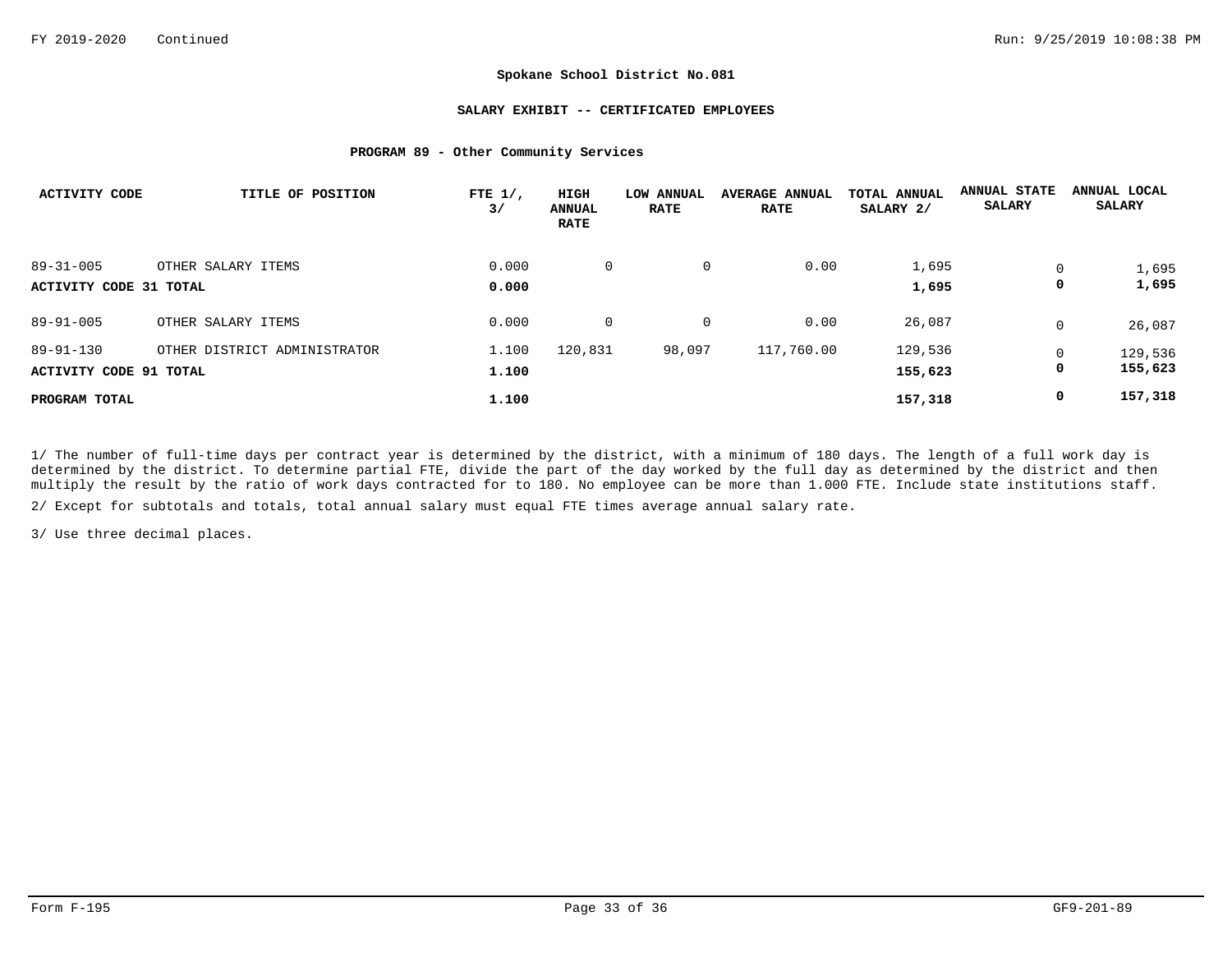### **SALARY EXHIBIT -- CERTIFICATED EMPLOYEES**

## **PROGRAM 97 - District-wide Support**

| <b>ACTIVITY CODE</b>          | TITLE OF POSITION               | FTE $1/$ ,<br>$\frac{3}{ }$ | <b>HIGH</b><br><b>ANNUAL</b><br><b>RATE</b> | <b>LOW ANNUAL</b><br><b>RATE</b> | <b>AVERAGE ANNUAL</b><br><b>RATE</b> | TOTAL ANNUAL<br>SALARY 2/ | <b>ANNUAL STATE</b><br><b>SALARY</b> | ANNUAL LOCAL<br><b>SALARY</b> |
|-------------------------------|---------------------------------|-----------------------------|---------------------------------------------|----------------------------------|--------------------------------------|---------------------------|--------------------------------------|-------------------------------|
| $97 - 12 - 005$               | OTHER SALARY ITEMS              | 0.000                       | 0                                           | 0                                | 0.00                                 | 8,400                     | 8,400                                | 0                             |
| $97 - 12 - 110$               | SUPERINTENDENT                  | 1.000                       | 272,148                                     | 272,148                          | 272,148.00                           | 272,148                   | 272,148                              | 0                             |
| <b>ACTIVITY CODE 12 TOTAL</b> |                                 | 1.000                       |                                             |                                  |                                      | 280,548                   | 280,548                              | 0                             |
| $97 - 13 - 005$               | OTHER SALARY ITEMS              | 0.000                       | 0                                           | 0                                | 0.00                                 | 29,959                    | 29,959                               | 0                             |
| $97 - 13 - 120$               | DEPUTY/ASSISTANT SUPERINTENDENT | 1.000                       | 159,376                                     | 133,475                          | 159,376.00                           | 159,376                   | 159,376                              | 0                             |
| ACTIVITY CODE 13 TOTAL        |                                 | 1.000                       |                                             |                                  |                                      | 189,335                   | 189,335                              | 0                             |
| $97 - 14 - 005$               | OTHER SALARY ITEMS              | 0.000                       | $\mathbf 0$                                 | 0                                | 0.00                                 | 273,568                   | 276,568                              | 0                             |
| $97 - 14 - 130$               | OTHER DISTRICT ADMINISTRATOR    | 1.200                       | 100,145                                     | 82,272                           | 86,349.17                            | 103,619                   | 103,619                              | 0                             |
| $97 - 14 - 903$               | CLASSIFIED LEAVE BUY BACK       | 1.000                       | 122,990                                     | 103,002                          | 122,990.00                           | 122,990                   | 122,990                              | 0                             |
| ACTIVITY CODE 14 TOTAL        |                                 | 2.200                       |                                             |                                  |                                      | 500,177                   | 503,177                              | 0                             |
| $97 - 61 - 005$               | OTHER SALARY ITEMS              | 0.000                       | 0                                           | 0                                | 0.00                                 | 6,340                     | 6,340                                | 0                             |
| <b>ACTIVITY CODE 61 TOTAL</b> |                                 | 0.000                       |                                             |                                  |                                      | 6,340                     | 6,340                                | 0                             |
| PROGRAM TOTAL                 |                                 | 4.200                       |                                             |                                  |                                      | 976,400                   | 979,400                              | 0                             |

1/ The number of full-time days per contract year is determined by the district, with a minimum of 180 days. The length of a full work day is determined by the district. To determine partial FTE, divide the part of the day worked by the full day as determined by the district and then multiply the result by the ratio of work days contracted for to 180. No employee can be more than 1.000 FTE. Include state institutions staff.

2/ Except for subtotals and totals, total annual salary must equal FTE times average annual salary rate.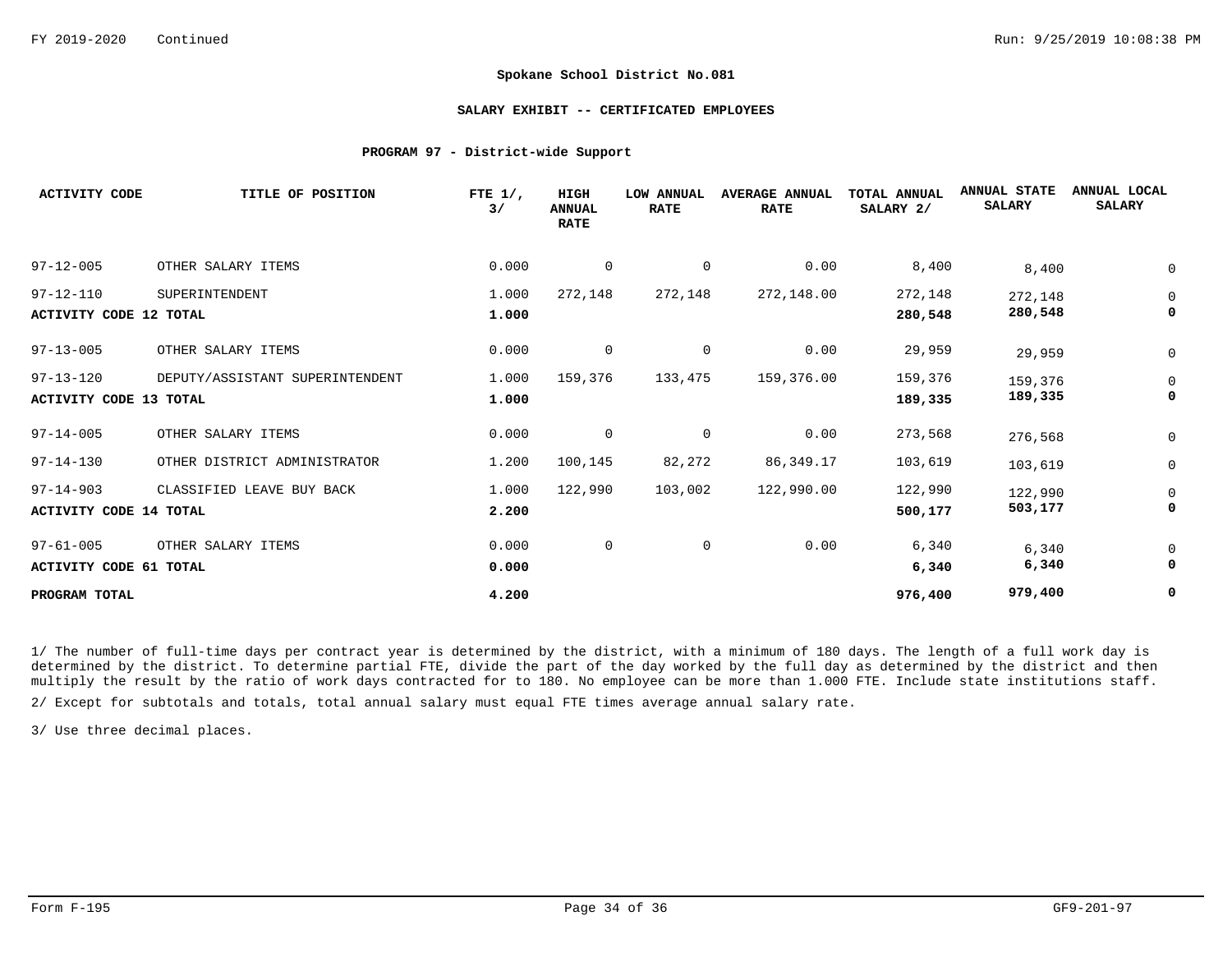## **SALARY EXHIBIT -- CERTIFICATED EMPLOYEES**

## **PROGRAM 98 - School Food Services**

| ACTIVITY CODE | TITLE OF POSITION                                      | FTE $1/$ ,<br>3/ | HIGH<br><b>ANNUAL</b><br><b>RATE</b> | <b>LOW ANNUAL</b><br><b>RATE</b> | <b>AVERAGE ANNUAL</b><br><b>RATE</b> | <b>TOTAL ANNUAL</b><br>SALARY 2/ | <b>ANNUAL STATE</b><br><b>SALARY</b> | ANNUAL LOCAL<br><b>SALARY</b> |
|---------------|--------------------------------------------------------|------------------|--------------------------------------|----------------------------------|--------------------------------------|----------------------------------|--------------------------------------|-------------------------------|
|               | **** NO CERTIFICATED SALARY DATA FOR THIS PROGRAM **** |                  |                                      |                                  |                                      |                                  |                                      |                               |
|               |                                                        |                  |                                      |                                  |                                      |                                  | 0<br>0                               |                               |
|               |                                                        |                  |                                      |                                  |                                      |                                  | 0                                    |                               |

1/ The number of full-time days per contract year is determined by the district, with a minimum of 180 days. The length of a full work day is determined by the district. To determine partial FTE, divide the part of the day worked by the full day as determined by the district and then multiply the result by the ratio of work days contracted for to 180. No employee can be more than 1.000 FTE. Include state institutions staff.

2/ Except for subtotals and totals, total annual salary must equal FTE times average annual salary rate.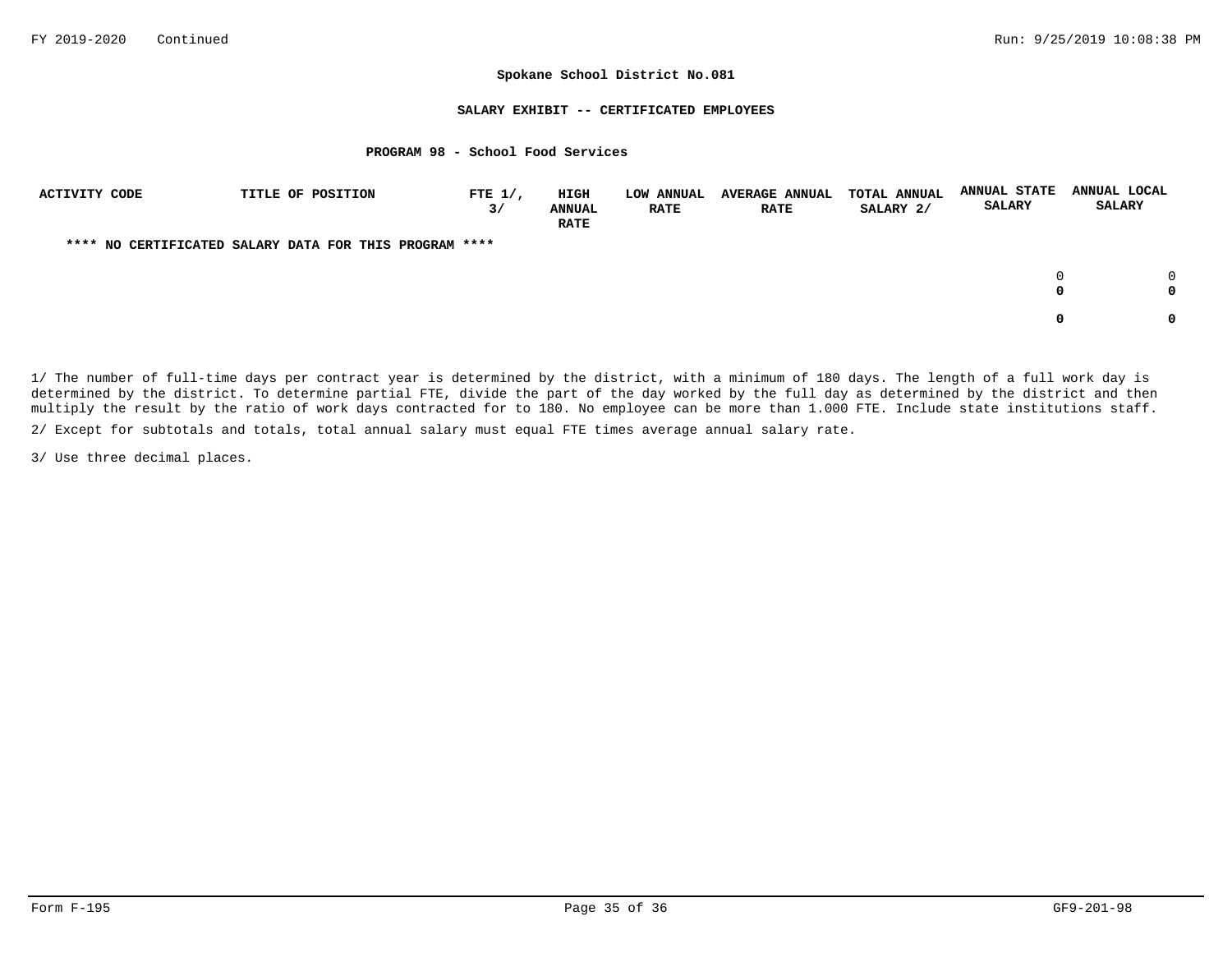## **SALARY EXHIBIT -- CERTIFICATED EMPLOYEES**

## **PROGRAM 99 - Pupil Transportation**

| ACTIVITY CODE | TITLE OF POSITION                                      | FTE $1/$ ,<br>3/ | HIGH<br><b>ANNUAL</b><br><b>RATE</b> | LOW ANNUAL<br><b>RATE</b> | <b>AVERAGE ANNUAL</b><br><b>RATE</b> | <b>TOTAL ANNUAL</b><br>SALARY 2/ | <b>ANNUAL STATE</b><br><b>SALARY</b> | ANNUAL LOCAL<br><b>SALARY</b> |
|---------------|--------------------------------------------------------|------------------|--------------------------------------|---------------------------|--------------------------------------|----------------------------------|--------------------------------------|-------------------------------|
|               | **** NO CERTIFICATED SALARY DATA FOR THIS PROGRAM **** |                  |                                      |                           |                                      |                                  |                                      |                               |
|               |                                                        |                  |                                      |                           |                                      |                                  | 0<br>0                               |                               |
|               |                                                        |                  |                                      |                           |                                      |                                  | 0                                    |                               |

1/ The number of full-time days per contract year is determined by the district, with a minimum of 180 days. The length of a full work day is determined by the district. To determine partial FTE, divide the part of the day worked by the full day as determined by the district and then multiply the result by the ratio of work days contracted for to 180. No employee can be more than 1.000 FTE. Include state institutions staff.

2/ Except for subtotals and totals, total annual salary must equal FTE times average annual salary rate.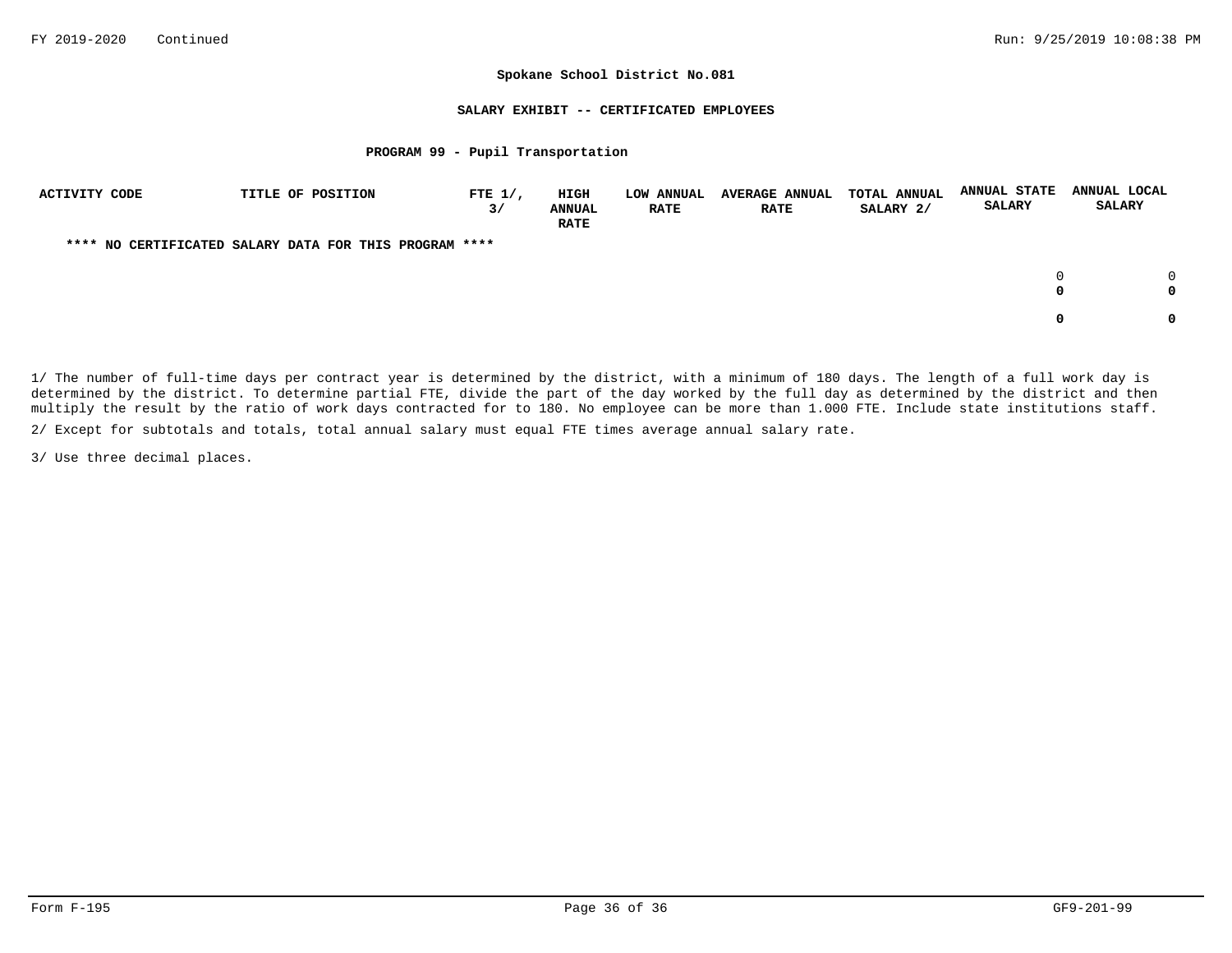# **SALARY EXHIBIT -- CLASSIFIED EMPLOYEES**

# **PROGRAM 01 - Basic Education**

| <b>ACTIVITY CODE</b>          | TITLE OF POSITION   | 3/      | FTE 1/, NUMBER OF<br><b>HOURS</b> | HIGH<br>HOURLY<br><b>RATE</b> | LOW<br><b>HOURLY</b><br><b>RATE</b> | <b>AVERAGE</b><br>HOURLY RATE | TOTAL ANNUAL<br>SALARY 2/ | <b>ANNUAL STATE</b><br><b>SALARY</b> | ANNUAL LOCAL<br><b>SALARY</b> |
|-------------------------------|---------------------|---------|-----------------------------------|-------------------------------|-------------------------------------|-------------------------------|---------------------------|--------------------------------------|-------------------------------|
| $01 - 21 - 005$               | OTHER SALARY ITEMS  | 0.000   | 0.00                              | 0.00                          | 0.00                                | 0.00                          | 55,255                    | 55,255                               |                               |
| $01 - 21 - 940$               | OFFICE/CLERICAL     |         | 5.407 11,246.63                   | 36.96                         | 18.27                               | 28.64                         | 322,061                   | 322,061                              |                               |
| $01 - 21 - 960$               | PROFESSIONAL        | 4.000   | 8,320.00                          | 39.02                         | 22.56                               | 33.33                         | 277,303                   | 277,303                              | $\Omega$                      |
| $01 - 21 - 980$               | TECHNICAL           | 2.768   | 5,758.00                          | 35.01                         | 20.90                               | 27.14                         | 156,270                   | 156,270                              |                               |
| $01 - 21 - 990$               | DIRECTOR/SUPERVISOR | 1.308   | 2,720.00                          | 56.31                         | 38.76                               | 47.06                         | 128,001                   | 128,001                              | $\Omega$                      |
| <b>ACTIVITY CODE 21 TOTAL</b> |                     | 13.483  |                                   |                               |                                     |                               | 938,890                   | 938,890                              | 0                             |
| $01 - 22 - 005$               | OTHER SALARY ITEMS  | 0.000   | 0.00                              | 0.00                          | 0.00                                | 0.00                          | 171,900                   | 171,900                              | $\Omega$                      |
| $01 - 22 - 940$               | OFFICE/CLERICAL     |         | 10.313 21,450.00                  | 26.50                         | 17.05                               | 24.36                         | 522,417                   | 522,417                              |                               |
| $01 - 22 - 990$               | DIRECTOR/SUPERVISOR |         | $0.650$ 1,352.00                  | 33.76                         | 29.12                               | 33.76                         | 45,643                    | 45,643                               | $\Omega$                      |
| <b>ACTIVITY CODE 22 TOTAL</b> |                     | 10.963  |                                   |                               |                                     |                               | 739,960                   | 739,960                              | 0                             |
| $01 - 23 - 005$               | OTHER SALARY ITEMS  | 0.000   | 0.00                              | 0.00                          | 0.00                                | 0.00                          | 457,498                   | 457,498                              | $\Omega$                      |
| $01 - 23 - 910$               | AIDES               |         | 31.496 65,512.57                  | 13.50                         | 12.00                               | 12.24                         | 801,683                   | 801,683                              | 0                             |
| $01 - 23 - 940$               | OFFICE/CLERICAL     | 140.892 | 293,055.8<br>2                    | 29.34                         | 17.05                               | 23.72                         | 6,950,802                 | 3,793,196                            | 3,157,606                     |
| <b>ACTIVITY CODE 23 TOTAL</b> |                     | 172.388 |                                   |                               |                                     |                               | 8,209,983                 | 5,052,377                            | 3,157,606                     |
| $01 - 24 - 005$               | OTHER SALARY ITEMS  | 0.000   | 0.00                              | 0.00                          | 0.00                                | 0.00                          | 750                       | 750                                  | $\Omega$                      |
| <b>ACTIVITY CODE 24 TOTAL</b> |                     | 0.000   |                                   |                               |                                     |                               | 750                       | 750                                  | 0                             |
| $01 - 25 - 005$               | OTHER SALARY ITEMS  | 0.000   | 0.00                              | 0.00                          | 0.00                                | 0.00                          | 63,106                    | 63,106                               | 0                             |
| $01 - 25 - 910$               | AIDES               | 0.023   | 47.50                             | 13.50                         | 12.00                               | 12.23                         | 581                       | 581                                  | $\overline{0}$                |
| $01 - 25 - 970$               | SERVICE WORKERS     |         | 12.615 26,240.00                  | 39.48                         | 31.18                               | 34.03                         | 892,932                   | 297,644                              | 595,288                       |
| <b>ACTIVITY CODE 25 TOTAL</b> |                     | 12.638  |                                   |                               |                                     |                               | 956,619                   | 361,331                              | 595,288                       |
| $01 - 26 - 005$               | OTHER SALARY ITEMS  | 0.000   | 0.00                              | 0.00                          | 0.00                                | 0.00                          | 212,365                   | 212,365                              | 0                             |
| $01 - 26 - 910$               | AIDES               |         | 1.285 2,673.01                    | 26.50                         | 15.30                               | 19.82                         | 52,970                    | 52,970                               | $\mathbf 0$                   |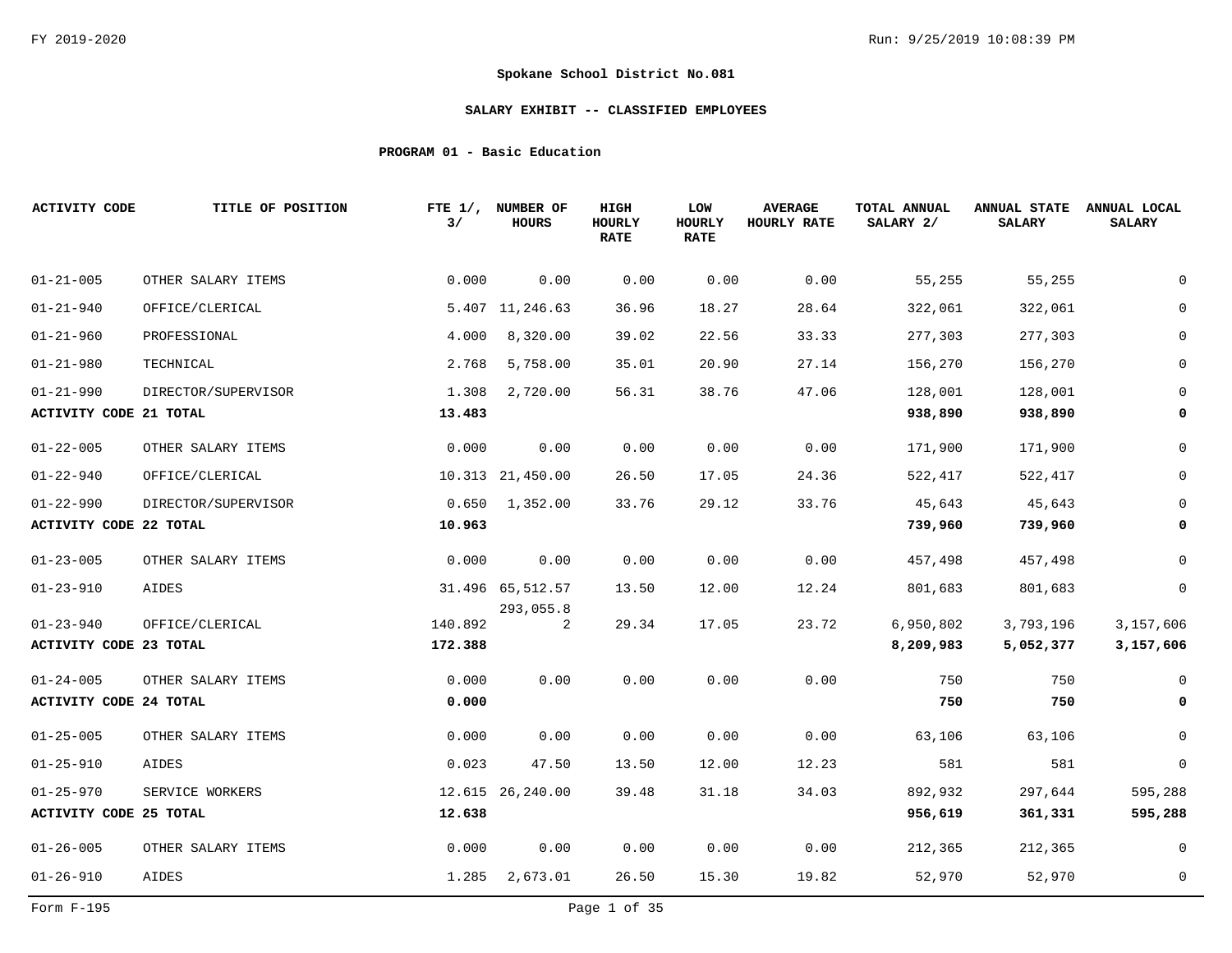### **SALARY EXHIBIT -- CLASSIFIED EMPLOYEES**

# **PROGRAM 01 - Basic Education**

| <b>ACTIVITY CODE</b>          | TITLE OF POSITION   | 3/      | FTE 1/, NUMBER OF<br><b>HOURS</b> | <b>HIGH</b><br>HOURLY<br><b>RATE</b> | LOW<br><b>HOURLY</b><br><b>RATE</b> | <b>AVERAGE</b><br>HOURLY RATE | TOTAL ANNUAL<br>SALARY 2/ | <b>ANNUAL STATE</b><br><b>SALARY</b> | ANNUAL LOCAL<br><b>SALARY</b> |
|-------------------------------|---------------------|---------|-----------------------------------|--------------------------------------|-------------------------------------|-------------------------------|---------------------------|--------------------------------------|-------------------------------|
| $01 - 26 - 940$               | OFFICE/CLERICAL     | 0.095   | 198.00                            | 26.50                                | 17.05                               | 26.50                         | 5,247                     | 5,247                                | 0                             |
| $01 - 26 - 960$               | PROFESSIONAL        |         | 14.038 29,305.48                  | 49.24                                | 15.59                               | 41.77                         | 1,224,221                 | 1,224,221                            | $\mathbf 0$                   |
| <b>ACTIVITY CODE 26 TOTAL</b> |                     | 15.418  |                                   |                                      |                                     |                               | 1,494,803                 | 1,494,803                            | 0                             |
| $01 - 27 - 005$               | OTHER SALARY ITEMS  | 0.000   | 0.00                              | 0.00                                 | 0.00                                | 0.00                          | 300,782                   | 300,782                              | $\mathsf 0$                   |
| $01 - 27 - 910$               | AIDES               |         | 14.900 30,991.48                  | 23.07                                | 15.30                               | 18.48                         | 572,651                   | 572,651                              | $\mathsf 0$                   |
| $01 - 27 - 960$               | PROFESSIONAL        | 2.119   | 4,408.00                          | 35.57                                | 24.08                               | 27.42                         | 120,885                   | 120,885                              | $\overline{0}$                |
| <b>ACTIVITY CODE 27 TOTAL</b> |                     | 17.019  |                                   |                                      |                                     |                               | 994,318                   | 994,318                              | 0                             |
| $01 - 28 - 005$               | OTHER SALARY ITEMS  | 0.000   | 0.00                              | 0.00                                 | 0.00                                | 0.00                          | 953,252                   | $\overline{0}$                       | 953,252                       |
| <b>ACTIVITY CODE 28 TOTAL</b> |                     | 0.000   |                                   |                                      |                                     |                               | 953,252                   | 0                                    | 953,252                       |
| $01 - 31 - 005$               | OTHER SALARY ITEMS  | 0.000   | 0.00                              | 0.00                                 | 0.00                                | 0.00                          | 2,741                     | 0                                    | 2,741                         |
| $01 - 31 - 940$               | OFFICE/CLERICAL     | 0.500   | 1,040.00                          | 28.37                                | 18.27                               | 24.60                         | 25,580                    | $\mathbf 0$                          | 25,580                        |
| <b>ACTIVITY CODE 31 TOTAL</b> |                     | 0.500   |                                   |                                      |                                     |                               | 28,321                    | 0                                    | 28,321                        |
| $01 - 32 - 005$               | OTHER SALARY ITEMS  | 0.000   | 0.00                              | 0.00                                 | 0.00                                | 0.00                          | 23,441                    | 23,441                               | $\mathbf 0$                   |
| $01 - 32 - 980$               | TECHNICAL           |         | 20.800 43,264.00                  | 28.04                                | 19.69                               | 27.94                         | 1,208,869                 | 1,208,869                            | $\mathsf{O}\xspace$           |
| $01 - 32 - 990$               | DIRECTOR/SUPERVISOR | 0.500   | 1,040.00                          | 44.94                                | 38.76                               | 40.13                         | 41,730                    | 41,730                               | $\mathbf 0$                   |
| <b>ACTIVITY CODE 32 TOTAL</b> |                     | 21.300  |                                   |                                      |                                     |                               | 1,274,040                 | 1,274,040                            | 0                             |
| $01 - 33 - 005$               | OTHER SALARY ITEMS  | 0.000   | 0.00                              | 0.00                                 | 0.00                                | 0.00                          | 14,134                    | 14,134                               | 0                             |
| $01 - 33 - 940$               | OFFICE/CLERICAL     | 3.717   | 7,732.00                          | 28.37                                | 17.21                               | 25.47                         | 196,954                   | 196,954                              | $\overline{0}$                |
| ACTIVITY CODE 33 TOTAL        |                     | 3.717   |                                   |                                      |                                     |                               | 211,088                   | 211,088                              | 0                             |
| PROGRAM TOTAL                 |                     | 267.426 |                                   |                                      |                                     |                               | 15,802,024                | 11,067,557                           | 4,734,467                     |

1/ A full-time equivalent is considered to be 2080 hours. When less than 2080 hours, divide the amount of hours by 2080 to determine FTE. No employee can be more than 1.000 FTE. Include state institutions and vocationally-technical staff.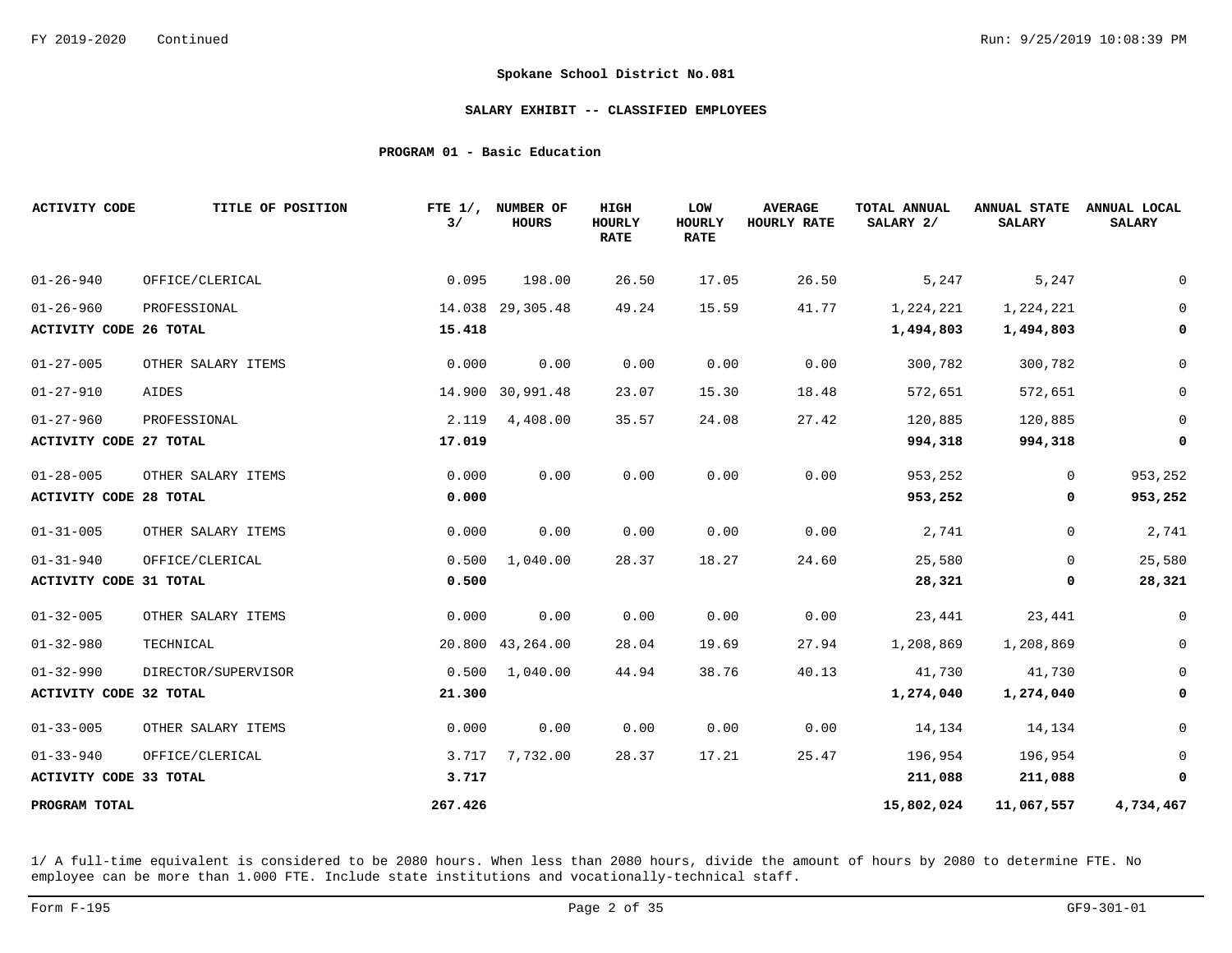# **SALARY EXHIBIT -- CLASSIFIED EMPLOYEES**

2/ Except for subtotals and totals, total annual salary must equal the number of hours times the average hourly rate of pay.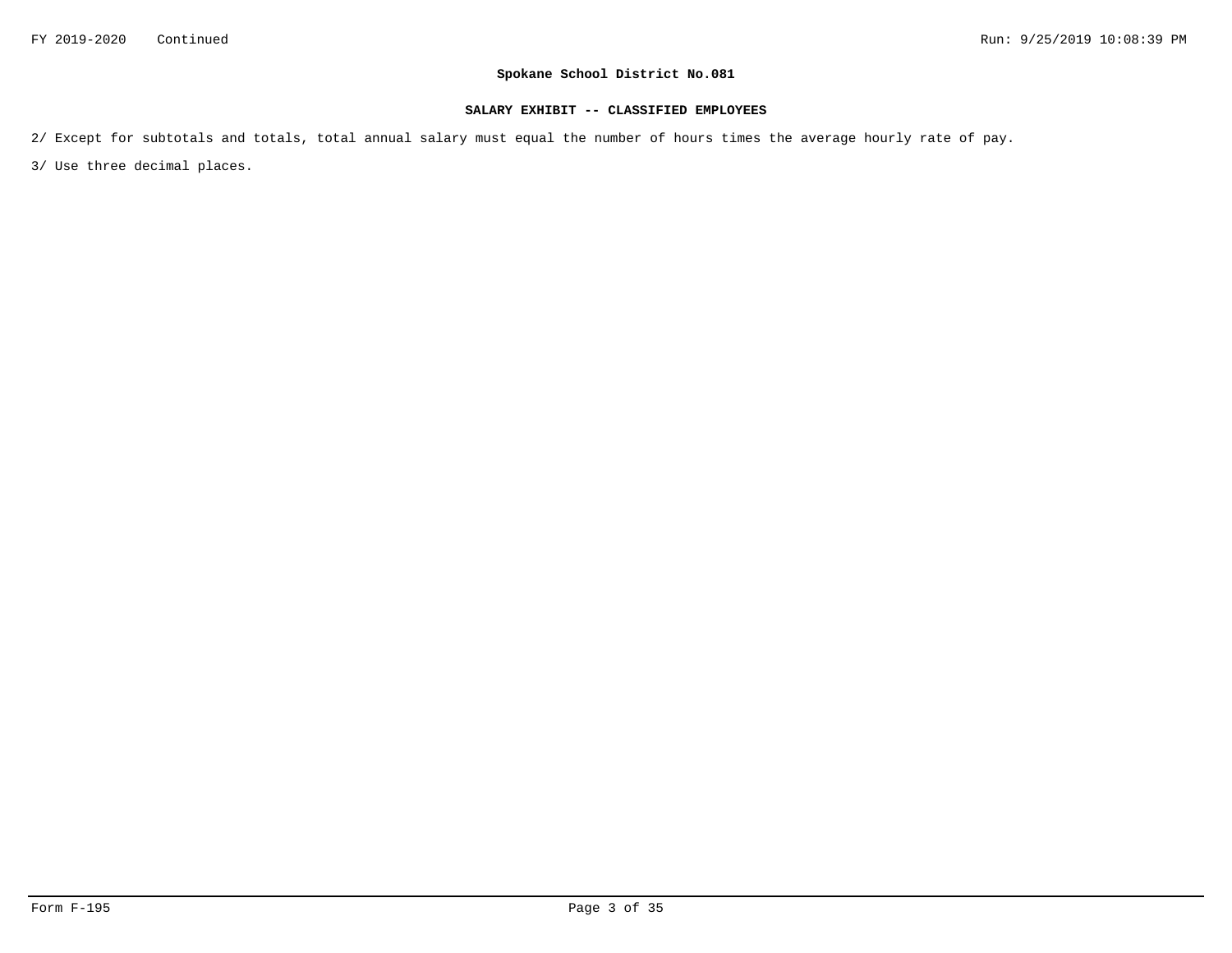### **SALARY EXHIBIT -- CLASSIFIED EMPLOYEES**

## **PROGRAM 02 - Alternative Learning Experience**

| <b>ACTIVITY CODE</b>          | TITLE OF POSITION   | FTE $1/$ ,<br>3/ | NUMBER OF<br><b>HOURS</b> | <b>HIGH</b><br><b>HOURLY</b><br><b>RATE</b> | LOW<br><b>HOURLY</b><br><b>RATE</b> | <b>AVERAGE</b><br>HOURLY RATE | TOTAL ANNUAL<br>SALARY 2/ | <b>ANNUAL STATE</b><br><b>SALARY</b> | ANNUAL LOCAL<br><b>SALARY</b> |
|-------------------------------|---------------------|------------------|---------------------------|---------------------------------------------|-------------------------------------|-------------------------------|---------------------------|--------------------------------------|-------------------------------|
| $02 - 21 - 005$               | OTHER SALARY ITEMS  | 0.000            | 0.00                      | 0.00                                        | 0.00                                | 0.00                          | 47,465                    | 0                                    | 47,465                        |
| $02 - 21 - 940$               | OFFICE/CLERICAL     | 1.000            | 2,080.00                  | 29.34                                       | 18.92                               | 27.94                         | 58,111                    | 58,111                               | $\mathbb O$                   |
| $02 - 21 - 980$               | TECHNICAL           |                  | 4.930 10,255.00           | 45.52                                       | 15.59                               | 25.52                         | 261,720                   | 261,720                              | $\mathbb O$                   |
| $02 - 21 - 990$               | DIRECTOR/SUPERVISOR | 1.000            | 2,080.00                  | 40.85                                       | 35.24                               | 39.86                         | 82,907                    | 82,907                               | $\overline{0}$                |
| ACTIVITY CODE 21 TOTAL        |                     | 6.930            |                           |                                             |                                     |                               | 450,203                   | 402,738                              | 47,465                        |
| $02 - 23 - 005$               | OTHER SALARY ITEMS  | 0.000            | 0.00                      | 0.00                                        | 0.00                                | 0.00                          | 50,563                    | $\mathbf 0$                          | 50,563                        |
| $02 - 23 - 940$               | OFFICE/CLERICAL     |                  | 7.153 14,879.00           | 29.34                                       | 17.05                               | 25.41                         | 378,082                   | 378,082                              | $\overline{0}$                |
| <b>ACTIVITY CODE 23 TOTAL</b> |                     | 7.153            |                           |                                             |                                     |                               | 428,645                   | 378,082                              | 50,563                        |
| $02 - 27 - 005$               | OTHER SALARY ITEMS  | 0.000            | 0.00                      | 0.00                                        | 0.00                                | 0.00                          | 108,491                   | $\Omega$                             | 108,491                       |
| $02 - 27 - 910$               | AIDES               | 1.998            | 4,155.78                  | 23.07                                       | 12.00                               | 19.07                         | 79,257                    | 79,257                               | $\overline{0}$                |
| <b>ACTIVITY CODE 27 TOTAL</b> |                     | 1.998            |                           |                                             |                                     |                               | 187,748                   | 79,257                               | 108,491                       |
| $02 - 28 - 005$               | OTHER SALARY ITEMS  | 0.000            | 0.00                      | 0.00                                        | 0.00                                | 0.00                          | 2,994                     | 0                                    | 2,994                         |
| <b>ACTIVITY CODE 28 TOTAL</b> |                     | 0.000            |                           |                                             |                                     |                               | 2,994                     | 0                                    | 2,994                         |
| $02 - 31 - 005$               | OTHER SALARY ITEMS  | 0.000            | 0.00                      | 0.00                                        | 0.00                                | 0.00                          | 1,468                     | $\overline{0}$                       | 1,468                         |
| <b>ACTIVITY CODE 31 TOTAL</b> |                     | 0.000            |                           |                                             |                                     |                               | 1,468                     | 0                                    | 1,468                         |
| PROGRAM TOTAL                 |                     | 16.081           |                           |                                             |                                     |                               | 1,071,058                 | 860,077                              | 210,981                       |

1/ A full-time equivalent is considered to be 2080 hours. When less than 2080 hours, divide the amount of hours by 2080 to determine FTE. No employee can be more than 1.000 FTE. Include state institutions and vocationally-technical staff.

2/ Except for subtotals and totals, total annual salary must equal the number of hours times the average hourly rate of pay.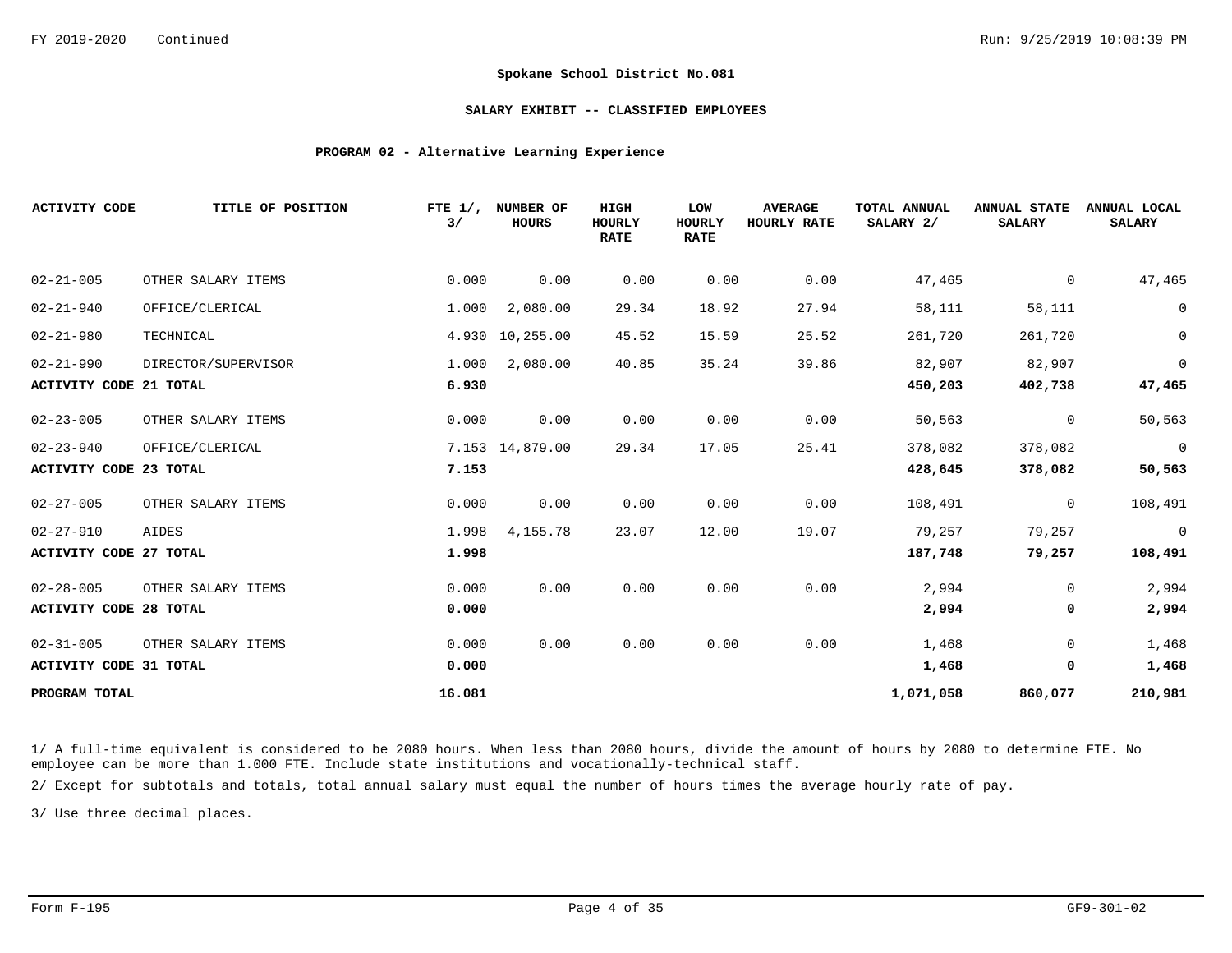### **SALARY EXHIBIT -- CLASSIFIED EMPLOYEES**

## **PROGRAM 03 - Basic Education - Dropout Reengagement**

| <b>ACTIVITY CODE</b> |  | TITLE OF POSITION                                    | FTE $1/$ ,<br>3/ | <b>NUMBER OF</b><br>HOURS | HIGH<br>HOURLY<br><b>RATE</b> | LOW<br>HOURLY<br><b>RATE</b> | <b>AVERAGE</b><br>HOURLY RATE | <b>TOTAL ANNUAL</b><br>SALARY 2/ | <b>ANNUAL STATE</b><br>SALARY | ANNUAL LOCAL<br><b>SALARY</b> |        |
|----------------------|--|------------------------------------------------------|------------------|---------------------------|-------------------------------|------------------------------|-------------------------------|----------------------------------|-------------------------------|-------------------------------|--------|
|                      |  | **** NO CLASSIFIED SALARY DATA FOR THIS PROGRAM **** |                  |                           |                               |                              |                               |                                  |                               |                               |        |
|                      |  |                                                      |                  |                           |                               |                              |                               |                                  | $\Omega$                      |                               | $\cap$ |
|                      |  |                                                      |                  |                           |                               |                              |                               |                                  | 0                             |                               | 0      |
|                      |  |                                                      |                  |                           |                               |                              |                               |                                  |                               |                               | 0      |

1/ A full-time equivalent is considered to be 2080 hours. When less than 2080 hours, divide the amount of hours by 2080 to determine FTE. No employee can be more than 1.000 FTE. Include state institutions and vocationally-technical staff.

2/ Except for subtotals and totals, total annual salary must equal the number of hours times the average hourly rate of pay.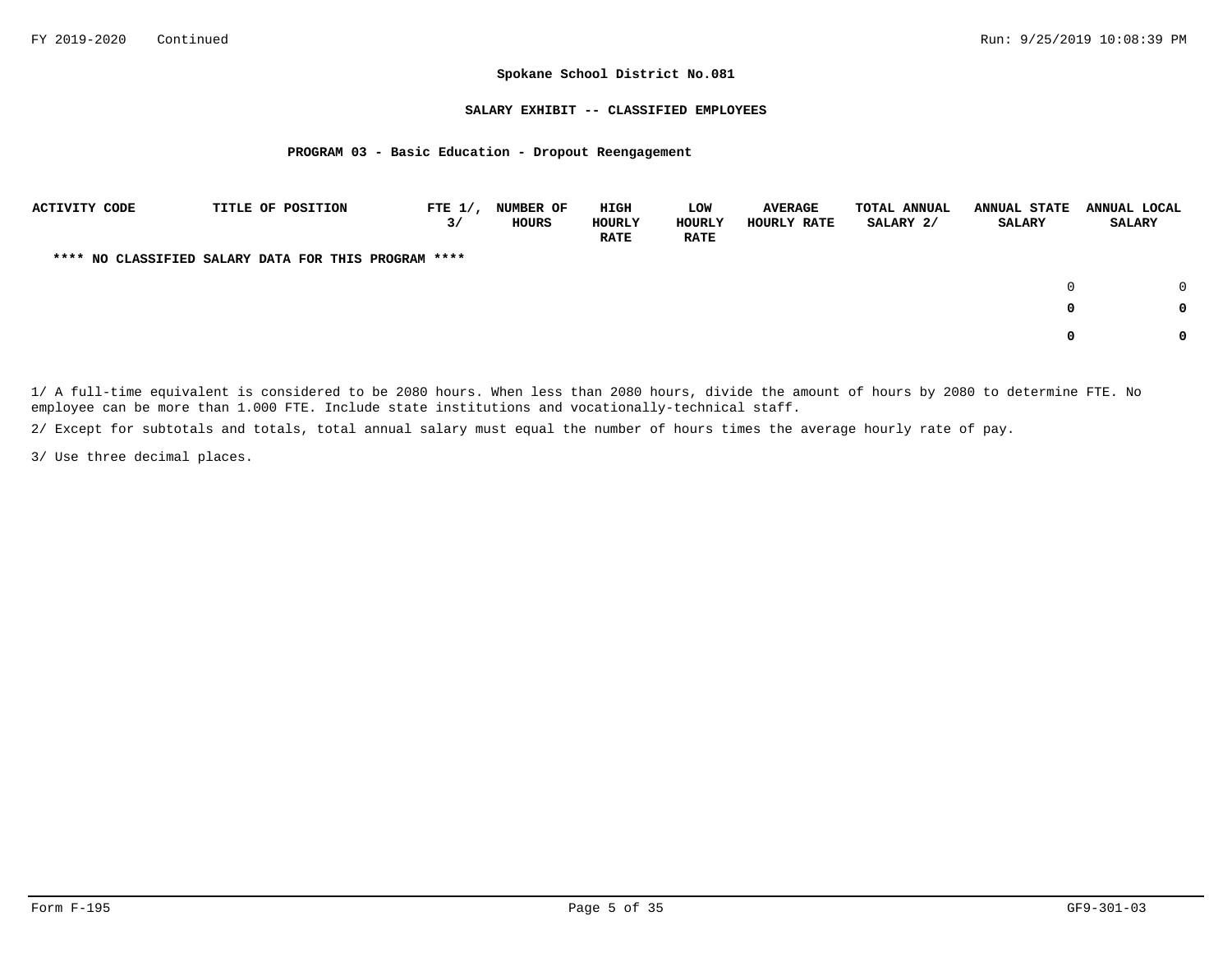# **SALARY EXHIBIT -- CLASSIFIED EMPLOYEES**

# **PROGRAM 21 - Special Education, Supplemental, State**

| <b>ACTIVITY CODE</b>          | TITLE OF POSITION   | 3/      | FTE 1/, NUMBER OF<br><b>HOURS</b> | HIGH<br>HOURLY<br><b>RATE</b> | LOW<br>HOURLY<br><b>RATE</b> | <b>AVERAGE</b><br>HOURLY RATE | TOTAL ANNUAL<br>SALARY 2/ | <b>ANNUAL STATE</b><br><b>SALARY</b> | ANNUAL LOCAL<br><b>SALARY</b> |
|-------------------------------|---------------------|---------|-----------------------------------|-------------------------------|------------------------------|-------------------------------|---------------------------|--------------------------------------|-------------------------------|
| $21 - 21 - 005$               | OTHER SALARY ITEMS  | 0.000   | 0.00                              | 0.00                          | 0.00                         | 0.00                          | 21,875                    | 21,875                               |                               |
| $21 - 21 - 940$               | OFFICE/CLERICAL     | 3.812   | 7,928.00                          | 29.34                         | 18.27                        | 26.94                         | 213,566                   | 213,566                              |                               |
| $21 - 21 - 960$               | PROFESSIONAL        | 1.600   | 3,328.00                          | 39.02                         | 32.09                        | 38.34                         | 127,579                   | 127,579                              | $\mathbf 0$                   |
| $21 - 21 - 990$               | DIRECTOR/SUPERVISOR | 0.505   | 1,050.00                          | 44.94                         | 38.76                        | 41.33                         | 43,395                    | 43,395                               |                               |
| ACTIVITY CODE 21 TOTAL        |                     | 5.917   |                                   |                               |                              |                               | 406,415                   | 406,415                              | 0                             |
| $21 - 23 - 005$               | OTHER SALARY ITEMS  | 0.000   | 0.00                              | 0.00                          | 0.00                         | 0.00                          | 1,979                     | 1,979                                |                               |
| <b>ACTIVITY CODE 23 TOTAL</b> |                     | 0.000   |                                   |                               |                              |                               | 1,979                     | 1,979                                | 0                             |
| $21 - 24 - 005$               | OTHER SALARY ITEMS  | 0.000   | 0.00                              | 0.00                          | 0.00                         | 0.00                          | 6,661                     | 6,661                                | 0                             |
| $21 - 24 - 960$               | PROFESSIONAL        | 0.900   | 1,871.80                          | 35.57                         | 24.08                        | 29.20                         | 54,656                    | 54,656                               |                               |
| <b>ACTIVITY CODE 24 TOTAL</b> |                     | 0.900   |                                   |                               |                              |                               | 61,317                    | 61,317                               | 0                             |
| $21 - 26 - 005$               | OTHER SALARY ITEMS  | 0.000   | 0.00                              | 0.00                          | 0.00                         | 0.00                          | 106,549                   | 106,549                              | 0                             |
| $21 - 26 - 910$               | AIDES               | 3.611   | 7,511.08                          | 23.07                         | 15.30                        | 19.00                         | 142,733                   | 142,733                              | 0                             |
| $21 - 26 - 940$               | OFFICE/CLERICAL     | 0.597   | 1,241.50                          | 40.49                         | 26.10                        | 29.49                         | 36,607                    | 36,607                               | 0                             |
| $21 - 26 - 960$               | PROFESSIONAL        |         | 5.122 10,653.30                   | 49.24                         | 15.59                        | 37.48                         | 399,300                   | 399,300                              | $\mathbf 0$                   |
| $21 - 26 - 980$               | TECHNICAL           |         | $0.643$ 1,337.00                  | 40.49                         | 26.10                        | 36.71                         | 49,079                    | 49,079                               |                               |
| ACTIVITY CODE 26 TOTAL        |                     | 9.973   |                                   |                               |                              |                               | 734,268                   | 734,268                              | 0                             |
| $21 - 27 - 005$               | OTHER SALARY ITEMS  | 0.000   | 0.00                              | 0.00                          | 0.00                         | 0.00                          | 1,844,839                 | 1,844,839                            | $\mathbf 0$                   |
| $21 - 27 - 910$               | AIDES               | 235.659 | 49,017,00<br>2.00                 | 29.02                         | 15.30                        | 0.19                          | 9,523,846                 | 8,575,366                            | 948,480                       |
| $21 - 27 - 940$               | OFFICE/CLERICAL     | 1.462   | 3,040.00                          | 27.99                         | 18.04                        | 24.34                         | 73,991                    | 73,991                               | $\overline{0}$                |
| <b>ACTIVITY CODE 27 TOTAL</b> |                     | 237.121 |                                   |                               |                              |                               | 11,442,676                | 10,494,196                           | 948,480                       |
| $21 - 28 - 005$               | OTHER SALARY ITEMS  | 0.000   | 0.00                              | 0.00                          | 0.00                         | 0.00                          | 9,841                     | 0                                    | 9,841                         |
| <b>ACTIVITY CODE 28 TOTAL</b> |                     | 0.000   |                                   |                               |                              |                               | 9,841                     | 0                                    | 9,841                         |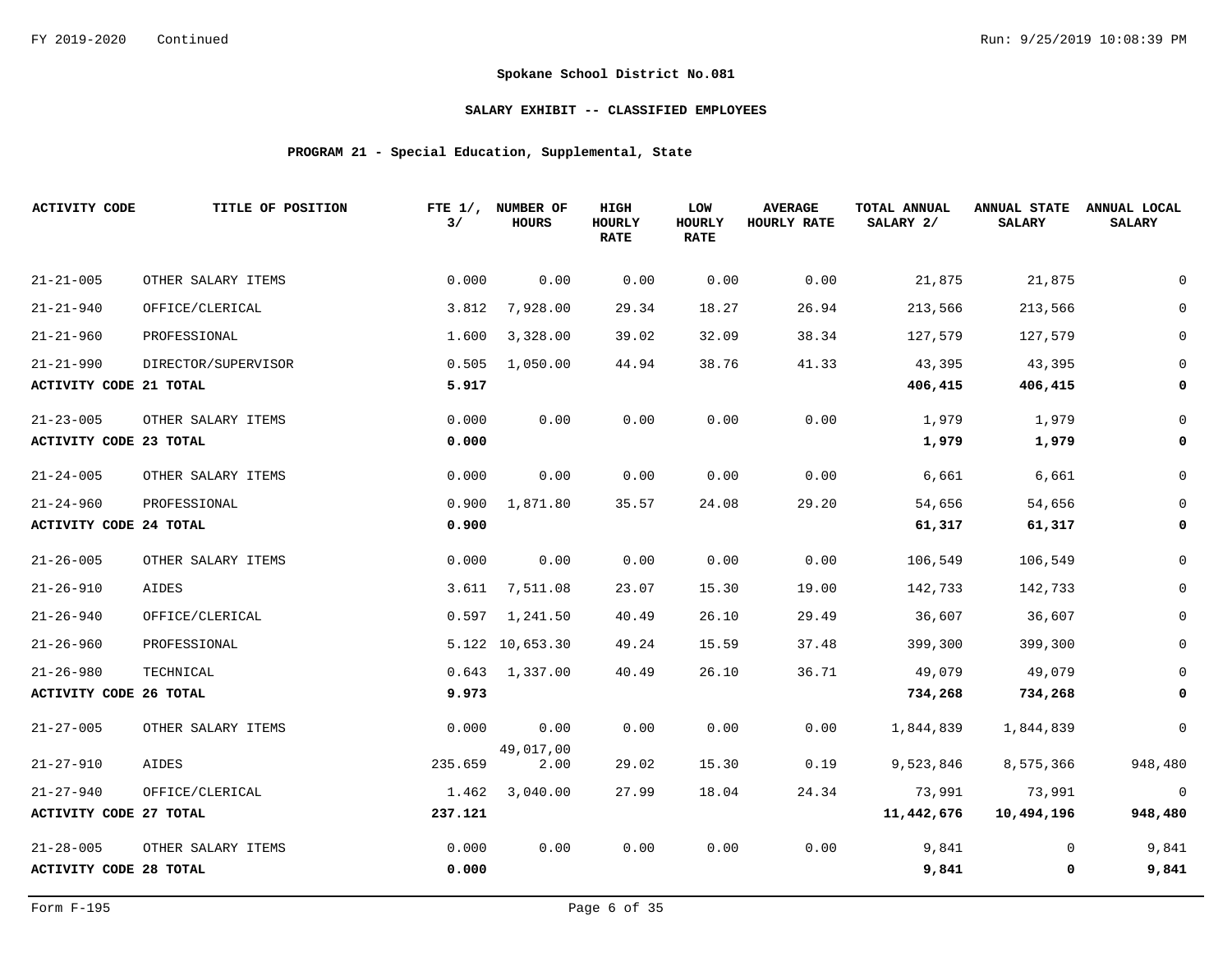### **SALARY EXHIBIT -- CLASSIFIED EMPLOYEES**

## **PROGRAM 21 - Special Education, Supplemental, State**

| <b>ACTIVITY CODE</b>   | TITLE OF POSITION  | FTE $1/$ ,<br>3/ | <b>NUMBER OF</b><br>HOURS | HIGH<br>HOURLY<br><b>RATE</b> | LOW<br>HOURLY<br><b>RATE</b> | <b>AVERAGE</b><br>HOURLY RATE | TOTAL ANNUAL<br>SALARY 2/ | <b>ANNUAL STATE</b><br><b>SALARY</b> | ANNUAL LOCAL<br><b>SALARY</b> |
|------------------------|--------------------|------------------|---------------------------|-------------------------------|------------------------------|-------------------------------|---------------------------|--------------------------------------|-------------------------------|
| $21 - 31 - 005$        | OTHER SALARY ITEMS | 0.000            | 0.00                      | 0.00                          | 0.00                         | 0.00                          | 9,139                     | 0                                    | 9,139                         |
| ACTIVITY CODE 31 TOTAL |                    | 0.000            |                           |                               |                              |                               | 9,139                     | 0                                    | 9,139                         |
| $21 - 32 - 005$        | OTHER SALARY ITEMS | 0.000            | 0.00                      | 0.00                          | 0.00                         | 0.00                          | 3,167                     | 3,167                                | $\overline{0}$                |
| $21 - 32 - 980$        | TECHNICAL          | 0.762            | 1,584.00                  | 31.18                         | 24.17                        | 28.28                         | 44,788                    | 44,788                               | $\overline{0}$                |
| ACTIVITY CODE 32 TOTAL |                    | 0.762            |                           |                               |                              |                               | 47,955                    | 47,955                               | 0                             |
| PROGRAM TOTAL          |                    | 254.673          |                           |                               |                              |                               | 12,713,590                | 11,746,130                           | 967,460                       |

1/ A full-time equivalent is considered to be 2080 hours. When less than 2080 hours, divide the amount of hours by 2080 to determine FTE. No employee can be more than 1.000 FTE. Include state institutions and vocationally-technical staff.

2/ Except for subtotals and totals, total annual salary must equal the number of hours times the average hourly rate of pay.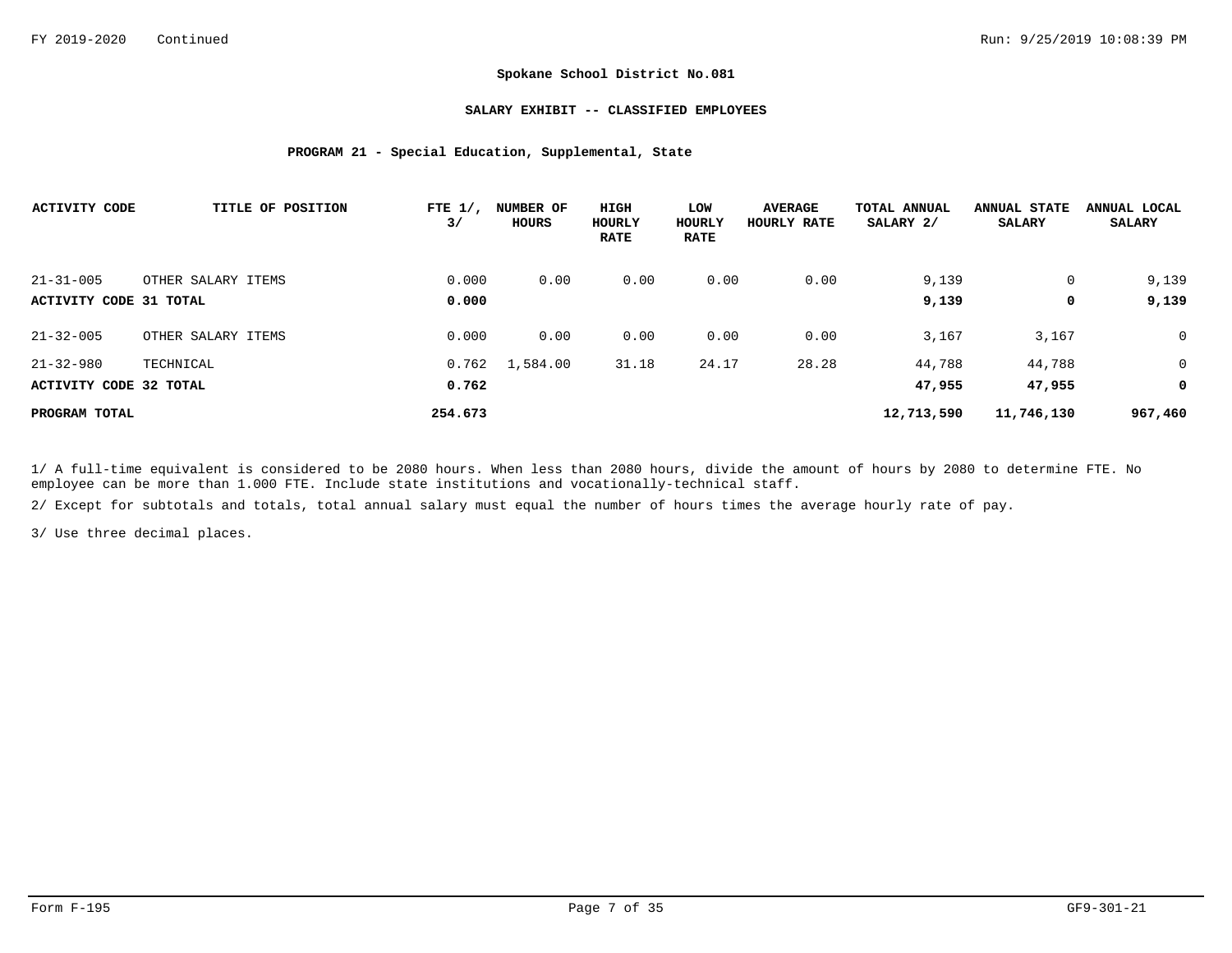### **SALARY EXHIBIT -- CLASSIFIED EMPLOYEES**

## **PROGRAM 22 - Special Education, Infants and Toddlers, State**

| <b>ACTIVITY CODE</b> |  | TITLE OF POSITION                                    | FTE $1/$ ,<br>3/ | <b>NUMBER OF</b><br>HOURS | HIGH<br>HOURLY<br><b>RATE</b> | LOW<br>HOURLY<br><b>RATE</b> | <b>AVERAGE</b><br>HOURLY RATE | <b>TOTAL ANNUAL</b><br>SALARY 2/ | <b>ANNUAL STATE</b><br>SALARY | ANNUAL LOCAL<br><b>SALARY</b> |
|----------------------|--|------------------------------------------------------|------------------|---------------------------|-------------------------------|------------------------------|-------------------------------|----------------------------------|-------------------------------|-------------------------------|
|                      |  | **** NO CLASSIFIED SALARY DATA FOR THIS PROGRAM **** |                  |                           |                               |                              |                               |                                  |                               |                               |
|                      |  |                                                      |                  |                           |                               |                              |                               |                                  | $\Omega$                      | $\cap$                        |
|                      |  |                                                      |                  |                           |                               |                              |                               |                                  | 0                             | 0                             |
|                      |  |                                                      |                  |                           |                               |                              |                               |                                  |                               | 0                             |

1/ A full-time equivalent is considered to be 2080 hours. When less than 2080 hours, divide the amount of hours by 2080 to determine FTE. No employee can be more than 1.000 FTE. Include state institutions and vocationally-technical staff.

2/ Except for subtotals and totals, total annual salary must equal the number of hours times the average hourly rate of pay.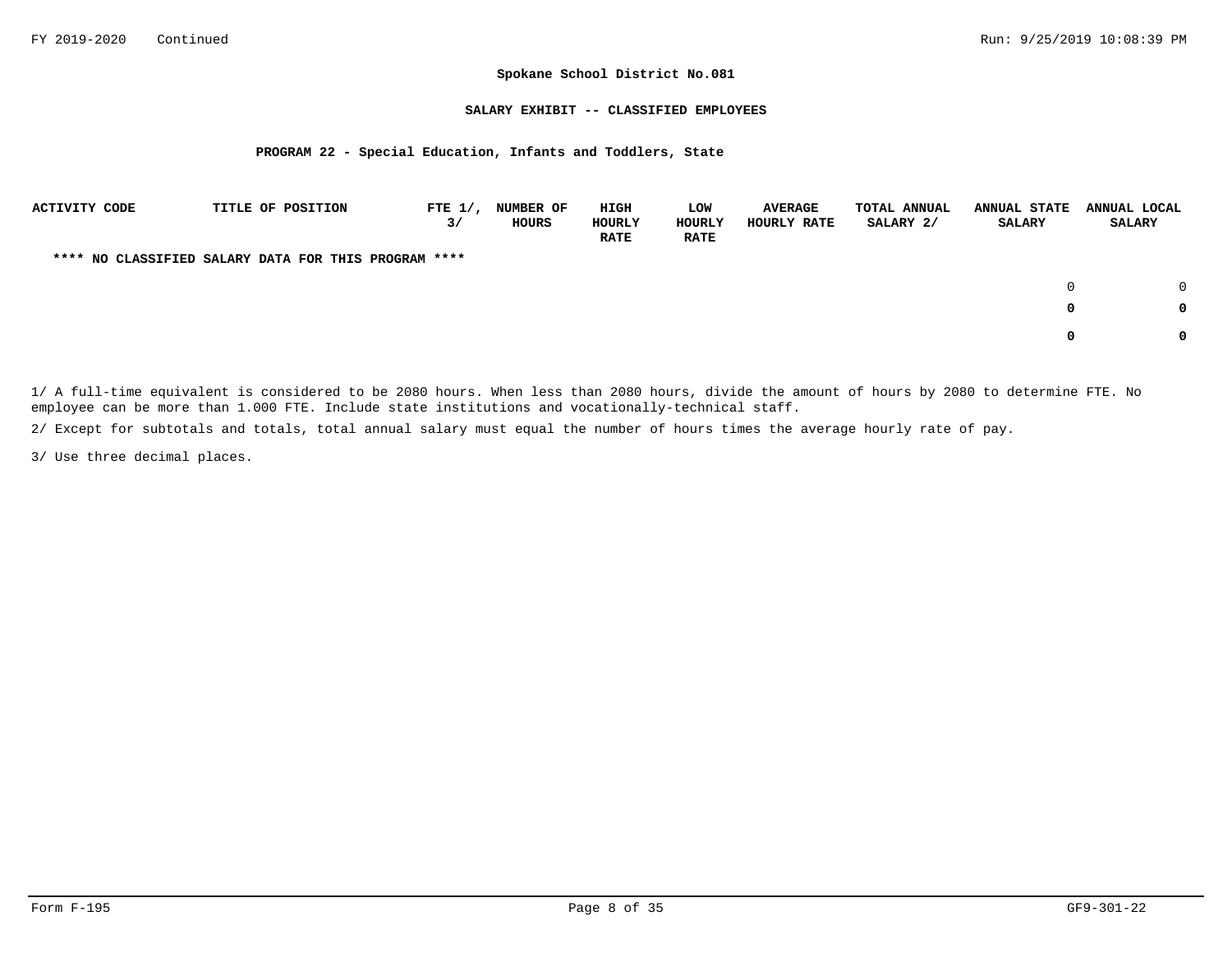### **SALARY EXHIBIT -- CLASSIFIED EMPLOYEES**

## **PROGRAM 24 - Special Education, Supplemental, Federal**

| ACTIVITY CODE          | TITLE OF POSITION  | FTE $1/$ ,<br>3/ | NUMBER OF<br>HOURS | HIGH<br>HOURLY<br><b>RATE</b> | LOW<br>HOURLY<br><b>RATE</b> | <b>AVERAGE</b><br>HOURLY RATE | TOTAL ANNUAL<br>SALARY 2/ | <b>ANNUAL STATE</b><br><b>SALARY</b> | ANNUAL LOCAL<br><b>SALARY</b> |
|------------------------|--------------------|------------------|--------------------|-------------------------------|------------------------------|-------------------------------|---------------------------|--------------------------------------|-------------------------------|
| $24 - 27 - 005$        | OTHER SALARY ITEMS | 0.000            | 0.00               | 0.00                          | 0.00                         | 0.00                          | 16,796                    | 16,796                               |                               |
| 24-27-910              | AIDES              | 1.074            | 2,234.70           | 23.07                         | 15.30                        | 19.24                         | 43,002                    | 43,002                               | 0                             |
| ACTIVITY CODE 27 TOTAL |                    | 1.074            |                    |                               |                              |                               | 59,798                    | 59,798                               |                               |
| PROGRAM TOTAL          |                    | 1.074            |                    |                               |                              |                               | 59,798                    | 59,798                               | 0                             |

1/ A full-time equivalent is considered to be 2080 hours. When less than 2080 hours, divide the amount of hours by 2080 to determine FTE. No employee can be more than 1.000 FTE. Include state institutions and vocationally-technical staff.

2/ Except for subtotals and totals, total annual salary must equal the number of hours times the average hourly rate of pay.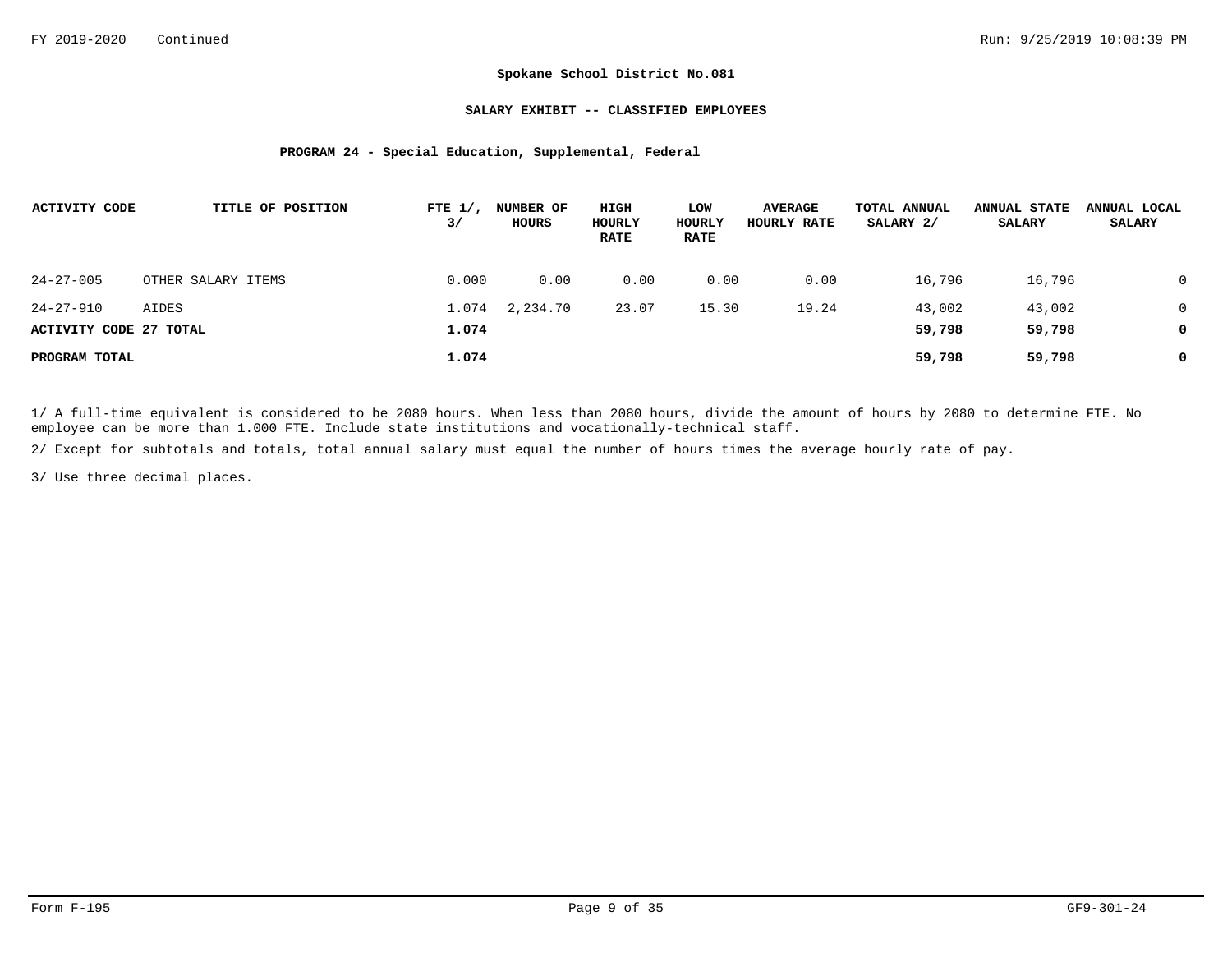#### **SALARY EXHIBIT -- CLASSIFIED EMPLOYEES**

## **PROGRAM 31 - Vocational, Basic, State**

| <b>ACTIVITY CODE</b>          | TITLE OF POSITION  | FTE $1/$ ,<br>3/ | NUMBER OF<br><b>HOURS</b> | HIGH<br><b>HOURLY</b><br><b>RATE</b> | LOW<br><b>HOURLY</b><br><b>RATE</b> | <b>AVERAGE</b><br>HOURLY RATE | TOTAL ANNUAL<br>SALARY 2/ | <b>ANNUAL STATE</b><br><b>SALARY</b> | ANNUAL LOCAL<br><b>SALARY</b> |
|-------------------------------|--------------------|------------------|---------------------------|--------------------------------------|-------------------------------------|-------------------------------|---------------------------|--------------------------------------|-------------------------------|
| $31 - 21 - 005$               | OTHER SALARY ITEMS | 0.000            | 0.00                      | 0.00                                 | 0.00                                | 0.00                          | 1,757                     | 1,757                                | $\mathbf 0$                   |
| $31 - 21 - 940$               | OFFICE/CLERICAL    | 0.750            | 1,560.00                  | 29.34                                | 18.92                               | 29.34                         | 45,768                    | 45,768                               | $\mathsf 0$                   |
| $31 - 21 - 960$               | PROFESSIONAL       | 0.400            | 832.00                    | 37.20                                | 32.09                               | 35.24                         | 29,319                    | 29,319                               | $\overline{0}$                |
| <b>ACTIVITY CODE 21 TOTAL</b> |                    | 1.150            |                           |                                      |                                     |                               | 76,844                    | 76,844                               | 0                             |
| $31 - 24 - 005$               | OTHER SALARY ITEMS | 0.000            | 0.00                      | 0.00                                 | 0.00                                | 0.00                          | 17,672                    | 17,672                               | 0                             |
| $31 - 24 - 980$               | TECHNICAL          | 1.286            | 2,674.00                  | 32.40                                | 20.90                               | 30.87                         | 82,536                    | 82,536                               | $\mathbf 0$                   |
| <b>ACTIVITY CODE 24 TOTAL</b> |                    | 1.286            |                           |                                      |                                     |                               | 100,208                   | 100,208                              | 0                             |
| $31 - 27 - 005$               | OTHER SALARY ITEMS | 0.000            | 0.00                      | 0.00                                 | 0.00                                | 0.00                          | 18,953                    | 18,953                               | $\mathsf 0$                   |
| $31 - 27 - 910$               | AIDES              | 3.581            | 7,449.00                  | 25.54                                | 16.94                               | 21.96                         | 163,608                   | 163,608                              | $\mathsf 0$                   |
| $31 - 27 - 960$               | PROFESSIONAL       | 0.588            | 1,222.40                  | 35.57                                | 24.08                               | 30.71                         | 37,535                    | 37,535                               | $\mathsf 0$                   |
| <b>ACTIVITY CODE 27 TOTAL</b> |                    | 4.169            |                           |                                      |                                     |                               | 220,096                   | 220,096                              | 0                             |
| $31 - 32 - 005$               | OTHER SALARY ITEMS | 0.000            | 0.00                      | 0.00                                 | 0.00                                | 0.00                          | 17,448                    | 17,448                               | $\mathbf 0$                   |
| $31 - 32 - 980$               | TECHNICAL          | 1.500            | 3,120.00                  | 33.03                                | 25.63                               | 30.29                         | 94,505                    | 94,505                               | $\mathsf 0$                   |
| ACTIVITY CODE 32 TOTAL        |                    | 1.500            |                           |                                      |                                     |                               | 111,953                   | 111,953                              | 0                             |
| PROGRAM TOTAL                 |                    | 8.105            |                           |                                      |                                     |                               | 509,101                   | 509,101                              | 0                             |

1/ A full-time equivalent is considered to be 2080 hours. When less than 2080 hours, divide the amount of hours by 2080 to determine FTE. No employee can be more than 1.000 FTE. Include state institutions and vocationally-technical staff.

2/ Except for subtotals and totals, total annual salary must equal the number of hours times the average hourly rate of pay.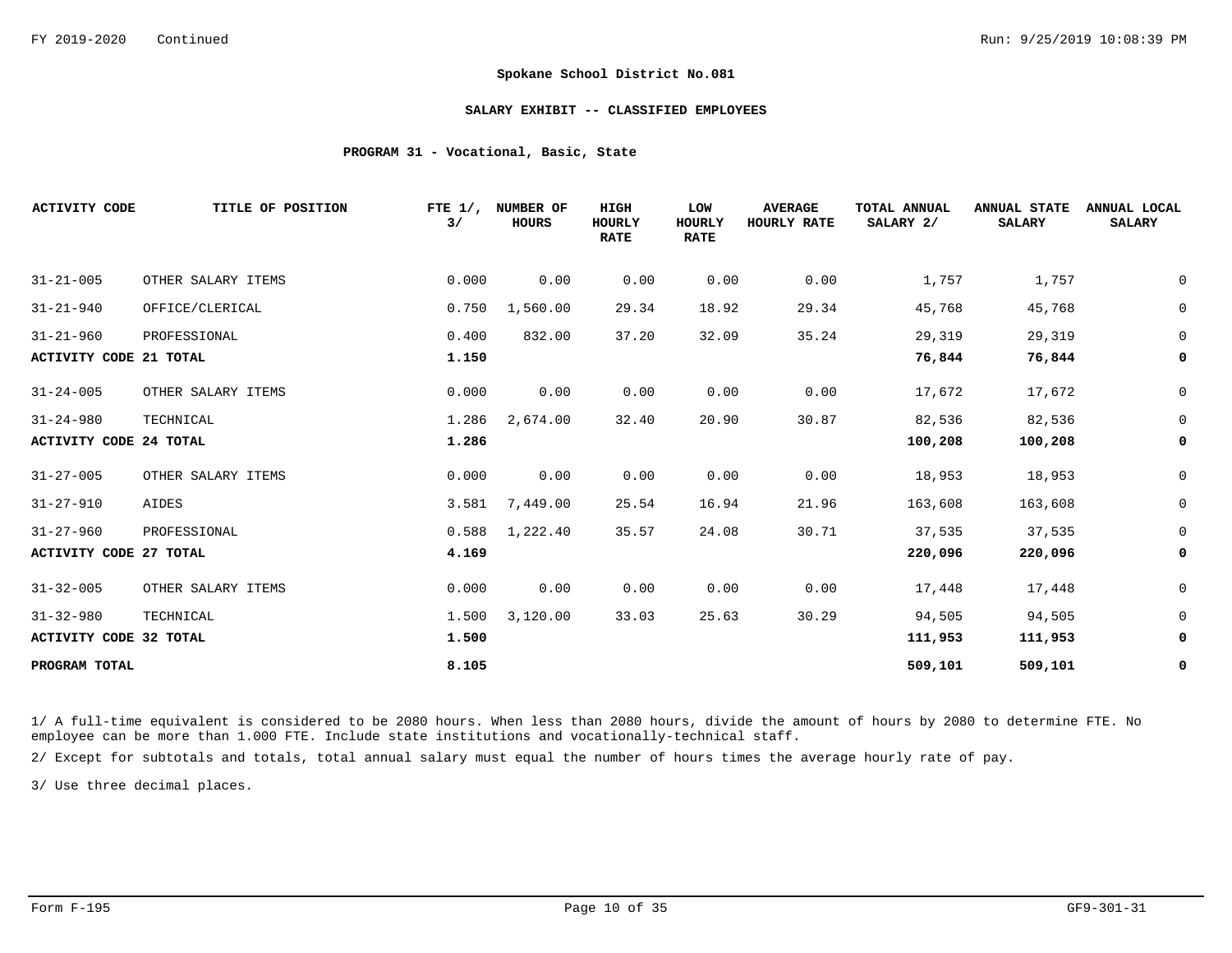## **SALARY EXHIBIT -- CLASSIFIED EMPLOYEES**

## **PROGRAM 34 - Middle School Career and Technical Education, State**

| <b>ACTIVITY CODE</b>          | TITLE OF POSITION  | FTE $1/$ ,<br>3/ | NUMBER OF<br>HOURS | HIGH<br>HOURLY<br><b>RATE</b> | LOW<br>HOURLY<br><b>RATE</b> | <b>AVERAGE</b><br>HOURLY RATE | TOTAL ANNUAL<br>SALARY 2/ | <b>ANNUAL STATE</b><br><b>SALARY</b> | ANNUAL LOCAL<br><b>SALARY</b> |
|-------------------------------|--------------------|------------------|--------------------|-------------------------------|------------------------------|-------------------------------|---------------------------|--------------------------------------|-------------------------------|
| $34 - 21 - 005$               | OTHER SALARY ITEMS | 0.000            | 0.00               | 0.00                          | 0.00                         | 0.00                          | 538                       | 538                                  | 0                             |
| $34 - 21 - 940$               | OFFICE/CLERICAL    | 0.250            | 520.00             | 29.34                         | 18.92                        | 29.34                         | 15,255                    | 15,255                               | $\mathsf 0$                   |
| $34 - 21 - 960$               | PROFESSIONAL       | 0.100            | 208.00             | 37.20                         | 32.09                        | 35.24                         | 7,330                     | 7,330                                | $\mathbf 0$                   |
| <b>ACTIVITY CODE 21 TOTAL</b> |                    | 0.350            |                    |                               |                              |                               | 23,123                    | 23,123                               | 0                             |
| $34 - 27 - 005$               | OTHER SALARY ITEMS | 0.000            | 0.00               | 0.00                          | 0.00                         | 0.00                          | 1,190                     | 1,190                                | $\mathsf 0$                   |
| $34 - 27 - 960$               | PROFESSIONAL       | 0.147            | 305.60             | 35.57                         | 24.08                        | 30.71                         | 9,384                     | 9,384                                | $\mathsf 0$                   |
| <b>ACTIVITY CODE 27 TOTAL</b> |                    | 0.147            |                    |                               |                              |                               | 10,574                    | 10,574                               | 0                             |
| $34 - 32 - 005$               | OTHER SALARY ITEMS | 0.000            | 0.00               | 0.00                          | 0.00                         | 0.00                          | 5,482                     | 5,482                                | $\mathsf 0$                   |
| $34 - 32 - 980$               | TECHNICAL          | 0.500            | 1,040.00           | 33.03                         | 25.63                        | 30.29                         | 31,499                    | 31,499                               | $\mathbf 0$                   |
| <b>ACTIVITY CODE 32 TOTAL</b> |                    | 0.500            |                    |                               |                              |                               | 36,981                    | 36,981                               | 0                             |
| PROGRAM TOTAL                 |                    | 0.997            |                    |                               |                              |                               | 70,678                    | 70,678                               | 0                             |

1/ A full-time equivalent is considered to be 2080 hours. When less than 2080 hours, divide the amount of hours by 2080 to determine FTE. No employee can be more than 1.000 FTE. Include state institutions and vocationally-technical staff.

2/ Except for subtotals and totals, total annual salary must equal the number of hours times the average hourly rate of pay.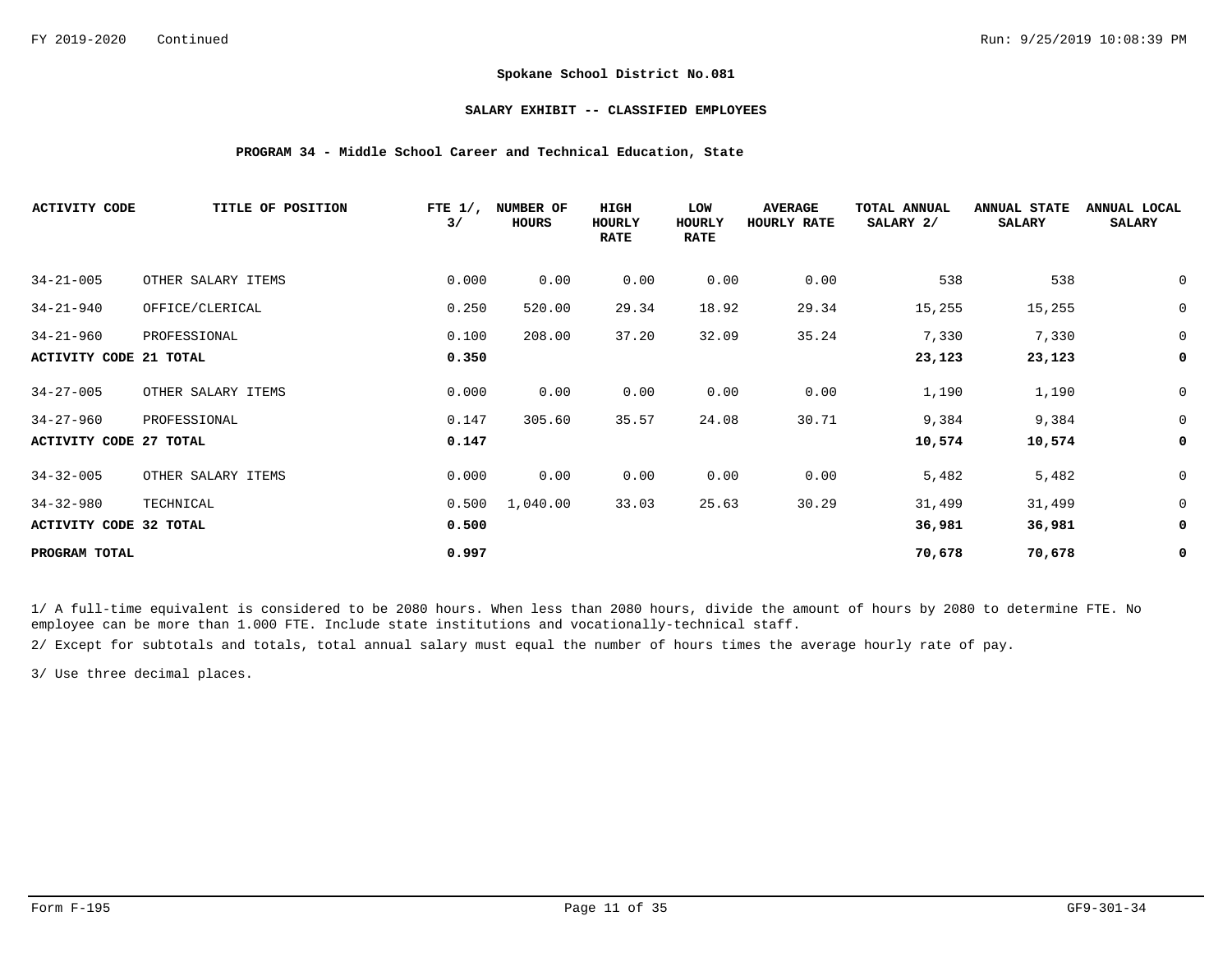## **SALARY EXHIBIT -- CLASSIFIED EMPLOYEES**

## **PROGRAM 38 - Vocational, Federal**

| <b>ACTIVITY CODE</b> |  | TITLE OF POSITION                                    | FTE $1/$ ,<br>3/ | <b>NUMBER OF</b><br>HOURS | HIGH<br>HOURLY<br><b>RATE</b> | LOW<br><b>HOURLY</b><br><b>RATE</b> | <b>AVERAGE</b><br>HOURLY RATE | <b>TOTAL ANNUAL</b><br>SALARY 2/ | <b>ANNUAL STATE</b><br><b>SALARY</b> | ANNUAL LOCAL<br><b>SALARY</b> |  |
|----------------------|--|------------------------------------------------------|------------------|---------------------------|-------------------------------|-------------------------------------|-------------------------------|----------------------------------|--------------------------------------|-------------------------------|--|
|                      |  | **** NO CLASSIFIED SALARY DATA FOR THIS PROGRAM **** |                  |                           |                               |                                     |                               |                                  |                                      |                               |  |
|                      |  |                                                      |                  |                           |                               |                                     |                               |                                  | $\Omega$                             | $\Omega$                      |  |
|                      |  |                                                      |                  |                           |                               |                                     |                               |                                  | 0                                    | 0                             |  |
|                      |  |                                                      |                  |                           |                               |                                     |                               |                                  | 0                                    | 0                             |  |

1/ A full-time equivalent is considered to be 2080 hours. When less than 2080 hours, divide the amount of hours by 2080 to determine FTE. No employee can be more than 1.000 FTE. Include state institutions and vocationally-technical staff.

2/ Except for subtotals and totals, total annual salary must equal the number of hours times the average hourly rate of pay.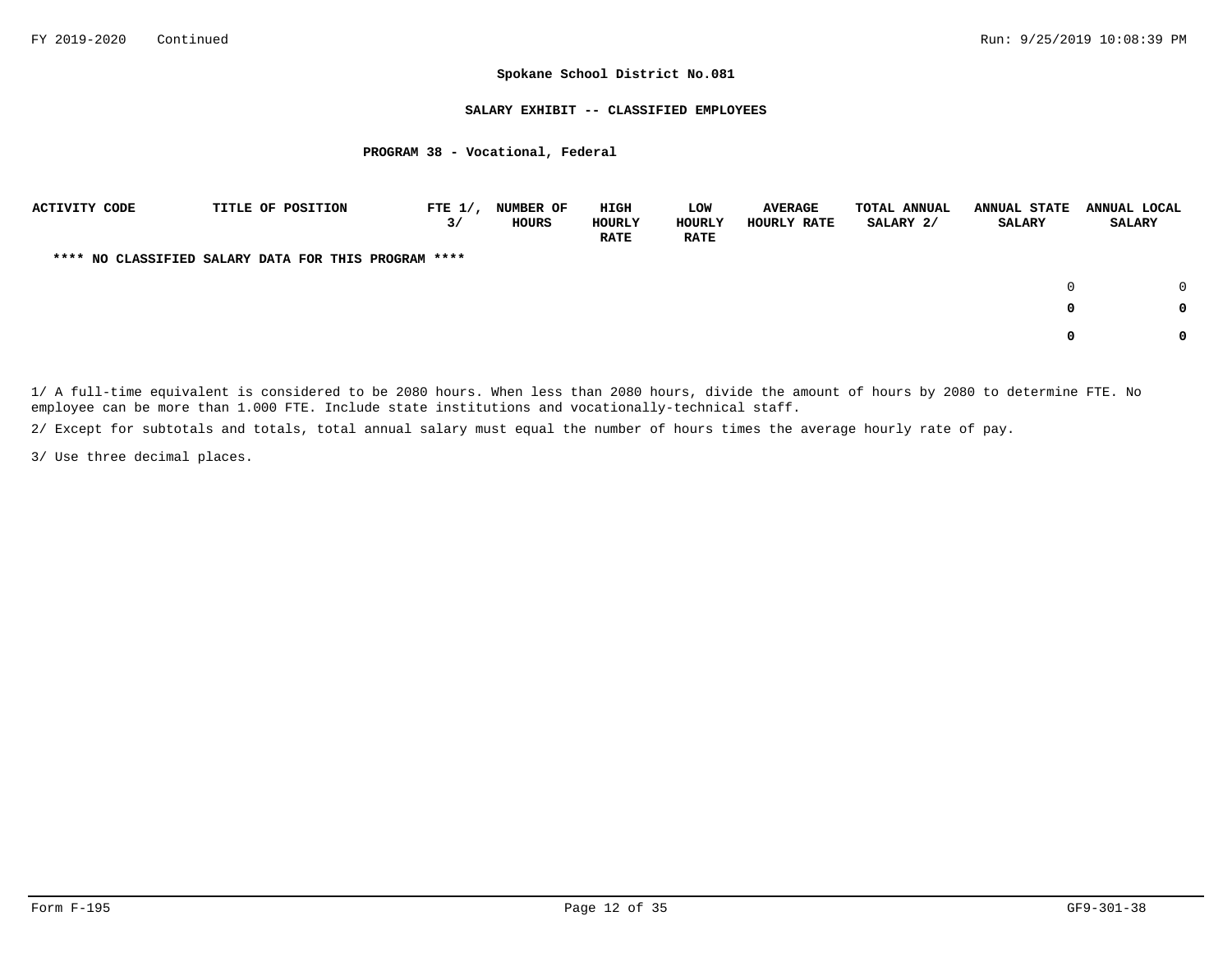### **SALARY EXHIBIT -- CLASSIFIED EMPLOYEES**

## **PROGRAM 39 - Vocational, Other Categorical**

| <b>ACTIVITY CODE</b> |  | TITLE OF POSITION                                    | FTE $1/$ ,<br>3/ | <b>NUMBER OF</b><br>HOURS | HIGH<br>HOURLY<br><b>RATE</b> | LOW<br><b>HOURLY</b><br><b>RATE</b> | <b>AVERAGE</b><br>HOURLY RATE | <b>TOTAL ANNUAL</b><br>SALARY 2/ | <b>ANNUAL STATE</b><br><b>SALARY</b> | ANNUAL LOCAL<br><b>SALARY</b> |
|----------------------|--|------------------------------------------------------|------------------|---------------------------|-------------------------------|-------------------------------------|-------------------------------|----------------------------------|--------------------------------------|-------------------------------|
|                      |  | **** NO CLASSIFIED SALARY DATA FOR THIS PROGRAM **** |                  |                           |                               |                                     |                               |                                  |                                      |                               |
|                      |  |                                                      |                  |                           |                               |                                     |                               |                                  |                                      | $\cap$                        |
|                      |  |                                                      |                  |                           |                               |                                     |                               |                                  | 0                                    | 0                             |
|                      |  |                                                      |                  |                           |                               |                                     |                               |                                  | 0                                    | 0                             |

1/ A full-time equivalent is considered to be 2080 hours. When less than 2080 hours, divide the amount of hours by 2080 to determine FTE. No employee can be more than 1.000 FTE. Include state institutions and vocationally-technical staff.

2/ Except for subtotals and totals, total annual salary must equal the number of hours times the average hourly rate of pay.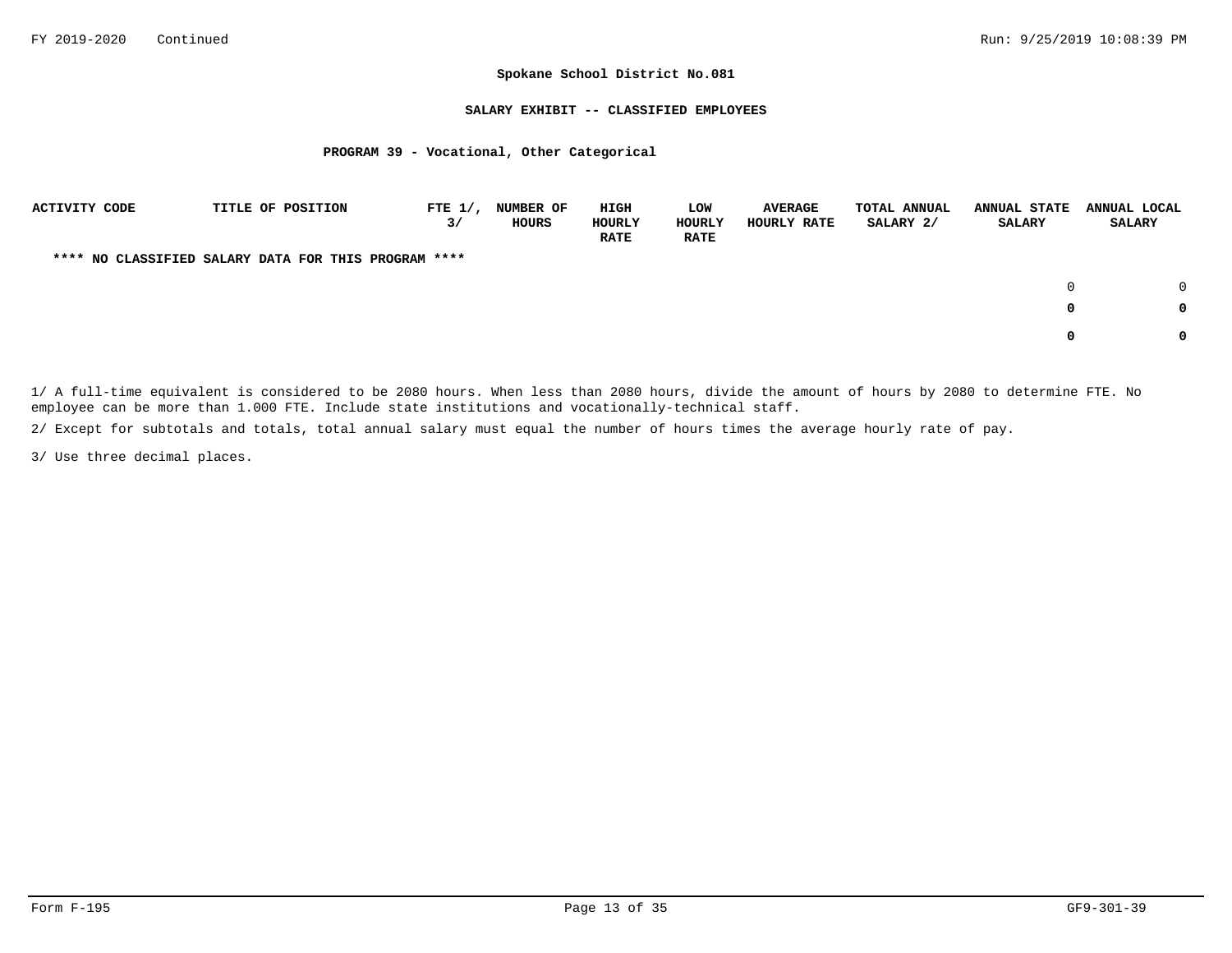### **SALARY EXHIBIT -- CLASSIFIED EMPLOYEES**

## **PROGRAM 45 - Skill Center, Basic, State**

| <b>ACTIVITY CODE</b>          | TITLE OF POSITION  | FTE $1/$ ,<br>3/ | NUMBER OF<br><b>HOURS</b> | HIGH<br><b>HOURLY</b><br><b>RATE</b> | LOW<br>HOURLY<br><b>RATE</b> | <b>AVERAGE</b><br>HOURLY RATE | TOTAL ANNUAL<br>SALARY 2/ | <b>ANNUAL STATE</b><br><b>SALARY</b> | ANNUAL LOCAL<br><b>SALARY</b> |
|-------------------------------|--------------------|------------------|---------------------------|--------------------------------------|------------------------------|-------------------------------|---------------------------|--------------------------------------|-------------------------------|
| $45 - 23 - 005$               | OTHER SALARY ITEMS | 0.000            | 0.00                      | 0.00                                 | 0.00                         | 0.00                          | 14,026                    | 14,026                               | 0                             |
| $45 - 23 - 940$               | OFFICE/CLERICAL    | 1.761            | 3,662.50                  | 29.34                                | 18.27                        | 25.73                         | 94,250                    | 94,250                               | $\mathbf 0$                   |
| <b>ACTIVITY CODE 23 TOTAL</b> |                    | 1.761            |                           |                                      |                              |                               | 108,276                   | 108,276                              | 0                             |
| $45 - 24 - 005$               | OTHER SALARY ITEMS | 0.000            | 0.00                      | 0.00                                 | 0.00                         | 0.00                          | 4,871                     | 4,871                                | $\mathbf 0$                   |
| $45 - 24 - 940$               | OFFICE/CLERICAL    | 0.762            | 1,584.00                  | 28.37                                | 18.27                        | 27.01                         | 42,786                    | 42,786                               | $\mathbf 0$                   |
| <b>ACTIVITY CODE 24 TOTAL</b> |                    | 0.762            |                           |                                      |                              |                               | 47,657                    | 47,657                               | 0                             |
| $45 - 27 - 005$               | OTHER SALARY ITEMS | 0.000            | 0.00                      | 0.00                                 | 0.00                         | 0.00                          | 7,140                     | 7,140                                | $\mathbf 0$                   |
| $45 - 27 - 960$               | PROFESSIONAL       | 0.700            | 1,456.00                  | 49.24                                | 31.70                        | 34.68                         | 50,498                    | 50,498                               | $\mathbf 0$                   |
| <b>ACTIVITY CODE 27 TOTAL</b> |                    | 0.700            |                           |                                      |                              |                               | 57,638                    | 57,638                               | 0                             |
| $45 - 63 - 005$               | OTHER SALARY ITEMS | 0.000            | 0.00                      | 0.00                                 | 0.00                         | 0.00                          | 128,692                   | 128,692                              | $\mathbf 0$                   |
| <b>ACTIVITY CODE 63 TOTAL</b> |                    | 0.000            |                           |                                      |                              |                               | 128,692                   | 128,692                              | 0                             |
| $45 - 64 - 005$               | OTHER SALARY ITEMS | 0.000            | 0.00                      | 0.00                                 | 0.00                         | 0.00                          | 50,211                    | 50,211                               | $\mathbf 0$                   |
| <b>ACTIVITY CODE 64 TOTAL</b> |                    | 0.000            |                           |                                      |                              |                               | 50,211                    | 50,211                               | 0                             |
| PROGRAM TOTAL                 |                    | 3.223            |                           |                                      |                              |                               | 392,474                   | 392,474                              | 0                             |

1/ A full-time equivalent is considered to be 2080 hours. When less than 2080 hours, divide the amount of hours by 2080 to determine FTE. No employee can be more than 1.000 FTE. Include state institutions and vocationally-technical staff.

2/ Except for subtotals and totals, total annual salary must equal the number of hours times the average hourly rate of pay.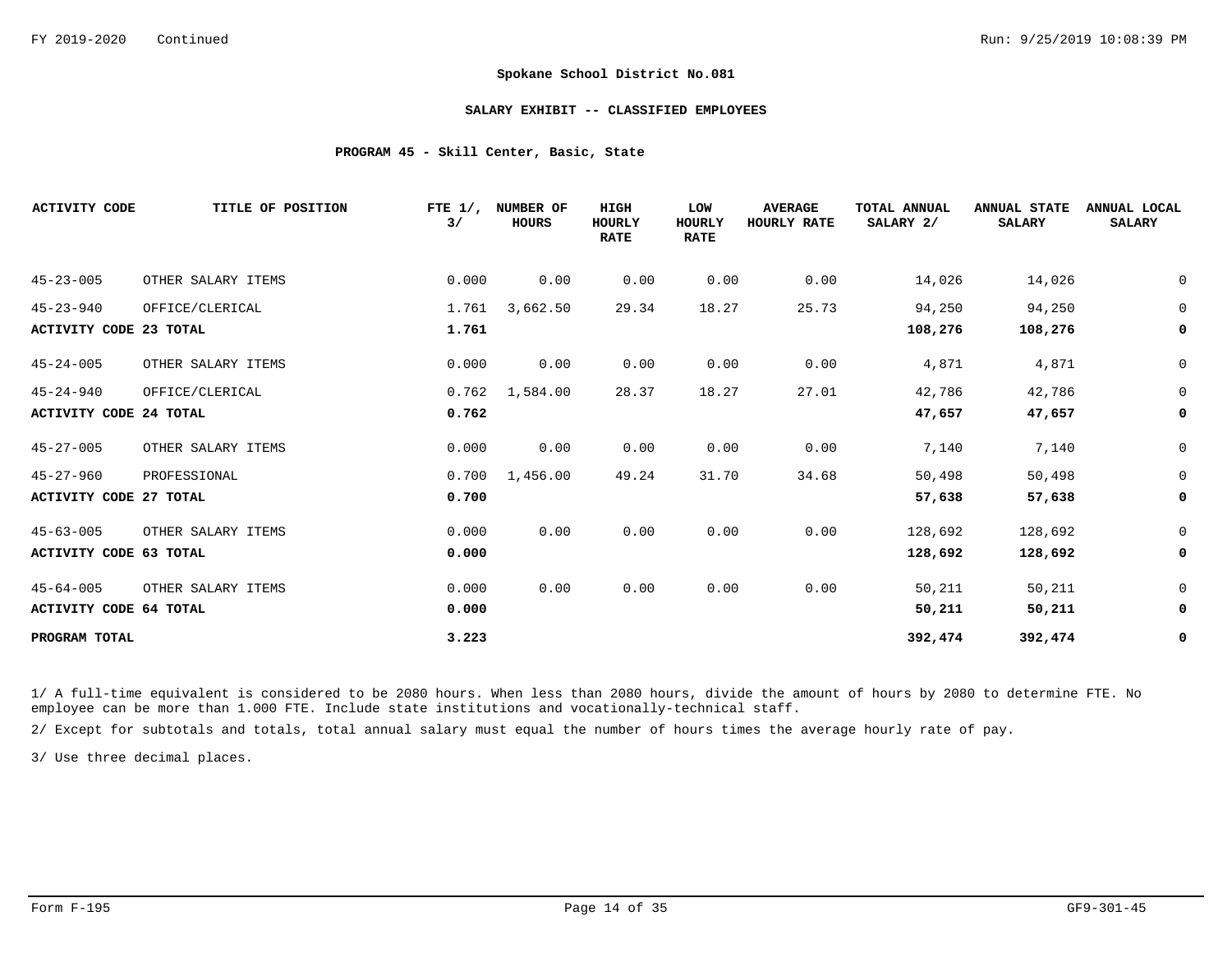#### **SALARY EXHIBIT -- CLASSIFIED EMPLOYEES**

## **PROGRAM 46 - Skill Center, Federal**

| ACTIVITY CODE |  | TITLE OF POSITION                                    | FTE $1/$ ,<br>3/ | <b>NUMBER OF</b><br>HOURS | HIGH<br>HOURLY<br><b>RATE</b> | LOW<br><b>HOURLY</b><br><b>RATE</b> | <b>AVERAGE</b><br>HOURLY RATE | <b>TOTAL ANNUAL</b><br>SALARY 2/ | <b>ANNUAL STATE</b><br><b>SALARY</b> | ANNUAL LOCAL<br><b>SALARY</b> |
|---------------|--|------------------------------------------------------|------------------|---------------------------|-------------------------------|-------------------------------------|-------------------------------|----------------------------------|--------------------------------------|-------------------------------|
|               |  | **** NO CLASSIFIED SALARY DATA FOR THIS PROGRAM **** |                  |                           |                               |                                     |                               |                                  |                                      |                               |
|               |  |                                                      |                  |                           |                               |                                     |                               |                                  | <sup>0</sup>                         |                               |
|               |  |                                                      |                  |                           |                               |                                     |                               |                                  | 0                                    | 0                             |
|               |  |                                                      |                  |                           |                               |                                     |                               |                                  | 0                                    | 0                             |

1/ A full-time equivalent is considered to be 2080 hours. When less than 2080 hours, divide the amount of hours by 2080 to determine FTE. No employee can be more than 1.000 FTE. Include state institutions and vocationally-technical staff.

2/ Except for subtotals and totals, total annual salary must equal the number of hours times the average hourly rate of pay.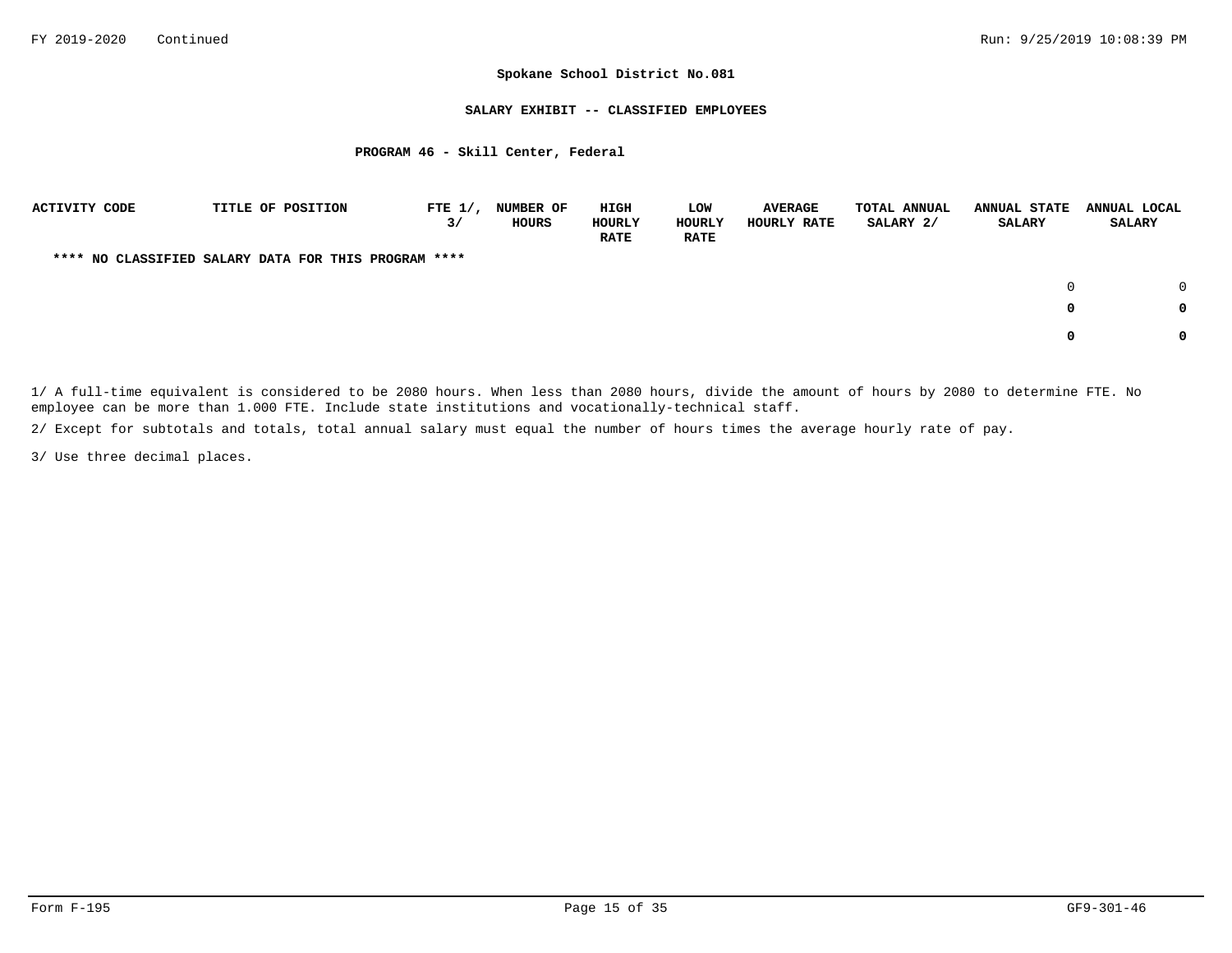### **SALARY EXHIBIT -- CLASSIFIED EMPLOYEES**

## **PROGRAM 47 - Skill Center - Facility Upgrades**

| <b>ACTIVITY CODE</b> |  | TITLE OF POSITION                                    | FTE $1/$ ,<br>3/ | NUMBER OF<br>HOURS | HIGH<br>HOURLY<br><b>RATE</b> | LOW<br>HOURLY<br><b>RATE</b> | <b>AVERAGE</b><br>HOURLY RATE | TOTAL ANNUAL<br>SALARY 2/ | <b>ANNUAL STATE</b><br>SALARY | ANNUAL LOCAL<br><b>SALARY</b> |        |
|----------------------|--|------------------------------------------------------|------------------|--------------------|-------------------------------|------------------------------|-------------------------------|---------------------------|-------------------------------|-------------------------------|--------|
|                      |  | **** NO CLASSIFIED SALARY DATA FOR THIS PROGRAM **** |                  |                    |                               |                              |                               |                           |                               |                               |        |
|                      |  |                                                      |                  |                    |                               |                              |                               |                           | $\Omega$                      |                               | $\cap$ |
|                      |  |                                                      |                  |                    |                               |                              |                               |                           | 0                             |                               | 0      |
|                      |  |                                                      |                  |                    |                               |                              |                               |                           |                               |                               | 0      |

1/ A full-time equivalent is considered to be 2080 hours. When less than 2080 hours, divide the amount of hours by 2080 to determine FTE. No employee can be more than 1.000 FTE. Include state institutions and vocationally-technical staff.

2/ Except for subtotals and totals, total annual salary must equal the number of hours times the average hourly rate of pay.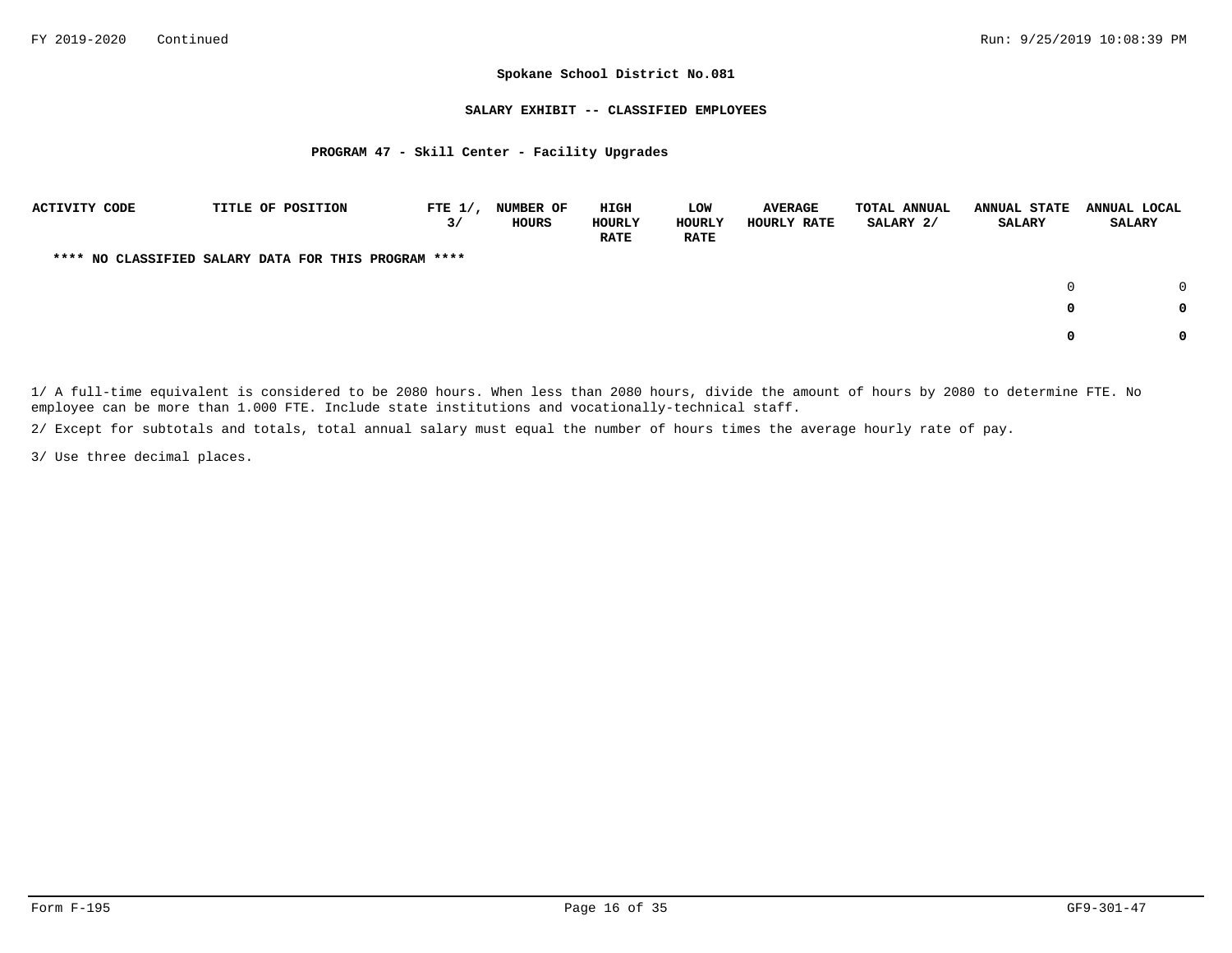## **SALARY EXHIBIT -- CLASSIFIED EMPLOYEES**

## **PROGRAM 51 - Disadvantaged (formerly Remediation) ESEA Disadvantaged, Federal**

| <b>ACTIVITY CODE</b>                             | TITLE OF POSITION  | FTE $1/$ ,<br>3/ | NUMBER OF<br><b>HOURS</b> | HIGH<br><b>HOURLY</b><br><b>RATE</b> | LOW<br><b>HOURLY</b><br><b>RATE</b> | <b>AVERAGE</b><br>HOURLY RATE | TOTAL ANNUAL<br>SALARY 2/ | <b>ANNUAL STATE</b><br><b>SALARY</b> | ANNUAL LOCAL<br><b>SALARY</b> |
|--------------------------------------------------|--------------------|------------------|---------------------------|--------------------------------------|-------------------------------------|-------------------------------|---------------------------|--------------------------------------|-------------------------------|
| $51 - 21 - 005$                                  | OTHER SALARY ITEMS | 0.000            | 0.00                      | 0.00                                 | 0.00                                | 0.00                          | 667                       | 667                                  | 0                             |
| $51 - 21 - 940$                                  | OFFICE/CLERICAL    | 0.500            | 1,040.00                  | 29.34                                | 18.92                               | 27.93                         | 29,052                    | 29,052                               | $\mathsf 0$                   |
| $51 - 21 - 960$<br><b>ACTIVITY CODE 21 TOTAL</b> | PROFESSIONAL       | 0.600<br>1.100   | 1,248.00                  | 39.02                                | 33.66                               | 38.54                         | 48,099<br>77,818          | 48,099<br>77,818                     | $\mathsf 0$<br>0              |
| $51 - 24 - 005$                                  | OTHER SALARY ITEMS | 0.000            | 0.00                      | 0.00                                 | 0.00                                | 0.00                          | 9,649                     | 9,649                                | $\mathbf 0$                   |
| $51 - 24 - 960$                                  | PROFESSIONAL       | 0.588            | 1,222.20                  | 35.57                                | 24.08                               | 29.37                         | 35,892                    | 35,892                               | $\mathbf 0$                   |
| $51 - 24 - 980$                                  | TECHNICAL          | 0.533            | 1,108.80                  | 45.52                                | 29.33                               | 39.30                         | 43,579                    | 43,579                               | $\mathsf 0$                   |
| <b>ACTIVITY CODE 24 TOTAL</b>                    |                    | 1.121            |                           |                                      |                                     |                               | 89,120                    | 89,120                               | 0                             |
| $51 - 27 - 005$                                  | OTHER SALARY ITEMS | 0.000            | 0.00                      | 0.00                                 | 0.00                                | 0.00                          | 31,505                    | 31,505                               | $\mathsf 0$                   |
| $51 - 27 - 910$                                  | AIDES              | 2.044            | 4,250.51                  | 27.85                                | 15.30                               | 22.74                         | 96,658                    | 96,658                               | $\mathsf 0$                   |
| $51 - 27 - 960$                                  | PROFESSIONAL       | 2.492            | 5,184.00                  | 45.04                                | 24.08                               | 28.31                         | 146,741                   | 146,741                              | $\mathbf 0$                   |
| <b>ACTIVITY CODE 27 TOTAL</b>                    |                    | 4.536            |                           |                                      |                                     |                               | 274,904                   | 274,904                              | 0                             |
| $51 - 31 - 005$                                  | OTHER SALARY ITEMS | 0.000            | 0.00                      | 0.00                                 | 0.00                                | 0.00                          | 1,400                     | 1,400                                | $\mathbf 0$                   |
| ACTIVITY CODE 31 TOTAL                           |                    | 0.000            |                           |                                      |                                     |                               | 1,400                     | 1,400                                | 0                             |
| PROGRAM TOTAL                                    |                    | 6.757            |                           |                                      |                                     |                               | 443,242                   | 443,242                              | 0                             |

1/ A full-time equivalent is considered to be 2080 hours. When less than 2080 hours, divide the amount of hours by 2080 to determine FTE. No employee can be more than 1.000 FTE. Include state institutions and vocationally-technical staff.

2/ Except for subtotals and totals, total annual salary must equal the number of hours times the average hourly rate of pay.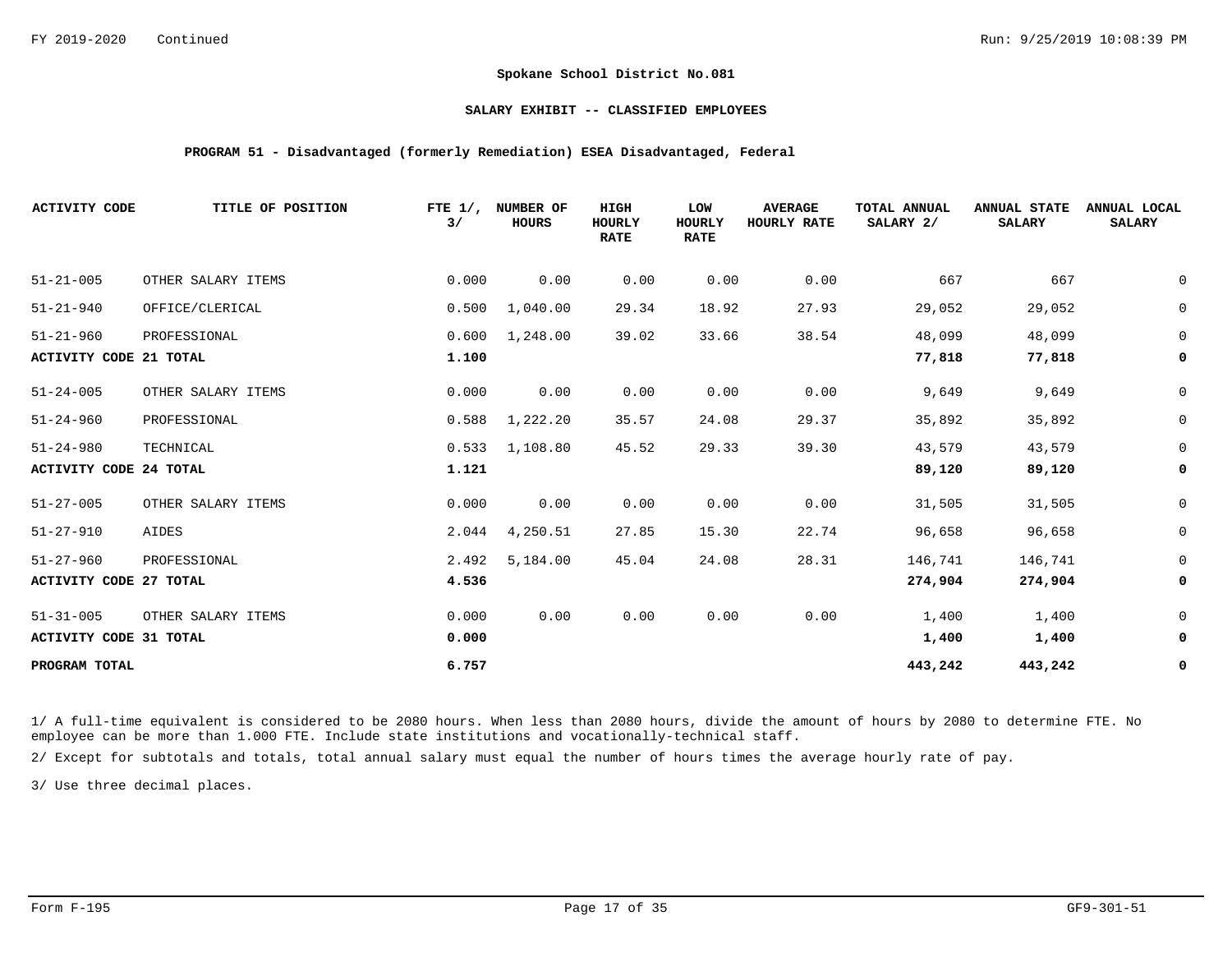### **SALARY EXHIBIT -- CLASSIFIED EMPLOYEES**

## **PROGRAM 52 - Other Title Grants under ESEA-Federal**

| ACTIVITY CODE                             |                    | TITLE OF POSITION<br>FTE $1/$ ,<br>3/ | <b>NUMBER OF</b><br>HOURS |      | HIGH<br>HOURLY<br><b>RATE</b> | LOW<br>HOURLY<br><b>RATE</b> | <b>AVERAGE</b><br>HOURLY RATE | TOTAL ANNUAL<br>SALARY 2/ | <b>ANNUAL STATE</b><br>SALARY | ANNUAL LOCAL<br><b>SALARY</b> |
|-------------------------------------------|--------------------|---------------------------------------|---------------------------|------|-------------------------------|------------------------------|-------------------------------|---------------------------|-------------------------------|-------------------------------|
| $52 - 27 - 005$<br>ACTIVITY CODE 27 TOTAL | OTHER SALARY ITEMS | 0.000<br>0.000                        |                           | 0.00 | 0.00                          | 0.00                         | 0.00                          | 43,900<br>43,900          | 43,900<br>43,900              | 0<br>0                        |
| PROGRAM TOTAL                             |                    | 0.000                                 |                           |      |                               |                              |                               | 43,900                    | 43,900                        | 0                             |

1/ A full-time equivalent is considered to be 2080 hours. When less than 2080 hours, divide the amount of hours by 2080 to determine FTE. No employee can be more than 1.000 FTE. Include state institutions and vocationally-technical staff.

2/ Except for subtotals and totals, total annual salary must equal the number of hours times the average hourly rate of pay.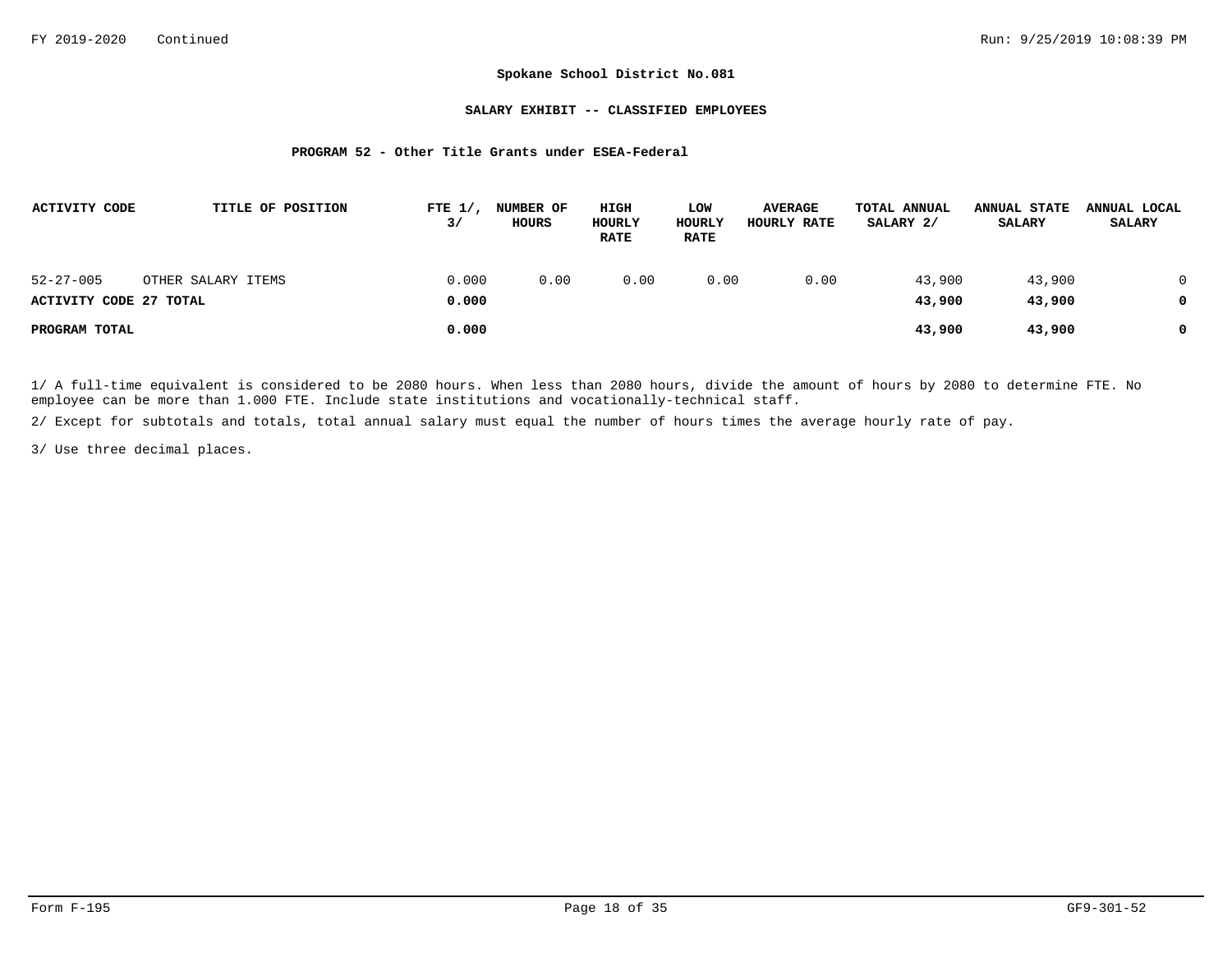### **SALARY EXHIBIT -- CLASSIFIED EMPLOYEES**

## **PROGRAM 55 - Learning Assistance Program (LAP), State**

| <b>ACTIVITY CODE</b>          | TITLE OF POSITION  | FTE $1/$ ,<br>3/ | NUMBER OF<br>HOURS | HIGH<br>HOURLY<br><b>RATE</b> | LOW<br><b>HOURLY</b><br><b>RATE</b> | <b>AVERAGE</b><br>HOURLY RATE | TOTAL ANNUAL<br>SALARY 2/ | <b>ANNUAL STATE</b><br><b>SALARY</b> | ANNUAL LOCAL<br><b>SALARY</b> |
|-------------------------------|--------------------|------------------|--------------------|-------------------------------|-------------------------------------|-------------------------------|---------------------------|--------------------------------------|-------------------------------|
| $55 - 21 - 005$               | OTHER SALARY ITEMS | 0.000            | 0.00               | 0.00                          | 0.00                                | 0.00                          | 5,037                     | 5,037                                | 0                             |
| $55 - 21 - 940$               | OFFICE/CLERICAL    | 1.210            | 2,517.00           | 29.34                         | 18.27                               | 25.92                         | 65,233                    | 65,233                               | $\mathbf 0$                   |
| $55 - 21 - 960$               | PROFESSIONAL       | 0.300            | 624.00             | 39.02                         | 33.66                               | 38.54                         | 24,050                    | 24,050                               | $\mathbf 0$                   |
| ACTIVITY CODE 21 TOTAL        |                    | 1.510            |                    |                               |                                     |                               | 94,320                    | 94,320                               | $\mathbf 0$                   |
| $55 - 24 - 005$               | OTHER SALARY ITEMS | 0.000            | 0.00               | 0.00                          | 0.00                                | 0.00                          | 3,391                     | 3,391                                | 0                             |
| $55 - 24 - 960$               | PROFESSIONAL       | 0.373            | 776.00             | 35.57                         | 24.08                               | 30.71                         | 23,828                    | 23,828                               | $\mathbf 0$                   |
| ACTIVITY CODE 24 TOTAL        |                    | 0.373            |                    |                               |                                     |                               | 27,219                    | 27,219                               | 0                             |
| $55 - 27 - 005$               | OTHER SALARY ITEMS | 0.000            | 0.00               | 0.00                          | 0.00                                | 0.00                          | 25,481                    | 25,481                               | 0                             |
| $55 - 27 - 940$               | OFFICE/CLERICAL    | 0.358            | 745.60             | 26.50                         | 17.05                               | 21.75                         | 16,220                    | 16,220                               | 0                             |
| $55 - 27 - 960$               | PROFESSIONAL       | 2.933            | 6,100.20           | 45.04                         | 20.90                               | 30.81                         | 187,963                   | 187,963                              | $\mathbf 0$                   |
| <b>ACTIVITY CODE 27 TOTAL</b> |                    | 3.291            |                    |                               |                                     |                               | 229,664                   | 229,664                              | 0                             |
| PROGRAM TOTAL                 |                    | 5.174            |                    |                               |                                     |                               | 351,203                   | 351,203                              | 0                             |

1/ A full-time equivalent is considered to be 2080 hours. When less than 2080 hours, divide the amount of hours by 2080 to determine FTE. No employee can be more than 1.000 FTE. Include state institutions and vocationally-technical staff.

2/ Except for subtotals and totals, total annual salary must equal the number of hours times the average hourly rate of pay.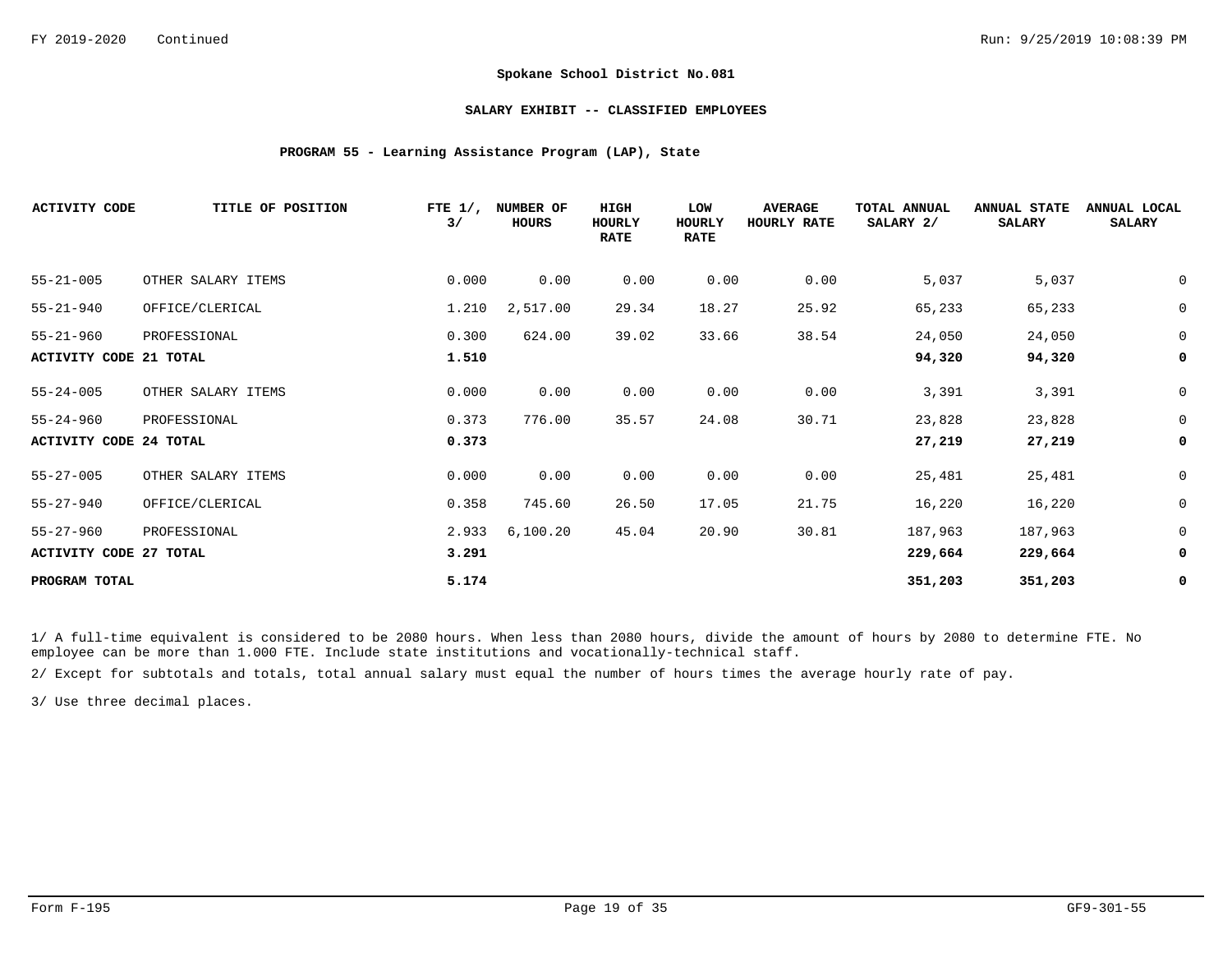### **SALARY EXHIBIT -- CLASSIFIED EMPLOYEES**

## **PROGRAM 58 - Special and Pilot Programs, State**

| <b>ACTIVITY CODE</b>   | TITLE OF POSITION  | FTE $1/$ ,<br>3/ | NUMBER OF<br>HOURS | HIGH<br>HOURLY<br><b>RATE</b> | LOW<br>HOURLY<br><b>RATE</b> | <b>AVERAGE</b><br>HOURLY RATE | TOTAL ANNUAL<br>SALARY 2/ | <b>ANNUAL STATE</b><br><b>SALARY</b> | ANNUAL LOCAL<br><b>SALARY</b> |
|------------------------|--------------------|------------------|--------------------|-------------------------------|------------------------------|-------------------------------|---------------------------|--------------------------------------|-------------------------------|
| $58 - 24 - 005$        | OTHER SALARY ITEMS | 0.000            | 0.00               | 0.00                          | 0.00                         | 0.00                          | 15,926                    | 15,926                               | 0                             |
| $58 - 24 - 940$        | OFFICE/CLERICAL    | 0.406            | 844.00             | 26.50                         | 17.05                        | 26.39                         | 22,273                    | 22,273                               | 0                             |
| $58 - 24 - 960$        | PROFESSIONAL       | 1.564            | 3,252.10           | 49.24                         | 24.08                        | 36.07                         | 117,301                   | 117,301                              | 0                             |
| ACTIVITY CODE 24 TOTAL |                    | 1.970            |                    |                               |                              |                               | 155,500                   | 155,500                              | 0                             |
| PROGRAM TOTAL          |                    | 1.970            |                    |                               |                              |                               | 155,500                   | 155,500                              | 0                             |

1/ A full-time equivalent is considered to be 2080 hours. When less than 2080 hours, divide the amount of hours by 2080 to determine FTE. No employee can be more than 1.000 FTE. Include state institutions and vocationally-technical staff.

2/ Except for subtotals and totals, total annual salary must equal the number of hours times the average hourly rate of pay.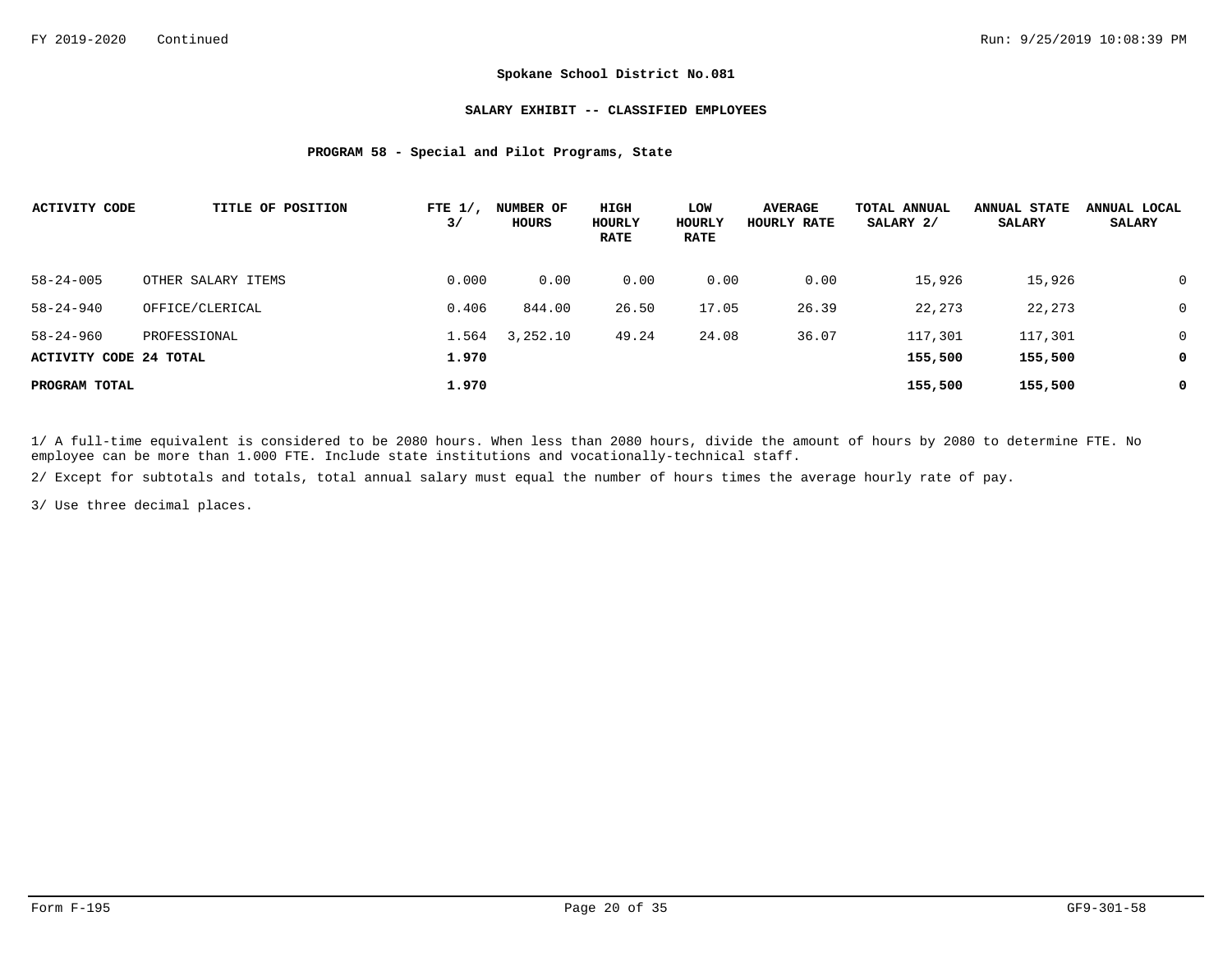### **SALARY EXHIBIT -- CLASSIFIED EMPLOYEES**

## **PROGRAM 64 - Limited English Proficiency, Federal**

| <b>ACTIVITY CODE</b>                      | TITLE OF POSITION  | FTE $1/$ .<br>3/ | NUMBER OF<br>HOURS | HIGH<br>HOURLY<br><b>RATE</b> | LOW<br>HOURLY<br><b>RATE</b> | <b>AVERAGE</b><br>HOURLY RATE | TOTAL ANNUAL<br>SALARY 2/ | <b>ANNUAL STATE</b><br><b>SALARY</b> | ANNUAL LOCAL<br><b>SALARY</b> |
|-------------------------------------------|--------------------|------------------|--------------------|-------------------------------|------------------------------|-------------------------------|---------------------------|--------------------------------------|-------------------------------|
| $64 - 27 - 005$<br>ACTIVITY CODE 27 TOTAL | OTHER SALARY ITEMS | 0.000<br>0.000   | 0.00               | 0.00                          | 0.00                         | 0.00                          | 6,000<br>6,000            | 6,000<br>6,000                       | $\Omega$<br>0                 |
| $64 - 31 - 005$<br>ACTIVITY CODE 31 TOTAL | OTHER SALARY ITEMS | 0.000<br>0.000   | 0.00               | 0.00                          | 0.00                         | 0.00                          | 1,000<br>1,000            | 1,000<br>1,000                       | 0<br>0                        |
| PROGRAM TOTAL                             |                    | 0.000            |                    |                               |                              |                               | 7,000                     | 7,000                                | 0                             |

1/ A full-time equivalent is considered to be 2080 hours. When less than 2080 hours, divide the amount of hours by 2080 to determine FTE. No employee can be more than 1.000 FTE. Include state institutions and vocationally-technical staff.

2/ Except for subtotals and totals, total annual salary must equal the number of hours times the average hourly rate of pay.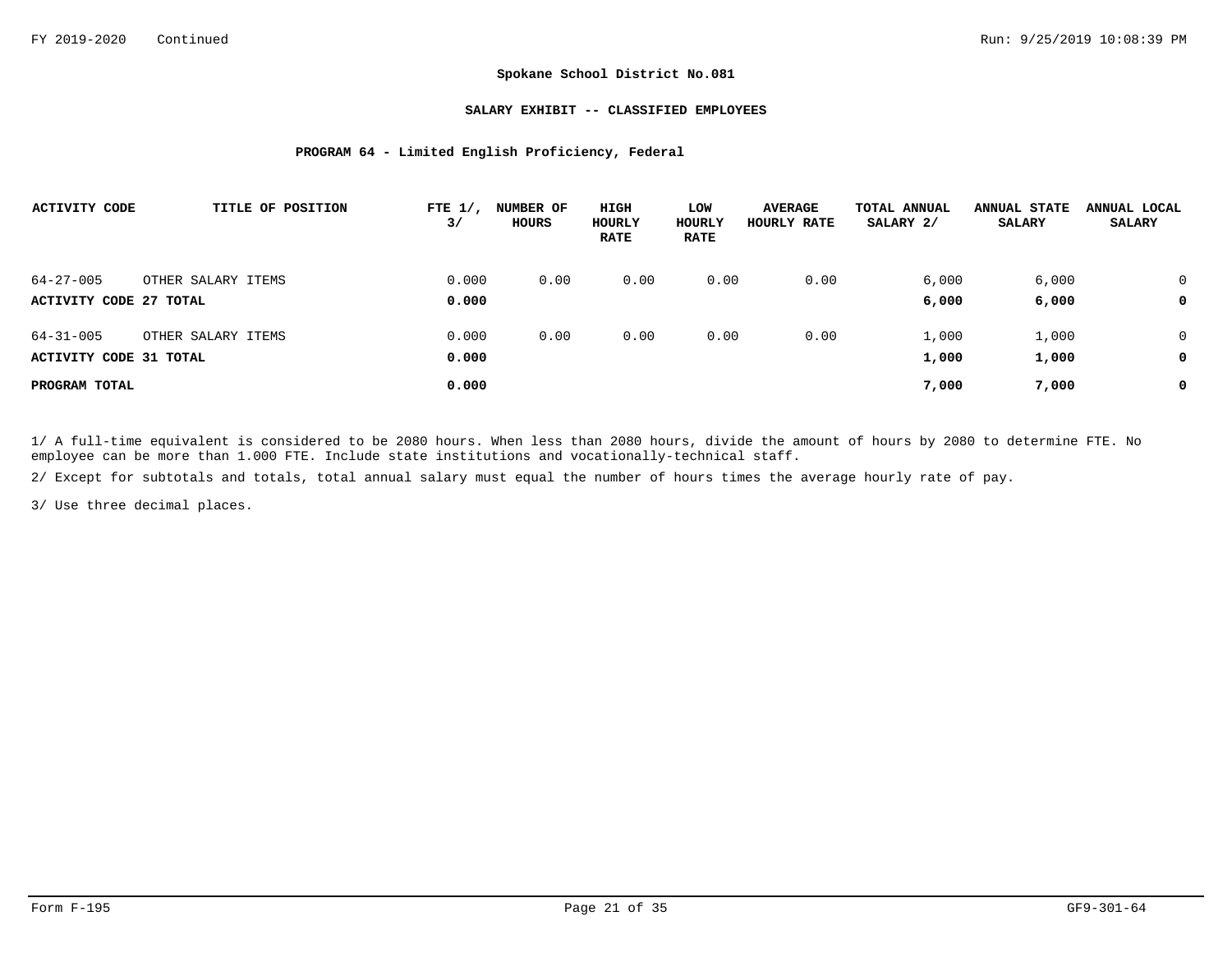#### **SALARY EXHIBIT -- CLASSIFIED EMPLOYEES**

## **PROGRAM 65 - Transitional Bilingual, State**

| <b>ACTIVITY CODE</b>          | TITLE OF POSITION  | FTE $1/$ ,<br>3/ | NUMBER OF<br><b>HOURS</b> | <b>HIGH</b><br><b>HOURLY</b><br><b>RATE</b> | LOW<br>HOURLY<br><b>RATE</b> | <b>AVERAGE</b><br>HOURLY RATE | TOTAL ANNUAL<br>SALARY 2/ | <b>ANNUAL STATE</b><br><b>SALARY</b> | ANNUAL LOCAL<br><b>SALARY</b> |
|-------------------------------|--------------------|------------------|---------------------------|---------------------------------------------|------------------------------|-------------------------------|---------------------------|--------------------------------------|-------------------------------|
| $65 - 21 - 005$               | OTHER SALARY ITEMS | 0.000            | 0.00                      | 0.00                                        | 0.00                         | 0.00                          | 1,545                     | 772                                  | 773                           |
| $65 - 21 - 940$               | OFFICE/CLERICAL    | 1.000            | 2,080.00                  | 28.37                                       | 18.27                        | 28.37                         | 59,007                    | 29,504                               | 29,503                        |
| <b>ACTIVITY CODE 21 TOTAL</b> |                    | 1.000            |                           |                                             |                              |                               | 60,552                    | 30,276                               | 30,276                        |
| $65 - 24 - 005$               | OTHER SALARY ITEMS | 0.000            | 0.00                      | 0.00                                        | 0.00                         | 0.00                          | 4,881                     | 2,440                                | 2,441                         |
| $65 - 24 - 960$               | PROFESSIONAL       | 0.666            | 1,386.00                  | 42.93                                       | 27.67                        | 36.35                         | 50,379                    | 25,190                               | 25,189                        |
| <b>ACTIVITY CODE 24 TOTAL</b> |                    | 0.666            |                           |                                             |                              |                               | 55,260                    | 27,630                               | 27,630                        |
| $65 - 27 - 005$               | OTHER SALARY ITEMS | 0.000            | 0.00                      | 0.00                                        | 0.00                         | 0.00                          | 108,408                   | 54,204                               | 54,204                        |
| $65 - 27 - 910$               | AIDES              |                  | 9.963 20,723.50           | 30.14                                       | 20.23                        | 24.85                         | 514,934                   | 257,467                              | 257,467                       |
| ACTIVITY CODE 27 TOTAL        |                    | 9.963            |                           |                                             |                              |                               | 623,342                   | 311,671                              | 311,671                       |
| $65 - 31 - 005$               | OTHER SALARY ITEMS | 0.000            | 0.00                      | 0.00                                        | 0.00                         | 0.00                          | 17,510                    | 8,755                                | 8,755                         |
| <b>ACTIVITY CODE 31 TOTAL</b> |                    | 0.000            |                           |                                             |                              |                               | 17,510                    | 8,755                                | 8,755                         |
| PROGRAM TOTAL                 |                    | 11.629           |                           |                                             |                              |                               | 756,664                   | 378,332                              | 378,332                       |

1/ A full-time equivalent is considered to be 2080 hours. When less than 2080 hours, divide the amount of hours by 2080 to determine FTE. No employee can be more than 1.000 FTE. Include state institutions and vocationally-technical staff.

2/ Except for subtotals and totals, total annual salary must equal the number of hours times the average hourly rate of pay.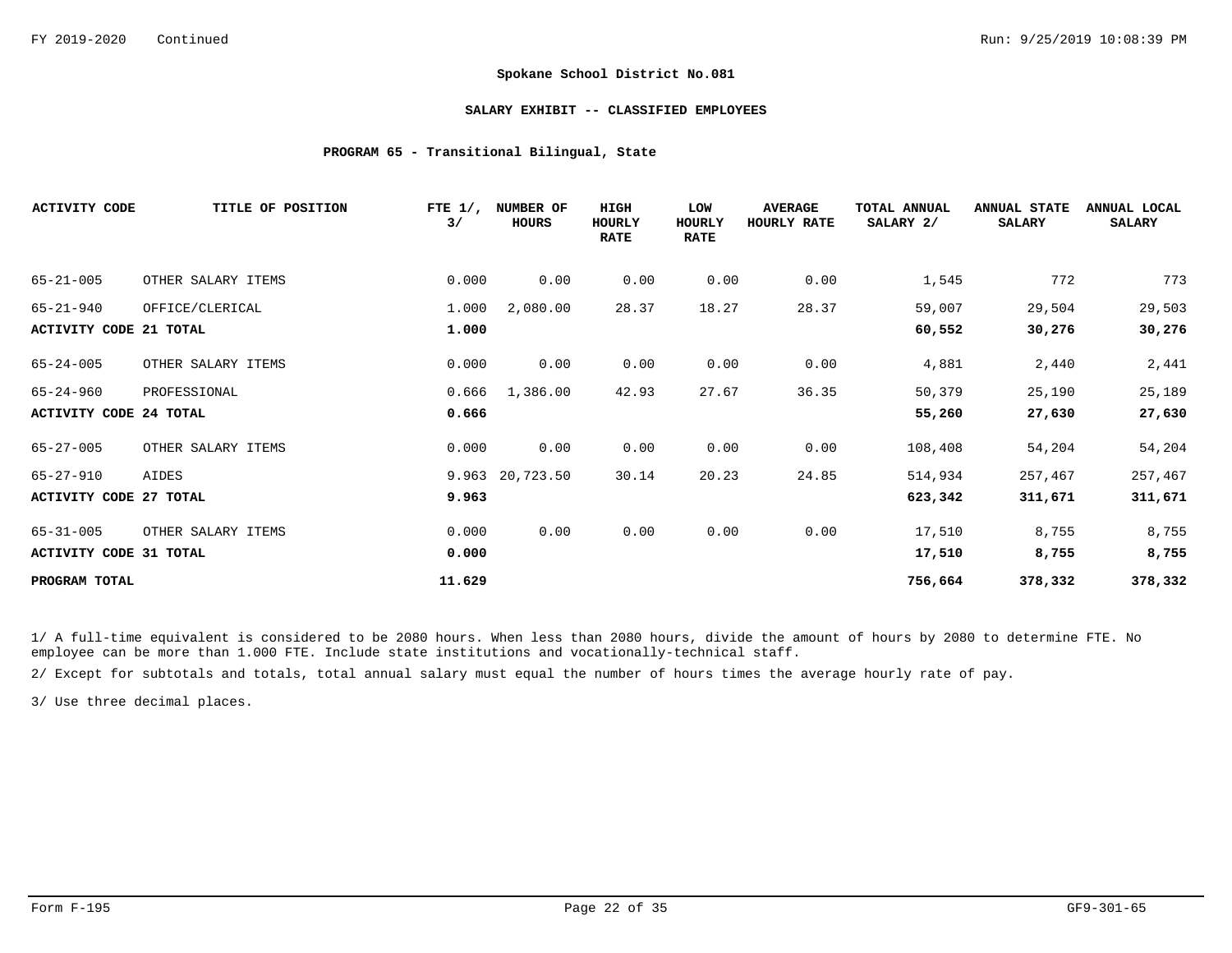#### **SALARY EXHIBIT -- CLASSIFIED EMPLOYEES**

#### **PROGRAM 68 - Indian Education, Federal, ED**

| <b>ACTIVITY CODE</b>   | TITLE OF POSITION  | FTE $1/$ ,<br>3/ | <b>NUMBER OF</b><br>HOURS | HIGH<br>HOURLY<br><b>RATE</b> | LOW<br>HOURLY<br><b>RATE</b> | <b>AVERAGE</b><br>HOURLY RATE | TOTAL ANNUAL<br>SALARY 2/ | <b>ANNUAL STATE</b><br>SALARY | ANNUAL LOCAL<br><b>SALARY</b> |
|------------------------|--------------------|------------------|---------------------------|-------------------------------|------------------------------|-------------------------------|---------------------------|-------------------------------|-------------------------------|
| $68 - 27 - 005$        | OTHER SALARY ITEMS | 0.000            | 0.00                      | 0.00                          | 0.00                         | 0.00                          | 13,745                    | 13,754                        | $\Omega$                      |
| $68 - 27 - 910$        | AIDES              | 0.643            | 1,337.00                  | 23.07                         | 15.30                        | 21.28                         | 28,456                    | 28,456                        | 0                             |
| $68 - 27 - 960$        | PROFESSIONAL       | 0.643            | 1,337.00                  | 32.40                         | 20.90                        | 26.66                         | 35,639                    | 35,639                        | $\mathbf 0$                   |
| ACTIVITY CODE 27 TOTAL |                    | 1.286            |                           |                               |                              |                               | 77,840                    | 77,849                        | 0                             |
| PROGRAM TOTAL          |                    | 1.286            |                           |                               |                              |                               | 77,840                    | 77,849                        | 0                             |

1/ A full-time equivalent is considered to be 2080 hours. When less than 2080 hours, divide the amount of hours by 2080 to determine FTE. No employee can be more than 1.000 FTE. Include state institutions and vocationally-technical staff.

2/ Except for subtotals and totals, total annual salary must equal the number of hours times the average hourly rate of pay.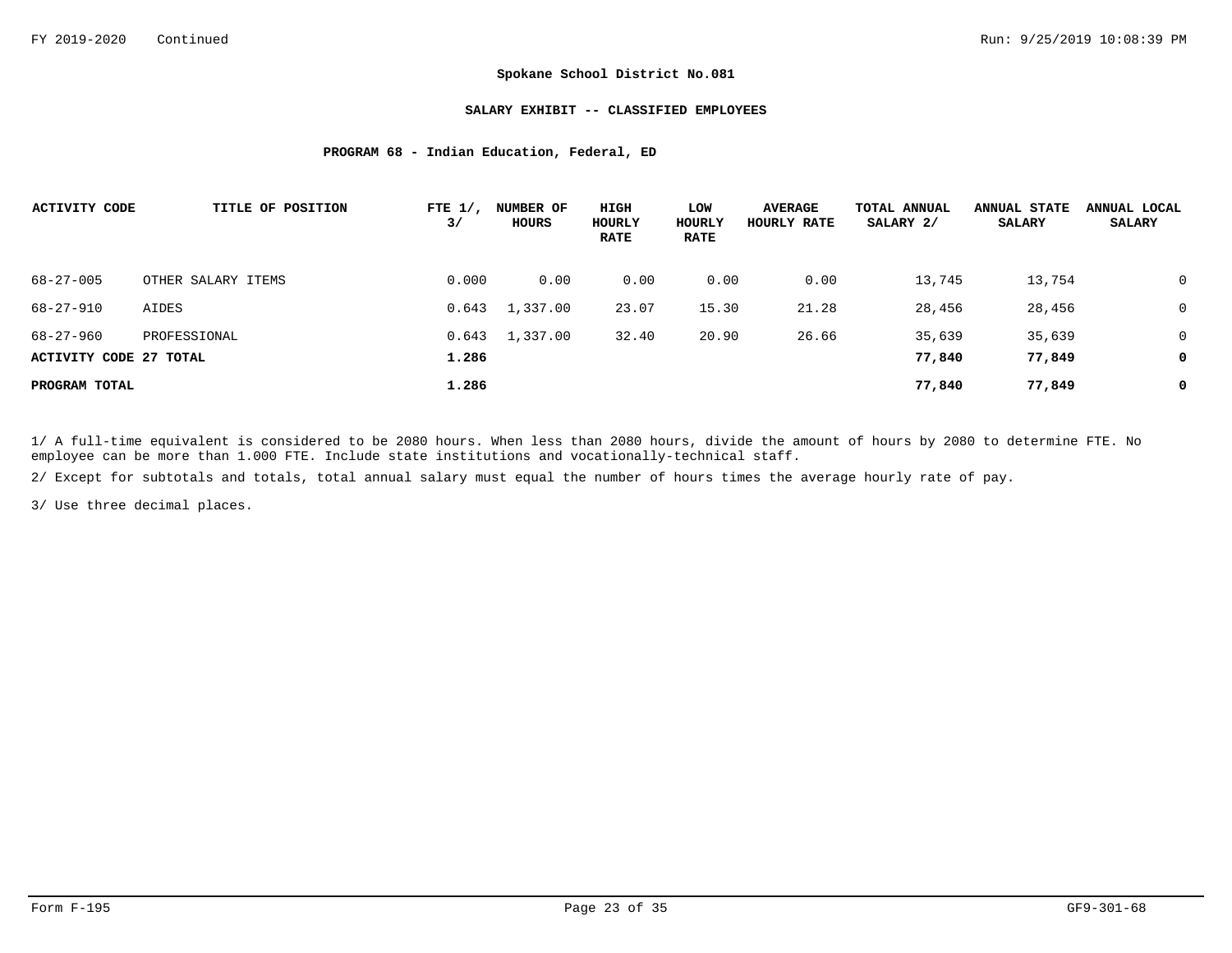#### **SALARY EXHIBIT -- CLASSIFIED EMPLOYEES**

### **PROGRAM 69 - Compensatory, Other**

| <b>ACTIVITY CODE</b>   | TITLE OF POSITION  | FTE $1/$ ,<br>3/ | <b>NUMBER OF</b><br>HOURS | HIGH<br>HOURLY<br><b>RATE</b> | LOW<br>HOURLY<br><b>RATE</b> | <b>AVERAGE</b><br>HOURLY RATE | TOTAL ANNUAL<br>SALARY 2/ | <b>ANNUAL STATE</b><br><b>SALARY</b> | ANNUAL LOCAL<br><b>SALARY</b> |
|------------------------|--------------------|------------------|---------------------------|-------------------------------|------------------------------|-------------------------------|---------------------------|--------------------------------------|-------------------------------|
| $69 - 21 - 005$        | OTHER SALARY ITEMS | 0.000            | 0.00                      | 0.00                          | 0.00                         | 0.00                          | 807                       | 807                                  | $\Omega$                      |
| ACTIVITY CODE 21 TOTAL |                    | 0.000            |                           |                               |                              |                               | 807                       | 807                                  | 0                             |
| $69 - 27 - 005$        | OTHER SALARY ITEMS | 0.000            | 0.00                      | 0.00                          | 0.00                         | 0.00                          | 5,000                     | 5,000                                | 0                             |
| ACTIVITY CODE 27 TOTAL |                    | 0.000            |                           |                               |                              |                               | 5,000                     | 5,000                                | 0                             |
| PROGRAM TOTAL          |                    | 0.000            |                           |                               |                              |                               | 5,807                     | 5,807                                | 0                             |

1/ A full-time equivalent is considered to be 2080 hours. When less than 2080 hours, divide the amount of hours by 2080 to determine FTE. No employee can be more than 1.000 FTE. Include state institutions and vocationally-technical staff.

2/ Except for subtotals and totals, total annual salary must equal the number of hours times the average hourly rate of pay.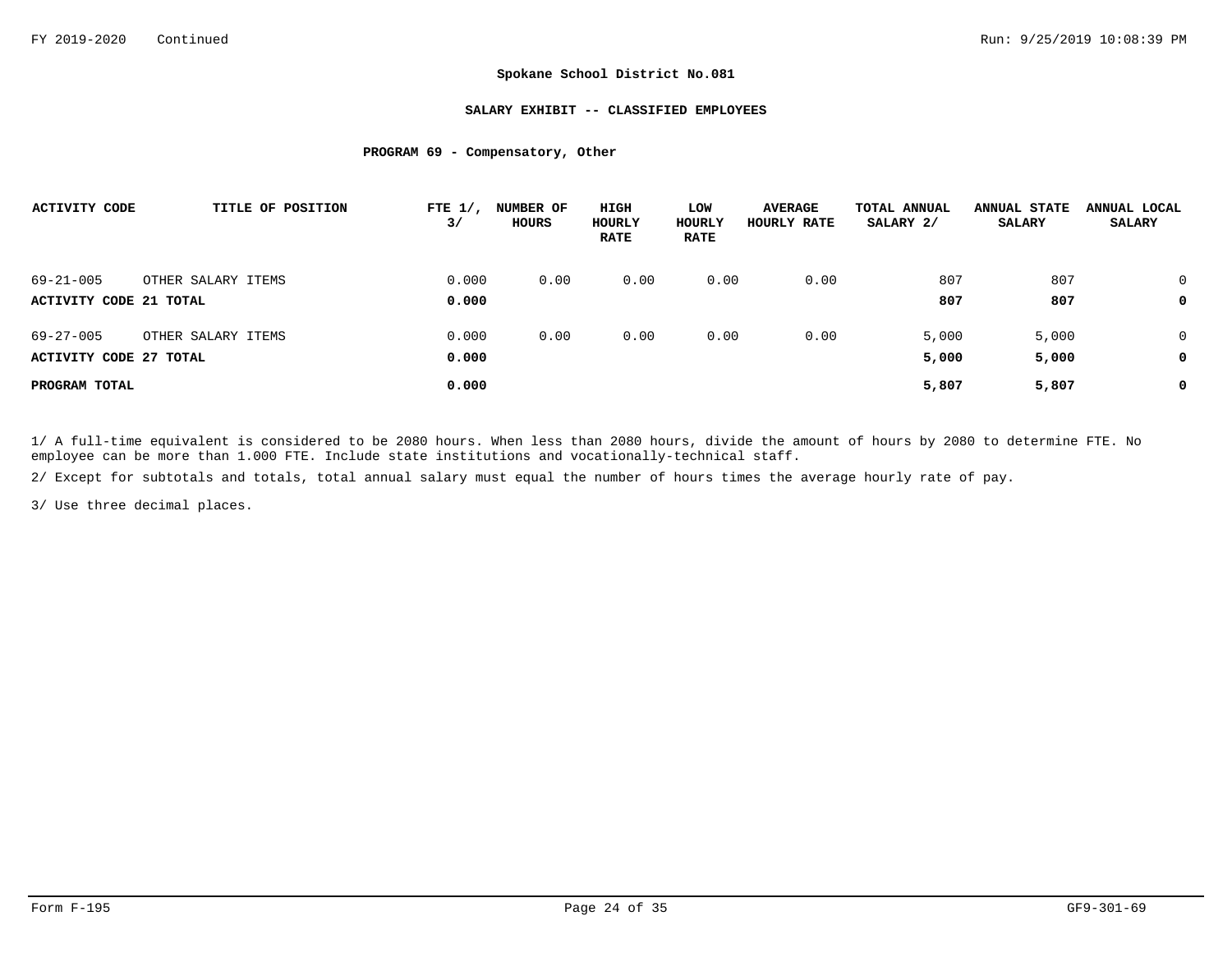#### **SALARY EXHIBIT -- CLASSIFIED EMPLOYEES**

#### **PROGRAM 73 - Summer School**

| ACTIVITY CODE          |                    | TITLE OF POSITION | FTE $1/$<br>3/ | NUMBER OF<br>HOURS | HIGH<br>HOURLY<br><b>RATE</b> | LOW<br>HOURLY<br><b>RATE</b> | <b>AVERAGE</b><br>HOURLY RATE | TOTAL ANNUAL<br>SALARY 2/ | <b>ANNUAL STATE</b><br><b>SALARY</b> | ANNUAL LOCAL<br><b>SALARY</b> |
|------------------------|--------------------|-------------------|----------------|--------------------|-------------------------------|------------------------------|-------------------------------|---------------------------|--------------------------------------|-------------------------------|
| $73 - 27 - 005$        | OTHER SALARY ITEMS |                   | 0.000          | 0.00               | 0.00                          | 0.00                         | 0.00                          | 236,658                   | 64,443                               | 172,215                       |
| ACTIVITY CODE 27 TOTAL |                    |                   | 0.000          |                    |                               |                              |                               | 236,658                   | 64,443                               | 172,215                       |
| PROGRAM TOTAL          |                    |                   | 0.000          |                    |                               |                              |                               | 236,658                   | 64,443                               | 172,215                       |

1/ A full-time equivalent is considered to be 2080 hours. When less than 2080 hours, divide the amount of hours by 2080 to determine FTE. No employee can be more than 1.000 FTE. Include state institutions and vocationally-technical staff.

2/ Except for subtotals and totals, total annual salary must equal the number of hours times the average hourly rate of pay.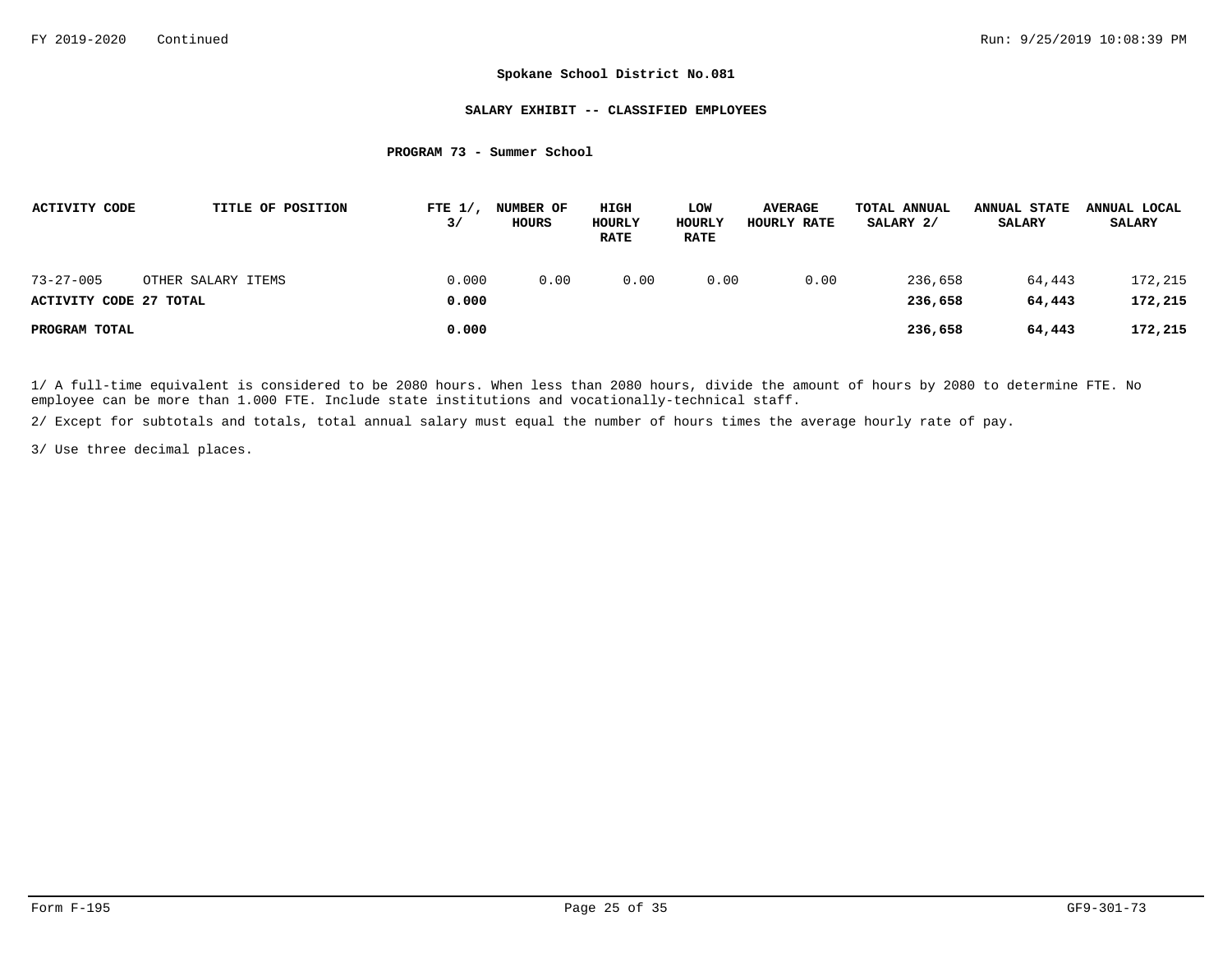#### **SALARY EXHIBIT -- CLASSIFIED EMPLOYEES**

### **PROGRAM 74 - Highly Capable**

| <b>ACTIVITY CODE</b> |  | TITLE OF POSITION                                    | FTE $1/$ ,<br>3/ | NUMBER OF<br>HOURS | HIGH<br>HOURLY<br><b>RATE</b> | LOW<br>HOURLY<br><b>RATE</b> | <b>AVERAGE</b><br>HOURLY RATE | TOTAL ANNUAL<br>SALARY 2/ | <b>ANNUAL STATE</b><br>SALARY | ANNUAL LOCAL<br><b>SALARY</b> |        |
|----------------------|--|------------------------------------------------------|------------------|--------------------|-------------------------------|------------------------------|-------------------------------|---------------------------|-------------------------------|-------------------------------|--------|
|                      |  | **** NO CLASSIFIED SALARY DATA FOR THIS PROGRAM **** |                  |                    |                               |                              |                               |                           |                               |                               |        |
|                      |  |                                                      |                  |                    |                               |                              |                               |                           | $\Omega$                      |                               | $\cap$ |
|                      |  |                                                      |                  |                    |                               |                              |                               |                           | 0                             |                               | 0      |
|                      |  |                                                      |                  |                    |                               |                              |                               |                           |                               |                               | 0      |

1/ A full-time equivalent is considered to be 2080 hours. When less than 2080 hours, divide the amount of hours by 2080 to determine FTE. No employee can be more than 1.000 FTE. Include state institutions and vocationally-technical staff.

2/ Except for subtotals and totals, total annual salary must equal the number of hours times the average hourly rate of pay.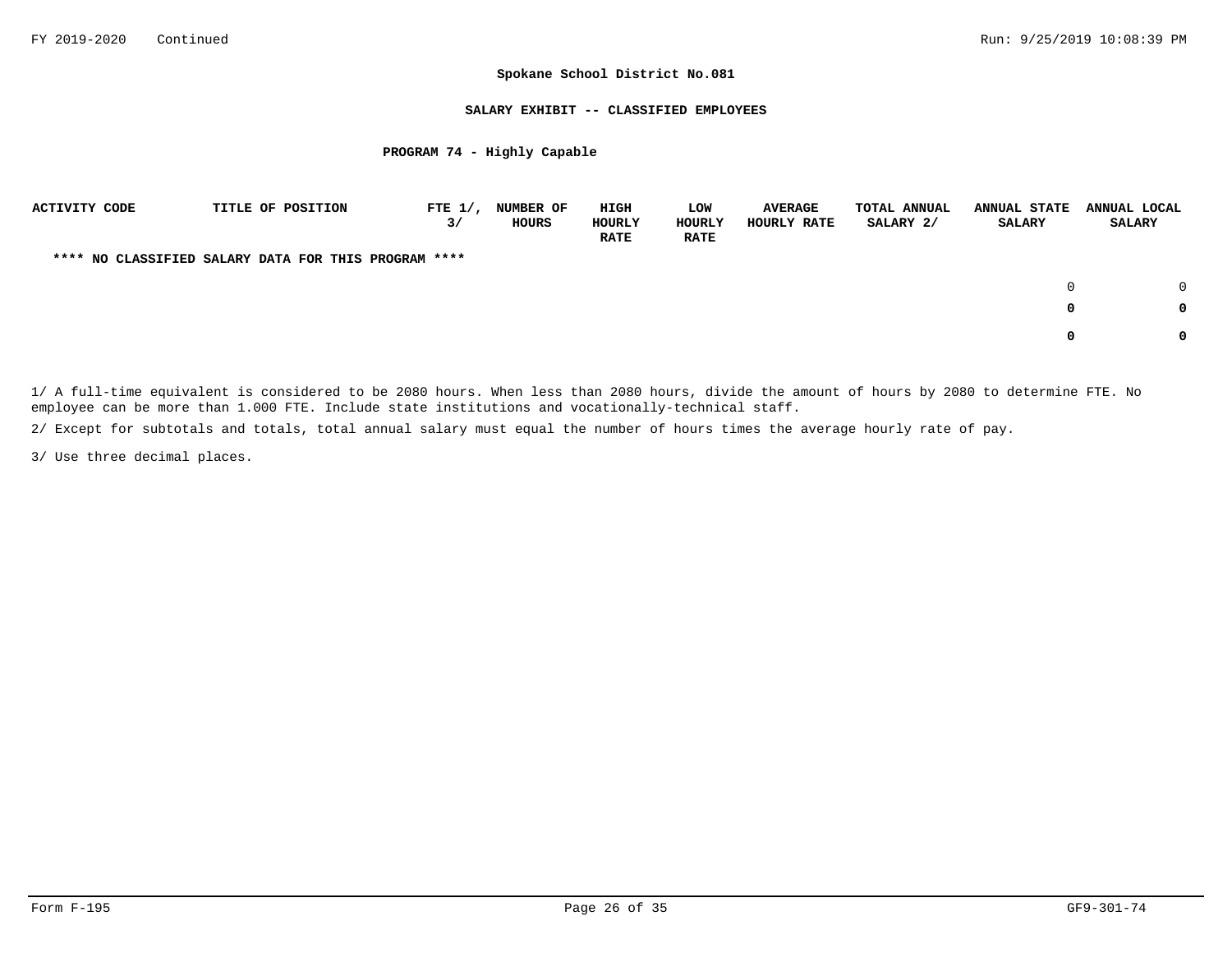#### **SALARY EXHIBIT -- CLASSIFIED EMPLOYEES**

### **PROGRAM 79 - Instructional Programs, Other**

| <b>ACTIVITY CODE</b>          | TITLE OF POSITION   | FTE $1/$ ,<br>3/ | NUMBER OF<br><b>HOURS</b> | HIGH<br>HOURLY<br><b>RATE</b> | LOW<br>HOURLY<br><b>RATE</b> | <b>AVERAGE</b><br>HOURLY RATE | TOTAL ANNUAL<br>SALARY 2/ | <b>ANNUAL STATE</b><br><b>SALARY</b> | ANNUAL LOCAL<br><b>SALARY</b> |
|-------------------------------|---------------------|------------------|---------------------------|-------------------------------|------------------------------|-------------------------------|---------------------------|--------------------------------------|-------------------------------|
| $79 - 21 - 005$               | OTHER SALARY ITEMS  | 0.000            | 0.00                      | 0.00                          | 0.00                         | 0.00                          | 104,960                   | 104,960                              | $\mathbf 0$                   |
| $79 - 21 - 940$               | OFFICE/CLERICAL     | 0.252            | 524.87                    | 29.39                         | 18.95                        | 24.19                         | 12,698                    | 12,698                               | $\mathbf 0$                   |
| $79 - 21 - 960$               | PROFESSIONAL        | 1.000            | 2,080.00                  | 49.24                         | 31.70                        | 40.49                         | 84,218                    | 84,218                               | 0                             |
| $79 - 21 - 990$               | DIRECTOR/SUPERVISOR | 1.038            | 2,158.00                  | 40.85                         | 32.04                        | 37.56                         | 81,045                    | 81,045                               | $\mathbf 0$                   |
| <b>ACTIVITY CODE 21 TOTAL</b> |                     | 2.290            |                           |                               |                              |                               | 282,921                   | 282,921                              | 0                             |
| $79 - 27 - 005$               | OTHER SALARY ITEMS  | 0.000            | 0.00                      | 0.00                          | 0.00                         | 0.00                          | 120,763                   | 120,763                              | 0                             |
| $79 - 27 - 960$               | PROFESSIONAL        | 0.746            | 1,552.00                  | 29.02                         | 20.23                        | 21.71                         | 33,698                    | 33,698                               | $\mathbf 0$                   |
| $79 - 27 - 980$               | TECHNICAL           | 3.469            | 7,216.00                  | 45.52                         | 29.33                        | 34.69                         | 250,333                   | 250,333                              | 0                             |
| ACTIVITY CODE 27 TOTAL        |                     | 4.215            |                           |                               |                              |                               | 404,794                   | 404,794                              | 0                             |
| $79 - 91 - 005$               | OTHER SALARY ITEMS  | 0.000            | 0.00                      | 0.00                          | 0.00                         | 0.00                          | 2,500                     | 2,500                                | $\mathbf 0$                   |
| <b>ACTIVITY CODE 91 TOTAL</b> |                     | 0.000            |                           |                               |                              |                               | 2,500                     | 2,500                                | 0                             |
| PROGRAM TOTAL                 |                     | 6.505            |                           |                               |                              |                               | 690,215                   | 690,215                              | 0                             |

1/ A full-time equivalent is considered to be 2080 hours. When less than 2080 hours, divide the amount of hours by 2080 to determine FTE. No employee can be more than 1.000 FTE. Include state institutions and vocationally-technical staff.

2/ Except for subtotals and totals, total annual salary must equal the number of hours times the average hourly rate of pay.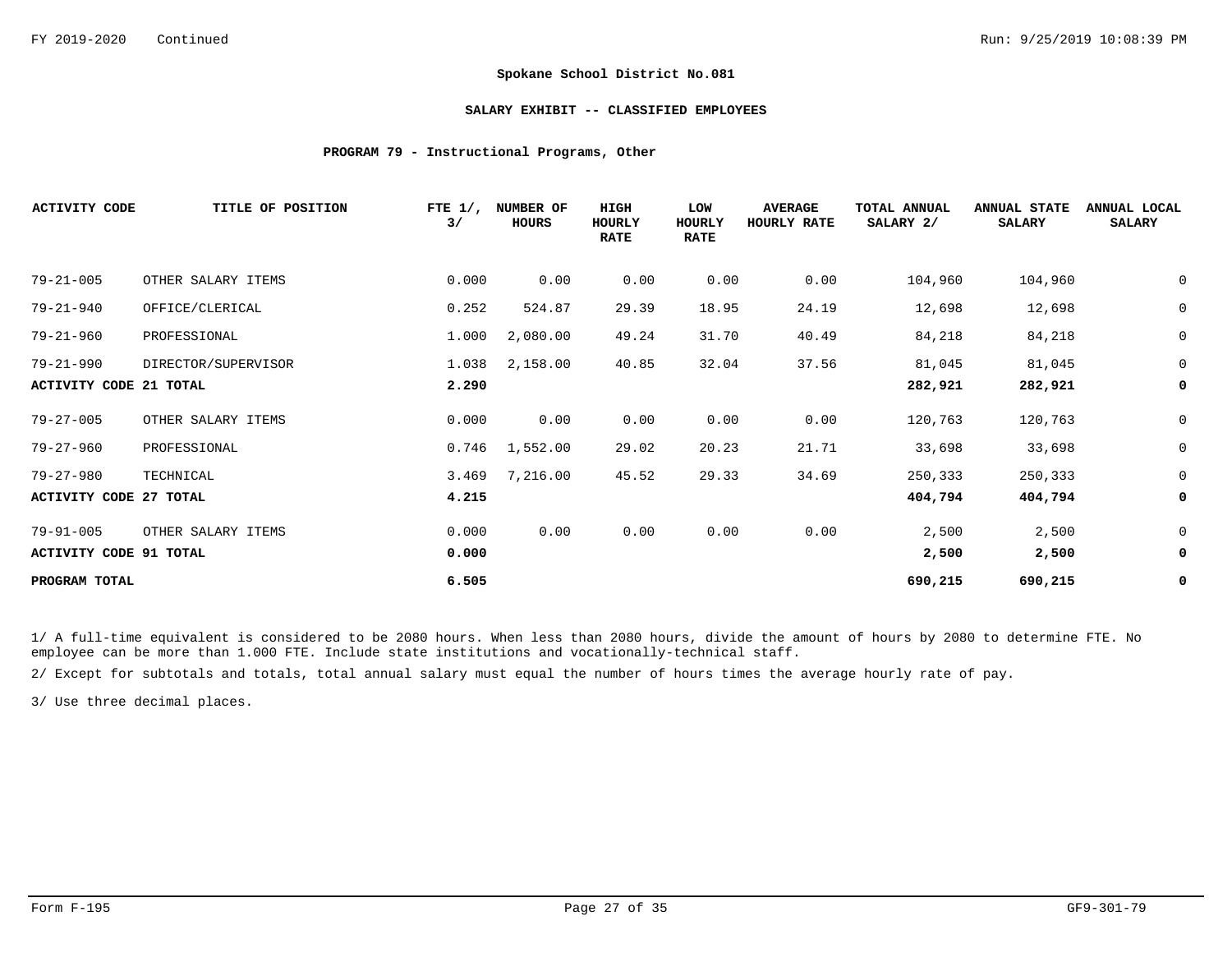#### **SALARY EXHIBIT -- CLASSIFIED EMPLOYEES**

#### **PROGRAM 86 - Community Schools**

| ACTIVITY CODE                             |                    | TITLE OF POSITION | FTE $1/$ ,<br>3/ | <b>NUMBER OF</b><br>HOURS | HIGH<br>HOURLY<br><b>RATE</b> | LOW<br><b>HOURLY</b><br><b>RATE</b> | <b>AVERAGE</b><br><b>HOURLY RATE</b> | TOTAL ANNUAL<br>SALARY 2/ | <b>ANNUAL STATE</b><br><b>SALARY</b> | ANNUAL LOCAL<br><b>SALARY</b> |
|-------------------------------------------|--------------------|-------------------|------------------|---------------------------|-------------------------------|-------------------------------------|--------------------------------------|---------------------------|--------------------------------------|-------------------------------|
| $86 - 91 - 005$<br>ACTIVITY CODE 91 TOTAL | OTHER SALARY ITEMS |                   | 0.000<br>0.000   | 0.00                      | 0.00                          | 0.00                                | 0.00                                 | 3,500<br>3,500            | 3,500<br>3,500                       | 0<br>0                        |
| PROGRAM TOTAL                             |                    |                   | 0.000            |                           |                               |                                     |                                      | 3,500                     | 3,500                                | 0                             |

1/ A full-time equivalent is considered to be 2080 hours. When less than 2080 hours, divide the amount of hours by 2080 to determine FTE. No employee can be more than 1.000 FTE. Include state institutions and vocationally-technical staff.

2/ Except for subtotals and totals, total annual salary must equal the number of hours times the average hourly rate of pay.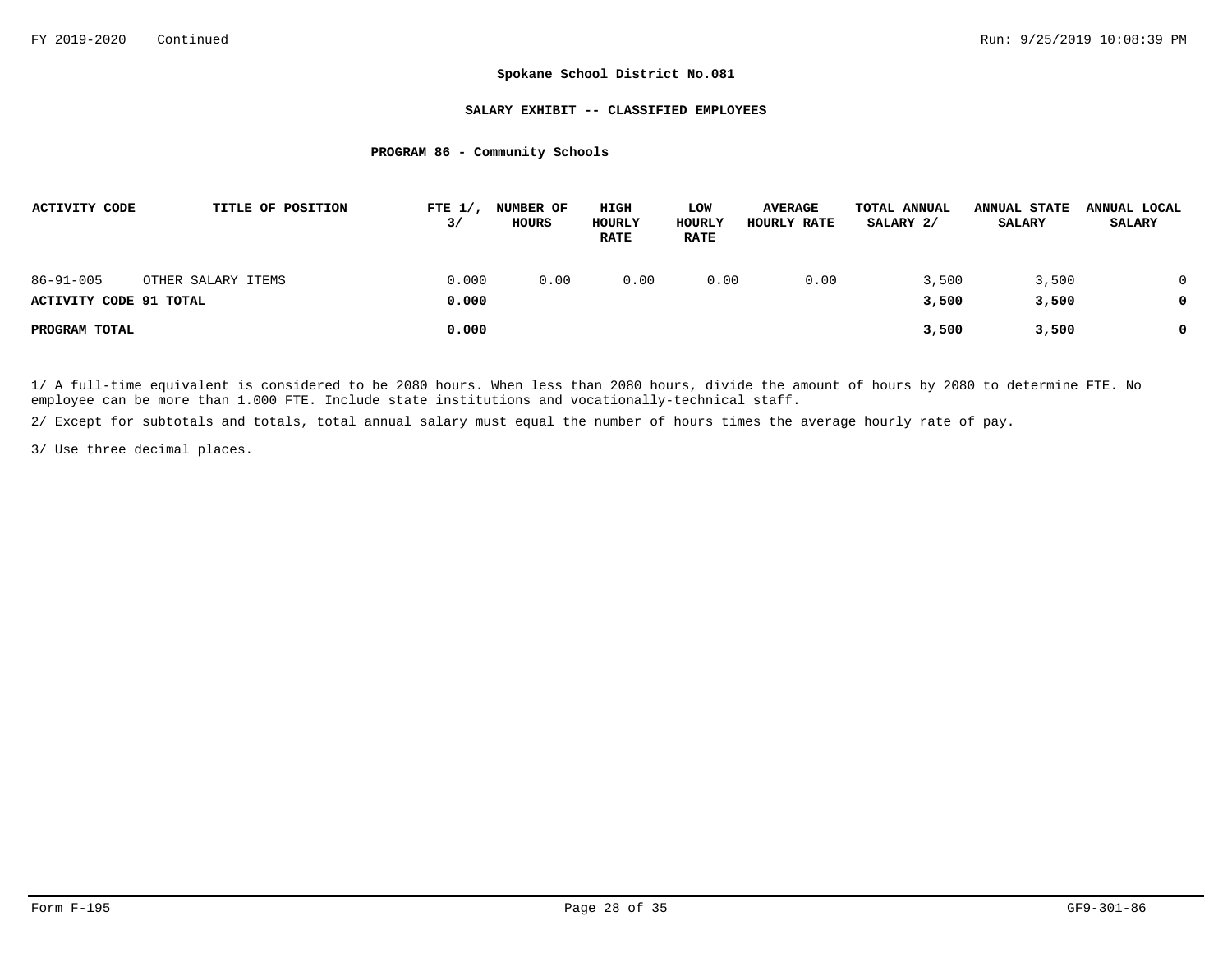#### **SALARY EXHIBIT -- CLASSIFIED EMPLOYEES**

#### **PROGRAM 88 - Child Care**

| <b>ACTIVITY CODE</b>          | TITLE OF POSITION   | FTE $1/$ ,<br>3/ | NUMBER OF<br>HOURS | <b>HIGH</b><br>HOURLY<br><b>RATE</b> | LOW<br>HOURLY<br><b>RATE</b> | <b>AVERAGE</b><br>HOURLY RATE | TOTAL ANNUAL<br>SALARY 2/ | <b>ANNUAL STATE</b><br><b>SALARY</b> | ANNUAL LOCAL<br><b>SALARY</b> |
|-------------------------------|---------------------|------------------|--------------------|--------------------------------------|------------------------------|-------------------------------|---------------------------|--------------------------------------|-------------------------------|
| $88 - 27 - 005$               | OTHER SALARY ITEMS  | 0.000            | 0.00               | 0.00                                 | 0.00                         | 0.00                          | 26,023                    | 0                                    | 26,023                        |
| $88 - 27 - 910$               | AIDES               | 2.330            | 4,846.55           | 23.07                                | 15.30                        | 18.85                         | 91,342                    | $\mathbf 0$                          | 91,342                        |
| <b>ACTIVITY CODE 27 TOTAL</b> |                     | 2.330            |                    |                                      |                              |                               | 117,365                   | 0                                    | 117,365                       |
| $88 - 31 - 004$               | VACATION PAYOFF     | 0.000            | 0.00               | 0.00                                 | 0.00                         | 0.00                          | 2,700                     | 0                                    | 2,700                         |
| <b>ACTIVITY CODE 31 TOTAL</b> |                     | 0.000            |                    |                                      |                              |                               | 2,700                     | 0                                    | 2,700                         |
| $88 - 91 - 005$               | OTHER SALARY ITEMS  | 0.000            | 0.00               | 0.00                                 | 0.00                         | 0.00                          | 531,893                   | $\mathbf 0$                          | 531,893                       |
| $88 - 91 - 910$               | AIDES               |                  | 23.425 48,723.66   | 25.45                                | 12.00                        | 19.61                         | 955,692                   | 0                                    | 955,692                       |
| $88 - 91 - 940$               | OFFICE/CLERICAL     | 1.000            | 2,080.00           | 28.37                                | 18.27                        | 25.72                         | 53,498                    | $\mathbf 0$                          | 53,498                        |
| $88 - 91 - 960$               | PROFESSIONAL        | 1.386            | 2,882.20           | 35.57                                | 24.08                        | 33.65                         | 96,985                    | 0                                    | 96,985                        |
| $88 - 91 - 990$               | DIRECTOR/SUPERVISOR | 2.463            | 5,122.00           | 56.31                                | 32.04                        | 41.03                         | 210,159                   | $\mathbf 0$                          | 210,159                       |
| <b>ACTIVITY CODE 91 TOTAL</b> |                     | 28.274           |                    |                                      |                              |                               | 1,848,227                 | 0                                    | 1,848,227                     |
| PROGRAM TOTAL                 |                     | 30.604           |                    |                                      |                              |                               | 1,968,292                 | 0                                    | 1,968,292                     |

1/ A full-time equivalent is considered to be 2080 hours. When less than 2080 hours, divide the amount of hours by 2080 to determine FTE. No employee can be more than 1.000 FTE. Include state institutions and vocationally-technical staff.

2/ Except for subtotals and totals, total annual salary must equal the number of hours times the average hourly rate of pay.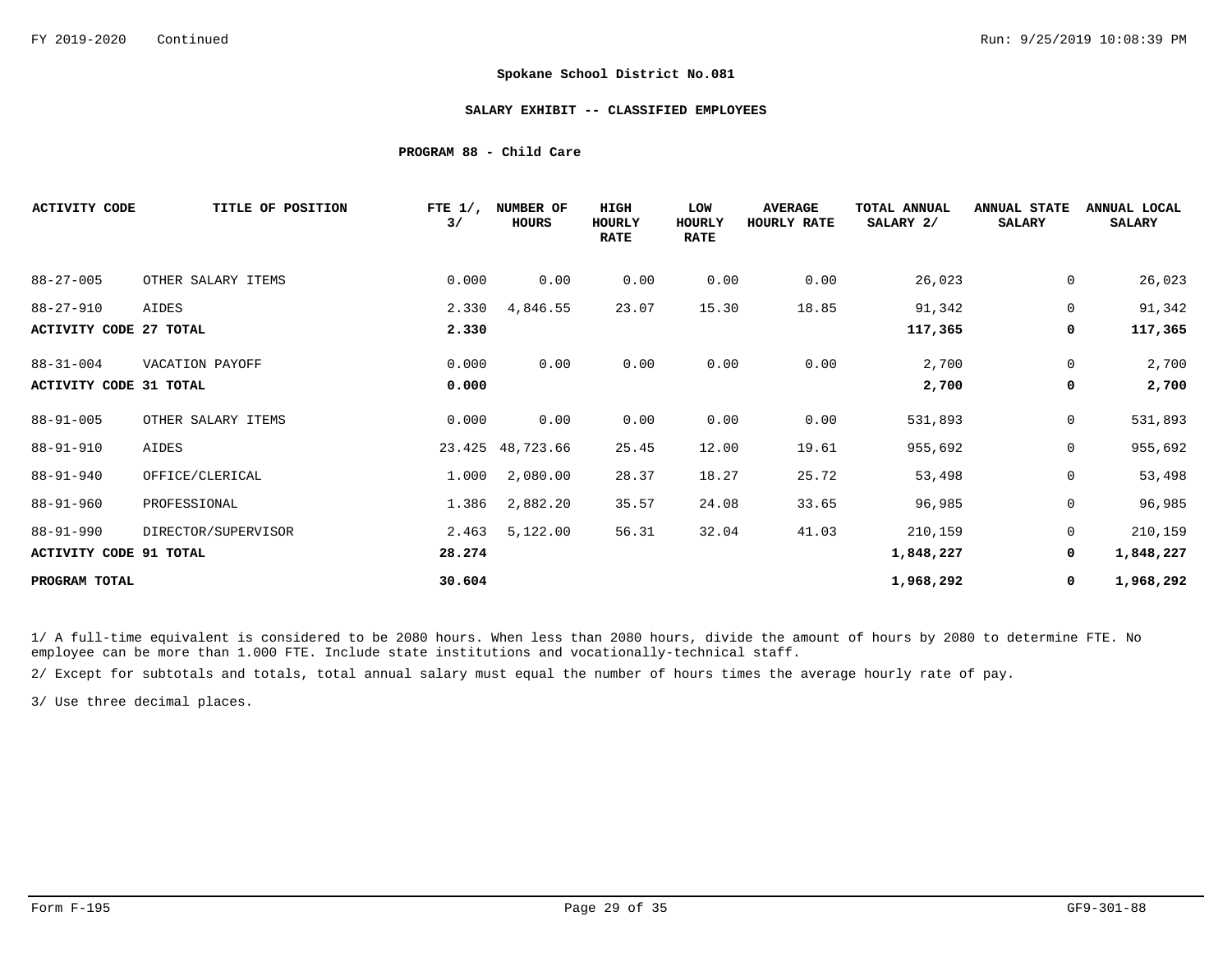#### **SALARY EXHIBIT -- CLASSIFIED EMPLOYEES**

### **PROGRAM 89 - Other Community Services**

| <b>ACTIVITY CODE</b>   | TITLE OF POSITION   | FTE $1/$ ,<br>3/ | NUMBER OF<br>HOURS | HIGH<br>HOURLY<br><b>RATE</b> | LOW<br>HOURLY<br><b>RATE</b> | <b>AVERAGE</b><br>HOURLY RATE | TOTAL ANNUAL<br>SALARY 2/ | <b>ANNUAL STATE</b><br>SALARY | ANNUAL LOCAL<br><b>SALARY</b> |
|------------------------|---------------------|------------------|--------------------|-------------------------------|------------------------------|-------------------------------|---------------------------|-------------------------------|-------------------------------|
| $89 - 91 - 005$        | OTHER SALARY ITEMS  | 0.000            | 0.00               | 0.00                          | 0.00                         | 0.00                          | 108,592                   | 108,592                       | $\mathbf 0$                   |
| $89 - 91 - 940$        | OFFICE/CLERICAL     | 2.500            | 5,200.00           | 32.93                         | 18.27                        | 24.73                         | 128,602                   | 128,602                       | $\mathbf 0$                   |
| 89-91-960              | PROFESSIONAL        |                  | 45.625 94,900.00   | 37.20                         | 24.08                        | 29.89                         | 2,836,369                 | 2,836,369                     | $\mathbf 0$                   |
| $89 - 91 - 990$        | DIRECTOR/SUPERVISOR | 4.000            | 8,320.00           | 40.85                         | 32.04                        | 37.84                         | 314,830                   | 314,830                       | $\mathbf 0$                   |
| ACTIVITY CODE 91 TOTAL |                     | 52.125           |                    |                               |                              |                               | 3,388,393                 | 3,388,393                     | 0                             |
| PROGRAM TOTAL          |                     | 52.125           |                    |                               |                              |                               | 3,388,393                 | 3,388,393                     | 0                             |

1/ A full-time equivalent is considered to be 2080 hours. When less than 2080 hours, divide the amount of hours by 2080 to determine FTE. No employee can be more than 1.000 FTE. Include state institutions and vocationally-technical staff.

2/ Except for subtotals and totals, total annual salary must equal the number of hours times the average hourly rate of pay.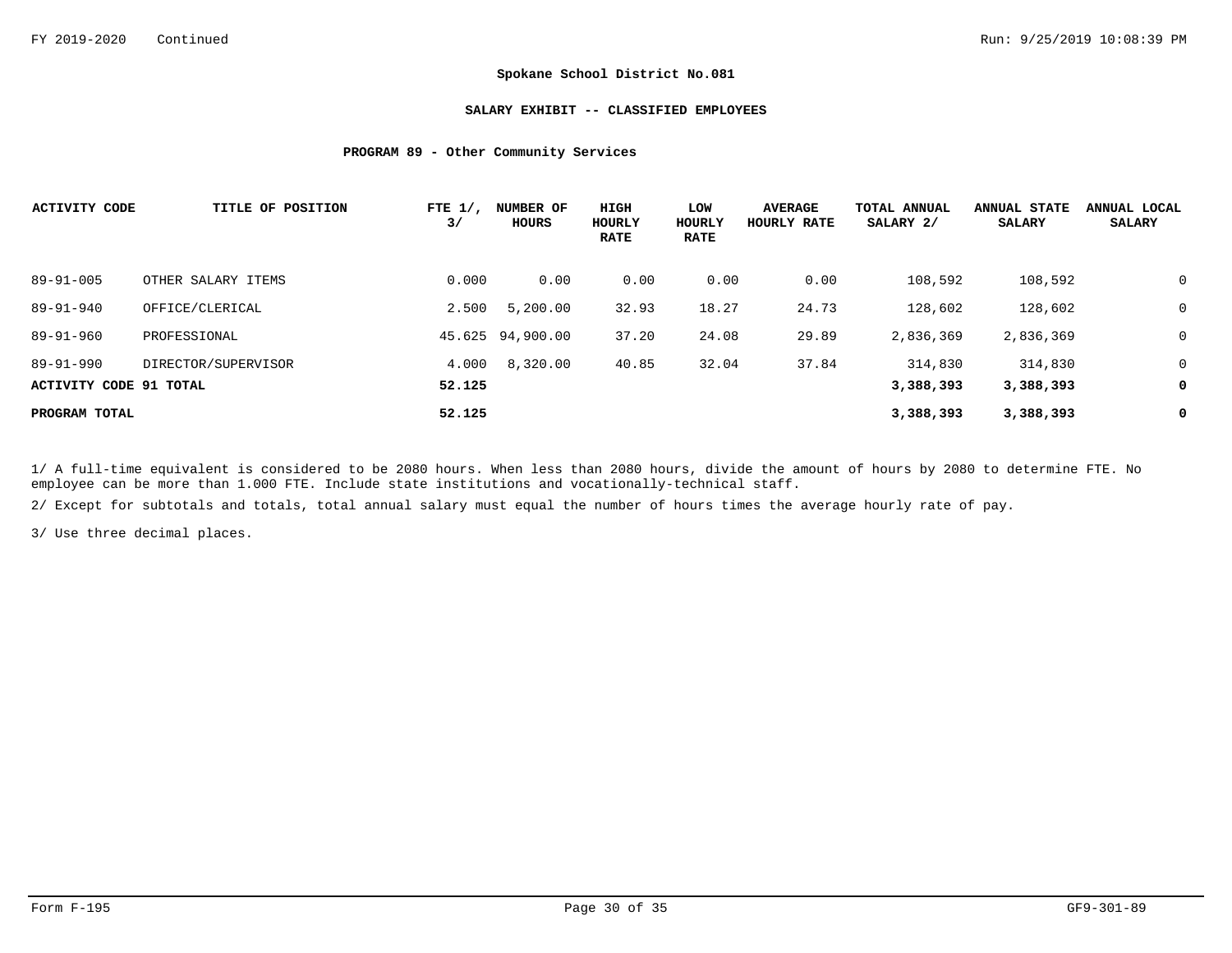## **SALARY EXHIBIT -- CLASSIFIED EMPLOYEES**

# **PROGRAM 97 - District-wide Support**

| <b>ACTIVITY CODE</b>          | TITLE OF POSITION   | 3/     | FTE 1/, NUMBER OF<br><b>HOURS</b> | HIGH<br>HOURLY<br><b>RATE</b> | LOW<br><b>HOURLY</b><br><b>RATE</b> | <b>AVERAGE</b><br>HOURLY RATE | TOTAL ANNUAL<br>SALARY 2/ | <b>ANNUAL STATE</b><br><b>SALARY</b> | ANNUAL LOCAL<br><b>SALARY</b> |
|-------------------------------|---------------------|--------|-----------------------------------|-------------------------------|-------------------------------------|-------------------------------|---------------------------|--------------------------------------|-------------------------------|
| $97 - 11 - 005$               | OTHER SALARY ITEMS  | 0.000  | 0.00                              | 0.00                          | 0.00                                | 0.00                          | 23,100                    | 23,100                               |                               |
| $97 - 11 - 940$               | OFFICE/CLERICAL     | 1.000  | 2,080.00                          | 31.05                         | 20.02                               | 26.83                         | 55,799                    | 55,799                               |                               |
| ACTIVITY CODE 11 TOTAL        |                     | 1.000  |                                   |                               |                                     |                               | 78,899                    | 78,899                               | 0                             |
| $97 - 12 - 940$               | OFFICE/CLERICAL     | 1.000  | 2,080.00                          | 42.50                         | 36.66                               | 42.50                         | 88,401                    | 88,401                               |                               |
| $97 - 12 - 005$               | OTHER SALARY ITEMS  | 0.000  | 0.00                              | 0.00                          | 0.00                                | 0.00                          | 12,500                    | 12,500                               | 0                             |
| <b>ACTIVITY CODE 12 TOTAL</b> |                     | 1.000  |                                   |                               |                                     |                               | 100,901                   | 100,901                              | 0                             |
| $97 - 13 - 005$               | OTHER SALARY ITEMS  | 0.000  | 0.00                              | 0.00                          | 0.00                                | 0.00                          | 157,641                   | 157,641                              | 0                             |
| $97 - 13 - 940$               | OFFICE/CLERICAL     |        | 15.000 31,200.00                  | 42.50                         | 18.27                               | 27.94                         | 871,780                   | 871,780                              | 0                             |
| $97 - 13 - 960$               | PROFESSIONAL        |        | 5.500 11,440.00                   | 39.36                         | 18.95                               | 35.03                         | 400,709                   | 400,709                              | $\Omega$                      |
| $97 - 13 - 990$               | DIRECTOR/SUPERVISOR |        | 5.000 10,400.00                   | 66.08                         | 38.76                               | 50.65                         | 526,806                   | 526,806                              | 0                             |
| <b>ACTIVITY CODE 13 TOTAL</b> |                     | 25.500 |                                   |                               |                                     |                               | 1,956,936                 | 1,956,936                            | 0                             |
| $97 - 14 - 005$               | OTHER SALARY ITEMS  | 0.000  | 0.00                              | 0.00                          | 0.00                                | 0.00                          | 222,013                   | 222,013                              | 0                             |
| $97 - 14 - 940$               | OFFICE/CLERICAL     |        | 13.875 28,860.00                  | 32.93                         | 14.29                               | 25.10                         | 724,298                   | 724,298                              | $\mathbf 0$                   |
| $97 - 14 - 960$               | PROFESSIONAL        | 4.000  | 8,320.00                          | 37.12                         | 20.02                               | 32.32                         | 268,871                   | 268,871                              | $\mathbf 0$                   |
| $97 - 14 - 990$               | DIRECTOR/SUPERVISOR |        | 6.300 13,104.00                   | 66.08                         | 32.04                               | 44.86                         | 587,804                   | 587,804                              |                               |
| <b>ACTIVITY CODE 14 TOTAL</b> |                     | 24.175 |                                   |                               |                                     |                               | 1,802,986                 | 1,802,986                            | 0                             |
| $97 - 15 - 005$               | OTHER SALARY ITEMS  | 0.000  | 0.00                              | 0.00                          | 0.00                                | 0.00                          | 35,899                    | 35,899                               | 0                             |
| $97 - 15 - 940$               | OFFICE/CLERICAL     | 1.476  | 3,070.00                          | 29.34                         | 17.05                               | 24.52                         | 75,290                    | 75,290                               | $\Omega$                      |
| $97 - 15 - 960$               | PROFESSIONAL        | 3.640  | 6,572.00                          | 39.36                         | 20.02                               | 35.16                         | 231,088                   | 231,088                              |                               |
| $97 - 15 - 990$               | DIRECTOR/SUPERVISOR | 1.000  | 2,080.00                          | 56.31                         | 47.16                               | 53.35                         | 110,961                   | 110,961                              |                               |
| <b>ACTIVITY CODE 15 TOTAL</b> |                     | 6.116  |                                   |                               |                                     |                               | 453,238                   | 453,238                              | 0                             |
| $97 - 61 - 005$               | OTHER SALARY ITEMS  | 0.000  | 0.00                              | 0.00                          | 0.00                                | 0.00                          | 18,923                    | 18,923                               | $\mathbf 0$                   |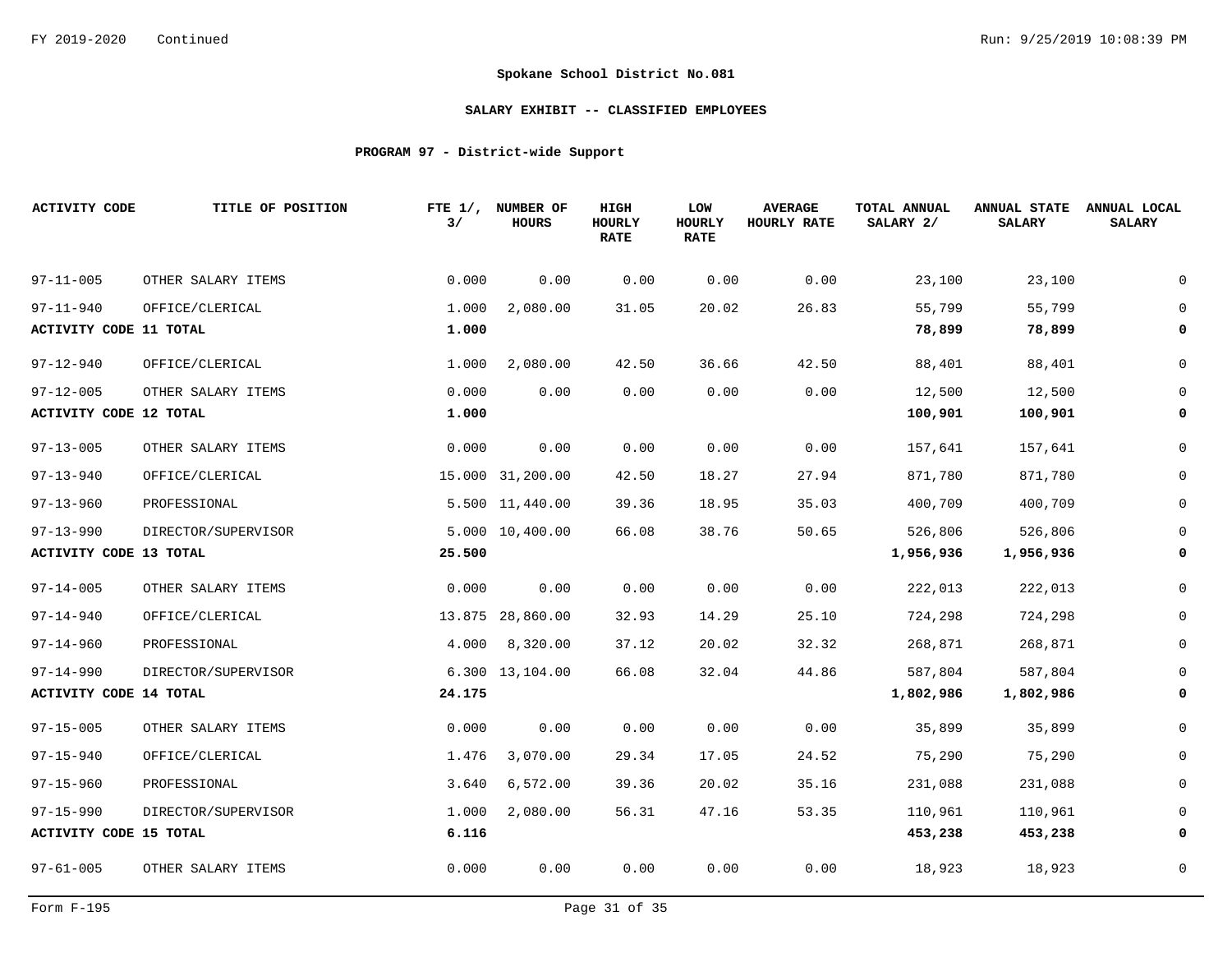## **SALARY EXHIBIT -- CLASSIFIED EMPLOYEES**

# **PROGRAM 97 - District-wide Support**

| <b>ACTIVITY CODE</b>          | TITLE OF POSITION   | 3/      | FTE 1/, NUMBER OF<br><b>HOURS</b> | HIGH<br>HOURLY<br><b>RATE</b> | <b>LOW</b><br>HOURLY<br><b>RATE</b> | <b>AVERAGE</b><br>HOURLY RATE | TOTAL ANNUAL<br>SALARY 2/ | <b>ANNUAL STATE</b><br><b>SALARY</b> | ANNUAL LOCAL<br><b>SALARY</b> |
|-------------------------------|---------------------|---------|-----------------------------------|-------------------------------|-------------------------------------|-------------------------------|---------------------------|--------------------------------------|-------------------------------|
| $97 - 61 - 940$               | OFFICE/CLERICAL     | 2.150   | 4,472.00                          | 29.34                         | 17.05                               | 23.56                         | 105,340                   | 105,340                              | $\mathbf 0$                   |
| $97 - 61 - 990$               | DIRECTOR/SUPERVISOR | 4.300   | 8,944.00                          | 66.08                         | 35.24                               | 46.00                         | 411,391                   | 411,391                              | $\overline{0}$                |
| <b>ACTIVITY CODE 61 TOTAL</b> |                     | 6.450   |                                   |                               |                                     |                               | 535,654                   | 535,654                              | 0                             |
| $97 - 62 - 005$               | OTHER SALARY ITEMS  | 0.000   | 0.00                              | 0.00                          | 0.00                                | 0.00                          | 39,689                    | 39,689                               | $\mathbf 0$                   |
| $97 - 62 - 970$               | SERVICE WORKERS     |         | 6.630 13,791.39                   | 36.16                         | 16.20                               | 22.59                         | 311,563                   | 311,563                              | 0                             |
| <b>ACTIVITY CODE 62 TOTAL</b> |                     | 6.630   |                                   |                               |                                     |                               | 351,252                   | 351,252                              | 0                             |
| $97 - 63 - 005$               | OTHER SALARY ITEMS  | 0.000   | 0.00                              | 0.00                          | 0.00                                | 0.00                          | 268,017                   | 268,017                              | $\mathbf 0$                   |
| $97 - 63 - 940$               | OFFICE/CLERICAL     |         | 1.810 3,764.80                    | 27.99                         | 18.04                               | 26.85                         | 101,075                   | 101,075                              | $\mathbf 0$                   |
| $97 - 63 - 970$               | SERVICE WORKERS     | 149.000 | 309,920.0<br>$\mathbf 0$          | 32.29                         | 15.48                               | 24.41                         | 7,565,737                 | 5,916,278                            | 1,649,459                     |
| <b>ACTIVITY CODE 63 TOTAL</b> |                     | 150.810 |                                   |                               |                                     |                               | 7,934,829                 | 6,285,370                            | 1,649,459                     |
| $97 - 64 - 920$               | CRAFTS/TRADES       | 50.500  | 105,040.0<br>0                    | 43.44                         | 30.86                               | 35.04                         | 3,681,010                 | 3,681,010                            | 0                             |
| $97 - 64 - 960$               | PROFESSIONAL        | 1.500   | 3,120.00                          | 49.43                         | 23.93                               | 37.60                         | 117,325                   | 117,325                              | $\mathbf 0$                   |
| $97 - 64 - 970$               | SERVICE WORKERS     | 4.000   | 8,320.00                          | 37.23                         | 30.86                               | 35.07                         | 291,823                   | 291,823                              | $\mathbf 0$                   |
| $97 - 64 - 005$               | OTHER SALARY ITEMS  | 0.000   | 0.00                              | 0.00                          | 0.00                                | 0.00                          | 239,108                   | 239,108                              | $\mathbf 0$                   |
| <b>ACTIVITY CODE 64 TOTAL</b> |                     | 56.000  |                                   |                               |                                     |                               | 4,329,266                 | 4,329,266                            | 0                             |
| $97 - 67 - 005$               | OTHER SALARY ITEMS  | 0.000   | 0.00                              | 0.00                          | 0.00                                | 0.00                          | 25,694                    | 25,694                               | $\mathbf 0$                   |
| $97 - 67 - 940$               | OFFICE/CLERICAL     | 2.000   | 4,160.00                          | 28.37                         | 17.05                               | 24.13                         | 100,372                   | 100,372                              | 0                             |
| $97 - 67 - 970$               | SERVICE WORKERS     | 3.000   | 6, 240.00                         | 51.93                         | 30.59                               | 17.78                         | 110,920                   | 110,920                              | 0                             |
| $97 - 67 - 990$               | DIRECTOR/SUPERVISOR | 1.900   | 6,718.40                          | 56.31                         | 32.04                               | 22.93                         | 154,056                   | 154,056                              | 0                             |
| ACTIVITY CODE 67 TOTAL        |                     | 6.900   |                                   |                               |                                     |                               | 391,042                   | 391,042                              | $\mathbf 0$                   |
| $97 - 72 - 005$               | OTHER SALARY ITEMS  | 0.000   | 0.00                              | 0.00                          | 0.00                                | 0.00                          | 45,798                    | 45,798                               | $\mathbf 0$                   |
| $97 - 72 - 940$               | OFFICE/CLERICAL     | 1.200   | 2,496.00                          | 25.40                         | 19.69                               | 21.09                         | 52,639                    | 52,639                               | $\mathbf{0}$                  |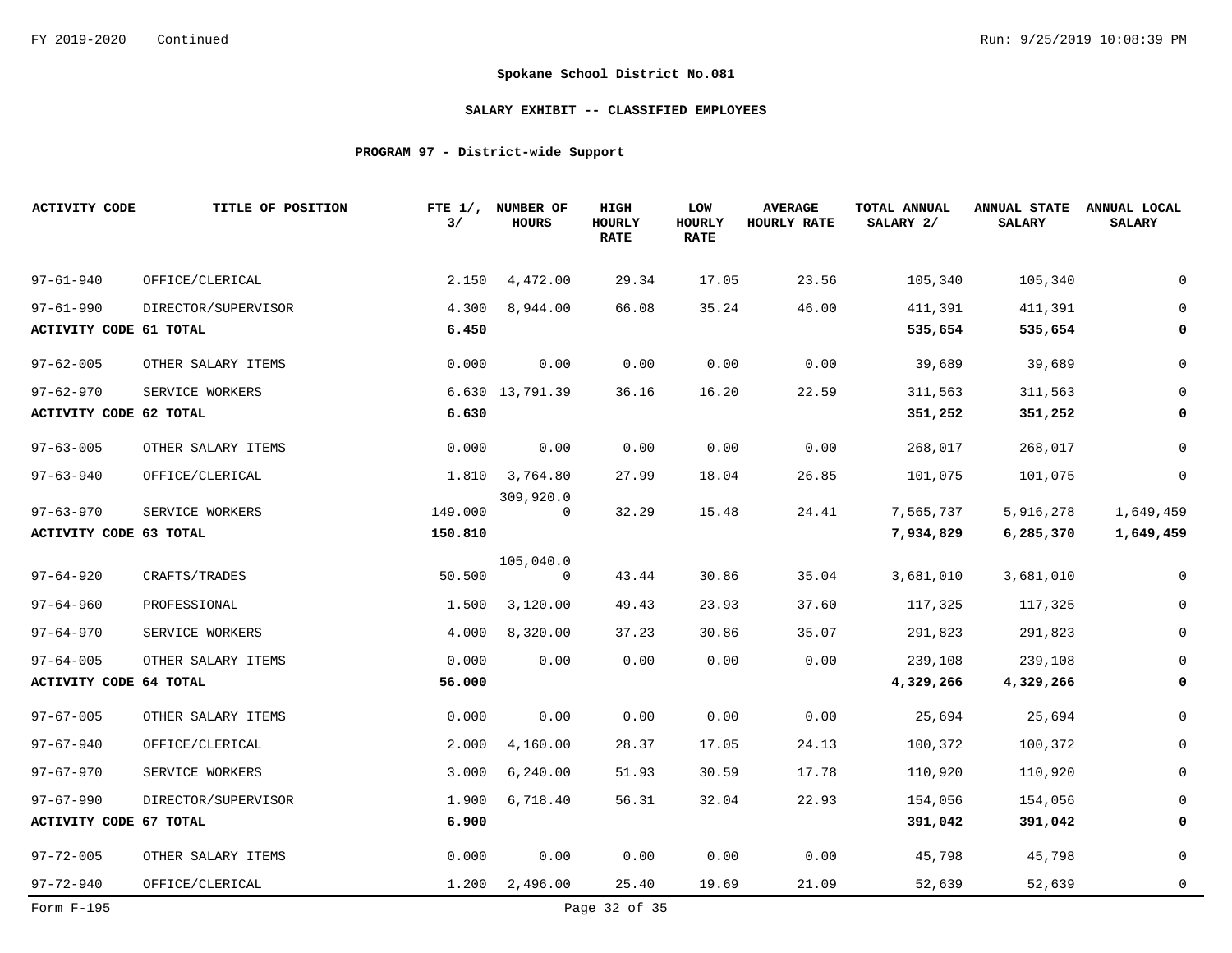#### **SALARY EXHIBIT -- CLASSIFIED EMPLOYEES**

#### **PROGRAM 97 - District-wide Support**

| <b>ACTIVITY CODE</b>          | TITLE OF POSITION   | FTE $1/$ ,<br>3/ | NUMBER OF<br><b>HOURS</b> | HIGH<br><b>HOURLY</b><br><b>RATE</b> | LOW<br><b>HOURLY</b><br><b>RATE</b> | <b>AVERAGE</b><br>HOURLY RATE | <b>TOTAL ANNUAL</b><br>SALARY 2/ | <b>ANNUAL STATE</b><br><b>SALARY</b> | ANNUAL LOCAL<br><b>SALARY</b> |
|-------------------------------|---------------------|------------------|---------------------------|--------------------------------------|-------------------------------------|-------------------------------|----------------------------------|--------------------------------------|-------------------------------|
| $97 - 72 - 960$               | PROFESSIONAL        | 0.500            | 1,040.00                  | 37.20                                | 32.09                               | 37.20                         | 38,684                           | 38,684                               | 0                             |
| $97 - 72 - 980$               | TECHNICAL           |                  | 26.800 55,744.00          | 47.21                                | 21.71                               | 38.22                         | 2,130,706                        | 2,130,706                            | 0                             |
| $97 - 72 - 990$               | DIRECTOR/SUPERVISOR | 1.500            | 3,120.00                  | 66.08                                | 38.76                               | 57.43                         | 179,168                          | 179,168                              | $\mathbf 0$                   |
| <b>ACTIVITY CODE 72 TOTAL</b> |                     | 30.000           |                           |                                      |                                     |                               | 2,446,995                        | 2,446,995                            | 0                             |
| $97 - 73 - 005$               | OTHER SALARY ITEMS  | 0.000            | 0.00                      | 0.00                                 | 0.00                                | 0.00                          | 4,996                            | 4,996                                | $\mathsf{O}$                  |
| $97 - 73 - 980$               | TECHNICAL           |                  | 5.000 10,400.00           | 31.05                                | 15.30                               | 26.03                         | 270,674                          | 270,674                              | $\mathsf{O}$                  |
| $97 - 73 - 990$               | DIRECTOR/SUPERVISOR | 1.000            | 2,080.00                  | 33.76                                | 29.12                               | 33.76                         | 70,223                           | 70,223                               | $\mathbf 0$                   |
| ACTIVITY CODE 73 TOTAL        |                     | 6.000            |                           |                                      |                                     |                               | 345,893                          | 345,893                              | 0                             |
| $97 - 74 - 005$               | OTHER SALARY ITEMS  | 0.000            | 0.00                      | 0.00                                 | 0.00                                | 0.00                          | 42,331                           | 42,331                               | 0                             |
| $97 - 74 - 940$               | OFFICE/CLERICAL     | 1.000            | 2,080.00                  | 26.50                                | 17.05                               | 24.02                         | 49,961                           | 49,961                               | $\mathsf{O}$                  |
| $97 - 74 - 970$               | SERVICE WORKERS     |                  | 6.000 12,480.00           | 33.22                                | 23.47                               | 31.10                         | 388,175                          | 388,175                              | $\mathsf{O}$                  |
| $97 - 74 - 990$               | DIRECTOR/SUPERVISOR | 1.000            | 2,080.00                  | 37.14                                | 32.04                               | 36.24                         | 75,370                           | 75,370                               | $\mathbf 0$                   |
| ACTIVITY CODE 74 TOTAL        |                     | 8.000            |                           |                                      |                                     |                               | 555,837                          | 555,837                              | 0                             |
| $97 - 75 - 005$               | OTHER SALARY ITEMS  | 0.000            | 0.00                      | 0.00                                 | 0.00                                | 0.00                          | 5,108                            | 5,108                                | 0                             |
| $97 - 75 - 920$               | CRAFTS/TRADES       | 1.000            | 2,080.00                  | 37.23                                | 30.86                               | 37.22                         | 77,427                           | 77,427                               | $\mathbf 0$                   |
| <b>ACTIVITY CODE 75 TOTAL</b> |                     | 1.000            |                           |                                      |                                     |                               | 82,535                           | 82,535                               | 0                             |
| PROGRAM TOTAL                 |                     | 329.581          |                           |                                      |                                     |                               | 21,366,263                       | 19,716,804                           | 1,649,459                     |

1/ A full-time equivalent is considered to be 2080 hours. When less than 2080 hours, divide the amount of hours by 2080 to determine FTE. No employee can be more than 1.000 FTE. Include state institutions and vocationally-technical staff.

2/ Except for subtotals and totals, total annual salary must equal the number of hours times the average hourly rate of pay.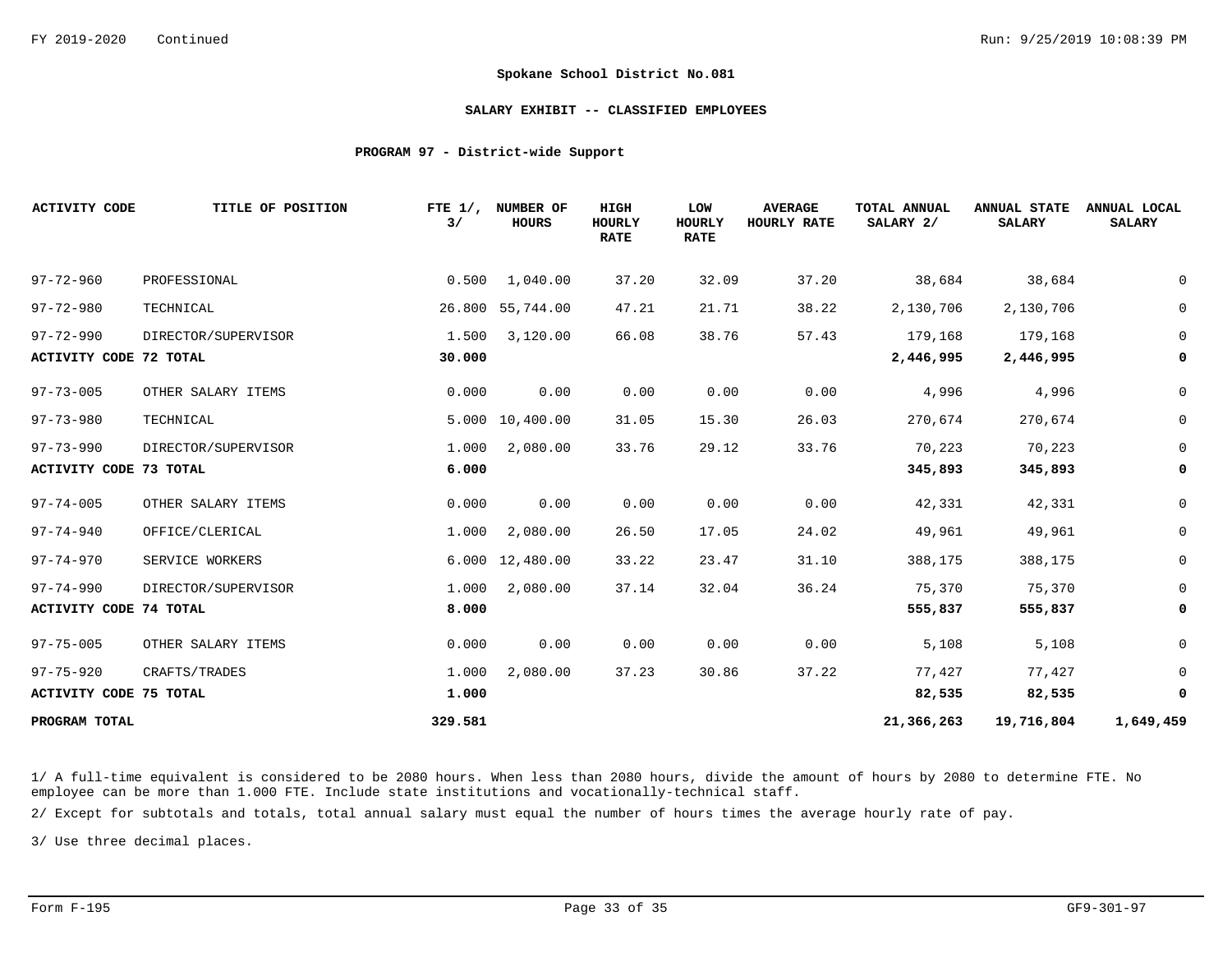#### **SALARY EXHIBIT -- CLASSIFIED EMPLOYEES**

### **PROGRAM 98 - School Food Services**

| <b>ACTIVITY CODE</b>   | TITLE OF POSITION   | FTE $1/$ ,<br>3/ | NUMBER OF<br><b>HOURS</b> | HIGH<br>HOURLY<br><b>RATE</b> | LOW<br>HOURLY<br><b>RATE</b> | <b>AVERAGE</b><br>HOURLY RATE | TOTAL ANNUAL<br>SALARY 2/ | <b>ANNUAL STATE</b><br><b>SALARY</b> | ANNUAL LOCAL<br><b>SALARY</b> |
|------------------------|---------------------|------------------|---------------------------|-------------------------------|------------------------------|-------------------------------|---------------------------|--------------------------------------|-------------------------------|
| $98 - 41 - 005$        | OTHER SALARY ITEMS  | 0.000            | 0.00                      | 0.00                          | 0.00                         | 0.00                          | 41,677                    | 41,677                               | 0                             |
| $98 - 41 - 940$        | OFFICE/CLERICAL     | 4.665            | 9,704.00                  | 29.38                         | 17.05                        | 24.72                         | 239,876                   | 239,876                              | $\mathsf 0$                   |
| $98 - 41 - 960$        | PROFESSIONAL        | 0.500            | 1,040.00                  | 37.20                         | 32.09                        | 37.20                         | 38,688                    | 38,688                               | $\mathbf 0$                   |
| $98 - 41 - 980$        | TECHNICAL           | 0.200            | 416.00                    | 47.21                         | 40.72                        | 47.21                         | 19,639                    | 19,639                               | $\mathsf 0$                   |
| $98 - 41 - 990$        | DIRECTOR/SUPERVISOR |                  | 5.000 10,400.00           | 56.31                         | 35.24                        | 42.43                         | 441,303                   | 441,303                              | $\mathbf 0$                   |
| ACTIVITY CODE 41 TOTAL |                     | 10.365           |                           |                               |                              |                               | 781,183                   | 781,183                              | 0                             |
| $98 - 44 - 005$        | OTHER SALARY ITEMS  | 0.000            | 0.00<br>169,243.2         | 0.00                          | 0.00                         | 0.00                          | 1,652,858                 | 1,652,858                            | 0                             |
| 98-44-970              | SERVICE WORKERS     | 81.367           | 6                         | 31.07                         | 14.99                        | 21.76                         | 3,683,224                 | 3,683,224                            | 0                             |
| ACTIVITY CODE 44 TOTAL |                     | 81.367           |                           |                               |                              |                               | 5,336,082                 | 5,336,082                            | 0                             |
| PROGRAM TOTAL          |                     | 91.732           |                           |                               |                              |                               | 6,117,265                 | 6,117,265                            | 0                             |

1/ A full-time equivalent is considered to be 2080 hours. When less than 2080 hours, divide the amount of hours by 2080 to determine FTE. No employee can be more than 1.000 FTE. Include state institutions and vocationally-technical staff.

2/ Except for subtotals and totals, total annual salary must equal the number of hours times the average hourly rate of pay.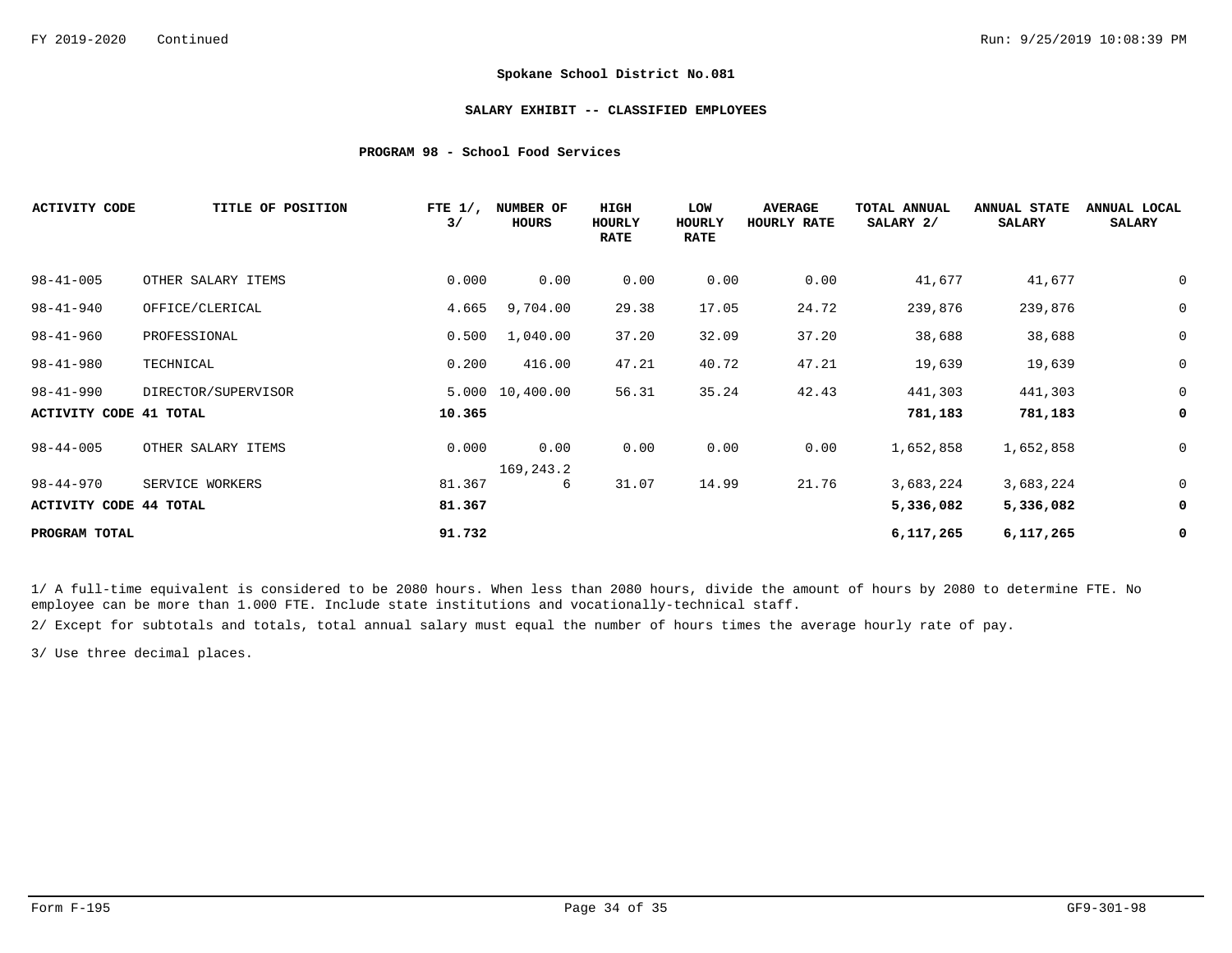#### **SALARY EXHIBIT -- CLASSIFIED EMPLOYEES**

## **PROGRAM 99 - Pupil Transportation**

| <b>ACTIVITY CODE</b>   | TITLE OF POSITION   | FTE $1/$ ,<br>3/ | NUMBER OF<br>HOURS | HIGH<br>HOURLY<br><b>RATE</b> | LOW<br>HOURLY<br><b>RATE</b> | <b>AVERAGE</b><br>HOURLY RATE | TOTAL ANNUAL<br>SALARY 2/ | <b>ANNUAL STATE</b><br><b>SALARY</b> | ANNUAL LOCAL<br><b>SALARY</b> |
|------------------------|---------------------|------------------|--------------------|-------------------------------|------------------------------|-------------------------------|---------------------------|--------------------------------------|-------------------------------|
| $99 - 25 - 005$        | OTHER SALARY ITEMS  | 0.000            | 0.00               | 0.00                          | 0.00                         | 0.00                          | 43,115                    | 43,115                               | 0                             |
| $99 - 25 - 910$        | AIDES               |                  | 11.095 23,077.40   | 13.50                         | 12.00                        | 12.24                         | 282,430                   | 282,430                              | 0                             |
| ACTIVITY CODE 25 TOTAL |                     | 11.095           |                    |                               |                              |                               | 325,545                   | 325,545                              | 0                             |
| $99 - 51 - 005$        | OTHER SALARY ITEMS  | 0.000            | 0.00               | 0.00                          | 0.00                         | 0.00                          | 32,650                    | 32,650                               | 0                             |
| $99 - 51 - 940$        | OFFICE/CLERICAL     | 3.335            | 6,937.00           | 45.52                         | 17.05                        | 24.77                         | 171,847                   | 171,847                              | 0                             |
| $99 - 51 - 990$        | DIRECTOR/SUPERVISOR | 0.600            | 1,248.00           | 56.31                         | 32.04                        | 44.92                         | 56,063                    | 56,063                               | 0                             |
| ACTIVITY CODE 51 TOTAL |                     | 3.935            |                    |                               |                              |                               | 260,560                   | 260,560                              | 0                             |
| PROGRAM TOTAL          |                     | 15.030           |                    |                               |                              |                               | 586,105                   | 586,105                              | 0                             |

1/ A full-time equivalent is considered to be 2080 hours. When less than 2080 hours, divide the amount of hours by 2080 to determine FTE. No employee can be more than 1.000 FTE. Include state institutions and vocationally-technical staff.

2/ Except for subtotals and totals, total annual salary must equal the number of hours times the average hourly rate of pay.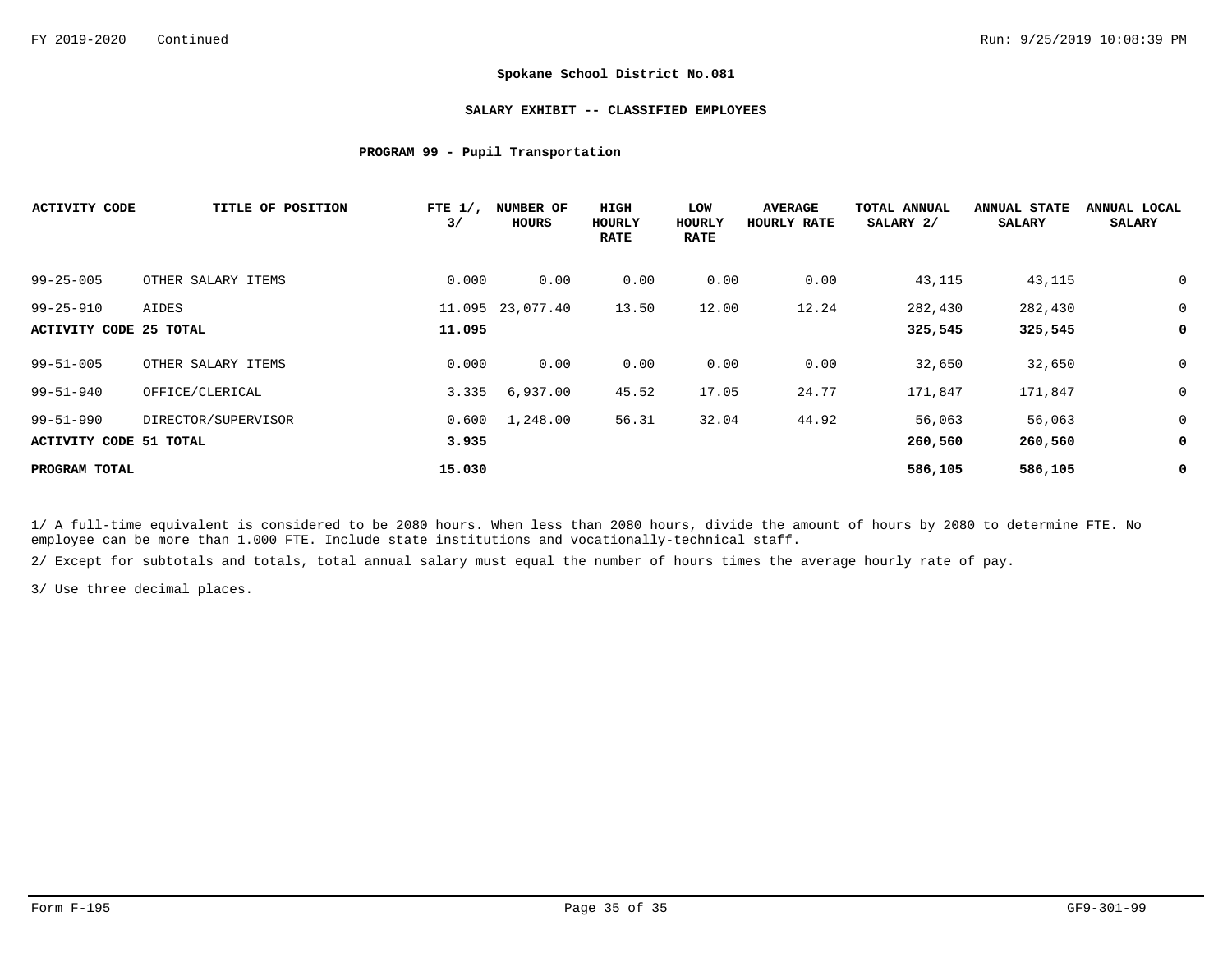# **SUMMARY OF GENERAL FUND EXPENDITURES BY OBJECT OF EXPENDITURE**

|     |                                     | (1)          | (2)    | (3)           | (4)    | (5)          | (6)    |
|-----|-------------------------------------|--------------|--------|---------------|--------|--------------|--------|
|     |                                     | Actual       | % of   | Budget        | % of   | Budget       | % of   |
|     | Object of Expenditure               | 2017-2018    | Total  | 2018-2019     | Total  | 2019-2020    | Total  |
| (0) | Debit Transfers                     | 2,638,226    | XXXXX  | 2,851,793     | XXXXX  | 2,619,142    | XXXXX  |
| (1) | Credit Transfers                    | $-2,638,226$ | XXXXX  | $-2,851,793$  | XXXXX  | $-2,619,142$ | XXXXX  |
| (2) | Certificated Salaries               | 192,877,463  | 46.72  | 217, 162, 423 | 46.70  | 215,066,242  | 46.56  |
| (3) | Classified Salaries                 | 61,859,853   | 14.98  | 69, 262, 202  | 14.90  | 66,816,570   | 14.47  |
| (4) | Employee Benefits and Payroll Taxes | 98,514,050   | 23.86  | 108,806,998   | 23.40  | 110,901,170  | 24.01  |
| (5) | Supplies and Materials              | 18,901,869   | 4.58   | 23,791,803    | 5.12   | 22, 217, 497 | 4.81   |
| (7) | Purchased Services                  | 38,875,360   | 9.42   | 44, 282, 365  | 9.52   | 45,202,634   | 9.79   |
| (8) | Travel                              | 1,080,434    | 0.26   | 981,654       | 0.21   | 810,811      | 0.18   |
| (9) | Capital Outlay                      | 706,635      | 0.17   | 678,853       | 0.15   | 886,551      | 0.19   |
|     | TOTAL EXPENDITURES                  | 412,815,662  | 100.00 | 464,966,298   | 100.00 | 461,901,475  | 100.00 |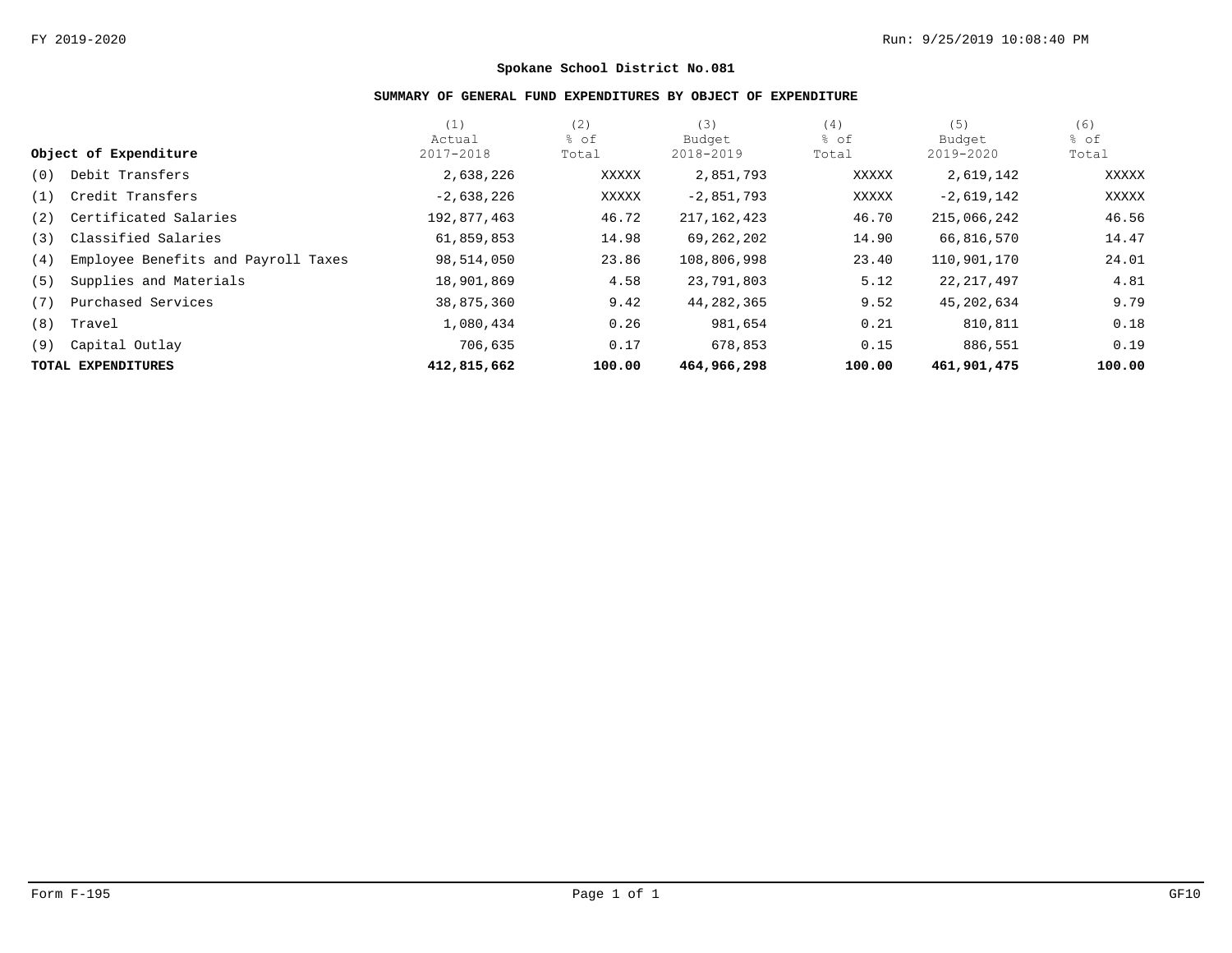# **SUMMARY OF GENERAL FUND EXPENDITURES BY ACTIVITY**

|                           | (1)<br>Actual<br>2017-2018 | (2)<br>% of<br>Total | (3)<br>Budget<br>2018-2019 | (4)<br>% of<br>Total | (5)<br>Budget<br>2019-2020 | (6)<br>% of<br>Total |
|---------------------------|----------------------------|----------------------|----------------------------|----------------------|----------------------------|----------------------|
| TEACHING ACTIVITIES       |                            |                      |                            |                      |                            |                      |
| Teaching<br>$27 \mid$     | 234,663,169                | 56.84                | 271,749,702                | 58.45                | 273,994,403                | 59.32                |
| 28 l<br>Extracur          | 6,769,655                  | 1.64                 | 6,892,983                  | 1.48                 | 6,915,915                  | 1.50                 |
| $29$   Pmt to SD          | $\mathsf 0$                | 0.00                 | $\mathbf 0$                | 0.00                 | 0                          | 0.00                 |
| TOTAL TEACHING ACTIVITIES | 241,432,824                | 58.48                | 278,642,685                | 59.93                | 280,910,318                | 60.82                |
| TEACHING SUPPORT          |                            |                      |                            |                      |                            |                      |
| Lrn Resrc<br>22           | 6,050,311                  | 1.47                 | 5,505,285                  | 1.18                 | 1,367,849                  | 0.30                 |
| 24<br>Guid/Coun           | 12,922,498                 | 3.13                 | 14,832,403                 | 3.19                 | 14, 475, 847               | 3.13                 |
| Pupil M/S<br>25           | 955,421                    | 0.23                 | 989,264                    | 0.21                 | 1,799,748                  | 0.39                 |
| Health<br>26              | 13,706,805                 | 3.32                 | 15,403,054                 | 3.31                 | 16, 171, 511               | 3.50                 |
| InstProDev<br>31          | 13,726,869                 | 3.33                 | 16,058,170                 | 3.45                 | 15,705,234                 | 3.40                 |
| Inst Tech<br>32           | 4,051,633                  | 0.98                 | 4,698,097                  | 1.01                 | 4,195,095                  | 0.91                 |
| Curriculum<br>33          | 3,076,325                  | 0.75                 | 5,820,944                  | 1.25                 | 5, 113, 112                | 1.11                 |
| Prof Lrng St<br>34 l      | XXXXX                      | XXXXX                | XXXXX                      | XXXXX                | 2, 221, 307                | 0.48                 |
| TOTAL TEACHING SUPPORT    | 55,860,341                 | 13.53                | 64,383,211                 | 13.85                | 61,049,703                 | 13.22                |
| OTHER SUPPORT ACTIVITIES  |                            |                      |                            |                      |                            |                      |
| $42 \mid$<br>Food         | 6, 233, 053                | 1.51                 | 6,488,149                  | 1.40                 | 6,171,192                  | 1.34                 |
| 44  <br>Operation         | 8,515,090                  | 2.06                 | 8,862,875                  | 1.91                 | 8,725,978                  | 1.89                 |
| Transfers<br>49           | $-831, 285$                | $-0.20$              | $-902,572$                 | $-0.19$              | $-664, 339$                | $-0.14$              |
| 52<br>Operation           | 10,597,688                 | 2.57                 | 11,062,589                 | 2.38                 | 12,291,060                 | 2.66                 |
| 53<br>Maintnce            | 0                          | 0.00                 | 0                          | 0.00                 | $\mathbf 0$                | 0.00                 |
| Insurance<br>56           | 0                          | 0.00                 | $\mathbf 0$                | 0.00                 | 0                          | 0.00                 |
| 59<br>Transfers           | $\mathbf 0$                | 0.00                 | $\mathbf 0$                | 0.00                 | $\mathbf 0$                | 0.00                 |
| Grnd Mnt<br>62            | 1,503,586                  | 0.36                 | 1,284,126                  | 0.28                 | 942,919                    | 0.20                 |
| Oper Bldg<br>63           | 13,082,363                 | 3.17                 | 14,517,524                 | 3.12                 | 13,620,736                 | 2.95                 |
| Maintnce<br>64            | 8,801,998                  | 2.13                 | 9,052,110                  | 1.95                 | 8,274,869                  | 1.79                 |
| Utilities<br>65           | 6,484,223                  | 1.57                 | 6,516,923                  | 1.40                 | 6,452,803                  | 1.40                 |
| Bldg Secu<br>67           | 1,808,107                  | 0.44                 | 1,865,119                  | 0.40                 | 825,653                    | 0.18                 |
| 68<br>Insurance           | 1,178,508                  | 0.29                 | 1,236,819                  | 0.27                 | 1,298,157                  | 0.28                 |
| 72<br>Info Sys            | 4,602,103                  | 1.11                 | 4,802,067                  | 1.03                 | 4,287,236                  | 0.93                 |
| 73<br>Printing            | 426,314                    | 0.10                 | 467,603                    | 0.10                 | 414,783                    | 0.09                 |
| Warehouse<br>74           | 829,882                    | 0.20                 | 867,866                    | 0.19                 | 800,955                    | 0.17                 |
| Mtr Pool<br>75            | 0                          | 0.00                 | 5,582                      | 0.00                 | $-88,613$                  | $-0.02$              |
| 83<br>Interest            | $\mathbf 0$                | 0.00                 | 0                          | 0.00                 | $\mathbf 0$                | 0.00                 |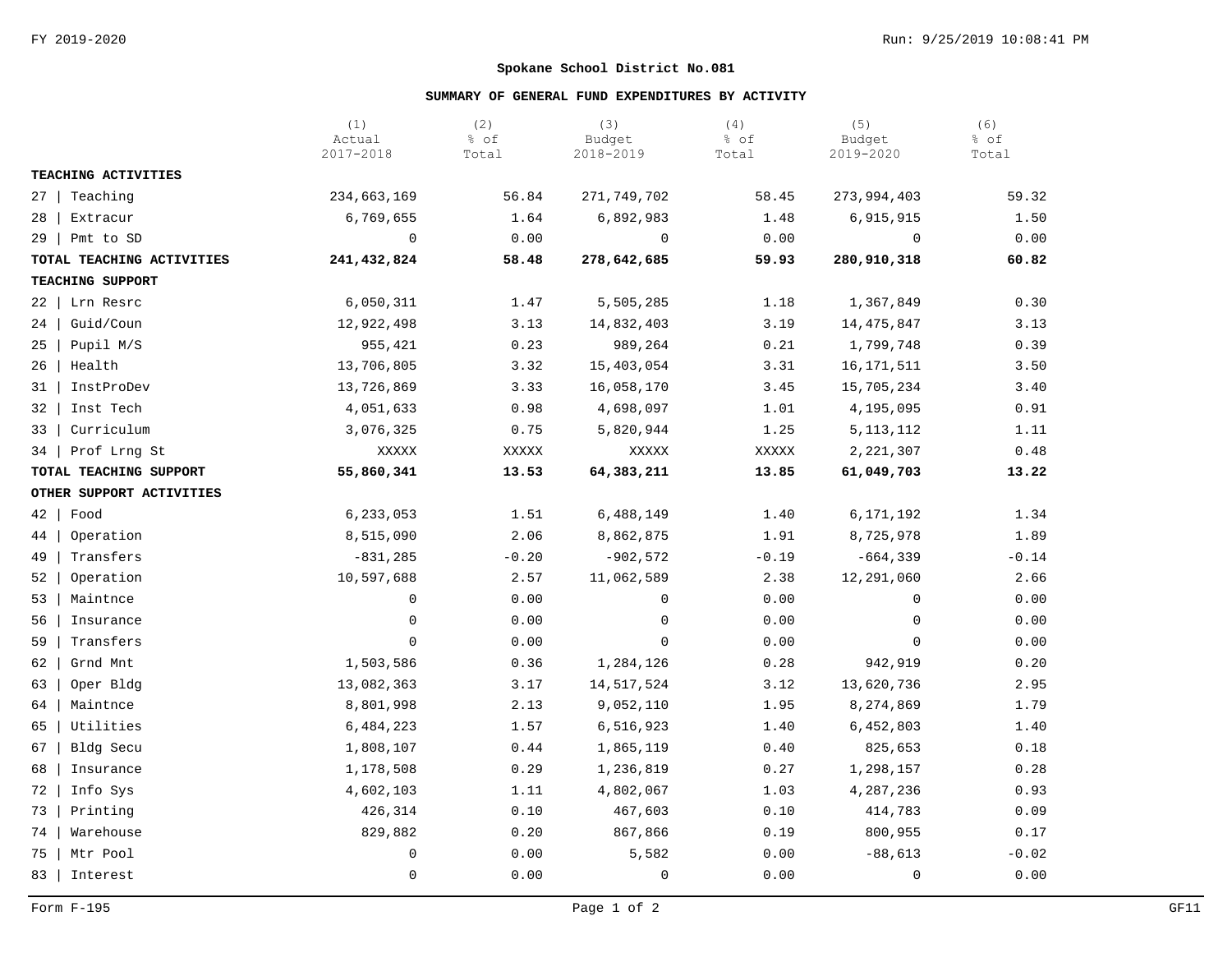## **SUMMARY OF GENERAL FUND EXPENDITURES BY ACTIVITY**

|                                | (1)<br>Actual | (2)<br>% of | (3)<br>Budget | (4)<br>% of | (5)<br>Budget | (6)<br>% of |
|--------------------------------|---------------|-------------|---------------|-------------|---------------|-------------|
|                                | 2017-2018     | Total       | 2018-2019     | Total       | 2019-2020     | Total       |
| Principal<br>84                | 0             | 0.00        | 0             | 0.00        | 0             | 0.00        |
| 85<br>Debt Expn                | 0             | 0.00        | $\mathbf 0$   | 0.00        | 0             | 0.00        |
| 91<br>Publ Actv                | 7,660,195     | 1.86        | 9,194,683     | 1.98        | 8,502,660     | 1.84        |
| TOTAL OTHER SUPPORT ACTIVITIES | 70,891,824    | 17.17       | 75,321,463    | 16.20       | 71,856,049    | 15.56       |
| UNIT ADMINISTRATION            |               |             |               |             |               |             |
| Princ Off<br>23                | 23,895,404    | 5.79        | 25,794,508    | 5.55        | 27,742,308    | 6.01        |
| TOTAL UNIT ADMINISTRATION      | 23,895,404    | 5.79        | 25,794,508    | 5.55        | 27,742,308    | 6.01        |
| CENTRAL ADMINISTRATION         |               |             |               |             |               |             |
| Bd of Dir<br>11                | 1,712,562     | 0.41        | 1,968,416     | 0.42        | 1,748,691     | 0.38        |
| 12<br>Supt Off                 | 531,604       | 0.13        | 529,609       | 0.11        | 547,189       | 0.12        |
| Busns Off<br>13                | 3,227,984     | 0.78        | 3,310,979     | 0.71        | 3,059,829     | 0.66        |
| 14<br>HR                       | 3,098,301     | 0.75        | 3,786,598     | 0.81        | 3,435,708     | 0.74        |
| Pblc Rltn<br>15                | 931,640       | 0.23        | 834,809       | 0.18        | 788,198       | 0.17        |
| 21<br>Supv Inst                | 8,732,317     | 2.12        | 8,150,002     | 1.75        | 8,519,644     | 1.84        |
| 41<br>Supervisn                | 1,157,940     | 0.28        | 1,134,202     | 0.24        | 1,101,265     | 0.24        |
| 51<br>Supervisn                | 400,949       | 0.10        | 378,291       | 0.08        | 392,828       | 0.09        |
| Supv Bldg<br>61                | 941,972       | 0.23        | 731,525       | 0.16        | 749,745       | 0.16        |
| TOTAL CENTRAL ADMINISTRATION   | 20,735,268    | 5.02        | 20,824,431    | 4.48        | 20,343,097    | 4.40        |
| TOTAL EXPENDITURES             | 412,815,662   | 100.00      | 464,966,298   | 100.00      | 461,901,475   | 100.00      |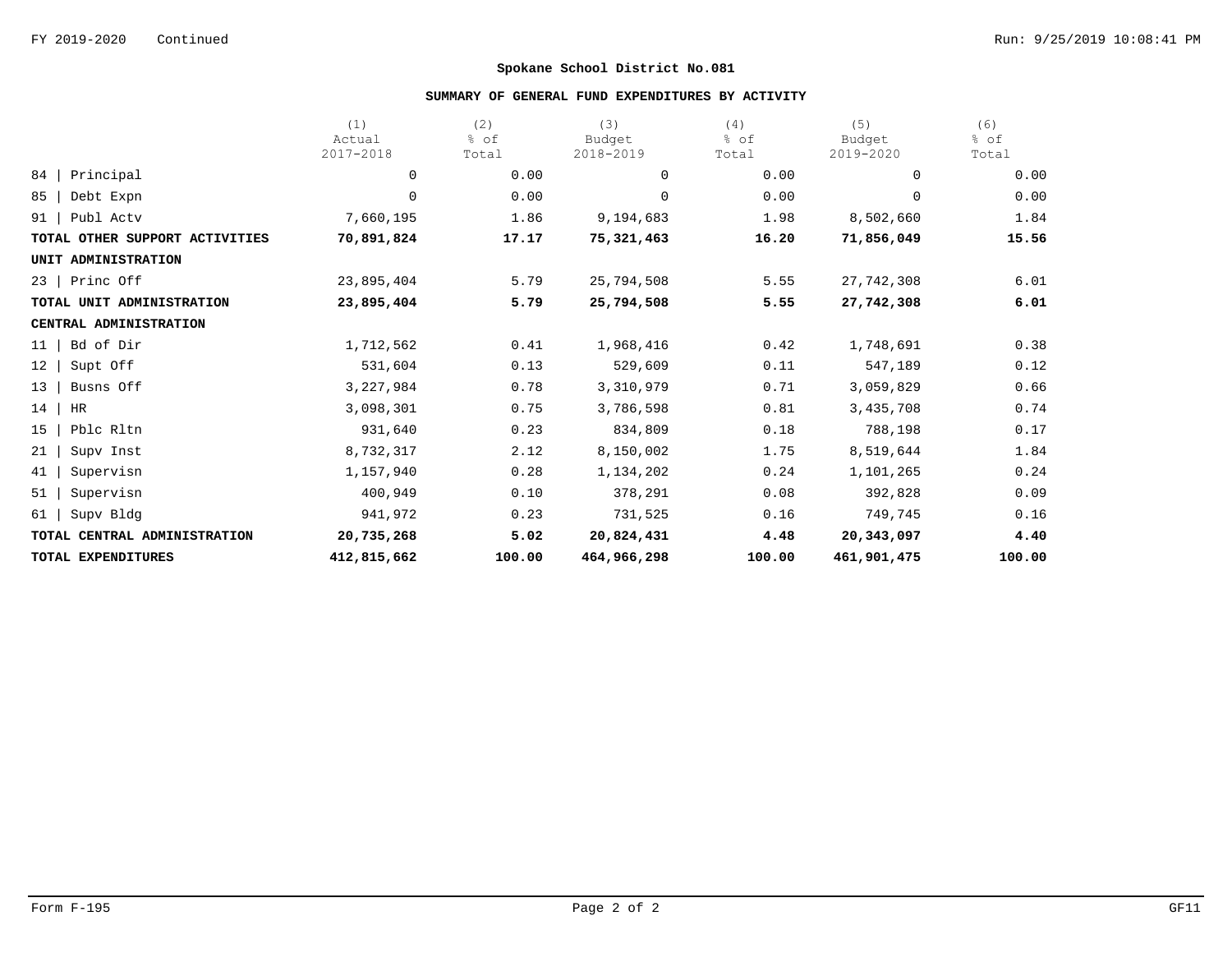#### **REVENUE WORK SHEET--GENERAL FUND--LOCAL EXCESS LEVIES AND TIMBER EXCISE TAX**

Local property tax collections (Account 1100) should include revenue anticipated to be received in cash during the fiscal year. Estimation for the Timber Excise Tax collection (Revenue Account 1500) is necessary to estimate the Net Excess Levy Collection. The Net Excess Levy equals the Excess Levy Amount minus the sum of the Timber Levy.

## **PART I: LOCAL PROPERTY TAX COLLECTIONS**

|                         |                                     | (Z) | (3)                                  | (4)             | (5)                                       |
|-------------------------|-------------------------------------|-----|--------------------------------------|-----------------|-------------------------------------------|
|                         | Excess Levy Amount Est. Timber Levy |     | Net Levy Amount<br>$(Co1.1 - Col.2)$ | Collection % 1/ | Amount Budgeted<br>$(Col.3 \times Col.4)$ |
| Fall 2019               | 29,999,150                          |     | 29,999,150                           | 44.50           | 13,349,622                                |
| Spring 2020             | 35,000,000                          |     | 35,000,000                           | 55.50           | 19,425,000                                |
| 1100 TOTAL LOCAL TAXES: |                                     |     |                                      |                 | 32,774,622                                |

### **PART II: TIMBER EXCISE TAX**

|                           | (1)                             |                    |                                           | 4            | (5)                                       |
|---------------------------|---------------------------------|--------------------|-------------------------------------------|--------------|-------------------------------------------|
|                           | Timber Assessed<br>Valuation /3 | \$ Per Thousand /2 | Est Timber Levy<br>$(Col.1 \times Col.2)$ | Collection % | Amount Budgeted<br>$(Col.3 \times Col.4)$ |
| Fall 2019                 |                                 | 0.000              |                                           | 0.00         | XXXXX                                     |
| Spring 2020               |                                 | 0.000              |                                           | 100.00       | $\Omega$                                  |
| 1500 TIMBER EXCISE TAXES: |                                 |                    |                                           |              | $\Omega$                                  |

1/ The fall and spring collection percentages should be based on the most recent three-year history of tax collection percentages.

2/ Dollars per thousand is same as dollars per thousand used for excess levy (use a three-decimal rate).

3/ Use 50% timber assessed valuation or 80% Assessed Valuation of Timber Roll.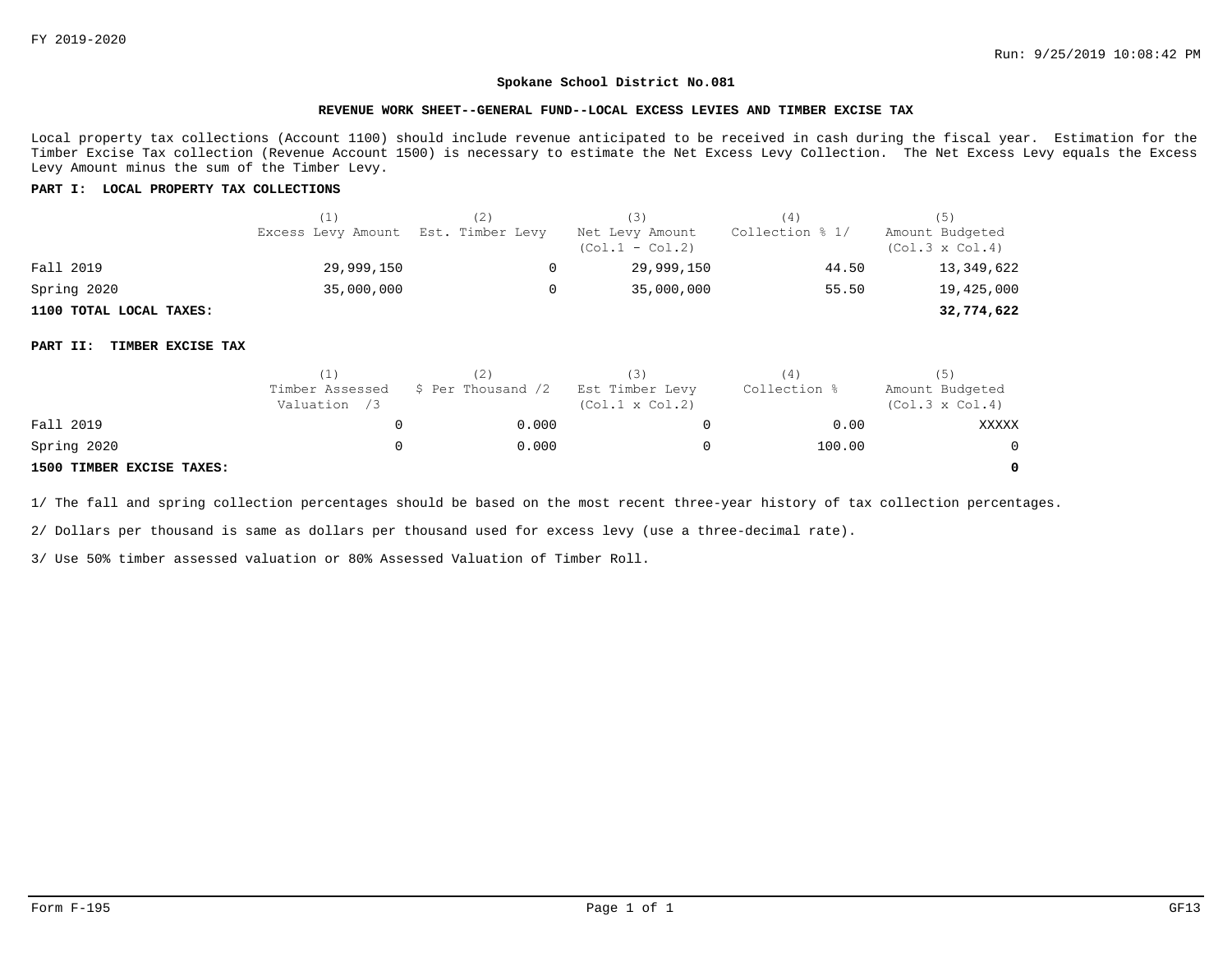# **GENERAL FUND - LONG-TERM FINANCING - CONDITIONAL SALES CONTRACTS AND NOTES 1/**

| А.             | (1)<br>Assets Purchased by CONDITIONAL<br>SALES CONTRACTS (RCW 28A.335.170)<br>in prior years | (2)<br>Length of<br>Contract<br>(months) | (3)<br>Outstanding<br>Balance at<br>Sept 1,2019        | (4)<br>Principal<br>Payments in<br>FY 2019-2020 |   | (5)<br>Interest<br>Payments in<br>FY 2019-2020 |             | (6)<br>Outstanding<br>Balance at<br>Aug 31, 2020<br>$(Co1.3-Co1.4)$ |          |
|----------------|-----------------------------------------------------------------------------------------------|------------------------------------------|--------------------------------------------------------|-------------------------------------------------|---|------------------------------------------------|-------------|---------------------------------------------------------------------|----------|
|                |                                                                                               |                                          | 0                                                      | $\mathbf 0$                                     | 0 |                                                | $\Omega$    |                                                                     |          |
| А.             | TOTAL                                                                                         |                                          |                                                        | 0                                               | 0 |                                                |             |                                                                     |          |
| в.             | Assets to be purchased by<br>CONDITIONAL SALES CONTRACTS<br>AND NOTES in new FY               | Length of<br>Contract<br>(months)        | Amount of<br>Contract<br>Purchase less<br>Down Pmts 2/ | Prin. Pmts. in<br>FY 2019-2020                  |   | Interest<br>Payments in<br>FY 2019-2020        |             | Long-Term<br>Financing Rev.<br>Acct 9500<br>(Co1.3)                 |          |
|                |                                                                                               |                                          | 0                                                      | $\Omega$                                        | 0 |                                                | $\mathbf 0$ |                                                                     | $\Omega$ |
| в.             | TOTAL                                                                                         |                                          |                                                        | 0                                               | 0 |                                                | 0           |                                                                     | 0.4/     |
| $\mathbf{C}$ . | TOTAL for Both Sections (A+B)                                                                 |                                          |                                                        |                                                 | 0 | 3/                                             | $0 \t3/$    |                                                                     | 0        |

1/ Please refer to the Accounting Manual for School Districts, Chapter 3, page 24 for further information.

2/ Budget expenditure(s) in appropriate program matrix pages.

3/ Budget as part of Program 97, Districtwide Support, Activity 83, Other Interest, or Activity 84, Debt Principal, as appropriate.

4/ Budget as Other Financing Source in Revenue Account 9500 on page GF4.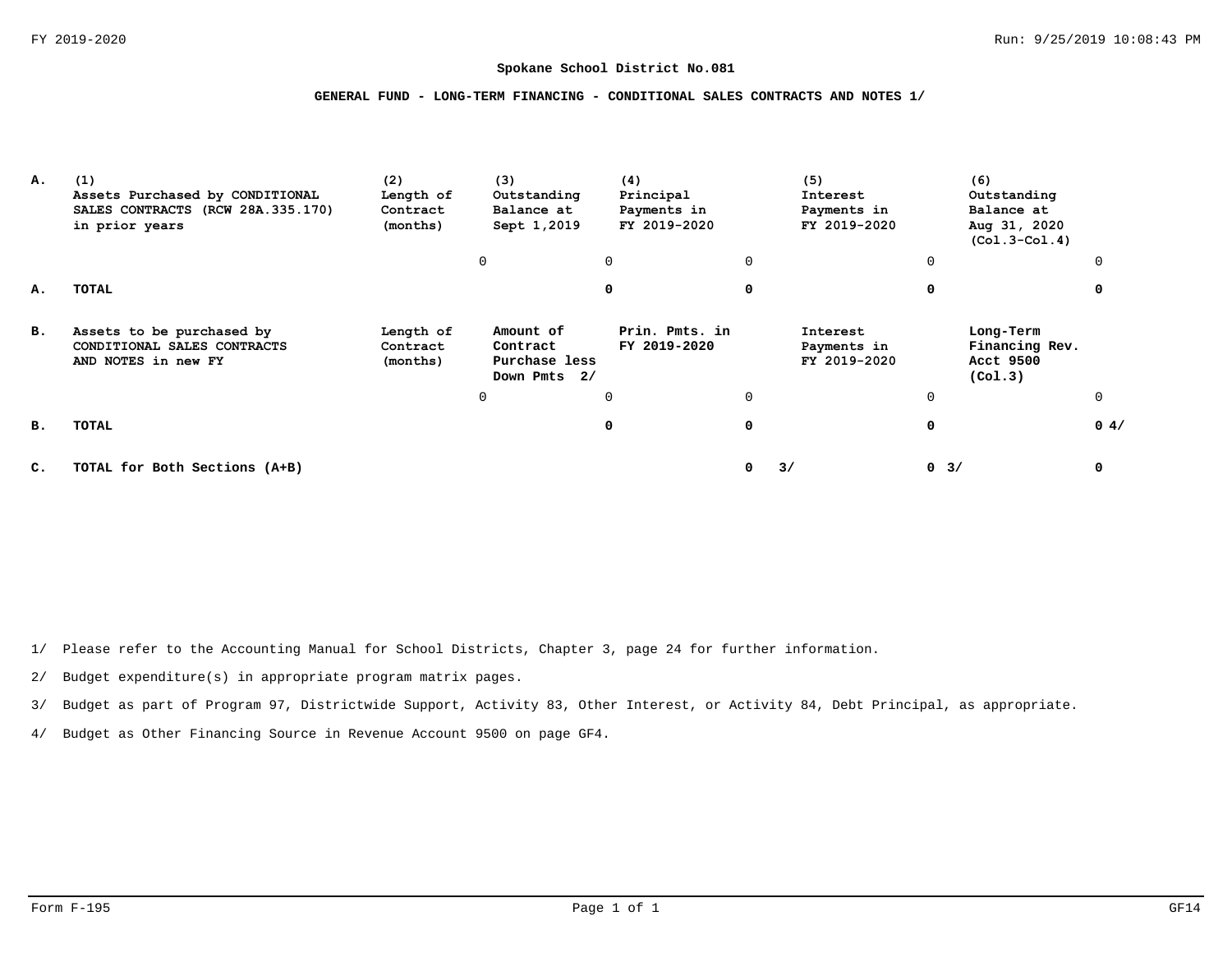# **SUMMARY OF FTE CERTIFICATED AND CLASSIFIED STAFF COUNTS BY ACTIVITY**

|                                     | (1)<br>No. of FTE<br>Certificated | (2)<br>% to<br>Total | (3)<br>No. of FTE<br>Classified | (4)<br>% to<br>Total |
|-------------------------------------|-----------------------------------|----------------------|---------------------------------|----------------------|
| <b>ACTIVITY</b>                     | Staff                             |                      | Staff                           |                      |
| TEACHING ACTIVITIES                 |                                   |                      |                                 |                      |
| Teaching<br>27                      | 1,916.286                         | 83.78                | 287.849                         | 26.10                |
| Extracuricular<br>28                | 6.000                             | 0.26                 | 0.000                           | 0.00                 |
| TOTAL TEACHING ACTIVITES            | 1,922.286                         | 84.05                | 287.849                         | 26.10                |
| TEACHING SUPPORT                    |                                   |                      |                                 |                      |
| Learning Resources<br>22            | 0.000                             | 0.00                 | 10.963                          | 0.99                 |
| Guidance and Counseling<br>24       | 108.100                           | 4.73                 | 7.078                           | 0.64                 |
| Pupil Management and Safety<br>25   | 0.000                             | 0.00                 | 23.733                          | 2.15                 |
| Health/Related Services<br>26       | 104.825                           | 4.58                 | 25.391                          | 2.30                 |
| InstProDev<br>31 I                  | 42.850                            | 1.87                 | 0.500                           | 0.05                 |
| 32<br>Inst Tech                     | XXXXX                             | XXXXX                | 24.062                          | 2.18                 |
| Curriculum<br>33                    | 6.250                             | 0.27                 | 3.717                           | 0.34                 |
| Professional Learning - State<br>34 | 0.000                             | 0.00                 | 0.000                           | 0.00                 |
| TOTAL TEACHING SUPPORT              | 262.025                           | 11.46                | 95.444                          | 8.65                 |
| OTHER SUPPORT ACTIVITIES            |                                   |                      |                                 |                      |
| Food Services Operations<br>44      | XXXXX                             | XXXXX                | 81.367                          | 7.38                 |
| 62<br>Grounds--Maintenance          | XXXXX                             | XXXXX                | 6.630                           | 0.60                 |
| Operation of Buildings<br>63        | XXXXX                             | XXXXX                | 150.810                         | 13.67                |
| 64<br>Maintenance                   | XXXXX                             | XXXXX                | 56.000                          | 5.08                 |
| Building Security<br>67             | XXXXX                             | <b>XXXXX</b>         | 6.900                           | 0.63                 |
| Information Systems<br>72           | 0.000                             | 0.00                 | 30.000                          | 2.72                 |
| 73<br>Printing                      | 0.000                             | 0.00                 | 6.000                           | 0.54                 |
| Warehousing and Distribution<br>74  | 0.000                             | 0.00                 | 8.000                           | 0.73                 |
| Motor Pool<br>75                    | 0.000                             | 0.00                 | 1.000                           | 0.09                 |
| Public Activities<br>91             | XXXXX                             | XXXXX                | 80.399                          | 7.29                 |
| TOTAL OTHER SUPPORT ACTIVITIES      | 0.000                             | 0.00                 | 427.106                         | 38.72                |
| UNIT ADMINISTRATION                 |                                   |                      |                                 |                      |
| Principal's Office<br>23            | 70.600                            | 3.09                 | 181.302                         | 16.44                |
| TOTAL UNIT ADMINISTRATION           | 70.600                            | 3.09                 | 181.302                         | 16.44                |
| CENTRAL ADMINISTRATION              |                                   |                      |                                 |                      |
| Superintendent's Office<br>12       | 1.000                             | 0.04                 | 1.000                           | 0.09                 |
| Business Office<br>13               | 1.000                             | 0.04                 | 25.500                          | 2.31                 |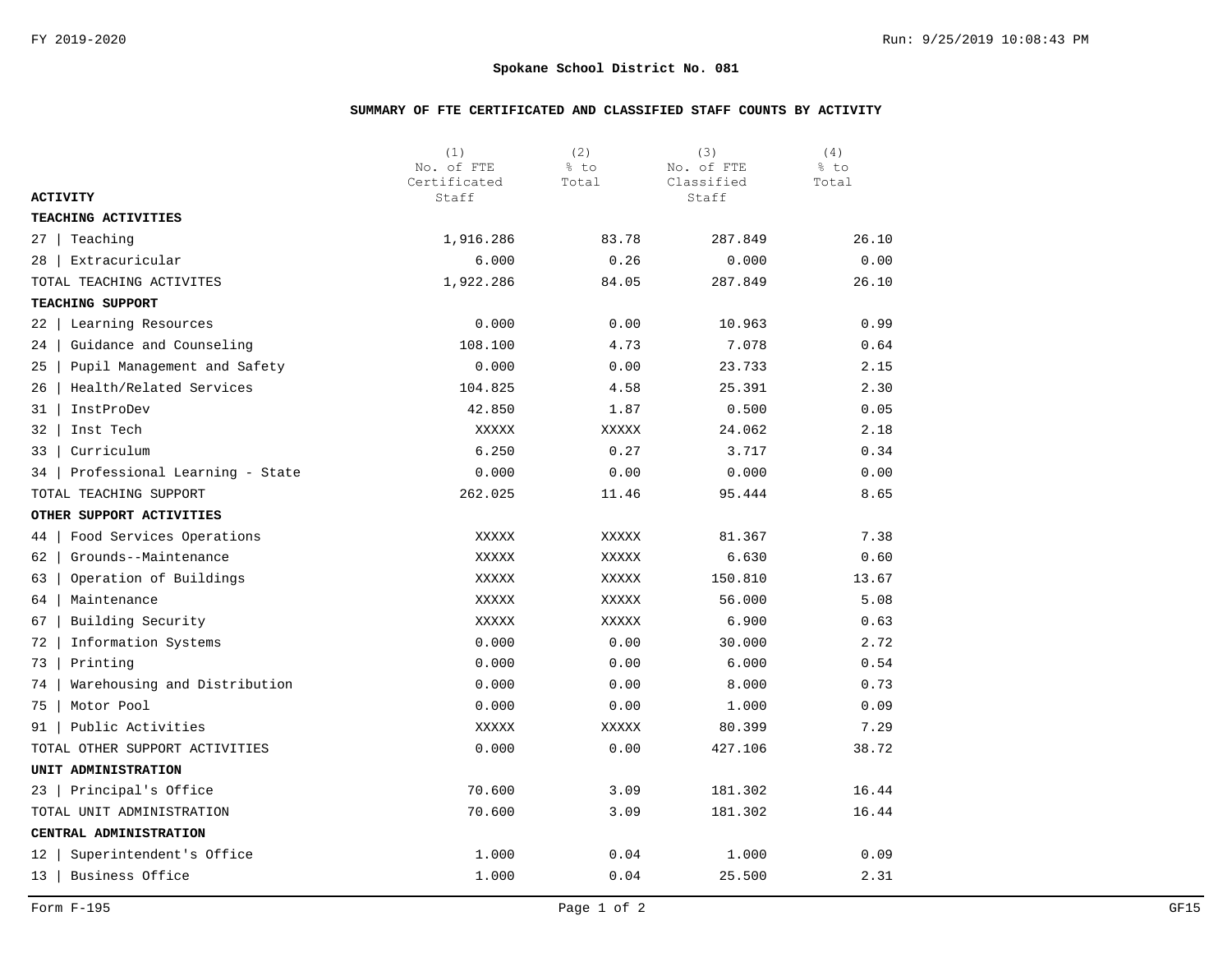# **SUMMARY OF FTE CERTIFICATED AND CLASSIFIED STAFF COUNTS BY ACTIVITY**

|                                        | (1)          | (2)    | (3)        | (4)    |
|----------------------------------------|--------------|--------|------------|--------|
|                                        | No. of FTE   | % to   | No. of FTE | % to   |
|                                        | Certificated | Total  | Classified | Total  |
| <b>ACTIVITY</b>                        | Staff        |        | Staff      |        |
| 14<br>Human Resources                  | 2.200        | 0.10   | 24.175     | 2.19   |
| Public Relations<br>15                 | 0.000        | 0.00   | 6.116      | 0.55   |
| Supervision - Instruction<br>21        | 28.050       | 1.23   | 33.730     | 3.06   |
| 41<br>Supervision - Nutrition Services | 0.000        | 0.00   | 10.365     | 0.94   |
| 51<br>Supervision - Transportation     | 0.000        | 0.00   | 3.935      | 0.36   |
| Supervision - Building<br>61           | 0.000        | 0.00   | 6.450      | 0.58   |
| TOTAL CENTRAL ADMINISTRATION           | 32.250       | 1.41   | 111.271    | 10.09  |
| TOTAL FTE STAFF                        | 2,287.161    | 100.00 | 1,102.972  | 100.00 |

NOTE: Activities 29, 42, 43, 49, 56, 59, 68, 83, 84, and 85 are not included because there should not be personnel charged to these activities.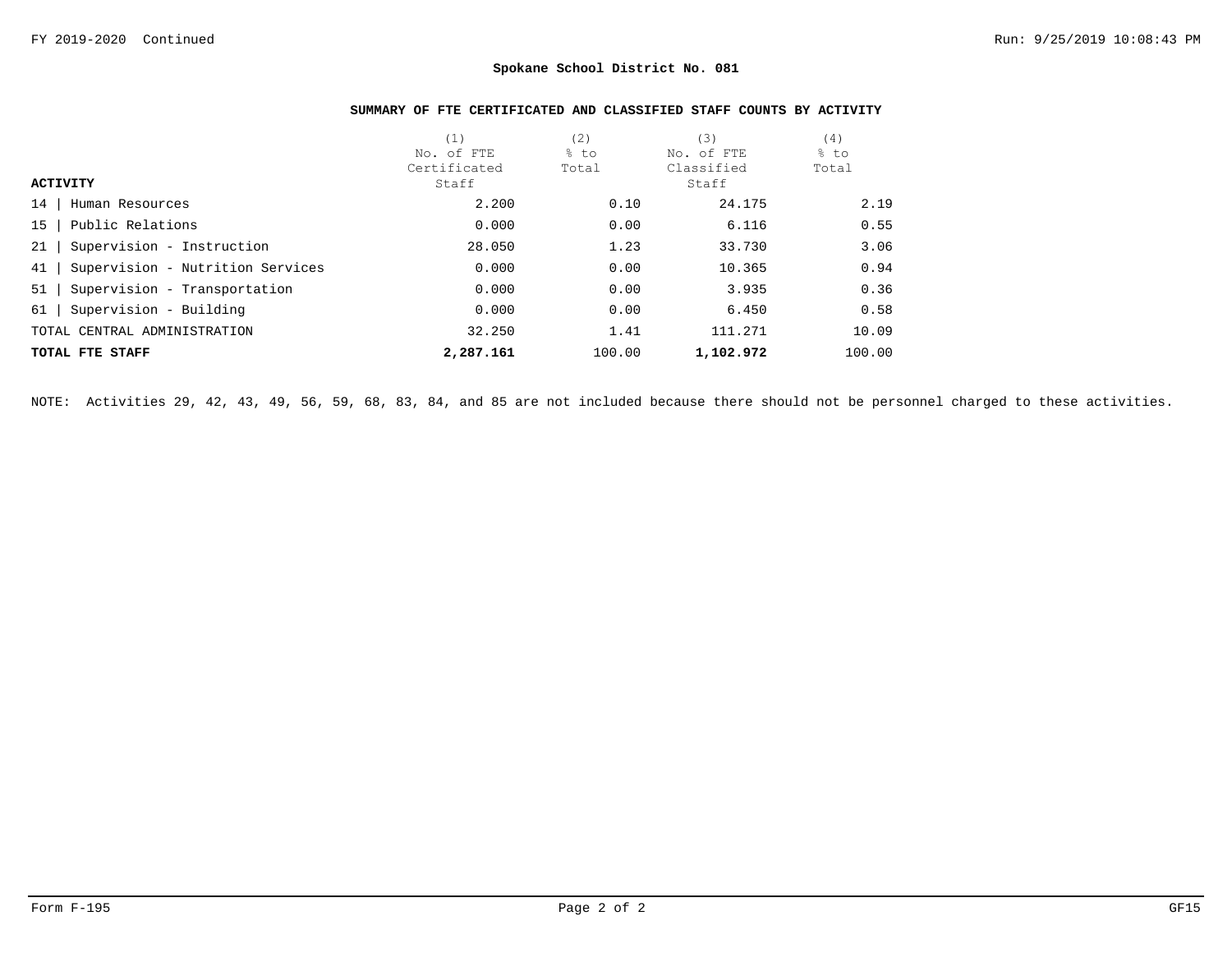# **SUMMARY OF ASSOCIATED STUDENT BODY FUND BUDGET**

|                                                                | (1)<br>Actual | (2)<br>Budget | (3)<br>Budget |
|----------------------------------------------------------------|---------------|---------------|---------------|
|                                                                | 2017-2018     | 2018-2019     | 2019-2020     |
| <b>REVENUES</b>                                                |               |               |               |
| General Student Body<br>100                                    | 733,320       | 640,000       | 662,000       |
| 200<br>Athletics                                               | 630,345       | 613,000       | 817,000       |
| 300<br>Classes                                                 | 650,750       | 645,000       | 896,000       |
| 400<br>Clubs                                                   | 265,717       | 250,000       | 312,000       |
| Private Moneys<br>600                                          | $\mathbf 0$   | $\mathbf 0$   | $\mathbf 0$   |
| TOTAL REVENUES<br>А.                                           | 2,280,132     | 2,148,000     | 2,687,000     |
| <b>EXPENDITURES</b>                                            |               |               |               |
| General Student Body<br>100                                    | 687,567       | 638,000       | 695,000       |
| Athletics<br>200                                               | 631,077       | 695,000       | 757,000       |
| 300<br>Classes                                                 | 605,892       | 641,000       | 887,000       |
| 400<br>Clubs                                                   | 246,938       | 205,000       | 268,000       |
| Private Moneys<br>600                                          | $\Omega$      | $\mathbf 0$   | $\Omega$      |
| TOTAL EXPENDITURES<br>в.                                       | 2,171,473     | 2,179,000     | 2,607,000     |
| EXCESS OF REVENUES OVER (UNDER) EXPENDURES (A-B)<br>c.         | 108,659       | $-31,000$     | 80,000        |
| BEGINNING FUND BALANCE                                         |               |               |               |
| G.L.810<br>Restricted for Other Items                          | $\mathbf 0$   | $\mathbf 0$   | $\Omega$      |
| G.L.819<br>Restricted for Fund Purposes                        | 1,325,176     | 1,241,000     | 1,288,000     |
| Nonspendable Fund Balance-Inventory & Prepaid Items<br>G.L.840 | 1,750         | 2,000         | $\Omega$      |
| G.L.850<br>Restricted for Uninsured Risks                      | $\mathsf 0$   | $\mathbf 0$   | $\Omega$      |
| G.L.870<br>Committed to Other Purposes                         | $\Omega$      | $\mathbf 0$   | $\Omega$      |
| G.L.889<br>Assigned to Fund Purposes                           | <b>XXXXX</b>  | $\Omega$      | $\Omega$      |
| G.L.890<br>Unassigned Fund Balance                             | $\mathbf 0$   | $\Omega$      | $\Omega$      |
| TOTAL BEGINNING FUND BALANCE<br>D.                             | 1,326,926     | 1,243,000     | 1,288,000     |
| E. G.L. 898 PRIOR YEAR CORRECTIONS OR RESTATEMENTS (+or-)      |               | <b>XXXXX</b>  | <b>XXXXX</b>  |
| ENDING FUND BALANCE                                            |               |               |               |
| G.L.810<br>Restricted for Other Items                          | $\mathbf 0$   | $\mathbf 0$   | O             |
| G.L.819<br>Restricted for Fund Purposes                        | 1,435,584     | 1,210,000     | 1,368,000     |
| G.L.840<br>Nonspendable Fund Balance-Inventory & Prepaid Items | $\mathbf 0$   | 2,000         | $\cap$        |
| G.L.850<br>Restricted for Uninsured Risks                      | 0             | 0             | $\Omega$      |
| G.L.870<br>Committed to Other Purposes                         | $\Omega$      | $\mathbf 0$   | $\Omega$      |
| G.L.889<br>Assigned to Fund Purposes                           | <b>XXXXX</b>  | $\mathbf 0$   | 0             |
| G.L.890<br>Unassigned Fund Balance                             | $\mathbf 0$   | $\Omega$      | n             |
| F. TOTAL ENDING FUND BALANCE (C+D)<br>1/                       | 1,435,584     | 1,212,000     | 1,368,000     |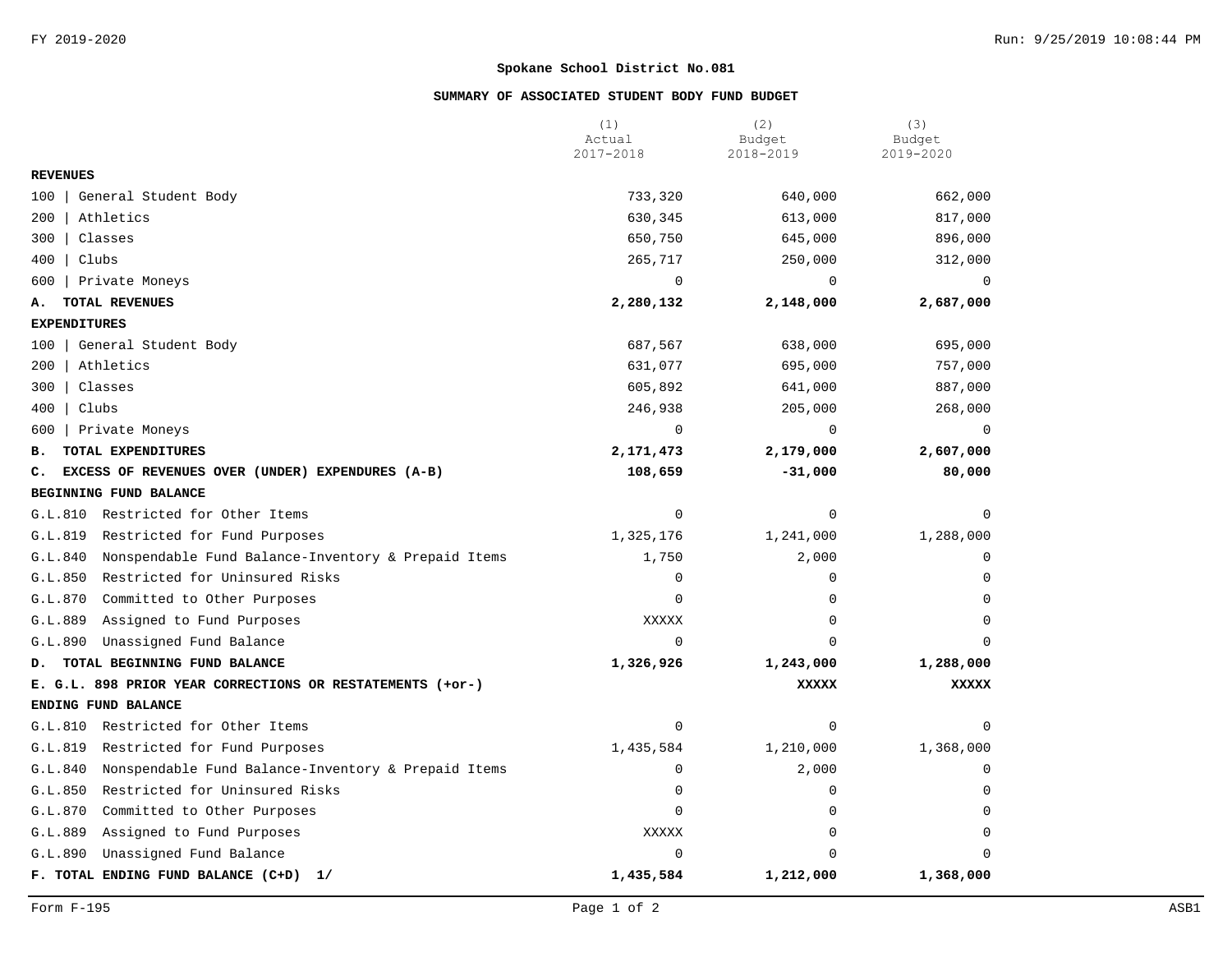## **SUMMARY OF ASSOCIATED STUDENT BODY FUND BUDGET**

1/ Amount on Line F should be equal to or greater than all restricted fund balances.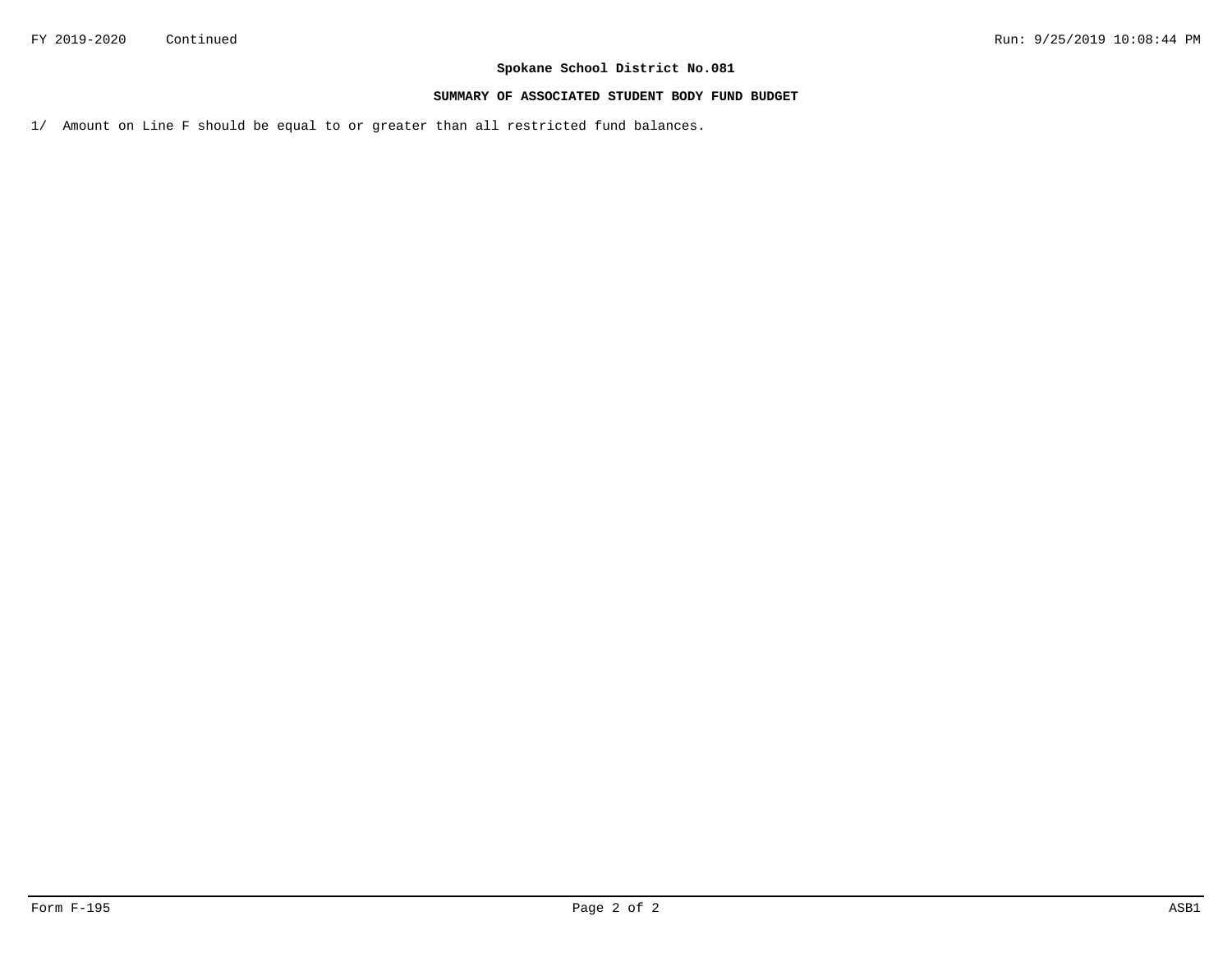## **SUMMARY OF DEBT SERVICE FUND BUDGET**

|                                                                                                                    | (1)<br>Actual<br>2017-2018 | (2)<br>Budget<br>2018-2019 | (3)<br>Budget<br>2019-2020 |
|--------------------------------------------------------------------------------------------------------------------|----------------------------|----------------------------|----------------------------|
| REVENUES AND OTHER FINANCING SOURCES                                                                               |                            |                            |                            |
| 1000   Local Taxes                                                                                                 | 33,535,396                 | 36,831,000                 | 54, 310, 250               |
| 2000<br>  Local Nontax Support                                                                                     | 135,317                    | 77,253                     | 238,000                    |
| 3000<br>State, General Purpose                                                                                     | $\mathbf 0$                | $\mathbf 0$                | $\overline{0}$             |
| 5000   Federal, General Purpose                                                                                    | 702,753                    | 697,486                    | 734,000                    |
| 9000   Other Financing Sources                                                                                     | 76, 765, 475               | $\mathbf 0$                | $\Omega$                   |
| TOTAL REVENUES AND OTHER FINANCING SOURCES<br>А.                                                                   | 111,138,940                | 37,605,739                 | 55,282,250                 |
| <b>EXPENDITURES</b>                                                                                                |                            |                            |                            |
| Matured Bond Expenditures                                                                                          | 19,390,000                 | 14,990,000                 | 32,580,000                 |
| Interest on Bonds                                                                                                  | 15,032,190                 | 16,536,588                 | 23,500,000                 |
| Interfund Loan Interest                                                                                            | $\Omega$                   | 0                          | 0                          |
| Bond Transfer Fees                                                                                                 | $\Omega$                   | 100,000                    | 100,000                    |
| Arbitrage Rebate                                                                                                   | $\Omega$                   | 0                          |                            |
| UnderWriter's Fees                                                                                                 | 474,974                    | $\Omega$                   |                            |
| TOTAL EXPENDITURES<br>в.                                                                                           | 34,897,164                 | 31,626,588                 | 56,180,000                 |
| C. OTHER FINANCING USES--TRANSFERS OUT (G.L.536)                                                                   | 0                          | 0                          |                            |
| D. OTHER FINANCING USES (G.L.535)                                                                                  | 77,864,779                 | 0                          |                            |
| EXCESS OF REVENUES/OTHER FINANCING SOURCES OVER / (UNDER)<br>Е.<br>EXPENDITURES AND OTHER FINANCING USES (A-B-C-D) | $-1,623,002$               | 5,979,151                  | $-897,750$                 |
| BEGINNING FUND BALANCE                                                                                             |                            |                            |                            |
| G.L.810 Restricted for Other Items                                                                                 | $\Omega$                   | $\mathbf 0$                |                            |
| G.L.830 Restricted for Debt Service                                                                                | 13,578,195                 | 11,190,028                 | 25,069,000                 |
| G.L.835 Restricted for Arbitrage Rebate                                                                            | $\Omega$                   | $\Omega$                   |                            |
| G.L.870 Committed to Other Purposes                                                                                | 0                          | $\Omega$                   |                            |
| G.L.889<br>Assigned to Fund Purposes                                                                               | $\Omega$                   | $\Omega$                   |                            |
| G.L.890<br>Unassigned Fund Balance                                                                                 | $\Omega$                   | $\Omega$                   |                            |
| F. TOTAL BEGINNING FUND BALANCE                                                                                    | 13,578,195                 | 11,190,028                 | 25,069,000                 |
| G. G.L.898 PRIOR YEAR CORRECTIONS OR RESTATEMENTS(+OR-)                                                            | <b>XXXXX</b>               | <b>XXXXX</b>               | <b>XXXXX</b>               |
| ENDING FUND BALANCE                                                                                                |                            |                            |                            |
| G.L.810 Restricted for Other Items                                                                                 | $\Omega$                   | $\Omega$                   |                            |
| G.L.830 Restricted for Debt Service                                                                                | 11,955,192                 | 17, 169, 179               | 24, 171, 250               |
| G.L.835 Restricted for Arbitrage Rebate                                                                            | 0                          | $\mathbf 0$                | $\Omega$                   |
| Committed to Other Purposes<br>G.L.870                                                                             | 0                          | 0                          | ∩                          |
| G.L.889<br>Assigned to Fund Purposes                                                                               | 0                          | $\mathbf 0$                | $\mathbf 0$                |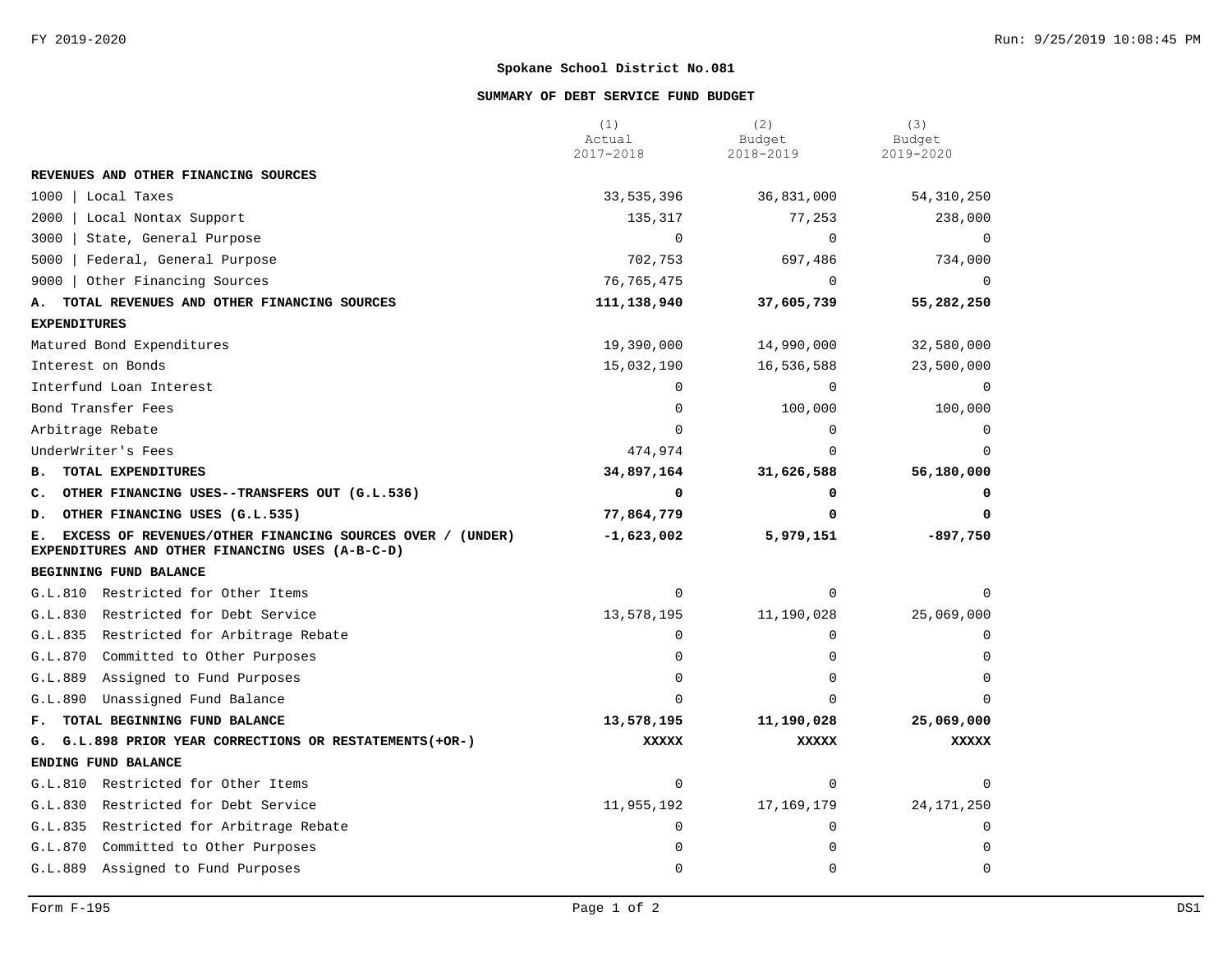## **SUMMARY OF DEBT SERVICE FUND BUDGET**

|                                              | (1)<br>Actual<br>2017-2018 | (2)<br>Budget<br>2018-2019 | 3)<br>Budget<br>2019-2020 |
|----------------------------------------------|----------------------------|----------------------------|---------------------------|
| Unassigned Fund Balance<br>G.L.890           |                            |                            |                           |
| TOTAL ENDING FUND BALANCE (E+F, +OR-G)<br>н. | 11,955,192                 | 17,169,179                 | 24,171,250                |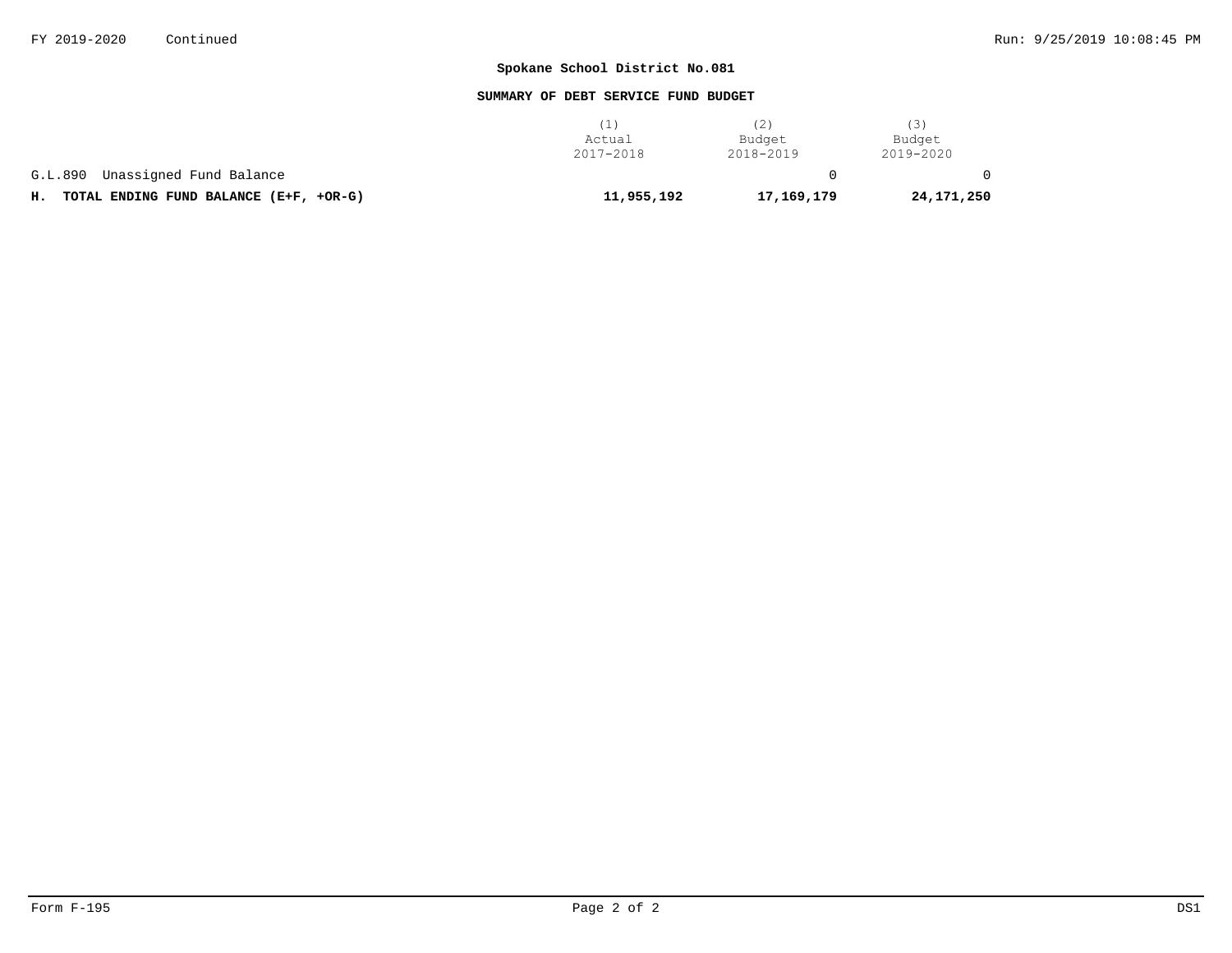# **DEBT SERVICE FUND BUDGET--REVENUES AND OTHER FINANCING SOURCES**

|                                                           | (1)                 | (2)                 | (3)                 |  |
|-----------------------------------------------------------|---------------------|---------------------|---------------------|--|
|                                                           | Actual<br>2017-2018 | Budget<br>2018-2019 | Budget<br>2019-2020 |  |
| LOCAL TAXES                                               |                     |                     |                     |  |
| 1100<br>Local Property Taxes                              | 33,535,059          | 36,831,000          | 54, 310, 250        |  |
| 1300<br>Sale of Tax Title Property                        | 0                   | $\Omega$            | $\Omega$            |  |
| 1400<br>Local in lieu of Taxes                            | 0                   | $\Omega$            | $\Omega$            |  |
| 1500<br>Timber Excise Tax                                 | 336                 | $\mathbf 0$         | 0                   |  |
| 1600<br>County-Administered Forests                       | 0                   | $\mathbf 0$         | $\Omega$            |  |
| 1900<br>Other Local Taxes                                 | $\Omega$            | $\Omega$            | $\Omega$            |  |
| 1000<br>TOTAL LOCAL TAXES                                 | 33,535,396          | 36,831,000          | 54,310,250          |  |
| LOCAL SUPPORT NONTAX                                      |                     |                     |                     |  |
| 2300<br>Investment Earnings                               | 135,317             | 77,253              | 238,000             |  |
| 2700<br>Rentals and Leases                                | 0                   | 0                   | $\mathbf{0}$        |  |
| 2900<br>Local Support Nontax, Unassigned                  | $\mathbf 0$         | $\mathbf 0$         | $\mathbf 0$         |  |
| 2000<br>TOTAL LOCAL NONTAX SUPPORT                        | 135,317             | 77,253              | 238,000             |  |
| STATE, GENERAL PURPOSE                                    |                     |                     |                     |  |
| 3600<br>State Forests                                     | $\mathbf 0$         | $\mathbf 0$         | $\mathbf 0$         |  |
| 3900<br>Other State General Purpose, Unassigned           | 0                   | $\mathbf 0$         | $\Omega$            |  |
| 3000<br>TOTAL STATE, GENERAL PURPOSE                      | 0                   | 0                   | 0                   |  |
| FEDERAL, GENERAL PURPOSE                                  |                     |                     |                     |  |
| 5200<br>General Purpose Direct Federal Grants, Unassigned | $\mathbf 0$         | $\mathbf 0$         | $\Omega$            |  |
| 5300<br>Impact Aid, Maintenance and Operation             | 0                   | $\Omega$            | $\Omega$            |  |
| 5400<br>Federal in lieu of Taxes                          | $\Omega$            | $\mathbf 0$         | $\Omega$            |  |
| 5500<br>Federal Forests                                   | $\mathbf 0$         | $\mathbf 0$         | $\mathbf 0$         |  |
| 5600<br>Qualified Bond Interest Credit - Federal          | 702,753             | 697,486             | 734,000             |  |
| 5000<br>TOTAL FEDERAL, GENERAL PURPOSE                    | 702,753             | 697,486             | 734,000             |  |
| OTHER FINANCING SOURCES                                   |                     |                     |                     |  |
| 9100<br>Sale of Bonds                                     | 5,202               | $\mathbf 0$         | $\Omega$            |  |
| 9200<br>Sale of Real Property                             | $\Omega$            | $\Omega$            | $\Omega$            |  |
| 9600<br>Sale of Refunding Bonds                           | 76,760,272          | $\mathbf 0$         | $\Omega$            |  |
| 9900<br>Transfers                                         | 0                   | $\mathbf 0$         | $\Omega$            |  |
| 9901<br>Transfers (local resources)                       | XXXXX               | XXXXX               | 0                   |  |
| 9000<br>TOTAL OTHER FINANCING SOURCES                     | 76,765,475          | 0                   | 0                   |  |
| TOTAL REVENUES AND OTHER FINANCING SOURCES                | 111,138,940         | 37,605,739          | 55,282,250          |  |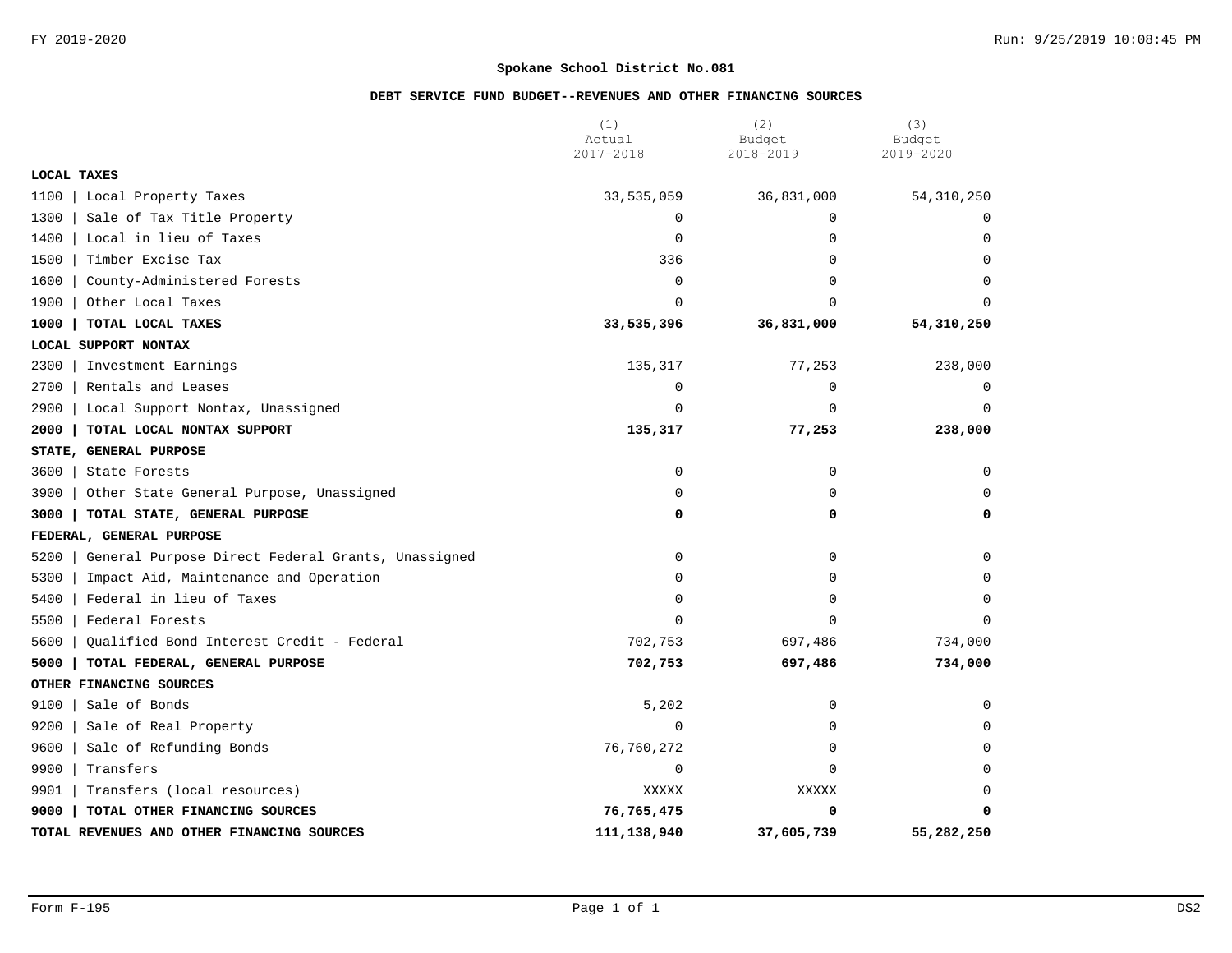## **REVENUE WORK SHEET--DEBT SERVICE FUND--LOCAL EXCESS LEVIES AND TIMBER EXCISE TAX**

Local property tax collections (Account 1100) should include revenue anticipated to be received in cash during the fiscal year. Estimation for the Timber Excise Tax collection (Revenue Account 1500) is necessary to estimate the Net Excess Levy Collection. The Net Excess Levy equals the Excess Levy Amount minus the sum of the Timber Levy.

## **PART I: LOCAL PROPERTY TAX COLLECTIONS**

|                         | (1)                                 | [2] | (3)                                  | (4)             | (5)                                       |  |
|-------------------------|-------------------------------------|-----|--------------------------------------|-----------------|-------------------------------------------|--|
|                         | Excess Levy Amount Est. Timber Levy |     | Net Levy Amount<br>$(Col.1 - Col.2)$ | Collection % 1/ | Amount Budgeted<br>$(Col.3 \times Col.4)$ |  |
| Fall 2019               | 53,450,000                          |     | 53,450,000                           | 44.50           | 23,785,250                                |  |
| Spring 2020             | 55,000,000                          |     | 55,000,000                           | 55.50           | 30,525,000                                |  |
| 1100 TOTAL LOCAL TAXES: |                                     |     |                                      |                 | 54,310,250                                |  |

#### **PART II: TIMBER EXCISE TAX**

|                           | (1)                          |                    |                                           | 4            | (5)                                       |  |
|---------------------------|------------------------------|--------------------|-------------------------------------------|--------------|-------------------------------------------|--|
|                           | Timber Assessed<br>Valuation | \$ Per Thousand /2 | Est Timber Levy<br>$(Col.1 \times Col.2)$ | Collection % | Amount Budgeted<br>$(Col.3 \times Col.4)$ |  |
| Fall 2019                 |                              | 0.000              |                                           | 0.00         | XXXXX                                     |  |
| Spring 2020               |                              | 0.000              |                                           | 100.00       | $\Omega$                                  |  |
| 1500 TIMBER EXCISE TAXES: |                              |                    |                                           |              | 0                                         |  |

1/ The fall and spring collection percentages should be based on the most recent three-year history of tax collection percentages.

2/ Dollars per thousand is same as dollars per thousand used for excess levy (use a three-decimal rate).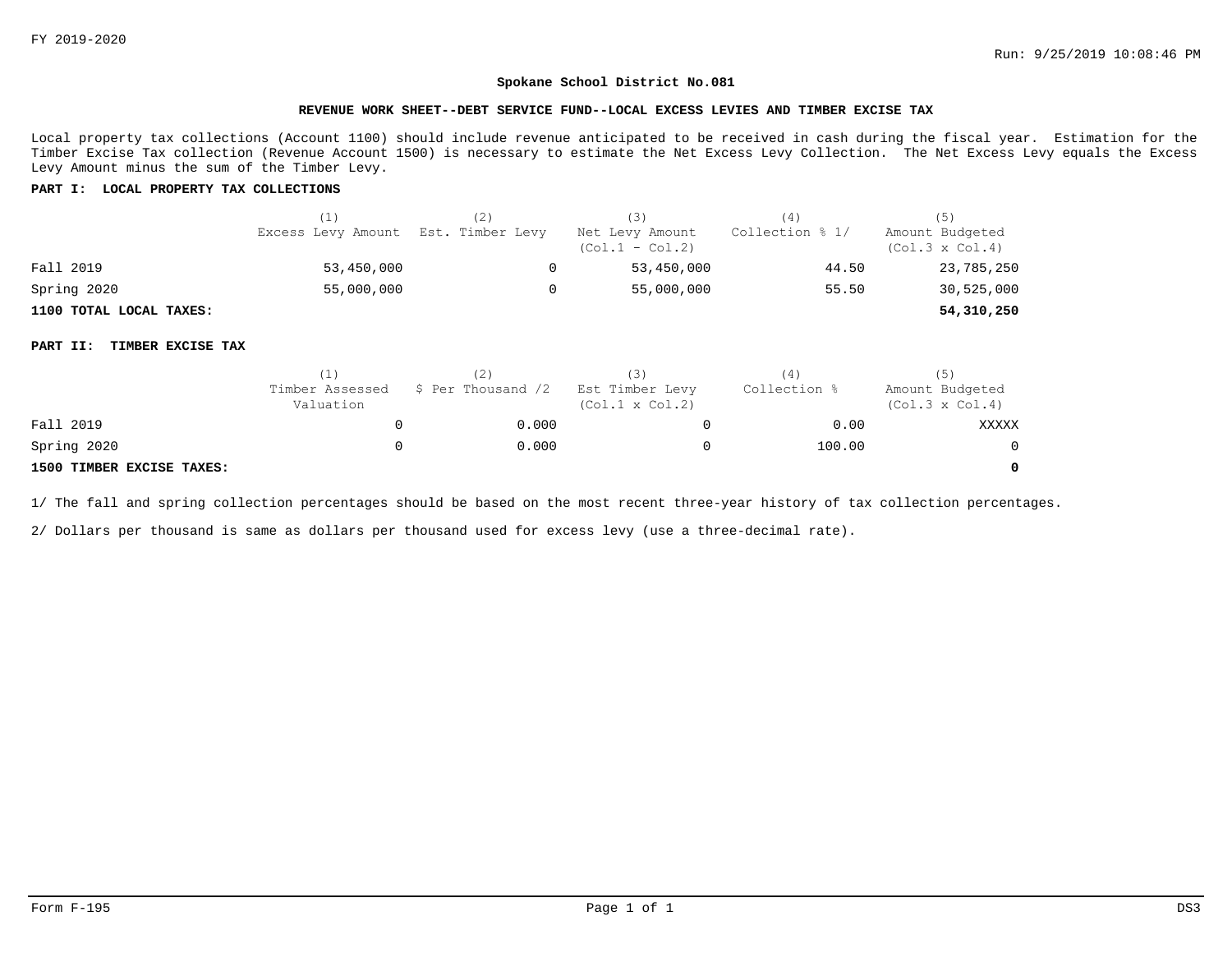## **DEBT SERVICE FUND BUDGET DETAIL OF OUTSTANDING BONDS**

### **A. VOTED BONDS**

| Date of Issue 1/  | Amount of Original Issue | Estimated Amount Outstanding<br>September 1,2019 |
|-------------------|--------------------------|--------------------------------------------------|
| $02 - 26 - 2019$  | 127,910,000              | 127,910,000                                      |
| $11 - 22 - 2017$  | 29,320,000               | 29,320,000                                       |
| $11 - 22 - 2017$  | 64,320,000               | 64,320,000                                       |
| $11 - 22 - 2017$  | 16,545,000               | 9,170,000                                        |
| $12 - 09 - 2015$  | 29,000,000               | 29,000,000                                       |
| $12 - 09 - 2015$  | 36,055,000               | 36,055,000                                       |
| $12 - 10 - 2014$  | 25,525,000               | 17,540,000                                       |
| $12 - 04 - 2013$  | 30,000,000               | 19,100,000                                       |
| $12 - 04 - 2012$  | 50,000,000               | 41, 475, 000                                     |
| $06 - 05 - 2012$  | 38,310,000               | 31,590,000                                       |
| $11 - 17 - 2010$  | 39,500,000               | 39,500,000                                       |
| $11 - 17 - 2010$  | 80,960,000               | 44,565,000                                       |
| TOTAL VOTED BONDS | 567,445,000              | 489,545,000                                      |

## **B. NONVOTED BONDS**

| Date of Issue 1/ | Amount of Original Issue | Estimated Amount Outstanding<br>September 1,2019 |  |  |
|------------------|--------------------------|--------------------------------------------------|--|--|
| TOTAL ALL BONDS  | 567,445,000              | 489,545,000 2/                                   |  |  |

1/ Include only bond issues for which debt service costs are included on page DS1. Please list in Sections A and B above the outstanding bond issues in date order, beginning with the earliest issue.

2/ Total estimated bonds outstanding as of September 1 should agree with County Treasurer's amount outstanding as of June 30, plus estimated July and August issues, less estimated July and August redemption.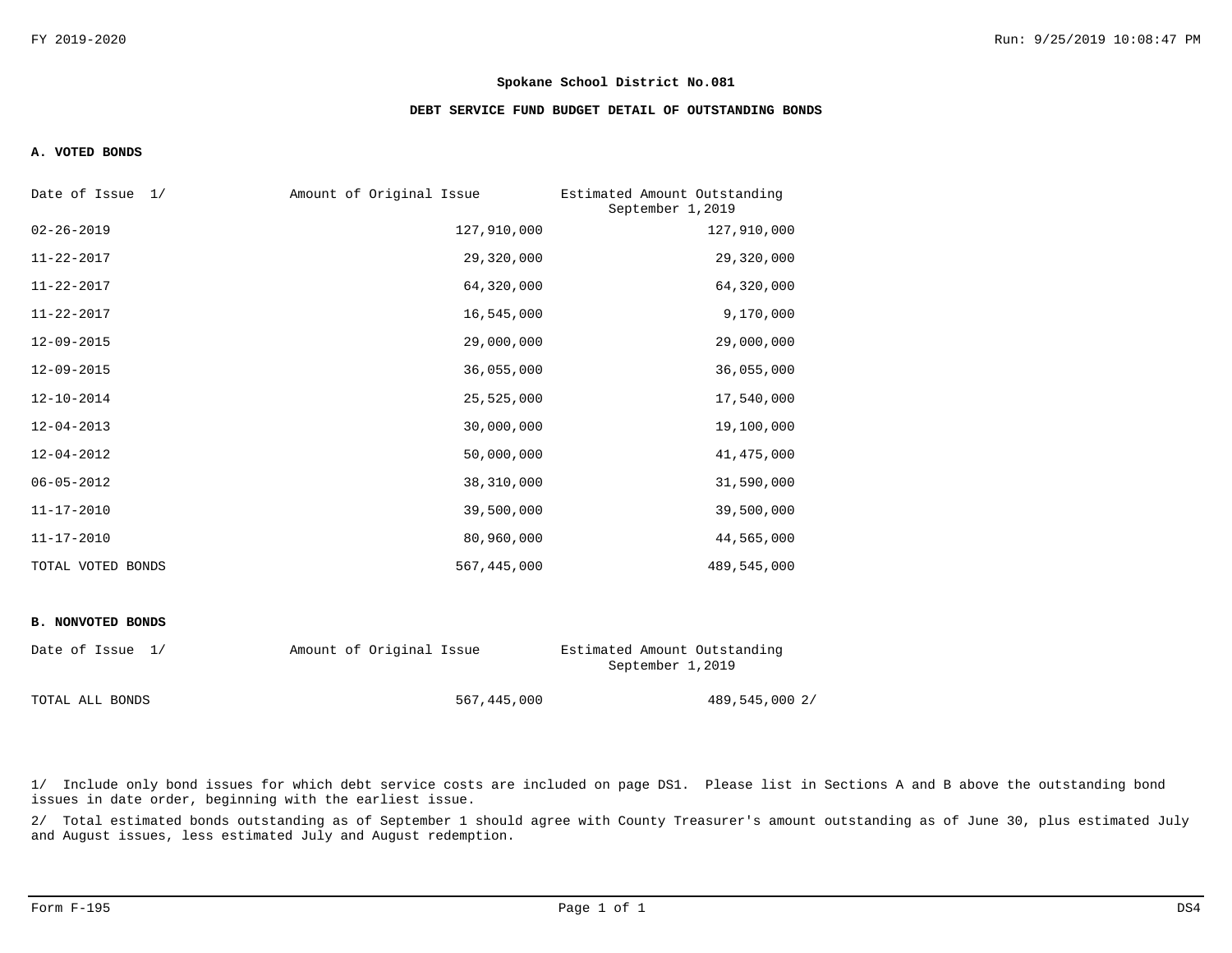## **SUMMARY OF CAPITAL PROJECTS FUND BUDGET**

|                                                                                                                  | (1)<br>Actual | (2)<br>Budget | (3)<br>Budget   |  |
|------------------------------------------------------------------------------------------------------------------|---------------|---------------|-----------------|--|
|                                                                                                                  | 2017-2018     | 2018-2019     | 2019-2020       |  |
| REVENUES AND OTHER FINANCING SOURCES                                                                             |               |               |                 |  |
| 1000<br>Local Taxes                                                                                              | $\Omega$      | $\Omega$      | $\Omega$        |  |
| 2000<br>Local Nontax Support                                                                                     | 933,271       | 800,000       | 3,466,000       |  |
| 3000<br>State, General Purpose                                                                                   | $\mathbf 0$   | $\mathbf 0$   | $\Omega$        |  |
| 4000<br>State, Special Purpose                                                                                   | 5,416,101     | 7,041,000     | 1,919,000       |  |
| 5000<br>Federal, General Purpose                                                                                 | $\Omega$      | $\Omega$      | $\Omega$        |  |
| 6000<br>Federal, Special Purpose                                                                                 | $\Omega$      | $\Omega$      | $\Omega$        |  |
| 7000<br>Revenues from Other School Districts                                                                     | $\Omega$      | $\Omega$      | $\Omega$        |  |
| 8000<br>Revenues from Other Entities                                                                             | $\Omega$      | $\cap$        |                 |  |
| 9000<br>Other Financing Sources                                                                                  | 51, 287, 813  | 46,000,000    |                 |  |
| TOTAL REVENUES AND OTHER FINANCING SOURCES<br>А.                                                                 | 57,637,186    | 53,841,000    | 5,385,000       |  |
| <b>EXPENDITURES</b>                                                                                              |               |               |                 |  |
| Sites<br>10                                                                                                      | 1,793,322     | 1,000,000     |                 |  |
| 20<br>Buildings                                                                                                  | 33, 432, 137  | 51,865,000    | 82,285,000      |  |
| Equipment<br>30                                                                                                  | 3,095,606     | 5,875,000     | 4,595,000       |  |
| 40<br>Energy                                                                                                     | $\mathbf 0$   | 0             | $\Omega$        |  |
| 50<br>Sales and Lease Expenditures                                                                               | $\Omega$      | $\Omega$      | $\Omega$        |  |
| Bond Issuance Expenditures<br>60                                                                                 | 195,938       | 200,000       | $\Omega$        |  |
| Debt Expenditures<br>90                                                                                          | <b>XXXXX</b>  | $\Omega$      | $\Omega$        |  |
| TOTAL EXPENDITURES<br>в.                                                                                         | 38,517,003    | 58,940,000    | 88,880,000      |  |
| OTHER FINANCING USES--TRANSFERS OUT (G.L.536) 1/<br>c.                                                           | 0             | 0             |                 |  |
| OTHER FINANCING USES (G.L.535) 2/<br>D.                                                                          | $\Omega$      |               |                 |  |
| EXCESS OF REVENUES/OTHER FINANCING SOURCES OVER (UNDER)<br>Е.<br>EXPENDITURES AND OTHER FINANCING USES (A-B-C-D) | 19,120,183    | $-5,099,000$  | $-83, 495, 000$ |  |
| BEGINNING FUND BALANCE                                                                                           |               |               |                 |  |
| G.L.810<br>Restricted for Other Items                                                                            | $\mathbf 0$   | $\mathbf 0$   | $\Omega$        |  |
| Restricted for Skill Center<br>G.L.825                                                                           | $\Omega$      | $\Omega$      | $\Omega$        |  |
| Restricted for Debt Service<br>G.L.830                                                                           | 90,000        | 100,000       | 90,000          |  |
| G.L.835<br>Restricted for Arbitrage Rebate                                                                       | $\mathbf 0$   | $\Omega$      | $\Omega$        |  |
| G.L.840<br>Nonspendable Fund Balance-Inventory & Prepaid Items                                                   |               | $\Omega$      | $\Omega$        |  |
| G.L.850<br>Restricted for Uninsured Risks                                                                        | $\mathbf 0$   | $\mathbf 0$   | $\Omega$        |  |
| G.L.861<br>Restricted from Bond Proceeds                                                                         | $\Omega$      | $\mathbf 0$   | 93,269,000      |  |
| G.L.862<br>Committed from Levy Proceeds                                                                          | $\Omega$      | $\cap$        | $\Omega$        |  |
| G.L.863 Restricted from State Proceeds                                                                           | 30,824,945    | 45,193,000    | 52,178,000      |  |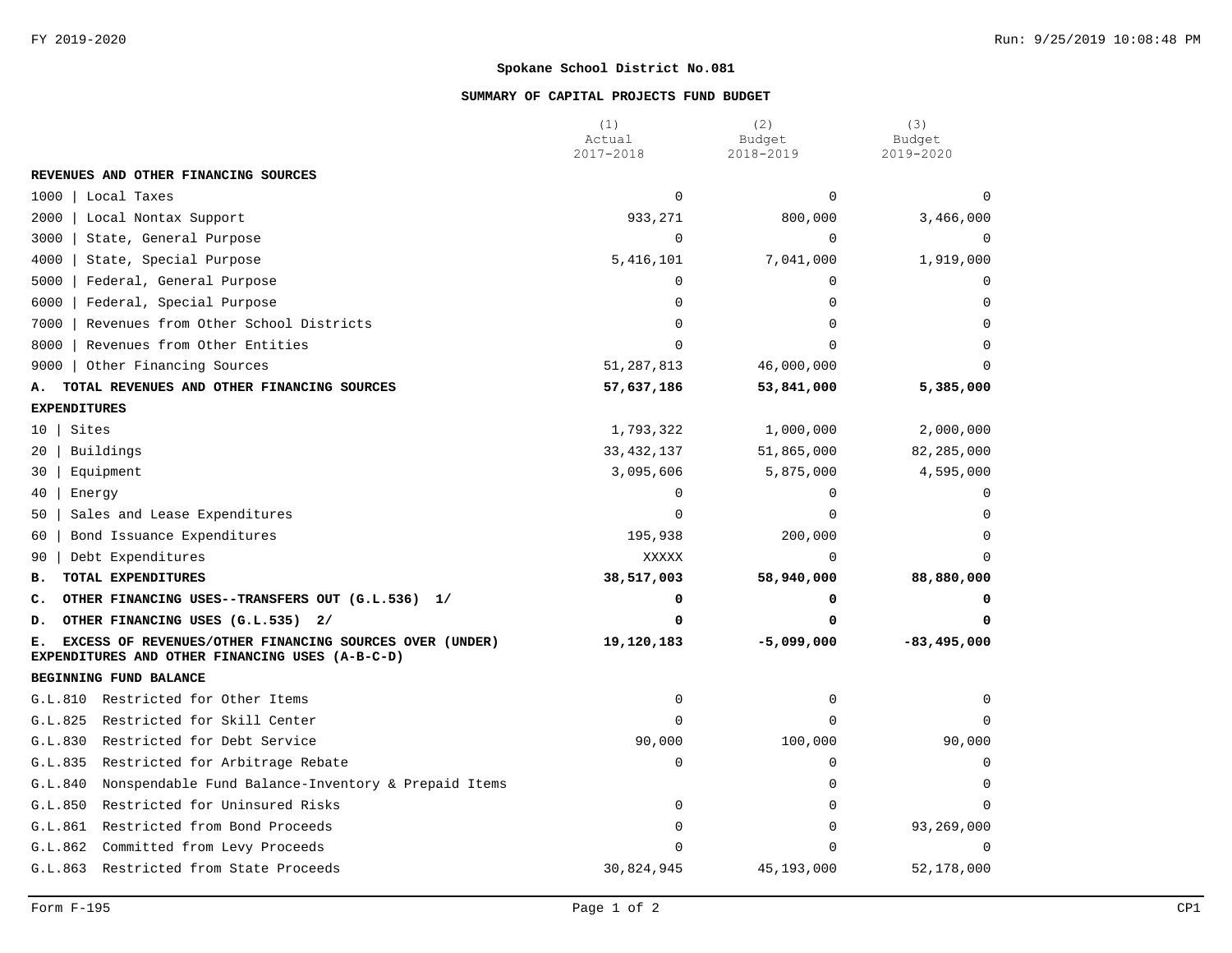## **SUMMARY OF CAPITAL PROJECTS FUND BUDGET**

|                                    |                                                        | (1)<br>Actual | (2)<br>Budget | (3)<br>Budget |
|------------------------------------|--------------------------------------------------------|---------------|---------------|---------------|
|                                    |                                                        | 2017-2018     | 2018-2019     | 2019-2020     |
| G.L.864                            | Restricted from Federal Proceeds                       | 0             | $\Omega$      |               |
| G.L.865                            | Restricted from Other Proceeds                         | $\Omega$      | <sup>0</sup>  |               |
| G.L.866                            | Restricted from Impact Fee Proceeds                    | 0             | <sup>0</sup>  |               |
| G.L.867                            | Restricted from Mitigation Fee Proceeds                | 0             | U             |               |
| G.L.869                            | Restricted from Undistributed Proceeds                 | 0             | ∩             |               |
| G.L.870                            | Committed to Other Purposes                            | $\Omega$      |               |               |
| G.L.889                            | Assigned to Fund Purposes                              | 12,949,082    | 13,289,000    | 13,362,000    |
| G.L.890                            | Unassigned Fund Balance                                | $\Omega$      | $\Omega$      |               |
| TOTAL BEGINNING FUND BALANCE<br>ғ. |                                                        | 43,864,027    | 58,582,000    | 158,899,000   |
| G.                                 | G.L.898 PRIOR YEAR CORRECTIONS OR RESTATEMENTS(+ OR -) | <b>XXXXX</b>  | <b>XXXXX</b>  | <b>XXXXX</b>  |
|                                    | ENDING FUND BALANCE                                    |               |               |               |
| G.L.810                            | Restricted for Other Items                             | $\mathbf 0$   | $\Omega$      |               |
| G.L.825                            | Restricted for Skill Center                            | $\Omega$      | $\Omega$      |               |
| G.L.830                            | Restricted for Debt Service                            | 90,000        | 100,000       | 90,000        |
| G.L.840                            | Nonspendable Fund Balance-Inventory & Prepaid Items    | $\mathbf 0$   | 0             | $\Omega$      |
| G.L.835                            | Restricted for Arbitrage Rebate                        | $\Omega$      | $\Omega$      |               |
| G.L.850                            | Restricted for Uninsured Risks                         | $\Omega$      | $\Omega$      |               |
| G.L.861                            | Restricted from Bond Proceeds                          | $\Omega$      | $\Omega$      | 36,294,000    |
| G.L.862                            | Committed from Levy Proceeds                           | $\Omega$      | $\cap$        | $\Omega$      |
| G.L.863                            | Restricted from State Proceeds                         | 49,771,972    | 39,754,000    | 25, 417, 000  |
| G.L.864                            | Restricted from Federal Proceeds                       | $\Omega$      | $\Omega$      |               |
| G.L.865                            | Restricted from Other Proceeds                         | 0             | 0             |               |
| G.L.866                            | Restricted from Impact Fee Proceeds                    | $\Omega$      | <sup>0</sup>  |               |
| G.L.867                            | Restricted from Mitigation Fee Proceeds                | $\Omega$      |               |               |
| G.L.869                            | Restricted from Undistributed Proceeds                 | $\Omega$      | ∩             |               |
| G.L.870                            | Committed to Other Purposes                            | $\Omega$      | ∩             |               |
| G.L.889                            | Assigned to Fund Purposes                              | $\mathbf 0$   | 13,629,000    | 13,603,000    |
| G.L.890                            | Unassigned Fund Balance                                |               |               | <sup>n</sup>  |
| н.                                 | TOTAL ENDING FUND BALANCE (E+F, +OR-G)<br>3/           | 62,984,210    | 53,483,000    | 75,404,000    |

1/ G.L. 536 is an account that is used to summarize actions for other financing uses--transfers out.

2/ G.L.535 is an account that is used to summarize actions for other financing uses such as long-term financing and debt extingishments. Nonvoted debts may be serviced in the Debt Service Fund (DSF) rather than in the fund that received the debt proceeds. In order to provide the resources to retire the debt, a transfer is used by the General Fund, Capital Projects Fund, or Transportation Vehicle Fund to transfer resources to the DSF.

3/ Line H must be equal to or greater than all restricted fund balances.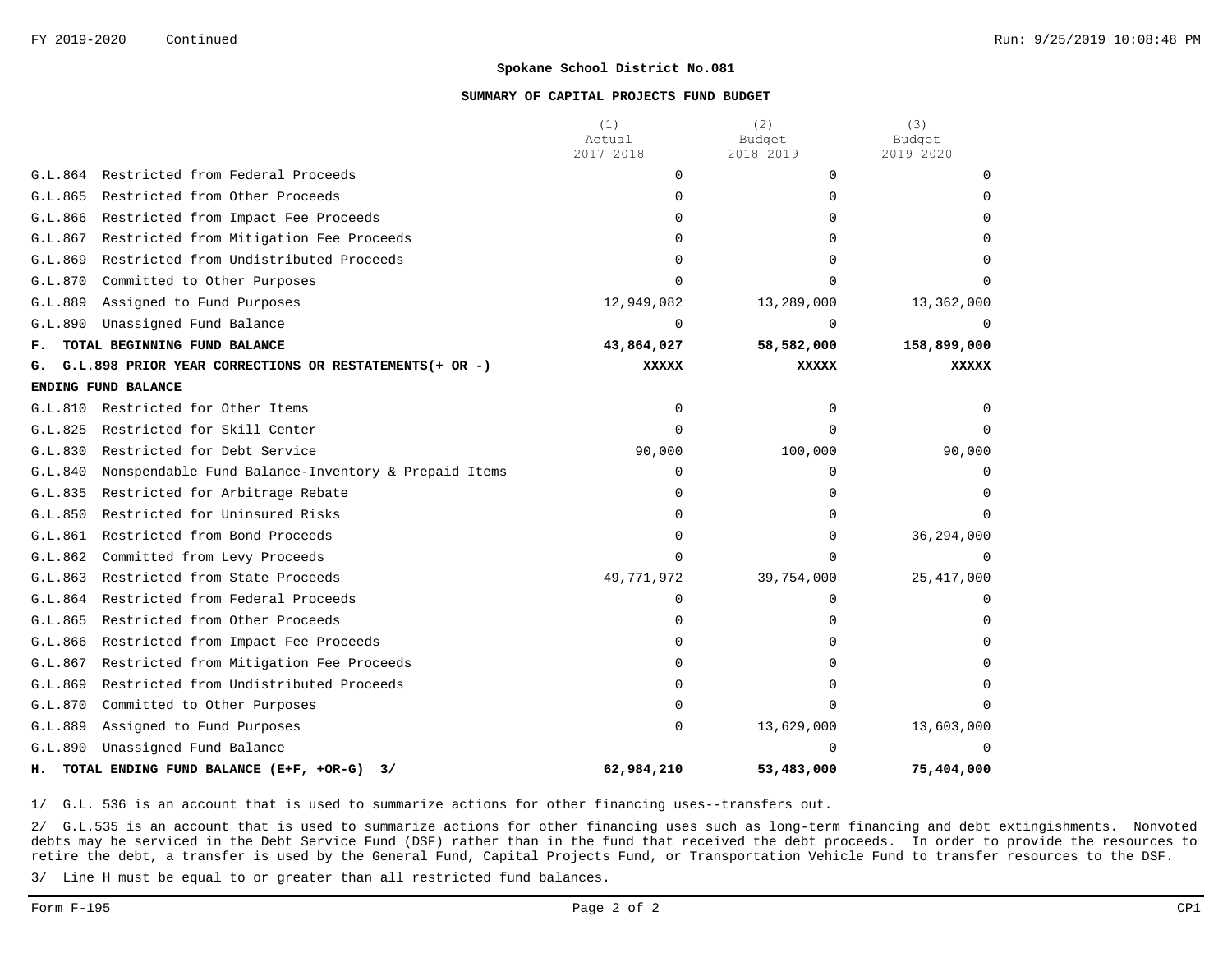# **CAPITAL PROJECTS FUND BUDGET--REVENUES AND OTHER FINANCING SOURCES**

|                                                                          | (1)<br>Actual      | (2)<br>Budget | (3)<br>Budget |
|--------------------------------------------------------------------------|--------------------|---------------|---------------|
|                                                                          | 2017-2018          | 2018-2019     | 2019-2020     |
| <b>LOCAL TAXES</b>                                                       |                    |               |               |
| 1100<br>Local Property Tax                                               | $\Omega$           | 0             | $\Omega$      |
| Sale of Tax Title Property<br>1300                                       | 0                  | $\mathbf 0$   | $\Omega$      |
| 1400<br>Local in lieu of Taxes                                           | 0                  | 0             | 0             |
| 1500<br>Timber Excise Tax                                                | 0                  | $\mathbf 0$   | 0             |
| 1600<br>County-Administered Forests                                      | 0                  | $\mathbf 0$   | $\mathbf 0$   |
| 1900<br>Other Local Taxes                                                | 0                  | $\mathbf 0$   | $\Omega$      |
| 1000<br>TOTAL LOCAL TAXES                                                | 0                  | 0             | 0             |
| LOCAL SUPPORT NONTAX                                                     |                    |               |               |
| Sales of Goods, Supplies, and Services, Unassigned<br>2200               | $\mathsf 0$        | $\Omega$      | $\Omega$      |
| 2300<br>Investment Earnings                                              | 931,071            | 750,000       | 2,116,000     |
| 2400<br>Interfund Loan Interest Earnings                                 | 0                  | $\mathbf 0$   | $\mathbf 0$   |
| 2500<br>Gifts and Donations                                              | $\mathsf 0$        | 50,000        | 50,000        |
| 2600<br>Fines and Damages                                                | 0                  | $\mathsf 0$   | $\mathbf 0$   |
| 2700<br>Rentals and Leases                                               | 2,200              | 0             | $\Omega$      |
| 2800<br>Insurance Recoveries                                             | 0                  | 0             | $\Omega$      |
| 2900<br>Local Support Nontax, Unassigned                                 | 0                  | $\mathbf 0$   | $\Omega$      |
| 2910<br>E-Rate                                                           | $\Omega$           | $\Omega$      | 1,300,000     |
| 2000<br>TOTAL LOCAL NONTAX SUPPORT                                       | 933,271<br>800,000 |               | 3,466,000     |
| STATE, GENERAL PURPOSE                                                   |                    |               |               |
| 3600<br>State Forests                                                    | 0                  | $\mathbf 0$   | $\mathbf 0$   |
| Other State General Purpose, Unassigned<br>3900                          | 0                  | $\mathbf 0$   | $\Omega$      |
| 3000<br>TOTAL STATE, GENERAL PURPOSE                                     | 0                  | 0             | 0             |
| STATE, SPECIAL PURPOSE                                                   |                    |               |               |
| 4100<br>Special Purpose, Unassigned                                      | 0                  | $\mathbf 0$   | $\mathbf 0$   |
| State Matching Funding Assistance, Paid Direct to<br>4130<br>Districts   | 5,416,101          | 7,041,000     | 1,919,000     |
| State Matching Funding Assistance, Paid Direct to<br>4230<br>Contractors | 0                  | 0             | $\mathbf 0$   |
| 4300<br>Other State Agencies, Unassigned                                 | 0                  | $\mathbf 0$   | $\mathbf 0$   |
| 4330<br>State Matching Funding Assistance - - Other                      | $\Omega$           | $\Omega$      | $\Omega$      |
| 4000<br>TOTAL STATE, SPECIAL PURPOSE                                     | 5,416,101          | 7,041,000     | 1,919,000     |
| FEDERAL, GENERAL PURPOSE                                                 |                    |               |               |
| 5200<br>General Purpose Direct Federal Grants, Unassigned                | 0                  | 0             | 0             |
| 5300<br>Impact Aid, Maintenance and Operation                            | $\mathbf 0$        | $\mathbf 0$   | 0             |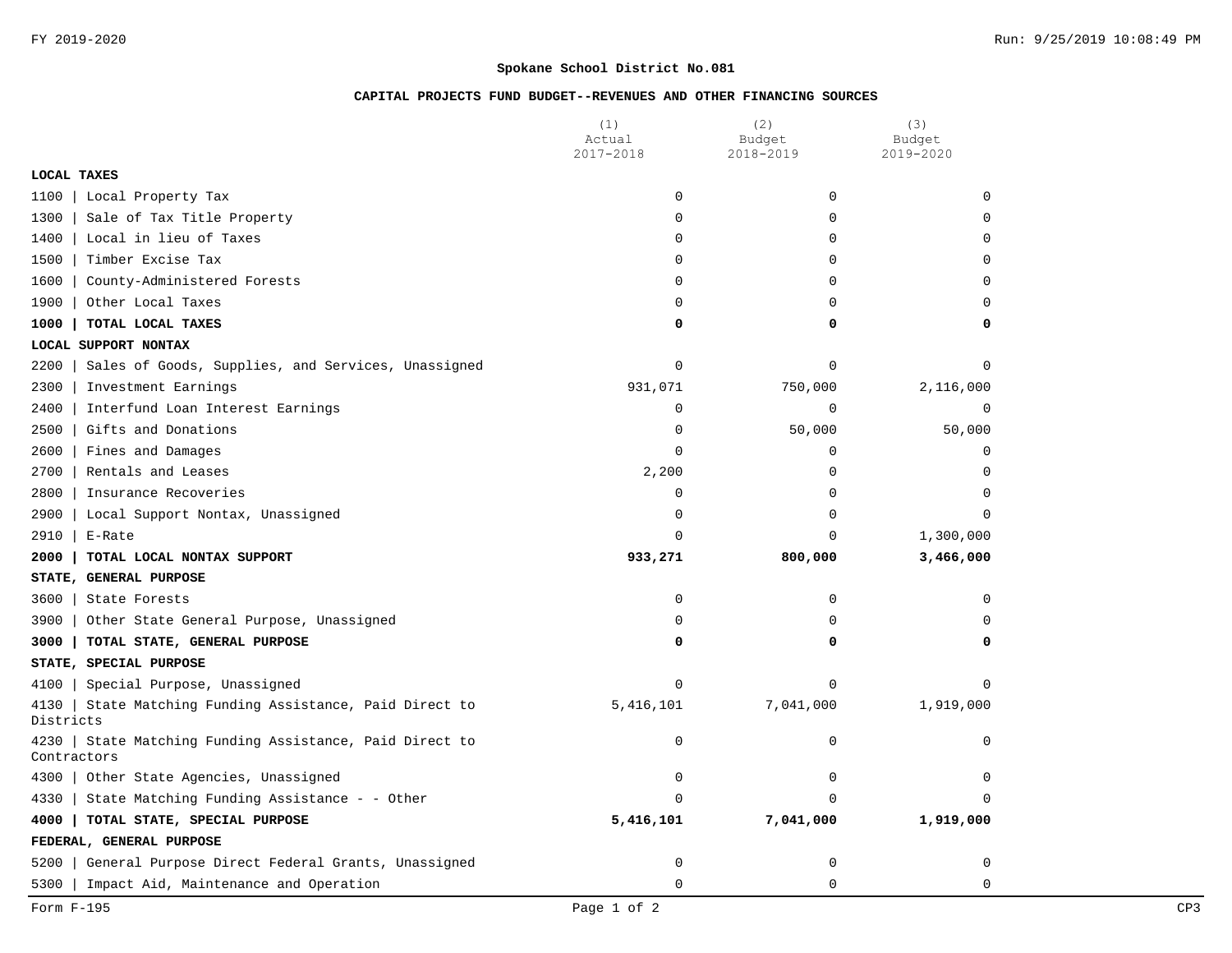# **CAPITAL PROJECTS FUND BUDGET--REVENUES AND OTHER FINANCING SOURCES**

|                                                           | (1)<br>Actual        | (2)<br>Budget | (3)<br>Budget |
|-----------------------------------------------------------|----------------------|---------------|---------------|
|                                                           | 2017-2018            | 2018-2019     | 2019-2020     |
| Federal in lieu of Taxes<br>5400                          | $\Omega$             | $\Omega$      | $\Omega$      |
| 5500<br>Federal Forests                                   | 0                    | 0             | $\Omega$      |
| 5600<br>Oualified Bond Interest Credit-Federal            | 0                    | $\Omega$      | $\Omega$      |
| 5000<br>TOTAL FEDERAL, GENERAL PURPOSE                    | 0                    | 0             | 0             |
| FEDERAL, SPECIAL PURPOSE                                  |                      |               |               |
| 6140<br>Impact Aid-Construction                           | 0                    | 0             | $\Omega$      |
| 6200<br>Direct Special Purpose Grants                     | 0                    | 0             | $\Omega$      |
| 6240<br>Impact Aid-Construction                           | 0                    | 0             | $\Omega$      |
| 6300<br>Federal Grants Through Other Agencies, Unassigned | 0                    | $\Omega$      | $\Omega$      |
| Impact Aid-Construction<br>6340                           | $\Omega$             | 0             | $\Omega$      |
| 6000 TOTAL FEDERAL, SPECIAL PURPOSE                       | 0                    | 0             | $\Omega$      |
| REVENUES FROM OTHER SCHOOL DISTRICTS                      |                      |               |               |
| Program Participation, Unassigned<br>7100                 | $\Omega$             | $\Omega$      | $\Omega$      |
| 7000<br>TOTAL REVENUES FROM OTHER SCHOOL DISTRICTS        | 0                    | 0             | 0             |
| REVENUES FROM OTHER ENTITIES                              |                      |               |               |
| Governmental Entities<br>8100                             | $\mathbf 0$          | $\Omega$      | $\Omega$      |
| Nonfederal ESD<br>8500                                    | $\Omega$<br>$\Omega$ |               | $\Omega$      |
| 8000 TOTAL REVENUES FROM OTHER ENTITES                    | 0                    | 0             | 0             |
| OTHER FINANCING SOURCES                                   |                      |               |               |
| 9100<br>Sale of Bonds                                     | 50,195,838           | 46,000,000    | $\Omega$      |
| 9200<br>Sale of Real Property                             | 1,091,976            | 0             | $\Omega$      |
| 9300<br>Sale of Equipment                                 | 0                    | 0             | $\Omega$      |
| 9400<br>Compensated Loss of Fixed Assets                  | 0                    | 0             | $\Omega$      |
| 9500<br>Long-Term Financing                               | 0                    | 0             | $\Omega$      |
| 9900<br>Transfers                                         | 0                    | 0             | $\Omega$      |
| Transfers (local resources)<br>9901                       | <b>XXXXX</b>         | XXXXX         | $\Omega$      |
| 9000 TOTAL OTHER FINANCING SOURCES                        | 51,287,813           | 46,000,000    | <sup>0</sup>  |
| TOTAL REVENUES AND OTHER FINANCING SOURCES                | 57,637,186           | 53,841,000    | 5,385,000     |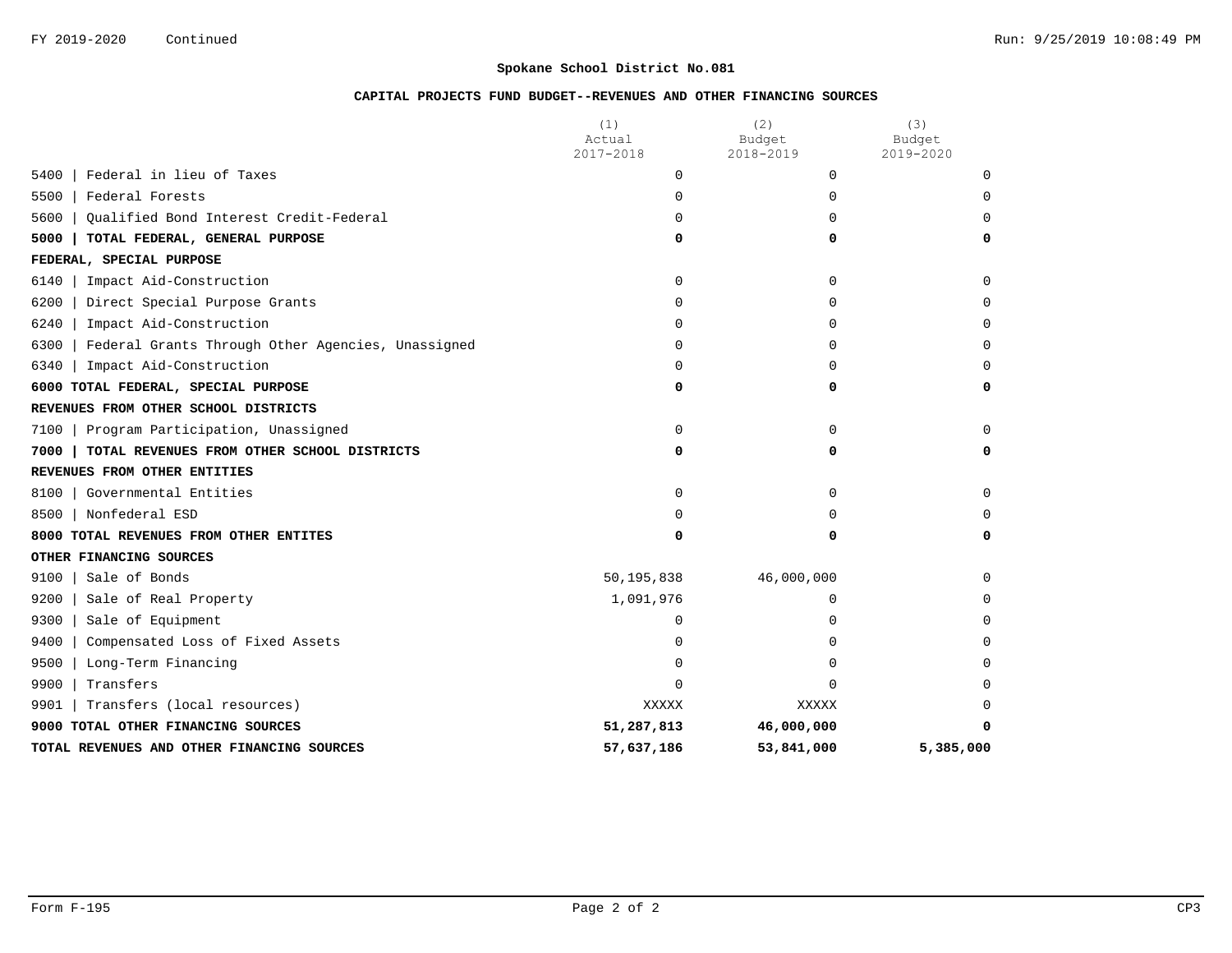**0**

#### **Spokane School District No.081**

#### **REVENUE WORK SHEET--CAPITAL PROJECTS FUND--LOCAL EXCESS LEVIES AND TIMBER EXCISE TAX**

Local property tax collections (Account 1100) should include revenue anticipated to be received in cash during the fiscal year. Estimation for the Timber Excise Tax collection (Revenue Account 1500) is necessary to estimate the Net Excess Levy Collection. The Net Excess Levy equals the Excess Levy Amount minus the sum of the Timber Levy.

## **PART I: LOCAL PROPERTY TAX COLLECTIONS**

|                               | (1)<br>Excess Levy Amount    | (2)<br>Est. Timber Levy | (3)<br>Net Levy Amount<br>$(Col.1 - Col.2)$ | (4)<br>Collection % 1/ | (5)<br>Amount Budgeted<br>$(Col.3 \times Col.4)$ |
|-------------------------------|------------------------------|-------------------------|---------------------------------------------|------------------------|--------------------------------------------------|
| Fall 2019                     | 0                            |                         |                                             | 0.00                   |                                                  |
| Spring 2020                   |                              |                         |                                             | 0.00                   |                                                  |
| 1100 TOTAL LOCAL TAXES:       |                              |                         |                                             |                        |                                                  |
| TIMBER EXCISE TAX<br>PART II: |                              |                         |                                             |                        |                                                  |
|                               | (1)                          | (2)                     | (3)                                         | (4)                    | (5)                                              |
|                               | Timber Assessed<br>Valuation | \$ Per Thousand /2      | Est Timber Levy<br>$(Col.1 \times Col.2)$   | Collection %           | Amount Budgeted<br>$(Col.3 \times Col.4)$        |
| Fall 2019                     | O                            | 0.000                   |                                             | 0.00                   | XXXXX                                            |
| Spring 2020                   |                              | 0.000                   |                                             | 100.00                 |                                                  |

#### **1500 TIMBER EXCISE TAXES:**

1/ The fall and spring collection percentages should be based on the most recent three-year history of tax collection percentages.

2/ Dollars per thousand is same as dollars per thousand used for excess levy (use a three-decimal rate).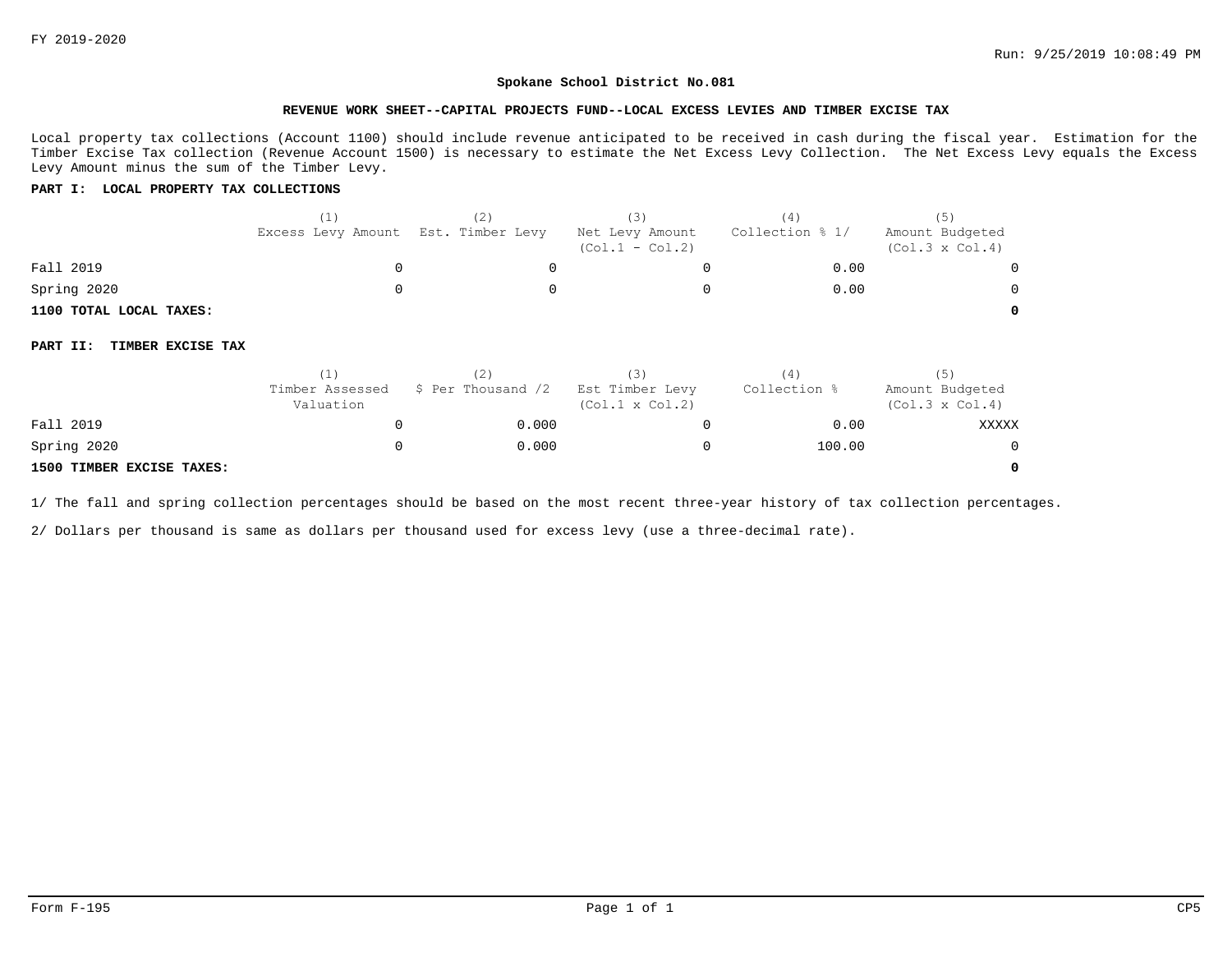# **CAPITAL PROJECTS FUND--PROJECT DESCRIPTION FOR FY 2019-2020**

| TOTAL EXPENDITURES                       | 88,880,000 | 2,000,000     | 82,285,000        | 1,525,000         | 3,070,000                         | 0              | 0                                         | 0                                       |              | 0            |
|------------------------------------------|------------|---------------|-------------------|-------------------|-----------------------------------|----------------|-------------------------------------------|-----------------------------------------|--------------|--------------|
| Technology Improvements                  | 4,070,000  | $\mathbf 0$   | 0                 | 1,000,000         | 3,070,000                         | 0              | $\mathbf 0$                               | $\mathbf{0}$                            |              | $\mathsf{O}$ |
| Safety/Security<br>Improvements          | 525,000    | $\mathbf 0$   | 0                 | 525,000           | $\Omega$                          | 0              | $\mathbf 0$                               | $\mathbf{0}$                            |              | $\mathsf{O}$ |
| Other Projects                           | 20,925,000 | 2,000,000     | 18,925,000        | $\mathbf 0$       | $\Omega$                          | 0              | $\mathbf 0$                               | $\Omega$                                |              | $\mathsf{O}$ |
| Middle School<br>Replacement/Renovations | 36,155,000 | 0             | 36,155,000        | $\mathbf 0$       | $\Omega$                          | $\mathbf{0}$   | $\mathbf 0$                               | $\mathbf{0}$                            |              | $\mathsf{O}$ |
| Middle School<br>Construction            | 1,815,000  | 0             | 1,815,000         | $\mathbf 0$       | $\Omega$                          | 0              | $\mathbf 0$                               | $\mathbf{0}$                            |              | $\mathsf{O}$ |
| High School Renovations                  | 15,605,000 | 0             | 15,605,000        | $\mathbf 0$       | $\mathbf 0$                       | 0              | $\mathbf 0$                               | $\mathbf{0}$                            |              | $\mathsf{O}$ |
| Elementary School<br>Replacement         | 9,785,000  | 0             | 9,785,000         | 0                 | $\Omega$                          |                | $\mathbf 0$                               | $\mathbf{0}$                            |              | 0            |
| Project Description                      | TOTAL      | (10)<br>Sites | (20)<br>Buildings | (30)<br>Equipment | (35)<br>Instruction<br>Technology | (40)<br>Energy | (50)<br>Sales and<br>Lease<br>Expenditure | (60)<br>Bond<br>Issuance<br>Expenditure | (90)<br>Debt |              |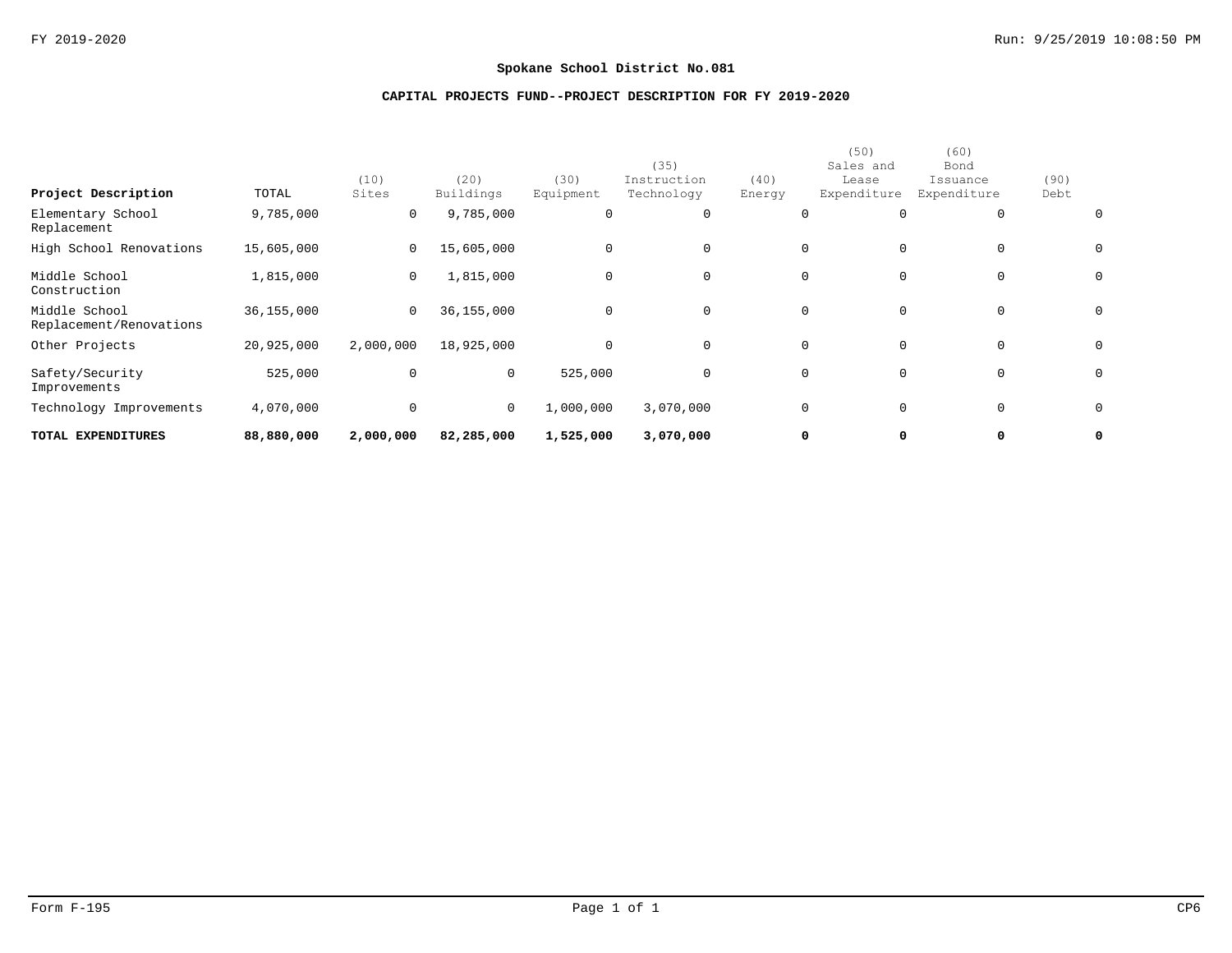#### **SALARY EXHIBIT -- CERTIFICATED EMPLOYEES**

### **PROGRAM CP - Capital Projects**

| ACTIVITY CODE | TITLE OF POSITION                                      | FTE $1/$ ,<br>3/ | <b>HIGH</b><br><b>ANNUAL</b><br><b>RATE</b> | LOW ANNUAL<br>RATE | <b>AVERAGE ANNUAL</b><br><b>RATE</b> | <b>TOTAL ANNUAL</b><br>SALARY 2/ | <b>ANNUAL STATE</b><br><b>SALARY</b> | ANNUAL LOCAL<br>SALARY |
|---------------|--------------------------------------------------------|------------------|---------------------------------------------|--------------------|--------------------------------------|----------------------------------|--------------------------------------|------------------------|
|               | **** NO CERTIFICATED SALARY DATA FOR THIS PROGRAM **** |                  |                                             |                    |                                      |                                  |                                      |                        |
|               |                                                        |                  |                                             |                    |                                      |                                  | $\Omega$<br>0                        |                        |
|               |                                                        |                  |                                             |                    |                                      |                                  | 0                                    |                        |

1/ The number of full-time days per contract year is determined by the district, with a minimum of 180 days. The length of a full work day is determined by the district. To determine partial FTE, divide the part of the day worked by the full day as determined by the district and then multiply the result by the ratio of work days contracted for to 180. No employee can be more than 1.000 FTE. Include state institutions staff.

2/ Except for subtotals and totals, total annual salary must equal FTE times average annual salary rate.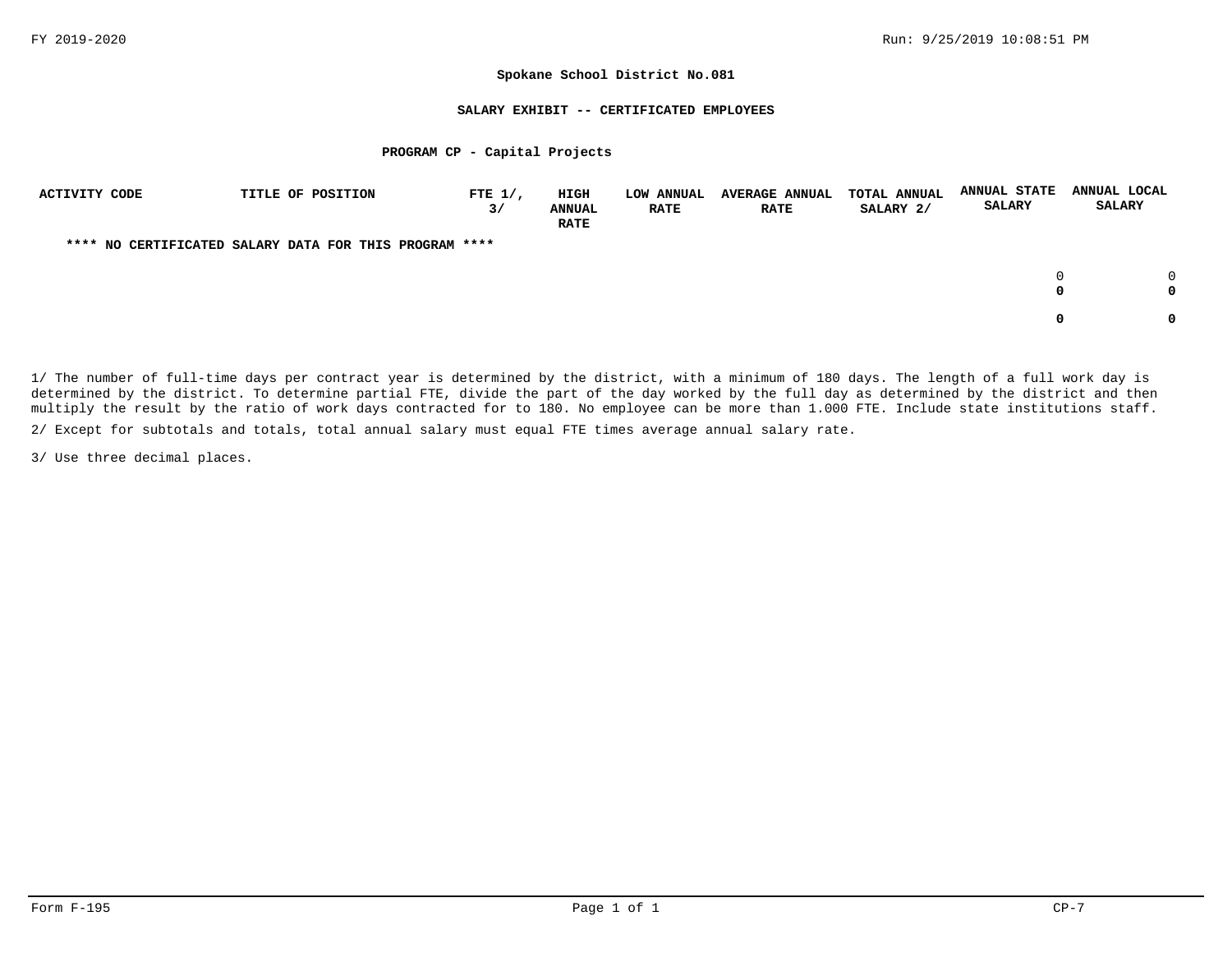### **SALARY EXHIBIT -- CLASSIFIED EMPLOYEES**

### **PROGRAM CP - Capital Projects**

| <b>ACTIVITY CODE</b> |  | TITLE OF POSITION                                    | FTE $1/$ ,<br>3/ | <b>NUMBER OF</b><br>HOURS | HIGH<br>HOURLY<br><b>RATE</b> | LOW<br><b>HOURLY</b><br><b>RATE</b> | <b>AVERAGE</b><br>HOURLY RATE | <b>TOTAL ANNUAL</b><br>SALARY 2/ | <b>ANNUAL STATE</b><br><b>SALARY</b> | ANNUAL LOCAL<br><b>SALARY</b> |          |
|----------------------|--|------------------------------------------------------|------------------|---------------------------|-------------------------------|-------------------------------------|-------------------------------|----------------------------------|--------------------------------------|-------------------------------|----------|
|                      |  | **** NO CLASSIFIED SALARY DATA FOR THIS PROGRAM **** |                  |                           |                               |                                     |                               |                                  |                                      |                               |          |
|                      |  |                                                      |                  |                           |                               |                                     |                               |                                  |                                      |                               | $\Omega$ |
|                      |  |                                                      |                  |                           |                               |                                     |                               |                                  | 0                                    |                               | 0        |
|                      |  |                                                      |                  |                           |                               |                                     |                               |                                  | 0                                    |                               | 0        |

1/ A full-time equivalent is considered to be 2080 hours. When less than 2080 hours, divide the amount of hours by 2080 to determine FTE. No employee can be more than 1.000 FTE. Include state institutions and vocationally-technical staff.

2/ Except for subtotals and totals, total annual salary must equal the number of hours times the average hourly rate of pay.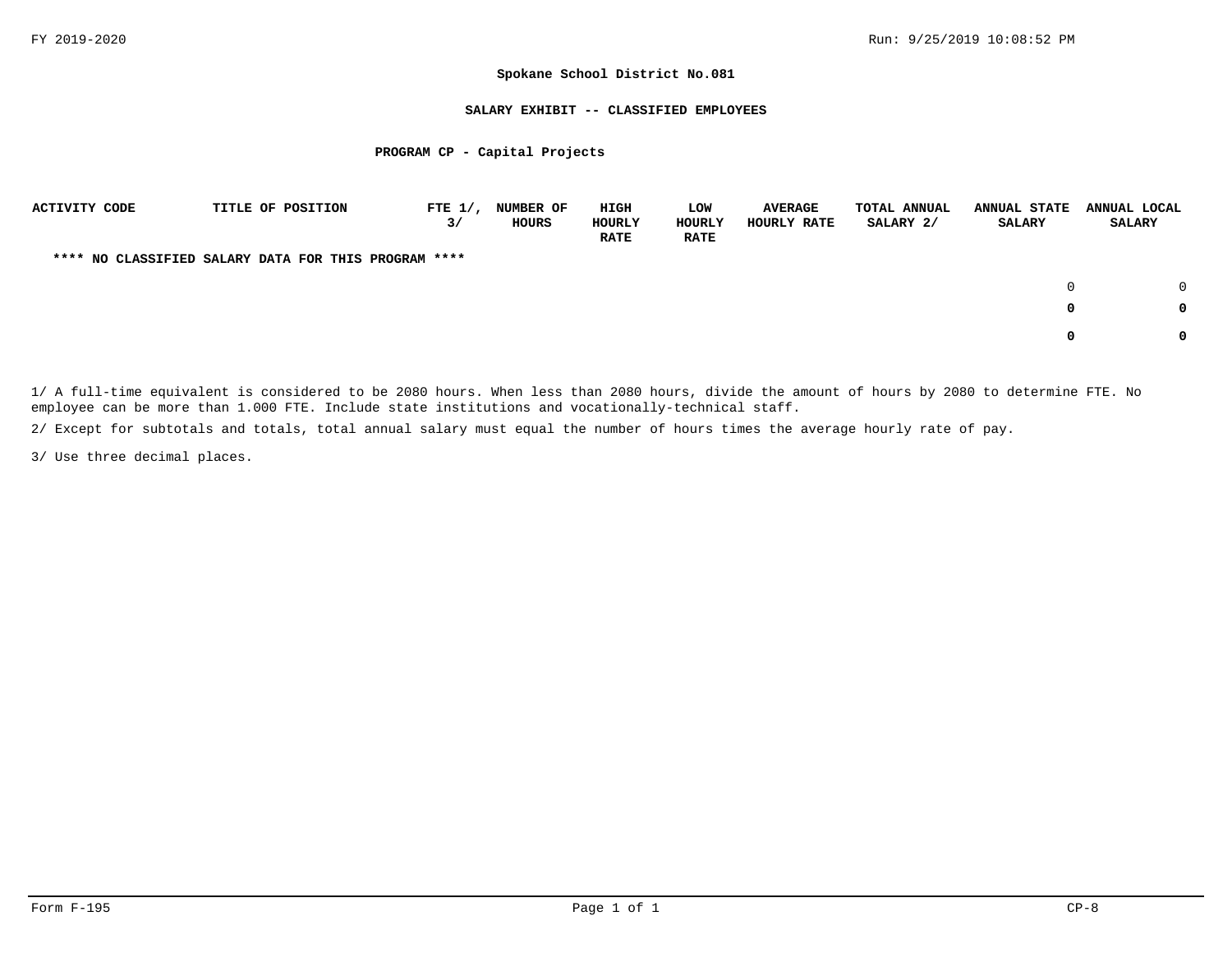## **CAPITAL PROJECTS FUND - LONG-TERM FINANCING - CONDITIONAL SALES CONTRACTS AND NOTES 1/**

| А. | (1)<br>Assets Purchased by CONDITIONAL<br>SALES CONTRACTS (RCW 28A.335.170)<br>in prior years | (2)<br>Length of<br>Contract<br>(months) | (3)<br>Outstanding<br>Balance at<br>Sept 1,2019        | (4)<br>Principal<br>Payments in<br>FY 2019-2020 |          | (5)<br>Interest<br>Payments in<br>FY 2019-2020 |          | (6)<br>Outstanding<br>Balance at<br>Aug 31, 2020<br>$(Co1.3-Co1.4)$ |      |
|----|-----------------------------------------------------------------------------------------------|------------------------------------------|--------------------------------------------------------|-------------------------------------------------|----------|------------------------------------------------|----------|---------------------------------------------------------------------|------|
|    |                                                                                               |                                          | $\Omega$                                               | $\Omega$                                        | $\Omega$ |                                                | 0        |                                                                     |      |
| А. | TOTAL                                                                                         |                                          |                                                        | $\Omega$                                        | 0        |                                                | $\Omega$ |                                                                     |      |
| в. | Assets to be purchased by<br>CONDITIONAL SALES CONTRACTS<br>AND NOTES in new FY               | Length of<br>Contract<br>(months)        | Amount of<br>Contract<br>Purchase less<br>Down Pmts 2/ | Prin. Pmts. in<br>FY 2019-2020                  |          | Interest<br>Payments in<br>FY 2019-2020        |          | Long-Term<br>Financing Rev.<br>Acct 9500<br>(Co1.3)                 |      |
|    |                                                                                               |                                          | 0                                                      | $\Omega$                                        | $\Omega$ |                                                | 0        |                                                                     |      |
| в. | TOTAL                                                                                         |                                          |                                                        | 0                                               | 0        |                                                | 0        |                                                                     | 0.4/ |
| C. | TOTAL for Both Sections (A+B)                                                                 |                                          |                                                        |                                                 | 0        | 3/                                             | $0 \t3/$ |                                                                     | 0    |

1/ Please refer to the Accounting Manual for School Districts, Chapter 3, page 24 for further information.

2/ Budget expenditure(s) in appropriate expenditure type on Page CP6.

3/ Budget as part of Expenditure (90) - Debt on Page CP6.

4/ Budget as Other Financing Source in Revenue Account No. 9500 on CP3.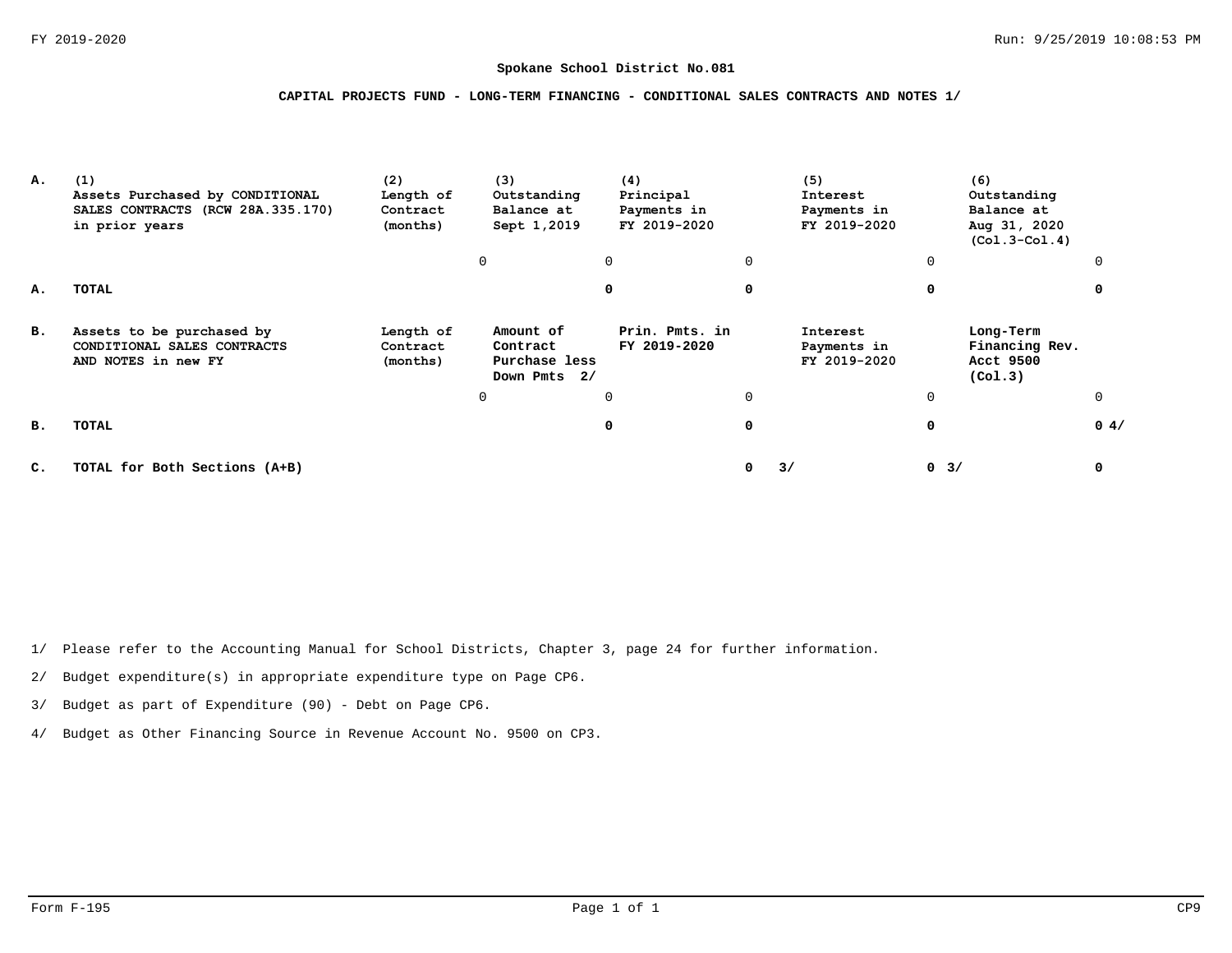# **SUMMARY OF TRANSPORTATION VEHICLE FUND BUDGET**

|                                                                | (1)<br>Actual<br>2017-2018 | (2)<br>Budget<br>2018-2019 | (3)<br>Budget<br>2019-2020 |
|----------------------------------------------------------------|----------------------------|----------------------------|----------------------------|
| REVENUES AND OTHER FINANCING SOURCES                           |                            |                            |                            |
| 1100<br>Local Property Tax                                     | $\mathbf 0$                | $\mathbf 0$                |                            |
| 1300<br>Sale of Tax Title Property                             | $\Omega$                   | $\Omega$                   |                            |
| 1400<br>Local in lieu of Taxes                                 | $\Omega$                   | $\Omega$                   |                            |
| 1500<br>Timber Excise Tax                                      | $\Omega$                   | $\Omega$                   |                            |
| 1600<br>County-Administered Forests                            | $\Omega$                   | $\Omega$                   |                            |
| 1900<br>Other Local Taxes                                      | 0                          | $\mathbf 0$                |                            |
| 2200<br>Sales of Goods, Supplies, and Services, Unassigned     | 0                          | $\mathbf 0$                |                            |
| 2300<br>Investment Earnings                                    | 0                          | 0                          |                            |
| 2500<br>Gifts and Donations                                    | $\Omega$                   | $\Omega$                   |                            |
| 2600<br>Fines and Damages                                      | $\Omega$                   | $\Omega$                   |                            |
| 2700<br>Rentals and Leases                                     | $\Omega$                   | $\Omega$                   |                            |
| 2800<br>Insurance Recoveries                                   | $\Omega$                   | $\Omega$                   |                            |
| 2900<br>Local Support Nontax, Unassigned                       | $\Omega$                   | $\Omega$                   |                            |
| 3600<br>State Forests                                          | $\Omega$                   | $\Omega$                   |                            |
| 4100<br>Special Purpose-Unassigned                             | $\Omega$                   | $\Omega$                   |                            |
| 4300<br>Other State Agencies-Unassigned                        | $\Omega$                   | $\Omega$                   |                            |
| 4499<br>Transportation Reimbursement Depreciation              | $\Omega$                   | $\Omega$                   |                            |
| 5200<br>General Purposes Direct Federal Grants-Unassigned      | $\Omega$                   | $\Omega$                   |                            |
| 5300<br>Impact Aid, Maintenance and Operation                  | 0                          | $\mathbf 0$                |                            |
| 5400<br>Federal in lieu of Taxes                               | 0                          | $\mathbf 0$                |                            |
| 5600<br>Qualified Bond Interest Credit-Federal                 | 0                          | 0                          |                            |
| 6100<br>Special Purpose-OSPI Unassigned                        | $\Omega$                   | $\Omega$                   |                            |
| 6200<br>Direct Special Purpose Grants                          | $\Omega$                   | $\Omega$                   |                            |
| 6300<br>Federal Grants Through Other Entities-Unassigned       | $\Omega$                   | $\Omega$                   |                            |
| 8100<br>Governmental Entities                                  | $\Omega$                   | $\Omega$                   |                            |
| 8500<br>NonFederal ESD                                         | $\Omega$                   | $\Omega$                   |                            |
| 9100<br>Sale of Bonds                                          | 0                          | $\Omega$                   |                            |
| 9300<br>Sale of Equipment                                      | $\mathbf 0$                | 0                          |                            |
| 9400<br>Compensated Loss of Fixed Assets                       | 0                          | $\mathbf 0$                |                            |
| 9500<br>Long-Term Financing                                    | $\Omega$                   | $\Omega$                   |                            |
| 9901  <br>Transfers (local resources)                          | <b>XXXXX</b>               | <b>XXXXX</b>               |                            |
| TOTAL REVENUES, OTHER FINANCING SOURCES (less transfers)<br>Α. | 0                          | 0                          |                            |
| 9900 TRANSFERS IN (from the General Fund)<br>в.                | 0                          | 0                          | 0                          |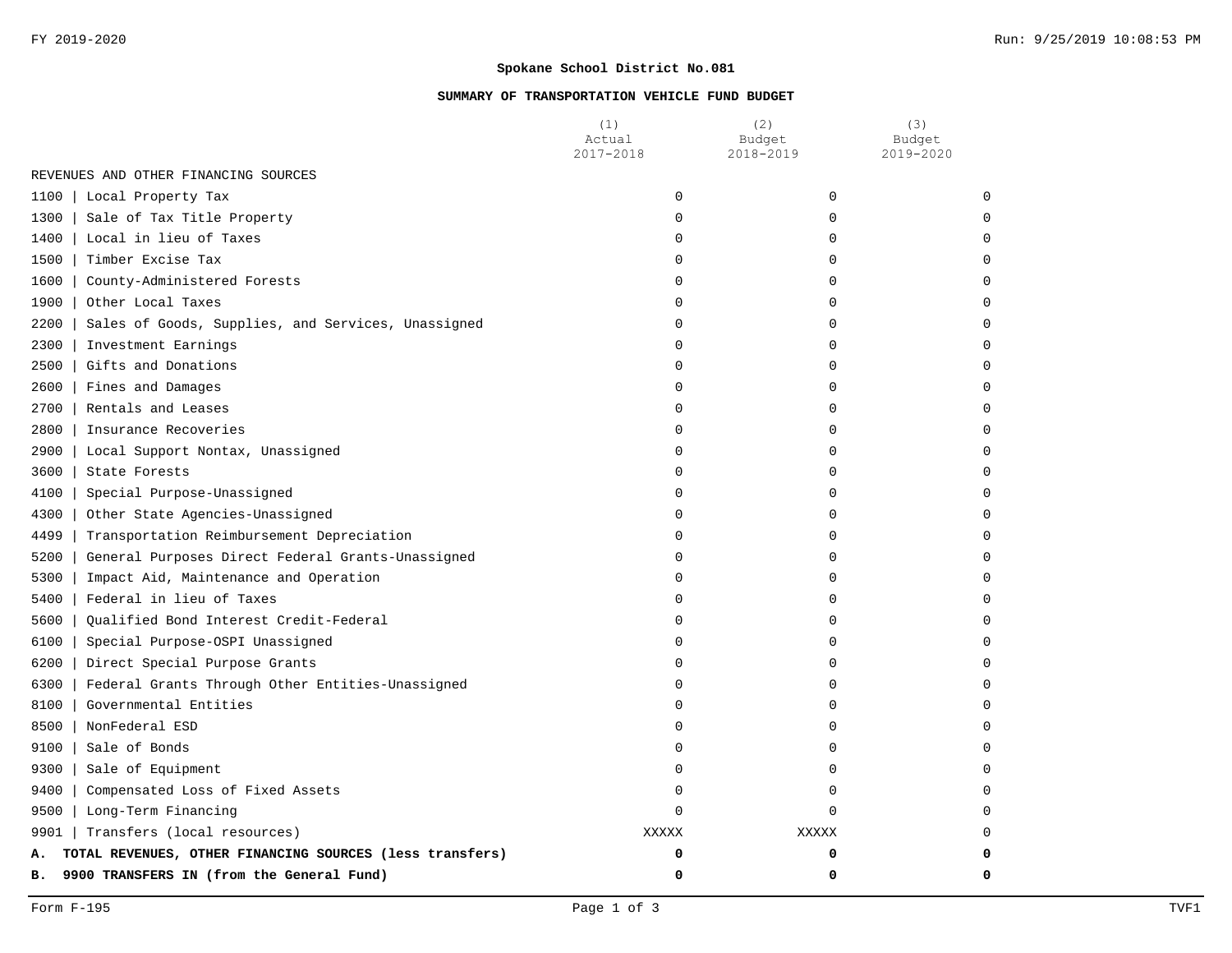# **SUMMARY OF TRANSPORTATION VEHICLE FUND BUDGET**

|                                                                                                                            | (1)<br>Actual<br>2017-2018 | (2)<br>Budget<br>2018-2019 | (3)<br>Budget<br>2019-2020 |  |
|----------------------------------------------------------------------------------------------------------------------------|----------------------------|----------------------------|----------------------------|--|
| TOTAL REVENUES AND OTHER FINANCING SOURCES<br>c.                                                                           | 0                          | 0                          | 0                          |  |
| <b>EXPENDITURES</b>                                                                                                        |                            |                            |                            |  |
| 33 Transportation Equipment Purchases - formerly Act 57 Cash<br>Purchases/Rebuilding of Transportation Equipment           | $\Omega$                   | $\Omega$                   | $\Omega$                   |  |
| 34 Transportation Equimpment Major Repair - formerly Act 58<br>Contract Purchases/Rebuilding of Transportation Equipment   | $\mathbf 0$                | 0                          | $\Omega$                   |  |
| 61 Bond/Levy Issuance and/or Election                                                                                      | $\mathbf 0$                | 0                          | $\Omega$                   |  |
| 91 Principal - formerly Act 84                                                                                             | $\Omega$                   | $\Omega$                   | $\Omega$                   |  |
| 92 Interest 1/ - formerly Act. 83                                                                                          | $\mathbf 0$                | 0                          | $\Omega$                   |  |
| 93 Arbitrage Rebate                                                                                                        | $\Omega$                   | $\Omega$                   | $\Omega$                   |  |
| TOTAL EXPENDITURES<br>D.                                                                                                   | 0                          | 0                          | 0                          |  |
| OTHER FINANCING USES--TRANSFERS OUT (G.L.536) 2/<br>Е.                                                                     | 0                          | 0                          | $\Omega$                   |  |
| OTHER FINANCING USES (G.L.535) 3/<br>F.                                                                                    | 0                          | 0                          | 0                          |  |
| EXCESS OF REVENUES/OTHER FINANCING SOURCES OVER (UNDER)<br>0<br>0<br>G.<br>EXPENDITURES AND OTHER FINANCING USES (C-D-E-F) |                            |                            |                            |  |
| BEGINNING FUND BALANCE                                                                                                     |                            |                            |                            |  |
| G.L.810 Restricted for Other Items                                                                                         | $\mathbf 0$                | 0                          | $\Omega$                   |  |
| G.L.819<br>Restricted for Fund Purposes                                                                                    | $\Omega$                   | $\Omega$                   | $\Omega$                   |  |
| G.L.830 Restricted for Debt Service                                                                                        | $\mathbf 0$                | $\Omega$                   | $\Omega$                   |  |
| G.L.835 Restricted for Arbitrage Rebate                                                                                    | $\Omega$                   | $\Omega$                   | $\Omega$                   |  |
| G.L.850<br>Restricted for Uninsured Risks                                                                                  | $\mathbf 0$                | 0                          | $\Omega$                   |  |
| G.L.870<br>Committed to Other Purposes                                                                                     | $\Omega$                   | $\Omega$                   | $\Omega$                   |  |
| G.L.889<br>Assigned to Fund Purposes                                                                                       | $\mathbf 0$                | 0                          | $\Omega$                   |  |
| Unassigned Fund Balance<br>G.L.890                                                                                         |                            | 0                          | $\Omega$                   |  |
| TOTAL BEGINNING FUND BALANCE<br>н.                                                                                         | 0                          | 0                          |                            |  |
| G.L.898 PRIOR YEAR CORRECTIONS OR RESTATEMENTS (+OR-)<br>Ι.                                                                |                            | <b>XXXXX</b>               | <b>XXXXX</b>               |  |
| ENDING FUND BALANCE                                                                                                        |                            |                            |                            |  |
| G.L.810 Restricted for Other Items                                                                                         | $\mathbf 0$                | 0                          | $\Omega$                   |  |
| G.L.819<br>Restricted for Fund Purposes                                                                                    | $\Omega$                   | 0                          | $\Omega$                   |  |
| G.L.830<br>Restricted for Debt Service                                                                                     | $\Omega$                   | $\Omega$                   | $\Omega$                   |  |
| G.L.835<br>Restricted for Arbitrage Rebate                                                                                 | $\mathbf 0$                | 0                          | $\Omega$                   |  |
| G.L.850<br>Restricted for Uninsured Risks                                                                                  | $\Omega$                   | $\Omega$                   | $\Omega$                   |  |
| G.L.870<br>Committed to Other Purposes                                                                                     | $\mathbf 0$                | 0                          | $\Omega$                   |  |
| G.L.889<br>Assigned to Fund Purposes                                                                                       | $\Omega$                   | 0                          | 0                          |  |
| G.L.890<br>Unassigned Fund Balance                                                                                         | $\Omega$                   | $\Omega$                   | $\Omega$                   |  |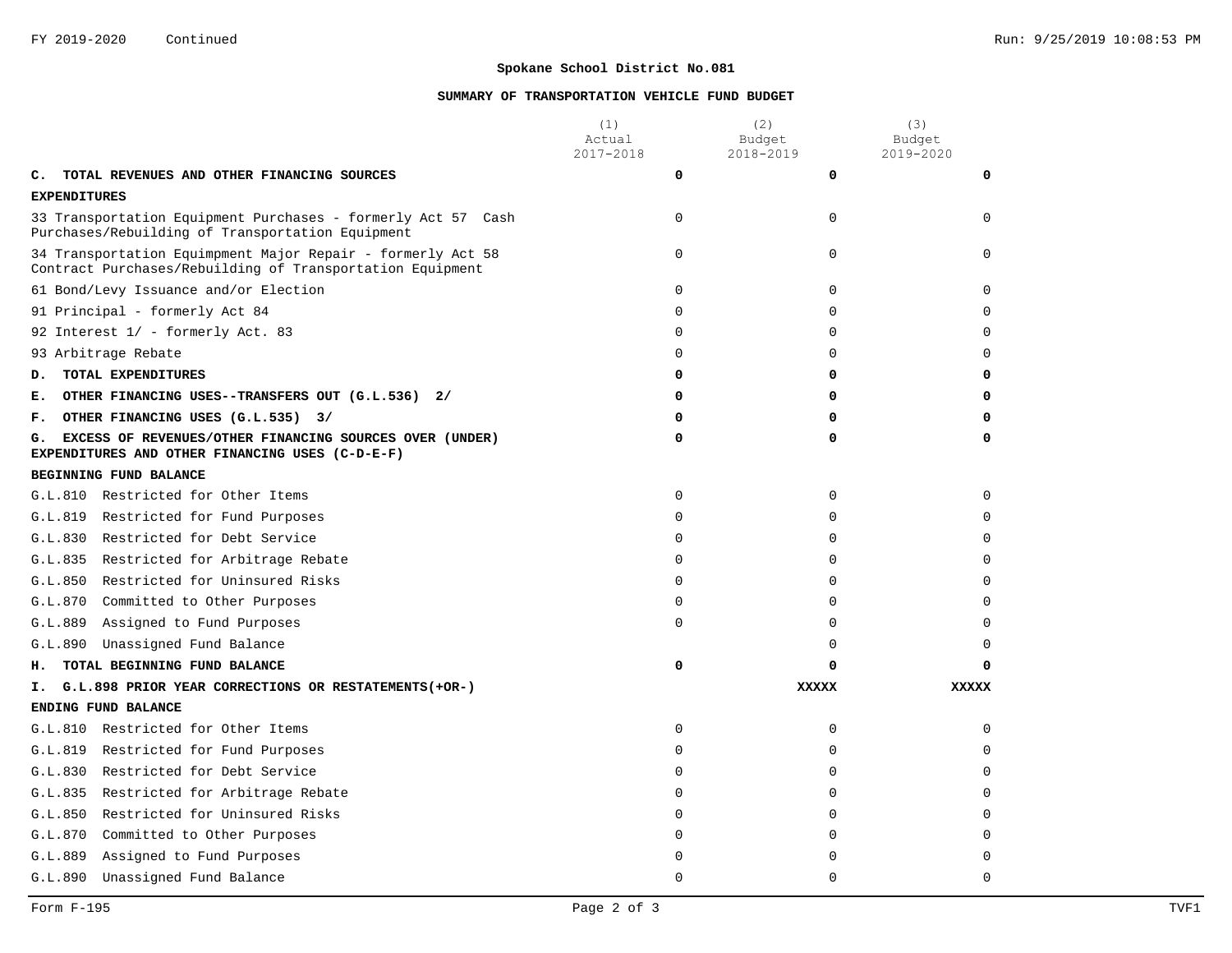#### **SUMMARY OF TRANSPORTATION VEHICLE FUND BUDGET**

|                                                 | Actual    | Budget    | Budget    |   |
|-------------------------------------------------|-----------|-----------|-----------|---|
|                                                 | 2017-2018 | 2018-2019 | 2019-2020 |   |
| TOTAL ENDING FUND BALANCE (G+H, +OR-I) 4/<br>J. |           |           |           | 0 |

1/ Includes interest portion of purchase contracts.

2/ G.L. 536 is an account that is used to summarize actions for other financing uses--transfers out.

3/ G.L.535 is an account that is used to summarize actions for other financing uses such as long-term financing and debt extingishments. Nonvoted debts may be serviced in the Debt Service Fund (DSF) rather than in the fund that received the debt proceeds. In order to provide the resources to retire the debt, a transfer is used by the General Fund, Capital Projects Fund, or Transportation Vehicle Fund to transfer out resources to the DSF.

4/ Amount on Line J must be equal to or greater than all restricted fund balances.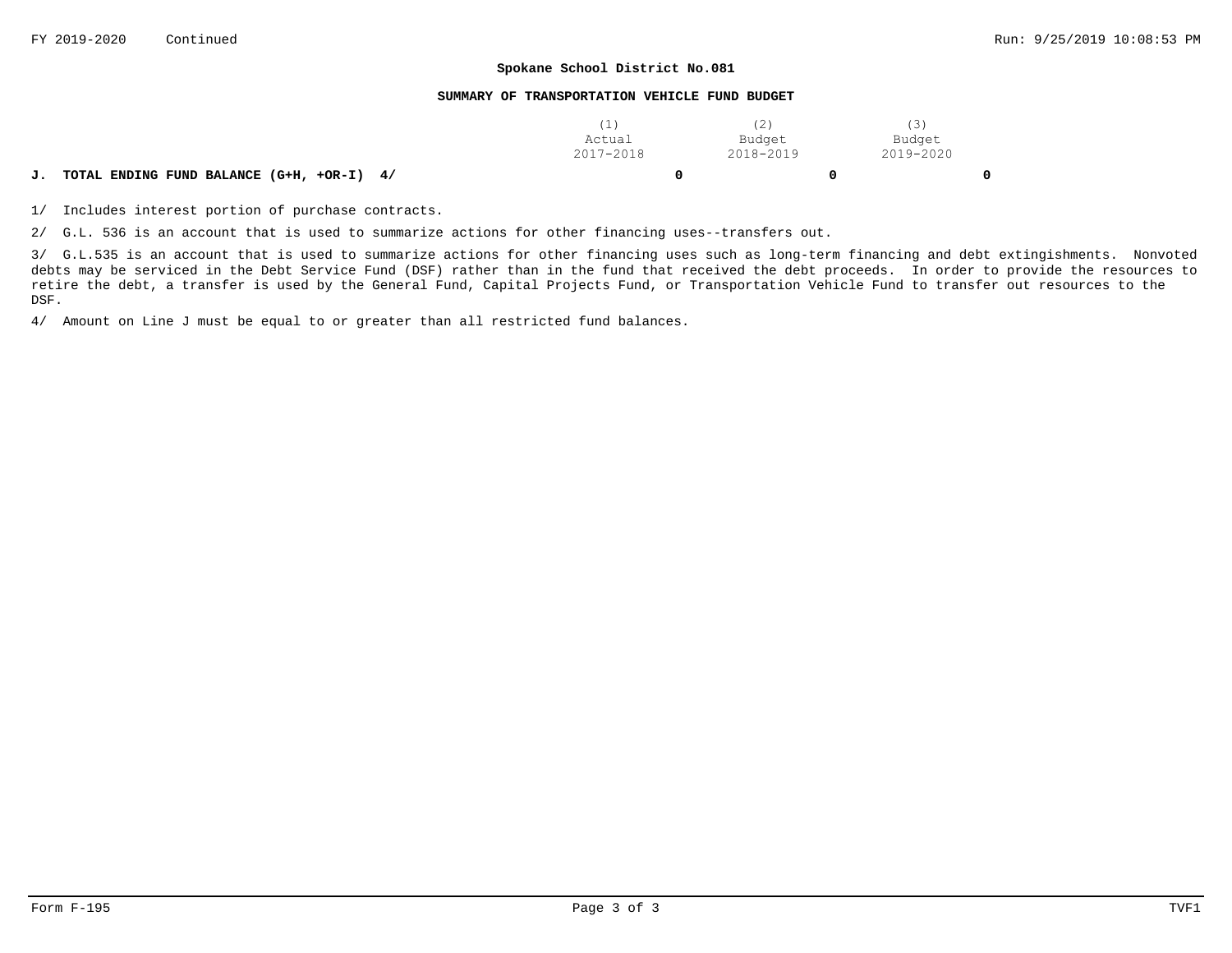**0**

#### **Spokane School District No.081**

#### **REVENUE WORK SHEET--TRANSPORTATION VEHICLE FUND--LOCAL EXCESS LEVIES AND TIMBER EXCISE TAX**

Local property tax collections (Account 1100) should include revenue anticipated to be received in cash during the fiscal year. Estimation for the Timber Excise Tax collection (Revenue Account 1500) is necessary to estimate the Net Excess Levy Collection. The Net Excess Levy equals the Excess Levy Amount minus the sum of the Timber Levy.

### **PART I: LOCAL PROPERTY TAX COLLECTIONS**

|                               | (1)<br>Excess Levy Amount    | (2)<br>Est. Timber Levy | (3)<br>Net Levy Amount<br>$(Col.1 - Col.2)$ | (4)<br>Collection % 1/ | (5)<br>Amount Budgeted<br>$(Col.3 \times Col.4)$ |
|-------------------------------|------------------------------|-------------------------|---------------------------------------------|------------------------|--------------------------------------------------|
| Fall 2019                     | 0                            |                         |                                             | 0.00                   |                                                  |
| Spring 2020                   |                              |                         |                                             | 0.00                   |                                                  |
| 1100 TOTAL LOCAL TAXES:       |                              |                         |                                             |                        |                                                  |
| TIMBER EXCISE TAX<br>PART II: |                              |                         |                                             |                        |                                                  |
|                               | (1)                          | (2)                     | (3)                                         | (4)                    | (5)                                              |
|                               | Timber Assessed<br>Valuation | \$ Per Thousand /2      | Est Timber Levy<br>$(Col.1 \times Col.2)$   | Collection %           | Amount Budgeted<br>$(Col.3 \times Col.4)$        |
| Fall 2019                     | 0                            | 0.000                   |                                             | 0.00                   | <b>XXXXX</b>                                     |
| Spring 2020                   | O                            | 0.000                   |                                             | 100.00                 |                                                  |

### **1500 TIMBER EXCISE TAXES:**

1/ The fall and spring collection percentages should be based on the most recent three-year history of tax collection percentages.

2/ Dollars per thousand is same as dollars per thousand used for excess levy (use a three-decimal rate).